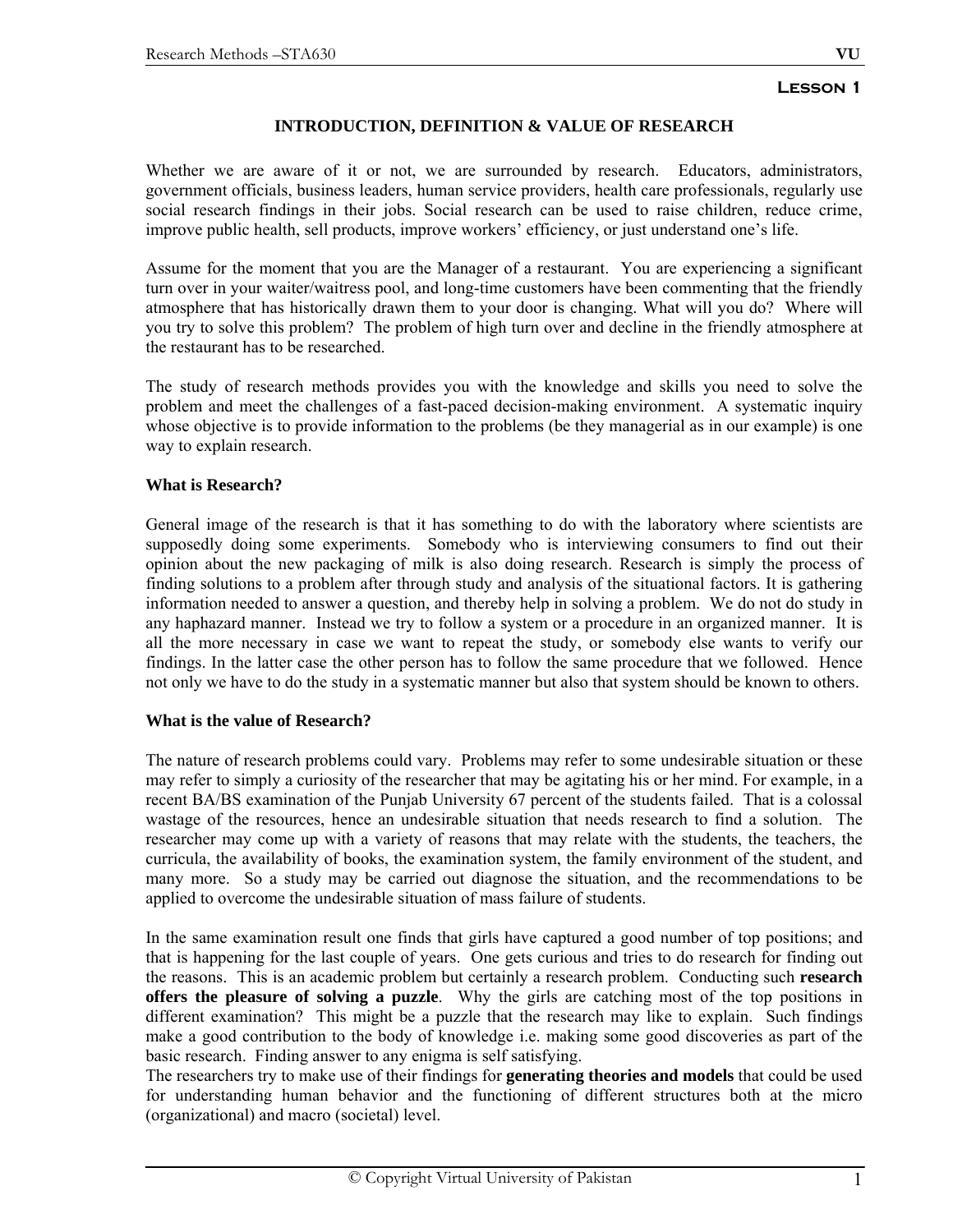Therefore, research may be considered as an *organized, systematic, data based, critical, objective, scientific inquiry or investigation into a specific problem*, undertaken with the purpose of finding answers or solutions to it. In this way research provides the needed information that guides the planners to make informed decisions to successfully deal with the problems. The information provided could be the result of a careful analysis of data gathered firsthand or of the data that are already available with an organization. .

The value of research for policy makers, planners, business managers, and other stakeholders is that it reduces uncertainty by providing information that improves the decision-making process. The decision making process associated with the development and implementation of a strategy involves four interrelated stages:

- **1.** Identifying problems or opportunities;
- **2.** Diagnosing and assessing problems or opportunities;
- **3.** Selecting and implementing a course of action; and
- **4.** Evaluating thee course of action.

**Identifying problems and solutions** to the same problems is in fact applying the research findings to overcome an undesirable situation. Initially a problem may appear to be simply a 'tip of the iceberg' but the study by a professional might help locating the magnitude of the issue as well as its solutions. Such research is usually referred to as applied research, which shall be discussed in detail in the coming **lectures** 

## **Research helps in developing methodologies**

By now we know that the researchers have to develop methodologies for carrying out the research. These methodologies are for the collection of data, data processing and data analysis. For the new researchers these methodologies are already available, most of the researchers just use these. Nevertheless, there is always a scope for improvement and certainly new methodologies are developed. Also we try to borrow methodologies from sister subjects.

 Managers and administrators with knowledge of research have an advantage over those who are without. Though a manager/administrator him/herself may not be doing any major research yet he/she will have to understand, predict, and control events that are dysfunctional to the organization. For example, a new product developed may not be "taking off," or a financial investment may not be "paying off" as anticipated. Such disturbing phenomena have to be understood and explained. Unless this is done, it will not be possible to predict the future of that product or the prospects of that investment, and how future catastrophic outcomes can be controlled. A grasp of research methods will enable managers/administrators to understand, predict, and control their environment.

Managers may not be doing the research themselves, in fact they could hire the services of professionals, and still they should be well conversant with research methodologies. The manager who is knowledgeable about research can interact effectively with outside researchers or consultants. Knowledge about research processes, design, and interpretation of data also helps managers to become discriminating recipients of the research findings presented, and to determine whether or not the recommended solution are appropriate for implementation.

## **We are surrounded by research**

For the understanding of the professional works, incorporation of the new findings in the practical situations, and for the implementation of the recommendations in policy/planning, the managers have to be well conversant with researchers. Many of you may be preparing yourselves for such managerial positions, I am sure training in research methodology will certainly be helpful in your career.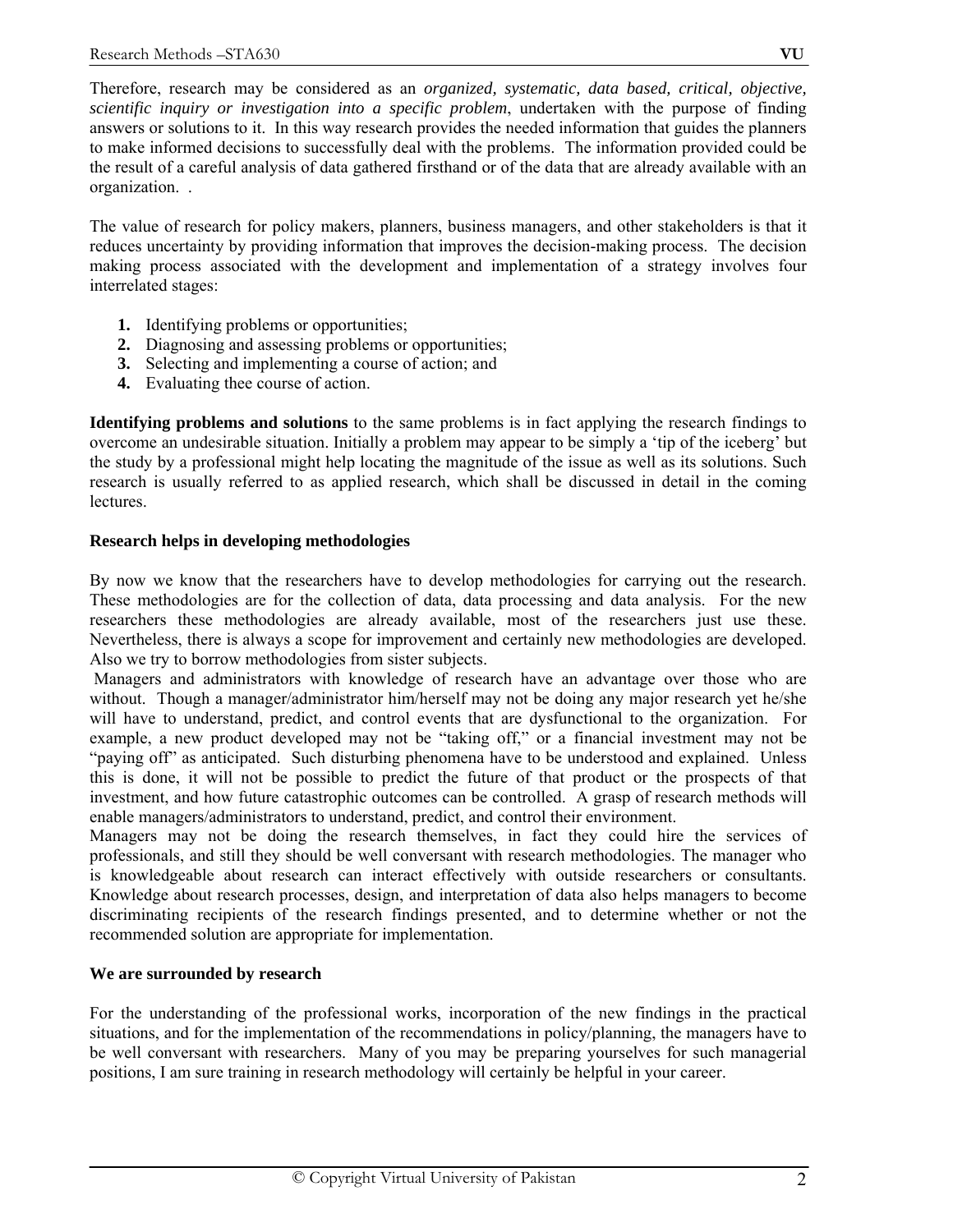#### **SCIENTIFIC METHOD OF RESEARCH & ITS SPECIAL FEATURES**

Research produces knowledge which could be used for the solution of problems as well as for the generation of universal theories, principles and laws. But all knowledge is not science. The critical factor that separates scientific knowledge from other ways of acquiring knowledge is that it uses scientific approach. What is this approach? Or what is science?

When most people hear the word *science*, the first image that comes to mind is one of test tubes, computers, rocket ships, and people in white lab coats. These outward trappings are part of science. Some sciences, such as the natural sciences deal with the physical and material world. Some other sciences involve the study of people – their beliefs, behavior, interactions, attitudes, institutions, and so forth. They are sometimes called *soft sciences*. This is not that their work is sloppy or lack rigor but because their subject matter, human social life, is fluid, formidable to observe, and hard to measure precisely with laboratory instruments. The subject matter of a science (e.g. human attitudes, protoplasm, or galaxies) determines the techniques and instruments (e.g. surveys, microscopes, or telescopes) used by it.

**Science** is a way to produce knowledge, which is based on truth and attempts to be universal. In other words science is a method, a procedure to produce knowledge i.e. discovering universalities/principles, laws, and theories through the process of observation and re-observation. Observation here implies that scientists use "sensory experiences" for the study of the phenomena. They use their five senses, which are possessed by every normal human being. They not only do the observation of a phenomenon but also repeat the observation, may be several times. The researchers do so because they want to be accurate and definite about their findings

Re-observation may be made by the same researcher at a different time and place or done by other professionals at some other time or place. All such observations are made in this universe where a normal professional human being can go, make the observation and come back. Therefore we are focusing on this universe not on the one hereafter. By repeating the observation, the researchers want to be definite and positive about their findings. Those who want to be definite and positive are often referred to as **positivists**. The researchers do not leave their findings into scattered bits and pieces. Rather the results are organized, systematized, and made part of the existing body of knowledge; and this is how the knowledge grows. All this procedure for the creation of knowledge is called a scientific method, whereby the consequent knowledge may be referred to as scientific knowledge. In this way *science* refers to both a system for producing knowledge and the knowledge produced from that system. Since the subject matters of the researchers differ, therefore, we have the diversification of different sciences: broadly natural or physical sciences and human sciences.

#### **Important Characteristics of Scientific Method**

### **1. Empirical**

Scientific method is concerned with the realities that are observable through "sensory experiences." It generates knowledge which is verifiable by experience or observation. Some of the realities could be directly observed, like the number of students present in the class and how many of them are male and how many female. The same students have attitudes, values, motivations, aspirations, and commitments. These are also realities which cannot be observed directly, but the researchers have designed ways to observe these indirectly. Any reality that cannot be put to "sensory experience" directly or indirectly (existence of heaven, the Day of Judgment, life hereafter, God's rewards for good deeds) does not fall within the domain of scientific method.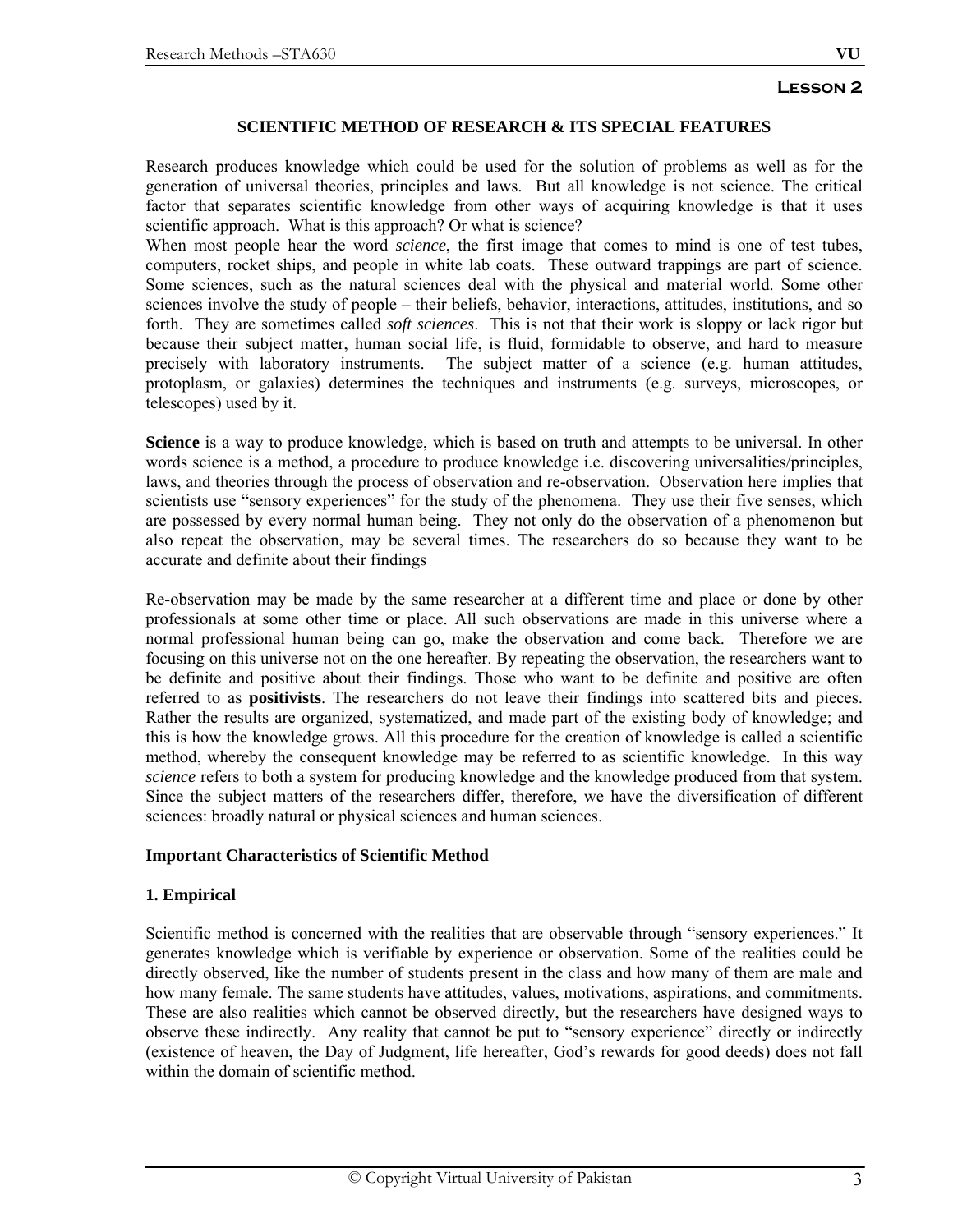## **2. Verifiable**

Observations made through scientific method are to be verified again by using the senses to confirm or refute the previous findings. Such confirmations may have to be made by the same researcher or others. We will place more faith and credence in those findings and conclusions if similar findings emerge on the basis of data collected by other researchers using the same methods. To the extent that it does happen (i.e. the results are replicated or repeated) we will gain confidence in the scientific nature of our research. Replicability, in this way, is an important characteristic of scientific method. Hence revelations and intuitions are out of the domain of scientific method.

## **3. Cumulative**

Prior to the start of any study the researchers try to scan through the literature and see that their study is not a repetition in ignorance. Instead of reinventing the wheel the researchers take stock of the existing body of knowledge and try to build on it. Also the researchers do not leave their research findings into scattered bits and pieces. Facts and figures are to be provided with language and thereby inferences drawn. The results are to be organized and systematized. Nevertheless, we don't want to leave our studies as stand alone. A linkage between the present and the previous body of knowledge has to be established, and that is how the knowledge accumulates. Every new crop of babies does not have to start from a scratch; the existing body of knowledge provides a huge foundation on which the researchers build on and hence the knowledge keeps on growing.

## **4. Deterministic**

Science is based on the assumption that all events have antecedent causes that are subject to identification and logical understanding. For the scientist, nothing "just happens" – it happens for a reason. The scientific researchers try to explain the emerging phenomenon by identifying its causes. Of the identified causes which ones can be the most important? For example, in the 2006 BA/BS examination of the Punjab University 67 percent of the students failed. What could be the determinants of such a mass failure of students? The researcher may try to explain this phenomenon and come up with variety of reasons which may pertain to students, teachers, administration, curriculum, books, examination system, and so on. Looking into such a large number of reasons may be highly cumbersome model for problem solution. It might be appropriate to tell, of all these factors which one is the most important, the second most important, the third most important, which two in combination are the most important. The researcher tries to narrow down the number of reasons in such a way that some action could taken. Therefore, the achievement of a meaningful, rather than an elaborate and cumbersome, model for problem solution becomes a critical issue in research. That is parsimony which implies the explanation with the minimum number of variables that are responsible for an undesirable situation.

## **5. Ethical and Ideological Neutrality**

The conclusions drawn through interpretation of the results of data analysis should be objective; that is, they should be based on the facts of the findings derived from actual data, and not on our own subjective or emotional values. For instance, if we had a hypothesis that stated that greater participation in decision making will increase organizational commitment, and this was not supported by the results, it makes no sense if the researcher continues to argue that increased opportunities for employee participation would still help. Such an argument would be based, not on the factual, data based research findings, but on the subjective opinion of the researcher. If this was the conviction of the researcher all along, then there was no need to do the research in the first place.

Researchers are human beings, having individual ideologies, religious affiliations, cultural differences which can influence the research findings. Any interference of their personal likings and dis-likings in their research can contaminate the purity of the data, which ultimately can affect the predictions made by the researcher. Therefore, one of the important characteristics of scientific method is to follow the principle of objectivity, uphold neutrality, and present the results in an unbiased manner.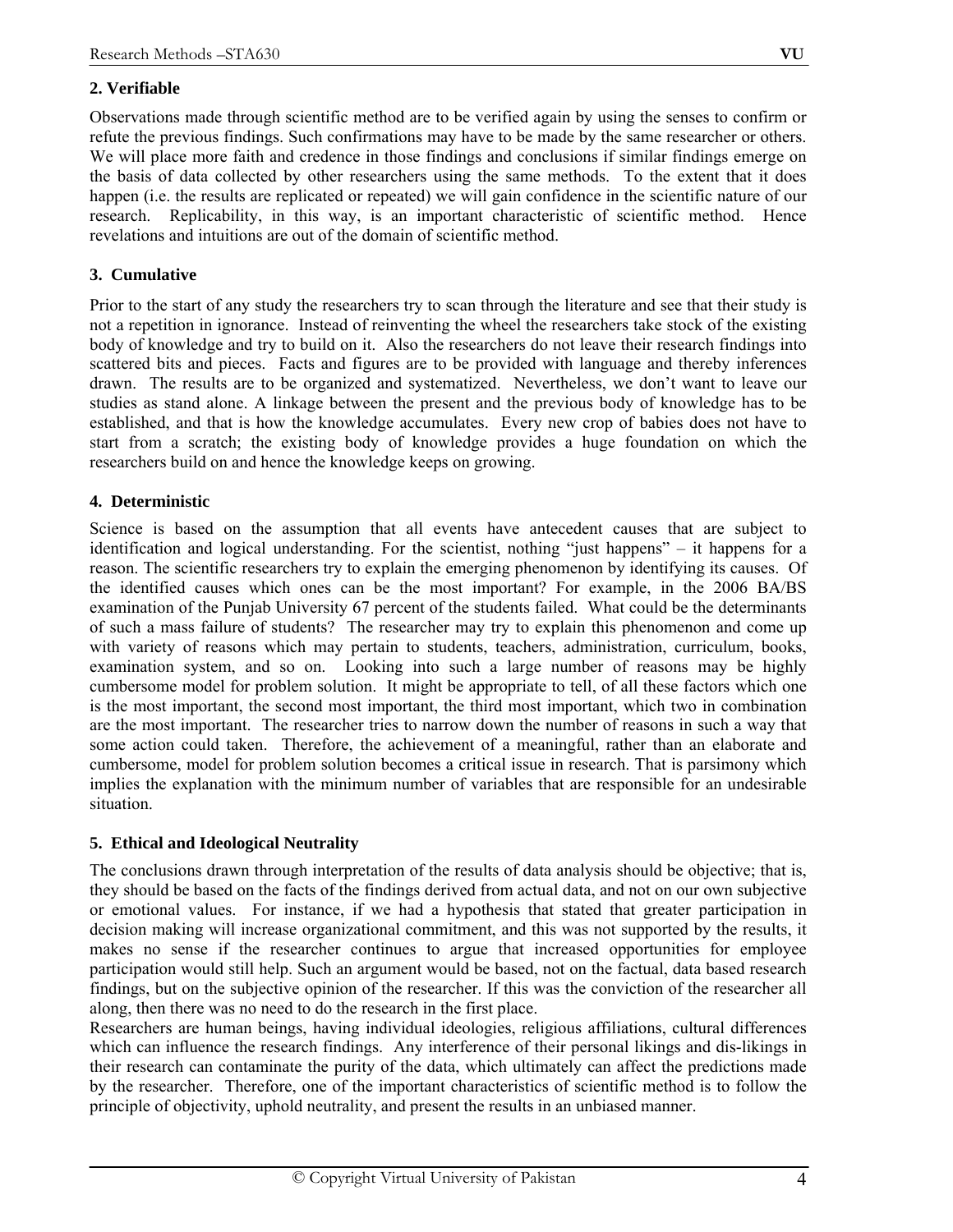### **6. Statistical Generalization**

Generalisability refers to the scope of the research findings in one organizational setting to other settings. Obviously, the wider the range of applicability of the solutions generated by research, the more useful the research is to users. For instance, if a researcher's findings that participation in decision making enhances organizational commitment are found to be true in a variety of manufacturing, industrial, and service organizations, and not merely in the particular organization studied by the researcher, the generalisability of the findings to other organizational settings is enhanced. The more generalizable the research, the greater its usefulness and value.

For wider generalisability, the research sampling design has to be logically developed and a number of other details in the data collection methods need to be meticulously followed. Here the use of statistics is very helpful. Statistics is device for comparing what is observed and what is logically expected. The use of statistics becomes helpful in making generalizations, which is one of the goals of scientific method.

### **7. Rationalism**

Science is fundamentally a rational activity, and the scientific explanation must make sense. Religion may rest on revelations, custom, or traditions, gambling on faith, but science must rest on logical reason. There are two distinct logical systems important to the scientific quest, referred to as deductive logic and inductive logic. Beveridge describes them as follows:

Logicians distinguish between inductive reasoning (from particular instances to general *principles, from facts to theories) and deductive reasoning (from the general to the particular, applying a theory to a particular case). In induction one starts from observed data and develops a generalization which explains the relationships between the objects observed. On the other hand, in deductive reasoning one starts from some general law and applies it to a particular instance.* 

The classical illustration of deductive logic is the familiar syllogism: "All men are mortal; Mahmood is man; therefore Mahmood is mortal." A researcher might then follow up this deductive exercise with an empirical test of Mahmood's mortality.

Using inductive logic, the researcher might begin by noting that Mahmood is mortal and observing a number of other mortals as well. He might then note that all the observed mortals were men, thereby arriving at the tentative conclusion that all men are mortal.

In practice, scientific research involves both inductive and deductive reasoning as the scientist shifts endlessly back and forth between theory and empirical observations.

There could be some other aspects of scientific method (e.g. self correcting) but what is important is that **all features are interrelated.** Scientists may not adhere to all these characteristics. For example, objectivity is often violated especially in the study of human behavior, particularly when human beings are studied by the human beings. Personal biases of the researchers do contaminate the findings.

Looking at the important features of scientific method one might say that there are **two power bases of scientific knowledge:** (1) empiricism i.e. sensory experiences or observation, and (2) rationalism i.e. the logical explanations for regularity and then consequent ional argumentation for making generalizations (theory).

Finally it may be said that anybody who is following the scientific procedure of doing research is doing a scientific research; and the knowledge generated by such research is scientific knowledge. Depending upon the subject matter, we try to divide the sciences into physical or natural sciences and the social sciences. Due to the nature of the subject matter of the social sciences, it is rather very difficult to apply the scientific method of research rigorously and that is why the predictions made by the social researchers are not as dependable as the predictions made by the natural scientists.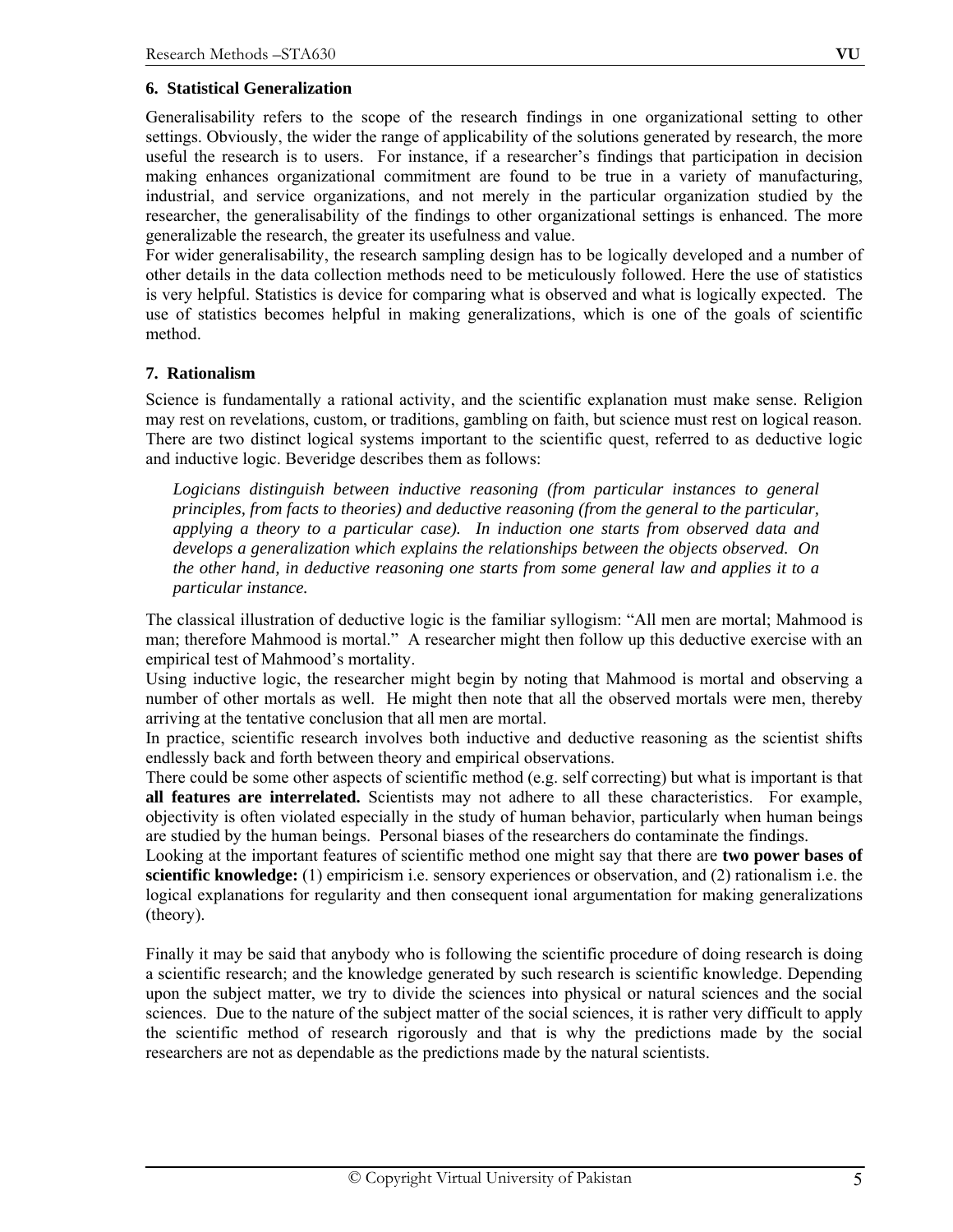### **CLASSIFICATION OF RESEARCH**

Research comes in many shapes and sizes. Before a researcher begins to conduct a study, he or she must decide on a specific type of research. Good researchers understand the advantages and disadvantages of each type, although most end up specializing in one.

For classification of research we shall look from four dimensions:

- **1.** The purpose of doing research;
- **2.** The intended uses of research;
- **3.** How it treats time i.e. the time dimension in research; and
- **4.** The research (data collection) techniques used in it.

The four dimensions reinforce each other; that is, a purpose tends to go with certain techniques and particular uses. Few studies are pure types, but the dimensions simplify the complexity of conducting research.

### **1. Purpose of Doing Research**

If we ask someone why he or she is conducting a study, we might get a range of responses: "My boss told me to do"; "It was a class assignment"; "I was curious." There are almost as many reasons to do research as there are researches. Yet the purposes of research may be organized into three groups based on what the researcher is trying to accomplish – explore a new topic, describe a social phenomenon, or explain why something occurs. Studies may have multiple purposes (e.g. both to explore and to describe) but one purpose usually dominates.

### **a. Exploratory/Formulative Research**

You may be **exploring a new topic** or issue in order to learn about it. If the issue was new or the researcher has written little on it, you began at the beginning. This is called *exploratory research.* The researcher's goal is to formulate more precise questions that future research can answer. Exploratory research may be the first stage in a sequence of studies. A researcher may need to know enough to design and execute a second, more systematic and extensive study.

**Initial research conducted to clarify the nature of the problem.** When a researcher has a limited amount of experience with or knowledge about a research issue, **exploratory research** is useful preliminary step that helps ensure that a more rigorous, more conclusive future study will not begin with an inadequate understanding of the nature of the management problem. The findings discovered through exploratory research would the researchers to emphasize learning more about the particulars of the findings in subsequent conclusive studies.

Exploratory research rarely yields definitive answers. It addresses the "what" question: "what is this social activity really about?" It is difficult to conduct because there are few guidelines to follow. Specifically there could be a number of goals of exploratory research.

### **Goals of Exploratory Research:**

- **1.** Become familiar with the basic facts, setting, and concerns;
- **2.** Develop well grounded picture of the situation;
- **3.** Develop tentative theories, generate new ideas, conjectures, or hypotheses;
- **4.** Determine the feasibility of conducting the study;
- **5.** Formulate questions and refine issues for more systematic inquiry; and
- **6.** Develop techniques and a sense of direction for future research.

For exploratory research, the researcher may use different sources for getting information like (1) experience surveys, (2) secondary data analysis, (3) case studies, and (4) pilot studies.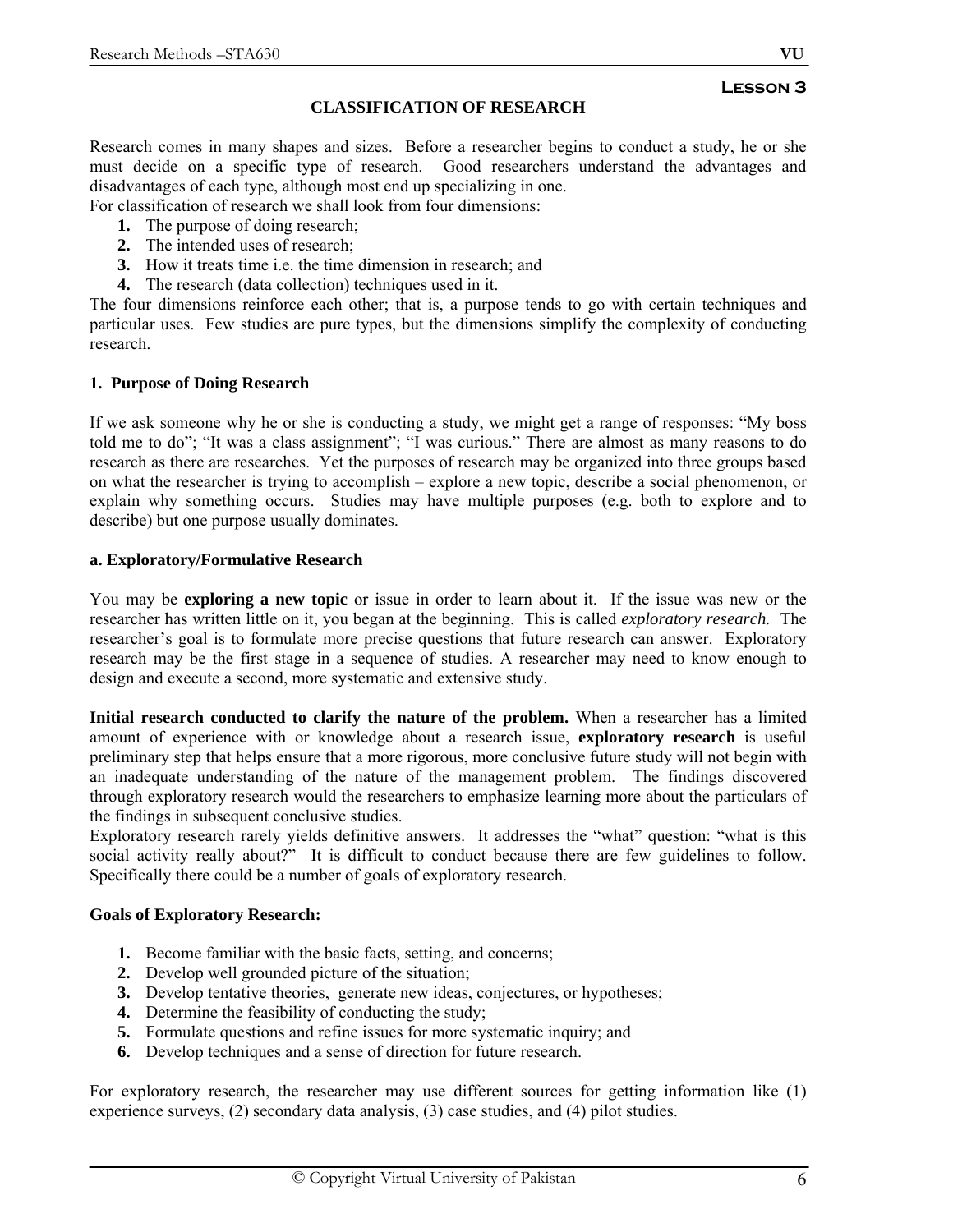As part of the experience survey the researcher tries to contact individuals who are knowledgeable about a particular research problem. This constitutes an informal experience survey.

Another economical and quick source of background information is secondary data analysis. It is preliminary review of data collected for another purpose to clarify issues in the early stages of a research effort.

The purpose of case study is to obtain information from one or a few situations that are similar to the researcher's problem situation. A researcher interested in doing a nationwide survey among union workers, may first look at a few local unions to identify the nature of any problems or topics that should be investigated.

A pilot study implies that some aspect of the research is done on a small scale. For this purpose focus group discussions could be carried out.

## **b. Descriptive Research**

*Descriptive research* presents a picture of the specific details of a situation, social setting, or relationship. The major purpose of descriptive research, as the term implies, is to describe characteristics of a population or phenomenon. Descriptive research seeks to determine the answers to *who, what, when, where*, and *how* questions. Labor Force Surveys, Population Census, and Educational Census are examples of such research.

Descriptive study offers to the researcher a profile or description of relevant aspects of the phenomena of interest. Look at the class in research methods and try to give its profile – the characteristics of the students. When we start to look at the relationship of the variables, then it may help in diagnosis analysis.

### **Goals of Descriptive Research**

- **1.** Describe the situation in terms of its characteristics i.e. provide an accurate profile of a group;
- **2.** Give a verbal or numerical picture (%) of the situation;
- **3.** Present background information;
- **4.** Create a set of categories or classify the information;
- **5.** Clarify sequence, set of stages; and
- **6.** Focus on 'who,' 'what,' 'when,' 'where,' and 'how' but not why?

A great deal of social research is descriptive. Descriptive researchers use most data –gathering techniques – surveys, field research, and content analysis

### **c. Explanatory Research**

When we encounter an issue that is already known and have a description of it, we might begin to wonder *why* things are the way they are. The desire to know "why," to explain, is the purpose of *explanatory research*. It builds on exploratory and descriptive research and goes on to identify the reasons for something that occurs. Explanatory research looks for causes and reasons. For example, a descriptive research may discover that 10 percent of the parents abuse their children, whereas the explanatory researcher is more interested in learning *why* parents abuse their children.

### **Goals of Explanatory Research**

- **1.** Explain things not just reporting. Why? Elaborate and enrich a theory's explanation.
- **2.** Determine which of several explanations is best.
- **3.** Determine the accuracy of the theory; test a theory's predictions or principle.
- **4.** Advance knowledge about underlying process.
- **5.** Build and elaborate a theory; elaborate and enrich a theory's predictions or principle.
- **6.** Extend a theory or principle to new areas, new issues, new topics:
- **7.** Provide evidence to support or refute an explanation or prediction.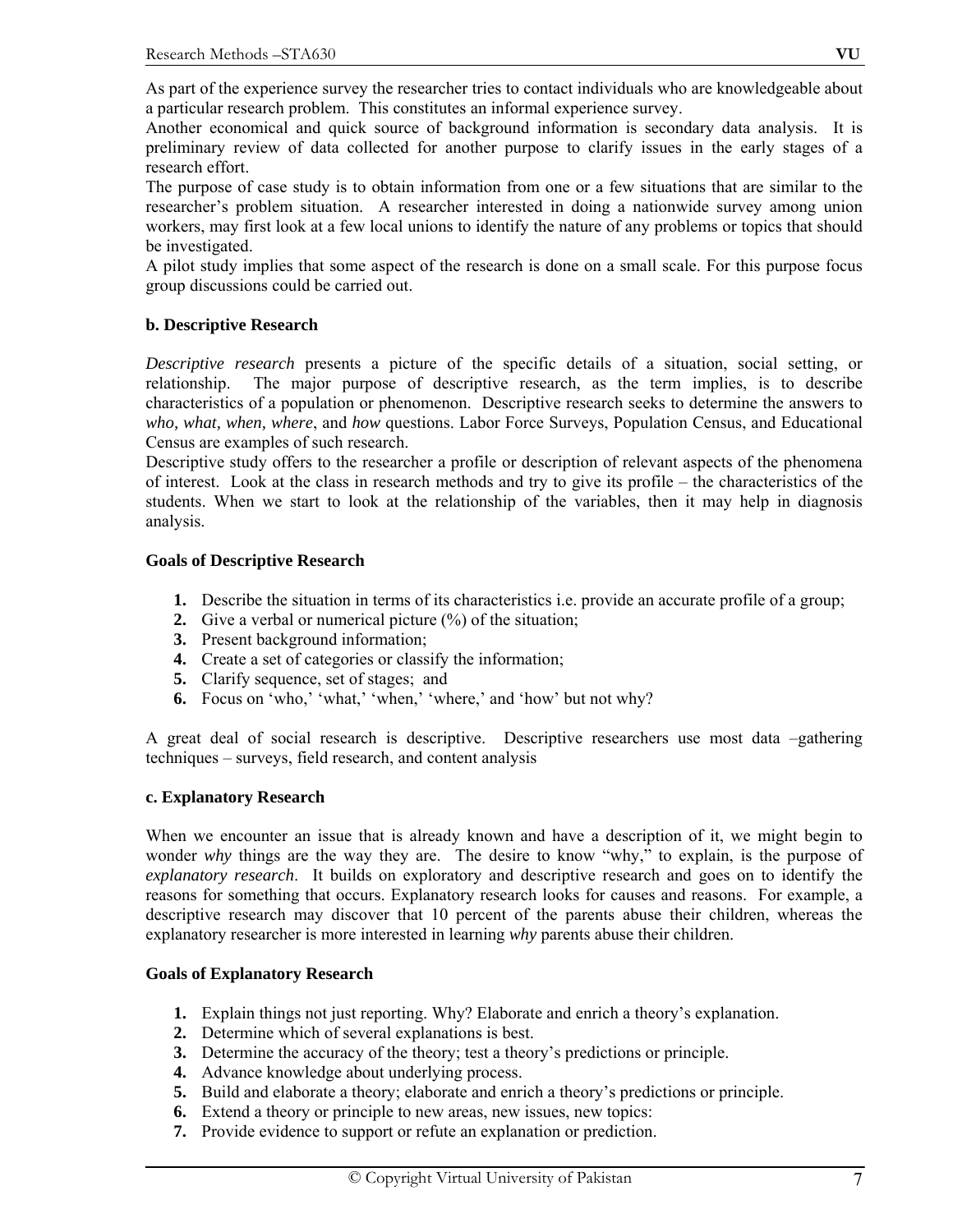## **2. The Uses of Research**

Some researchers focus on using research to advance general knowledge, whereas others use it to solve specific problems. Those who seek an understanding of the fundamental nature of social reality are engaged in basic research (also called academic research or pure research or fundamental research). Applied researchers, by contrast, primarily want to apply and tailor knowledge to address a specific practical issue. They want to answer a policy question or solve a pressing social and economic problem.

## **a. Basic Research**

Basic research advances fundamental knowledge about the human world. It focuses on refuting or supporting theories that explain how this world operates, what makes things happen, why social relations are a certain way, and why society changes. Basic research is the source of most new scientific ideas and ways of thinking about the world. It can be exploratory, descriptive, or explanatory; however, explanatory research is the most common.

Basic research generates new ideas, principles and theories, which may not be immediately utilized; though are the foundations of modern progress and development in different fields. Today's computers could not exist without the pure research in mathematics conducted over a century ago, for which there was no known practical application at that time.

Police officers trying to prevent delinquency or counselors of youthful offenders may see little relevance to basic research on the question, "Why does deviant behavior occur?" Basic research rarely helps practitioners directly with their everyday concerns. Nevertheless, it stimulates new ways of thinking about deviance that have the potential to revolutionize and dramatically improve how practitioners deal with a problem.

A new idea or fundamental knowledge is not generated only by basic research. Applied research, too, can build new knowledge. Nonetheless, basic research is essential for nourishing the expansion of knowledge. Researchers at the center of the scientific community conduct most of the basic research.

## **b. Applied Research**

Applied researchers try to solve specific policy problems or help practitioners accomplish tasks. Theory is less central to them than seeking a solution on a specific problem for a limited setting. Applied research is frequently a descriptive research, and its main strength is its immediate practical use.

Applied research is conducted when decision must be made about a specific real-life problem. Applied research encompasses those studies undertaken to answer questions about specific problems or to make decisions about a particular course of action or policy. For example, an organization contemplating a paperless office and a networking system for the company's personal computers may conduct research to learn the amount of time its employees spend at personal computers in an average week.

## **c. Basic and Applied Research Compared**

The procedures and techniques utilized by basic and applied researchers do not differ substantially. Both employ the scientific method to answer the questions at hand.

The scientific community is the primary consumer of basic research. The consumers of applied research findings are practitioners such as teachers, counselors, and caseworkers, or decision makers such as managers, committees, and officials. Often, someone other than the researcher who conducted the study uses the results of applied research. This means that applied researchers have an obligation to translate findings from scientific technical language into the language of decision makers or practitioners.

The results of applied research are less likely to enter the public domain in publications. Results may be available only to a small number of decision makers or practitioners, who decide whether or how to put the research results into practice and who may or may not use the results.

Applied and basic researchers adopt different orientations toward research methodology. Basic researchers emphasize high standards and try to conduct near-perfect research. Applied researchers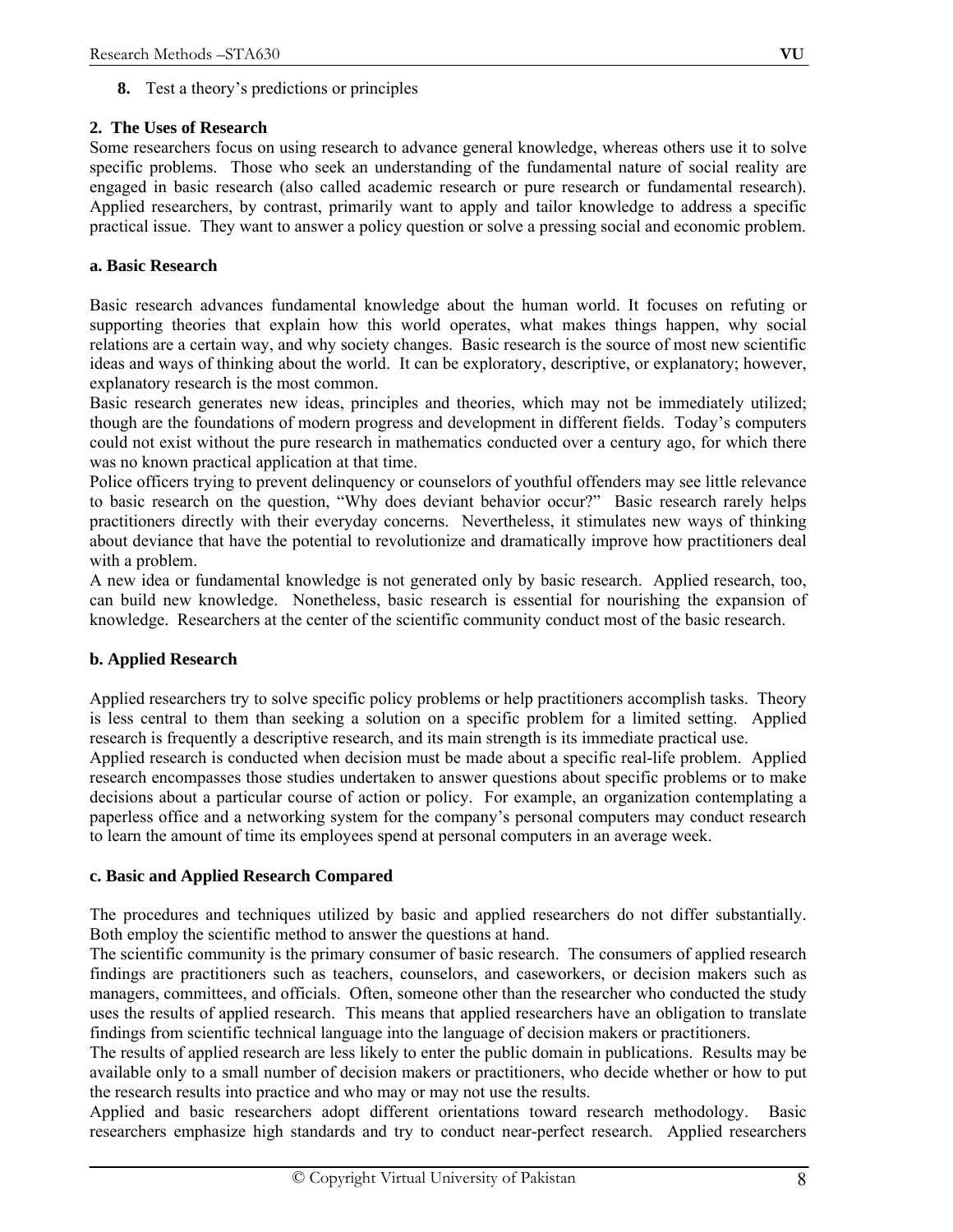make more trade-offs. They may compromise scientific rigor to get quick, usable results. Compromise is no excuse for sloppy research, however. Applied researchers squeeze research into the constraints of an applied setting and balance rigor against practical needs. Such balancing requires an in-depth knowledge of research and an awareness of the consequences of compromising standards.

## **d. Types of Applied Research**

Practitioners use several types of applied research. Some of the major ones are:

*i) Action research:* The applied research that treats knowledge as a form of power and abolishes the line between research and social action. Those who are being studied participate in the research process; research incorporates ordinary or popular knowledge; research focuses on power with a goal of empowerment; research seeks to raise consciousness or increase awareness; and research is tied directly to political action.

The researchers try to advance a cause or improve conditions by expanding public awareness.

They are explicitly political, not value neutral. Because the goal is to improve the conditions of research participants, formal reports, articles, or books become secondary. Action researchers assume that knowledge develops from experience, particularly the experience of social-political action. They also assume that ordinary people can become aware of conditions and learn to take actions that can bring about improvement.

*ii) Impact Assessment Research***:** Its purpose is to estimate the likely consequences of a planned change. Such an assessment is used for planning and making choices among alternative policies – to make an impact assessment of Basha Dam on the environment; to determine changes in housing if a major new highway is built.

*iii) Evaluation Research*: It addresses the question, "Did it work?" The process of establishing value judgment based on evidence about the achievement of the goals of a program. Evaluation research measures the effectiveness of a program, policy, or way of doing something. "Did the program work?" "Did it achieve its objectives?" Evaluation researchers use several research techniques (survey, field research).

Practitioners involved with a policy or program may conduct evaluation research for their own information or at the request of outside decision makers, who sometime place limits on researchers by setting boundaries on what can be studied and determining the outcome of interest.

Two types of evaluation research are formative and summative. *Formative evaluation* is built-in monitoring or continuous feedback on a program used for program management. *Summative evaluation* looks at final program outcomes. Both are usually necessary.

## **3. The Time Dimension in Research**

Another dimension of research is the treatment of time. Some studies give us a snapshot of a single, fixed time point and allow us to analyze it in detail. Other studies provide a moving picture that lets us follow events, people, or sale of products over a period of time. In this way from the angle of time research could be divided into two broad types:

- *a. Cross-Sectional Research***.** In *cross-sectional research,* researchers observe at one point in time. Cross-sectional research is usually the simplest and least costly alternative. disadvantage is that it cannot capture the change processes. Cross-sectional research can be exploratory, descriptive, or explanatory, but it is most consistent with a descriptive approach to research.
- *b. Longitudinal Research.* Researchers using longitudinal research examine features of people or other units at more than one time. It is usually more complex and costly than cross-sectional research but it is also more powerful, especially when researchers seek answers to questions about change. There are three types of longitudinal research: time series, panel, and cohort.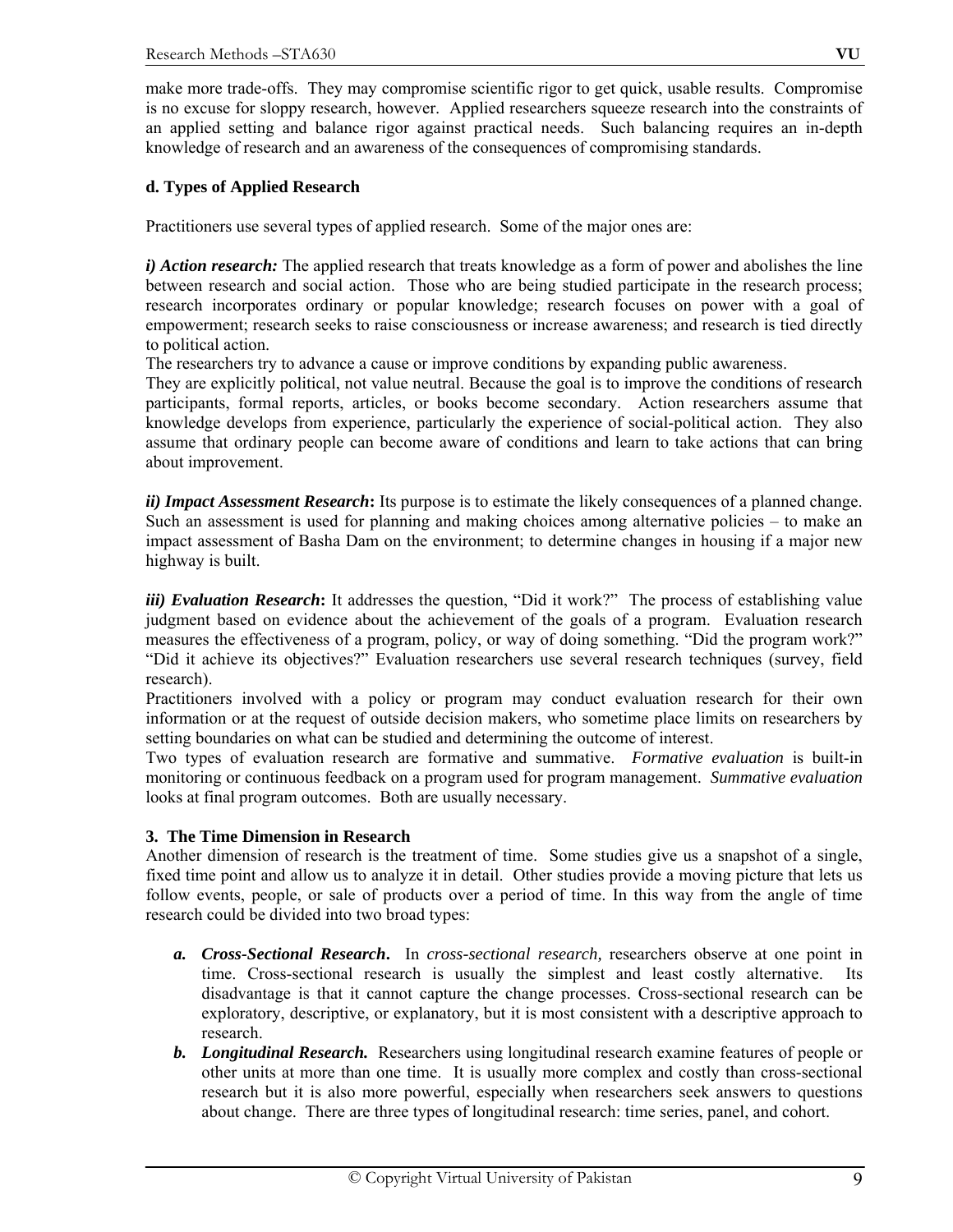- *i. Time series research* is longitudinal study in which the same type of information is collected on a group of people or other units across multiple time periods. Researcher can observe stability or change in the features of the units or can track conditions overtime. One could track the characteristics of students registering in the course on Research Methods over a period of four years i.e. the characteristics (Total, age characteristics, gender distribution, subject distribution, and geographic distribution). Such an analysis could tell us the trends in the characteristic over the four years.
- *ii. The panel study* is a powerful type of longitudinal research. In panel study, the researcher observes exactly the same people, group, or organization across time periods. It is a difficult to carry out such study. Tracking people over time is often difficult because some people die or cannot be located. Nevertheless, the results of a well-designed panel study are very valuable.
- *iii.* A cohort analysis is similar to the panel study, but rather than observing the exact same people, a category of people who share a similar life experience in a specified time period is studied. The focus is on the cohort, or category, not on specific individuals. Commonly used cohorts include all people born in the same year (called birth cohorts), all people hired at the same time, all people retire on one or two year time frame, and all people who graduate in a given year. Unlike panel studies, researchers do not have to locate the exact same people for cohort studies. The only need to identify those who experienced a common life event.

## **4. Research (data collection) Techniques Used**

Every researcher collects data using one or more techniques. The techniques may be grouped into two categories: *quantitative*, collecting data in thee form of numbers, and *qualitative*, collecting data in the form of words or pictures.

### **a. Quantitative**

The main quantitative techniques are:

- **1.** Experiments
- **2.** Surveys
- **3.** Content Analysis
- **4.** Using Existing Statistics

## **b. Qualitative**

The major qualitative techniques of research are:

- **1.** Field Research
- **2.** Case Study
- **3.** Focus Group Discussion

Details about the quantitative and qualitative techniques of research shall be discussed later.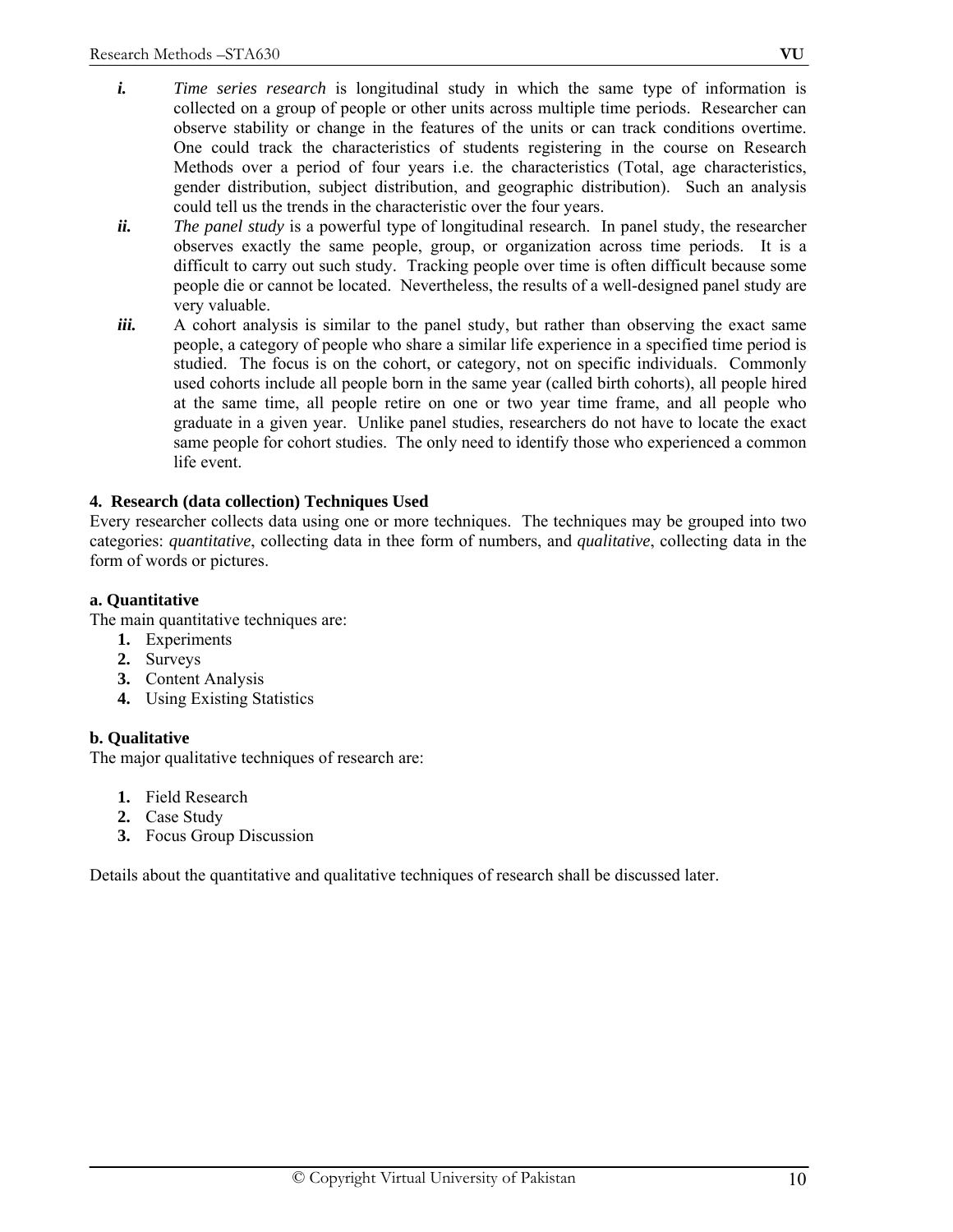## **THEORY AND RESEARCH**

The purpose of science concerns the expansion of knowledge, the discovery of truth and to make predictions. Theory building is the means by which the basic researchers hope to achieve this purpose. A scientist poses questions like: What produces inflation? Does student-teacher interaction influence students' performance? In both these questions there is the element of prediction i.e. that if we do such and such, then so and so will happen. In fact we are looking for explanation for the issue that has been raised in these questions. Underlying the explanation is the whole process through which the phenomenon emerges, and we would like to understand the process to reach prediction.

Prediction and understanding are the two purposes of theory. Accomplishing the first goal allows the theorist to predict the behavior or characteristics of one phenomenon from the knowledge of another phenomenon's characteristics. A business researcher may theorize that older investors tend to be more interested in investment income than younger investors. This theory, once verified, should allow researchers to predict the importance of expected dividend yield on the basis of investors' age. The researcher would also like to understand the process. In most of the situations prediction and understanding the process go hand in hand i.e. to predict the phenomenon, we must have an explanation of why variables behave as they do. Theories provide these explanations.

### **Theory**

As such theory is a systematic and general attempt to explain something like: Why do people commit crimes? How do the media affect us? Why do some people believe in God? Why do people get married? Why do kids play truant from school? How is our identity shaped by culture? Each of these questions contains a reference to some observed phenomenon. A suggested explanation for the observed phenomenon is theory. More formally, a **theory** is a coherent set of general propositions, used as principles of explanations of the apparent relationship of certain observed phenomena. A key element in this definition is the term proposition.



## **Concepts**

Theory development is essentially a process of describing phenomena at increasingly higher levels of abstraction. A **concept** (or construct) is a generalized idea about a class of objects, attributes, occurrences, or processes that has been given a **name**. Such names are created or developed or constructed for the identification of the phenomenon, be it physical or non-physical. All these may be considered as empirical realities e.g. leadership, productivity, morale, motivation, inflation, happiness, banana.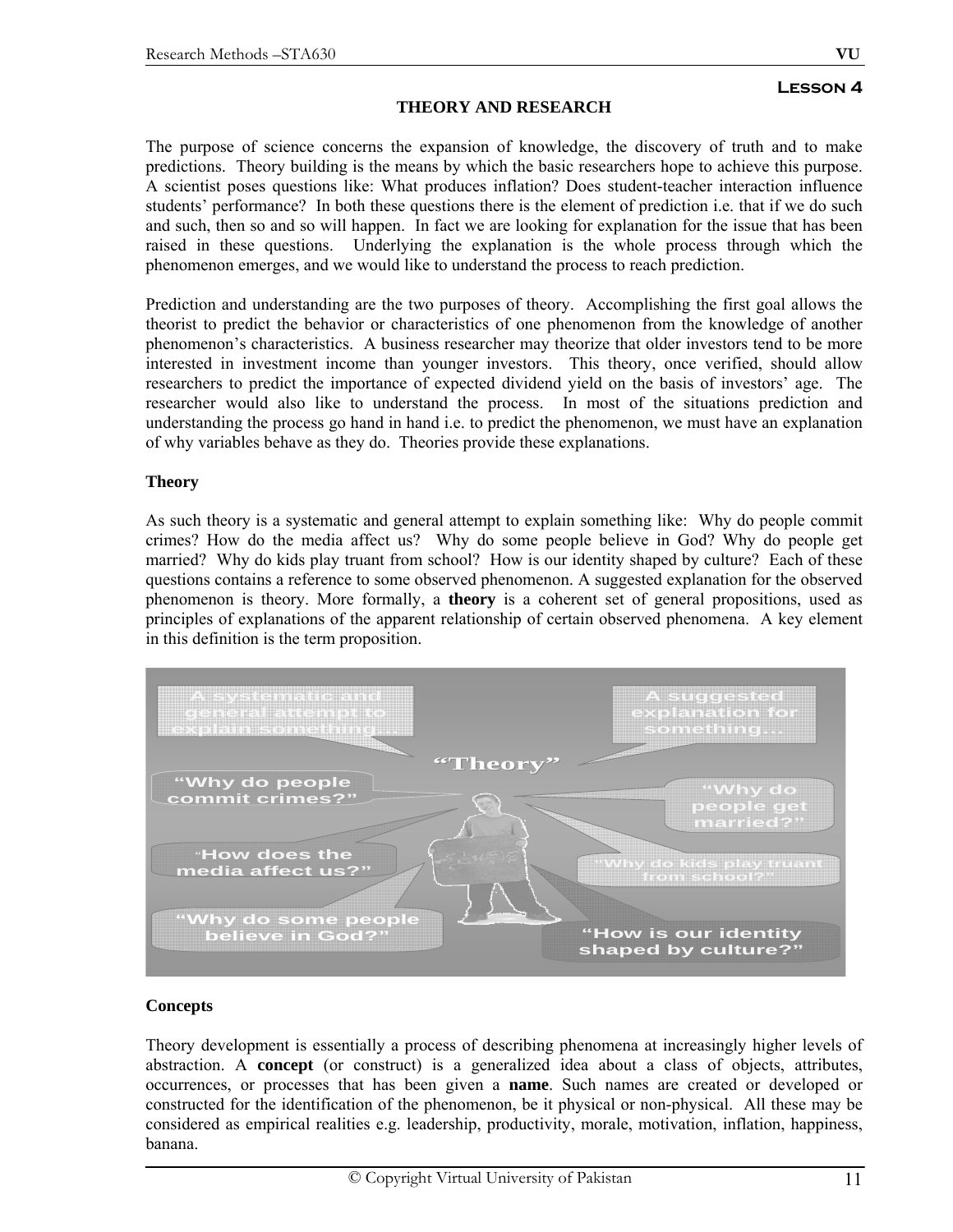Concepts are the building block of a theory. Concepts abstract reality. That is, concepts are expressed in words, letters, signs, and symbols that refer to various events or objects. For example, the concept "asset" is an abstract term that may, in the concrete world of reality, refer to a specific punch press machine. Concepts, however, may vary in degree of abstraction and we can put them in a ladder of abstraction, indicating different levels.



Moving up the **ladder of abstraction,** the basic concept becomes more abstract, wider in scope, and less amenable to measurement. The scientific researcher operates at two levels: on the abstract level of concepts (and propositions) and on the empirical level of variables (and hypotheses). At the empirical level we "experience" reality – that is we observe the objects or events. In this example the reality has been given a name i.e. banana. Moving up the ladder this reality falls in wider reality i.e. fruit, which in turn becomes part of further wider reality called as vegetation.

Researchers are concerned with the observable world, or what we may call as "reality." We try to construct names to such empirical reality for its identification, which may referred to as concept at an abstract level.



Theorists translate their conceptualization of reality into abstract ideas. Thus theory deals with abstraction. Things are not the essence of theory; ideas are. Concepts in isolation are not theories. Only when we explain how concepts relate to other concepts we begin to construct theories.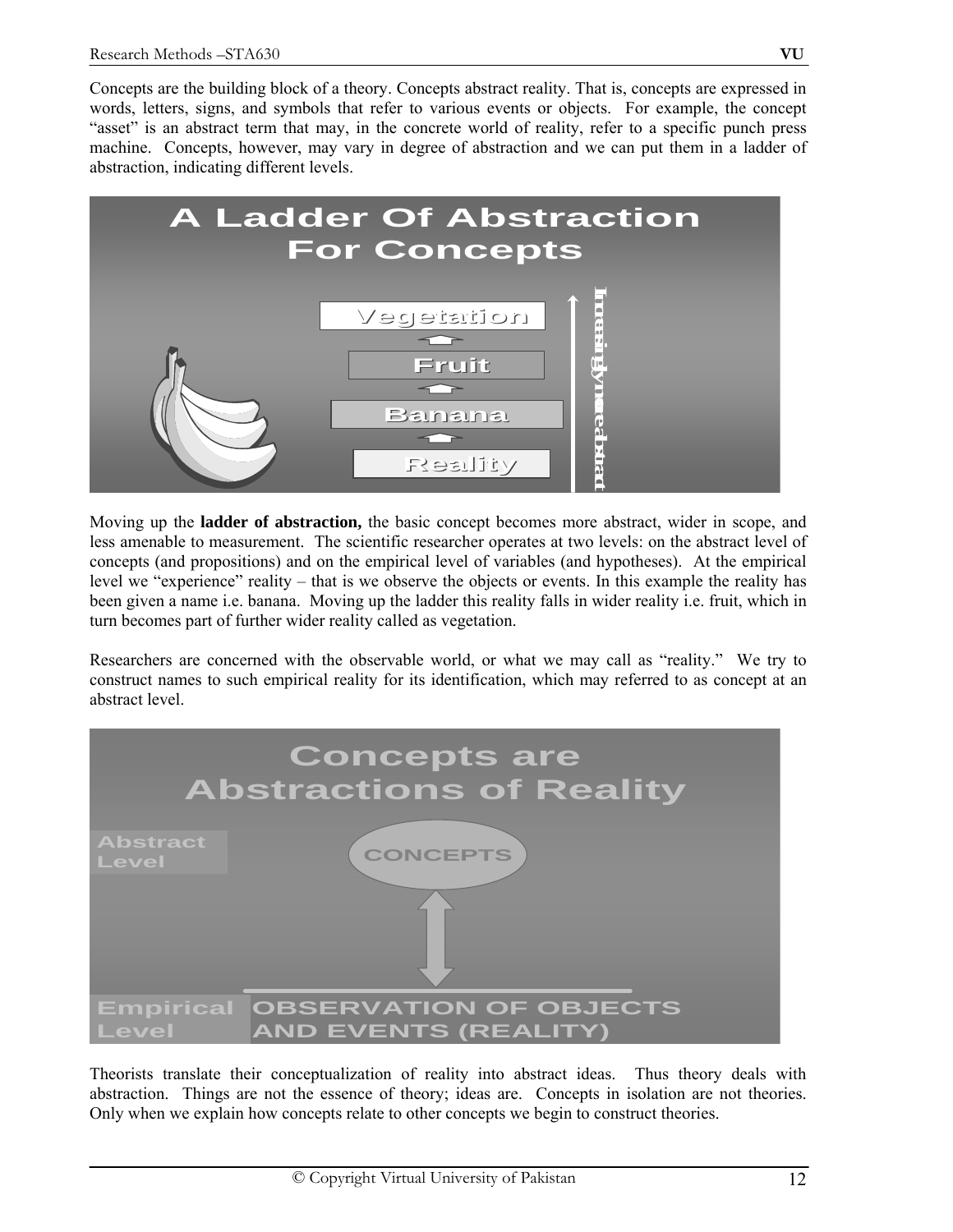### **Propositions**

Concepts are the basic units of theory development. However, theories require an understanding of the relationship among concepts. Thus, once reality is abstracted into concepts, the scientist is interested in the relationship among various concepts. **Propositions** are statements concerned with the logical relationships among concepts. A proposition explains the logical linkage among certain concepts by asserting a universal connection between concepts.

Theory is an abstraction from observed reality. Concepts are at one level of abstraction. Investigating propositions requires that we increase our level abstract thinking. When we think about theories, we are at the highest level of abstraction because we are investigating the relationship between propositions. Theory is a network of propositions.



### **Theory and Research**

Basic to modern science is an intricate relation between theory and research. The popular understanding of this relationship obscures more than it illuminates. Popular opinion generally conceives of these as direct opposites: theory is confused with speculation, and thus theory remains speculation until it is proved. When this proof is made, theory becomes fact. Facts are thought to be definite, certain, without question, and their meaning to be self evident.

When we look at what scientists actually do when engaged in research, it becomes clear (1) that theory and fact are not diametrically opposed, but inextricably intertwined; (2) that theory is not speculation; and (3) that scientists are very much concerned with both theory and fact (research).

Hence research produces facts and from facts we can generate theories. Theories are soft mental images whereas research covers the empirical world of hard, settled, and observable things. In this way theory and fact (research) contribute to each other.

## **Role of Theory**

### *1. Theory as orientation.*

A major function of a theoretical system is that it narrows the range of facts to be studied. Any phenomenon or object may be studied in many different ways. A football, for example, can be investigated within an economic framework, as we ascertain the patterns of demand and supply relating to this play object. It may also be the object of chemical research, for it is made of organic chemicals. It has a mass and may be studied as physical object undergoing different stresses and attaining certain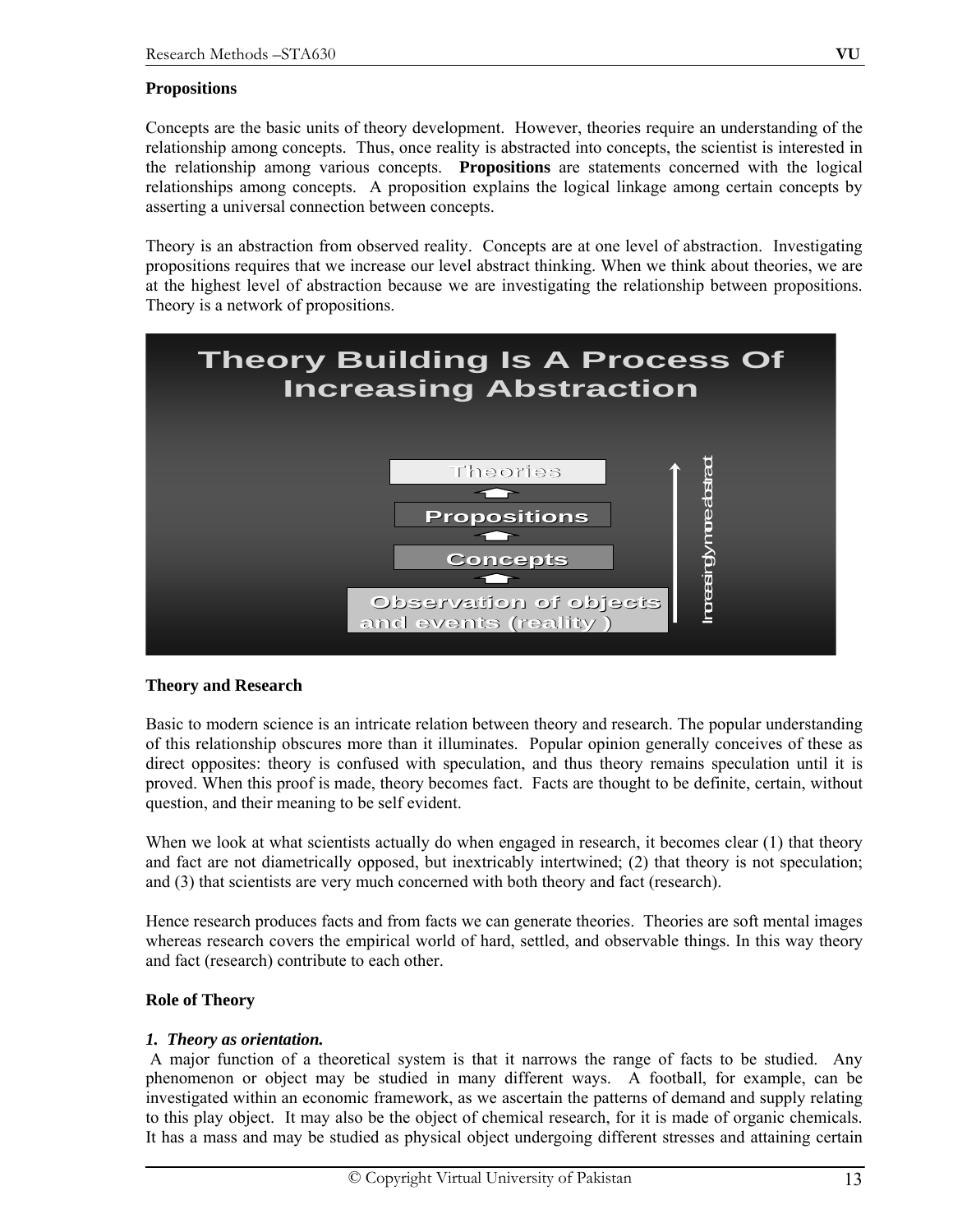velocities under various conditions. It may also be seen as the center of many sociologically interesting activities – play, communication, group organization, etc.

Each science and each specialization within a broader field abstracts from reality, keeping its attention upon a few aspects of given phenomena rather than on all aspects. The broad orientation of each field then focuses upon limited range of things while ignoring or making assumptions about others.

## *2. Theory as a conceptualization and classification.*

Every science is organized by a structure of concepts, which refer to major processes and objects to be studied. It is the relationship between these concepts which are stated in "the facts of science." Such terms make up the vocabulary that the scientist uses. If knowledge is to be organized, there must be some system imposed upon the facts which are observable. As a consequence, a major task in any science is the development of development of classification, a structure of concepts, and an increasingly precise set of definitions for these terms.

## *3. Theory in summarizing role.*

 A further task which theory performs is to summarize concisely what is already known about the object of study. These summaries may be divided into two simple categories: (1) empirical generalizations, and (2) systems of relationships between propositions.

Although the scientist may think of his field as a complex structure of relationships, most of his daily work is concerned with prior task: the simple addition of data, expressed in empirical generalizations. The demographer may tabulate births and deaths during a given period in order to ascertain the crude rate of reproduction. These facts are useful and are summarized in simple or complex theoretical relationships. As body of summarizing statements develops, it is possible to see *relationships between thee statements*.

Theorizing on a still larger scale, some may attempt to integrate the major empirical generalizations of an era. From time to time in any science, there will be changes in this

It is through systems of propositions that many of our common statements must be interpreted. Facts are seen within a framework rather than in an isolated fashion.

## *4. Theory predicts facts.*

If theory summarizes facts and states a general uniformity beyond the immediate observation, it also becomes a prediction of facts. This prediction has several facets. The most obvious is the extrapolation from the known to the unknown. For example, we may observe that in every known case the introduction of Western technology has led to a sharp drop in the death rate and a relatively minor drop in the birth rate of a given nation, at least during the initial stages. Thus we predict that if Western technology is introduced into a native culture, we shall find this process again taking place. Correspondingly we predict that in a region where Western technology has already been introduced, we shall find that this process has occurred.

## *5. Theory points gaps in knowledge.*

Since theory summarizes the known facts and predicts facts which have not been observed, it must also point to areas which have not yet been explored.

Theory also points to gaps of a more basic kind. While these gaps are being filled, changes in the conceptual scheme usually occur. An example from criminology may be taken. Although a substantial body of knowledge had been built up concerning criminal behavior and it causes. A body of theory dealing with causation was oriented almost exclusively to the crimes committed by the lower classes. Very little attention has been paid to the crimes committed by the middle class or, more specifically, to the crimes labeled as "white collar" and which grow out of the usual activities of businessmen. Such a gap would not be visible if our facts were not systematized and organized. As a consequence, we may say that theory does suggest where our knowledge is deficient.

## **Role of Facts (Research)**

Theory and fact are in constant interaction. Developments in one may lead to developments in the other. Theory, implicit or explicit, is basic to knowledge and even perception. Theory is not merely a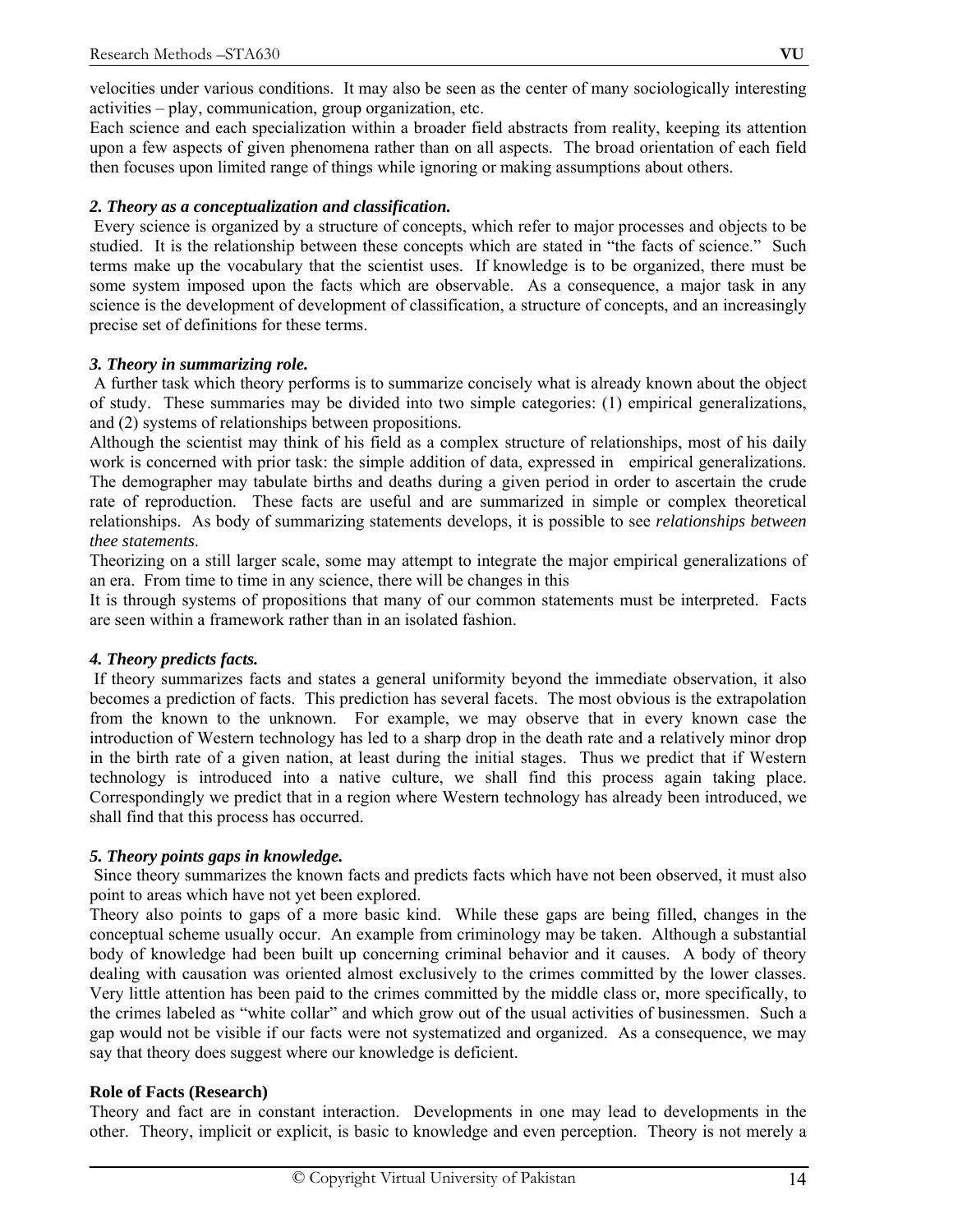passive element. It plays an active role in the uncovering of facts. We should expect that "fact" has an equally significant part to play in the development of theory. Science actually depends upon a continuous stimulation of fact by theory and of theory by fact.

## *1. Facts initiate theory.*

Many of the human interest stories in the history of science describe how a striking fact, sometimes stumbled upon, led to important theories. This is what the public thinks of as a "discovery." Examples may be taken from many sciences: accidental finding that the penicillium fungus inhibits bacterial growth; many errors in reading, speaking, or seeing are not accidental but have deep and systematic causes. Many of these stories take an added drama in the retelling, but they express a fundamental fact in the growth of science, that an apparently simple observation may lead to significant theory.

## *2. Facts lead to the rejection and reformulation of existing theory.*

 Facts do not completely determine theory, since many possible theories can be developed to take account of a specific set of observation. Nevertheless, facts are the more stubborn of the two. Any theory must adjust to facts and is rejected or reformulated if they cannot be fitted into its structure. Since research is continuing activity, rejection and reformulation are likely to be going on simultaneously. Observations are gradually accumulated which seem to cast doubt upon existing theory. While new tests are being planned, new formulations of theory are developed which might fit these new facts.

## *3. Facts redefine and clarify theory.*

Usually thee scientist has investigated his/her problem for a long time prior to actual field or laboratory test and is not surprised by his/her results. It is rare that he/she finds a fact that simply does not fit prior theory.

New facts that fit thee theory will always redefine the theory, for they state in detail what the theory states in very general terms. They clarify that theory, for they throw further light upon its concepts.

## **Theory and Research: the Dynamic Duo**

Theory and research are interrelated; the dichotomy between theory and research is an artificial. The value of theory and its necessity for conducting good research should be clear. Researchers who proceed without theory rarely conduct top-quality research and frequently find themselves in confusion. Researchers weave together knowledge from different studies into more abstract theory. Likewise, who proceed without linking theory to research or anchoring it to empirical reality are in jeopardy of floating off into incomprehensible speculation and conjecture.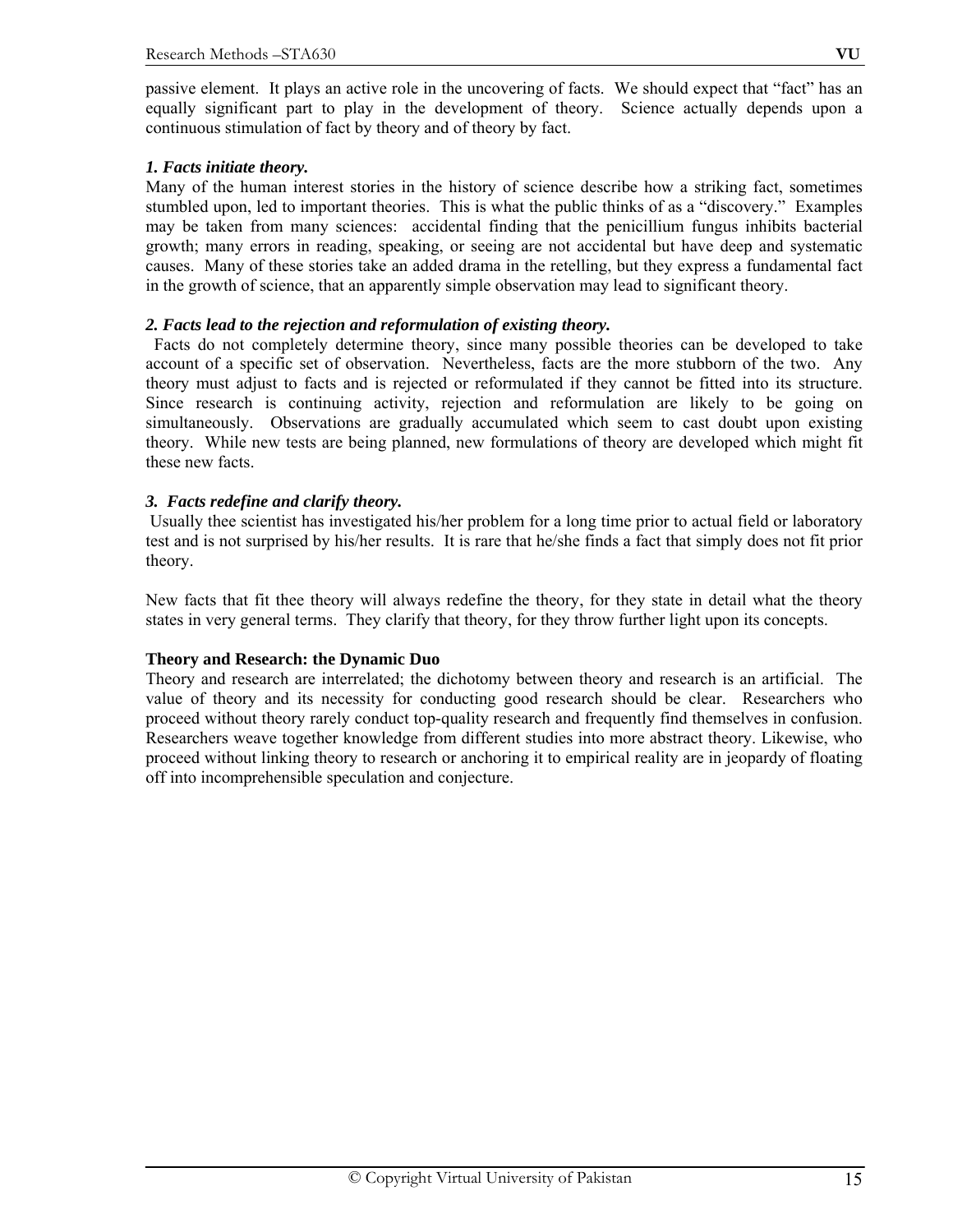## **CONCEPTS**

Things we observe are the observable realities, which could be physical or abstract. For purposes of identification of reality we try to give a name to it. By using the name we communicate with others and over time it becomes part of our language.

A concept is a generalized idea about a class of objects, attributes, occurrences, or processes that has been given a name. In other words a concept is an idea expressed as a symbol or in words. Natural science concepts are often expressed in symbolic forms. Most social science concepts are expressed as words. Words, after all, are symbols too; they are symbols we learn with language. Height is a concept with which all of you are familiar. In a sense, a language is merely an agreement to represent ideas by sound or written characters that people learned at some point in their lives. Learning concepts and theory is like learning language.

### **Concepts are an Abstraction of Reality**

Concepts are everywhere, and you use them all the time. Height is simple concept form everyday experience. What does it mean? It is easy to use the concept of height, but describing the concept itself is difficult. It represents an abstract idea about physical reality, or **an abstraction of reality**. Height is a characteristic of physical objects, the distance from top to bottom. All people, buildings, trees, mountains, books and so forth have height. The word height refers to an abstract idea. We associate its sound and its written form with that idea. There is nothing inherent in the sounds that make up the word and the idea it represents. The connection is arbitrary, but it is still useful. People can express the abstract idea to one another using thee symbols.

In other words concepts are the abstractions of reality – physical of non-physical like table, leadership, productivity, and morale are all labels given to some phenomenon (reality). The concepts stand for phenomenon not the phenomenon itself; hence it may be called an abstraction of empirical reality.

### **Degree of Abstraction**

Concepts vary in their level of abstraction. They are on a continuum from the most concrete to the most abstract. Very concrete ones refer to straightforward physical objects or familiar experiences (e.g. height, school, age, family income, or housing). More abstract concepts refer to ideas that have a diffuse, indirect expression (e.g. family dissolution, racism, political power)

**The organization of concepts in sequence from the most concrete and individual to the most general** indicates the degree of abstraction**.** Moving up the ladder of abstraction, the basic concept becomes more abstract, wider in scope, and less amenable to measurement. The scientific researcher operates at two levels of concepts (and propositions) and on the empirical level of variables. At the empirical level we experience reality – that is we observe objects or events.

### **Sources of Concepts**

Everyday culture is filled with concepts, but many of them have vague and unclear definitions. Likewise, the values and experiences of people in a culture may limit everyday concepts. Nevertheless, we borrow concepts from everyday culture; though these to be refined.

We create concepts from personal experiences, creative thought, or observation. The classical theorist originated many concepts like family system, gender role, socialization, self-worth, frustration, and displaced aggression.

We also borrow concepts from sister disciplines.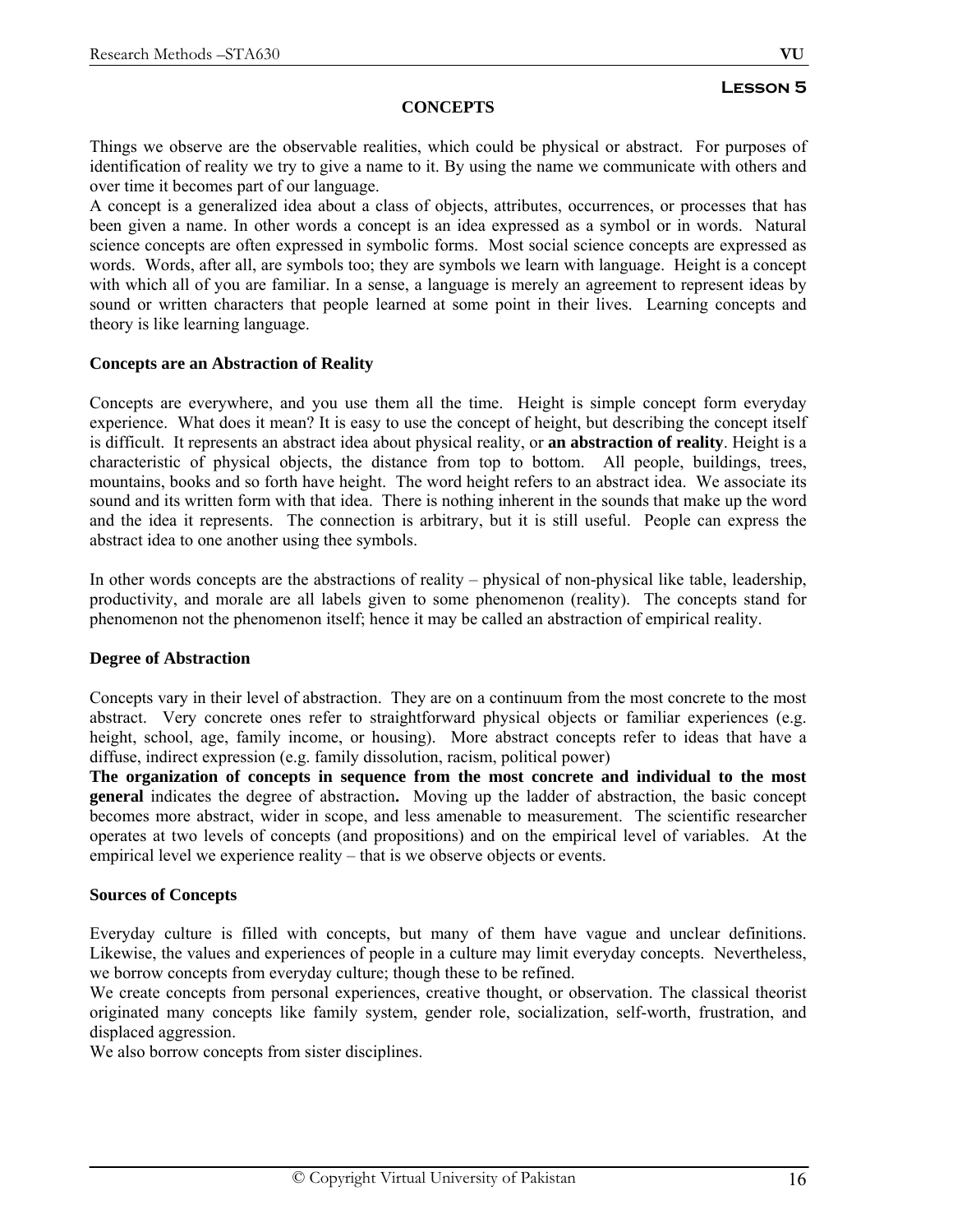## **Importance of Concepts**

Social science concepts form a specialized language, or *jargon.* Specialists use jargon as a short hand way to communicate with one another. Most fields have their own jargon. Physicians, lawyers, engineers, accountants, plumbers, and auto mechanics all have specialized languages. They use their jargon to refer to the ideas and objects with which they work. Special problems grow out of the need for concept precision and inventiveness. Vague meanings attached to a concept create problems of measurement. Therefore, not only the construction of concepts is necessary but also these should be precise and the researchers should have some agreement to its meaning.

Identification of concepts is necessary because we use concepts in hypothesis formulation. Here too one of the characteristics of a good hypothesis is that it should be conceptually clear.

The success of research hinges on (1) how clearly we conceptualize and (2) how well others understand the concept we use. For example we might ask respondents for an estimate of their family income. This may seem to be a simple, unambiguous concept, but we may receive varying and confusing answers unless we restrict or narrow the concept by specifying:

- Time period, such as weekly, monthly, or annually.
- Before or after income taxes.
- For head of the family only or for all family members.
- For salary and wages only or also for dividends, interest, and capital gains.
- Income in kind, such as free rent, employee discounts, or food stamps.

### **Definitions**

Confusion about the meaning of concepts can destroy a research study's value without the researcher or client even knowing it. If words have different meanings to the parties involved, then they are not communicating on the same wave-length. Definitions are one way to reduce this danger.

### **Dictionary Definitions**

Researchers must struggle with two types of definitions. In the more familiar dictionary, a concept is defined with synonyms. For example, a customer is defined as a patron: a patron, in turn, is defined as customer or client of an establishment; a client is defined as one who employs the services of any professional …, also loosely, a patron of any shop. These circular definitions may be adequate for general communication but not for research.

Dictionary definitions are also called conceptual or theoretical or nominal definitions. Conceptual definition is a definition in abstract, theoretical terms. It refers to other ideas or constructs. There is no magical way to turn a construct into precise conceptual definition. It involves thinking carefully, observing directly, consulting with others, reading what others have said, and trying possible definitions.

A single construct can have several definitions, and people may disagree over definitions. Conceptual definitions are linked to theoretical frameworks and to value positions. For example, a conflict theorist may define *social class* as the power and property a group of people in a society has or lacks. A structural functionalist defines it in terms of individual who share a social status, life-style, or subjective justification. Although people disagree over definitions, the researcher should always state explicitly which definition he or she is using.

Some constructs are highly abstract and complex. They contain lower level concepts within them (e.g. powerlessness), which can be made even more specific (e.g. a feeling of little power over wherever on lives). Other concepts are concrete and simple (e.g. age). When developing definitions, a researcher needs to be aware of how complex and abstract a construct is. For example, a concrete construct such as age is easier to define (e.g. number of years that have passed since birth) than is a complex, abstract concept such as morale.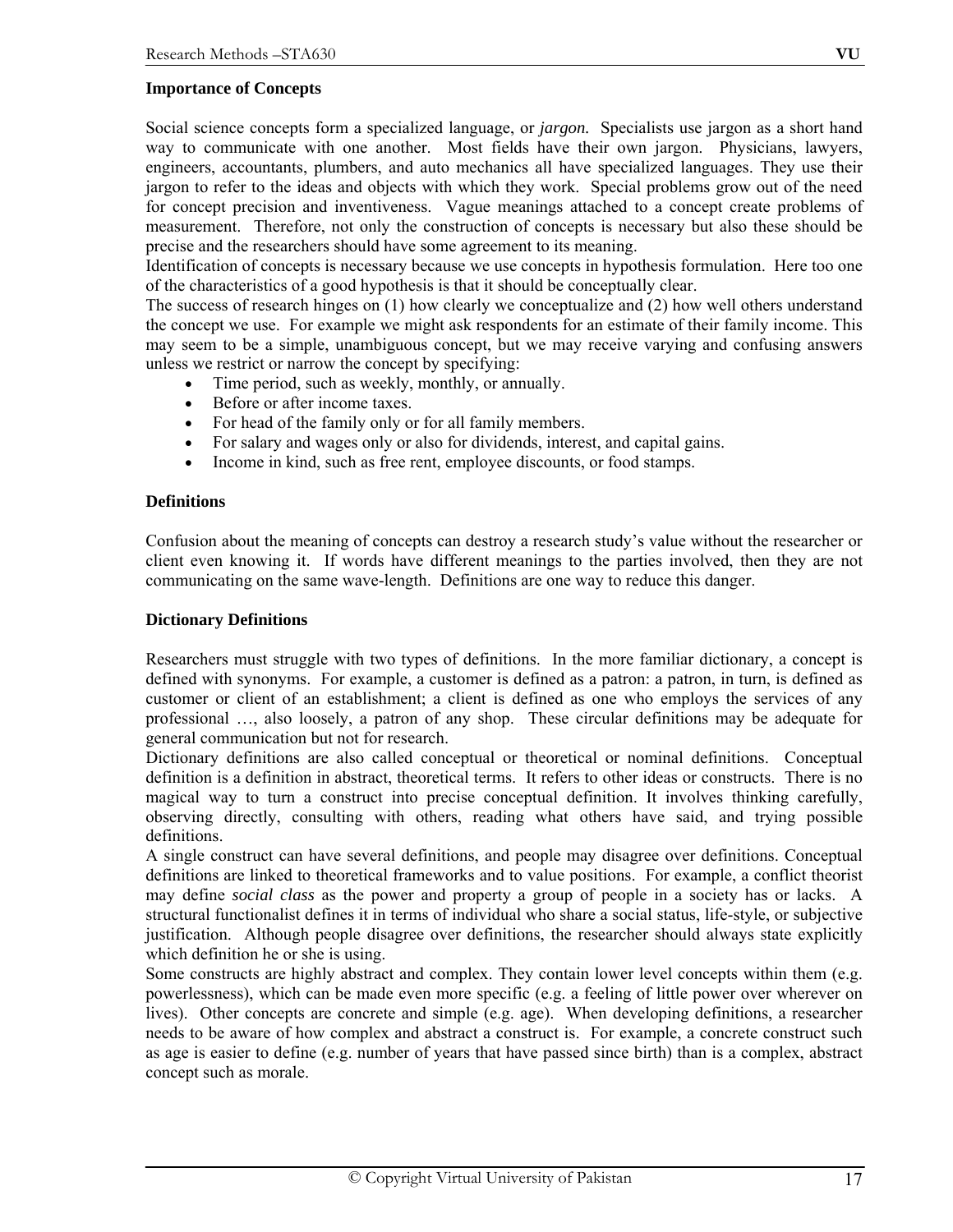#### **Operational Definition**

In research we must measure concepts and constructs, and this requires more rigorous definitions. A concept must be made operational in order to be measured. An operational definition gives meanings to a concept by specifying the activities or operations necessary to measure it. An operational definition specifies what must be done to measure the concept under investigation. It is like a manual of instruction or a recipe: do such-and-such in so-and-so manner.

Operational definition is also called a *working definition* stated in terms of specific testing or measurement criteria. The concepts must have empirical referents (i.e. we must be able to count, measure, or in some other way gather thee information through our senses). Whether the object to be defined is physical e.g. a machine tool) or highly abstract (e.g. achievement motivation), the definition must specify characteristics and how to be observed. The specification and procedures must be so clear that any competent person using them would classify the objects the same way. So in operational definition we must specify concrete indicators that can be observed/measured (observable indicators).

### **Use both Definitions in Research**

Look at observable phenomenon, we construct a label for it, then try to define it theoretically, which gives a lead to the development of criteria for its measurement, and finally we gather thee data.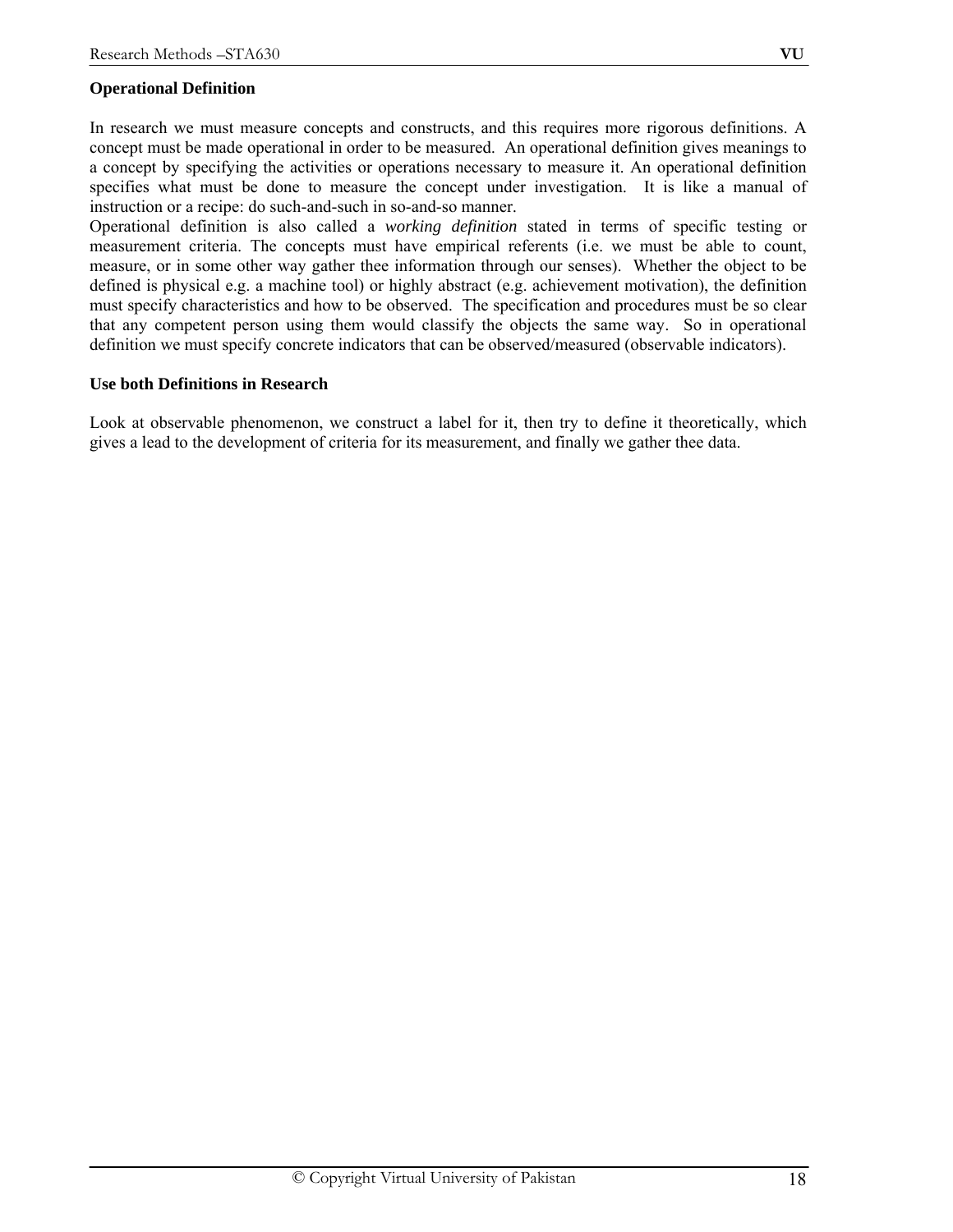## **VARIABLES AND TYPES OF VARIABLES**

Variable is central idea in research. Simply defined, variable is a concept that varies. There are two types of concepts: those that refer to a fixed phenomenon and those that vary in quantity, intensity, or amount (e.g. amount of education). The second type of concept and measures of the concept are variables. A variable is defined as anything that varies or changes in value. Variables take on two or more values. Because variable represents a quality that can exhibit differences in value, usually magnitude or strength, it may be said that a variable generally is anything that may assume different numerical or categorical values. Once you begin to look for them, you will see variables everywhere. For example gender is a variable; it can take two values: male or female. Marital status is a variable; it can take on values of never married, single, married, divorced, or widowed. Family income is a variable; it can take on values from zero to billions of Rupees. A person's attitude toward women empowerment is variable; it can range from highly favorable to highly unfavorable. In this way the variation can be in quantity, intensity, amount, or type; the examples can be production units, absenteeism, gender, religion, motivation, grade, and age. A variable may be situation specific; for example gender is a variable but if in a particular situation like a class of Research Methods if there are only female students, then in this situation gender will not be considered as a variable.

## **Types of Variable**

## **1. Continuous and Discontinuous variables**

Variables have different properties and to these properties we assign numerical values. If the values of a variable can be divided into fractions then we call it a *continuous variable*. Such a variable can take infinite number of values. Income, temperature, age, or a test score are examples of continuous variables. These variables may take on values within a given range or, in some cases, an infinite set. Any variable that has a limited number of distinct values and which cannot be divided into fractions, is a *discontinuous variable*. Such a variable is also called as *categorical variable* or *classificatory variable*, or *discrete variable*. Some variables have only two values, reflecting the presence or absence of a property: employed-unemployed or male-female have two values. These variables are referred to as dichotomous. There are others that can take added categories such as the demographic variables of race, religion. All such variables that produce data that fit into categories are said to be discrete/categorical/classificatory, since only certain values are possible. An automotive variable, for example, where "Chevrolet" is assigned a 5 and "Honda" is assigned a 6, provides no option for a 5.5 (i.e. the values cannot be divided into fractions).

## **2. Dependent and Independent Variables**

Researchers who focus on causal relations usually begin with an effect, and then search for its causes. The cause variable, or the one that identifies forces or conditions that act on something else, is the *independent variable*. The variable that is the effect or is the result or outcome of another variable is the *dependent variable* (also referred to as outcome variable or effect variable). The independent variable is "independent of" prior causes that act on it, whereas the dependent variable "depends on" the cause.

It is not always easy to determine whether a variable is independent or dependent. Two questions help to identify the independent variable. First, does it come before other variable in time? Second, if the variables occur at the same time, does the researcher suggest that one variable has an impact on another variable? Independent variables affect or have an impact on other variables. When independent variable is present, the dependent variable is also present, and with each unit of increase in the independent variable, there is an increase or decrease in the dependent variable also. In other words, the variance in dependent variable is accounted for by the independent variable. Dependent variable is also referred to as *criterion* variable.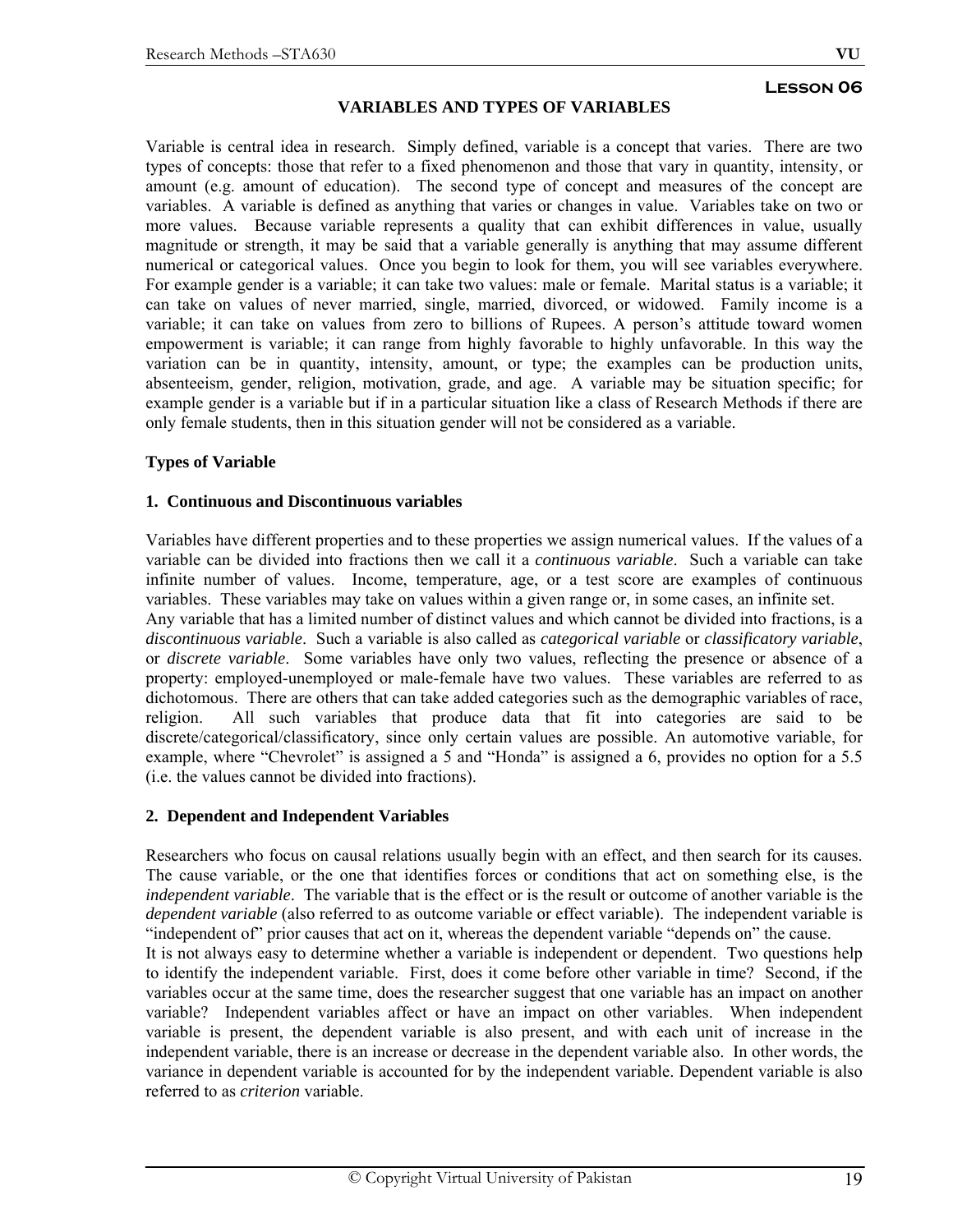In statistical analysis a variable is identified by the symbol (X) for independent variable and by the symbol (Y) for the dependent variable. In the research vocabulary different labels have been associated with the independent and dependent variables like:

| Independent variable | Dependent variable |
|----------------------|--------------------|
| Presumed cause       | presumed effect    |
| <b>Stimulus</b>      | Response           |
| Predicted from       | Predicted to       |
| Antecedent           | Consequence        |
| Manipulated          | Measured outcome   |
| Predictor            | Criterion          |

Research studies indicate that successful new product development has an influence on the stock market price of a company. That is, the more successful the new product turns out to be, the higher will be the stock market price of that firm. Therefore, the **success of the** 

**New product** is the *independent variable*, and **stock market price** the *dependent variable*.

The degree of perceived success of the new product developed will explain the variance in the stock market price of the company.

It is important to remember that there are no preordained variables waiting to be discovered "out there" that are automatically assigned to be independent or dependent. It is in fact the product of the researcher's imagination demonstrated convincingly.

## **3. Moderating Variables**

A moderating variable is one that has a strong *contingent* effect on the independent variable-dependent variable relationship. That is, the presence of a third variable (the moderating variable) modifies the original relationship between the independent and the dependent variable.

For example, a strong relationship has been observed between the quality of library facilities (X) and the performance of the students (Y). Although this relationship is supposed to be true generally, it is nevertheless contingent on the interest and inclination of the students. It means that only those students who have the interest and inclination to use the library will show improved performance in their studies. In this relationship **interest and inclination** is moderating variable i.e. which moderates the strength of the association between X and Y variables.

## **4. Intervening Variables**

A basic causal relationship requires only independent and dependent variable. A third type of variable, the *intervening variable,* appears in more complex causal relationships. It comes between the independent and dependent variables and shows the link or mechanism between them. Advances in knowledge depend not only on documenting cause and effect relationship but also on specifying the mechanisms that account for the causal relation. In a sense, the intervening variable acts as a dependent variable with respect to independent variable and acts as an independent variable toward the dependent variable.

A theory of suicide states that married people are less likely to commit suicide than single people. The assumption is that married people have greater social integration (e.g. feelings of belonging to a group or family). Hence a major cause of one type of suicide was that people lacked a sense of belonging to group (family). Thus this theory can be restated as a three-variable relationship: marital status (independent variable) causes the degree of social integration (intervening variable), which affects suicide (dependent variable). Specifying the chain of causality makes the linkages in theory clearer and helps a researcher test complex relationships.

Look at another finding that five-day work week results in higher productivity. What is the process of moving from the independent variable to the dependent variable? What exactly is that factor which theoretically affects the observed phenomenon but cannot be seen? Its effects must be inferred from the effects of independent variable on the dependent variable. In this work-week hypothesis, one might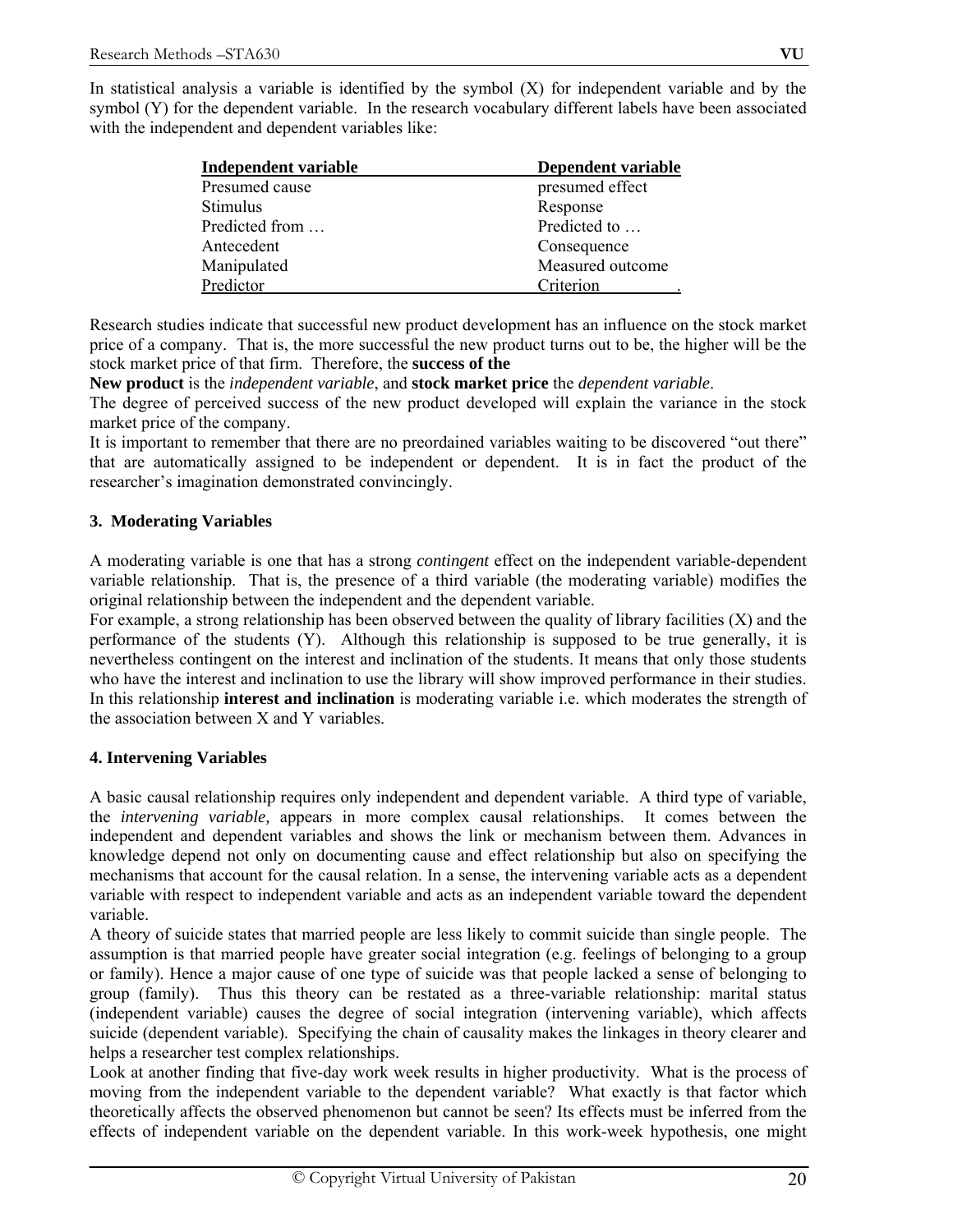view the intervening variable to be the job satisfaction. To rephrase the statement it could be: the introduction of five-day work week (IV) will increase job satisfaction (IVV), which will lead to higher productivity (DV).

## **5. Extraneous Variables**

An almost infinite number of extraneous variables (EV) exist that might conceivably affect a given relationship. Some can be treated as independent or moderating variables, but most must either be assumed or excluded from the study. Such variables have to be identified by the researcher. In order to identify the true relationship between the independent and the dependent variable, the effect of the extraneous variables may have to be controlled. This is necessary if we are conducting an experiment where the effect of the confounding factors has to be controlled. Confounding factors is another name used for extraneous variables.

## **Relationship among Variables**

Once the variables relevant to the topic of research have been identified, then the researcher is interested in the relationship among them. A statement containing the variable is called a proposition. It may contain one or more than one variable. The proposition having one variable in it may be called as univariate proposition, those with two variables as bivariate proposition, and then of course multivariate containing three or more variables. Prior to the formulation of a proposition the researcher has to develop strong logical arguments which could help in establishing the relationship. For example, age at marriage and education are the two variables that could lead to a proposition: the higher the education, the higher the age at marriage. What could be the logic to reach this conclusion? All relationships have to be explained with strong logical arguments.

If the relationship refers to an observable reality, then the proposition can be put to test, and any testable proposition is hypothesis.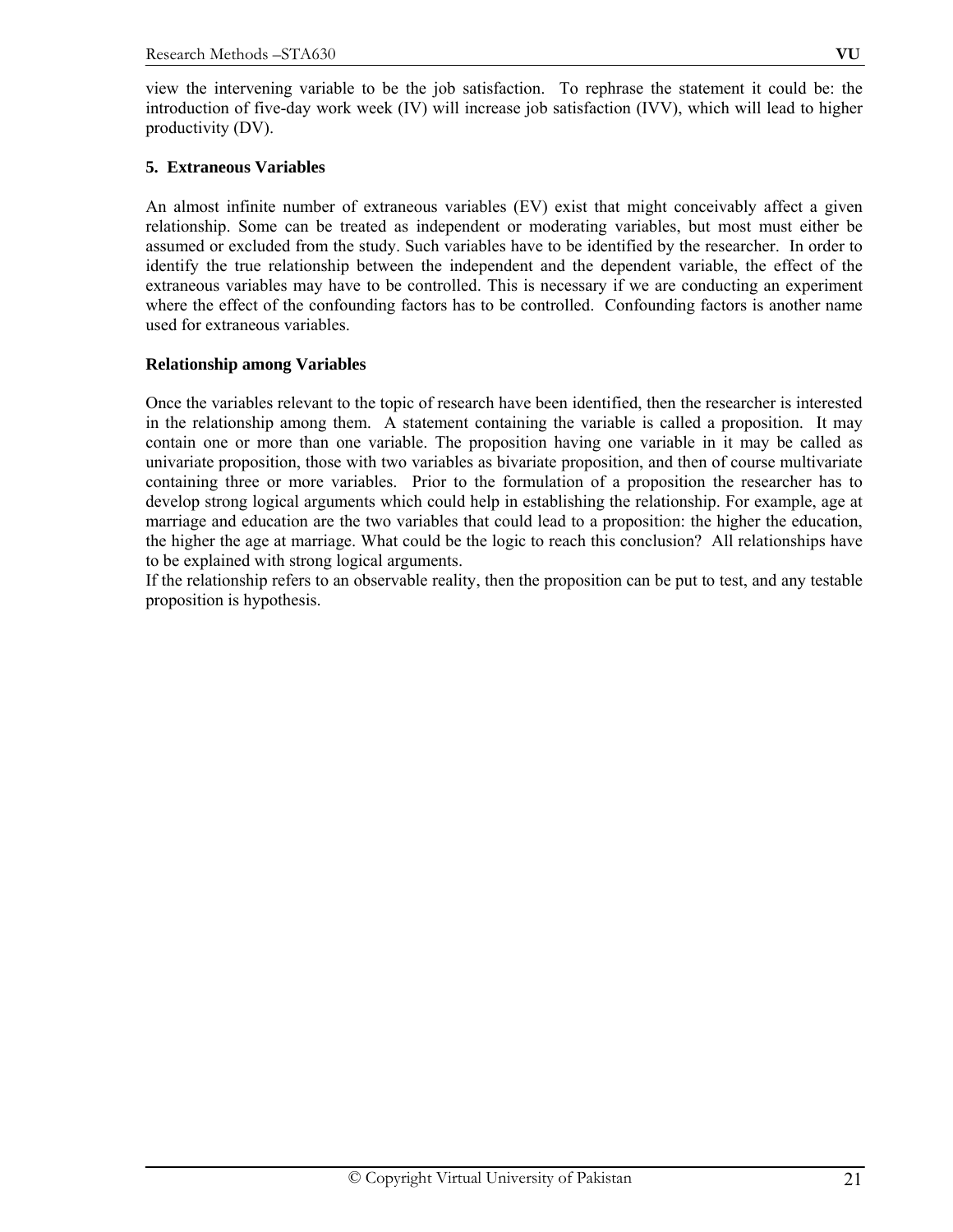We have already seen that propositions are statements about variables considered to be true or false. If the phenomenon under consideration happens to be observable reality then the said statement could be empirically tested. A proposition that can be verified to determine its reality is a hypothesis. Therefore one can say that a hypothesis is a verifiable counterpart of a proposition.

A hypothesis may be defined as a logically conjectured relationship between two or more variables, expressed in the form of a testable statement. Relationship is proposed by using a strong logical argumentation. This logical relationship may be part of theoretical framework of the study.

### **Let us look at some of the hypotheses:**

- **1.** Officers in my organization have higher than average *level of commitment* (variable).
- **2.** *Level of job commitment* of the officers is associated with their *level of efficiency.*
- **3.** *Level of job commitment* of the officers is positively associated with their *level of efficiency.*
- **4.** The higher the *level of job commitment* of the officers the lower their *level of absenteeism.*

These are testable propositions. First hypothesis contains only one variable. The second one has two variables which have been shown to be associated with each other but the nature of association has not been specified (non-directional relationship). In the third hypothesis we have gone a step further where in addition to the relationship between the two variables, the direction of relationship (positive) has also been given. In the fourth hypothesis *level of efficiency* has been replaced with *level of absenteeism*, the direction of relationship between the two variables has been specified (which is negative). In the following discussion you will find these hypotheses being quoted as part of the examples.

## **Types of Hypotheses**

### **i. Descriptive Hypothesis**

Descriptive hypothesis contains only one variable thereby it is also called as univariate hypothesis. Descriptive hypotheses typically state the existence, size, form, or distribution of some variable.

The first hypothesis contains only one variable. It only shows the distribution of the level of commitment among the officers of the organization which is higher than average. Such a hypothesis is an example of a Descriptive Hypothesis.

Researchers usually use research questions rather than descriptive hypothesis. For example a question can be: What is the level of commitment of the officers in your organization?

### **ii. Relational Hypothesis**

These are the propositions that describe a relationship between two variables. The relationship could be non-directional or directional, positive or negative, causal or simply correlational.

While stating the relationship between the two variables, if the terms of positive, negative, more than, or less than are used then such hypotheses are directional because the direction of the relationship between the variables (positive/negative) has been indicated (see hypotheses 3 and 4). These hypotheses are relational as well as directional. The directional hypothesis is the one in which the direction of the relationship has been specified.

Non-directional hypothesis is the one in which the direction of the association has not been specified. The relationship may be very strong but whether it is positive or negative has not been postulated (see hypothesis 2).

**Lesson 7**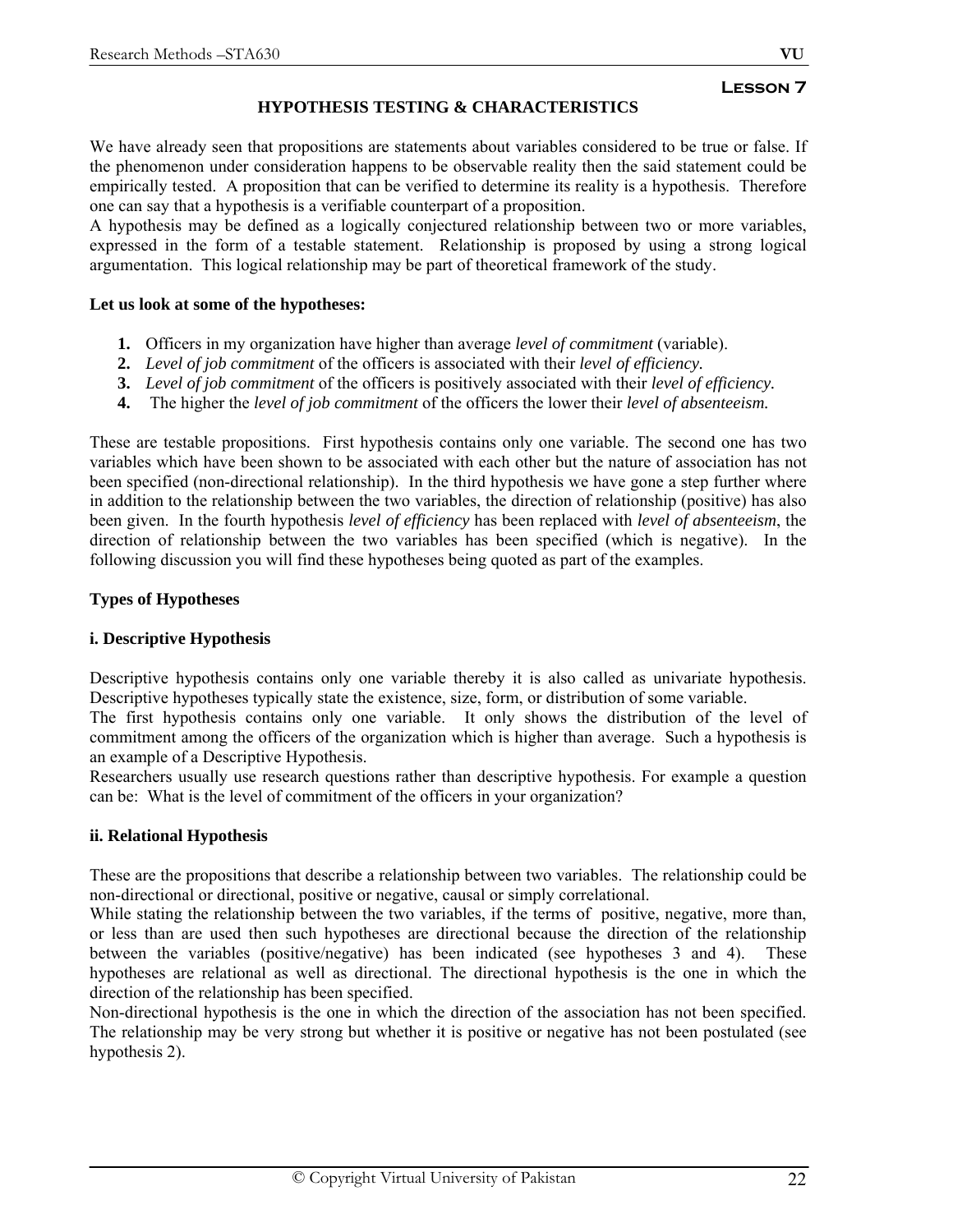### **Correlational hypotheses**

State merely that the variables occur together in some specified manner without implying that one causes the other. Such weak claims are often made when we believe that there are more basic causal forces that affect both variables. For example:

*Level of job commitment* of the officers is positively associated with their *level of efficiency.* 

Here we do not make any claim that one variable causes the other to change. That will be possible only if we have control on all other factors that could influence our dependent variable.

### **Explanatory (causal) hypotheses**

Imply the existence of, or a change in, one variable causes or leads to a change in the other variable. This brings in the notions of independent and the dependent variables. Cause means to "help make happen." So the independent variable may not be the sole reason for the existence of, or change in the dependent variable. The researcher may have to identify the other possible causes, and control their effect in case the causal effect of independent variable has to be determined on the dependent variable. This may be possible in an experimental design of research.

### **Different ways to state hypotheses**

- Hi motivation causes hi efficiency.
- Hi motivation leads to hi efficiency.
- Hi motivation is related to hi efficiency.
- Hi motivation influences hi efficiency.
- Hi motivation is associated with hi efficiency.
- Hi motivation produces hi efficiency.
- Hi motivation results in hi efficiency.
- If hi motivation then hi efficiency.
- The higher the motivation, the higher the efficiency

### **iii. Null Hypothesis**

It is used for testing the hypothesis formulated by the researcher. Researchers treat evidence that supports a hypothesis differently from the evidence that opposes it. They give negative evidence more importance than to the positive one. It is because the negative evidence tarnishes the hypothesis. It shows that the predictions made by the hypothesis are wrong. The null hypothesis simply states that there is *no relationship* between the variables or the relationship between the variables is "zero." That is how symbolically null hypothesis is denoted as "H0". For example:

H0 = There is no relationship between the *level of job commitment* and the *level of efficiency.* Or

H0 = The relationship between *level of job commitment* and the *level of efficiency* is zero. Or The two variables are independent of each other.

It does not take into consideration the direction of association (i.e. H0 is *non directional*), which may be a second step in testing the hypothesis. First we look whether or not there is an association then we go for the direction of association and the strength of association. Experts recommend that we test our hypothesis indirectly by testing the null hypothesis. In case we have any credibility in our hypothesis then the research data should reject the null hypothesis. Rejection of the null hypothesis leads to the acceptance of the alternative hypothesis.

## **iv. Alternative Hypothesis**

The alternative (to the null) hypothesis simply states that there is a relationship between the variables under study. In our example it could be: there is a relationship between the *level of job commitment* and the *level of efficiency.* Not only there is an association between the two variables under study but also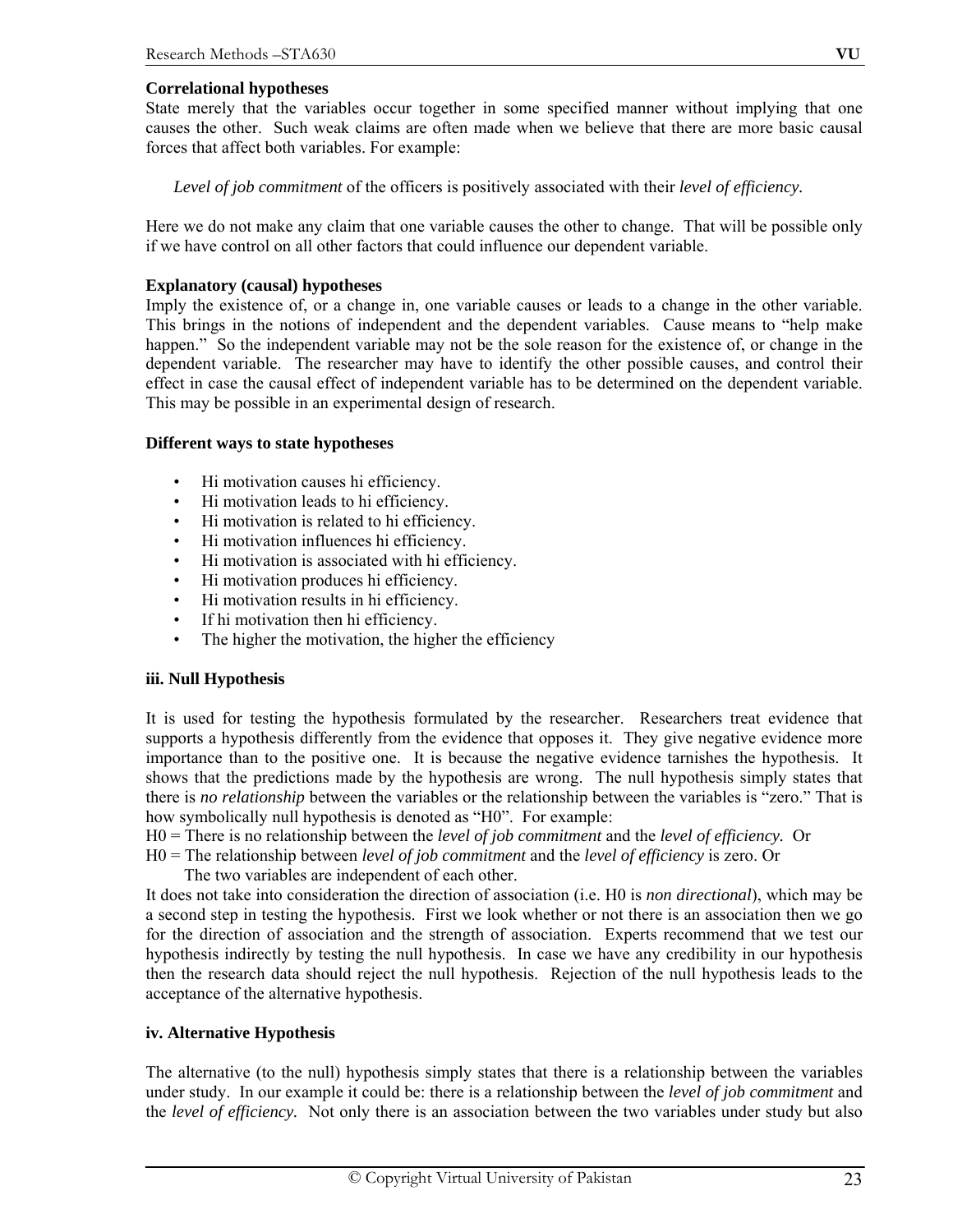H1: There is a relationship between the *level of job commitment* of the officers and their *level of efficiency.*

## **v. Research Hypothesis**

Research hypothesis is the actual hypothesis formulated by the researcher which may also suggest the nature of relationship i.e. the direction of relationship. In our example it could be: *Level of job commitment* of the officers is positively associated with their *level of efficiency.*

## **The Role of the Hypothesis**

In research, a hypothesis serves several important functions:

- **1. It guides the direction of the study:** Quite frequently one comes across a situation when the researcher tries to collect all possible information on which he could lay his hands on. Later on he may find that only part of it he could utilize. Hence there was an unnecessary use of resources on trivial concerns. In such a situation, hypothesis limits what shall be studied and what shall not be.
- **2. It identifies facts that are relevant and those that are not:** Who shall be studied (married couples), in what context they shall be studied (their consumer decision making), and what shall be studied (their individual perceptions of their roles).
- **3. It suggests which form of research design is likely to be the most appropriate:** Depending upon the type of hypothesis a decision is made about the relative appropriateness of different research designs for the study under consideration. The design could be a survey design, experimental design, content analysis, case study, participation observation study, and/or Focus Group Discussions.
- **4. It provides a framework for organizing the conclusions of the findings:**

## **The Characteristics of a Testable Hypothesis**

- **Hypothesis must be conceptually clear.** The concepts used in the hypothesis should be clearly defined, operationally if possible. Such definitions should be commonly accepted and easily communicable among the research scholars.
- **Hypothesis should have empirical referents.** The variables contained in the hypothesis should be empirical realities. In case these are not empirical realities then it will not be possible to make the observations. Being handicapped by the data collection, it may not be possible to test the hypothesis. Watch for words like ought, should, bad.
- **Hypothesis must be specific.** The hypothesis should not only be specific to a place and situation but also these should be narrowed down with respect to its operation. Let there be no global use of concepts whereby the researcher is using such a broad concept which may all inclusive and may not be able to tell anything. For example somebody may try to propose the relationship between urbanization and family size. Yes urbanization influences in declining the size of families. But urbanization is such comprehensive variable which hide the operation of so many other factor which emerge as part of the urbanization process. These factors could be the rise in education levels, women's levels of education, women empowerment, emergence of dual earner families, decline in patriarchy, accessibility to health services, role of mass media, and could be more. Therefore the global use of the word 'urbanization' may not tell much. Hence it is suggested to that the hypothesis should be specific.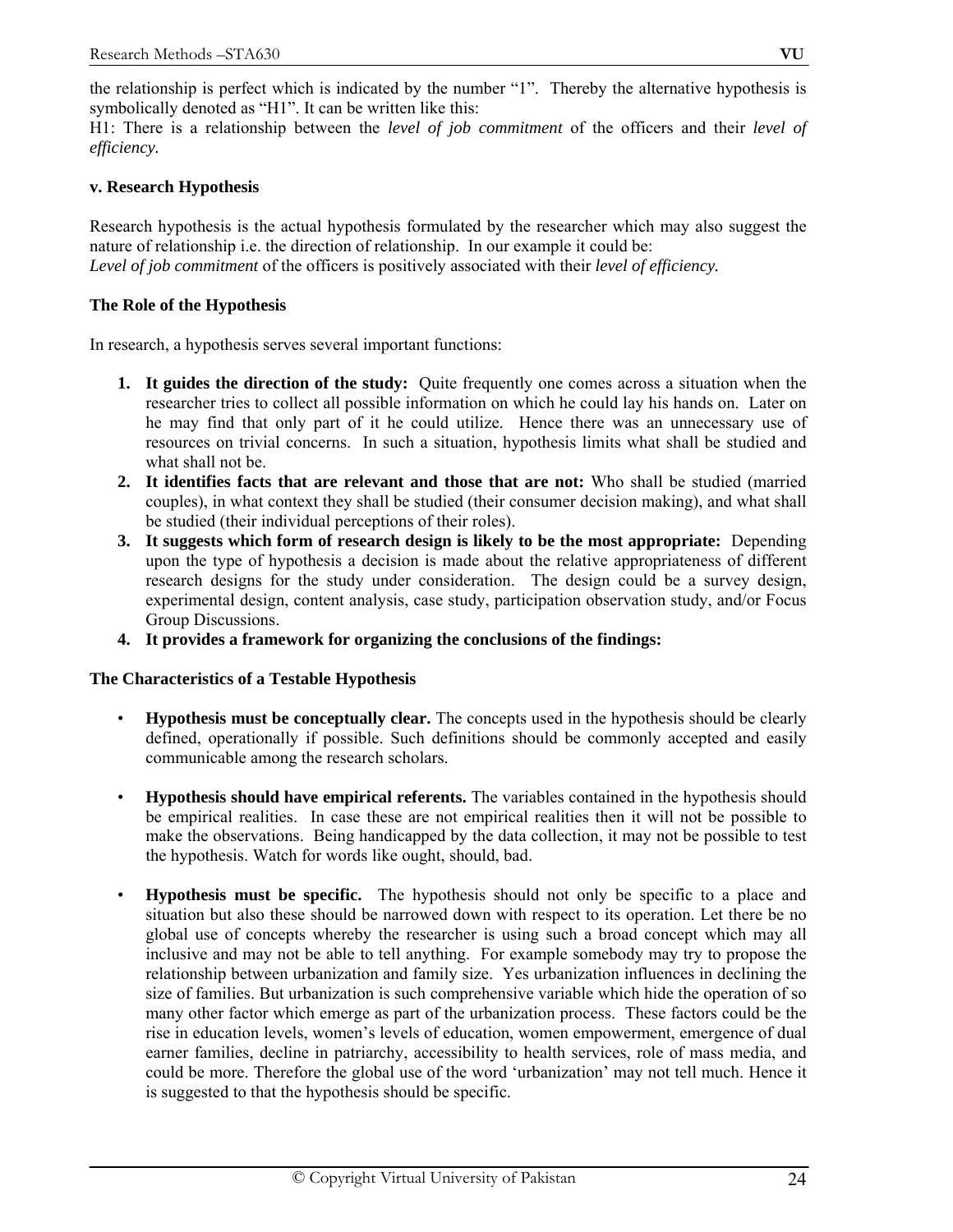- **Hypothesis should be related to available techniques of research.** Hypothesis may have empirical reality; still we are looking for tools and techniques that could be used for the collection of data. If the techniques are not there then the researcher is handicapped. Therefore, either the techniques are already available or the researcher is in a position to develop suitable techniques for the study.
- **Hypothesis should be related to a body of theory.** Hypothesis has to be supported by theoretical argumentation. For this purpose the research may develop his/her theoretical framework which could help in the generation of relevant hypothesis. For the development of a framework the researcher shall depend on the existing body of knowledge. In such an effort a connection between the study in hand and the existing body of knowledge can be established. That is how the study could benefit from the existing knowledge and later on through testing the hypothesis could contribute to the reservoir of knowledge.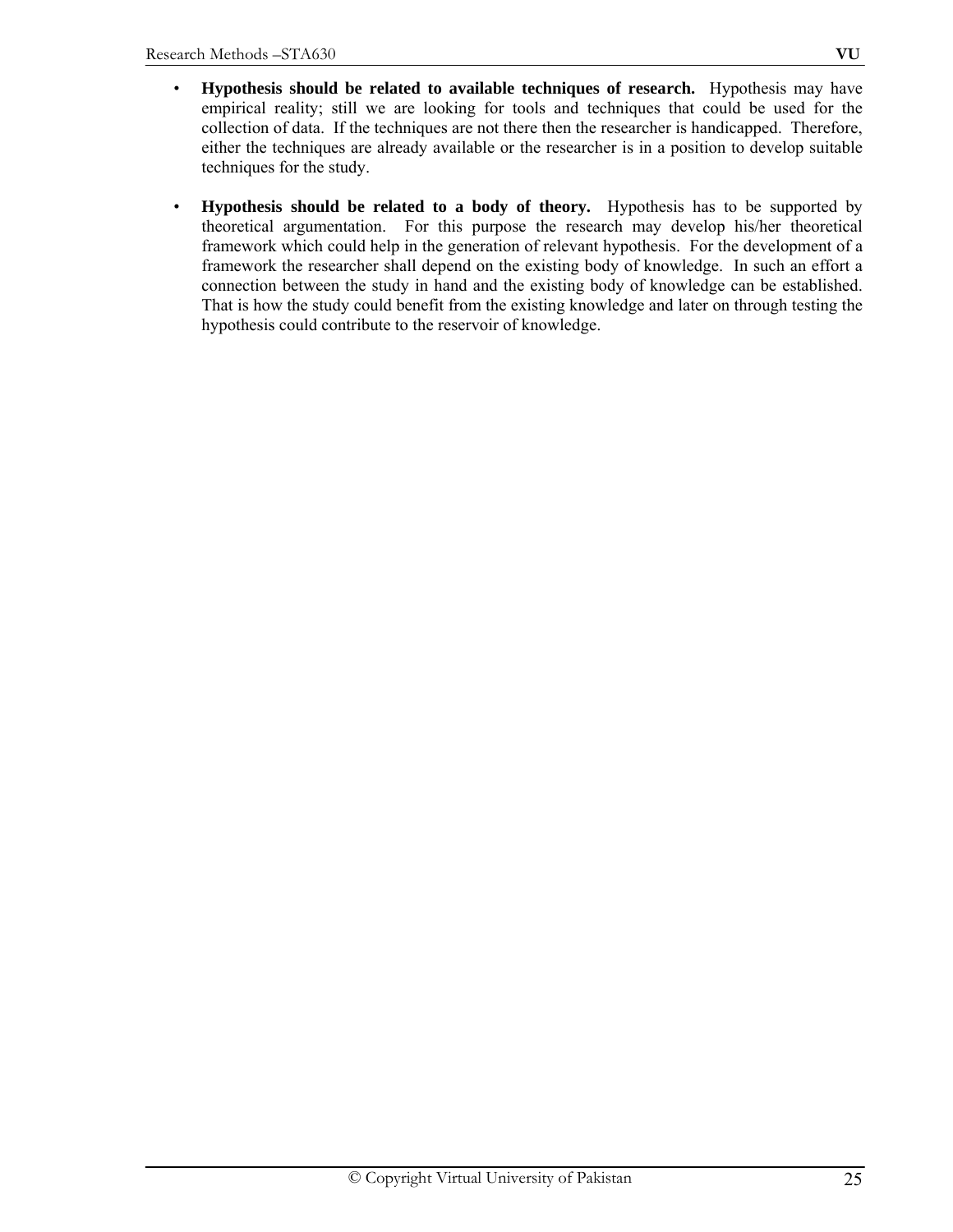## **REVIEW OF LITERATURE**

A literature review is based on the assumption that knowledge accumulates and that we learn from and build on what others have done. Scientific research is a collective effort of many researchers who share their results with one another and who pursue knowledge as a community.

Today's studies build on those of yesterday. Researchers read studies to compare, replicate, or criticize them for weaknesses.

## **Goals of a Literature Review**

Reviews vary in scope and depth. Different kinds of reviews are stronger at fulfilling different goals of review. The goals of review are:

- *1. To demonstrate a familiarity with a body of knowledge and establish credibility.* A review tells the reader that the researcher knows the research in an area and knows the major issues. A good review increases a reader's confidence in the researcher's professional competence, ability, and background.
- *2. To know the path of prior research and how a current research project is linked to it.* A review outlines the direction, ability, and background of research on a question and shows the development of knowledge. A good review places a research project in a context and demonstrates its relevance by making connections to a body of knowledge.
- *3. To integrate and summarize what is known in an area*. A review pulls together and synthesizes different results. A good review points out areas where prior studies agree, where they disagree, and where major questions remain. It collects what is known to a point in time and indicates the direction for future research. No reinventing the wheel. No wastage of effort.
- *4. To learn from others and stimulate new ideas*. A review tells what others have found so that a researcher can benefit from the efforts of others. A good review identifies blind alleys and suggests hypotheses for replication. It divulges procedures, techniques, and research designs worth copying so that a researcher can better focus hypotheses and gain new insights.
- *5. Identification of variables.* Important variables that are likely to influence the problem situation are not left out of the study.
- *6. Helps in developing theoretical framework.*
- *7. Helps in developing theoretical framework.*

## **Types of Reviews**

When beginning a review, researcher may decide on a topic or field of knowledge to examine, how much depth to go into, and the kind of review to conduct. There are six types of review:

- **1.** *Self-study reviews increase the reader's confidence.* A review that only demonstrates familiarity with an area is rarely published but it often is part of an educational program. In addition to giving others confidence in a reviewer's command of field, it has the side benefit of building the reviewer's self confidence.
- **2.** *Context reviews place a specific project in the big picture.* One of the goals of review is creating a link to a developing body of knowledge. This is a background or context review. It introduces the rest of a research and establishes the significance and relevance of a research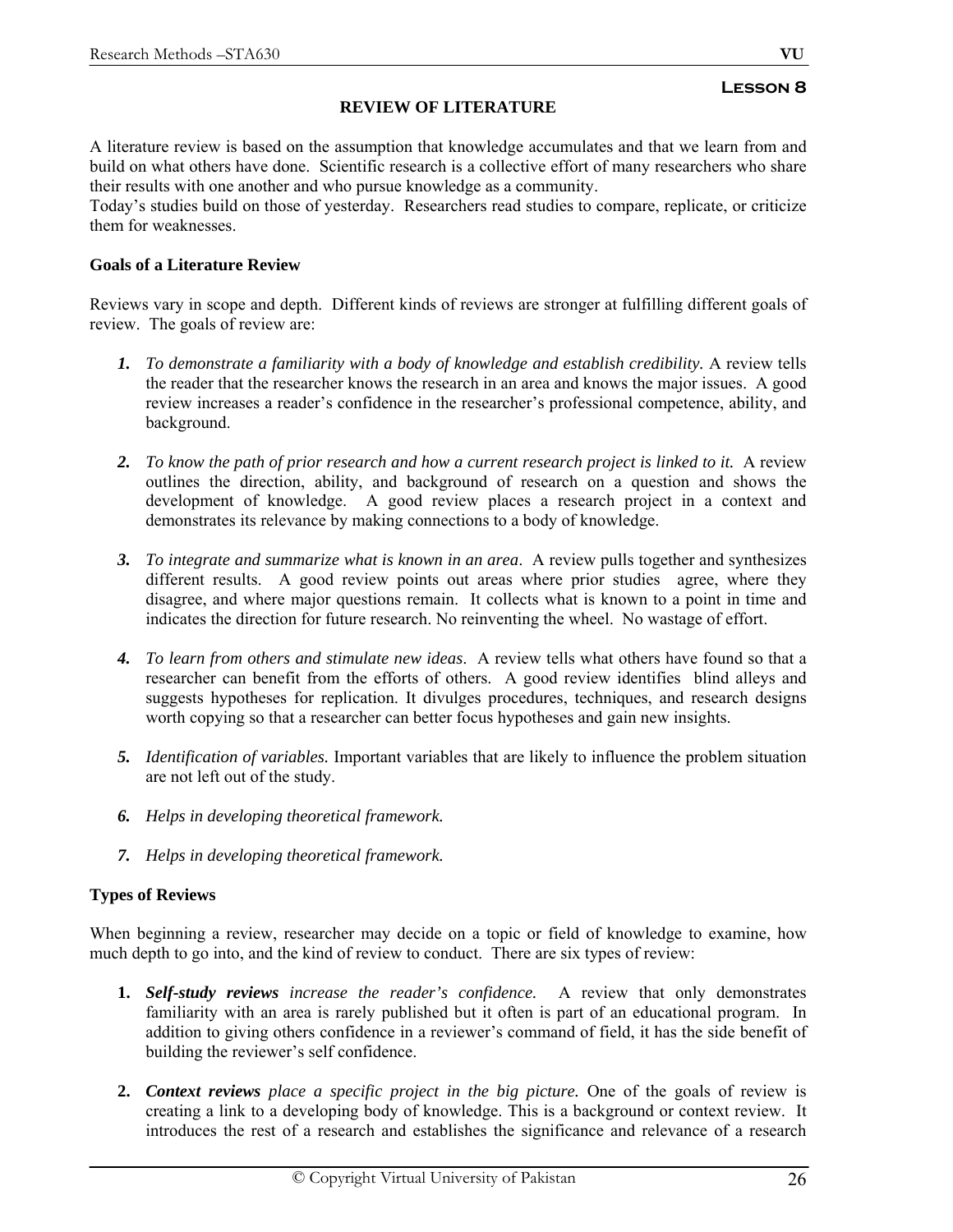question. It tells the reader how a project fits into the big picture and its implications for a field of knowledge. The review can summarize how the current research continues a developing line of thought, or it can point to a question or unresolved conflict in prior research to be addressed.

- **3.** *Historical review traces the development of an issue over time.* It traces the development of an idea or shows how a particular issue or theory has evolved over time. Researchers conduct historical review only on the most important ideas in a field.
- **4.** *Theoretical reviews compare how different theories address an issue.* It present different theories that purport to explain the same thing, then evaluates how well each accounts for findings. In addition to examining the consistency of predictions with findings, a theoretical review may compare theories for the soundness of their assumptions, logical consistency, and scope of explanation. Researchers also use it to integrate two theories or extend a theory to new issues. It sometimes forms a hybrid – the historical theoretical review.
- *5. Integrative review summarizes what is known at a point in time.* It presents the current state of knowledge and pulls together disparate research reports in a fast growing area of knowledge.
- *6. Methodological reviews point out how methodology varies by study.* In it researcher evaluates the methodological strength of past studies. It describes conflicting results and shows how different research designs, samples, measures, and so on account for different results.

## **Where to find the Research Literature**

- Computer: on line systems.
- Scholarly journals.
- Books containing reports of original research, or collection of research articles. READERS or Book of Readings.
- Dissertations.
- Government documents.
- Policy reports and presented papers.
- Bibliographic indexes.

## *Referencing Electronic Sources:*

• **Ahmad, B. (2005)** *Technology and immediacy of information.* **[on line]**  **Available http://www.bnet.act.com**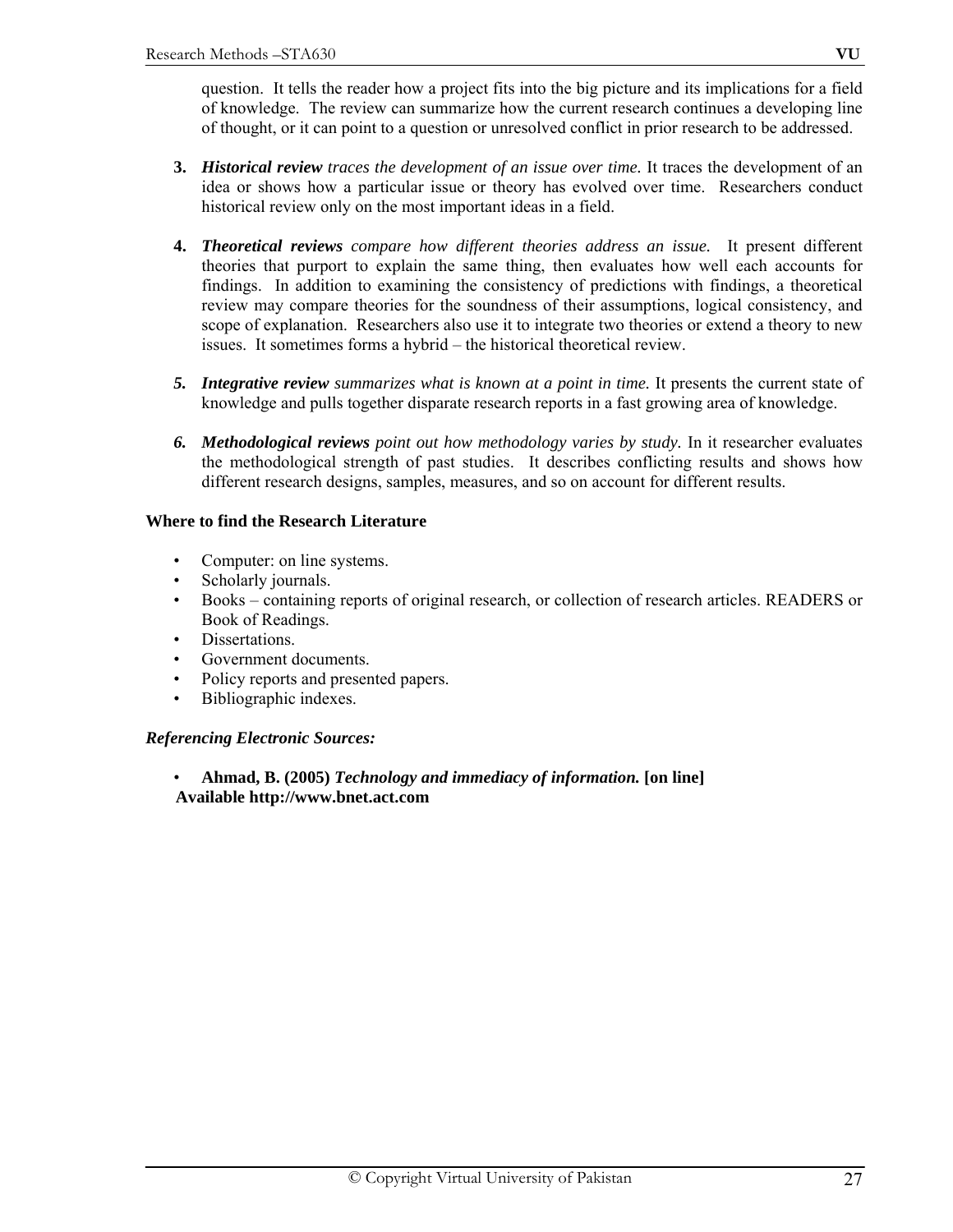## **CONDUCTING A SYSTEMATIC LITERATURE REVIEW**

#### **Define and refine a topic**

Prior to the review of literature have a good idea of the topic of your interest. Although, the new thoughts emerging out of the review of literature may help in refocusing the topic, still the researcher needs to have some clear research question that could guide him/her in the pursuit of relevant material. Therefore begin a literature review with a clearly defined, well focused research question and a plan. A good review topic should be as focused as a research question. For example "crime" as such may be too broad a topic. A more focus may be a specific "type of crime" or "economic inequality and crime rates." Often a researcher will not finalize a specific research question for a study until he or she has reviewed the literature. The review helps bring greater focus to the research question.

### **Design a search**

The researcher needs to decide on the type of review, its extensiveness and the types of material to include. The key is to be careful, systematic, and organized. Set parameters on your search; how much time you will devote to it, how far back in time you will look, the maximum number of research reports you will examine, how many libraries you will visit, and so forth.

Also decide how to record the bibliographic citations for each reference. May be begin a file folder or computer file in which you can place possible sources and ideas for new sources.

### **Locate research reports**

Locating research reports depends on the type of report or "outlet" of research being searched. Use multiple search strategies in order to counteract the limitations of single search method.

*Articles in Scholarly Journals.* Most social and behavioral research is likely published in scholarly journals. These journals are thee vehicles of communication in science. There are dozens of journal, many going back decades, each containing many articles. Locating the relevant articles is formidable task.

Many academic fields have "abstracts" or "indexes" for the scholarly literature. Find them in reference section of the library. (Many available on compute as well). Such indexes and abstracts are published regularly.

 Another resource for locating articles is the computerized literature search. Researchers organize computerized searches in several ways – by author, by article title, by subject, or by keyword. A *keyword* is an important term for a topic that is likely to be found in a title. You will want to use six to eight keywords in most computer based searches and consider several synonyms.

*Scholarly Books.* Finding scholarly books on a subject can be difficult. The subject topics of a library catalog systems are usually incomplete and too broad to be useful. A person has to be well conversant with the library cataloging system.

*Dissertations.* A publication called *Dissertation Abstract International* lists most dissertations. It organizes dissertations by broad subject category, author, and date.

*Government Documents.* The "government documents" sections of libraries contain specialized lists of government documents.

*Policy Reports and Presented Papers.* The most difficult sources to locate are policy reports and presented papers. They are listed in some bibliographies of published studies; some are listed in the abstracts or indexes.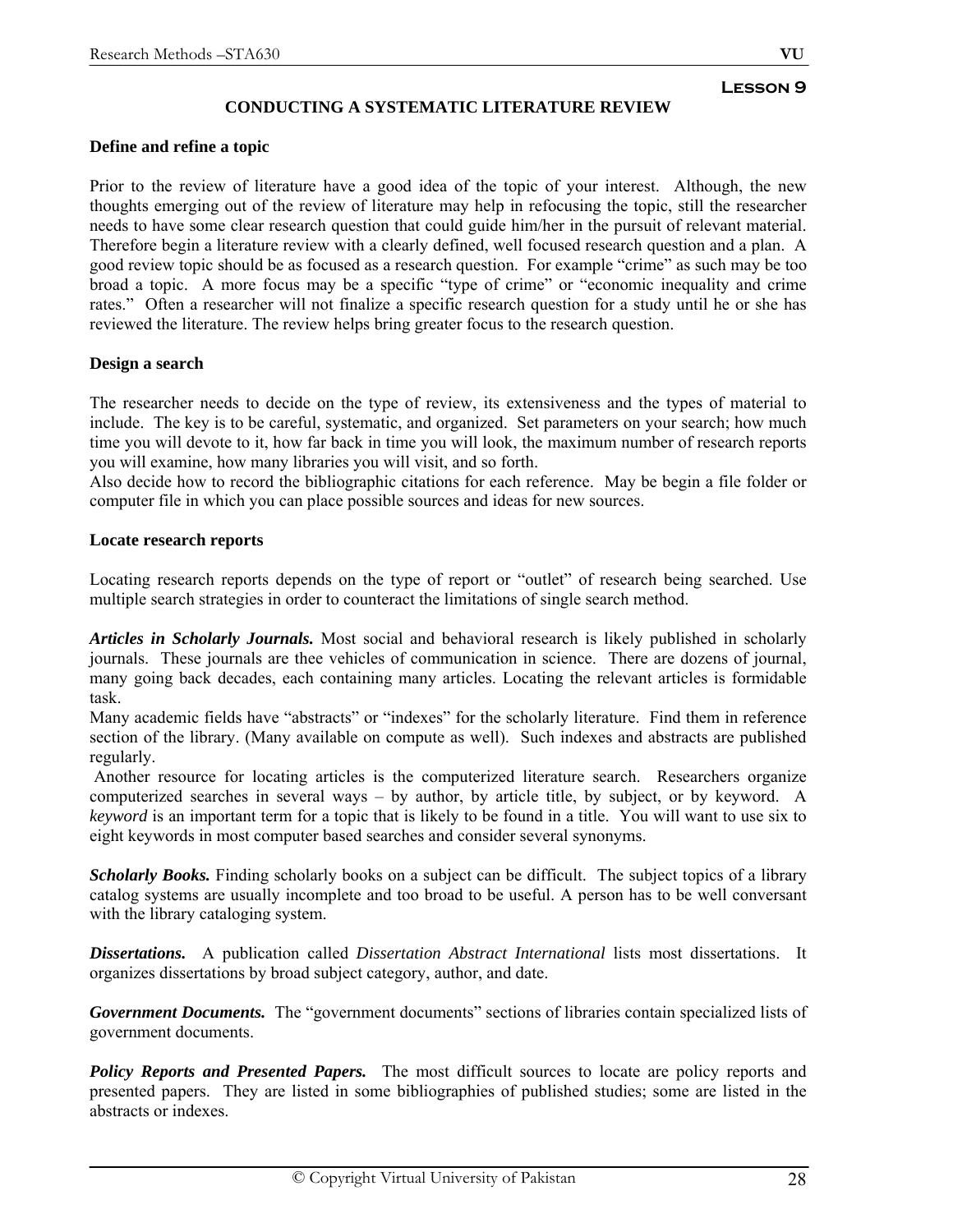### **What to Record**

After you locate a source, you should write down all details of the reference (full names of the authors, titles, volumes, issue, pages)

## **Write the Review**

A literature review requires planning and good, clear writing, which requires lot of rewriting. Keep your purposes in mind when you write, and communicate clearly and effectively.

To prepare a good review, read articles and other literature critically. Skepticism is the norm of science. It means that you should not accept what is written simply on the basis of authority of its having been published. Question what you read, and evaluate it.

Critically reading research reports requires skills and take time and practice to develop. When reading an article, read carefully to see whether the introduction and title really fit with the rest of the article. Sometimes, titles, abstracts, or the introduction are misleading. They may not fully explain the research project's method and results.

The most critical areas of an article to read are the methods and results sections. Few studies are perfect. Researchers do not always describe the methods they used as fully as they should. Some times the results presented in tables or charts do not match what the researcher says. Some points may be over emphasized and others ignored. Check the conclusions, theses may not be consistent with the results.

### **What does a good review look like?**

The author should communicate a review's purpose to the reader by its organization. The wrong way to write a review is to list a series of research reports with a summary of the findings of each. This fails to communicate a sense of purpose. It reads as a set of notes strung together. Perhaps the reviewer got sloppy and skipped over the important organizing step in writing the review.

The right way to write a review is to organize common findings or arguments together. A well accepted approach is to address the most important ideas first, to logically link statements or findings, and to note discrepancies or weaknesses in the present.

### **The writing process**

### **Your audience:**

Professional writers say: Always know for whom are you writing. This is because communication is more effective when it is tailored to a specific audience. You should write research report differently depending on whether thee primary audience is the instructor, students, professional colleagues, practitioners, or the general public. It goes without saying that the writing should be clear, accurate, and organized.

Instructors assign reports for different reasons and may place requirements on how it is written. In general, instructors want to see writing an organization that reflect clear, logical thinking. Student reports should demonstrate a solid grasp of substantive and methodological concepts. A good way to do this is to use technical terms explicitly when appropriate: they should not be use excessively and incorrectly.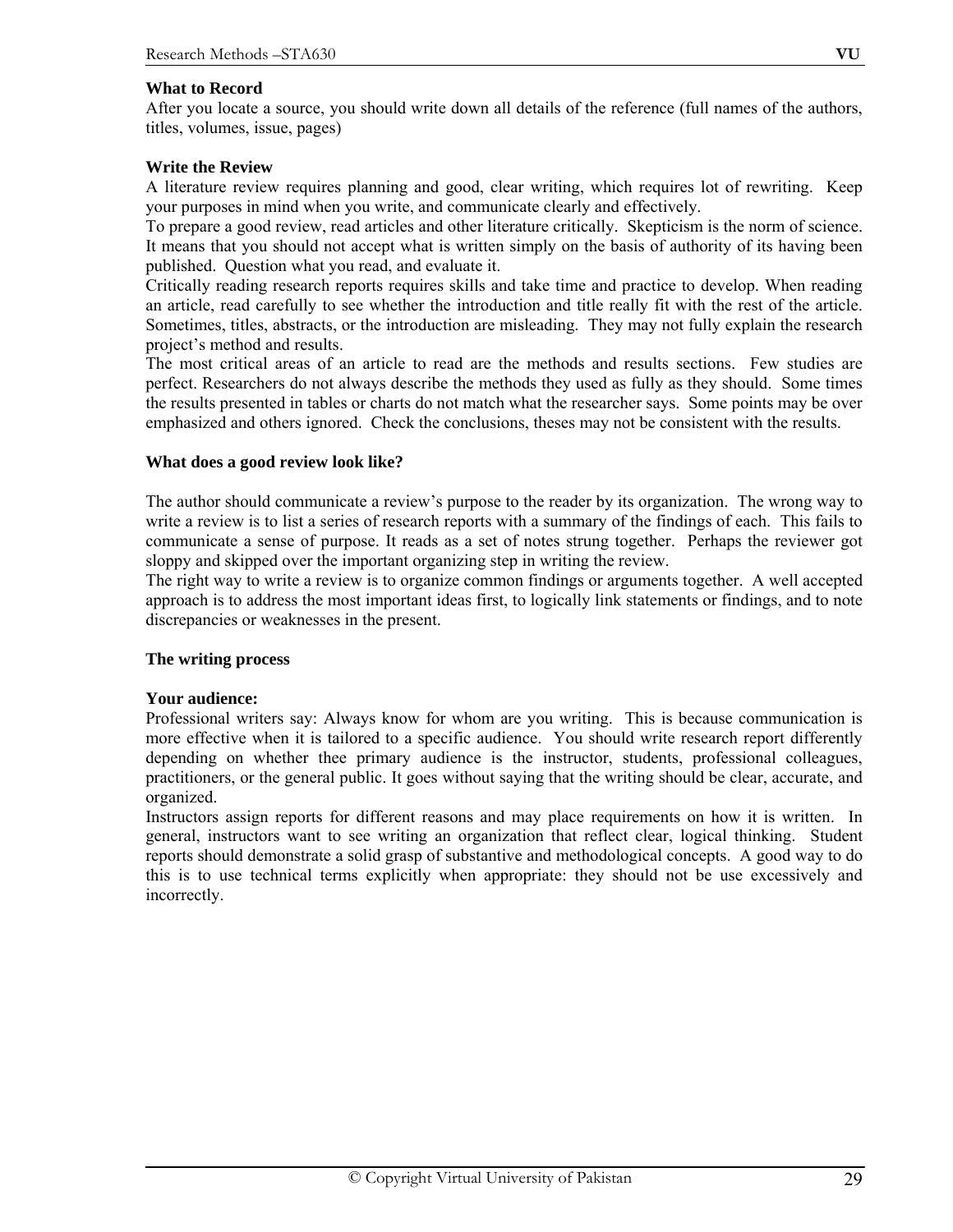## **THEORETICAL FRAMEWORK**

A theoretical framework is conceptual model of how one theorizes or makes logical sense of the relationships among several factors that have been identified as important to the problem under study. These factors which may also be called as variables may have been identified through such processes as interviews with informants, observations, and literature survey. The theoretical framework discusses the interrelationships among the variables that are considered to be integral to the dynamics of the situation being investigated. Developing such a conceptual framework helps us to postulate or hypothesize and test certain relationships and thus improve our understanding of the dynamics of situation.

From the theoretical framework, then, testable hypotheses can be developed to examine whether theory formulated is valid or not. The hypothesized relationships can thereafter be tested through appropriate statistical analysis.

Hence the entire research rests on the basis of the theoretical framework. Even if the testable hypotheses not necessarily generated, developing a good theoretical framework is central to examining the problem under investigation.

There is a relationship between the literature survey and the theoretical framework whereby the former provides a solid foundation for developing the latter. Literature survey helps in the identification of the relevant variables, as determined by the previous researches. This in addition to other logical connections that can be conceptualized forms the basis for the theoretical model. The theoretical framework elaborates the relationships among the variables, explains the theory underlying these relations, and describes the nature and direction of the relationships. Just as the literature survey sets the stage for a good theoretical framework, this in turn provides the logical base for developing useable hypotheses.

From the preceding discussion it can be concluded that a theoretical framework is none other than identifying the network of relationships among the variables considered important to the study of any given problem situation. Therefore, the theoretical framework offers the conceptual foundation for constructing the edifice of research that is to taken in hand.

Specifically a theoretical framework:

- Elaborates the relationship among the variables.
- Explains the logic underlying these relationships.
- Describes the nature, and direction of the relationships.

In the review of literature it is possible that you may come across a number of theories readily available for adoption as theoretical framework for the study under consideration. Theories are supposed to be generic whereby they could be applicable to different situations. Some concepts borrowed from such theories may have to be replaced with arguments, logic explicated, and the framework may be readily available. It is also possible that the researcher may combine more than one existing theory and come up with an entirely new framework, and in the process may develop new concepts as well.

However, in the absence of the ready made conceptual framework the researcher may venture to develop his/her own framework. Though, the researcher has to depend a lot on the existing body of literature for the identification of variables as well as for developing a rigorous logical argumentation for the interrelationships among different variables.

Whether the researcher uses a ready-made theoretical framework or explicates an entirely new one, there are some essential features that have to be taken into consideration. These features may be called as components of a theoretical framework.

## **The Components of the Theoretical Framework**

A good theoretical framework identifies and labels the important variables in the situation that are relevant to the problem identified. It logically describes the interconnections among these variables.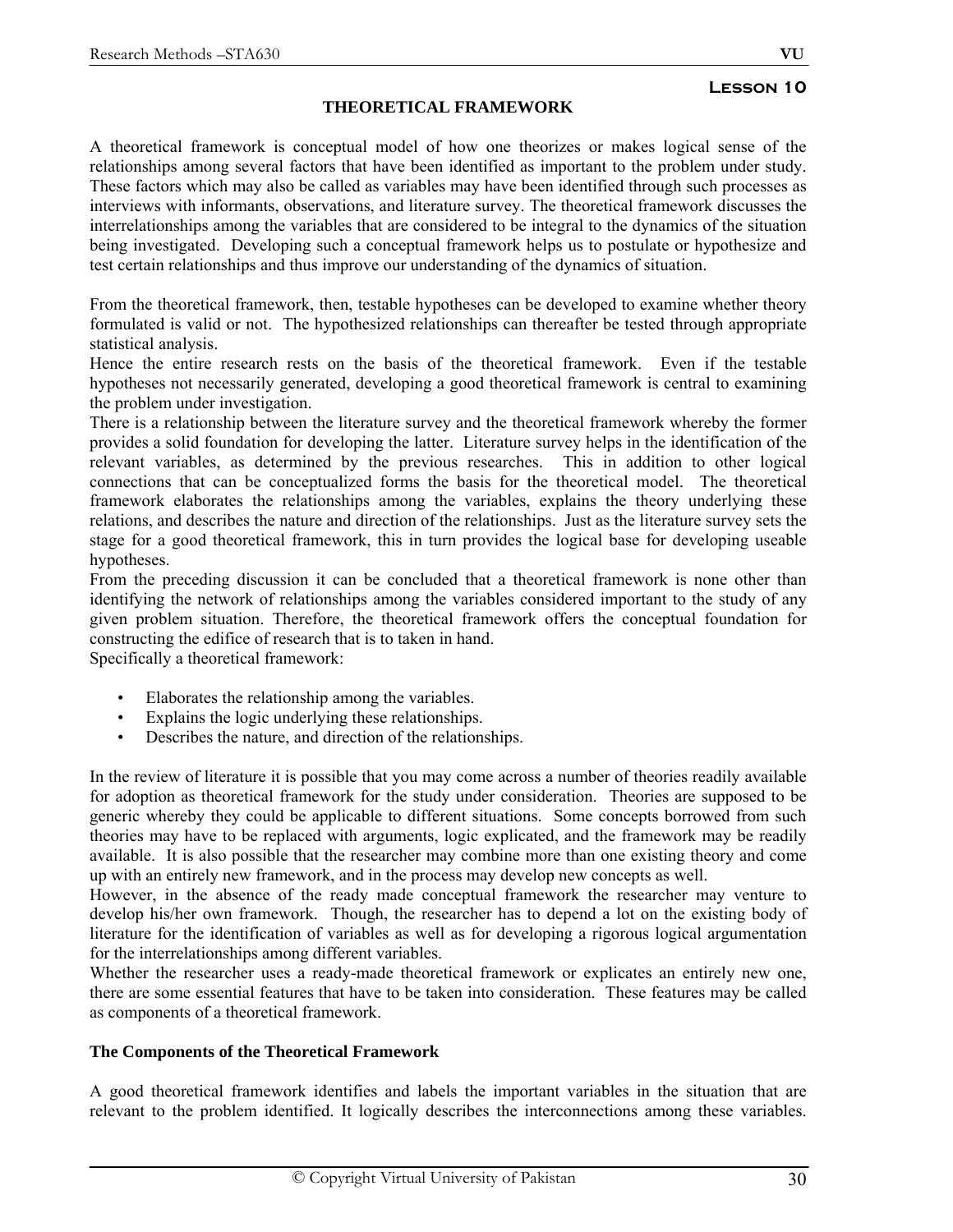The relationships among the independent variables, the dependent variable(s), and if applicable, the moderating and intervening variables are elaborated.

The elaboration of the variables in the theoretical framework addresses the issues of why or how we expect certain relationships to exist, and the nature and direction of the relationships among the variables of interest. At the end, the whole discussion can be portrayed in a schematic diagram. There are six basic features that should be incorporated in any theoretical framework. These features are:

- **1. Make an inventory of variables**: For developing a framework it appears essential to identify the factors relevant to the problem under study. These factors are the empirical realities which can be named at some abstract level called concepts. The concepts taking more than one value are the variables. In other words the researcher makes *an inventory of relevant variables*. The variables considered relevant to the study should be clearly identified and labeled in the discussion.
- **2. Specify the direction of relationship**: If the nature and direction of relationship can be theorized on the basis of the findings of previous research, then there should be an indication in the discussion as to whether the relationship should be positive or negative.
- **3. Give a clear explanation of why we should expect the proposed relationships to exist.**  There should be clear explanation of why we would expect these relationships to exist. The arguments could be drawn from the previous research findings. The discussions should state how two or more variables are related to one another. This should be done for the important relationships that are theorized to exist among the variables. It is essential to theorize logical relationship between different variables.
- **4. Make an inventory of propositions**: Stipulation of logical relationship between any two variables means the formulation of a proposition. If such relationships have been proposed between different variables, it will result in the formulation of a number of propositions. Let us call such a collection of propositions as *an inventory of propositions.* Each proposition is backed up by strong theoretical argumentation.
- **5. Arrange these propositions in a sequential order**: one proposition generates the next proposition, which generates the next following proposition, which in turn generates the next following proposition, and so on. This is an axiomatic way of the derivation of propositions. Resultantly it will provide us a sequentially arranged set of propositions which are interlinked and interlocked with each other. Theory, if you remember, is an interrelated set of propositions. Therefore, the present interrelated set of propositions relevant to a particular problem is in fact a theoretical framework explaining the pathways of logical relationships between different variables.
- **6. Schematic diagram of the theoretical model be given:** A schematic diagram of the theoretical framework should be given so that the reader can see and easily comprehend the theorized relationships.

### **Example:**

### **Research Question: Why middle class families decline in their size?**

By following the guidelines discussed earlier let us develop a theoretical framework.

**1. Inventory of variables**: Education levels of the couples, age at marriage, working women, rationalism, exposure to mass media of communication, accessibility to health services, practicing of family planning practices, aspirations about the education of children, shift to nuclear families, mobility orientation.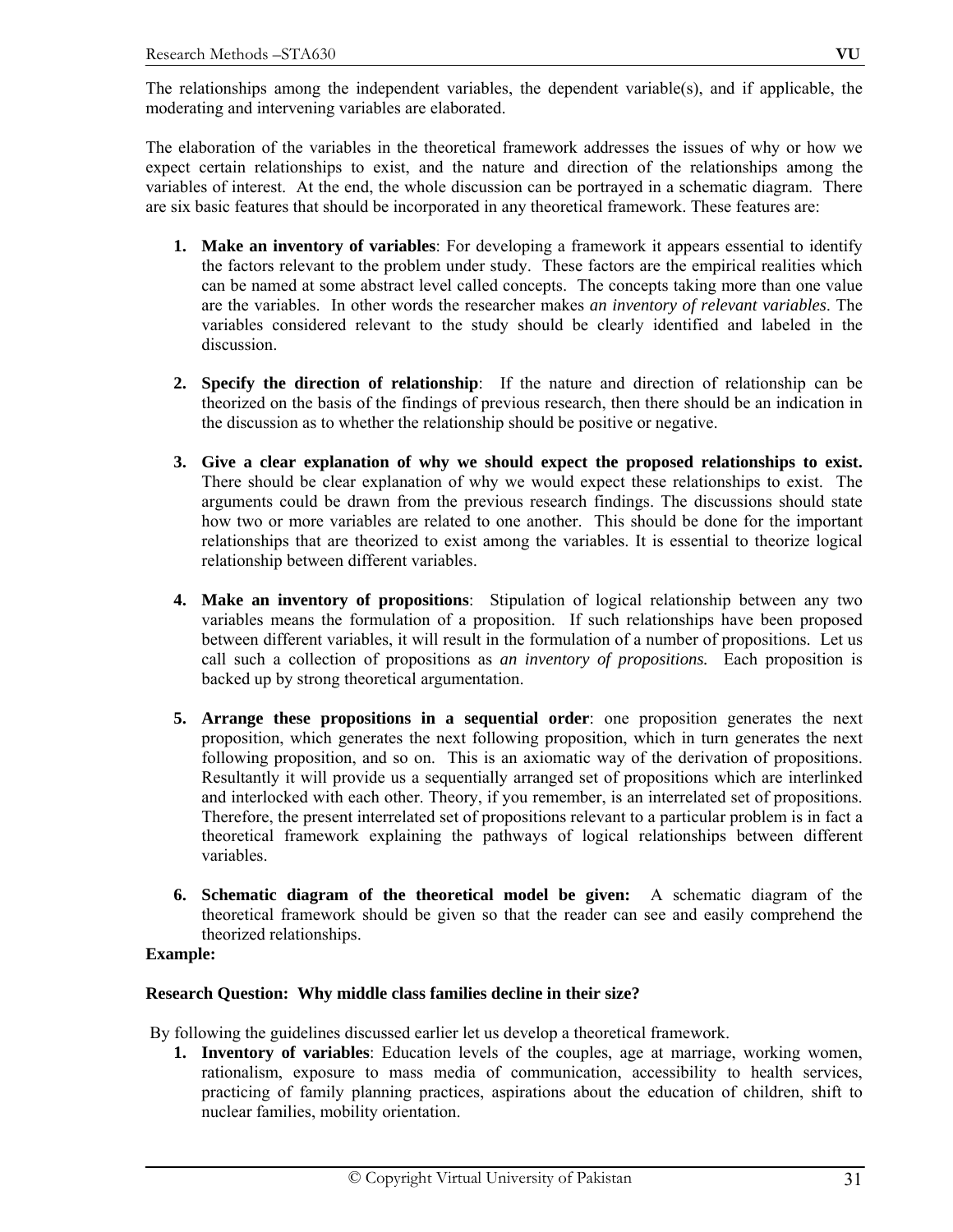- **2. Specify the direction of relationship:** Higher the education higher the age at marriage. Higher the education of women greater the chances of their being career women. Higher the education more the rationalism. Higher the education more selective the exposure to mass media of communication. Higher the education more the accessibility to health services. Higher the education more the practicing of family planning practices. Higher the education of the parents the higher their aspirations about the education of their children. Higher the education of the couple greater thee chances of shifting to nuclear families. Higher the education of the couples the higher their mobility orientation.
- **3. Give a clear explanation of why we should expect the proposed relationships to exist.** For example higher the education higher the age at marriage. One could build up the argument like this: For purposes of getting high levels of education the youngsters spend about 16 years of their life in educational institutions. Let us say they complete their education at the age of 22 years. After completing education they spend 2-3 years for establishing themselves in their careers. During this period continue deferring their marriage. By the time they decide about their marriage they are about 25 years. Compare this age at marriage with the age at marriage of 16 years. Obviously with this higher age at marriage there is a reduction in the reproductive period of women. Similarly we can develop logic in support of other proposed relationships.
- **4. Make an inventory of propositions.** The proposed relationships under item 2 about could be the examples of propositions.
- **5. Arrange these propositions in a sequential order**. These propositions can be arranged sequentionally.
- **6. Schematic diagram of the theoretical model be given**

## **Voluntary Job Turnover:**

- Inventory of variables:
- Equity of pay, job complexity, participation of decision making, job satisfaction, job performance, labor market conditions, number of organization, personal characteristics, expectation of finding an alternatives, intentions to quit, job turnover.
- Apply all the components of theoretical framework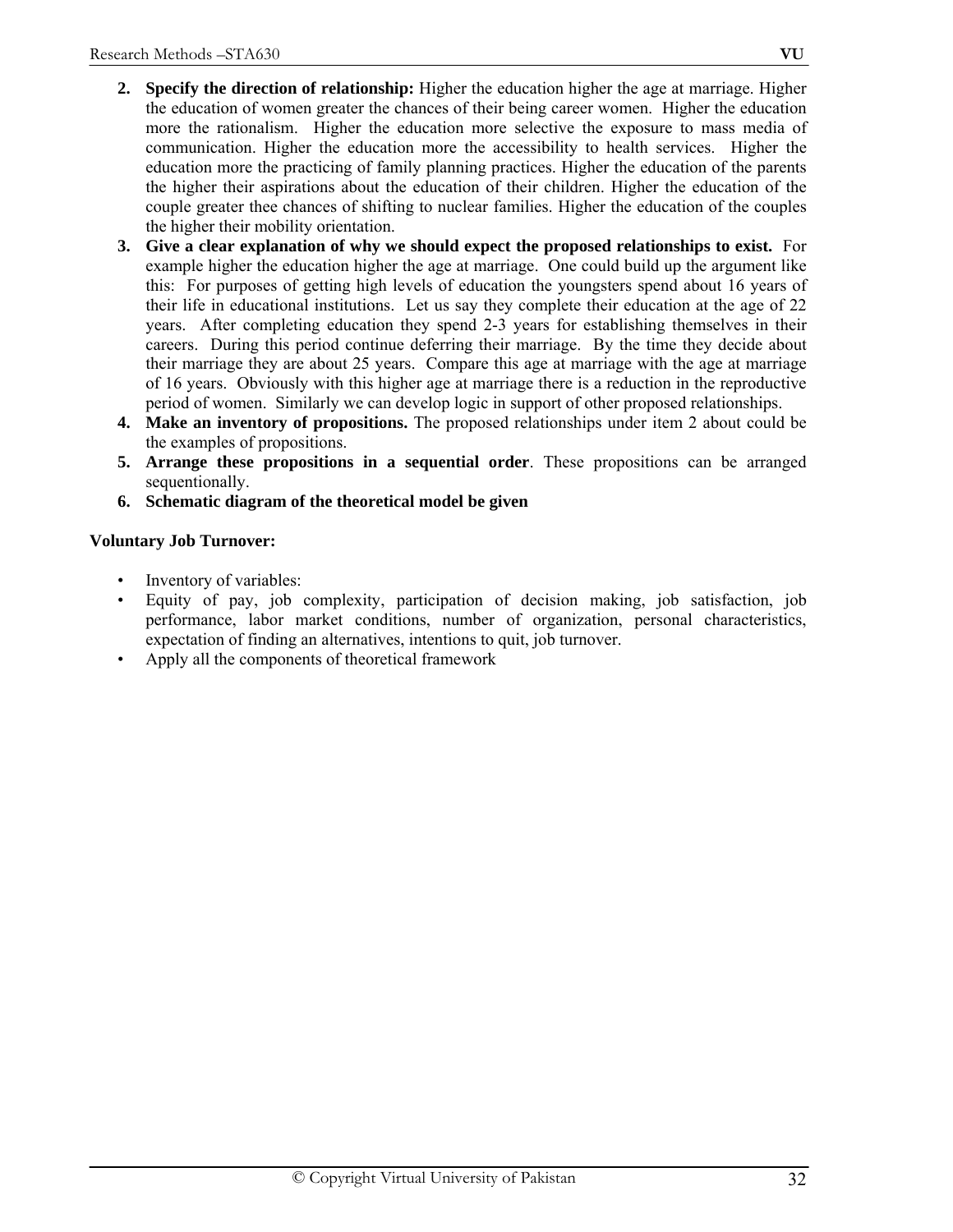## **PROBLEM DEFINITION AND RESEARCH PROPOSAL**

The research process consists of a number of steps. The first step in any research is selecting the topic, which could start from the broad area of interest. There is no set formula for the identification of a topic of research. The best guide is to conduct research on something that interest you. Nevertheless, there could be a variety of sources like: personal experiences, emerging curiosities from the issues being reported in the mass media, developments in the knowledge, solving problems (relating to an organization, a family, education, and economy), and "hot" issues pertaining to every day life.

Broad area of interest could be 'labor unions.' As one could see from the literature, there is a large number of books and perhaps thousands of articles covering various aspects of labor unions. These articles and books have been written by researchers hailing from different subject specialties and using variety of perspectives. Therefore the researcher should narrow down the topic to some specific aspect of labor unions. For example, to what extent do the labor unions protect the rights of female workers?

## **Techniques for Narrowing a Topic into a Research Question**

In order to narrow down the focus of research, try to get the background information from different sources. For example:

### **1.** *Examine the literature.*

Published articles are an excellent source of ideas for research questions. They are usually at an appropriate level of specificity and suggest research questions that focus on the following:

- a. Explore unexpected findings discovered in previous research.
- b. Follow suggestions an author gives for future research at the end of an article.
- c. Extend an existing explanation or theory to a new topic or setting.
- d. Challenge findings or attempt to refute a relationship.
- e. Specify the intervening process and consider linking relations.

## **2.** *Talk over ideas with others.*

- a. Ask people who are knowledgeable about the topic for questions about it that they have thought of.
- b. Seek out those who hold opinions that differ from yours on the topic and discuss possible research questions with them.

## **3.** *Apply to a specific context.*

- a. Focus the topic onto a specific historical period or time period.
- b. Narrow the topic to a specific society or geographic unit.
- c. Consider which subgroups or categories of people/units are involved and whether there are differences among them.

## *4. Define the aim or desired outcome of the study.*

- a. Will the research question be for an exploratory, explanatory, or descriptive study.
- b. Will the study involve applied or basic research?

### **From the Research Question to Hypotheses**

Tentative answers to the research question help in the identification of variables that could be used as explanatory factors for building up the argumentation in the development of propositions relevant to the topic. In our example the factors may be the prospects of membership of female workers of labor unions, actual membership, support of their men folk for membership, participation in the general body meetings, membership of the executive body of labor union, and so on. These very propositions become the basis of testable hypotheses. Similarly, the inventory of the propositions is helpful in developing the theoretical framework for the research project.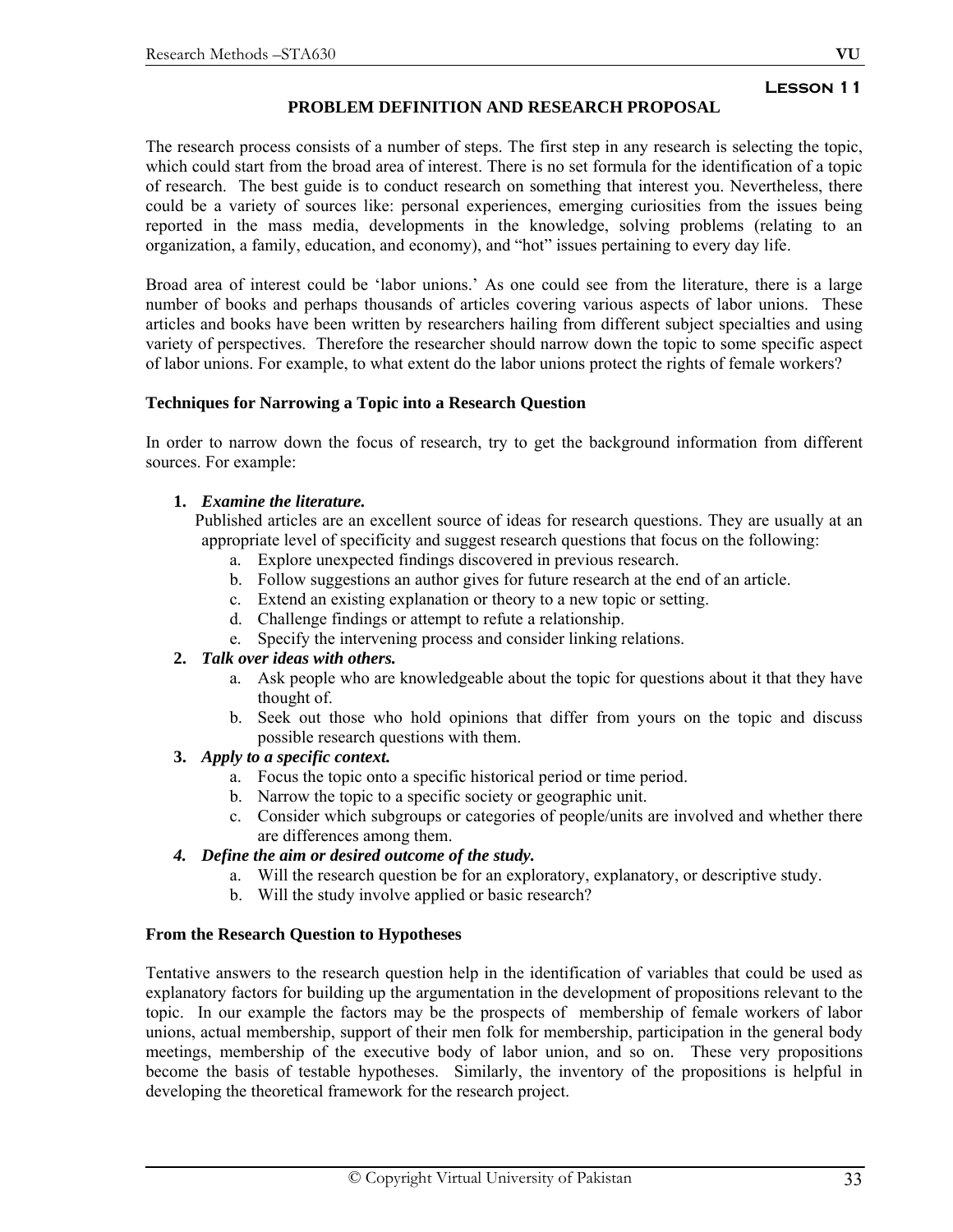### **Problem Definition**

After the interviews and the literature review, the researcher is in a position to narrow down the problem from its original broad base and define the issues of concern more clearly. It is critical that the focus of further research be unambiguously identified and defined. Problem definition or problem statement is a clear, precise, and succinct statement of the question or issue that is to be investigated with the goal of finding an answer or solution. For example the problem could pertain to (1) existing business problems where the manager is looking for a solution, (2) situation that may not pose any current problems but which the manager feels have scope for improvement, (3) areas where some conceptual clarity is needed for better theory building, or (4) situations in which a researcher is trying to answer a research question empirically because of interest in the topic.

### **Sponsored Researches**

So far we have been discussing research project primarily from the perspective that a researcher is likely to carry the study on his/her own initiative. Although such an initiator can be a business manager or Organizational Management trying to arrest some of the issues in the organization, yet the actual researcher may be a hired consultant. In such a situation the researcher has to ascertain the decision maker's objectives. There might simply be some symptoms, and just like the iceberg principle, the dangerous part of many business problems is neither visible to nor understood by business managers. These symptoms are the management dilemmas which have to be translated into management question and then into research question(s). The management may hire the services of research specialists to do this assignment. As a result the management dilemmas get identified and delineated in the *Terms of Reference,* and consultants may be engaged to carry out the study. In such situations many of the steps (review of literature, theoretical framework, and hypotheses) that have been discussed earlier may be skipped. Certainly the management takes the research decisions keeping in view the urgency of the study, timing of the study, availability of the information, and more importantly the cost benefit equation of the study.

## **The Research Proposal**

A research *proposal* is a document that presents a plan for a project to reviewers foe evaluation. It can be a supervised project submitted to instructors as part of an educational degree (e.g. a Master's thesis or a Ph.D. dissertation) or it can be a research project proposed to a funding agency. Its purpose is to convince reviewers that the researcher is capable of successfully conducting the proposed research project. Reviewers have more confidence that a planned project will be successfully completed if the proposal is well written and organized, and carefully planned.

The proposal is just like a research report, but it is written before the research project begins. A proposal describes the research problem and its importance, and gives a detailed account of the methods that will be used and why they are appropriate.

A proposal for quantitative research has most of the parts of a research report: a title, an abstract, a problem statement, a literature review, a method or design section, and a bibliography. It lacks results, discussion, and conclusions section. The proposal has a plan for data collection and analysis. It frequently includes a schedule of the steps to be undertaken and an estimate of the time required for each step.

For funded projects the researchers need to show a track record of past success in the proposal, especially if they are the going to be the in charge of the project. Proposals usually include curriculum vitae, letters of support from other researchers, and record if past research.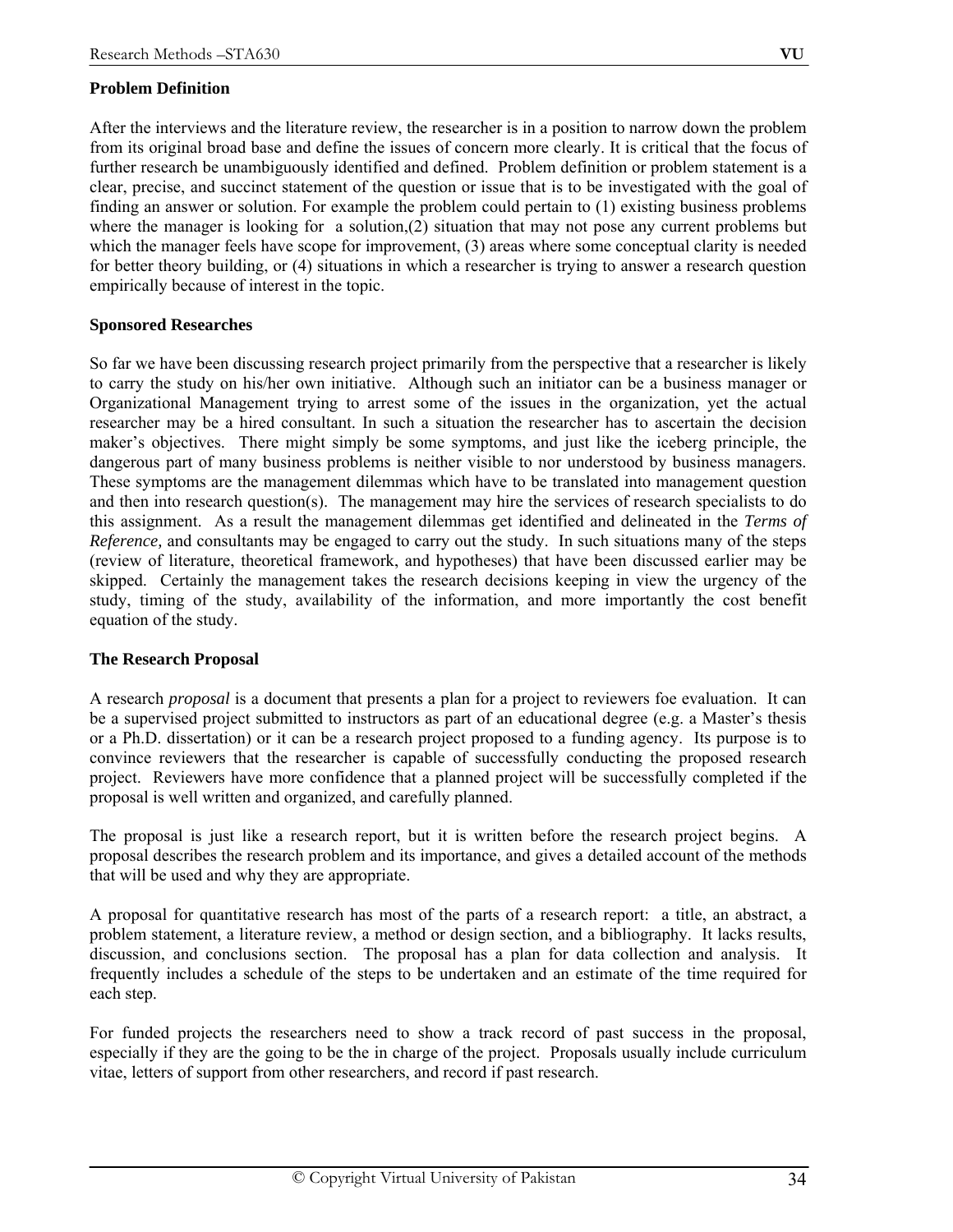### **Research Proposal Sections**

### **Introduction**

- Background of the study<br>- Objectives
- **Objectives**
- Significance

## **Research Design**

- Data collection technique (survey, experiment, qualitative technique)
- Population
- Sample
- Tool of data collection<br>- Data Gathering
- Data Gathering
- Data processing and analysis

## **Report writing**

**Budget** 

**Time Schedule** 

**Team of Researchers**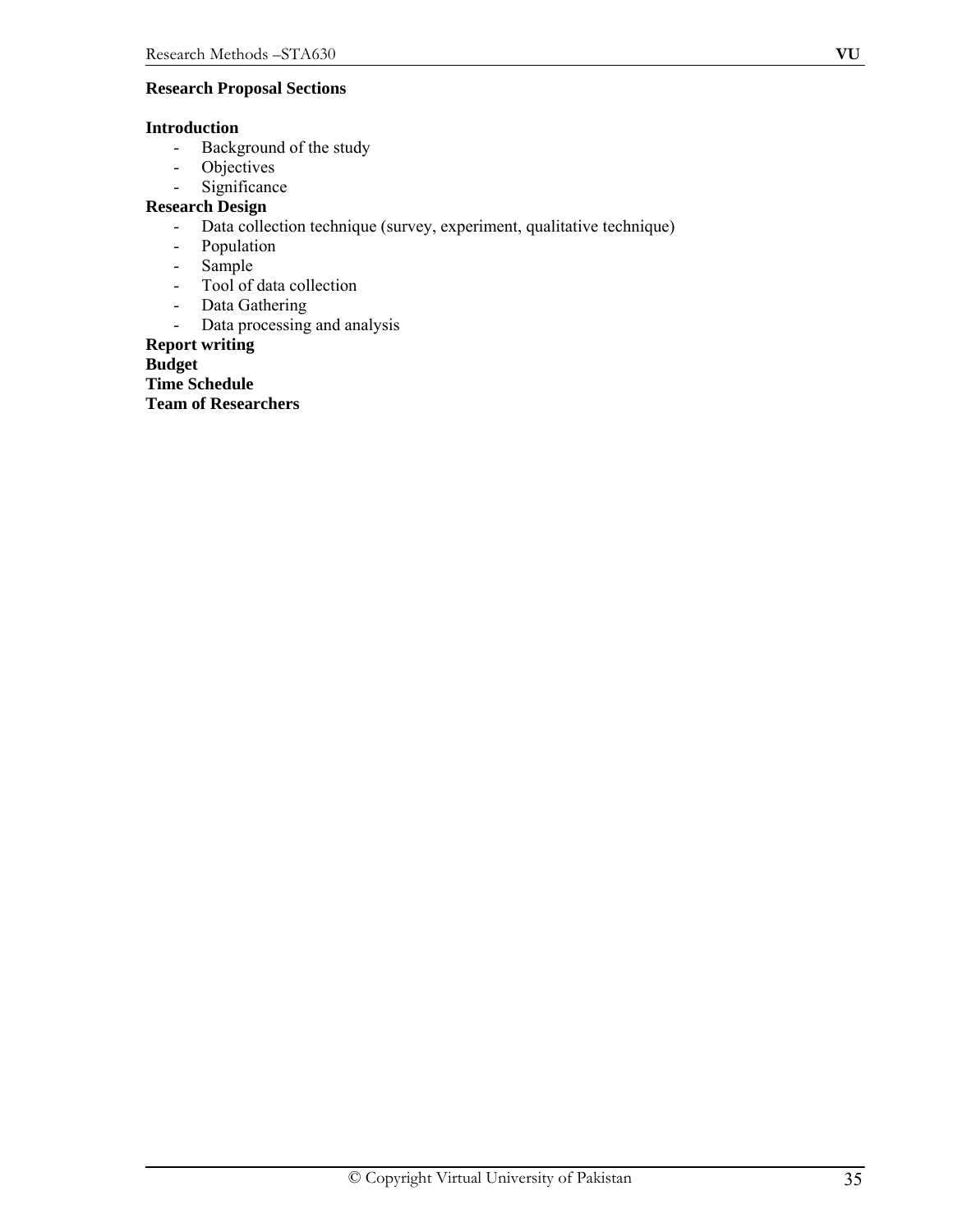### **THE RESEARCH PROCESS**

Research task is usually treated as a sequential process involving several clearly defined steps. No one claims that research requires completion of each step before going to the next. Recycling, circumventing, and skipping occur. Some steps are begun out of sequence, some are carried out simultaneously, and some may be omitted. Despite these variations, the idea of sequence is useful for developing a project and for keeping thee project orderly as it unfolds.

Various approaches suggest somewhat different steps – ranging from five steps to eleven steps. The variation may be due to purposes, and methods used by the researches, though some researchers may combine some of the steps. Also some writers may portray the same steps in a linear way; others may put them in a cyclical form. These steps can be:

### **1. Broad Problem Area**

The process begins with a researcher selecting a *topic* – a general area of study or issue such as divorce, crime, aging, marketing, or powerful elites. A topic appears to be too broad for conducting research. The specific issues that need to be researched within the situation may not be identified at this stage. Such issues might pertain to (1) problem currently existing in an organizational setting that need to be solved (sexual harassment), (2) areas that a manager believes need to be improved in the organization (improving the existing policies), (3) a conceptual or theoretical issue that needs to tightened up for basic researcher or to understand certain phenomenon (conceptual definition of harassment), and (4) some research questions that a basic researcher wants to answer empirically (impact of harassment on the performance of the workers).

### **2. Preliminary Data Collection**

This step may be considered as part of the **exploratory** research. An exploration typically begins with a search for published data and studies. Such sources can provide secondary data which becomes part of the background information (about the organization, groups of people, context of the issue). Some secondary sources of data are statistical bulletins, government publications, information published or unpublished, case studies, online data, web sites, and the Internet. In addition, the researchers often seek out people who are well informed on the topic, especially those who have clearly stated positions on controversial aspects of the problem. Such persons can be the professional researchers, or the informants to whom the issues relate. In certain situations it may be appropriate to have some focus group discussions with the relevant people. Such discussions help in the identification of variables and having clarification of the issue

## **3. Problem Definition**

After having discussions with the professionals as well as with the persons to whom the issue relates, and the review of literature, the researcher is in a position to narrow down from its original broad base and define the issue clearly. Translate the broad issue into a research question. As part of the applied research convert the management dilemma into a management question, and then on to research question that fits the need to resolve the dilemma. The symptoms of a problem might help tracing the real problem. For example a productivity decline of workers may be an issue. The management may have tried to solve it by the provision of incentive but did not work. The researcher may have to dig deep and find the possible factors like the morale and motivation of the workers having some other antecedents. There could be similar other broad issues which have to be narrowed down to research questions like:

- **1.** To what extent has the new advertising campaign been successful in creating the high quality, consumer-centered corporate image that it was intended to produce?
- **2.** Has the new packaging affected the sale of the products?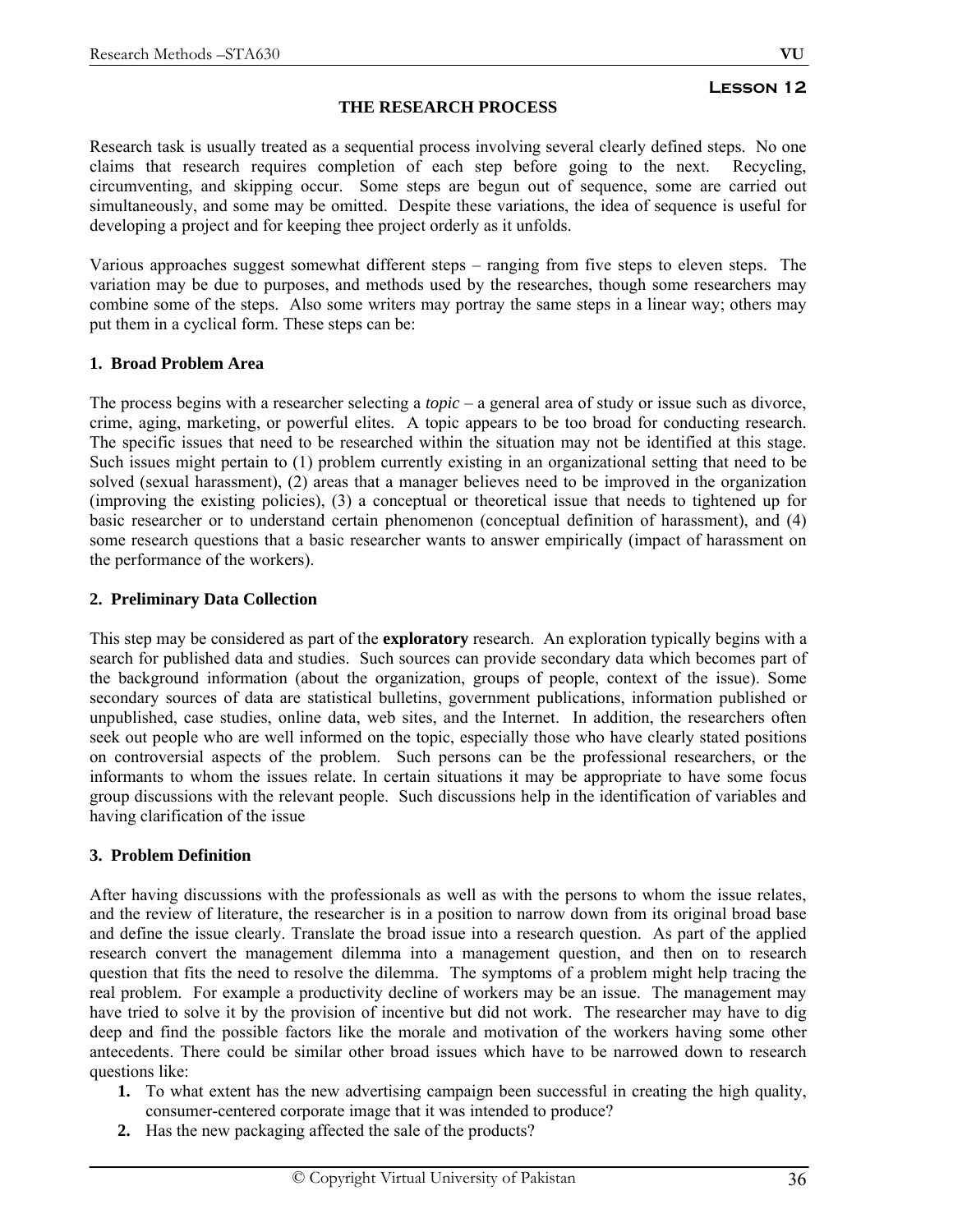- **4.** Why the divorce rate is on the increase in Pakistan?
- **5.** Why the family in Pakistan is changing?
- **6.** What could be the impact of changing family patterns on the living of senior citizens?

### **4. Theoretical Framework**

Consultations with the informants and professionals, and the review of literature should have helped in the identification of different factors that are considered to be relevant to the topic. The researcher has to make logical relationship among several factors identified earlier. This will help in the delineation of the theoretical framework. The theoretical framework discusses the interrelationships among the variables that are deemed to be integral to the dynamics of the situation being investigated. Developing such a conceptual framework helps to postulate or hypothesize and test certain relationships. We have already discussed the components of a theoretical framework.

### **5. Generation of Hypotheses**

Once we have identified the important variables relevant to an issue and established the logical reasoning in the theoretical framework, we are in a position to test whether the relationships that have been theorized do in fact hold true. By testing these relationships scientifically, we are in a position to obtain reliable information to determine the relationship among the variables. The results of these tests offer us part of the answers to the formulated research questions, whether these relate basic research or to applied research.

### **6. Research Design**

Research design is a master plan specifying the methods and procedures for collecting and analyzing the needed information. It is a framework or the blueprint that plans the action for research project. The objectives of the study determined during the early stages of the research are included in thee design to ensure that the information collected is appropriate for solving the problem. The researcher must specify the sources of information, and the research method or technique (survey or experiment, for example) to be followed in thee study.

Broadly there are six basic research methods for descriptive and causal research: surveys, experiments, observation, communication analysis (content analysis), case study, focus group discussion. Use of secondary data may be another method where the data may have been collected by using any of the six basic methods listed earlier. The objectives of the research, the available data sources thee urgency of the decision, and the cost of obtaining the data will determine the method to be is chosen.

**Surveys:** The most common method of generating primary data is through surveys. Survey is a research technique in which information is gathered from a sample of people using a questionnaire. The task of writing a list of questions and designing the exact format of the printed or written questionnaire is an essential aspect of the development of survey research design.

Research investigators may choose to contact the respondents in person, by telephone, by mail, or on the internet. Each of these techniques has advantages and disadvantages. The researcher's task is to choose the most appropriate one for collecting the information needed.

**Experiments:** Experiments hold the greatest potential for establishing cause-and-effect relationships. The use of experimentation allows investigation of changes in one variable, such as productivity, while manipulating one or more variables, perhaps social rewards or monetary rewards, under controlled conditions. Ideally, experimental control provides a basis for isolating causal factors, because outside (or exogenous) influences do not come into play.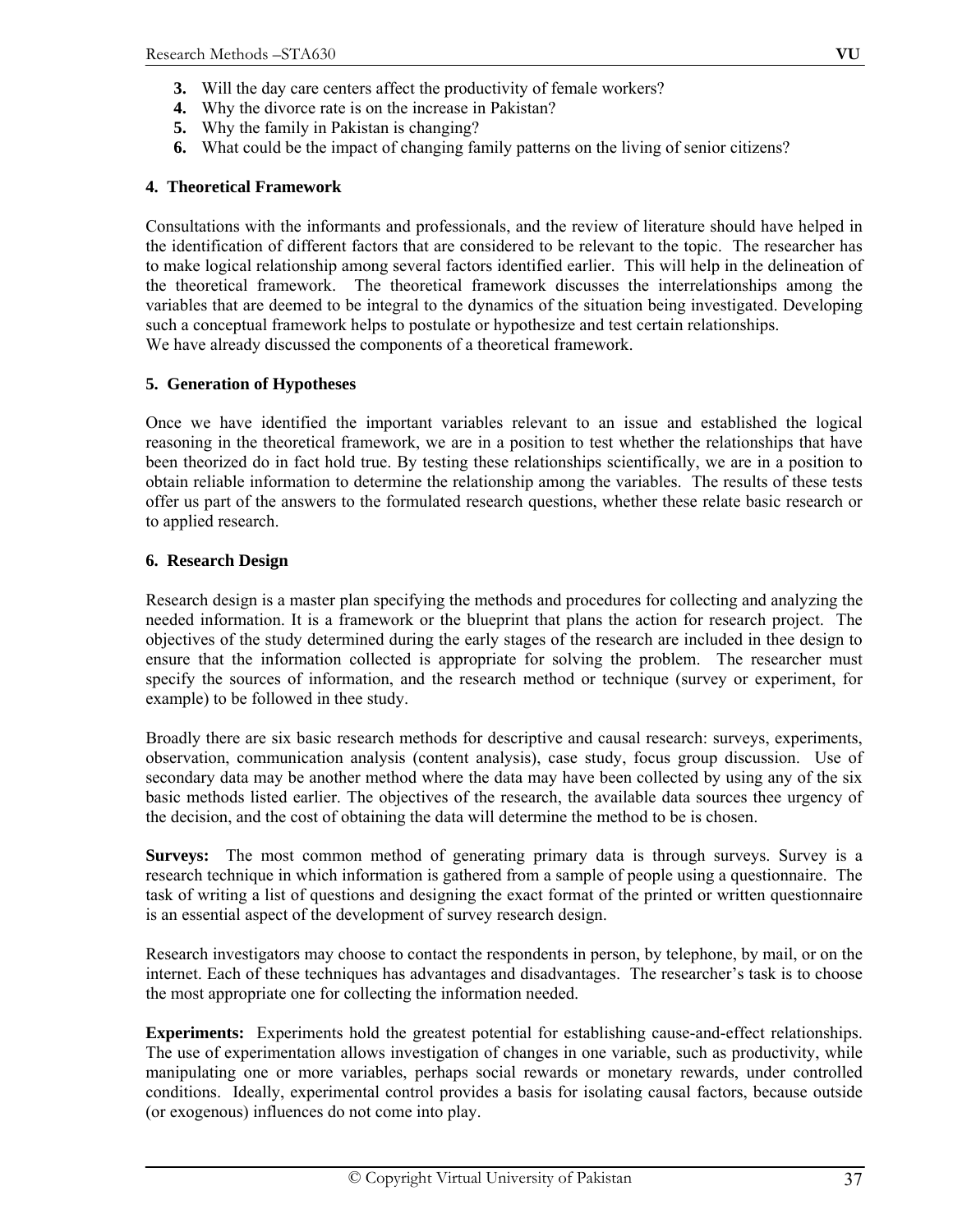An experiment controls conditions so that one or more variables can be manipulated in order to test a hypothesis. In the laboratory experiments, compared with the field experiment, it is possible to create controlled conditions for the manipulation of one or more variables and see its effect on the dependent variable by holding the extraneous factors constant.

**Observation techniques:** Observation can be non participant or participant. In many situations the objective of a research project is merely to record what can be observed – for example the number of automobiles that pass the proposed site for a gas station. This can be mechanically recorded or observed by any person. This is an unobtrusive study without a respondent's direct participation. In participant observation studies, the researcher takes part in the day to day activities, interviews them, and makes observations. Such a study generates qualitative data and lasts for a long duration.

**Communication analysis:** It is also called content analysis which means gathering and analyzing thee content of the text. The content refers to words, meanings, pictures, symbols, ideas, themes, or any message that can be communicated. The text is anything written, visual, or spoken that serves as a medium of communication. It includes books, newspapers, advertisements, speeches, official documents, films or videotapes, photographs, articles of clothing, or works of art.

**Case study:** It is an in-depth analysis of a unit which could be an individual person, a couple, a group, or an organization. It is more like a clinical analysis in retrospect; starting from the effect and tracing the reasons back in time. The researcher takes the history of the situation and makes use of any other relevant information about the case to identify the factors leading to the present situation.

**Focus group discussions:** It is a discussion of an issue by 6-12 persons with a moderator for 1-2 hours. The issue can be a public concern, a product, a television program, a political candidate, or a policy. Focus groups are useful in exploratory research or to generate new ideas for hypotheses, and the interpenetration of results. It produces qualitative information which may compliment the quantitative data.

Researchers try to evaluate different research designs and select the most appropriate one that helps in getting the relevant information. There is no one best research design for all situations.

### **7. Data Collection, Data Processing, and Analysis**

Data collection is integral part of the research design, though we are dealing it separately. Data collection is determined by the research technique selected for the project. Data can be collected in a variety of ways, in different settings – field or lab – and from different sources. It could include *interviews* – face to face interviews, telephone interviews, computer-assisted interviews, and interviews through electronic media; *questionnaires* that either personally administered, sent through mail, or electronically administered; *observation* of individuals and events which could be participant or non participant.

Once the fieldwork has been completed, the data must be converted into a format that will answer the research questions and or help testing the hypotheses. Data processing generally begins with the editing and coding of thee data. Editing involves checking the data collection forms for omissions, legibility, and consistency in classification. The editing process corrects problems such as interviewer errors prior to the data are transferred to a computer. Coding may be the assigning of numbers or symbols before it goes to the computer. The computer can help in making tables and the application of different statistics.

Analysis is the application of reasoning to understand and interpret the data that have been collected. The appropriate analytical technique is to be determined by the research design, and the nature of the data collected.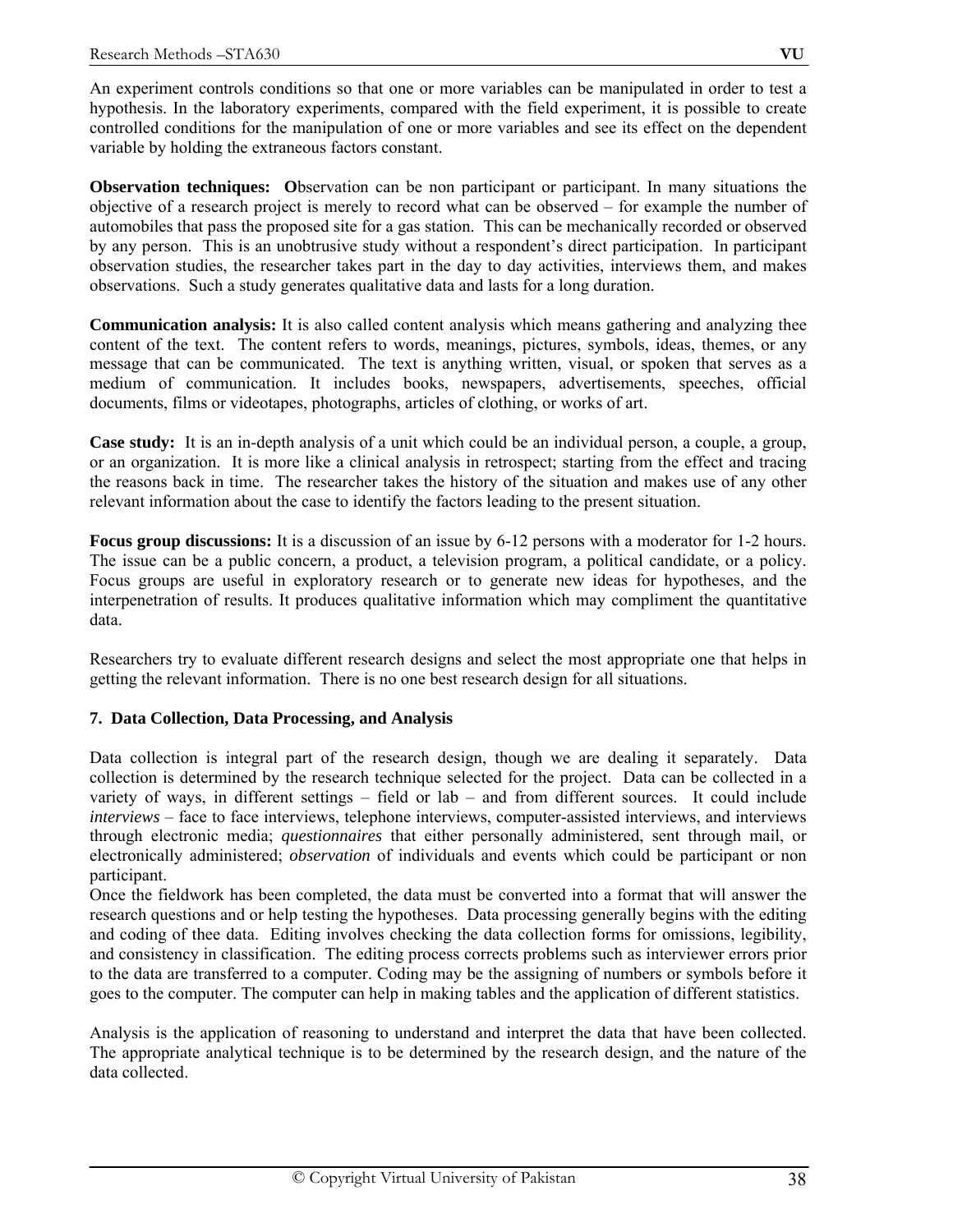### **8. Testing the Hypotheses; Answering the Research Questions**

The analysis and interpretation of the data shall be the means to testing the formulated hypotheses as well as finding answers to the research questions. In case of applied research, the research should be helpful in finding solutions to the problems of the organization or society. Making recommendations may also be part of this process.

### **9. Report Writing**

The research report should communicate the research findings effectively. All too often the report is a complicated statement of the study's technical aspects and sophisticated research methods. If the study has been conducted for a business management, often the management is not interested in detailed reporting of the research design and statistical findings but wants only the summary of the findings. Research is only as good as the applications made of it. Nevertheless, the research report becomes a historical document, a record that may be referred to in later studies. In case of research for academic purposes the research findings become part of the body of knowledge, and the research may producing research papers for publication in professional journals.

The report has to be presented in the format as it may have been part of thee terms of reference if it is a sponsored study. In case of a dissertation the Universities have some standardized styles which have to be followed. Similarly the research papers have to be prepared in accordance with the format specified by the professional journals.

The graphic presentation of the research process may be like this:



# **The Research Process**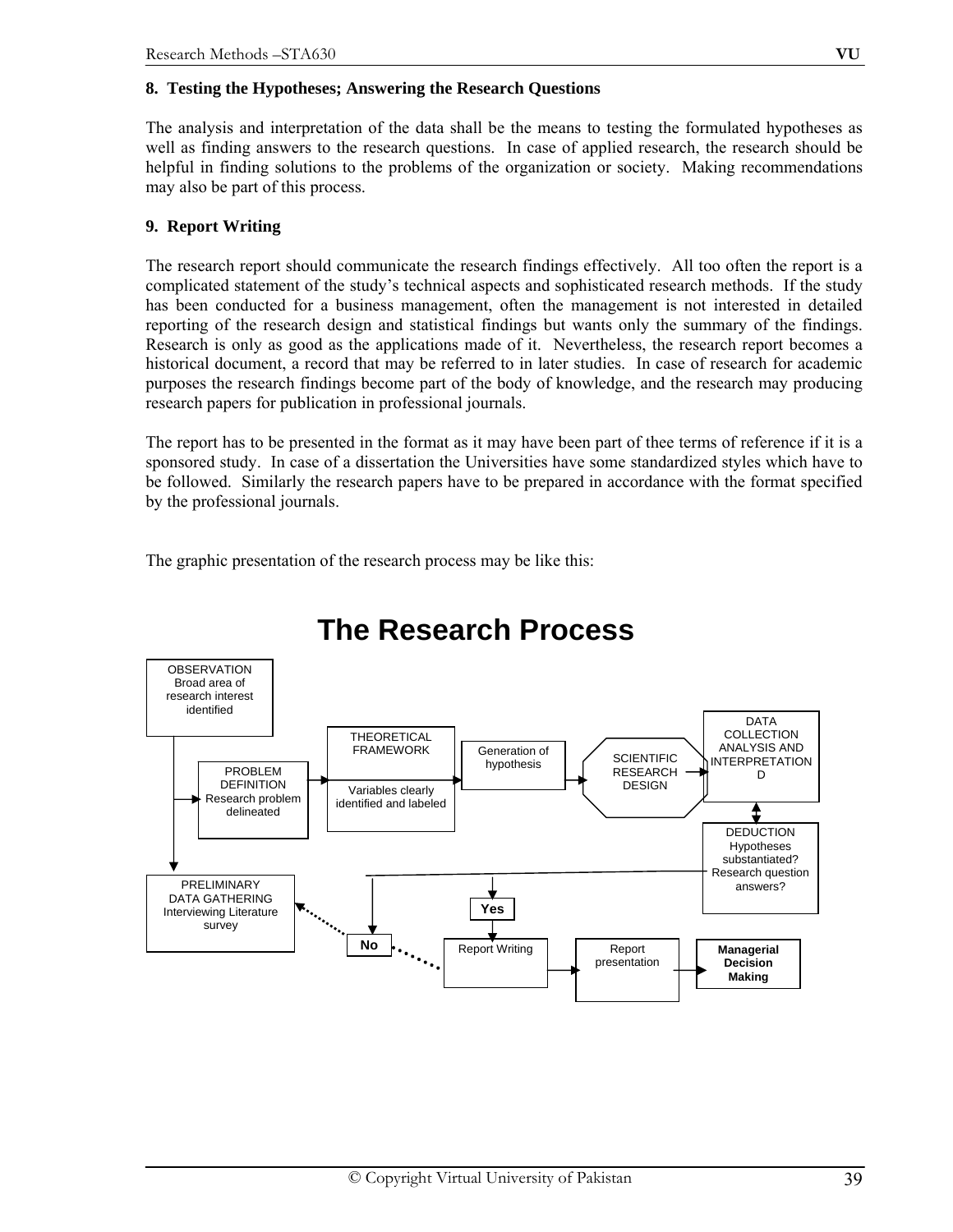## STEPS IN SOCIOLOGICAL INVESTIGATION

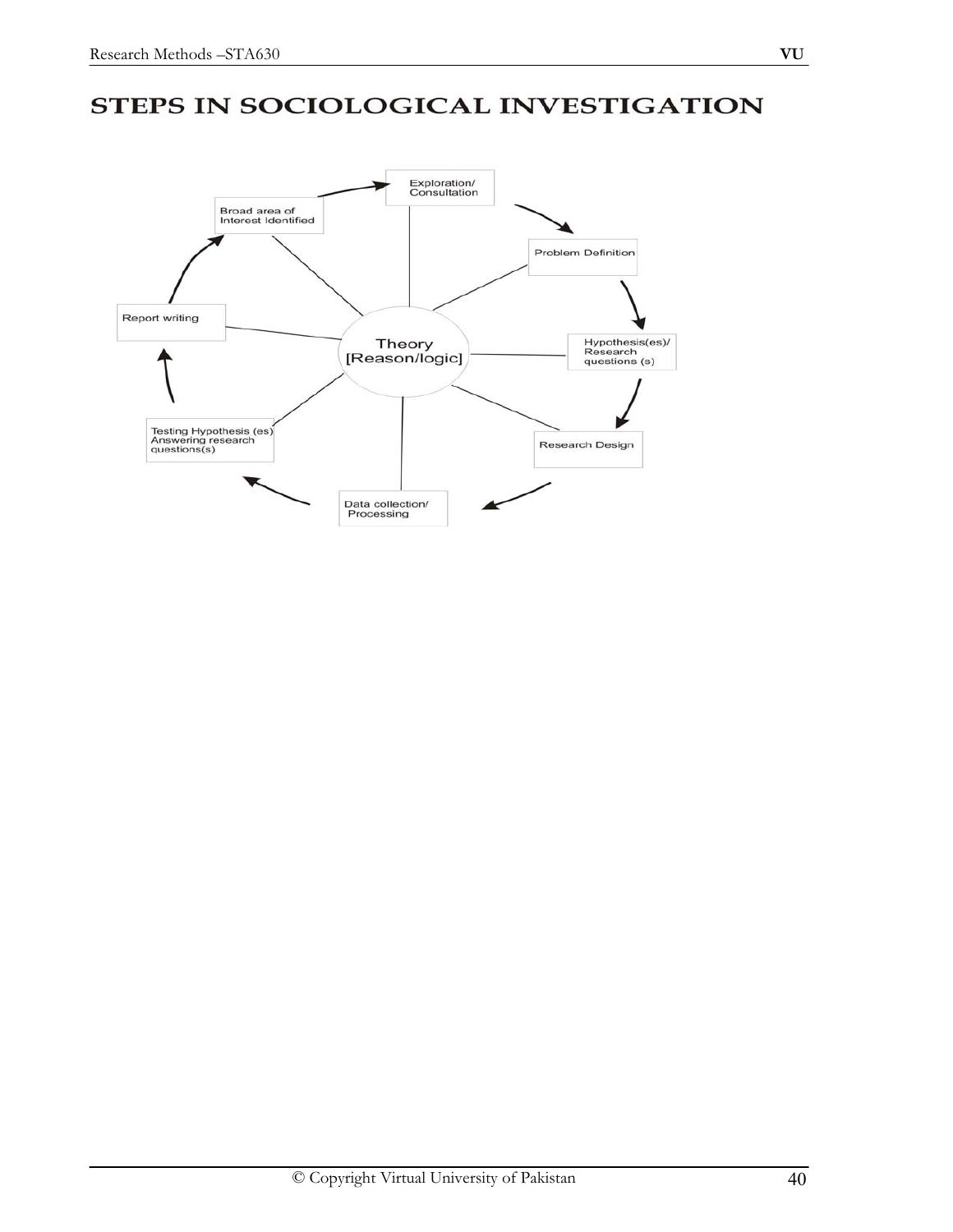### **ETHICAL ISSUES IN RESEARCH**

Ethics are norms or standards of behavior that guide moral choices about our behavior and our relationships with others. The goal of ethics in research is to ensure that no one is harmed or suffers adverse consequences from research activities. This objective is usually achieved. However, unethical activities are pervasive and include violating nondisclosure agreements, breaking respondent confidentiality, misrepresenting results, deceiving people, invoicing irregularities, avoiding legal liability, and more.

As discussed earlier, ethical questions are philosophical questions. There is no general agreement among philosophers about the answers to such questions. However the rights and obligations of individuals are generally dictated by the norms of society. Societal norms are codes of behavior adopted by a group; they suggest what a member of a group ought to do under given circumstances. Nevertheless, with changing situations people continue differing with each other whereby societal norms may undergo changes. Codes and regulations guide researchers and sponsors. Review boards and peer groups help researchers examine their research proposals for ethical dilemmas. Responsible researchers anticipate ethical dilemmas and attempt to adjust the design, procedures, and protocols during the planning process rather than treating them as afterthought. Ethical research requires personal integrity from the researcher, the project manager, and the research sponsor.

#### **Codes of ethic applicable at each stage of the research Goal**

To ensure that no one is harmed or suffers adverse consequences from research activities

#### **Unethical activities**

- Violating nondisclosure agreements.
- Breaking respondent confidentiality.
- Misrepresenting results.
- Deceiving people.
- Invoicing irregularities.
- Avoiding legal liability.

#### **Ethical Issues**

- Remain to be issues.
- Local norms suggest what ought to be done under the given circumstances.
- Codes of ethics developed to guide researchers and sponsors.
- Review Boards and peer groups help sorting out ethical dilemmas.

#### **Anticipate ethical dilemmas**

- Adjust the design, procedures, and protocols accordingly.
- Research ethics require personal integrity of the researcher, the project manager, and research sponsor.

#### **Parties in Research**

- Mostly three parties:
- The researcher
- The sponsoring client (user)
- The respondent (subject)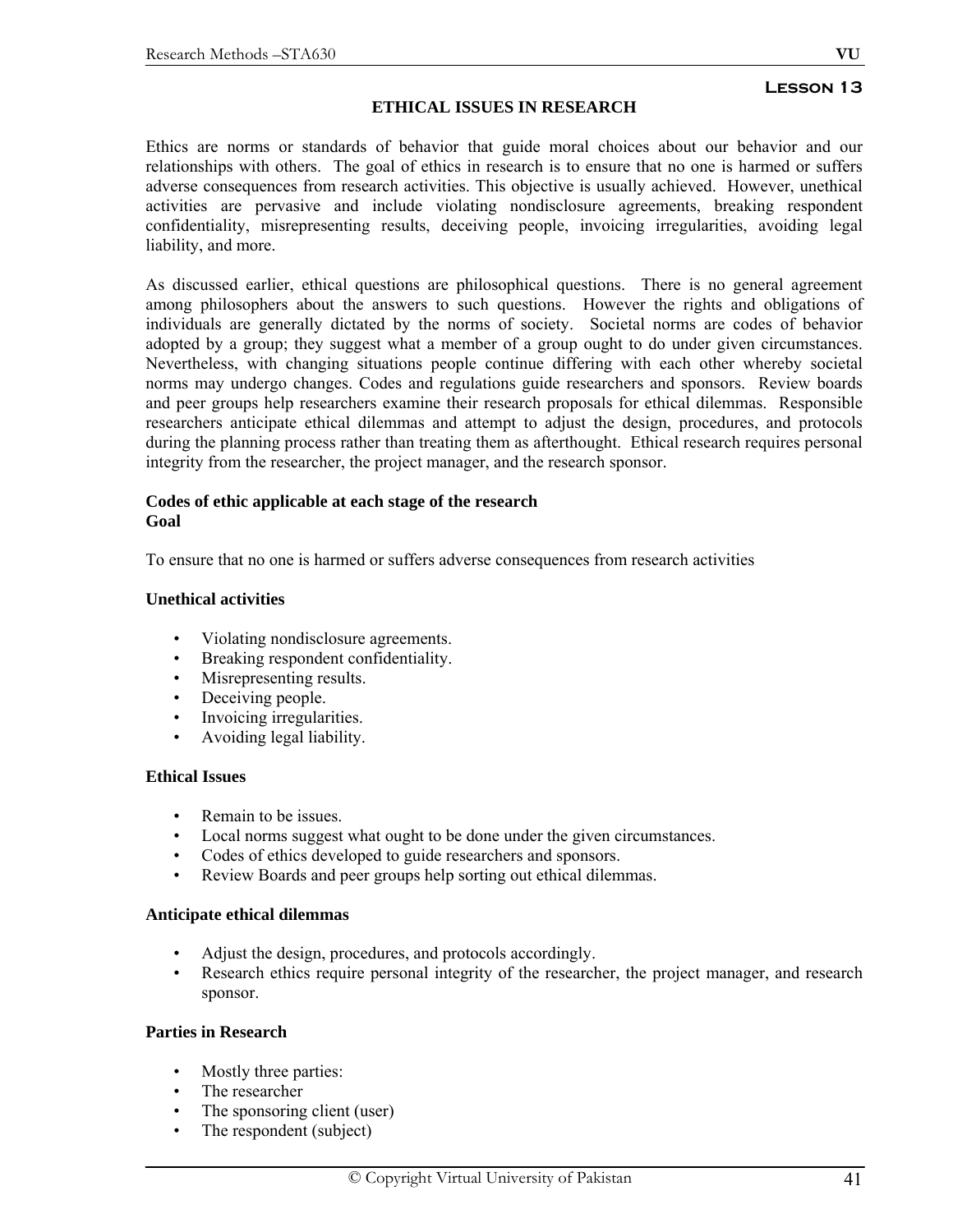- Interaction requires ethical questions.
- Each party expects certain rights and feels certain obligations.

### **General Rights and Obligations of Parties Concerned**

In most research situations, three parties are involved: the *researcher,* the *sponsoring client (user)*, and the *respondent (subject).* The interaction of each of these parties with one or both of the other two identifies a series of ethical questions. Consciously or consciously, each party expects certain rights and feels certain obligations towards the other parties.

### **Interaction of rights and obligations of parties in research**



### **Ethical Treatment of Participants**

When ethics are discussed in research design, we often think first about protecting the rights of the participant, respondent, or subject. Whether data are gathered in an experiment, interview, observation, or survey, the respondent has many rights to be safeguarded. In general the research must be designed so that a respondent does not suffer physical harm, discomfort, pain, embarrassment, or loss of privacy. To safeguard against these, the researcher should follow three guidelines;

- **1.** Explain study benefits.
- **2.** Explain respondent rights and protections.
- **3.** Obtain informed consent.

#### **Benefits:**

Whenever direct contact is made with a respondent, the researcher should discuss the study's benefits, being careful to neither overstate nor understate the benefits. An interviewer should begin an introduction with his or her name, the name of the research organization, and a brief description of the purpose and benefit of the research. This puts the respondent at ease, lets them know to whom they are speaking, and motivates them to answer questions truthfully. In short, knowing why one is being asked questions improves cooperation through honest disclosure of purpose. Inducements to participate, financial or otherwise, should not be disproportionate to the task or presented in a fashion that results in coercion.

Sometimes the actual purpose and benefits of the study or experiment must be concealed from the respondents to avoid introducing bias. The need for concealing objectives leads directly to the problem of deception.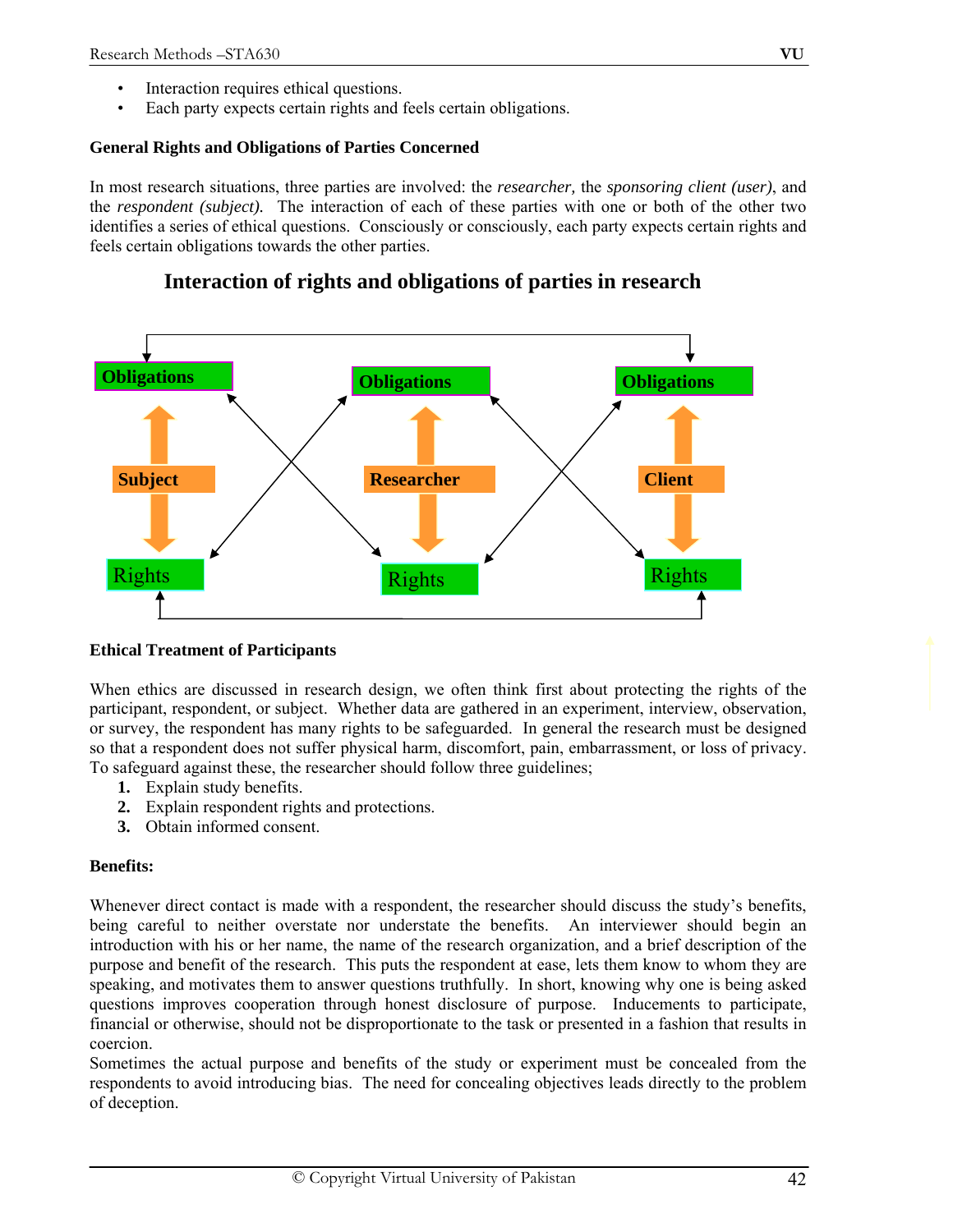### **Lesson 14**

### **ETHICAL ISSUES IN RESEARCH (Cont)**

Ethics are norms or standards of behavior that guide moral choices about our behavior and our relationships with others. The goal of ethics in research is to ensure that no one is harmed or suffers adverse consequences from research activities. This objective is usually achieved. However, unethical activities are pervasive and include violating nondisclosure agreements, breaking respondent confidentiality, misrepresenting results, deceiving people, invoicing irregularities, avoiding legal liability, and more.

**Deception:** Deception occurs when the respondents are told only part of the truth or when the truth is fully compromised. Some believe this should never occur. Others suggest two reasons for deception: (1) to prevent biasing the respondents before the survey or experiment and (2) to protect the confidentiality of a third party (e.g. the sponsor). Deception should not be used in an attempt to improve response rates.

The benefits to be gained by deception should be balanced against the risks to the respondents. When possible, an experiment or interview should be redesigned to reduce the reliance on deception. Use of deception is inappropriate unless deceptive techniques are justified by the study's expected scientific, educational, or applied value and equally effective alternatives that do not use deception are not feasible. And finally, the respondents must have given their informed consent before participating in the research.

**Informed Consent:** Securing informed consent from respondents is a matter of fully disclosing the procedures of the proposed survey or other research design before requesting permission to proceed with the study. There are exceptions that argue for a signed consent form. When dealing with children, it is wise to have a parent or other person with legal standing sign a consent form.

If there is a chance the data could harm the respondent or if the researchers offer any limited protection of confidentiality, a signed form detailing the types of limits should be obtained. For most business research, oral consent is sufficient.

In situations where respondents are intentionally or accidentally deceived, they should be debriefed once the research is complete.

### **Debriefing:**

It involves several activities following the collection of data:

- Explanation of any deception.
- Description of the hypothesis, goal, or purpose of the study.
- Post study sharing of the results.
- Post study follow-up medical or psychological attention.

First, the researcher shares the truth of any deception with the participants and all the reasons for using deception in the context of the study's goals. In cases where severe reactions occur, follow-up medical or psychological attention should be provided to continue to ensure the participants remain unharmed by the research.

Even when the research does not deceive the respondents, it is a good practice to offer them follow-up information. This retains the goodwill of the respondent, providing an incentive to participate in future research projects. For surveys and interviews, respondents can be offered a brief report of the findings. Usually they would not ask for additional information.

For experiments, all participants should be debriefed in order to put the experiment in context. Debriefing usually includes a description of the hypothesis being tested and the purpose of the study.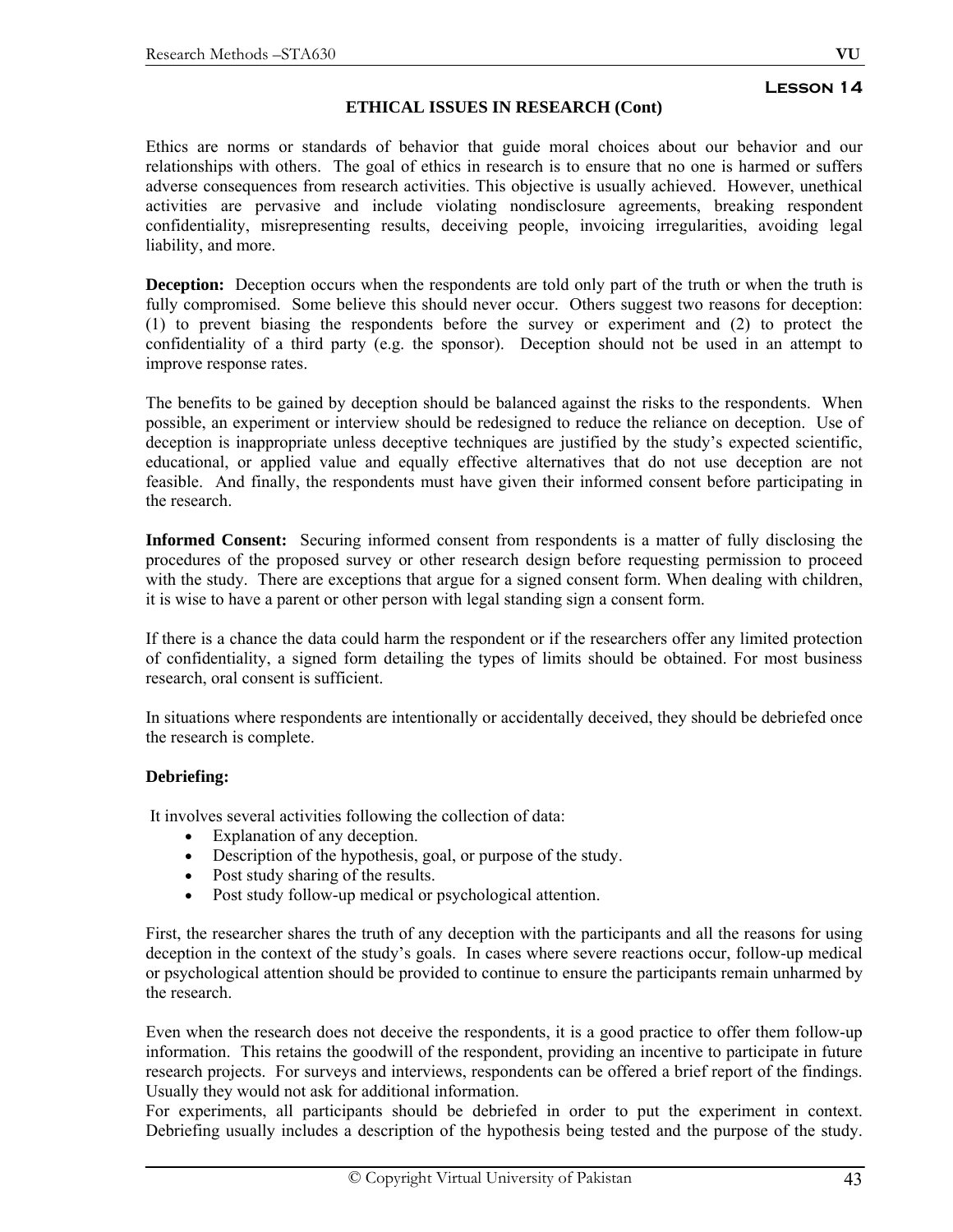Participants who were not deceived still benefit from the debriefing session. They will be able to understand why the experiment was created. The researchers also gain important insight into what the participants thought about during and after the experiment.

To what extent do debriefing and informed consent reduce the effects of deception? Research suggests that the majority of the respondents do not resent temporary deception and may have more positive feelings about the value of the research after debriefing than those who didn't participate in the study.

### **Rights to Privacy**

All individuals have right to privacy, and researchers must respect that right. The privacy guarantee is important not only to retain validity of the research but also to protect respondents. The confidentiality of the survey answers is an important aspect of the respondents' right to privacy.

Once the guarantee of confidentiality is given, protecting that confidentiality is essential. The researcher protects the confidentiality in several ways;

- Obtaining signed nondisclosure documents.
- Restricting access to respondent identification.
- Revealing respondent information only with written consent.
- Restricting access to data instruments where the respondent is identified.
- Nondisclosure of data subsets.

Privacy is more than confidentiality. A **right to privacy** means one has the right to refuse to be interviewed or to refuse to answer any question in an interview. Potential participants have a right to privacy in their own homes including not admitting researchers and not answering telephones. To address these rights, ethical researchers do the following:

- Inform respondents of their right to refuse to answer any questions or participate in the study.
- Obtain permission to interview respondents.
- Schedule field and phone interviews.
- Limit the time required for participation.
- Restrict observation to public behavior only.

**The obligation to be truthful:** When a subject willingly agrees to participate, it is generally expected that he or she will provide truthful answers. Honest cooperation is main obligation of the respondent or the subject.

### **Ethics and the Sponsor**

There are also ethical considerations to keep in mind when dealing with the research client or sponsor has the right to receive ethically conducted research.

### **Confidentiality of Sponsor**

Some sponsors wish to undertake research without revealing themselves. They have a right to several types of confidentiality, including sponsor nondisclosure, purpose nondisclosure, and findings nondisclosure.

Companies have the right to dissociate themselves from sponsorship of a research project. This type of confidentiality is called **sponsorship nondisclosure.** Due to sensitive nature of the management dilemma or the research question, sponsor may hire an outside consulting or research firm to complete research project. This is often done when a company is testing a new product idea, to avoid potential consumers from being influenced by company's current image or industry standing.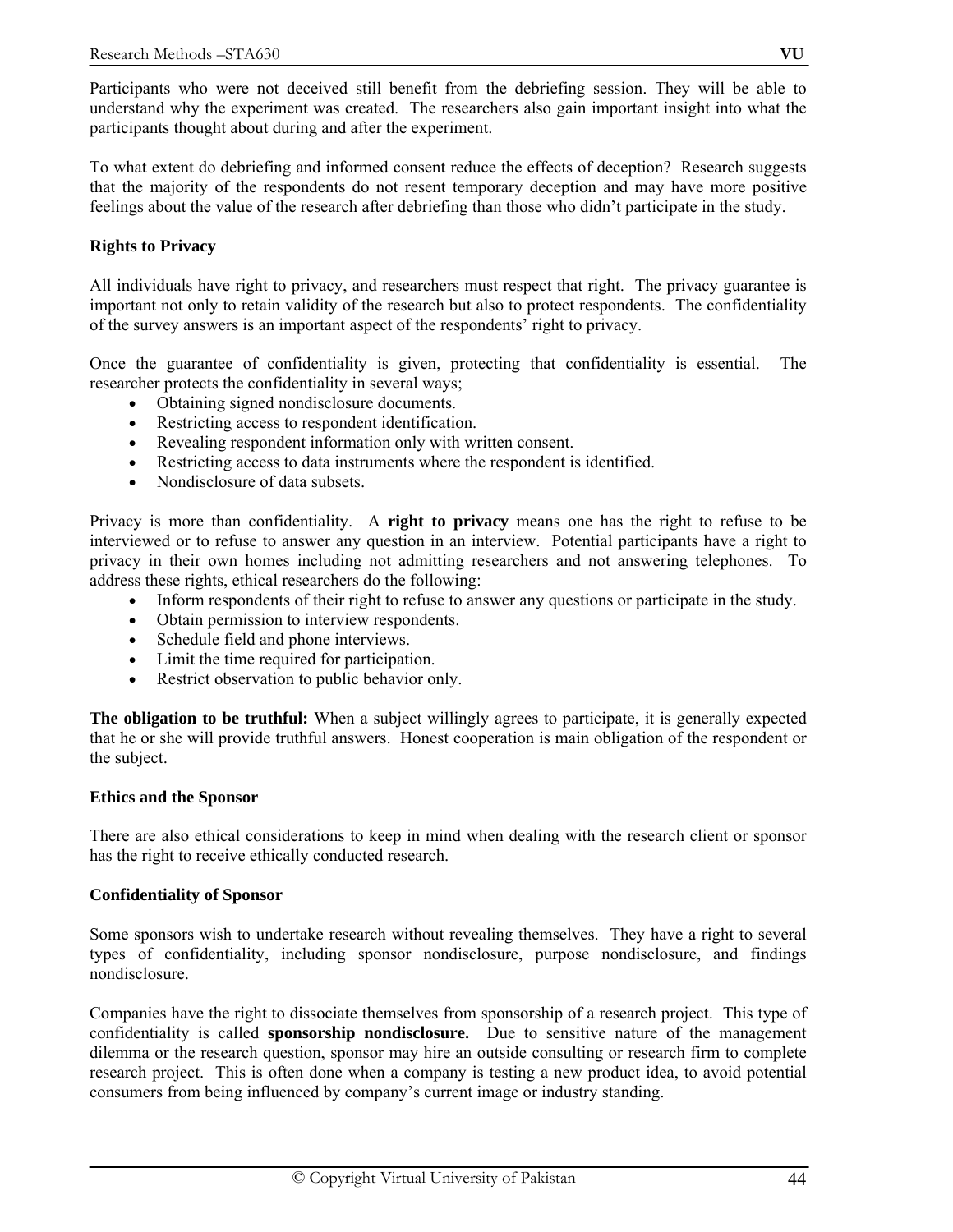**Purpose nondisclosure** involves protecting the purpose of the study or its details. A research sponsor may be testing a new idea that is not yet patented and may not want the competition to know its plans. It may be investigating employee complaints and may not want to spark union activity. Finally, even if a sponsor feels no need to hide its identity or the study's purpose, most sponsors want the research data and findings to be confidential; at least until the management decision is made. Thus sponsors usually demand and receive **findings nondisclosure** between themselves or their researchers and any interested but unapproved parties.

### **Right to Quality Research**

An important ethical consideration is the sponsor's **right to quality** research. This right entails:

- Providing research design appropriate for the research question.
- Maximizing the sponsor's value for the resources expended.
- Providing data handling and reporting techniques appropriate for the data collected.

### **Sponsor's Ethics**

Occasionally, research specialists may be asked by the sponsors to participate in unethical behavior. Compliance by the researcher would be a breach of ethical standards. Some examples to be avoided are;

- Violating respondent confidentiality.
- Changing data or creating false data to meet the desired objective.
- Changing data presentation or interpretations.
- Interpreting data from a biased perspective.
- Omitting sections of data analysis and conclusions.
- Making recommendations beyond the scope of data collected.

### **Researchers and Team Members**

Another ethical responsibility of researchers is their team's safety as well as their own. The responsibility for ethical behavior rests with the researcher who, along with assistants, is charged with protecting the anonymity of both the sponsor and the respondent.

**Safety:** It is the researcher's responsibility to design a project so the safety of all interviewers, surveyors, experimenters, or observers is protected. Several factors may be important to consider in ensuring a researcher's **right to safety.** 

**Ethical behavior of Assistants:** Researchers should require ethical compliance from team members just as sponsors expect ethical behavior from researcher. Assistants are expected to carry out the sampling plan, to interview or observe respondents without bias, and to accurately record all necessary data.

**Protection of Anonymity:** Researchers and assistants should protect the confidentiality of the sponsor's information and anonymity of the respondents. Each researcher handling data should be required to sign a confidentiality and nondisclosure statement.

### **Professional Standards**

Various standards of ethics exist for the professional researcher. Many corporations, professional associations, and universities have **code of ethics.** These codes of ethic have to be enforced.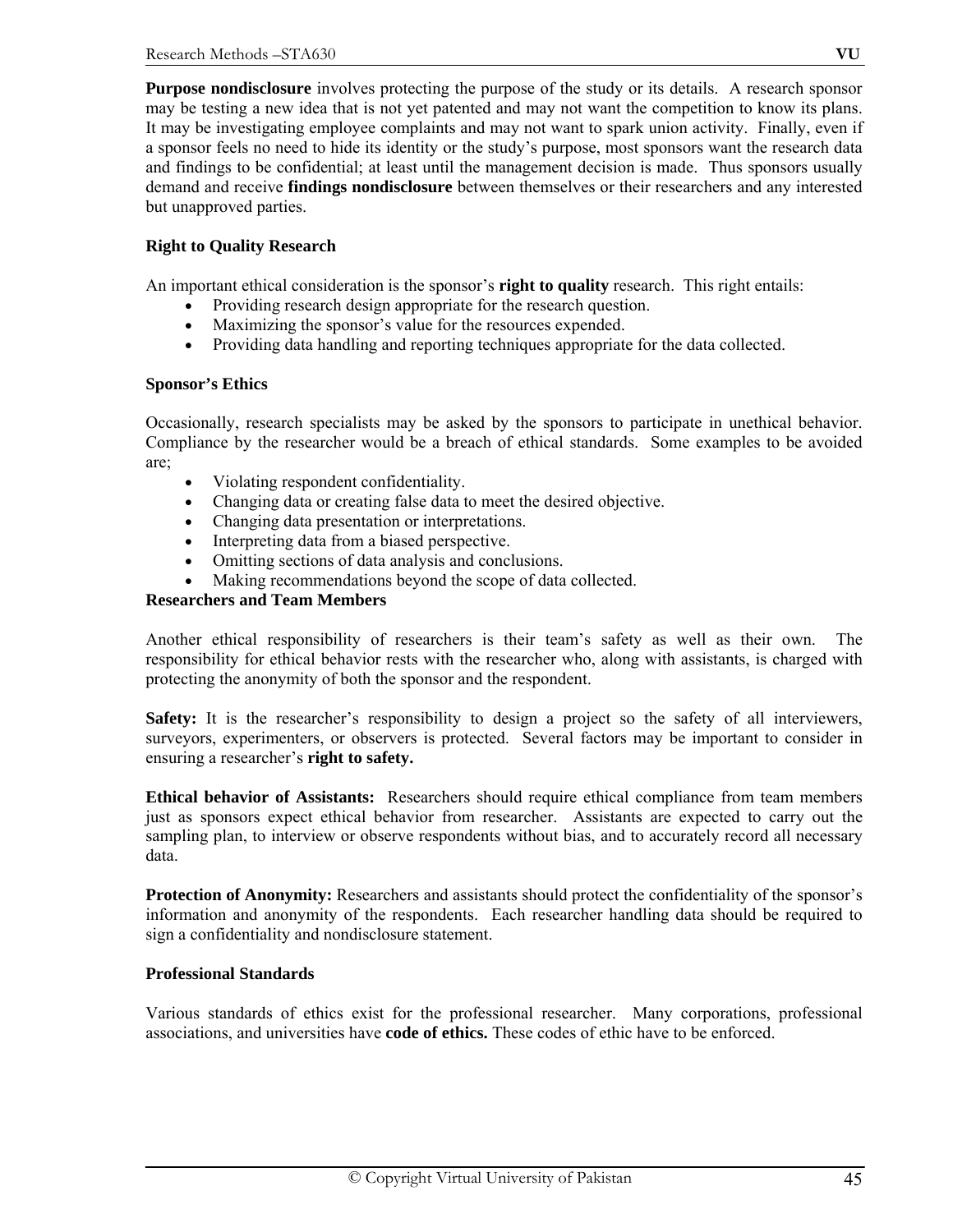#### **Lesson 15**

### **MEASUREMENT OF CONCEPTS**

In everyday usage, measurement occurs when an established yardstick verifies the height, weight, or another feature of a physical object. How well you like a song, a painting, or the personality of a friend is also measurement. In a dictionary sense, to measure is to discover the extent, dimensions, quantity, or capacity of something, especially by comparison with a standard. We measure casually in daily life, but in research the requirements for measurement are rigorous.

Certain things lend themselves to easy measurement through the use of appropriate instruments, as for example, physiological phenomena pertaining to human beings such as blood pressure, pulse rates, and body temperature, as well as certain physical attributes such as height and weight. But when we get into the realm of people's subjective feelings, attitudes, ideology, deviance, and perceptions, the measurement of these factors or variables becomes difficult. Like the natural scientist who invents indirect measures of the "invisible" objects and forces of the physical world (magnetism – the force that moves a metal toward the magnet), the social researcher devises measures for difficult- to-observe aspects of the social world. For example, suppose you heard a principal complain about teacher morale in a school. Teacher morale is an empirical reality, and we can create some instrument for its measurement.

#### **Measurement in Quantitative and Qualitative Research**

Both qualitative and quantitative researchers use careful, systematic methods to gather high quality data. Yet, differences in the styles of research and the types of data mean they approach the measurement process differently. Designing precise ways to measure variables is a vital step in planning a study for quantitative researchers. Qualitative researchers use wider variety of techniques to measure and create new measures while collecting data. The two approaches to measurement have three distinctions.

One difference between the two styles involves timing. Quantitative researchers extensively think about variables and convert them into specific actions during a planning stage that occurs before and separate from gathering or analyzing data. Measurement for qualitative researchers occurs in the data collection process, and only a little occurs in a separate, planning stage prior to data gathering.

A second difference involves the data itself. Quantitative researchers want to develop techniques that can produce quantitative data (i.e. data in the form of numbers). Thus, the researcher moves from abstract ideas, or variables, to specific data collection techniques to precise numerical information produced by the techniques. The numerical information is an empirical representation of the abstract ideas. Data for qualitative researchers sometimes is in the form of numbers; more often it includes written or spoken word, actions, sounds, symbols, physical objects, or visual images. The qualitative researcher does not convert all observations into a single, common medium such as numbers. Instead he or she develops many flexible, ongoing processes to measure that leaves the data in various shapes, sizes, and forms.

All researchers combine ideas and data to analyze the social world. In both research styles, data are empirical representation of concepts, and measurement is a process that links data to concepts. A third difference is how the two styles make such linkages. Quantitative researchers contemplate and reflect on concepts before they gather data. They construct measurement techniques that bridge concepts and data. The measurement techniques define what the data will be and are directions for gathering data. Qualitative researchers also reflect on ideas before data collection, but they develop many, if not most, of their concepts during data collection activities. Researchers start gathering data and creating ways to measure based what they encounter. As they gather data, they reflect on the process and develop new ideas. The ideas give them direction and suggest new ways to measure.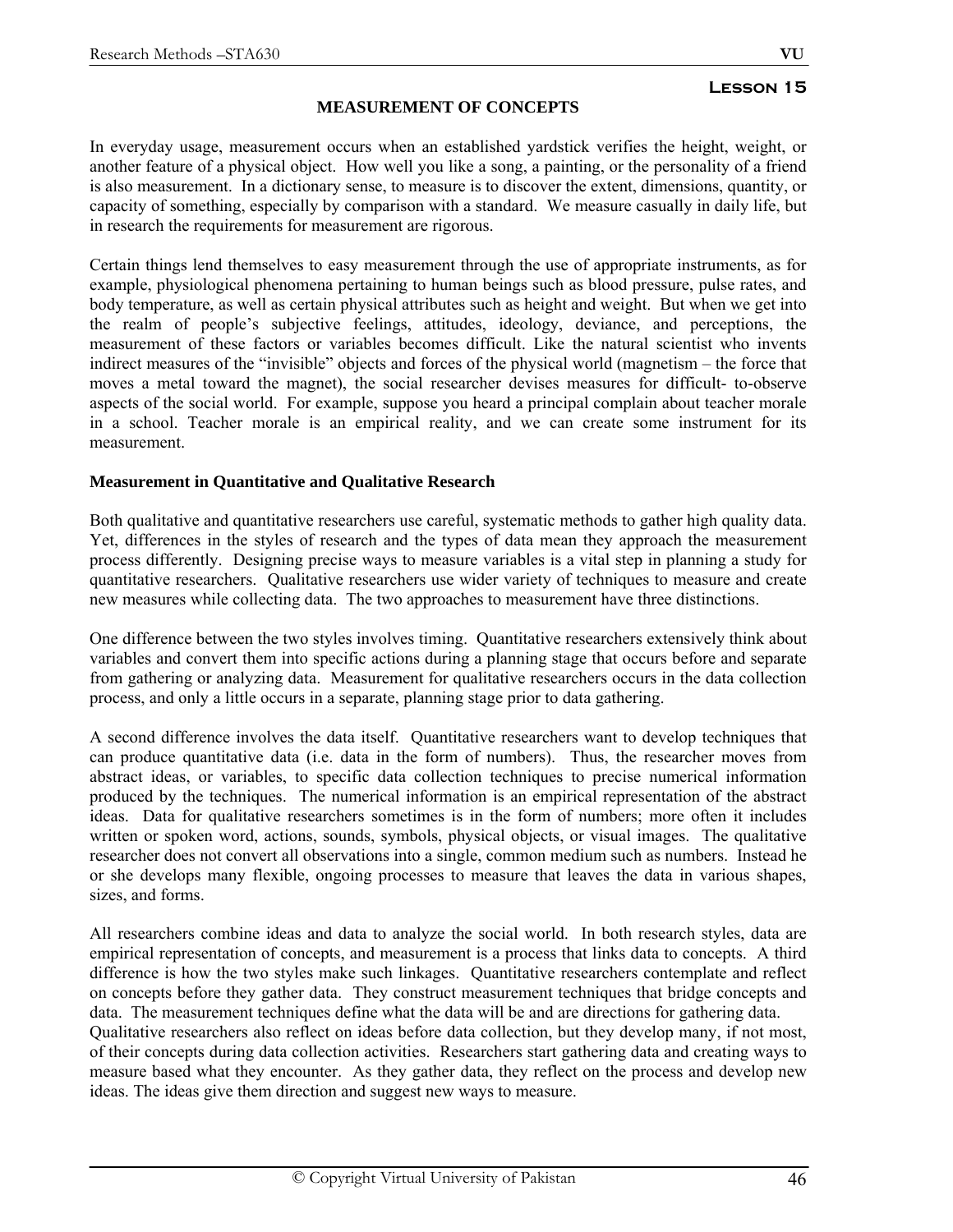Here we shall focus on quantitative measurement. Here measurement consists of assigning numbers to empirical events in compliance with set rules. This definition implies that measurement is a three-part process:

- **1.** Selecting observable empirical events.
- **2.** Developing a set of mapping rules: a scheme for assigning numbers or symbols to represent aspects of the event being measured.
- **3.** Applying the mapping rule(s) to each observation of that event.

Assume you are studying people who attend an auto show where all year's new models are on display. You are interested in learning the male-to female ratio among attendees. You observe those who enter the show area. If a person is female, you record an F; if male, an M. Any other symbols such as 0 and 1 may also be used if you know what group the symbol identifies.

Researchers might also want to measure the desirability of the styling of the new Espace van. They interview a sample of visitors and assign, with a different mapping rule, their opinions to the following scale:

What is your opinion of the styling of the Espace van?

**Very desirable 5\_\_\_\_\_\_\_4\_\_\_\_\_\_\_3\_\_\_\_\_\_\_2\_\_\_\_\_\_\_\_1 Very undesirable** 

We can assign a weight-age (score) like:

- 5 if it is very desirable
- 4 if desirable
- 3 if neither
- 2 if undesirable
- 1 if very undesirable.

All measurement theorists would call such opinion rating scale as a form of measurement.

### **What is measured?**

Variable being studied in research may be classified as objects or as properties. **Objects** include the things of ordinary experience, such as tables, people, books, and automobiles. Objects also include things that are not as concrete, such as genes, attitudes, neutrons, and peer group pressures. **Properties** are the characteristics of the objects. A person's physical properties may be stated in terms of weight, height, and posture. Psychological properties include attitudes, intelligence, motivation, perceptions, etc. Social properties include leadership ability, class affiliation, or status. These and many other properties of an individual can be measured in a research study.

In a literal sense, researchers do not measure either objects or properties. They measure indicants of the properties or indicants of the properties of the objects. The properties like age, years of experience, and the number of calls made per week are easier to indicate and there is expected to be lot of agreement.

In contrast, it is not easy to measure properties like "motivation," "ability to stand stress," "problemsolving ability," and "persuasiveness." Since each property cannot be measured directly, one must infer its presence or absence by observing some indicant or pointer measurement. When you begin to make these inferences, there is often disagreement about how to operationalize the indicants.

The preceding discussion suggests two types of variables: one lends itself to objective and precise measurement; the other is more nebulous and does not lend itself to accurate measurement because of its subjective nature. However, despite the lack of physical measuring devices to measure the latter type, there are ways to tapping the subjective feelings and perceptions of individuals. One technique is to reduce the abstract notions, or concepts such as motivation, involvement, satisfaction, buyer behavior,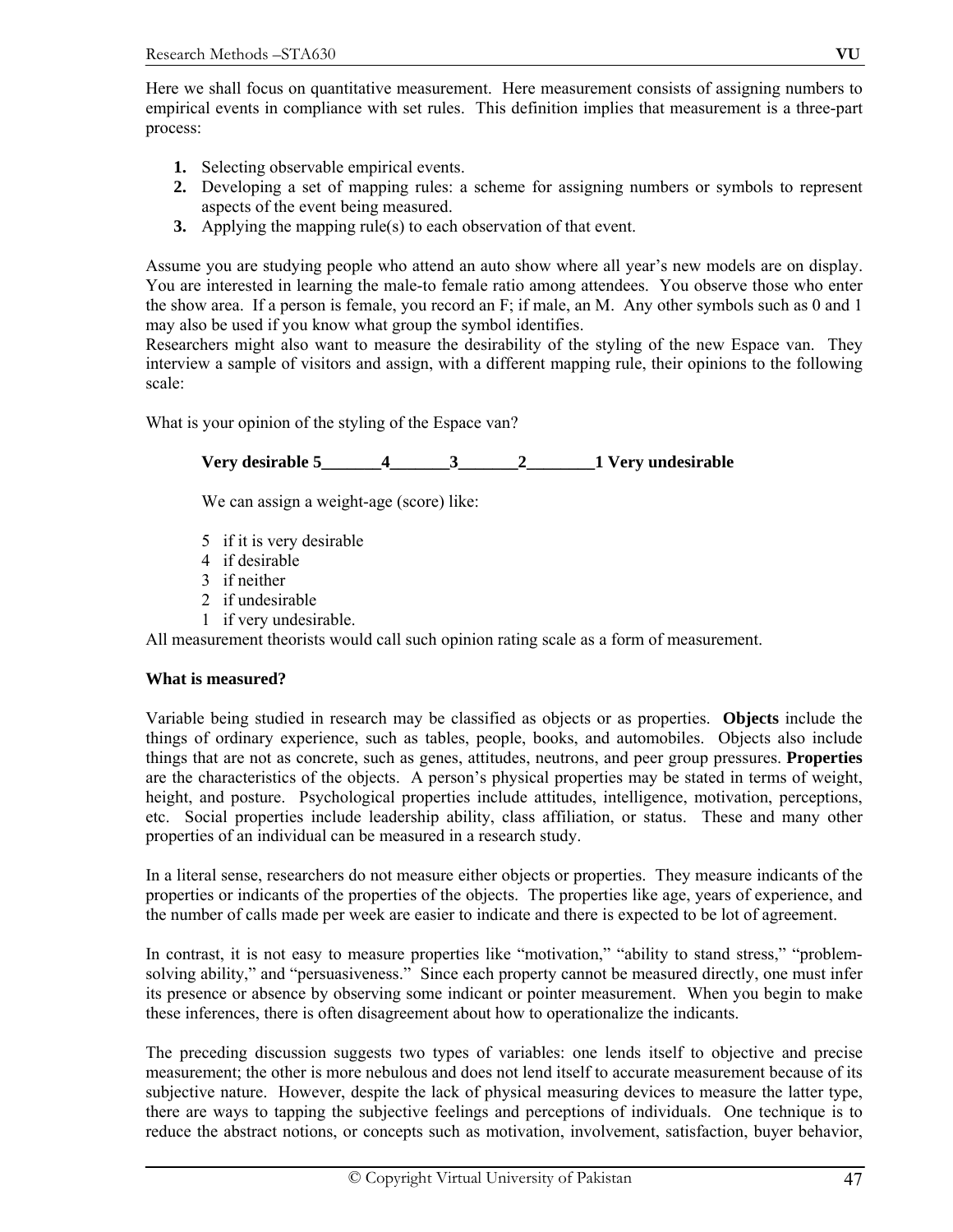#### **Parts of the Measurement Process**

When a researcher measures, he or she takes a concept, idea, or construct and develops a measure (i.e. a technique, a process, a procedure) by which he or she can observe the idea empirically. Quantitative researchers primarily follow a deductive route. To begin with the abstract idea, follow with a measurement procedure, and end with empirical data that represent the ideas. Qualitative researchers primarily follow inductive route. They begin with empirical data, follow with abstract ideas, follow with processes relating with ideas and data, and end with a mixture of ideas and data.

Researchers use two processes: conceptualization and operationalization in measurement.

#### **a. Conceptualization**

Conceptualization is the process of taking a construct and refining it by giving it a conceptual or theoretical definition. A conceptual definition is definition in abstract, theoretical terms. It refers to other ideas or constructs. There is no magical way to turn a construct into a precise conceptual definition. It involves thinking carefully, observing directly, consulting with others, reading what others have said, and trying possible definitions.

A good definition has one clear, explicit, and specific meaning. There is no ambiguity or vagueness in the concepts (e.g. street gang, morale, motivation, social class, consumer satisfaction). A single construct can have several definitions, and people may disagree over definitions. Conceptual definitions are linked to theoretical frameworks and to value positions. For example, a conflict theorist may define *social class* as the power and property a group of people in society has or lacks. A structural functionalist defines it in terms of individuals who share a social status, life-style, or subjective identification. Although people disagree over definitions, the researcher should always state explicitly which definition he or she is using.

Before you can measure, you need a concept. You also need to distinguish what you are interested in from other things. The idea that you first need a construct or concept of what is to be measured simply makes sense. How can you observe or measure something unless you know what you are looking for? For example, we want to measure teacher morale. We first define *teacher morale*. What does the construct *morale* mean? As a variable construct, it takes on different values – high versus low or good versus bad morale. Next we create a measure of this construct. This could take the form of survey questions, an examination of school records, or observations of teachers. Also we distinguish morale from other things in the answers to survey questions, school records, or observations.

How can we develop a conceptual definition of *teacher morale*, or at least a tentative working definition to get started? Look in the everyday understanding of morale – something vague like "how people feel about things." Also look in the dictionary, which gives definitions like "confidence, spirit, zeal, cheerfulness, esprit de corps, and mental condition towards something." Look into the review of literature and see how other researchers have defined this concept. In this effort we collect various definitions, parts of definitions, and related ideas, whereby we draw the boundaries of the core idea.

We find that most of these definitions say that morale is a spirit, feeling, or mental condition toward something, or a group feeling. But we are interested in *teacher* morale. We can ask teachers to specify as what does this construct mean to them? One strategy is to make a list of examples of high or low teacher morale. High teacher morale includes saying positive things about the school, not complaining about extra-work or enjoying being with students. Low morale includes complaining a lot, not attending school events unless required to, or looking for other jobs.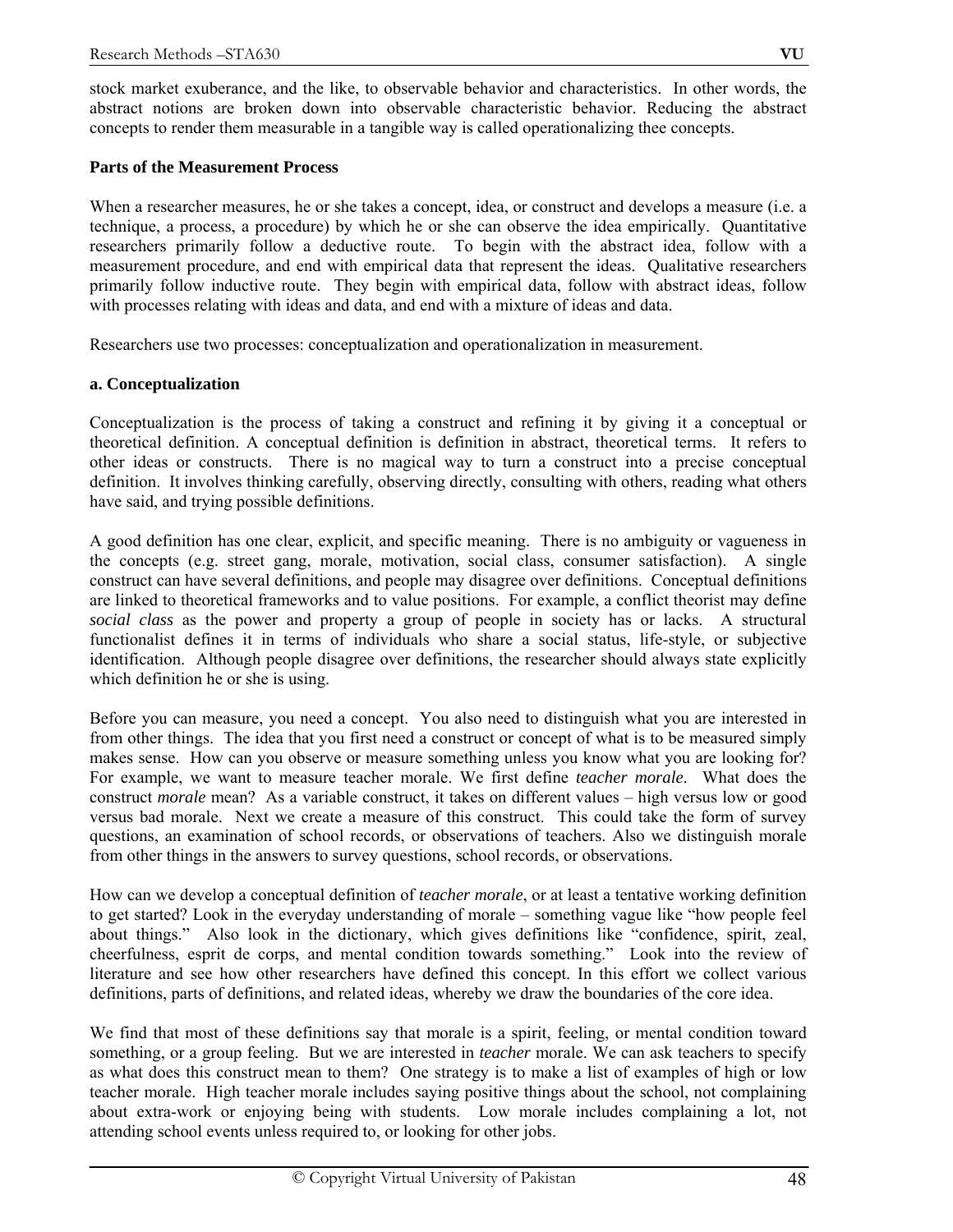Morale involves a feeling toward something else; a person has morale with regard to something. A list of various "somethings" toward which teachers have feelings (e.g. students, parents, pay, the school administration, other teachers, the profession of teaching). Are there several kinds of teacher morale or all these "somethings" aspects of one construct? We have to decide whether morale means a single, general feeling with different parts or dimensions, or several distinct feelings.

What unit of analysis does our construct apply to: a group or an individual? Is morale a characteristic of an individual, of a group, or of both?

A researcher must distinguish the construct of interest from related constructs. How is our construct of teacher morale similar to or different from related concepts? For example, does *morale* differ from *mood*? We decide that mood is more individual and temporary than morale. Morale is a group feeling that includes positive or negative feelings about the future as well as other beliefs and feelings.

Who is a teacher? We have to decide.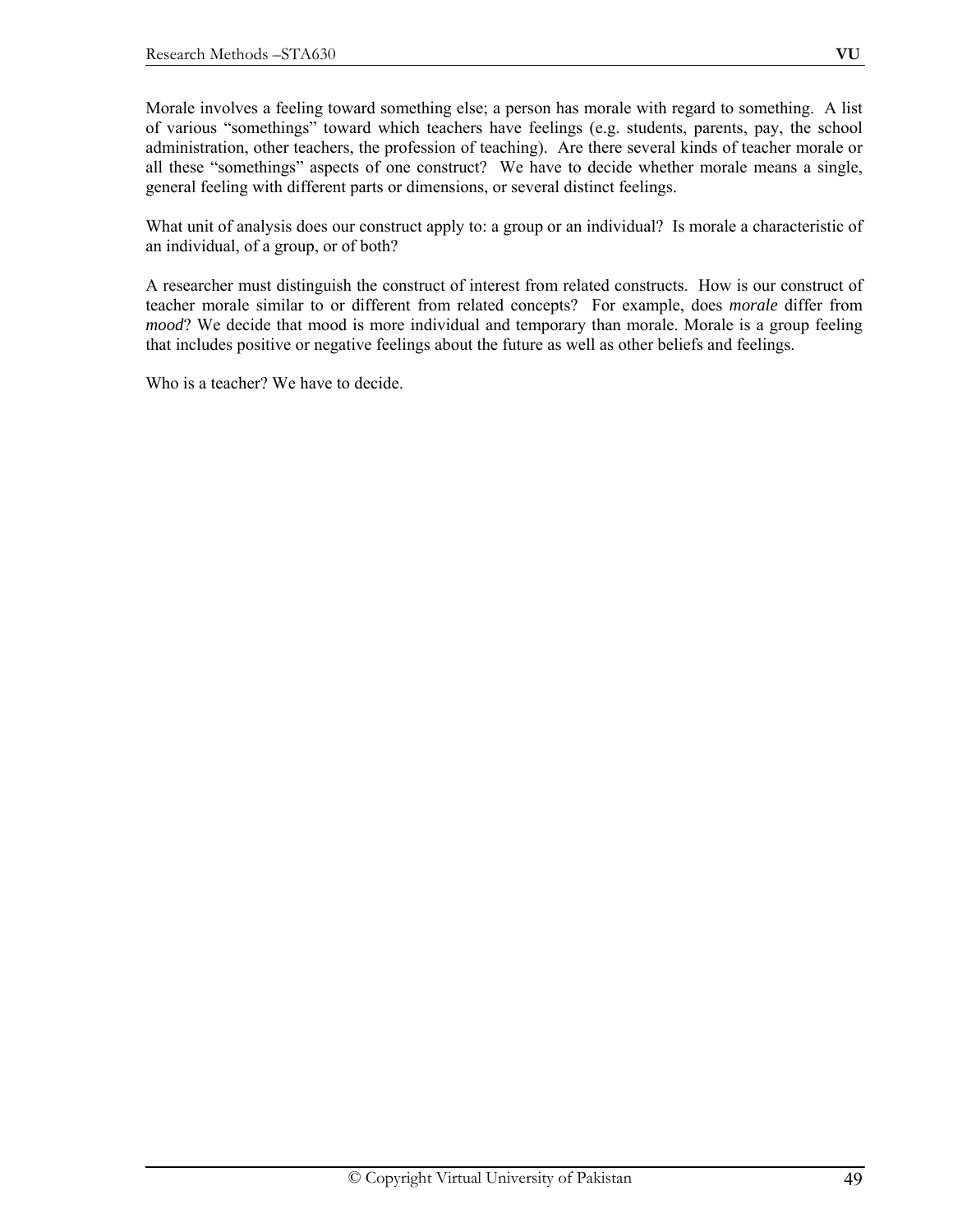### **MEASUREMENT OF CONCEPTS (CONTINUED)**

#### **b. Operationalization**

Operationalization is the process of linking the conceptual definition to a specific set of measurement techniques or procedures. It links the language of theory with the language of empirical measures. Theory is full of abstract concepts, assumptions, relationships, definitions, and causality. Empirical measures describe how people concretely measure specific variables. They refer to specific operations or things people use to indicate the presence of a construct that exists in observable reality. Operationalization is done by looking at the behavioral dimensions, facets, or properties denoted by the concept. These are then translated into observable elements so as to develop an index of measurement of the concept. Operationally defining a concept involves a series of steps. Here is an example.

### **Operational definition: Dimensions and Elements**  $\rightarrow$  **an example**

Let us try to operationally define **job satisfaction,** a concept of interest to educators, managers, and students alike. What behavioral dimensions or facets or characteristics would we expect to find in people with high job satisfaction? Let us first of all have a conceptual definition of job satisfaction. We can start it like this:

- Employees' feelings toward their job.
- Degree of satisfaction that individuals obtain from various roles they play in an organization.
- A pleasurable or positive emotional feeling resulting from the appraisal of one's job or job experience.
- Employee's perception of how well the job provides those things ('some things') that are important. These things are the dimensions of job satisfaction.

**Dimensions of job satisfaction:** For measuring job satisfaction it is appropriate to look at this concept from different angles relating with work. While employed in an organization the workers might be looking for many "things." Each of these things may be considered as a dimension; a person may be highly satisfied on one dimension and may be least satisfied on the other one.Those things that have usually been considered important at the place of work can be:

- The work itself.
- Pay/fringe benefits.
- Promotion opportunities.
- Supervision.
- Coworkers.
- Working conditions.

On each dimension the researcher has to develop logical arguments showing how this particular aspect (thing) relating to a worker's job is important whereby it has a bearing on his/her job satisfaction.

**Elements of job satisfaction:** It means breaking each dimension further into actual patterns of behavior that would be exhibited through the perception of the workers in an organization. Here again the researcher shall develop logical rationale for using a particular element for measuring a specific dimension. For example let us look at each dimension and some of the corresponding elements:

- **• Work itself: Elements**  $\rightarrow$  Opportunities to learn, sense of accomplishment, challenging work, routine work.
- **- Pay/fringe benefits: Elements**  $\rightarrow$  **Pay according to qualifications, comparison with other** organizations, annual increments, and availability of bonuses, old age benefits, insurance benefits, and other allowances.
- **Promotion opportunities: Elements**  $\rightarrow$  **Mobility policy, equitable, dead end job.**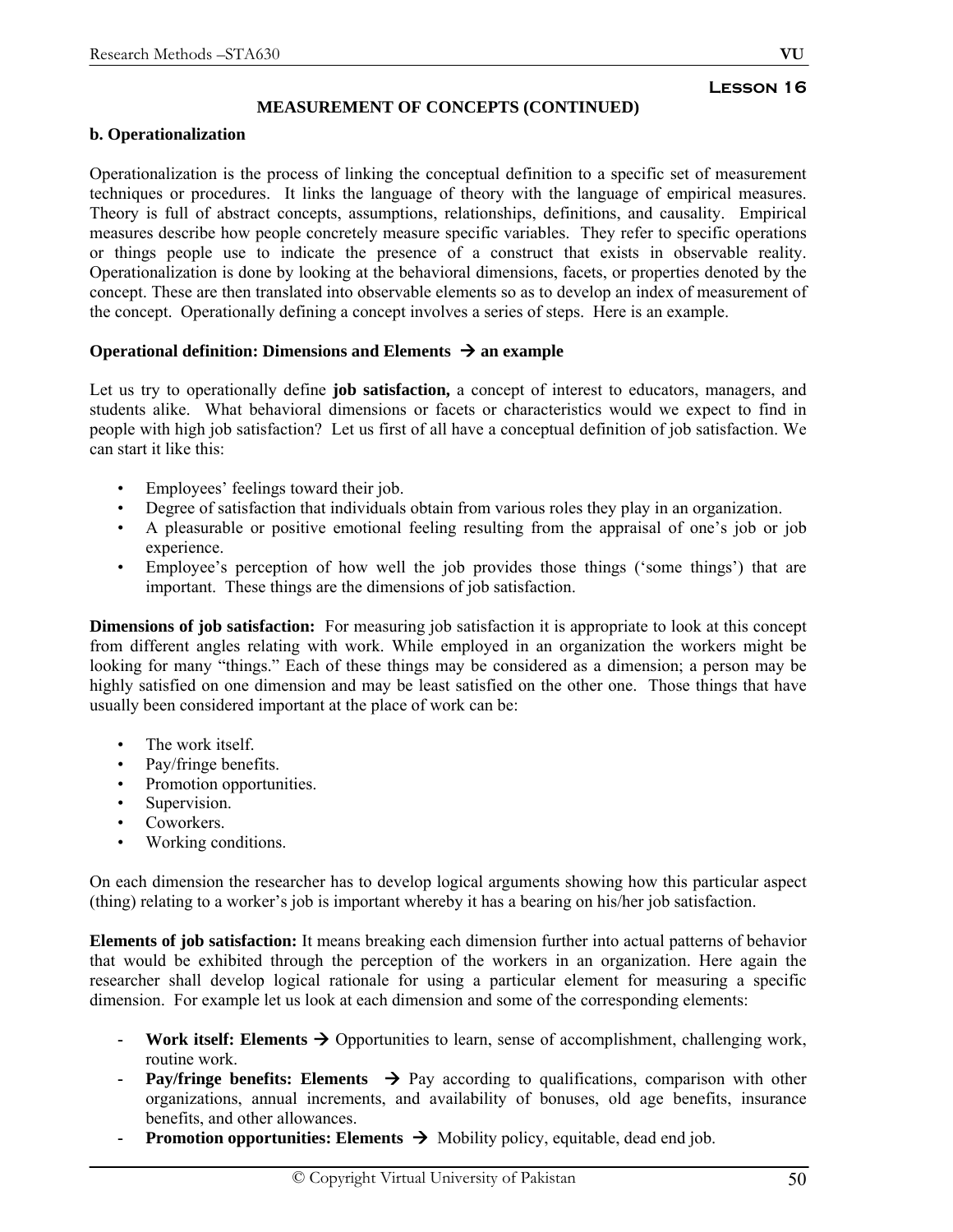- **- Supervision: Elements**  $\rightarrow$  Employee centered employee participation in decisions.
- **- Coworkers: Elements →** Primary group relations, supportive attitude, level of cohesiveness.
- **- Working conditions: Elements →** Lighting arrangements, temperature, cleanliness, building security, hygienic conditions, first aid facility, availability of canteen, availability of toilet facilities, availability of place for prayer.

On each element ask question (s), make statements. Look into the scalability of questions. The responses can be put on a scale indicating from high satisfaction to least satisfaction. In many cases the responses are put on a five point scale (usually called Likert scale).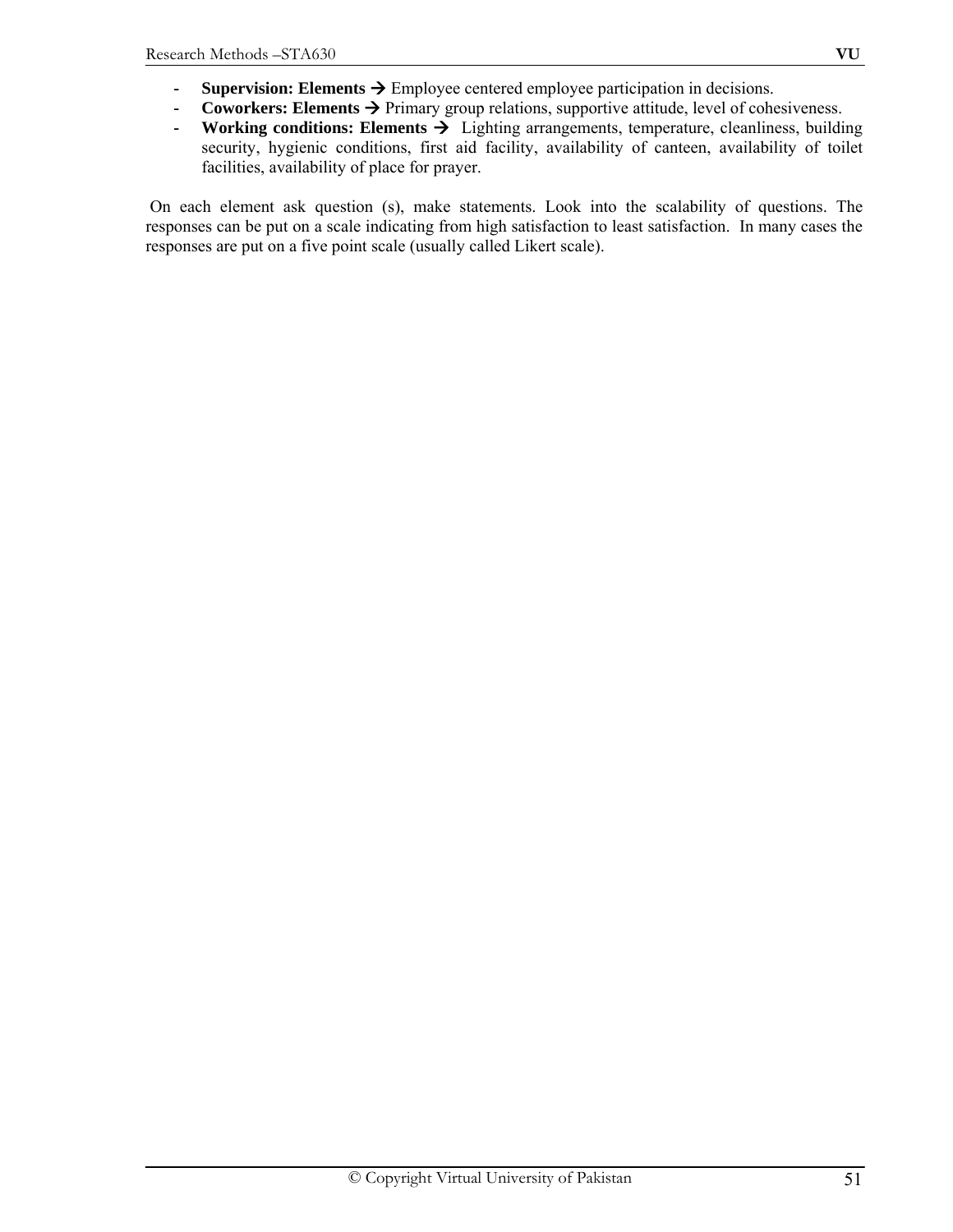**Lesson 17**

### **MEASUREMENT OF CONCEPTS (CONTINUED)**

### **STATEMENTS:**

| No.            | <b>Statements</b>                                             |  |  | S. Agree   Agree   Undecided   Disagree   S. Disagree |
|----------------|---------------------------------------------------------------|--|--|-------------------------------------------------------|
| $\mathbf{1}$   | I have a good opportunity for<br>advancement in my job        |  |  |                                                       |
| $\overline{2}$ | I feel very comfortable with my co-<br>workers                |  |  |                                                       |
| 3              | My pay is adequate to meet my necessary<br>expenses           |  |  |                                                       |
| 4              | My work gives me a sense of<br>accomplishment                 |  |  |                                                       |
| 5              | My boss is impolite and cold                                  |  |  |                                                       |
| 6              | My job is a dead-end job                                      |  |  |                                                       |
| 7              | The company of my co-workers is boring                        |  |  |                                                       |
| 8              | Pay at my level is less as compared to<br>other organizations |  |  |                                                       |
| 9              | Most of the time I am frustrated with my<br>work              |  |  |                                                       |
| 10             | My boss praises good work and is<br>supportive                |  |  |                                                       |
| 11             | There is a chance of frequent promotions<br>in my job         |  |  |                                                       |
| 12             | My co-workers are a source of inspiration<br>for me           |  |  |                                                       |
| 13             | I receive reasonable annual increments                        |  |  |                                                       |
| 14             | My work is very challenging to me                             |  |  |                                                       |
| 15             | My boss is adept in his work                                  |  |  |                                                       |
| 16             | We have an unfair promotion policy in<br>our organization     |  |  |                                                       |
| 17             | Working style of my co-workers is<br>different from mine      |  |  |                                                       |
| 18             | The old-age benefits are quite adequate                       |  |  |                                                       |
| 19             | Most of the time I do routine work                            |  |  |                                                       |
| 20             | My boss does not delegate powers                              |  |  |                                                       |
| 21             | Opportunity for promotion is some-what<br>limited here        |  |  |                                                       |
| 22             | My co-workers try to take credit of my<br>work                |  |  |                                                       |
| 23             | My pay is commensurate with my<br>qualification               |  |  |                                                       |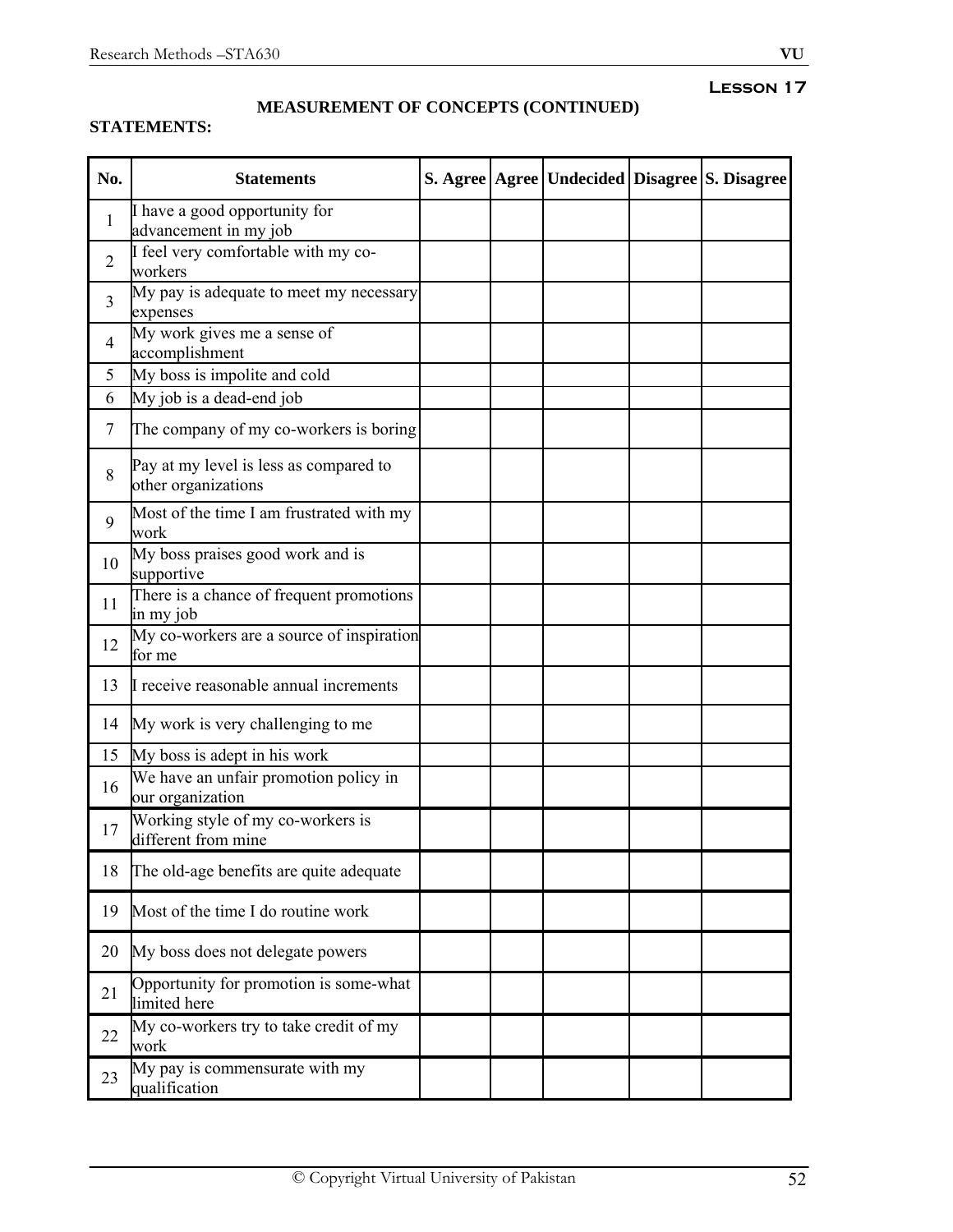#### **Scales and Indexes**

Scales and indexes are often used interchangeably. Social researchers do not use a consistent nomenclature to distinguish between the two.

A scale is a measure in which a researcher captures the intensity, direction, level, or potency of a variable construct. It arranges responses or observations on a continuum or in series of categories. A scale can use a single indicator or multiple indicators.

An index is a measure in which a researcher adds or combines several distinct indicators of a construct into a single score. The composite scores is often a simple sum of the multiple indicators. Indexes are often measured at the interval or ratio level.

Researchers sometimes combine thee features of scales and indexes in a single measure. This is common when a researcher has a several indicators that are scales (i.e. that measure intensity or direction). The researcher then adds these indicators together to yield a single score, thereby creating an index.

#### **Types of Scales**

A scale refers to any series of items that are arranged progressively according to value or magnitude, into which an item can be placed according to its quantification. In other words, a scale is a continuous spectrum or series of categories.

It is traditional to classify scales of measurement on the basis of the mathematical comparisons that are allowable with these scales. Four types of scales are nominal, ordinal, interval, and ratio.

#### **Nominal Scale**

A nominal scale is the one in which the numbers or letters assigned to objects serve as labels for identification or classification. This measurement scale is the simplest type. With nominal data, we are collecting information on a variable that naturally or by design can be grouped into two or more categories that are mutually exclusive, and collectively exhaustive.

Nominal scales are the least powerful of the four scales. They suggest no order or distance relationship and have no arithmetic origin. Nevertheless, if no other scale can be used, one can almost always one set of properties into a set of equivalent classes.

#### **Ordinal Scale**

Ordinal scales include the characteristics of the nominal scale plus an indicator of order. If *a* is greater than *b* and *b* is greater than *c*, then *a* is greater than *c*. The use of ordinal scale implies a statement of "greater than" or "less than" without stating how much greater or less. Other descriptors can be: "superior to," "happier than," "poorer than," or "above."

### **Interval Scale**

Interval scales have the power of nominal and ordinal scales plus one additional strength: they incorporate the concept of equality of interval (the distance between 1 and 2 equals the distance between 2 and 3). For example, the elapsed time between 3 and 6 A. M. equals the time between 4 and 7 A. M. One cannot say, however, 6 A.M. is twice as late as 3 A.M. because "zero time" is an arbitrary origin. In the consumer price index, if the base year is 1983, the price level during 1983 will be set arbitrarily as 100. Although this is an equal interval measurement scale, the zero point is arbitrary.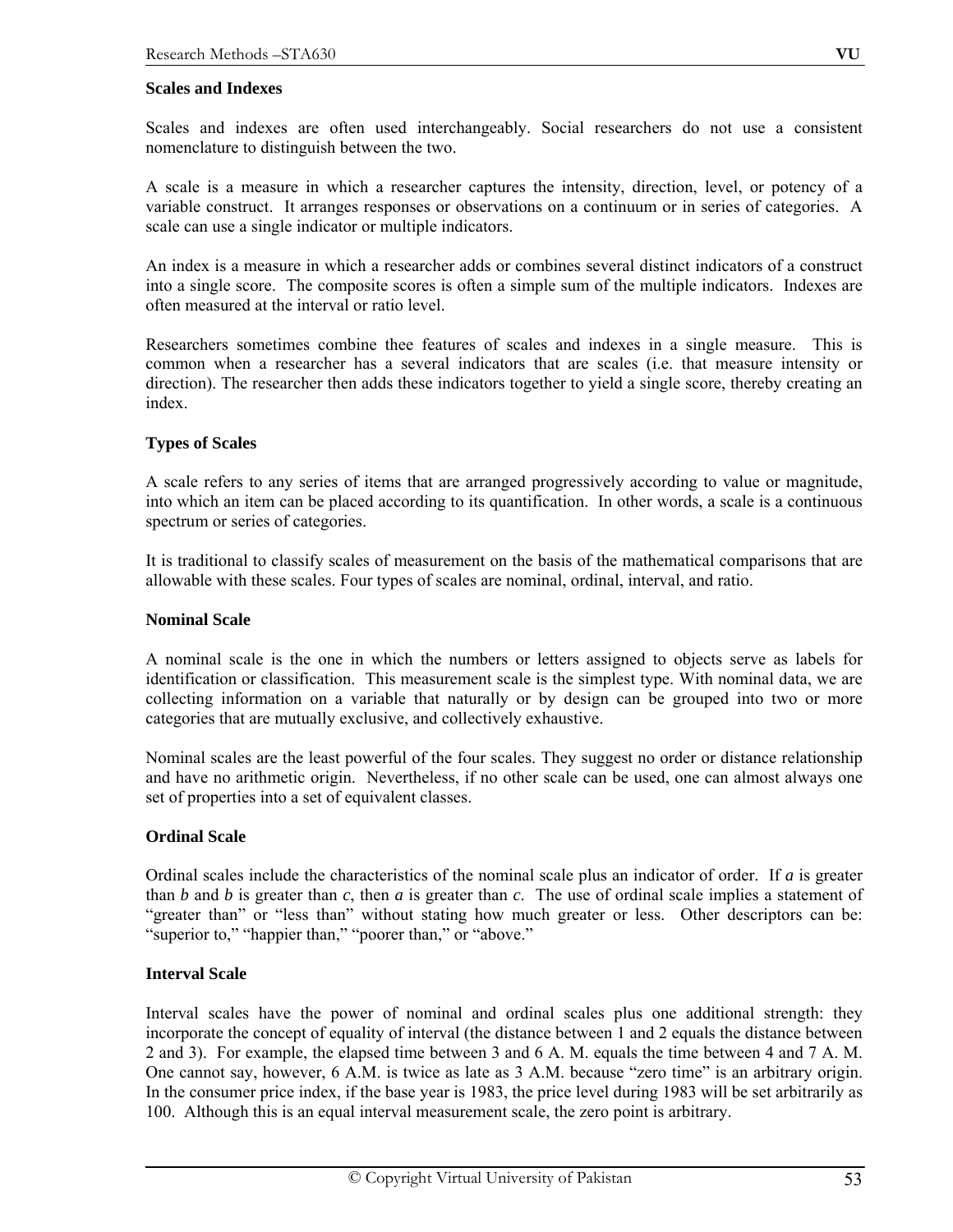### **Ratio Scale**

Ratio scales incorporate all thee powers of the previous scales plus the provision for absolute zero or origin. Ratio data represent the actual amounts of variable. Measures of physical dimensions such as weight, height, distance, and area are the examples. The absolute zero represents a point on the scale where there is an absence of the given attribute. If we hear that a person has zero amount of money, we understand the zero value of the amount.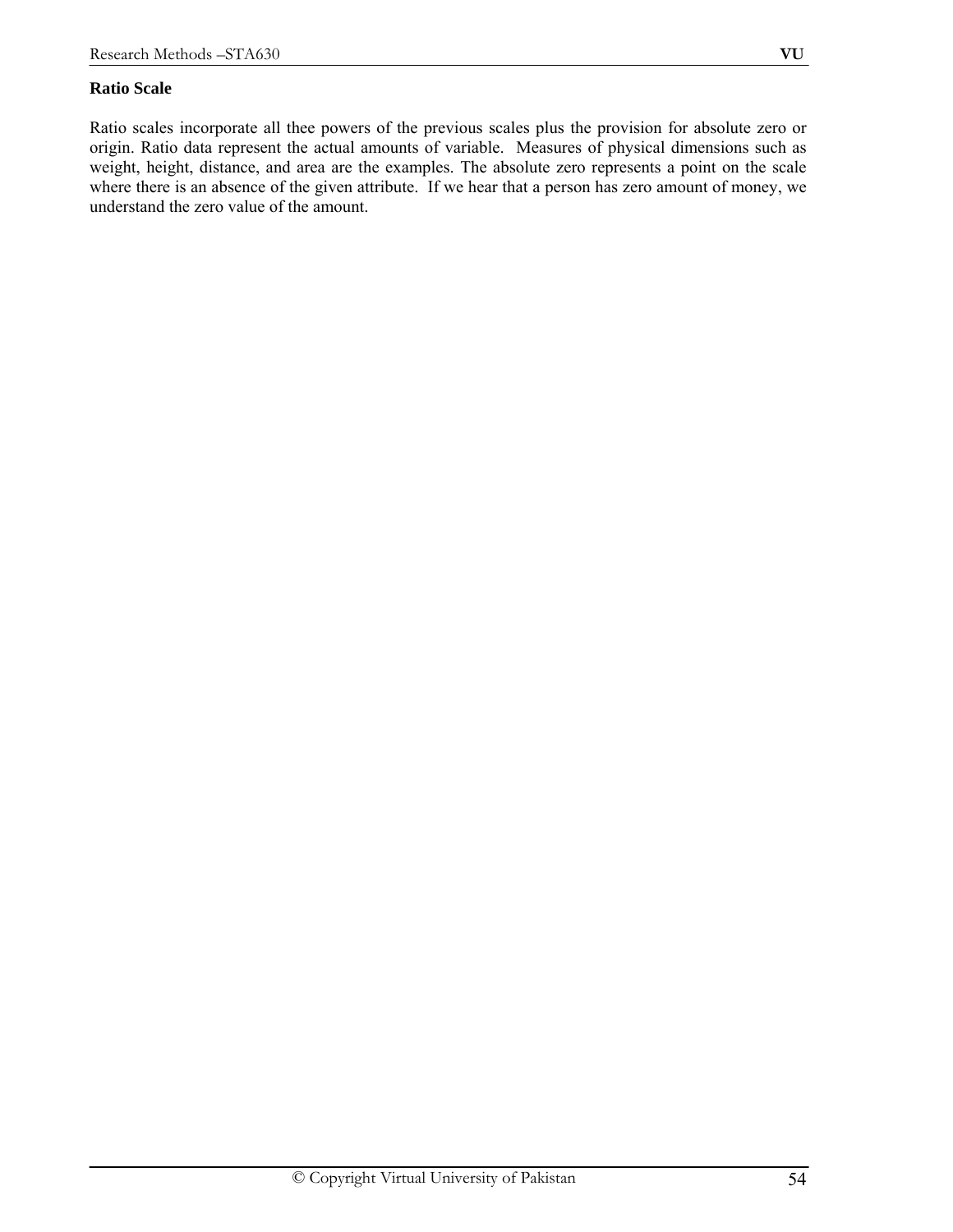### **Lesson 18**

### **CRITERIA FOR GOOD MEASUREMENT**

Now that we have seen how to operationally define variables, it is important to make sure that the instrument that we develop to measure a particular concept is indeed accurately measuring the variable, and in fact, we are actually measuring the concept that we set out to measure. This ensures that in operationally defining perceptual and attitudinal variables, we have not overlooked some important dimensions and elements or included some irrelevant ones. The scales developed could often be imperfect and errors are prone to occur in the measurement of attitudinal variables. The use of better instruments will ensure more accuracy in results, which in turn, will enhance the scientific quality of the research. Hence, in some way, we need to assess the "goodness" of the measure developed.

What should be the characteristics of a good measurement? An intuitive answer to this question is that the tool should be an accurate indicator of what we are interested in measuring. In addition, it should be easy and efficient to use. There are three major criteria for evaluating a measurement tool: validity, reliability, and sensitivity.

### **Validity**

Validity is the ability of an instrument (for example measuring an attitude) to measure what it is supposed to measure. That is, when we ask a set of questions (i.e. develop a measuring instrument) with the hope that we are tapping the concept, how can we be reasonably certain that we are indeed measuring the concept we set out to do and not something else? There is no quick answer.

Researchers have attempted to assess validity in different ways, including asking questions such as "Is there consensus among my colleagues that my attitude scale measures what it is supposed to measure?" and "Does my measure correlate with others' measures of the 'same' concept?" and "Does the behavior expected from my measure predict the actual observed behavior?" Researchers expect the answers to provide some evidence of a measure's validity.

What is relevant depends on the nature of the research problem and the researcher's judgment. One way to approach this question is to organize the answer according to measure-relevant types of validity. One widely accepted classification consists of three major types of validity: (1) content validity, (2) criterion-related validity, and (3) construct validity.

### **(1) Content Validity**

The content validity of a measuring instrument (the composite of measurement scales) is the extent to which it provides adequate coverage of the investigative questions guiding the study. If the instrument contains a representative sample of the universe of subject matter of interest, then the content validity is good. To evaluate the content validity of an instrument, one must first agree on what dimensions and elements constitute adequate coverage. To put it differently, content validity is a function of how well the dimensions and elements of a concept have been delineated. Look at the concept of *feminism* which implies a person's commitment to a set of beliefs creating full equality between men and women in areas of the arts, intellectual pursuits, family, work, politics, and authority relations. Does this definition provide adequate coverage of the different dimensions of the concept? Then we have the following two questions to measure *feminism*:

- **1.** Should men and women get equal pay for equal work?
- **2.** Should men and women share household tasks?

These two questions do not provide coverage to all the dimensions delineated earlier. It definitely falls short of adequate content validity for measuring *feminism.*

A panel of persons to judge how well the instrument meets the standard can attest to the content validity of the instrument. A panel independently assesses the test items for a performance test. It judges each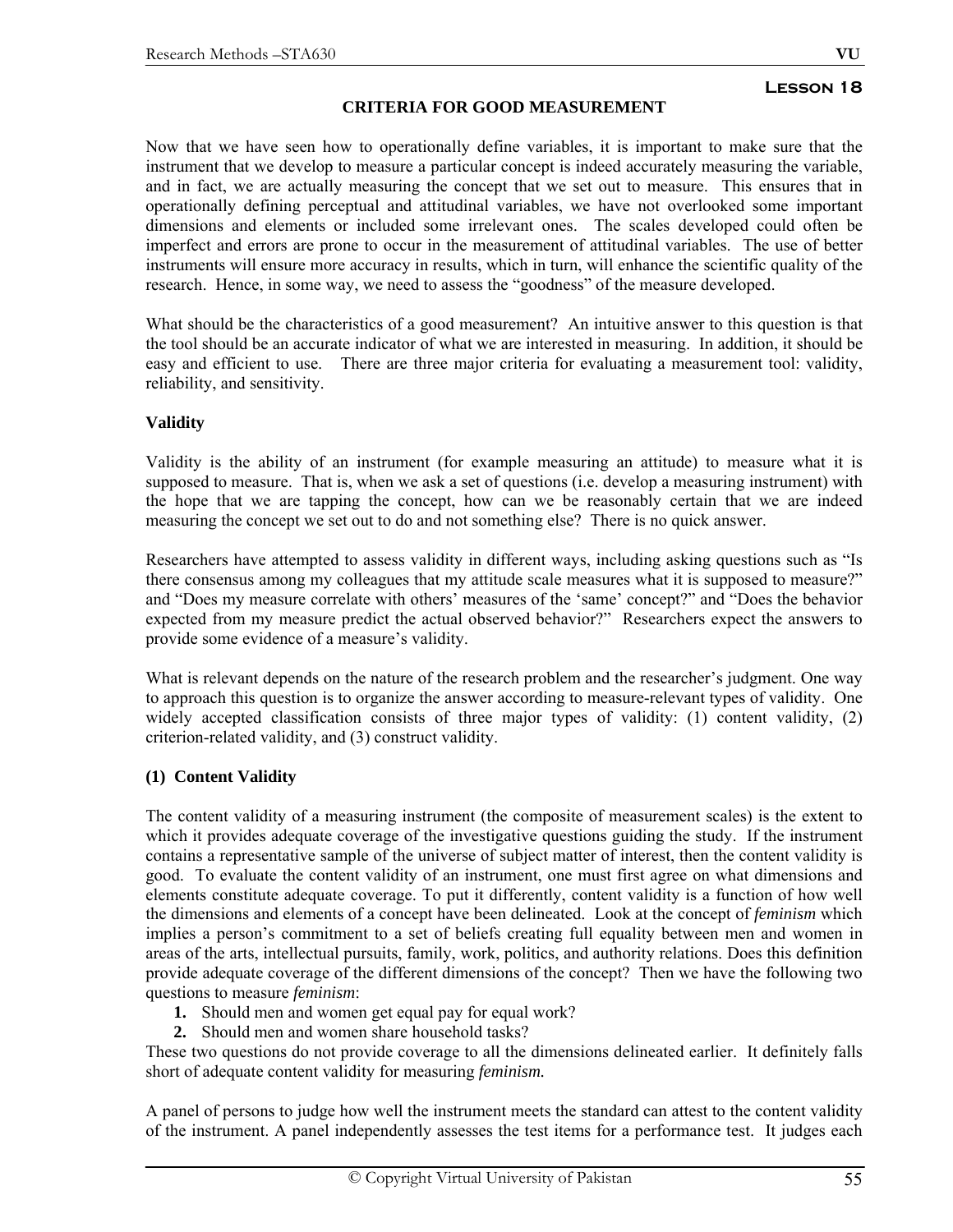item to be essential, useful but not essential, or not necessary in assessing performance of a relevant behavior.

*Face validity* is considered as a basic and very minimum index of content validity. Face validity indicates that the items that are intended to measure a concept, do on the face of it look like they measure the concept. For example a few people would accept a measure of college student math ability using a question that asked students:  $2 + 2 = ?$  This is not a valid measure of college-level math ability on the face of it. Nevertheless, it is a subjective agreement among professionals that a scale logically appears to reflect accurately what it is supposed to measure. When it appears evident to experts that the measure provides adequate coverage of the concept, a measure has face validity.

### **(2) Criterion-Related Validity**

Criterion validity uses some standard or criterion to indicate a construct accurately. The validity of an indicator is verified by comparing it with another measure of the same construct in which research has confidence. There are two subtypes of this kind of validity.

*Concurrent validity:* To have concurrent validity, an indicator must be associated with a preexisting indicator that is judged to be valid. For example we create a new test to measure intelligence. For it to be concurrently valid, it should be highly associated with existing IQ tests (assuming the same definition of intelligence is used). It means that most people who score high on the old measure should also score high on the new one, and vice versa. The two measures may not be perfectly associated, but if they measure the same or a similar construct, it is logical for them to yield similar results.

### *Predictive validity:*

Criterion validity whereby an indicator predicts future events that are logically related to a construct is called a predictive validity. It cannot be used for all measures. The measure and the action predicted must be distinct from but indicate the same construct. Predictive measurement validity should not be confused with prediction in hypothesis testing, where one variable predicts a different variable in future. Look at the scholastic assessment tests being given to candidates seeking admission in different subjects. These are supposed to measure the scholastic aptitude of the candidates – the ability to perform in institution as well as in the subject. If this test has high predictive validity, then candidates who get high test score will subsequently do well in their subjects. If students with high scores perform the same as students with average or low score, then the test has low predictive validity.

### **(3) Construct Validity**

Construct validity is for measures with multiple indicators. It addresses the question: If the measure is valid, do the various indicators operate in consistent manner? It requires a definition with clearly specified conceptual boundaries. In order to evaluate construct validity, we consider both theory and the measuring instrument being used. This is assessed through convergent validity and discriminant validity.

**Convergent Validity:** This kind of validity applies when multiple indicators converge or are associated with one another. Convergent validity means that multiple measures of the same construct hang together or operate in similar ways. For example, we construct "education" by asking people how much education they have completed, looking at their institutional records, and asking people to complete a test of school level knowledge. If the measures do not converge (i.e. people who claim to have college degree but have no record of attending college, or those with college degree perform no better than high school dropouts on the test), then our test has weak convergent validity and we should not combine all three indicators into one measure.

**Discriminant Validity:** Also called divergent validity, discriminant validity is the opposite of convergent validity. It means that the indicators of one construct hang together or converge, but also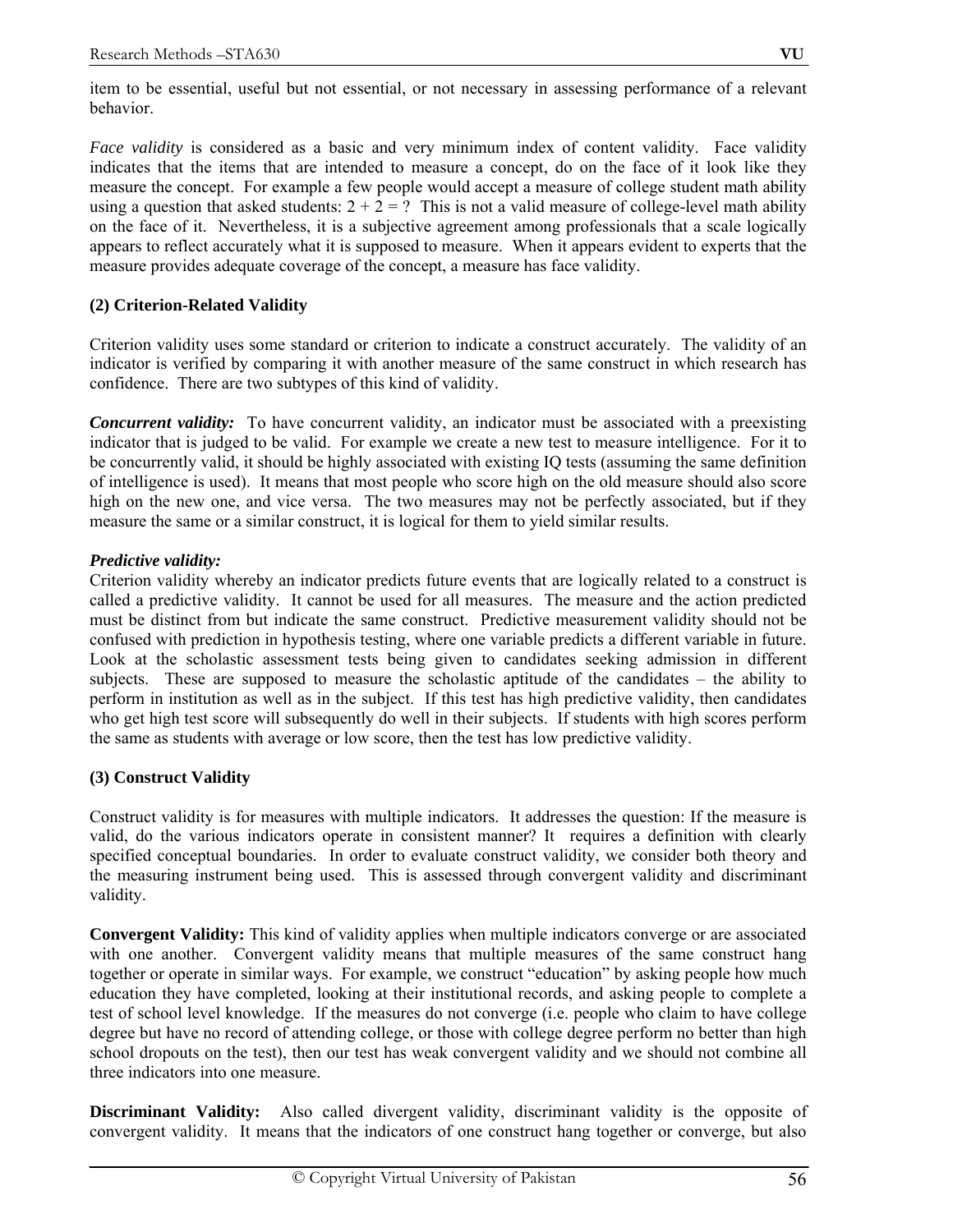diverge or are negatively associated with opposing constructs. It says that if two constructs A and B are very different, then measures of A and B should not be associated. For example, we have 10 items that measure political conservatism. People answer all 10 in similar ways. But we have also put 5 questions in the same questionnaire that measure political liberalism. Our measure of conservatism has discriminant validity if the 10 conservatism items hang together and are negatively associated with 5 liberalism ones.

### **Reliability**

The reliability of a measure indicates the extent to which it is without bias (error free) and hence ensures consistent measurement across time and across the various items in the instrument. In other words, the reliability of a measure is an indication of the *stability* and *consistency* with which the instrument measures the concept and helps to assess the 'goodness" of measure.

### **Stability of Measures**

The ability of the measure to remain the same over time – despite uncontrollable testing conditions or the state of the respondents themselves – is indicative of its stability and low vulnerability to changes in the situation. This attests to its "goodness" because the concept is stably measured, no matter when it is done. Two tests of stability are test-retest reliability and parallel-form reliability.

**(1) Test-retest Reliability:** Test-retest method of determining reliability involves administering the same scale to the same respondents at two separate times to test for stability. If the measure is stable over time, the test, administered under the same conditions each time, should obtain similar results. For example, suppose a researcher measures job satisfaction and finds that 64 percent of the population is satisfied with their jobs. If the study is repeated a few weeks later under similar conditions, and the researcher again finds that 64 percent of the population is satisfied with their jobs, it appears that the measure has repeatability. The high stability correlation or consistency between the two measures at time 1 and at time 2 indicates high degree of reliability. This was at the aggregate level; the same exercise can be applied at the individual level. When the measuring instrument produces unpredictable results from one testing to the next, the results are said to be unreliable because of error in measurement.

There are two problems with measures of test-retest reliability that are common to all longitudinal studies. Firstly, the first measure may sensitize the respondents to their participation in a research project and subsequently influence the results of the second measure. Further if the time between the measures is long, there may be attitude change or other maturation of the subjects. Thus it is possible for a reliable measure to indicate low or moderate correlation between the first and the second administration, but this low correlation may be due an attitude change over time rather than to lack of reliability.

**(2) Parallel-Form Reliability:** When responses on two comparable sets of measures tapping the same construct are highly correlated, we have parallel-form reliability. It is also called equivalent-form reliability. Both forms have similar items and same response format, the only changes being the wording and the order or sequence of the questions. What we try to establish here is the error variability resulting from wording and ordering of the questions. If two such comparable forms are highly correlated, we may be fairly certain that the measures are reasonably reliable, with minimal error variance caused by wording, ordering, or other factors.

### **Internal Consistency of Measures**

Internal consistency of measures is indicative of the homogeneity of the items in the measure that tap the construct. In other words, the items should 'hang together as a set,' and be capable of independently measuring the same concept so that the respondents attach the same overall meaning to each of the items. This can be seen by examining if the items and the subsets of items in the measuring instrument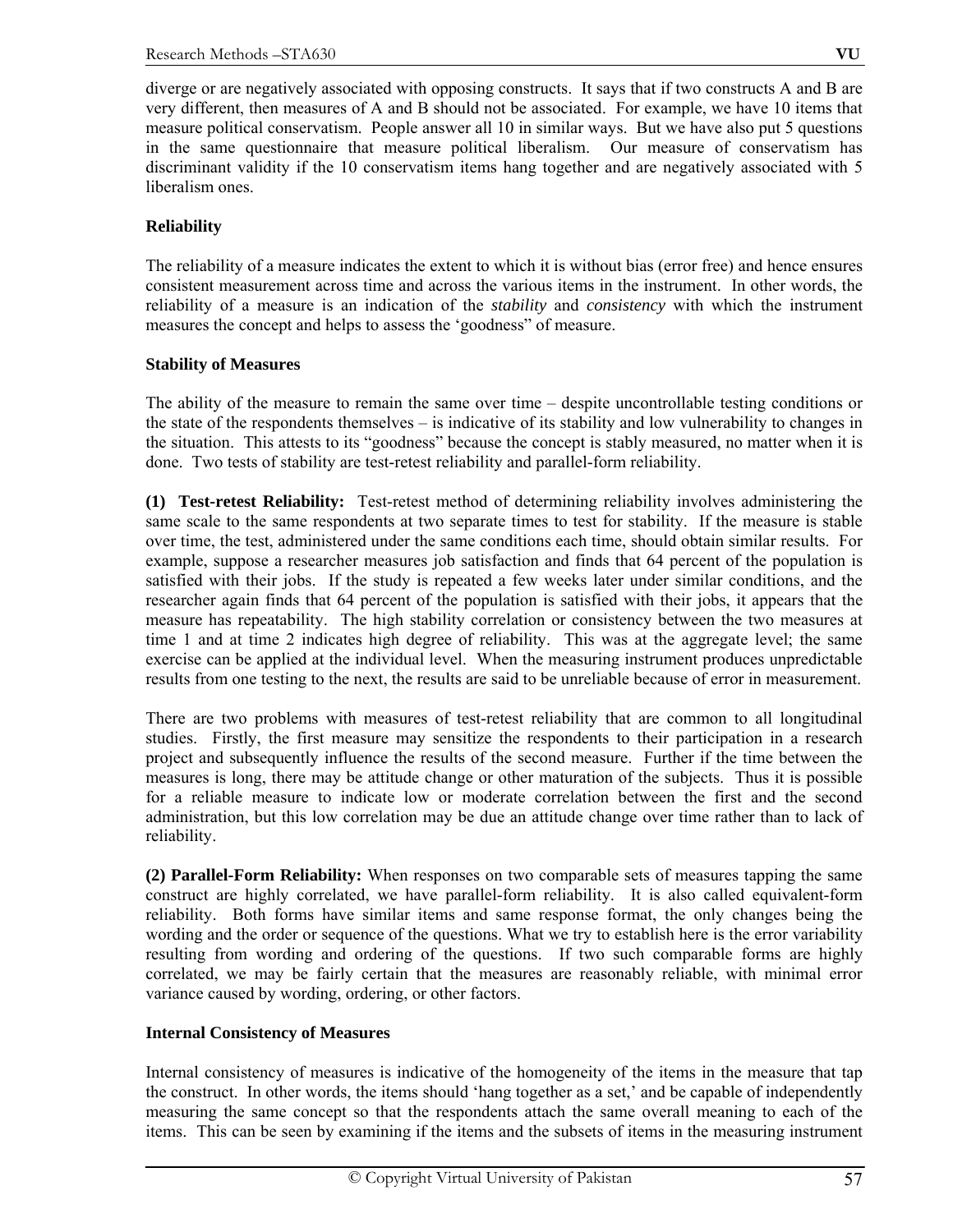**(1) Inter-item Consistency reliability:** This is a test of consistency of respondents' answers to all the items in a measure. To the degree that items are independent measures of the same concept, they will be correlated with one another.

**(2) Split-Half reliability:** Split half reliability reflects the correlations between two halves of an instrument. The estimates could vary depending on how the items in the measure are split into two halves. The technique of splitting halves is the most basic method for checking internal consistency when measures contain a large number of items. In the split-half method the researcher may take the results obtained from one half of the scale items **(**e.g. odd-numbered items) and check them against the results from the other half of the items (e.g. even numbered items). The high correlation tells us there is similarity (or homogeneity) among its items.

It is important to note that reliability is a necessary but not sufficient condition of the test of goodness of a measure. For example, one could reliably measure a concept establishing high stability and consistency, but it may not be the concept that one had set out to measure. Validity ensures the ability of a scale to measure the intended concept.

#### **Sensitivity**

The sensitivity of a scale is an important measurement concept, particularly when changes in attitudes or other hypothetical constructs are under investigation. Sensitivity refers to an instrument's ability to accurately measure variability in stimuli or responses. A dichotomous response category, such as "agree or disagree," does not allow the recording of subtle attitude changes. A more sensitive measure, with numerous items on the scale, may be needed. For example adding "strongly agree," "mildly agree," "neither agree nor disagree," "mildly disagree," and "strongly disagree" as categories increases a scale's sensitivity.

The sensitivity of a scale based on a single question or single item can also be increased by adding additional questions or items. In other words, because index measures allow for greater range of possible scores, they are more sensitive than single item.

**Practicality:** The scientific requirements of a project call for the measurement process to be reliable and valid, while the operational requirements call for it to be practical. Practicality has been defined as *economy*, *convenience*, and *interpretability.*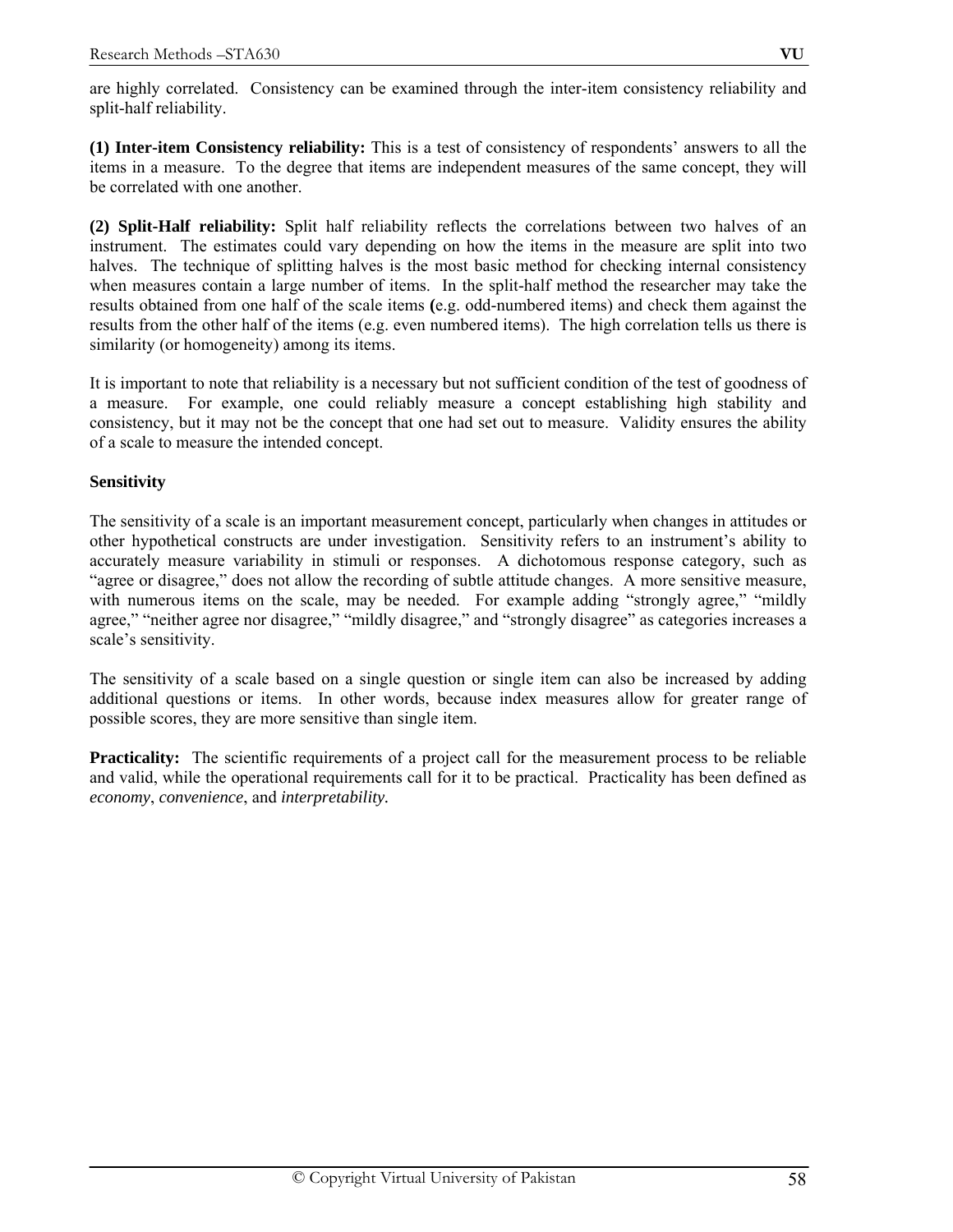### **RESEARCH DESIGN**

A research design is a master plan specifying the methods and procedures for collecting and analyzing the data. It is a strategy or blueprint that plans the action for carrying through the research project data.

A research design involves a series of rational decision-making choices depending upon the various options available to the researchers. Broadly it is composed of different elements like: the purpose of the study, the unit of analysis, time dimension, mode of observation, sampling design, observation tools, data processing, and data analysis. Let us look at each one of these elements.

### **1. Purpose of the Study**

From the perspective of purpose of the study, a research can be exploratory, descriptive, and explanatory (the distinctions we have already discussed). As we have already covered a number of steps in the research process, at this stage it is assumed that we are pretty sure about what we are looking for whereby we have gone much beyond the stage of an exploratory study (all studies have elements of exploration in them).

Beyond the exploratory stage now we are entering into the formal stage of delineating the plan for data collection, data processing, and data analysis. Here our focus is on whether our study is going to be a *descriptive* or *explanatory.* The essential difference between descriptive and explanatory studies lies in their objectives. If the research is concerned with finding out *who, what, where, when, or how much*, then the study is **descriptive.** If it is concerned with learning why – that is how one variable produces changes in another – it is causal. Research on crime as such is descriptive when it measures the types of crimes committed, how often, when, where, and by whom. In a **explanatory study**, we try to explain relationships among variables – for instance, why the crime rate is higher in locality A than in locality B. Every explanatory study in the beginning is likely to be descriptive as well.

Methodological rigor increases as one moves from exploratory study to explanatory study, which may encompass hypothesis testing involving multiple methods of data collection, sophistications in sampling designs, formulation of instruments of data collection, data processing, and data analysis. Since the purpose of the study is likely to determine how rigorous the research design is likely to be, therefore, the researcher would decide very early on about the purpose of his/her study.

Within the explanatory study, researcher may further decide about the type of investigation i.e. causal versus correlational. The researcher must decide whether a causal or correlational study is needed to find an answer to the issue at hand. The former is done when it is necessary to establish a definitive cause-and-effect relationship. If the researcher just wants a mere identification of important factors "associated with" the problem, then a correlational study is called for. Whether the study is basically a correlational or causal will help in deciding about the mode of observation – survey study or an experimental study.

### **2. Unit of Analysis**

The unit of analysis refers to the level of aggregation of the data collected during the subsequent data analysis stage. If, for instance, the problem statement focuses on how to raise the motivational levels of employees in general, then we are interested in individual employees in the organization and would have to find out what we can do to raise their motivation. Here the unit of analysis is the **individual**. We will be looking at the data gathered from each individual and treating each employee's response as an individual data source.

If the researcher is interested in studying two-person interactions, then several two-person groups (also known as dyads) will become the unit of analysis. Analysis of husband-wife interactions in families and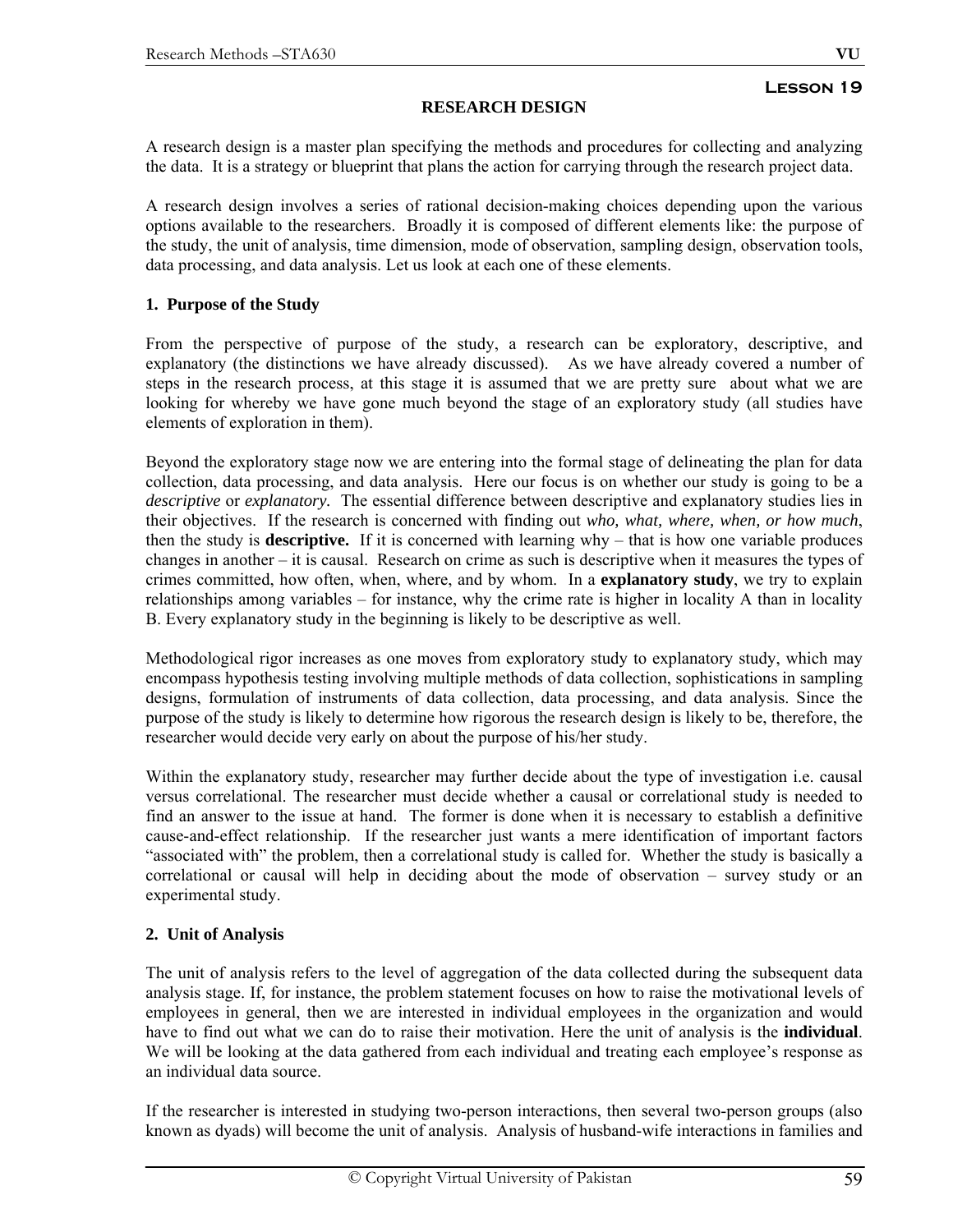supervisor-subordinate relationship at the work place, teacher-student relationship in the educational institution are good examples of dyads as unit of analysis.

If the problem statement is related to group effectiveness, the unit of analysis would be at group level. In other words, even though we may gather relevant data from all individuals comprising, say six groups, we would aggregate the individual data into group data so as to see the differences among six **groups.** If we compare different departments in the organization, then data analysis will be done at the department level – that is, the individuals in the department will be treated as one unit – and comparisons made treating the department as a unit of analysis.

The research question determines the unit of analysis. Keeping the research question in view, it is necessary to decide on the unit of analysis since the data collection methods, sample size, and even the variables included in the framework may sometimes be determined or guided by the level at which the data are aggregated for analysis.

Units of analysis in a study are typically also the *units of observation*. Thus, to study voting intentions, we would interview (observe) individual voters. Sometimes, however, we "observe" our units of analysis indirectly. For example, we might ask husbands and wives their individual voting intentions, for purpose of distinguishing couples who agree and disagree politically. We might want to find out whether political disagreements tend to cause family disharmony, perhaps. In this case, our unit of analysis would be families, though the *unit of observation* would be the individual wives and husbands.

### **3. Time Dimension**

Do we make the observations more or less at one time or over a long period, former called as crosssectional studies and the latter as longitudinal studies. While planning the strategy for data collection the time dimension may be an important component.

**Cross-Sectional Studies** are carried out **o**nce and represent a snapshot of one point in time. Data are collected just once, perhaps over a period of days or weeks or months, in order to answer the research question.

**Longitudinal Studies** are repeated over an extended period. The advantage of longitudinal studies is that it can track changes over time. For example, the researcher might want to study employees' behavior before and after a change in the top management, so as to know what effects the change accomplished. Here, because data are gathered at two different points in time, the study is not crosssectional or of the one-shot kind, but is carried longitudinally across a period of time. Such studies, as when data on the dependent variable are gathered at two or more points in time to answer the research question, are called longitudinal. Longitudinal studies can be *panel studies* and *cohort studies* which were discussed earlier.

### **4. Researcher Control of Variables**

In terms of researcher's ability to manipulate variables, we can differentiate between experimental and ex post facto design. In an **experiment**, the researcher attempts to control and/or manipulate the variables in the study. It is enough that we can cause variables to be changed or held constant in keeping with our research objectives. Experimental design is appropriate when one wishes to discover whether certain variables produce effects in other variables. Experimentation provides the most powerful support possible for hypothesis of causation.

Experimental studies can be contrived and non-contrived. Research can be done in the natural environment where work proceeds normally (i.e. in non contrived setting) or in artificial, contrived setting. Correlational studies are invariably conducted in non contrived settings, whereas most rigorous causal studies are done in contrived lab settings. Correlational studies doe in organizations are called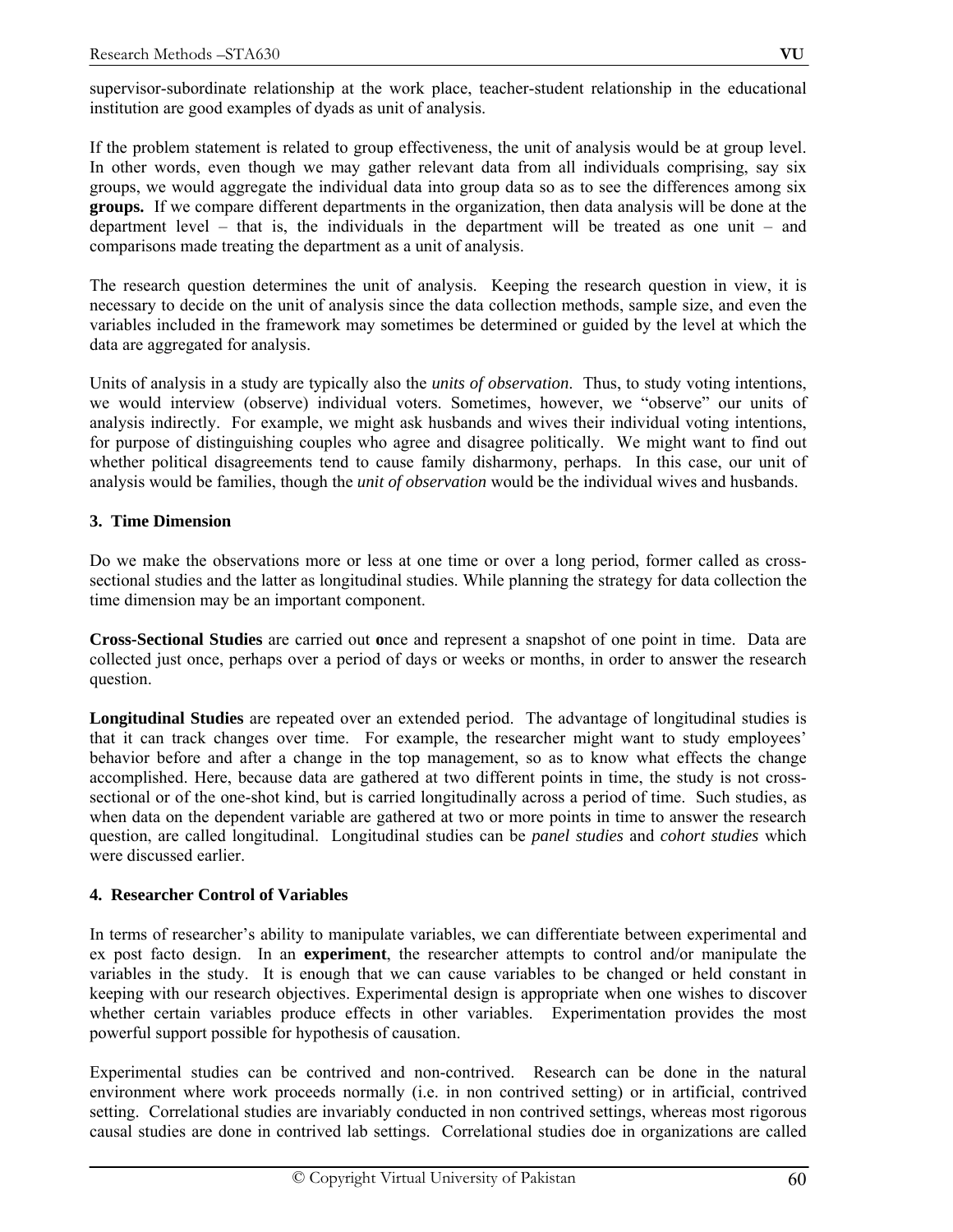field studies. Studies conducted to establish cause-and-effect relationship using the same natural environment are called **field experiments.** Here the researcher does not interfere with the natural occurrence of events in as much as independent variable is manipulated.

Experiments done to establish cause and effect relationship beyond the possibility of the least doubt require the creation of an artificial, contrived environment in which all the extraneous factor are strictly controlled. Similar subjects are chosen carefully to respond to certain manipulated stimuli. These studies are referred to as **lab experiments**.

With an **ex post facto** design, investigators have no control over the variables in the sense of being able to manipulate them. They can only report what has happened or what is happening. It is important that the researchers using this design not influence the variables; to do so introduces bias. The researcher is limited to holding factors constant by judicious selection of subjects according to strict sampling procedures and by statistical manipulation of findings. Survey research is an example of such study.

#### **5. Choice of Research Design: Mode of Observation**

There could be number of ways to collect the data depending upon whether the study is quantitative or qualitative, descriptive or explanatory, cross-sectional or longitudinal, and contrived or non-contrived, the researcher decides about the mode of observation. The modes could be like: survey, experiment, communication analysis (content analysis) field observation, case study, focus group discussion.

#### **6. Sampling Design**

The basic idea of sampling is that by selecting some of the elements in population, we may draw conclusions about the entire population. A population element is the subject on which the measurement is being taken. It is the unit of analysis. Sampling has its own advantages and disadvantages. Depending upon the nature of the study the researchers decides about following appropriate type of sampling design.

### **7. Observation Tools**

Observation tool mostly used by social researchers are: questionnaire, interview schedule, Interview guide, and check list. In the research design, the researcher will specify the tools of data collection along the logic justifying the appropriateness of the selected tool.

#### **8. Field Data Collection**

Depending upon the mode of observation, the researcher will outline the procedure for field operations. The researcher will try to look after the questions like: How the data will be collected? Who will be responsible for the collections of data? What training will be imparted to the field functionaries? How will the quality control of data be maintained?

#### **9. Data Processing and Data Analysis**

In the research design the researcher is required to tell how the data shall be processed (manually, mechanically), and analysis plans explicated. In case the qualitative data are to be quantifies the procedures should be spelled out. The procedures for the construction of score Indexes, if any, should be explained.

The research design should also say something about the analysis plan, the use of statistics, and the inferences to be drawn.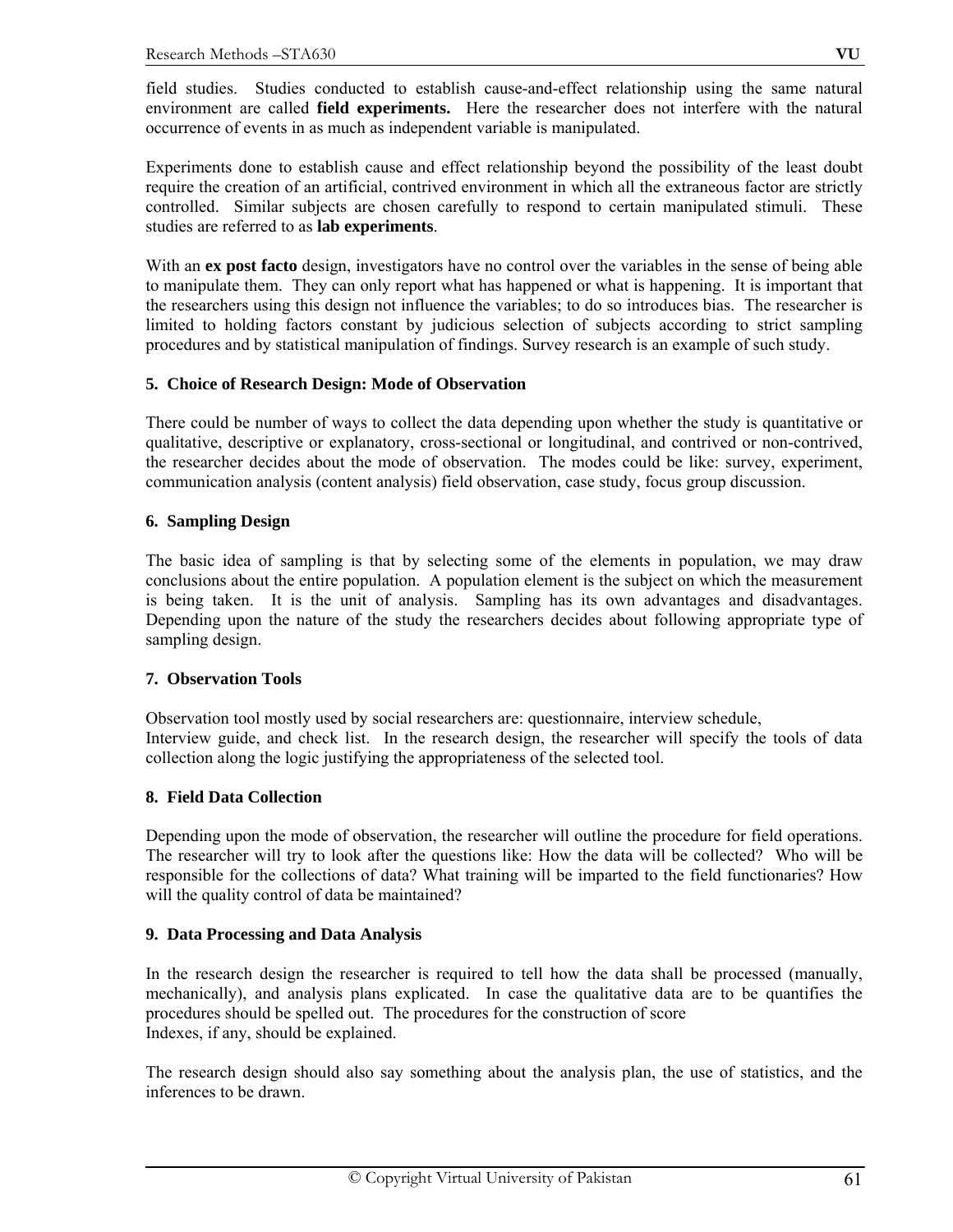#### **Survey Research: An Overview**

Surveys require asking people, who are called **respondents**, for information, using either verbal or written questions. Questionnaires or interviews are utilized to collect data on the telephone, face-toface, and through other communication media. The more formal term **sample survey** emphasizes that the purpose of contacting respondents is to obtain a representative sample of the target population. Thus, a **survey** is defined as a method of gathering **primary data** based on communication with a representative sample of individuals.

#### **Steps in Conducting a Survey**

The survey researcher follows a deductive approach. He or she begins with a theoretical or applied research problem and ends with empirical measurement and data analysis. Once a researcher decides that survey is an appropriate method, basic steps in a research project can broadly be divided into six sub-steps.

- **1. Develop the hypothesis; decide on type of survey (mail, interview, telephone); write survey questions (decide on response categories, design lay out)**. The researcher develops an instrument – a survey questionnaire or interview schedule – that he or she uses to measure variables. Respondents read the questions themselves and mark answers on a *questionnaire*. An *interview schedule* is a set of questions read to the respondent by an interviewer, who also records the responses. To simplify the discussion, we will use only thee term *questionnaire.*
- **2. Plan how to record data; pilot test survey instrument.** When preparing the questionnaire, the researcher thinks ahead to how he or she will record and organize data for analysis. The questionnaire is pilot tested on a small set of respondents similar to those in the final survey.
- **3. Decide on target population; get sampling frame; decide on sample size; select the sample.**
- **4. Locate respondents; conduct interviews; carefully record data.** The researcher locates sampled respondents in person, by telephone, or by mail. Respondents are given information and instructions on completing the questionnaire or interview.
- **5. Enter data into computers; recheck all data; perform statistical analysis on data.**
- **6. Describe methods and findings in research report; present findings to others for critique and evaluation.**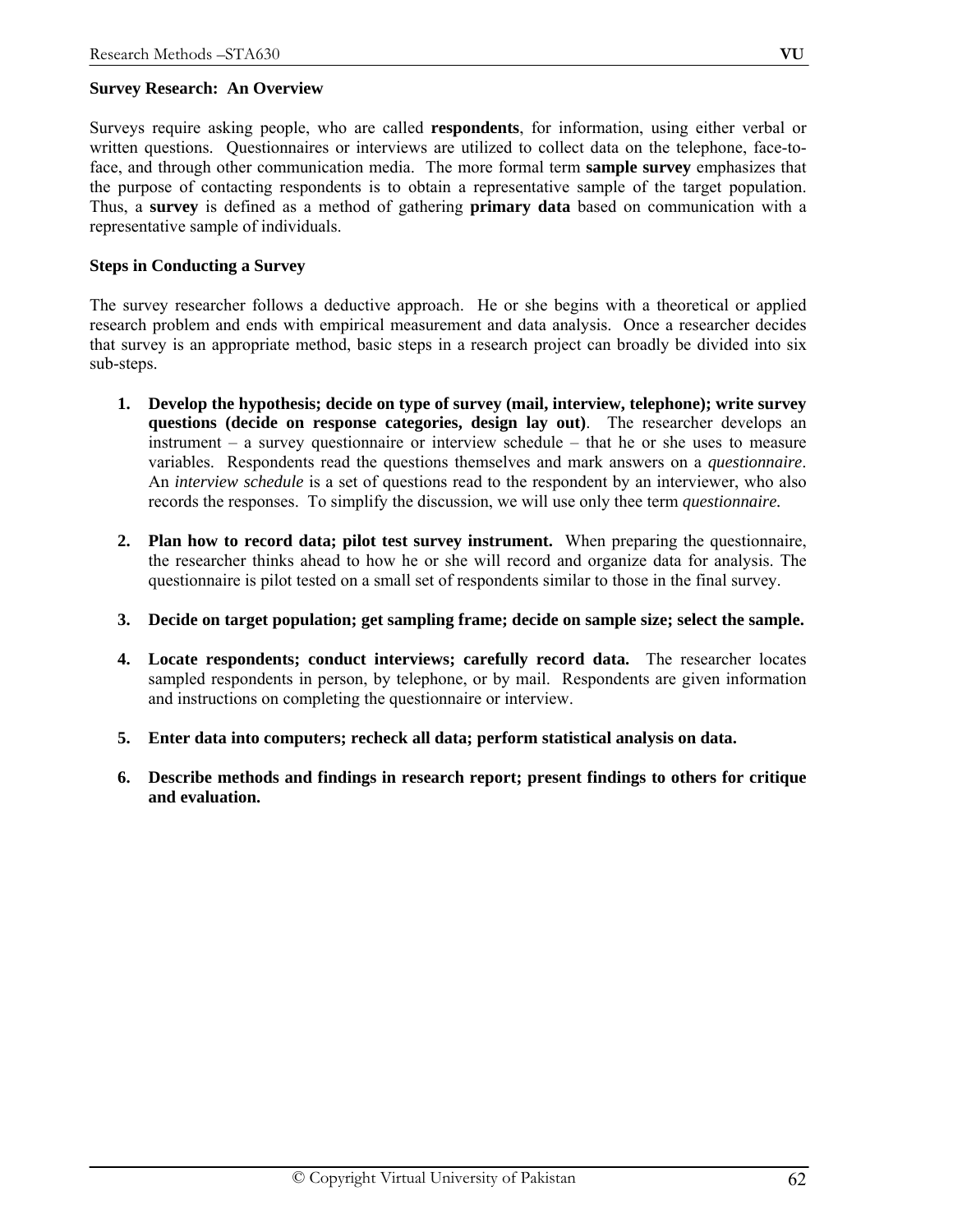### **SURVEY RESEARCH**

Research Design can be classified by the *approach* used to gather primary data. There are really two alternatives. We can *observe* conditions, behavior, events, people, or processes. Or we can *communicate* with people about various topics, including participants' attitudes, motivations, intentions, and expectations.

The **communication approach** involves surveying people and recording their responses for analysis. The great strength of the survey as a primary data collecting approach is its versatility. What media do we use for communicating with people? The traditional face to face communication (interview) for conducting surveys is still in vogue. Nevertheless, the digital technology is having a profound impact on the society as well as on research. Its greatest impact is on the creation of new forms of communication media.

### **Human Interactive Media and Electronic Interactive Media**

When two people engage in conversation, human interaction takes place. **Human interactive media**  are personal forms of communication. One human being directs a message to and interacts with another individual (or a small group). When they think of interviewing, most people envision this type of faceto-face dialogue or a conversation on telephone.

**Electronic interactive media** allows researchers to reach a large audience, to personalize individual messages, and to interact with members of the audience using digital technology. To a large extent electronic interactive media users are controlled by the users themselves. In the context of surveys, respondents are not passive audience members. They are actively involved in a two-way communication when electronic interactive media are utilized.

The Internet, the medium that is radically altering many organizations' research strategies, provides a prominent example of the new electronic interactive media.

### **Non-Interactive Media**

The traditional questionnaire received by mail and completed by the respondent does not allow a dialogue or exchange of information for immediate feedback. Self-administered questionnaires printed on paper are also non-interactive.

### **CHOOSING A COMMUNICATION MEDIA**

Once the researcher has determined that surveying is the appropriate data collection approach, various means may be used to secure information from individual. A research can conduct a survey by personal interview, telephone, mail, computer, or a combination of these media.

### **Personal Interviewing**

A personal interview (i.e. face to face communication) is a two way conversation initiated by an interviewer to obtain information from a respondent. The differences in the roles of the interviewer and the respondent are pronounced. They are typically strangers, and the interviewer generally controls the topics and patterns of discussion. The consequences of the event are usually insignificant for the respondent. The respondent is asked to provide information and has little hope of receiving any immediate or direct benefit from this cooperation.

Personal interviews may take place in a factory, in a homeowner's doorway, in an executive's office, in a shopping mall, or in other settings.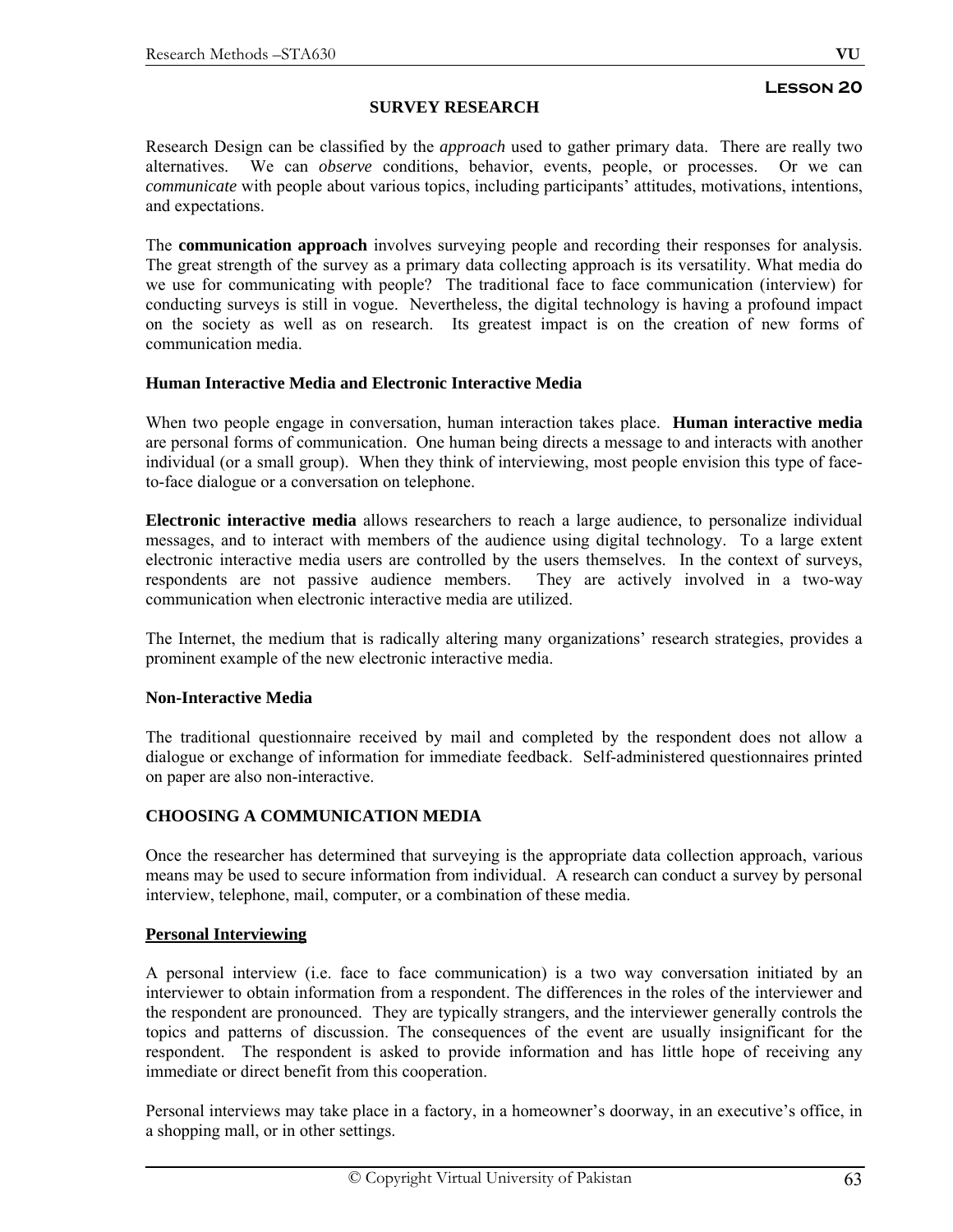The face-to-face interaction between interviewer and respondent has several characteristics that help researchers obtain complete and precise information. Personal interviews offer many advantages.

#### **1. The Opportunity for Feedback**

Personal interviews allow for feedback. For example, an employee who is reluctant to provide sensitive information about his workplace may be reassured by the interviewer that his answers will be strictly confidential. The interviewer may also provide feedback in clarifying any questions an employee or any other respondent has about the instructions or questions. Circumstances may dictate that at the conclusion of the interview, the respondent be given additional information concerning the purpose of the study (part of debriefing). This is easily accomplished in personal interview.

#### **2. Probing Complex Questions**

An important characteristic of personal interview is the opportunity to follow up, by probing. If a respondent's answer is brief or unclear, the researcher may ask for a clearer or more comprehensive explanation. Probing implies the verbal prompts made by the interviewer when the respondent must be motivated to communicate his or her answer more fully. Probing encourages respondents to enlarge on, clarify, or explain answers. Probing becomes all the more important when the questions don't have structured response categories. The complex question that cannot easily be asked in telephone or mail surveys can be handled by skillful interviewers.

#### **3. Length of Interview**

If the research objective requires an extremely lengthy questionnaire, personal interviews may be the only alternative. Generally, telephone interviews last fewer than 10 minutes, whereas a personal interview can be much longer, perhaps more than an hour. A rule of thumb for mail questionnaire is that it should not be more than six pages.

#### **4. High Completion Rate**

The social interaction between a well-trained interviewer and a respondent in personal interview increases the likelihood that the respondent will answer all items on the questionnaire. The respondent who grows bored with a telephone interview may terminate the interview at his or her discretion simply by hanging up the phone. A respondent's self administration of a mail questionnaire requires more effort. Rather than writing a long explanation, the respondent may fail to complete some of the questions on the self administered questionnaire. This will be an **item non-response** – that is, failure to provide an answer to a question. It is less likely to happen with an experienced interviewer and in a face to face situation.

#### **5. Props and Visual Aids**

Interviewing respondents face to face allows an investigator to show them a new product sample, a sketch of proposed office, or some other visual aid. The respondents can even taste samples of different products and can give their evaluations. Such an evaluation cannot be done in telephone interview or mail survey.

#### **6. High Participation Rate**

While some people are reluctant to participate in a survey, the presence of an interviewer generally increases the percentages of people willing to complete the interview. Respondents are not required to do any reading or writing – all they have to do is to talk. Most people enjoy sharing information and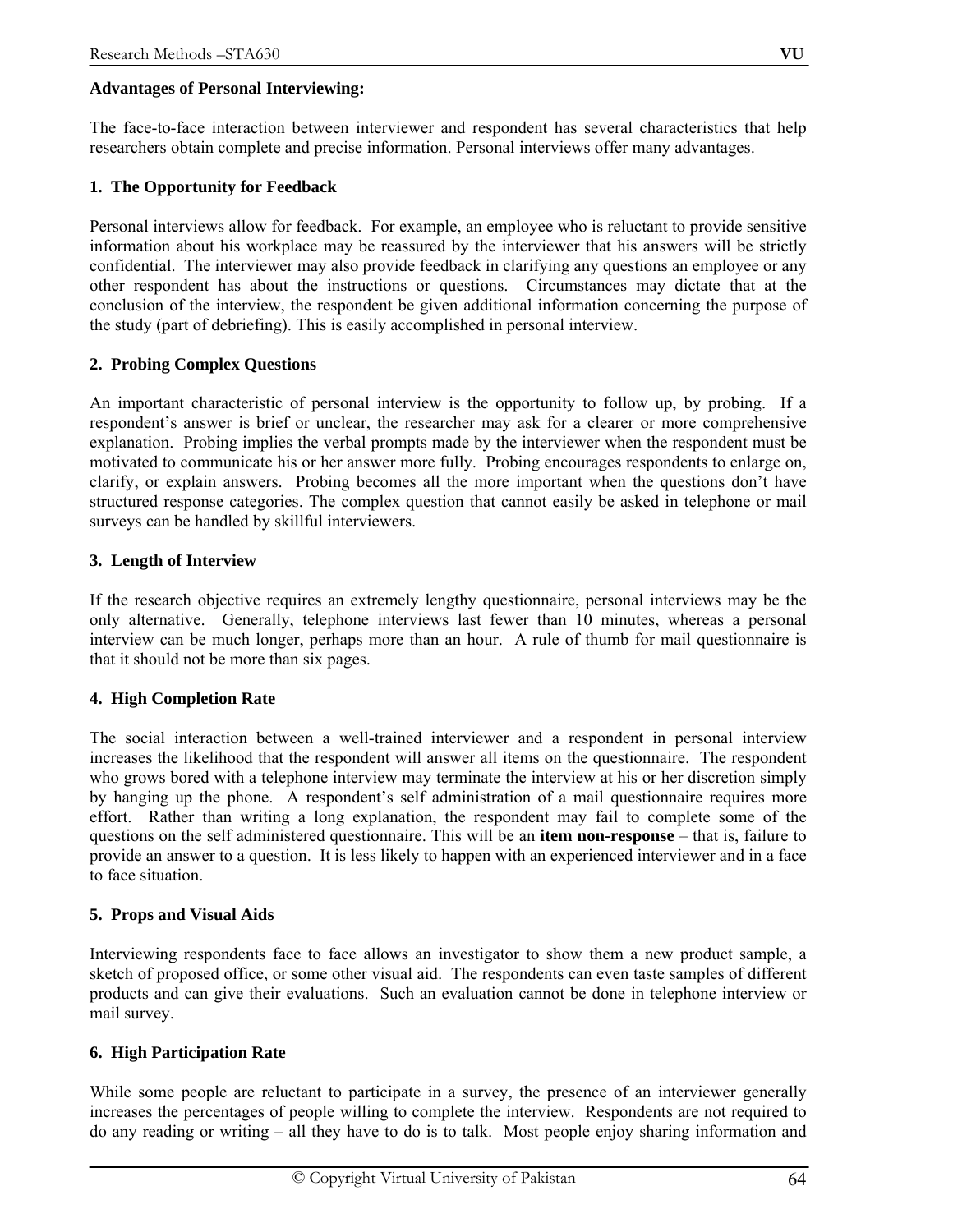insights with friendly and sympathetic interviewers. Certainly, in personal interviews there is a higher rate of participation rate of the respondents compared with mail surveys and telephone interviews.

### **7. Observation of the Non-Verbal Behavior**

In a personal interview, the interviewer can catch the facial expressions, body movements, and, depending upon the goals of the study, the environment of the respondent. Such observations may supplement the verbal information.

### **8. Non-Literates can participate in Study**

Since the respondent has neither to read nor to write, therefore, an illiterate or a functionally illiterate person can also take part in the survey study.

### **9. Interviewer can Prescreen Respondent**

In order to ensure that the respondent fits the sampling criteria, the interviewer can do some prescreening of the respondent. In personal interview the interviewer makes it sure that only the relevant respondent provides the information. In case of mail survey we are not sure who actually filled out the questionnaire, but in personal interview, the interview may be able to have some control over the environment of the information providers. In case there are other people around, he may make an excuse from other because he is interested in the true opinion of the sampled person.

### **10. CAPI – Computer Assisted Personal Interviewing**

With the use of such modern technology the responses of the respondents can be entered into a portable microcomputer to reduce error and cost.

### **Disadvantages of Personal Interviewing:**

### **1. High Cost**

Personal interviews are generally more expensive than mail, internet, and telephone surveys. The geographic proximity of respondents, the length of the questionnaire, and the number of people who are non-respondents because they could not be contacted all influence the cost of the personal interviews. The training of the field interviewers, supervision, and other logistical support cost may add up the total cost of the study. People usually estimate the cost of personal interviews is usually 15 times higher than the mail survey

### **2. Scarcity of Highly Trained Interviewers**

In case of a big study (especially a sponsored study) there shall be a need of highly trained interviewers, who are not easily available. Using unqualified and untrained interviewers are likely to have a negative effect on the quality of the data and the subsequent generalizations.

### **3. Lack of Anonymity of Respondent**

Because the respondent in a personal interview is not anonymous therefore he/she may be reluctant to provide confidential information to another person. Though the interviewer provides all the assurance for the confidentiality of the information (by not asking the name or address) but the mere fact the respondent has been located, therefore he/she may not trust.

### **4. Callbacks – a Labor Intensive Work**

When the person selected to be in the sample cannot be contacted on the first visit, a systematic procedure is normally initiated to call back at another time. **Callbacks** or attempts to re-contact individuals selected for the sample are the major means to reducing non-response error. It is a labor intensive work and definitely increases the cost.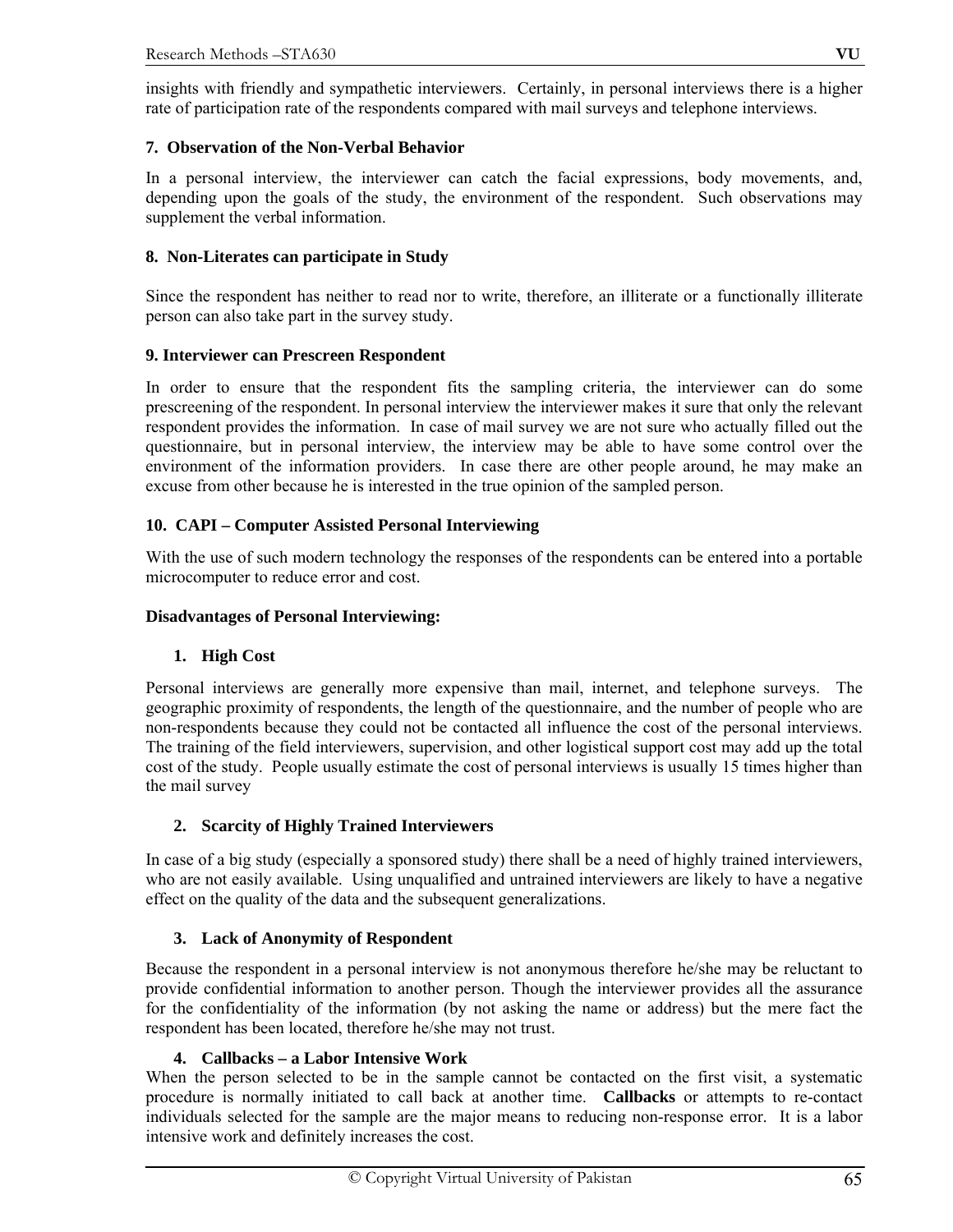#### **5. Interviewer Influence**

There is some evidence that the demographic characteristics of the interviewer influence respondents' answers. Respondent's sex, age, and physical appearance can have an effect on the responses of the respondent.

#### **6. Interviewer Bias**

Interviewer's personal likings and dis-likings, the environment, and cultural biases can affect the understanding of the responses, its recording, and its interpretation.

### **7. No Opportunity to Consult**

The interview may take place anywhere – place of work, in the shopping mall, at home – the respondent may be unable to consult record, incase he/she has to do so for any specific question.

#### **8. Less Standardized Wording**

Despite the fact that the questions have been printed and have a specified order, these questions are read by the interviewer. The interviewers intentionally or unintentionally may not be able to use the standardized wording which may bias the data. Similarly the order of the questions may be altered.

#### **9. Limitations in Respondents' Availability and Accessibility**

**S**ome executive officers or VIPs may not be available or accessible to interviewers. Some of them may not be willing to talk to strangers for security reasons.

#### **10. Some Neighborhoods are Difficult to Visit**

Just for security reasons some neighborhoods may not allow outsiders to enter the premises. Even the formal permission may be denied because thee residents don't want to contact any strangers.

#### **Door to Door Interviews**

These are the personal interviews conducted at respondent's home or place of work. It is likely to provide more representative sample of the population than mail questionnaire. Some people may prefer to give a verbal response rather than in writing. People who do not have telephones, who have unlisted numbers, or who are otherwise difficult to contact may be reached through door to door interviews.

Door to door interview may exclude individuals living in multiple dwelling units with security systems, such as high rise apartment dwellers, or executives who are too busy to grant a personal interview during business hours.

People, who are at home and willing to participate, especially if interviews are conducted in the day time, are somewhat more likely to be stay-at-home "moms" or retired people. These and other variables related to respondents' tendencies to stay at home may affect participation.

#### **Intercept Interviews in Malls and Other High-Traffic Areas**

Personal interviews conducted in shopping malls are referred to as mall intercept interviews. Interviewers generally stop and attempt to question shoppers at a central point within the mall or at the entrance. These are low cost. No travel is required to the respondent's home – instead the respondent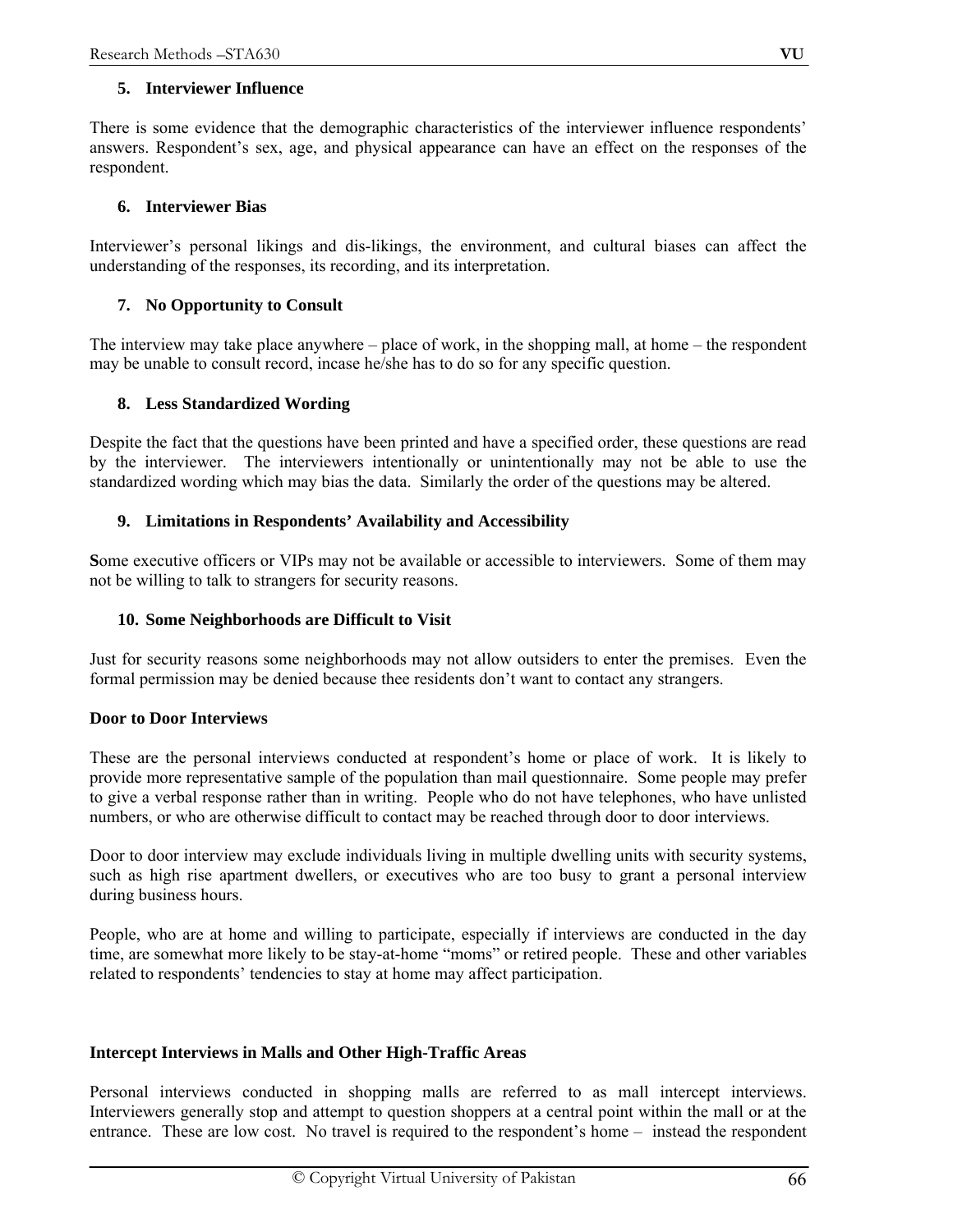In mall intercept interviews the researcher must recognize that he or she should not be looking for representative sample of the total population. Each mall will have its own customer characteristics of customers.

Personal interviews in the shopping mall may be appropriate when demographic factors are not likely to influence the survey's findings or when target group is a special population segment, such as the parents of children of bike-riding age.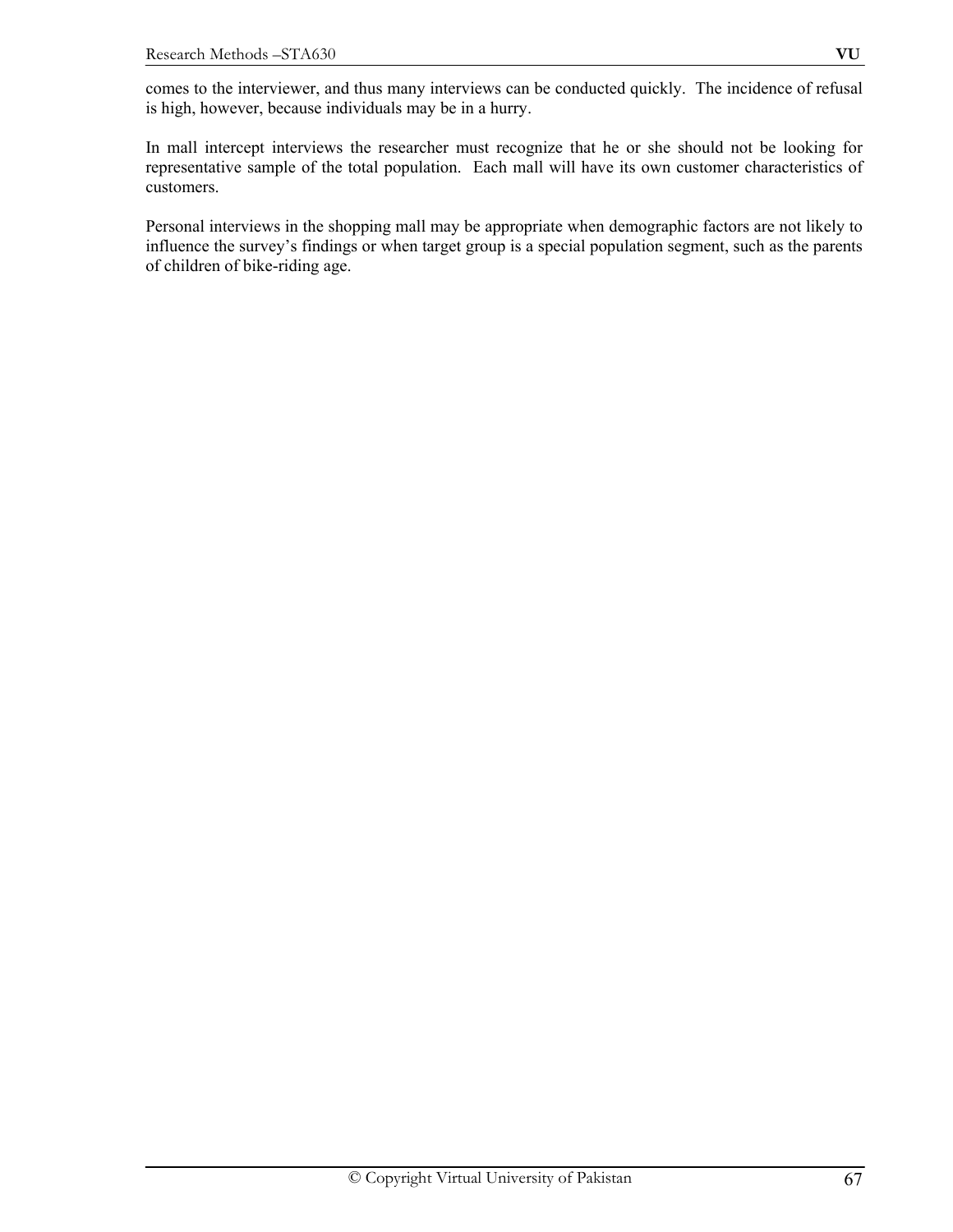#### **Lesson 21**

#### **INTERCEPT INTERVIEWS IN MALLS AND OTHER HIGH-TRAFFIC AREAS**

Personal interviews conducted in shopping malls are referred to as mall intercept interviews. Interviewers generally stop and attempt to question shoppers at a central point within the mall or at the entrance. These are low cost. No travel is required to the respondent's home – instead the respondent comes to the interviewer, and thus many interviews can be conducted quickly. The incidence of refusal is high, however, because individuals may be in a hurry.

In mall intercept interviews the researcher must recognize that he or she should not be looking for representative sample of the total population. Each mall will have its own customer characteristics of customers.

Personal interviews in the shopping mall may be appropriate when demographic factors are not likely to influence the survey's findings or when target group is a special population segment, such as the parents of children of bike-riding age.

#### **Telephone Interviewing**

Telephone interviewing has been a mainstay of commercial survey research. The quality of data obtained by telephone may be comparable to that collected in personal interviews. Respondents may even be more willing to provide detailed and reliable information on a variety of personal topics over the telephone than in personal interviews. Telephone surveys can provide representative samples of general population in most industrialized countries.

#### **Central Location Interviewing**

Research agencies and interviewing services typically conduct all telephone interviews from central location. WATS (Wide-Area Telecommunications Service) lines, provided by long distance telephone service at fixed rates, allow interviewers to make unlimited telephone calls throughout the entire country or within a specific geographic area. Such central location interviewing allows firms to hire staffs of professional interviewers and to supervise and control the quality of interviewing more effectively. When telephone interviews are centralized and computerized, the research becomes even more costeffective.

#### **Computer-Assisted Telephone Interviewing (CATI)**

Advances in computer technology allow responses to telephone interviews to be entered directly into a computer in a process known as **computer assisted telephone interviewing (CATI).**Telephone interviewers are seated at computer terminals. A monitor displays the questionnaire, one question at a time, along with pre-coded possible responses to each question. The interviewer reads each question as it is shown on the screen. When the respondent answers, the interviewer enters the response into the computer, and it is automatically stored in the computer's memory when the computer displays the next question on the screen. A computer assisted telephone interviewing requires that answers to the questions be highly structured. A lot of computer programming facilitates telephone interviewing.

#### **The Strengths of Telephone Interviewing:**

#### **1. High Speed**

The speed of data collection is a major advantage of telephone interviewing. For example, union officials who wish to survey members' attitudes toward a strike may conduct a telephone survey during the last few days of the bargaining process. Whereas data collection with mail or personal interviews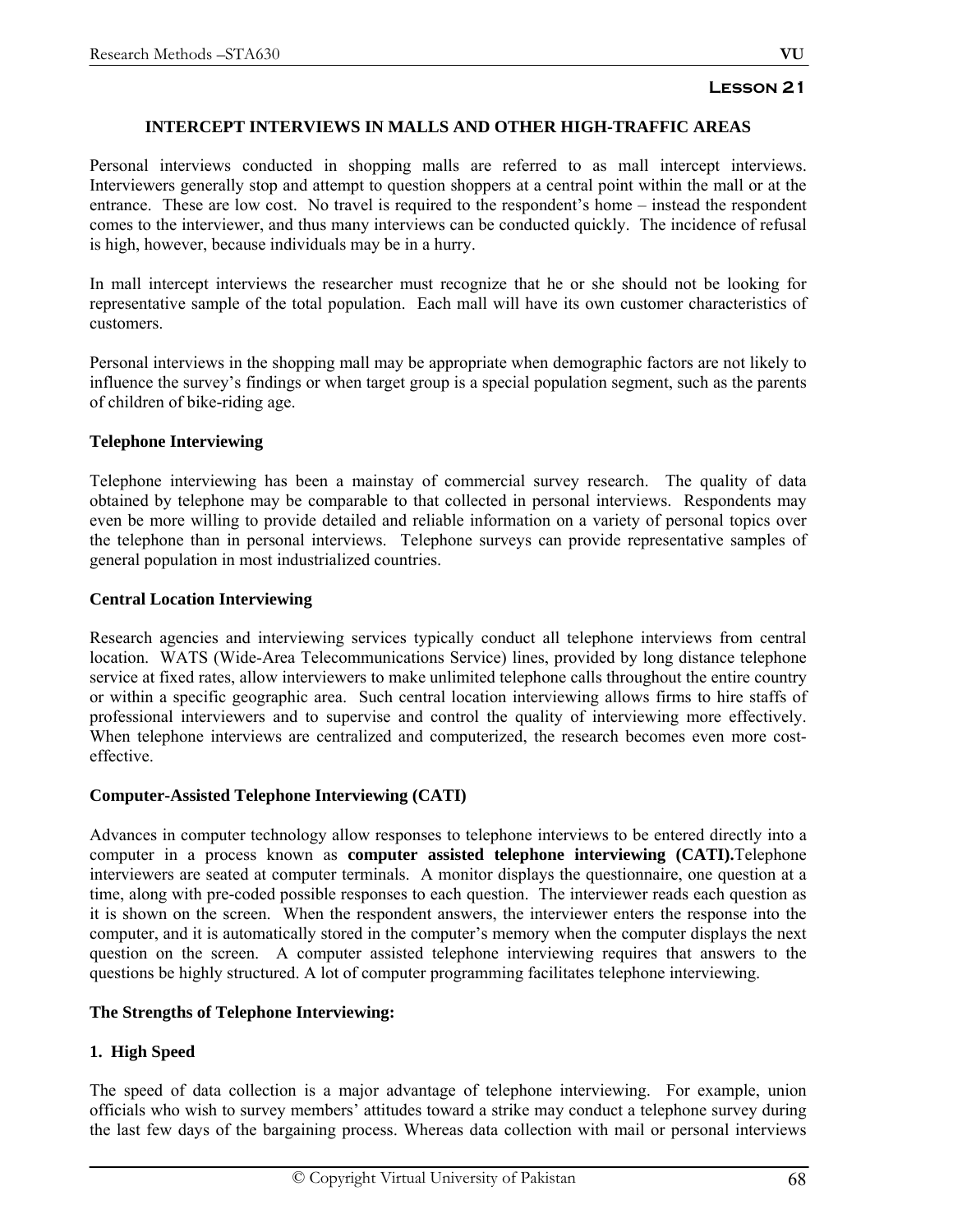can take several weeks, hundreds of interviews can be conducted literally overnight. When the interviewer enters the respondents' answers directly into a computerized system, data processing can be done even faster.

### **2. Saves Cost**

As the cost of personal interviews continues to increase, telephone interviews are becoming relatively inexpensive. It is estimated the cost of telephone interviewing is less than 25% of the door to door personal interviews.

### **3. Callbacks**

An unanswered call, a busy signal, or a respondent who is not at home requires a callback. Telephone callbacks are substantially easier and less expensive than personal interview callbacks.

### **4. Can Use Computerized Random Digit Dialing**

Use of

### **5. Expanded Geographic Area Coverage without Increasing the Cost**

### **6. uses fewer but highly Skilled Interviewers**

### **7. Reduced Interviewer Bias**

### **8. Better Access to hard-to-reach respondents through repeated callbacks**

In some neighborhoods, people are reluctant to allow stranger to come inside their house, or even stop on the doorstep. The same people, however, may be preferably willing to cooperate with a telephone survey request. Likewise, interviewers may be somewhat reluctant to conduct face-to-face interviews in certain neighborhoods, especially during the evening hours. Telephone interviewing avoids these problems.

### **9. Use Computer Assisted Telephone Interviewing (CATI)**

Responses can be directly entered into computer file to reduce error and cost.

### **Weaknesses of Telephone Interviewing**

### **1. Absence of Face-to-Face Contact**

Telephone interviews are more impersonal than face-to-face interviews. Respondents may answer embarrassing or confidential questions more willingly in a telephone interview than in a personal interview. People may be more comfortable to answer sensitive and threatening questions through mail surveys.

Absence of face-to-face contact can be a liability. The interviewer and the respondent don't see each other what they are doing (Responding still responding when he/she is thinking and not speaking. Has the interviewer finished recording the information)?

### **2. Response Rate is lower than for Personal Interviews**

Some individuals refuse to participate in telephone interviews. Telephone researchers can run into several roadblocks when trying to obtain executives' cooperation at work. Participants find it easier to terminate a phone interview.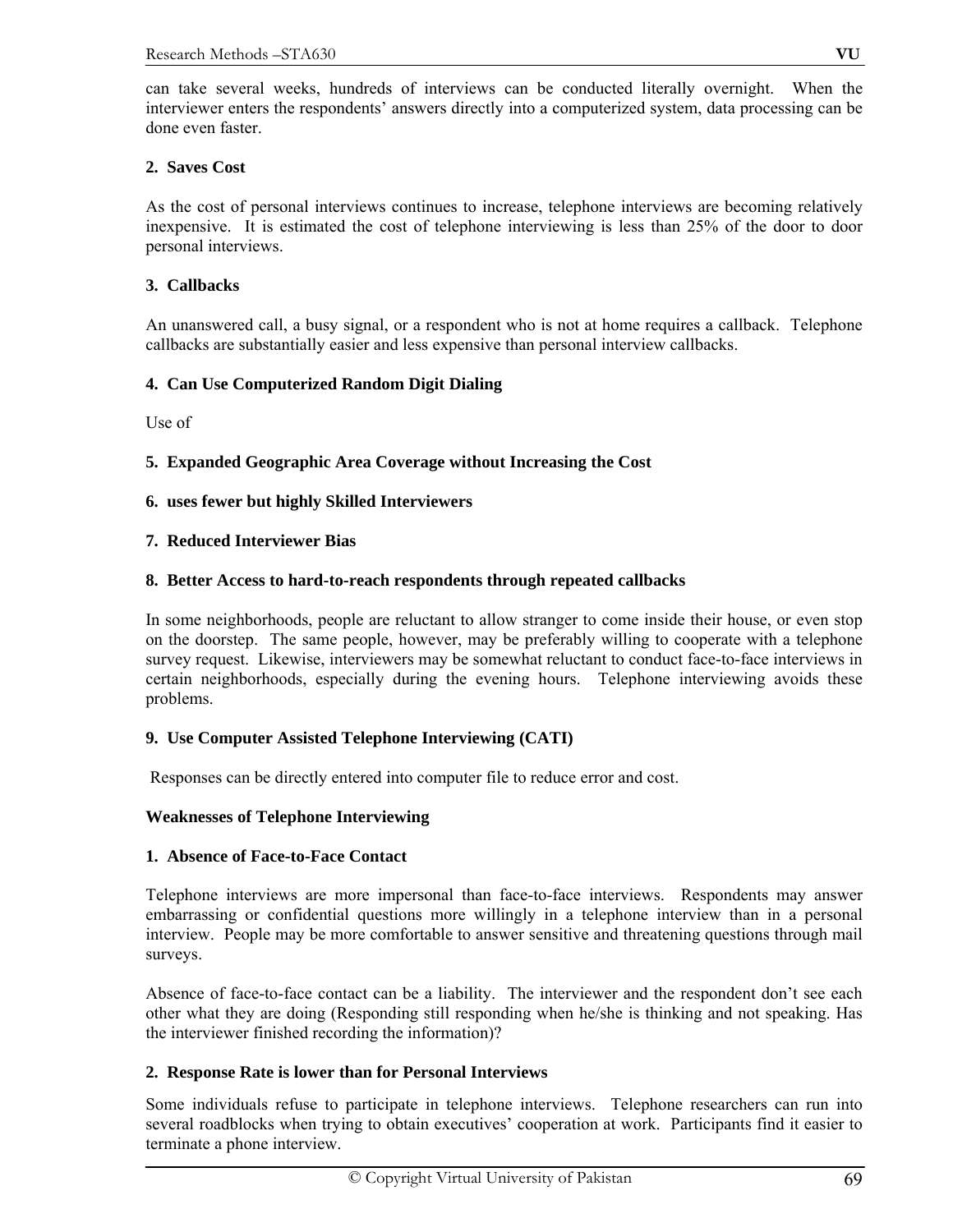#### **3. Lack of Visual Medium**

Since visual aids cannot be utilized in telephone interview, research that requires visual material cannot be conducted by phone..

#### **4. Limited Duration**

Length of the interview is limited. Respondents who feel they have spent too much time in the interview will simply hang up. (a good rule of thumb is to plan telephone interviews to be approximately 10 minutes long).

#### **5. Many Numbers are unlisted or not working**

#### **6. Less Participant Involvement**

Telephone surveys can result in less thorough responses, and those interviewed by phone find the experience to be less rewarding than a personal interview. Participants report less rapport with telephone interviewers than with personal interviewers.

#### **7. Distracting Physical Environment**

Multiple phones distract the interview situation which may affect the quality of the data.

#### **Self-Administered Questionnaires**

The self administered questionnaire has become ubiquitous in modern living. Service evaluations of hotels, restaurants, car dealerships, and transportation providers furnish ready examples. Often a short questionnaire is left to be completed by thee participants in a convenient location or is packed with thee product. Self-administered mail questionnaires are delivered not only through postal services, but also via fax and courier service. Other modalities include computer-delivered and intercept studies.

#### **Mail Questionnaire**

A mail survey is a self administered questionnaire sent to respondents through the mail. This paper-andpencil method has several advantages and disadvantages.

#### **Advantages of Mail Questionnaire**

#### **1. Geographic Flexibility**

Mail questionnaires can reach a geographically dispersed sample simultaneously and at a relatively low cost because interviewers are not required. Respondents in isolated areas or those who are otherwise difficult to reach (executives) can be contacted more easily by mail.

#### **2. Sample Accessibility**

Researchers can contact participants who may otherwise be inaccessible. Some people, such as major corporate executives and physicians, are difficult to reach in person or by phone, as gatekeepers limit access. But the researchers can often access these special participants by mail or computer.

### **3. Self-Administered Questionnaires save Time**

Self-administered questionnaires can be widely distributed to a large number of employees, so organizational problems may be assessed quickly and inexpensively. Questionnaires may be administered during group meetings as well as in the class rooms. The researcher can establish rapport with the respondents, can stay there for any clarifications, and may also be for any debriefing.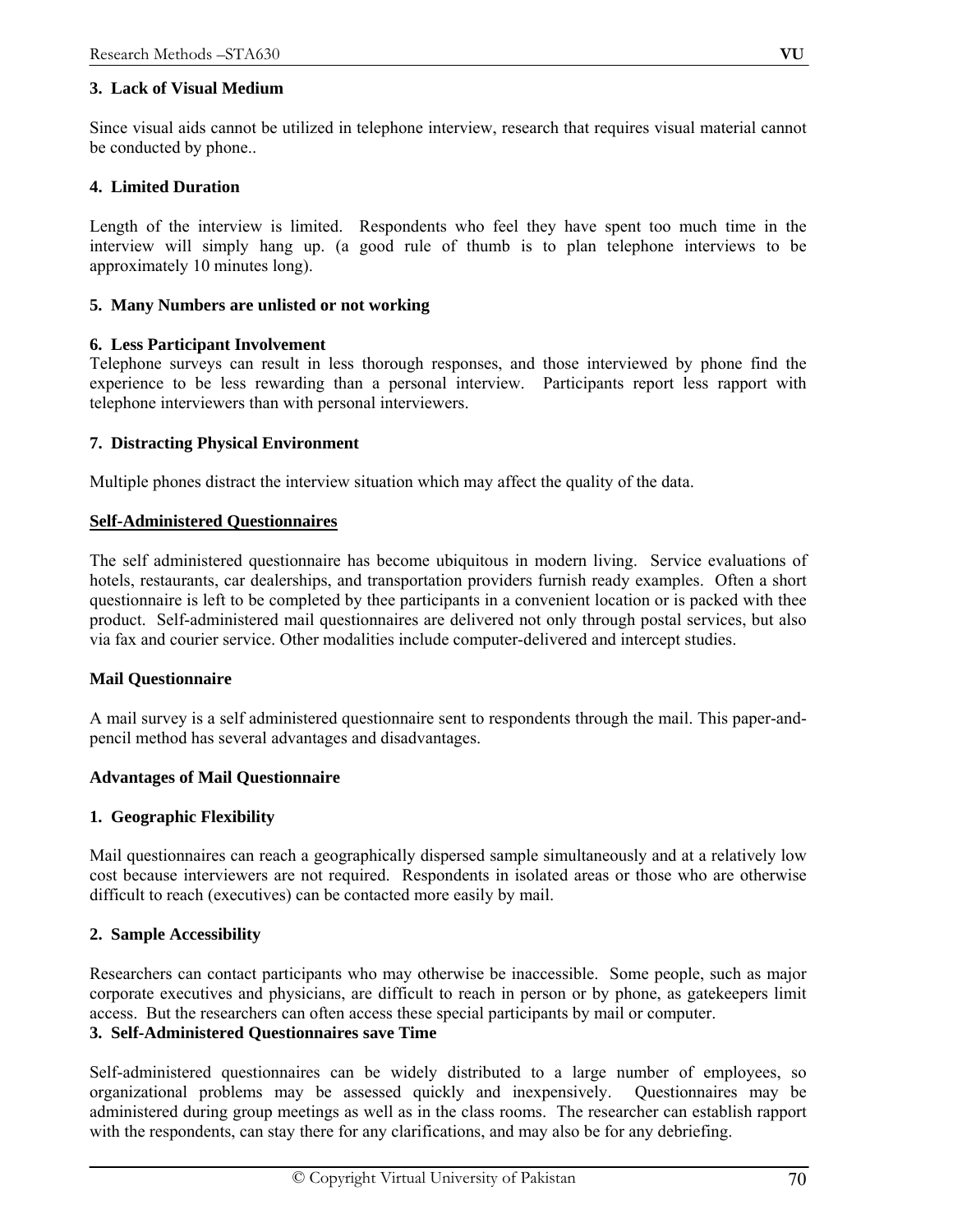### **4. Saves Cost**

Mail questionnaires are relatively inexpensive compared to personal interviews and telephone surveys. However, these may not be so cheap. Most include a follow-up mailing, which requires additional postage and printing of additional questionnaires.

### **5. Respondent Convenience**

Mail surveys and self administered questionnaires can be filled out whenever the respondent has time. Thus there is a better chance that respondents will take time to think about their response. Many hard-toreach respondents place high value on responding to surveys at their own convenience and are best contacted by mail. In some situations, particularly in organizational research, mail questionnaires allow respondents time to collect facts (such as records of absenteeism) that they may not be able to recall without checking. In the case of household surveys, the respondents may provide more valid and factual information by checking with family members compared with if they are giving a personal interview.

### **6. Anonymity**

Mail surveys are typically perceived as more impersonal, providing more anonymity than the other communication modes, including other methods for distributing self administered questionnaires. Absence of interviewer can induce respondents to reveal sensitive or socially undesirable information.

### **7. Standardized Questions**

Mail questionnaires are highly standardized, and the questions are quite structured.

### **Disadvantages of Mail Questionnaire**

### **1. Low Response Rate**

Mail questionnaire has very low rate of return of thee filled questionnaires.

### **2. Low Completion Rate**

There are chances that respondents leave many questions as unanswered, either because they did not understand the question or they shied away.

#### **3. Increases Cost**

The researcher keeps on waiting for the return. When enough response is not there, then the reminders are sent, and again there is a waiting time. With the reminders copies of the questionnaires are sent. All this adds to the cost of the study.

### **4. Interviewer's Absence**

Respondent may have different interpretations of the questions. Due to the absence of the interviewer, the respondents are unable to get any help for needed clarifications.

### **5. No Control on Question Order**

In a self administered/mail questionnaire, the respondent usually reads the whole of the questionnaire prior to answering the questions. The latter questions may influence the answers to the earlier questions; thereby it is likely to bias the data. In interview the questionnaire remains in the hands of the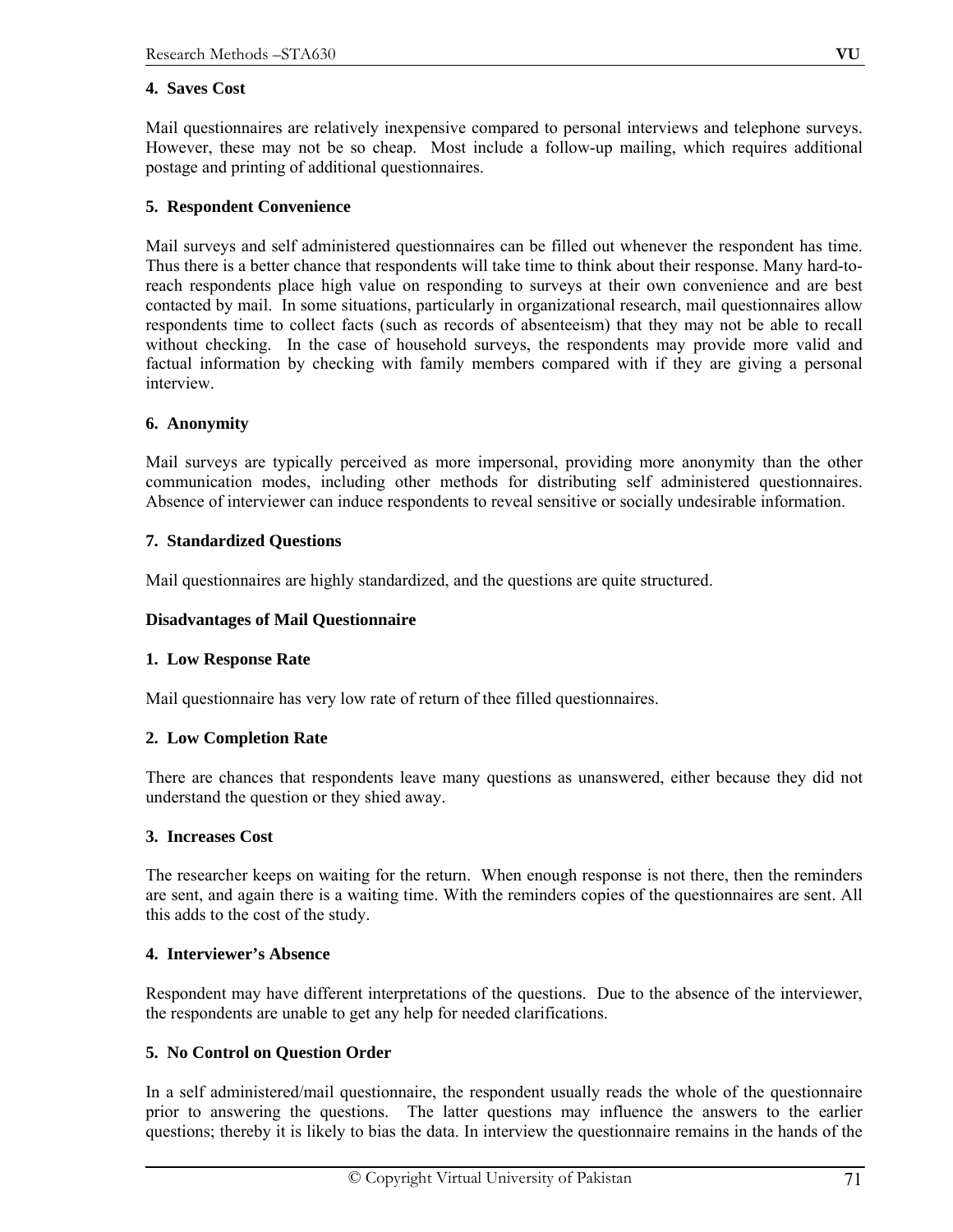#### **6. Cannot Use Lengthy Questionnaire**

Mail questionnaires vary considerably in length, ranging from extremely short postcard questionnaires to lengthy, multi-page booklets requiring respondents to fill thousands of answers. Lengthy questionnaires are usually avoided by thee respondents. A general rule of thumb is that it should not exceed six pages.

#### **7. No Control over the Environment**

The researcher does not know about who filled the questionnaire

#### **8. Cannot Catch the Non-Verbal Behavior**

#### **9. Non-Literates cannot participate**

For participation in he mail/self administered questionnaire related studies, the respondents have to be educated up to a certain level. Hence the non-educated people are in a way excluded from the study.

#### **Increasing Response Rate**

Here are some guidelines for increasing the response rate. Response rate is the number of questionnaires returned or completed, divided by the total number of eligible people who were contacted or asked to participate in the survey.

#### **Cover Letter**

The cover letter that accompanies the questionnaire or is printed on the first page of the questionnaire is an important means of inducing a reader to complete and return the questionnaire. In the letter tell why the study is important, who is sponsoring the study, how was the respondent selected, assuring the anonymity of the respondent could help in establishing rapport and motivating the respondent to respond.

A personalized letter addressed to a specific individual shows the respondent that he or she is important. Including an individually typed letter on letterhead versus printed form is an important element in increasing the response rate in mail surveys.

### **Money Helps**

The respondent's motivation for returning a questionnaire may be increased by offering monetary incentives or premiums. Although pens, lottery tickets, and variety of premiums have been used, monetary incentives appear to be thee most effective and least biasing incentive. It attracts the attention and creates a sense of obligation. Money incentive works for all income categories.

#### **Interesting Questions**

The topic of the research and thus the point of the questions cannot be manipulated without changing thee problem definition. However, certain interesting questions can be added to the questionnaire, perhaps in the beginning, to stimulate the respondents' interest and to induce cooperation.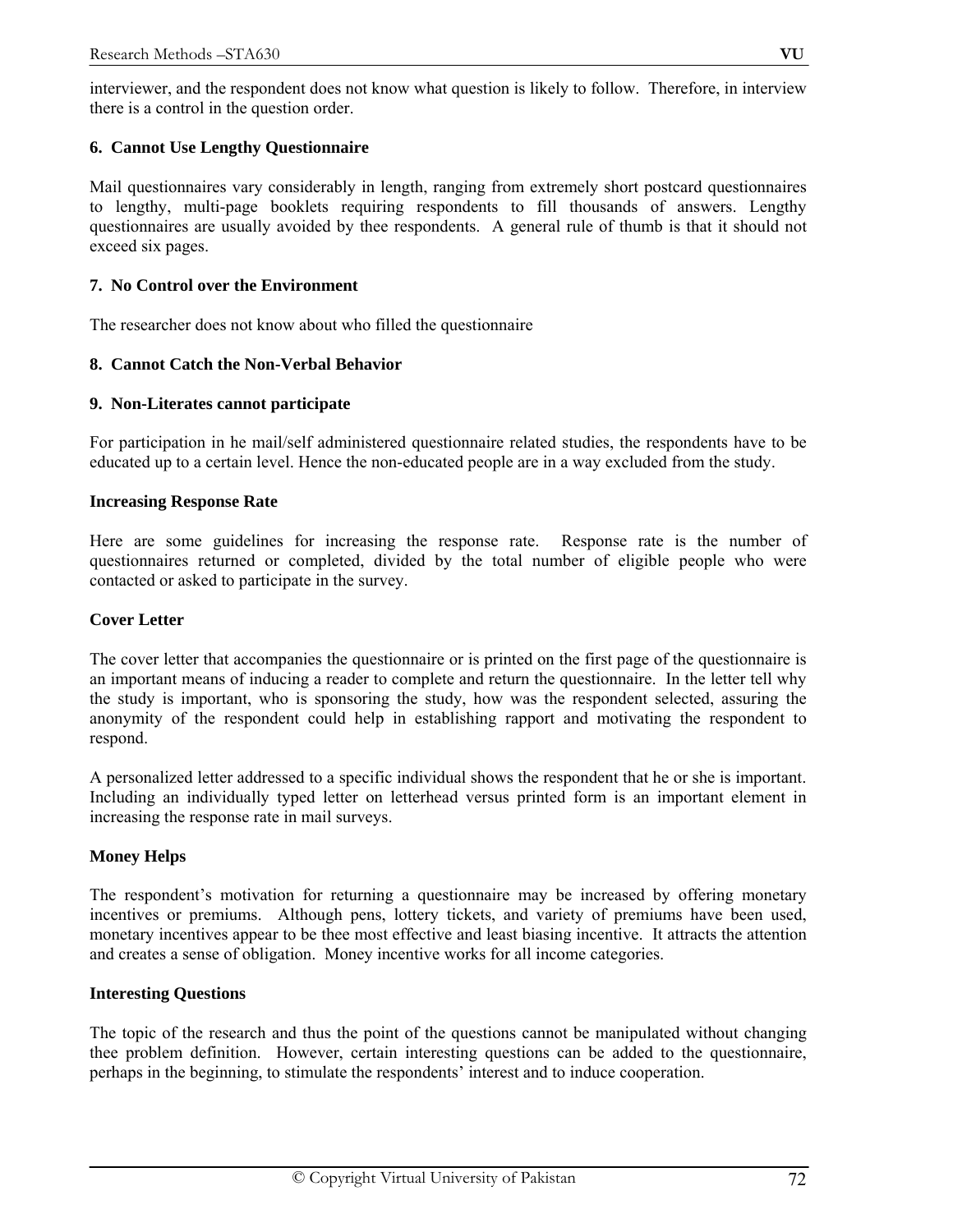## **Lesson 22**

## **SELF ADMINISTERED QUESTIONNAIRES (CONTINUED)**

#### **Increasing Response Rate**

Here are some guidelines for increasing the response rate. Response rate is the number of questionnaires returned or completed, divided by the total number of eligible people who were contacted or asked to participate in the survey.

#### **Cover Letter**

The cover letter that accompanies the questionnaire or is printed on the first page of the questionnaire is an important means of inducing a reader to complete and return the questionnaire. In the letter tell why the study is important, who is sponsoring the study, how was the respondent selected, assuring the anonymity of the respondent could help in establishing rapport and motivating the respondent to respond.

A personalized letter addressed to a specific individual shows the respondent that he or she is important. Including an individually typed letter on letterhead versus printed form is an important element in increasing the response rate in mail surveys.

#### **Money Helps**

The respondent's motivation for returning a questionnaire may be increased by offering monetary incentives or premiums. Although pens, lottery tickets, and variety of premiums have been used, monetary incentives appear to be the most effective and least biasing incentive. It attracts the attention and creates a sense of obligation. Money incentive works for all income categories.

#### **Interesting Questions**

The topic of the research and thus the point of the questions cannot be manipulated without changing thee problem definition. However, certain interesting questions can be added to the questionnaire, perhaps in the beginning, to stimulate the respondents' interest and to induce cooperation.

#### **Follow-Ups**

Follow-up implies the communication of the message to respondents through different means for the return of questionnaire. After responses from the first wave of mailing begin to trickle-in, most studies use follow-up, reminder for getting the response. A follow-up may include a duplicate questionnaire or may merely be a reminder to return thee original questionnaire. Multiple contacts almost always increase response rates. The more attempts made to reach people, the greater the chances of their responding.

#### **Preliminary Notification**

Advance notification, by either letter or telephone, that a questionnaire will be arriving has bee successful in increasing the response rates in some situations. Advance notices that go out close to the questionnaire mailing time produce better results than those sent too far in advance. This technique presupposes a certain level of development of the country where such facilities are available. Even otherwise, it depends upon the nature of the study as well as the type of respondents selected for the study.

#### **Survey Sponsorship**

Sponsorship of the study makes a difference for motivating the respondents to return thee questionnaires. It depends upon the goodwill of the sponsoring agency that can activate/deactivate the respondent to fill the questionnaire and return it. There is some evidence that "official" and "respected"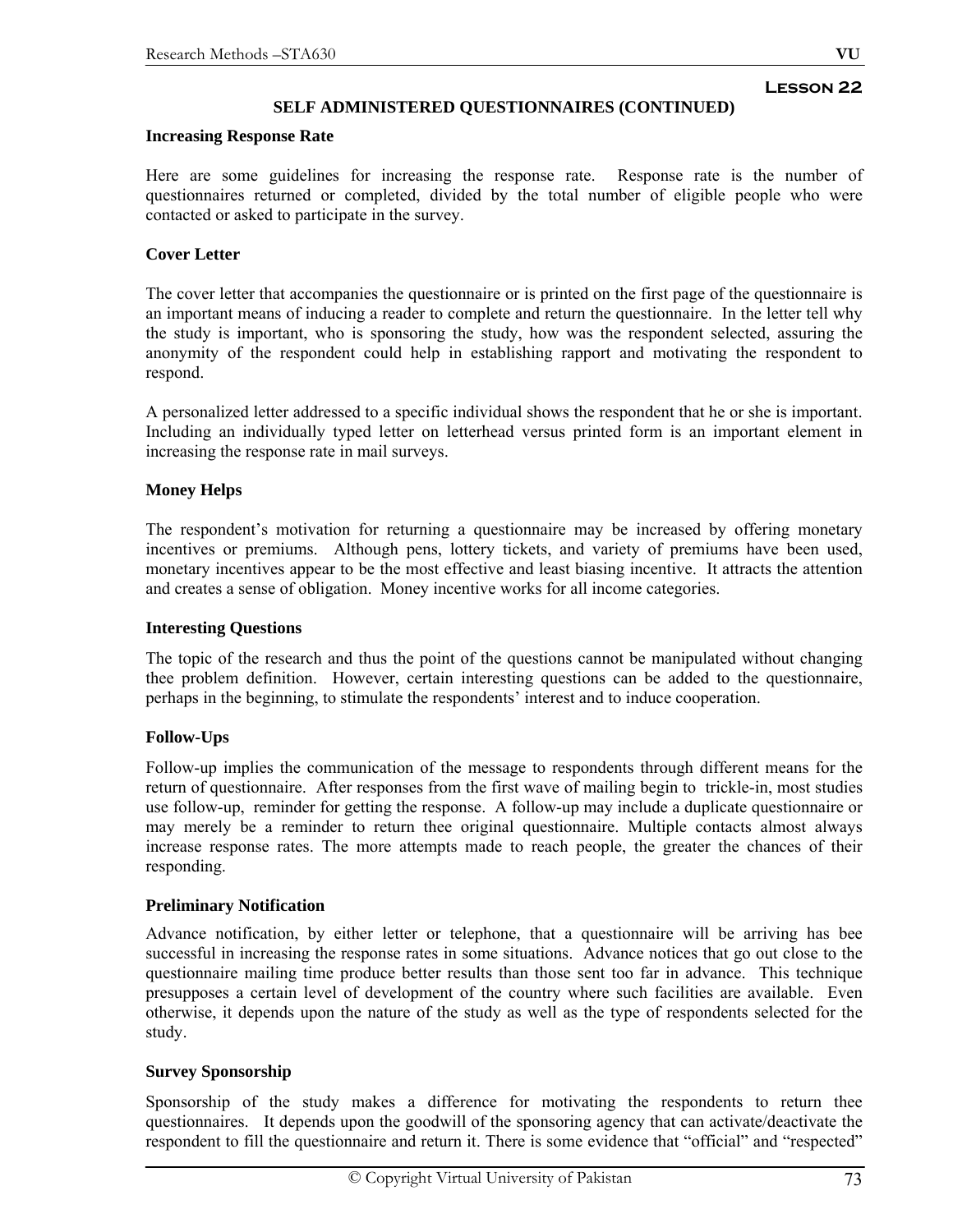sponsorship increases the response rate. Sponsorship by well-known and prestigious organizations, such as universities or government agencies, may significantly influence response rates.

#### **Return Envelopes**

The inclusion of a stamped, self addressed envelop encourages response because it simplifies questionnaire return.

#### **Postage**

The existing evidence shows that expedited delivery is very effective in increasing response rate. First class or third class mail, stamped mail or metered mail may make a difference.

#### **Personalization**

Personalization of the mailing has no clear-cut advantage in terms of improved response rates. Neither personal inside addresses nor individually signed cover letters significantly increased response rates; personally typed cover letters proved to be somewhat effective.

#### **Size, Reproduction, and Color**

The size of the paper, the printing, and color may have some effect, though not significant, on the response rate. It is recommended to use the A-4 size paper and while sending it do not fold it. The attractive printing may be another factor influencing the return rate. If questionnaire has different parts, the use of different colors of paper may motivate the respondents to take interest in the study and return the questionnaire.

The manipulation of one or two techniques independently of all others may do little to stimulate response. May be the researcher has to make use of all the possible techniques simultaneously, so that the response rate could be increased. Such an effort is referred to as Total Design Effort (TDE).

#### **E-Mail Surveys**

Questionnaires can be distributed via e-mail. E-mail is relatively new method of communication, and many individuals cannot be reached this way. However, certain projects lend themselves to, such as internal surveys of employees or satisfaction surveys of retail buyers who regularly deal with an organization via e-mail.

The benefits of an e-mail include speed of distribution, lower distribution and processing cost, faster turnaround time, more flexibility, and less handling of paper questionnaires.

Many respondents may feel that they can be more candid in e-mail than in person or on telephone, for the same reason they are candid on other self administered questionnaires.

In many organizations the employees know that their e-mails are not secure, that "eves-dropping" by a supervisor could occur. Further maintaining the respondent's anonymity is difficult, because a reply to an e-mail message typically includes the sender's address. Researchers designing e-mail surveys should assure respondents that their responses will be confidential.

Not all e-mail systems have the same capacity: some handle color and graphics well; others are limited to text. The extensive differences in the capabilities of respondents' computers and email software limit the types of questions and the layout of thee questionnaire.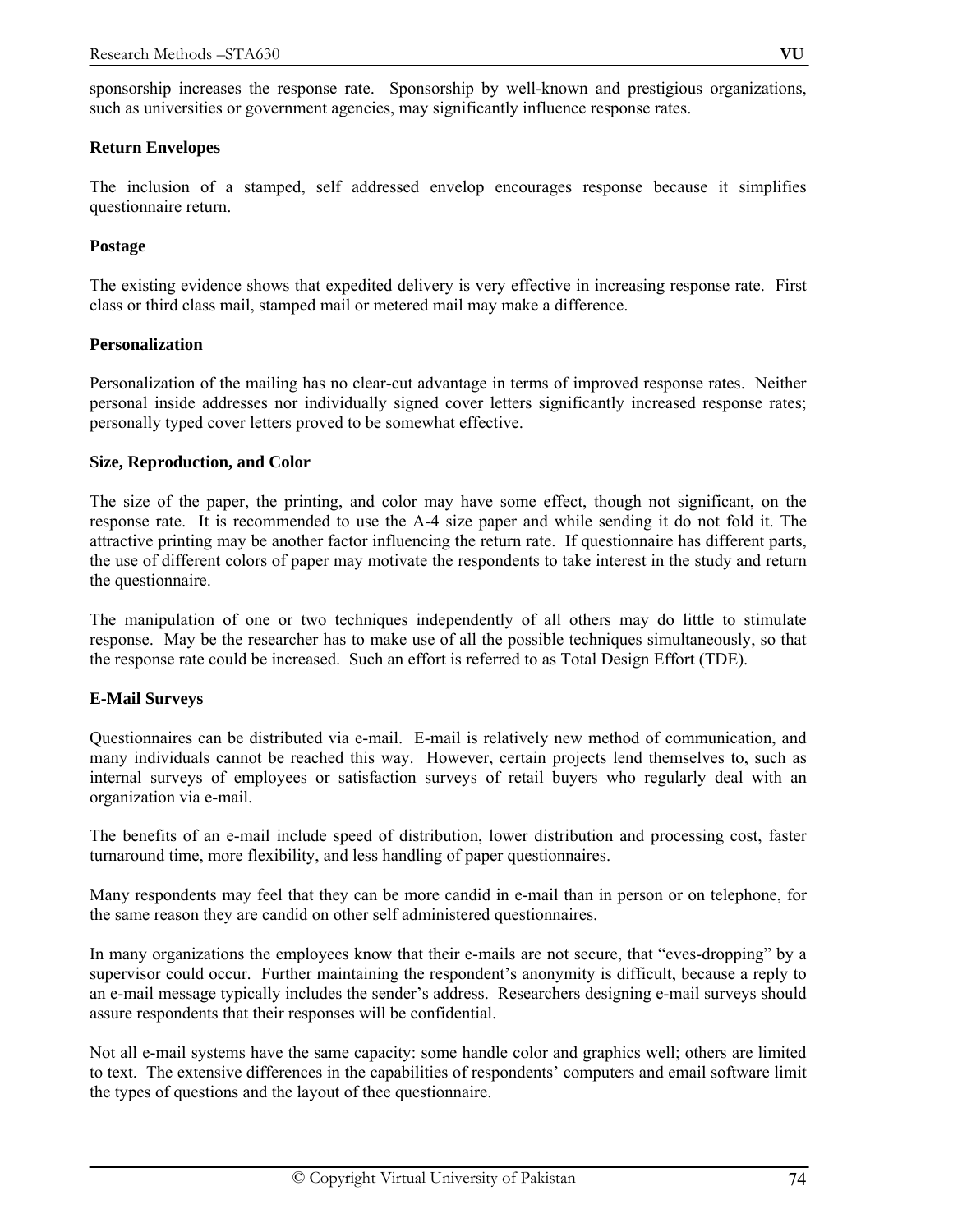#### **Internet Surveys**

An internet survey is a self-administered questionnaire posted on a Web site. Respondents provide answers to questions displayed on screen by highlighting a phrase, clicking an icon, or keying in an answer. Like any other survey, Internet surveys have both advantages and disadvantages.

#### **Advantages of Internet Surveys**

**Speed and Cost Effectiveness:** Internet survey allow the marketers to reach a large audience (possible) a global one), to personalize the individual messages, and to secure confidential answers quickly and cost effectively. The computer to computer self administered questionnaires eliminate the cost of paper, postage, data entry, and other administrative costs. Once an Internet questionnaire has been developed, the incremental cost of reaching additional respondents is marginal. Hence samples can be larger than with interviews or other types of self-administered questionnaires.

**Visual Appeal and Interactivity:** Surveys conducted on Internet can be interactive. The researcher can use more sophisticated lines of questioning based on the respondents' prior answers. Many of this interactive survey utilize color, sound, and animation, which may help to increase the respondents' cooperation and willingness to spend more time answering questions. The Internet is an excellent medium fort he presentation of visual materials, such as photographs or drawings of product prototypes, advertisements, and movie trailers.

**Respondent Participation and Cooperation:** Participation in some Internet surveys occurs because computer users intentionally navigate to a particular Web site where questions are displayed. In some instances individuals expect to encounter a survey at a Web site; in other cases it is totally unexpected.

**Accurate Real-Time Data Capture:** The computer to computer nature of Internet surveys means that each respondent's answers are entered directly into the researcher's computer as soon as the questionnaire is submitted. In addition, the questionnaire software may be programmed to reject improper data entry.

Real-time data capture allows for real-time data analysis. A researcher can review up-to-the –minute sample size counts and tabulation data from an Internet survey in real time.

**Callbacks:** When the sample for Internet survey is drawn from a consumer panel, it is easy to recontact those who have not yet completed the questionnaire. Computer software can also identify the passwords of those respondents who completed only a portion of the questionnaire and send those people customized messages.

**Personalized and Flexible Questioning:** There is no interviewer in Internet surveys but thee respondent interacts directly with thee software on a Web site. In other words the computer program asks questions in sequence determined by a respondent's previous answer. The questions appear on the computer screen, and answers are recorded by simply pressing a key clicking an icon, thus immediately entering the data into thee computer's memory. This ability to sequence the question based on previous responses is a major advantage of computer-assisted surveys.

**Respondent Anonymity:** Respondents are more likely to provide sensitive information when they can remain anonymous. The anonymity of thee Internet encourages respondents to provide honest answers to sensitive questions.

Most respondents do not feel threatening to enter information into the compute because of thee absence of the interviewer. They may be assured that no human will ever see their individual responses.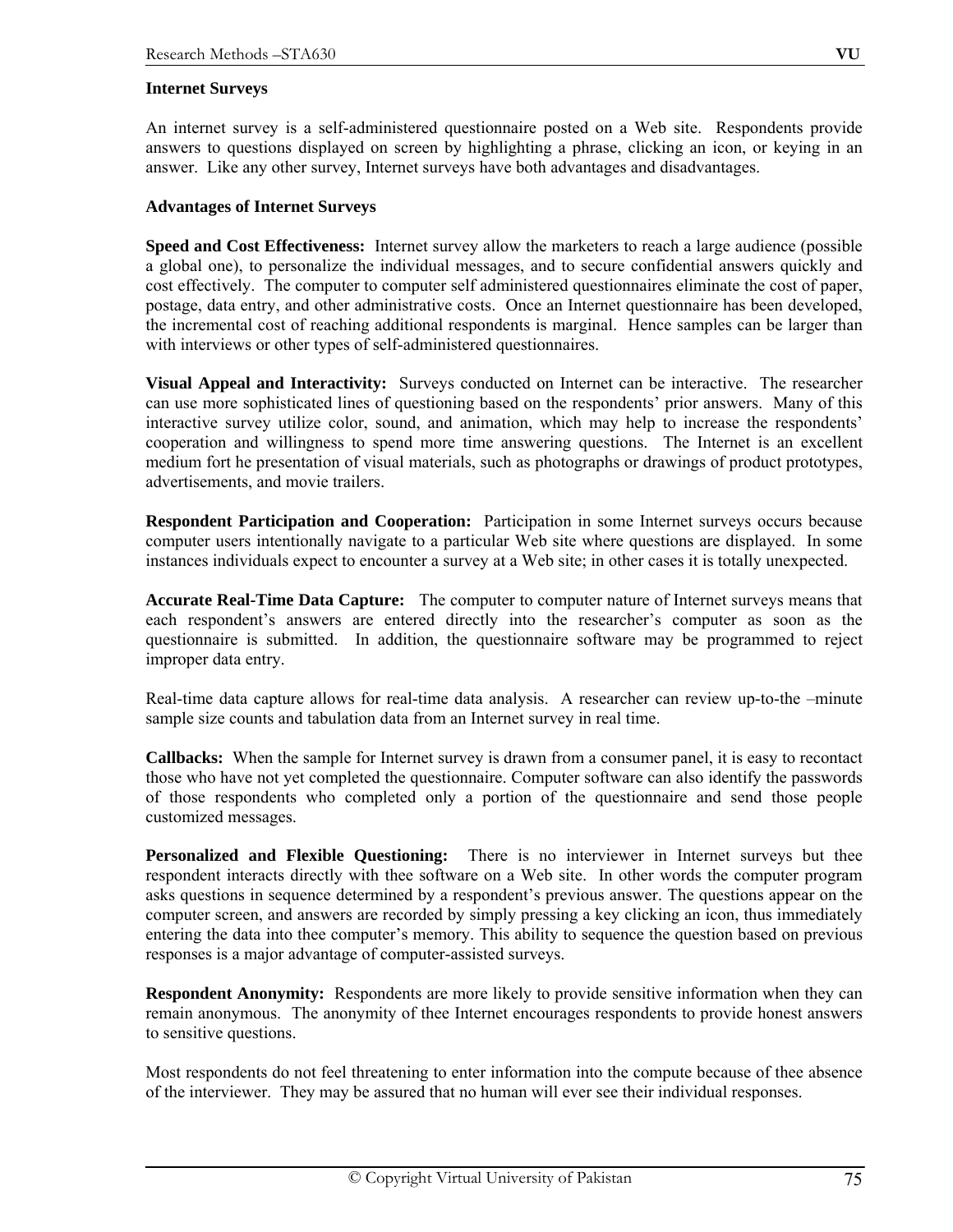## **Disadvantages of Internet Surveys**

**All People cannot Participate:** Many people in thee general public cannot access to Internet. And, all people with Internet access do not have the same level of technology. Many lack powerful computers or software that is compatible with advanced features programmed into many Internet questionnaires. Some individuals have minimum computer skills. They may not know how to navigate through and provide answers to an Internet questionnaire.

**No Physical Incentive:** Unlike mail surveys, Internet surveys do not offer the opportunity to send a physical incentive to the respondent.

# **SELECTING THE APPROPRIATE SURVEY RESEARCH DESIGN**

The choice of communication method is not as complicated as it might appear. By comparing the research objectives with the strengths and weaknesses of each method, the researcher will be able to choose one that is suited to thee needs. Nevertheless, there no "best" form of survey. Each has advantages and disadvantages. A researcher who must ask highly confidential questions ay conduct a mail survey, thus trading off the speed of data collection to avoid any possibility of interviewer bias.

To determine the appropriate technique, thee researcher must ask questions such as "Is the assistance of an interviewer necessary? Are respondents likely to be interested in the issues being investigating? Will cooperation be easily attained? How quickly the information is needed? Will the study require a ling complex questionnaire? How large is the budget?" The criteria – cost, speed, anonymity, and the like – may be different for each project.

If none of the choices turns out to be a particularly good fit, it is possible to combine the best characteristics of two or more alternatives into a *mixed mode.* Although this decision will incur the costs of the combined modes, thee flexibility of tailoring a method to the unique need of the project is often an acceptable trade off.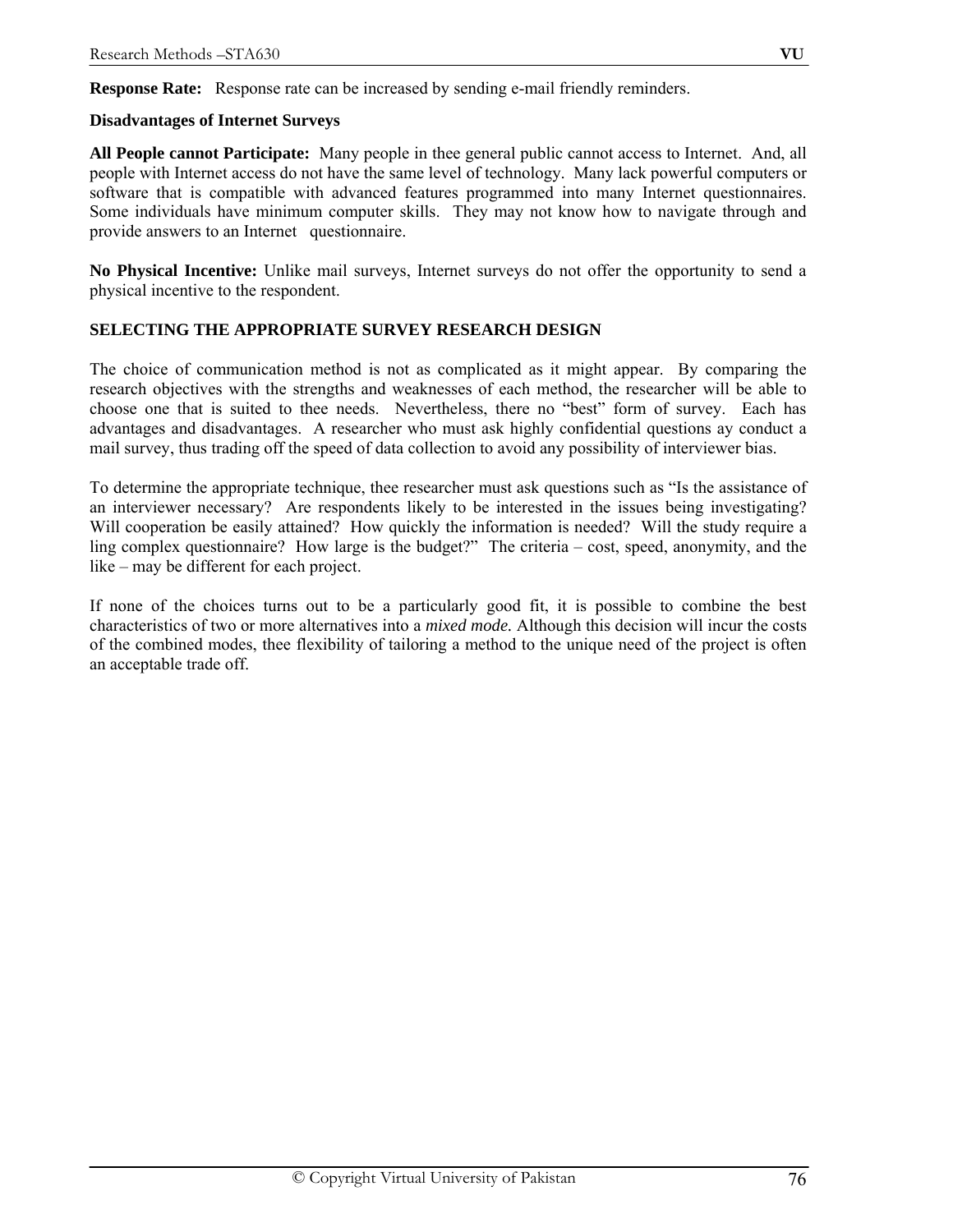# **TOOLS FOR DATA COLLECTION**

Broadly there are tools of data collection as part of communication surveys. These are:

- **1.** Interview schedule
- **2.** Questionnaire
- **3.** Interview Guide

As discussed earlier interview schedule and questionnaires both are predesigned list of questions used for communication with the respondents. In the case of *interview schedule,* the list of questions remains in the hands of the interviewer who asks questions from the respondent, gets his/her response, and records the responses. *Questionnaire* is also a list of questions, which is handed over to the respondent, who reads the questions and records the answers himself. For purposes of convenience *questionnaire*  will refer to both interview schedule as well as questionnaire.

*Interview guide* is list of topics that are to be covered during the course of interview. Interview guide is used for purposes of an in-depth interviewing. Questions on the topics are formulated on the spot. Most of the questions are open ended. The interviewer may not use the same wording for each respondent; the number of questions may be different; the sequence of questions may also be different.

## **Guidelines for Questionnaire Design**

A survey is only as good as the questions it asks. Questionnaire design is one of the most critical stages in the survey research process. While common sense and good grammar are important in question writing, more is required in the art of questionnaire design. To assume that people will understand the questions is common error. People may not simply know what is being asked. They may be unaware of topic of interest, they may confuse thee subject with something else, or the question may not mean the same thing to every respondent. Respondents may simply refuse to answer personal questions. Further, properly wording the questionnaire is crucial, as some problems may be minimized or avoided altogether if a skilled researcher composes the questions.

A good questionnaire forms an integrated whole. The researcher weaves questions together so they flow smoothly. He or she includes introductory remarks and instructions for clarification and measures each variable with one or more survey questions.

## **What should be asked?**

The problem definition will indicate which type of information must be collected to answer the research question; different types of questions may be better at obtaining certain type of information than others.

## **1. Questionnaire Relevancy**

A questionnaire is relevant if no unnecessary information is collected and if the information that is needed to solve the problem is obtained.

Asking the wrong or an irrelevant question is a pitfall to be avoided. If the task is to pinpoint compensation problems, for example, questions asking for general information about morale may be inappropriate. To ensure information relevancy, the researcher must be specific about data needs, and there should be a rationale for each item of information.

## **2. Questionnaire Accuracy**

Once the researcher has decided what should be asked, the criterion of accuracy becomes of primary concern. Accuracy means that the information is reliable and valid. While experienced researchers believe that one should use simple, understandable, unbiased, unambiguous, and nonirritating words. Obtaining accurate answer from respondents is strongly influenced by the researcher's ability to design a questionnaire that facilitates recall and that will motivate the respondent to cooperate. Therefore avoid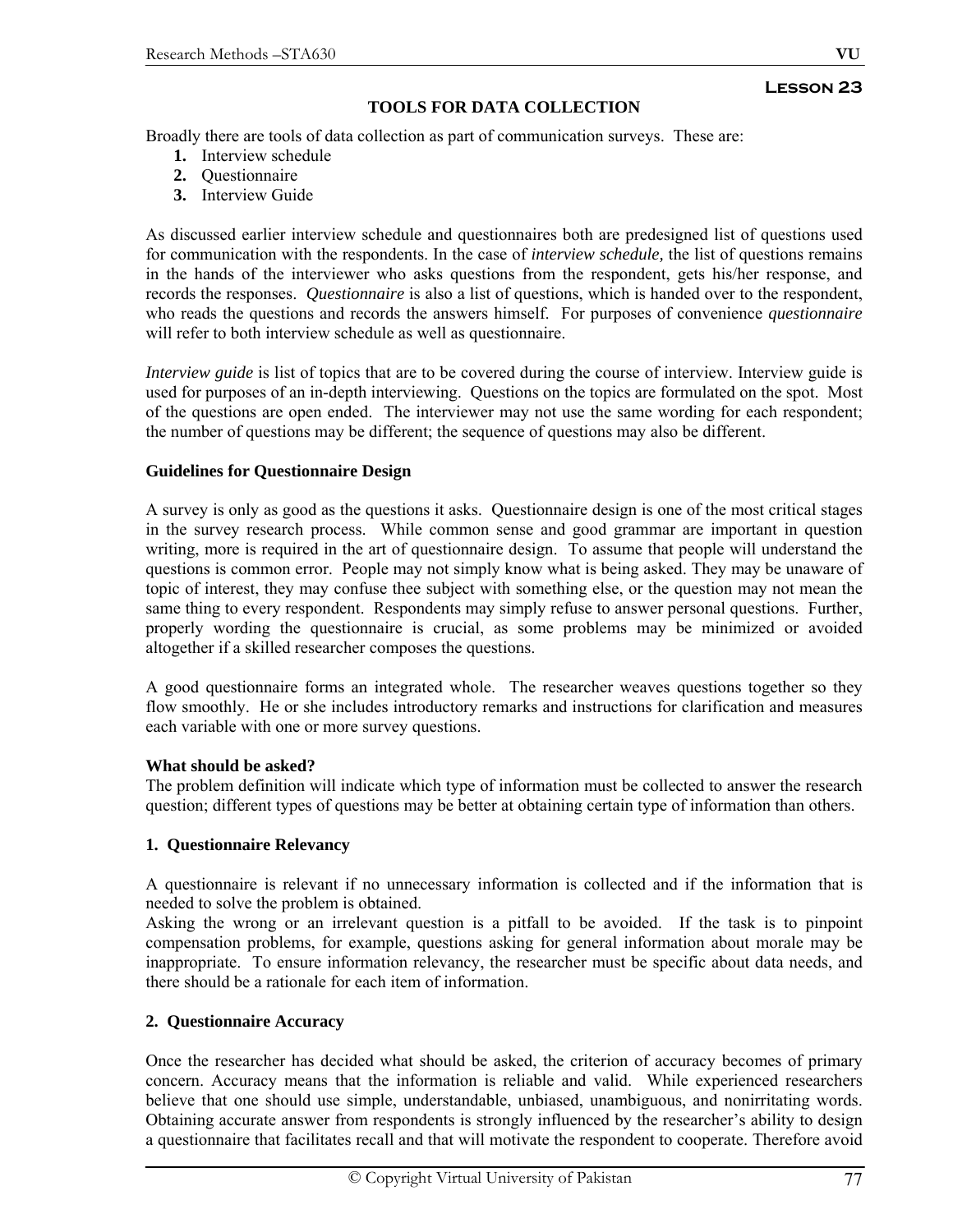jargon, slang, and abbreviations. The respondents may not understand some basic terminology. Respondents can probably tell thee interviewer whether they are married, single, divorced, separated, or widowed, but providing their "marital status" may present a problem. Therefore, asking somebody about his/her *marital status* while the person may not understand the meaning of marital status is likely to mess up the information. Words used in the questionnaire should be readily understandable to all respondents.

# **3. Avoid Ambiguity, Confusion, and Vagueness.**

Ambiguity and vagueness plague most question writers. A researcher might make implicit assumptions without thinking of respondents' perspectives. For example, the question, "what is your income?" could mean weekly, monthly, or annual: family or personal; before taxes or after taxes; for this year or last year; from salary or from all sources. The confusion causes inconsistencies in how different respondents assign meaning to and answer the question.

Another source of ambiguity is the use indefinite words or response categories. Consider the words such as *often, occasionally, usually, regularly, frequently, many, good, fair,* and *poor*. Each of these words has many meanings. For one person frequent reading of *Time* magazine may be reading six or seven issues a year; for another it may be two issues a year. The word *fair* has great variety of meanings; the same is true for many indefinite words.

## **4. Avoid Double-Barreled Questions**

Make each question about one and only one. A double barreled question consists of two or more questions joined together. It makes the respondent's answer ambiguous. For example, if asked, "Does this company have pension and health insurance benefits?" a respondent at the company with health insurance benefits only might answer either yes or no. The response has an ambiguous meaning and the researcher cannot be certain of the respondent's intentions. When multiple questions are asked in one question, thee results may be exceedingly difficult to interpret.

## **5. Avoid Leading Questions**

Make respondents feel that all responses are legitimate. Do not let them aware of an answer that the researcher wants. A leading question is the one that leads the respondent to choose one response over another by its wording. For example, the question, "you don't smoke, do you?" leads respondents to state that they do not smoke. "Don't you think that women should be empowered?" In most the cases the respondent is likely to agree with the statement.

## **6. Avoid Loaded Questions**

Loaded questions suggest a socially desirable answer or are emotionally charged. "Should the city government repair all the broken streets?" Most of the people are going to agree with this question simply because this is highly socially desirable. A question which may be challenging the traditionally set patterns of behavior may be considered as emotionally charged i.e. it is loaded with such material which may hit the emotions of the people. Look at some behaviors associated with masculinity in Pakistani society. Let us ask a husband "Have you ever been beaten up by your wife?" Straight away this question may be considered to be a challenge to the masculinity of the person. Hence it may be embarrassing for the person to admit such an experience. Therefore, even if the husband was beaten up by his wife, he might give a socially desirable answer.

## **7. Avoid Burdensome Questions that may Tax the Respondent's Memory**

A simple fact of human life is that people forget. Researchers writing questions about past behavior or events should recognize that certain questions may make serious demand on the respondent's memory.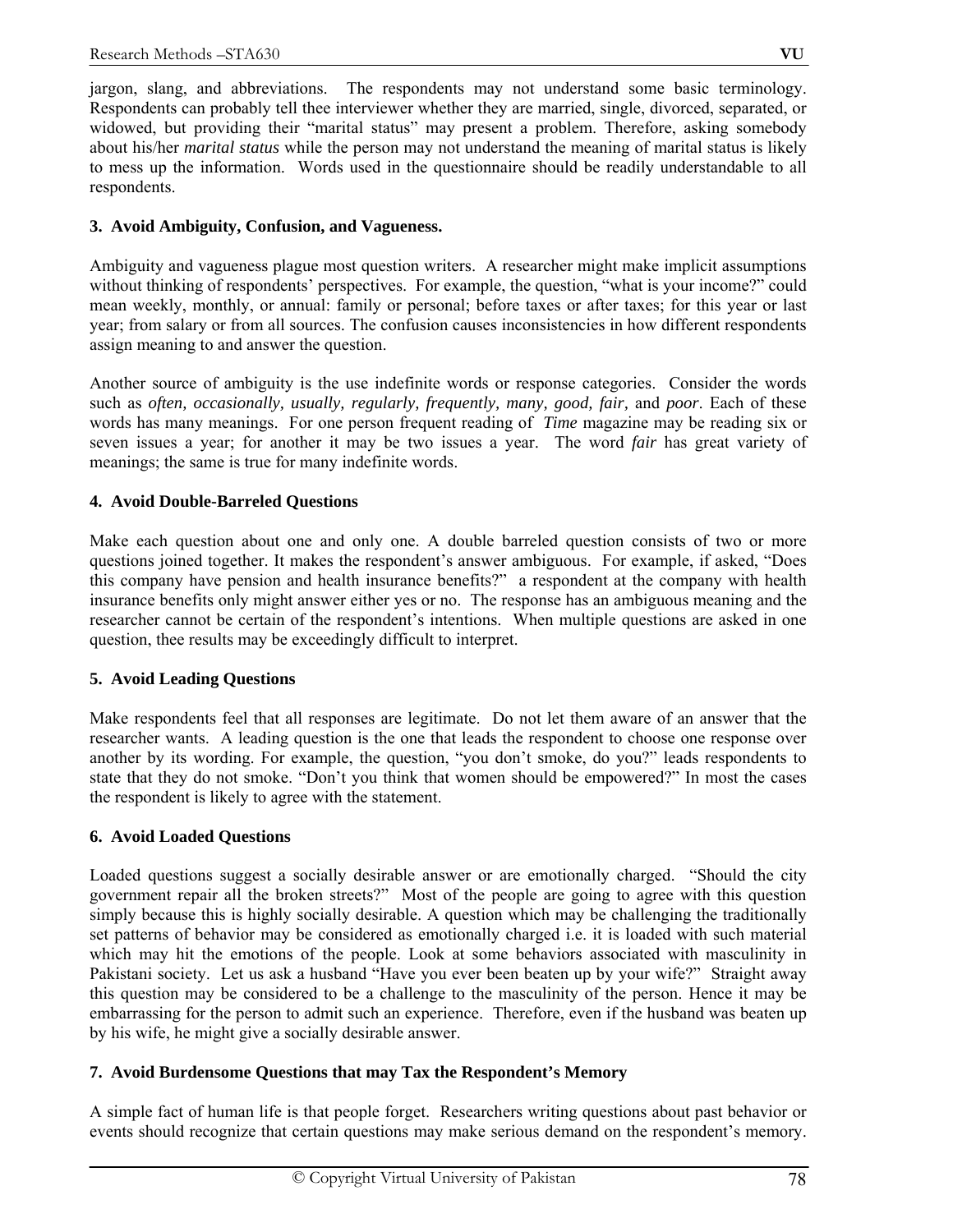"How did you feel about your brother when you were 6 years old?" It may very difficult to recall something from the childhood.

## **8. Arrange Questions in a Proper Sequence**

The order of question, or the question sequence, may serve several functions for the researcher. If the opening questions are interesting, simple to comprehend, and easy to answer, respondent's cooperation and involvement can be maintained throughout the questionnaire. If respondent's curiosity is not aroused at the outset, they can become disinterested and terminate the interview.

Sequencing specific questions before asking about broader issues is a common cause of question order bias. In some situations it may be advisable to ask general question before specific question to obtain the freest opinion of the respondent. This procedure, known as **funnel technique,** allows the researcher to understand the respondent's frame of reference before asking specific questions about thee level of respondent's information and intensity of his or her opinions.

#### **9. Use Filter Question, if Needed**

Asking a question that doesn't apply to the respondent or that the respondent is not qualified to answer may be irritating or may cause a biased response. Including filter question minimizes the chance of asking questions that are inapplicable. Filter question is that question which screens out respondents not qualified to answer a second question. For example the researcher wants to know about the bringing up of one's children. "How much time do you spend playing games with your oldest child?" What if the respondent is unmarried? Even if the respondent is married but does not have the child. In both these situations the question is inapplicable to him/her. Before this question the person may put a filter question whether or not the respondent is married.

#### **10. Layout of the questionnaire**

There are two format or layout issues: the overall physical layout of the questionnaire and the format of questions and responses.

Good lay out and physical attractiveness is crucial in mail, Internet, and other self-administered questionnaires. For different reason it is also important to have a good layout in questionnaires designed for personal and telephone interviews.

Give each question a number and put identifying information on questionnaire. Never cramp questions together or create a confusing appearance.

Make a cover sheet or face sheet for each, for administrative use. Put the time and date of the interview, the interviewer, the respondent identification number, and interviewer's comments and observations on it. Give interviewers and respondents instructions on the questionnaire. Print instructions in a different style from question to distinguish them.

Lay out is important for mail questionnaires because there is no friendly interviewer to interact with thee respondent. Instead the questionnaire's appearance persuades the respondents. In mail surveys, include a polite, professional cover letter on letterhead stationery, identifying the researcher and offering a telephone number for any questions. Always end with "Thank you for your participation."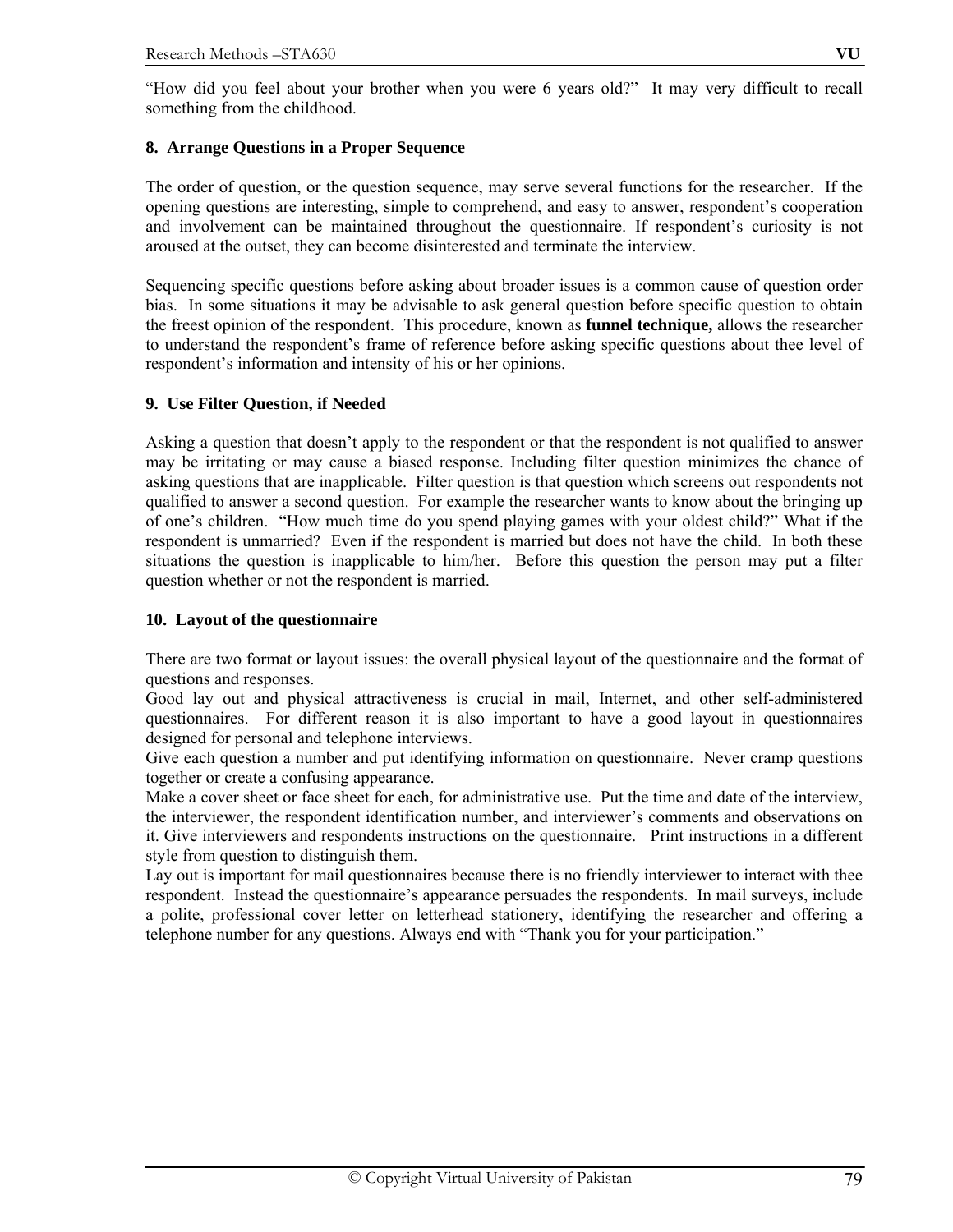## **Lesson 24**

# **PILOT TESTING OF THE QUESTIONNAIRE**

Pilot testing also called pre-testing means small scale trial run of a particular component; here we are referring to pilot testing of the questionnaire.

Conventional wisdom suggests that pre-testing not only is an established practice for discovering errors but also is useful for extra training the research team. Ironically, professionals who have participated in scores of studies are more likely to pretest an instrument than is a beginning researcher hurrying to complete a project. Revising questions five or more times is not unusual. Yet inexperienced researchers often underestimate the need to follow the design-test-revise process.

It is important to pilot test the instrument to ensure that the questions are understood by the respondents and there are no problems with the wording or measurement. Pilot testing involves the use of a small number of respondents to test the appropriateness of the questions and their comprehension. Usually, the draft questionnaire is tried out on a group that is selected on a convenience and that is similar in makeup to the one that ultimately will be sampled. Making a mistake with 25 or so subjects can avert the disaster of administering an invalid questionnaire to several hundred individuals. Hence the main purpose of pilot testing is to identify potential problems with the methods, logistics, and the questionnaire.

Administering a questionnaire exactly as planned in the actual study often is not possible. For example, mailing out a questionnaire might require several weeks. Pre-testing a questionnaire in this manner might provide important information on response rate, but it may not point out why questions were skipped or why respondents found certain questions ambiguous or confusing. The ability of personal interviewer to record requests for additional explanation and to register comments indicating respondent's difficulty with question sequence or other factors is the primary reason why interviewers are often used for pretest work.

## *What aspects to be evaluated during pilot testing?*

## **1. Reactions of Respondents:**

The reactions of the respondents can be looked at from different angles. The researcher may be familiar with the local culture; still getting the first hand experience is always useful. Going to the field, contacting the people, and their reactions to the different aspects of research may be a learning experience.

- **Availability of study population timing.** In case we are doing interviewing then pre-testing might help to find out the most appropriate time when the respondent shall be available. The researcher can plan the interviewing accordingly.
- **Acceptability of the questions asked.** An important purpose of pre-testing is to discover participants' reaction to the questions. If the participants do not find the experience stimulating when an interviewer is physically present, how will they react on the phone, or in the self administered mode? Pre-testing should help to discover where repetitiveness or redundancy is bothersome or what topics were not covered that the participant expected. An alert interviewer will look for questions or even sections that the participant perceives to be sensitive or threatening or topics about which the participant knows nothing.
- **Pre-testing will also provide the opportunity to see the acceptability of the wording of the questions** in the local cultural context. Some of the issues may be discussed openly while for others people use a disguised language. If people consider the use of certain phrases as offensive, then it is high time to change the wording.
- **Willingness of the respondents to co-operate.** Field testing of the questionnaire will give the idea about the level of cooperation the research team is likely to get from the respondents, particularly if they have to interview them.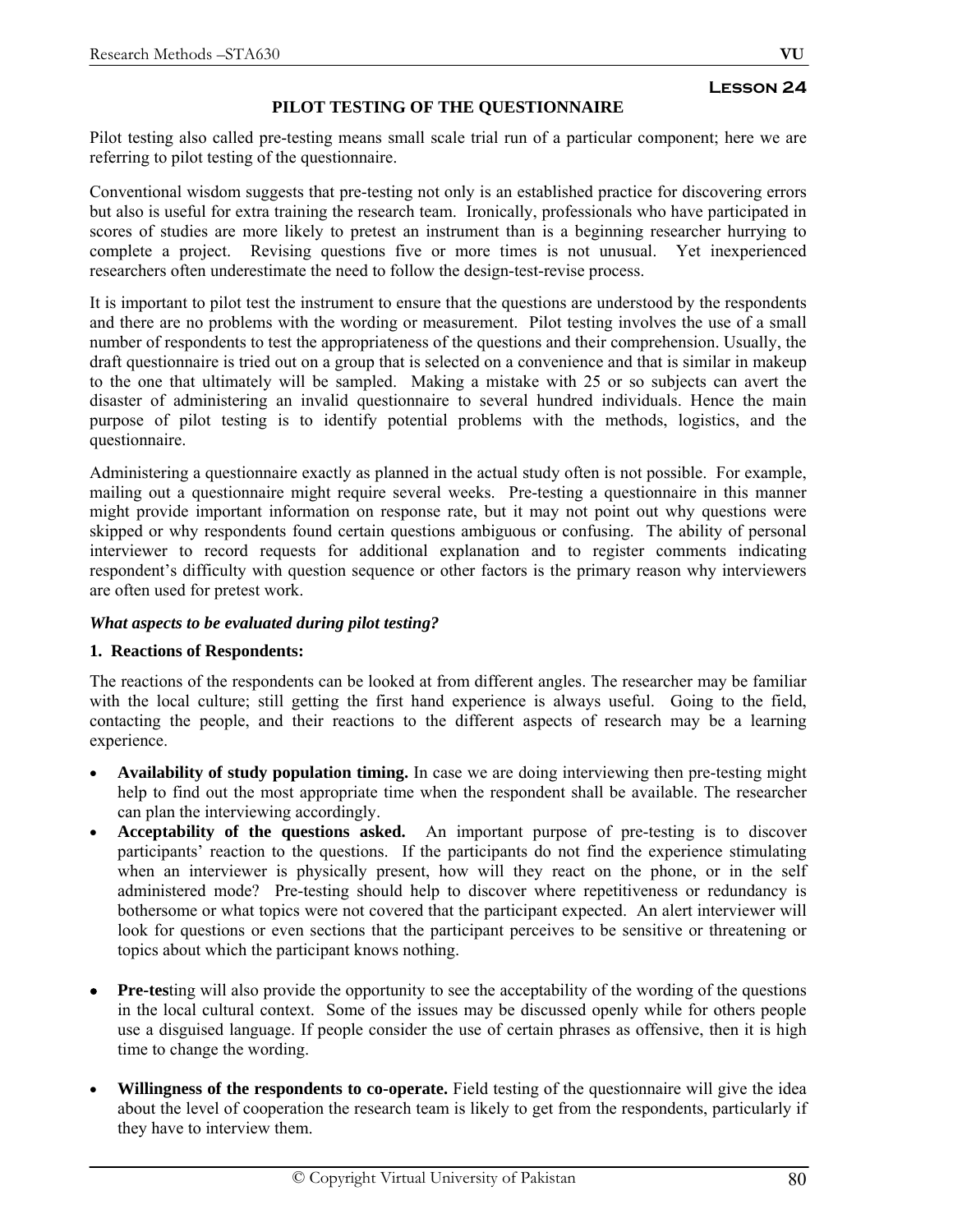## **2. Discovering errors in the instrument:**

- Do the tools provide you the information? Reliability. Suitability for analysis. Tabulation of the results /of a pretest helps determine whether the questionnaire will meet the objectives of the research. A preliminary analysis often illustrates that although respondents can easily comprehend and answer a given question, it is an inappropriate question because it does not help solving the issue. The information may not be suitable for analysis.
- **Time taken/needed to interview/conduct the observation.** Pre-testing can indicate the time taken for interview or to conduct the observation. Too long questionnaires may not be recommended and, therefore, need modification. It can also help in estimating average time being taken to collect information form a respondent. Such an exercise can help in budget estimations.
- If there is any need to revise the format of the tool. Question arrangement can play a significant role in the success of the instrument. May be we should start with stimulating questions and place sensitive questions last. Such a situation might be handled through pretesting. Therefore, pre-testing may help in putting questions in proper **sequence, using acceptable wording, doing appropriate translation, question spacing, structuring of answers, coding system, and needing instructions for interviewers (probing).**

## **3. Sampling procedure can be checked:**

- **The extent to which instructions given are followed.** Field functionaries are given the instructions for following a sampling procedure. Depending upon the type of sampling to be followed, the field worker must follow the guidelines otherwise the quality of the study will be hampered. During the pre-testing one could see not only the extent to which the instructions are being followed but also locate the problems in carrying out those instructions. Also what could be the solutions to those problems?
- **How much time is needed to locate the respondents?** By following the instructions how easy it is to locate the respondents, and how much time is needed to do that activity. It could help in calculating the overall time for data collection, having relevancy for budgeting thee resources.

#### **4. Staffing and activities of research team can be checked:**

- **How successful the training has been?** Pre-testing can be seen as a period of extra training. The pre-testing exercise can provide a good opportunity to make an evaluation of the achievement of the objectives of training. For any deficiencies additional training may be provided.
- **What is the work output of each member?** The researcher can calculate the average output of each fieldworker and accordingly calculate the number of workers needed to finish the work on time. It can also help in making the budget estimates.
- **How well the research team works together?** It is a good opportunity to observe the kind of coordination the research team has. The integrated work is likely affect the efficiency of the team. Any shortcomings could be looked after.
- **Is the logistical support adequate?** Of course we are leaving the field functionaries in isolation. They shall be in need of other logistical support like the transportation, boarding, lodging, guidance and supervision. Some of these aspects could also be appraised during the pre-testing

#### **5. Procedure for data processing and analysis can be evaluated:**

• **Make dummy tables.** See how can we tabulate the data and use the appropriate statistics for purposes of interpretations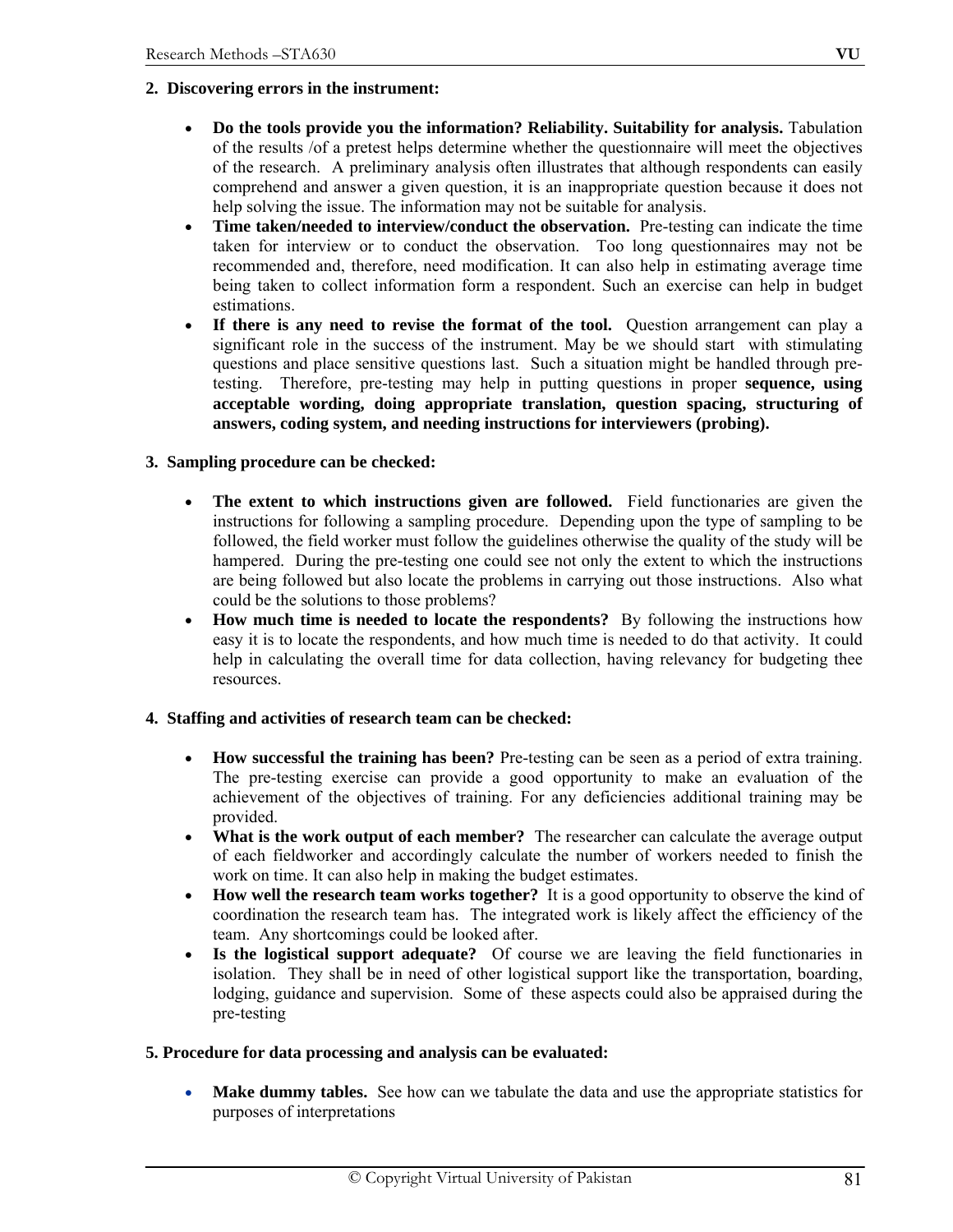#### **Lesson 25**

## **INTERVIEWING**

A personal interviewer administering a questionnaire door to door, a telephone interviewer calling from a central location, an observer counting pedestrians in a shopping mall, and others involved in the collection of data and the supervision of that process are all **fieldworkers.** The activities they perform vary substantially. The supervision of data collection for a mail survey differs from the data collection in an observation study. Nevertheless there are some basic issues in all kinds of fieldwork. Just for convenience, in this session we shall focus on the interviewing process conducted by personal interviewers. However, many of the issues apply to all fieldworkers, no matter what their specific setting.

#### **Who conducts the fieldwork?**

Data collection in a sponsored study is rarely carried out by the person who designs the research project. For a student, depending upon the sample size, data collection is usually done by the student himself/herself. However, the data collection stage is crucial, because the research project is no better than the data collected in the field. Therefore, it is important that the research administrator selects capable people who may be entrusted to collect the data.

There are Field Interviewing Services, who specialize in data gathering. These agencies perform doorto-door surveys, central location telephone interviewing, and other forms of fieldwork for fee. These agencies typically employ field supervisors who oversee and train interviewers, edit questionnaires completed in the field, and confirm that the interviews have been conducted.

Whether the research administrator hires in-house interviewers or selects a field interviewing service, it is desirable to have fieldworkers meet certain job requirements. Although the job requirements for different types of surveys vary, normally interviewers should be healthy, outgoing, honest, accurate, responsible, motivated, and of pleasing appearance – well groomed and properly dressed. An essential part of the interviewing process is establishing rapport with the respondent.

#### **In-House Training**

After personnel are selected, they must be trained. The training that the interviewer will receive after being selected by a company may vary from virtually no training to one week program. Almost always there will be a **briefing session** on the particular project.

The objective of training is to ensure that the data collection instrument is administered uniformly by all fieldworkers. The goal of training session is to ensure that each respondent is provided with common information. If the data are collected in a uniform manner from all respondents, the training session will have been success.

More extensive training programs are likely to cover the following topics:

- **1.** How to make initial contact with the respondent and secure the interview?
- **2.** How to ask survey questions?
- **3.** How to probe?
- **4.** How to record responses? How to terminate the interview?

#### **The Role of the Interviewer**

Survey research interviewing is a specialized kind of interviewing. As with most interviewing, its goal is to obtain accurate information from another person.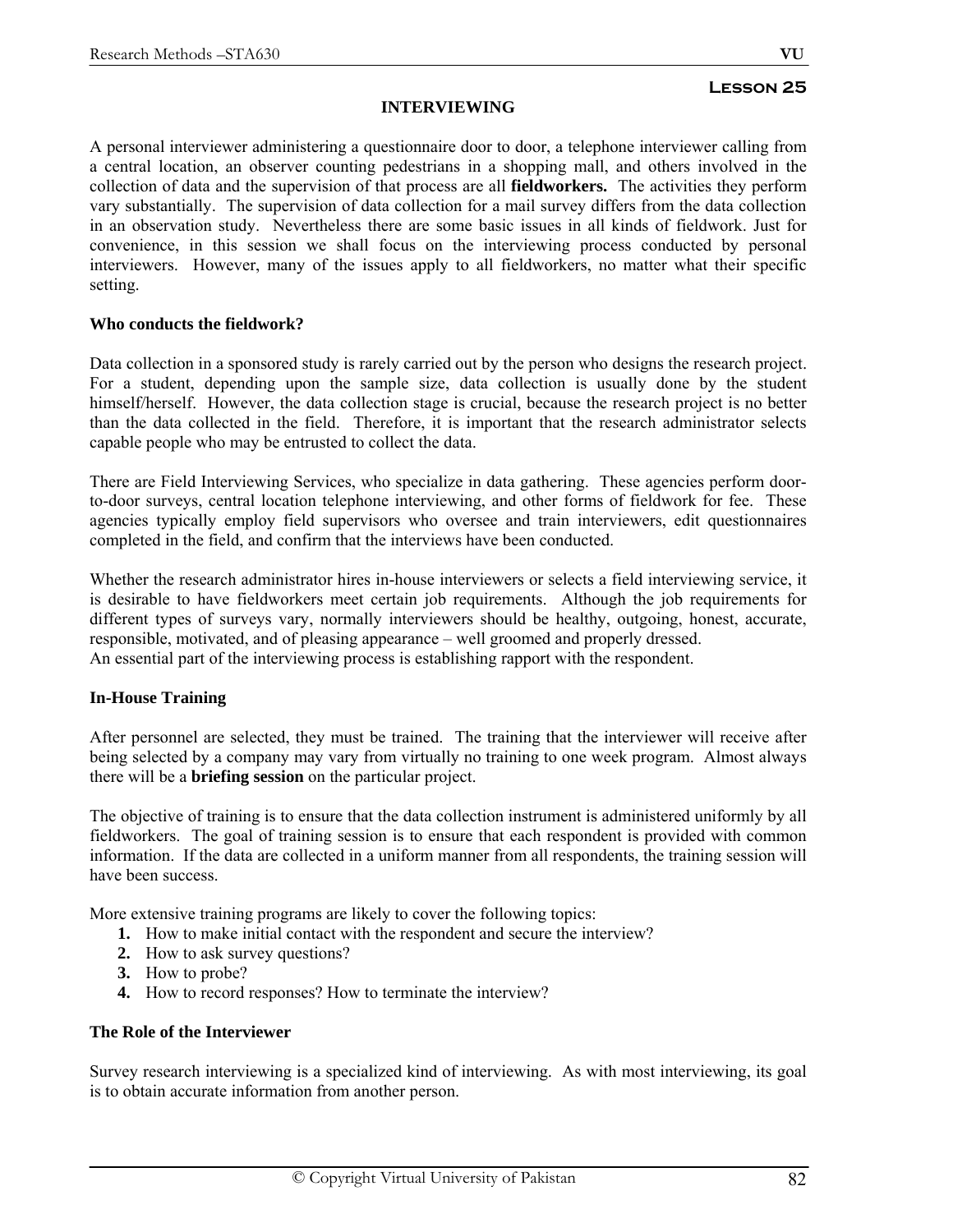The survey interview is a social relationship. Like other social relationships, it involves social roles, norms, and expectations. The interview is a short-term, secondary social interaction between two strangers with thee explicit purpose of one person's obtaining specific information from the other. The social roles are those of the interviewer and the interviewee or respondent. Information is obtained in a structured conversation in which the interviewer asks prearranged questions and records answers, and the respondent answers.

The role of interviewer is difficult. They obtain cooperation and build rapport, yet remain neutral and objective. They encroach on respondents' time and privacy for information that may not benefit the respondents. They try to reduce embarrassment, fear, and suspicion so that respondents feel comfortable revealing information. They explain the nature of the survey research or give hints about social roles in an interview. Good interviewers monitor the pace and direction of the social interaction as well as content of the answers and the behavior of thee respondents.

Survey interviewers are nonjudgmental and do not reveal their opinions, verbally or nonverbally. If the respondent asks for an interviewer's opinion, he or she politely redirects the respondent and indicate that such questions are inappropriate.

## **Stages of an Interview**

## *Making Initial Contact and Securing the Interview*

The interview proceeds through stages, beginning with introduction and entry. Interviewers are trained to make appropriate opening remarks that will convince the person that his or her cooperation is important.

Asslaam-o-Alaykum, my name is \_\_\_\_\_\_\_\_\_\_\_\_\_\_\_\_\_\_\_\_\_ and I am working for a National Survey Company. We are conducting a survey concerning "women empowerment." I would like to get a few of your ideas.

For the initial contact in a telephone interview, the introduction might be:

Asslaam-o-Alaykum, my name is example is a set of Social in the Department of Social Research, Virtual University.

By indicating that telephone call is a long distance, interviewers attempt to capitalize on the fact that most people feel a long distance call is something special, unusual, or important. Giving one's personal name personalizes thee call.

Personal interviewers may carry a letter of identification that will indicate that the study is bona fide research project and not a salesman's call. The name of the research agency is used to assure the respondent that thee caller is trustworthy.

#### *Asking the Questions*

The purpose of the interview is, of course, to have the interviewer ask questions and record the respondent's answers. Training in the art of stating questions can be extremely beneficial, because interviewer bias can be a source of considerable error in survey research.

There are five major principles for asking questions:

- Ask the questions exactly as they are worded in the questionnaire.
- Read each question very slowly.
- Ask the question in the order in which they are presented in the questionnaire.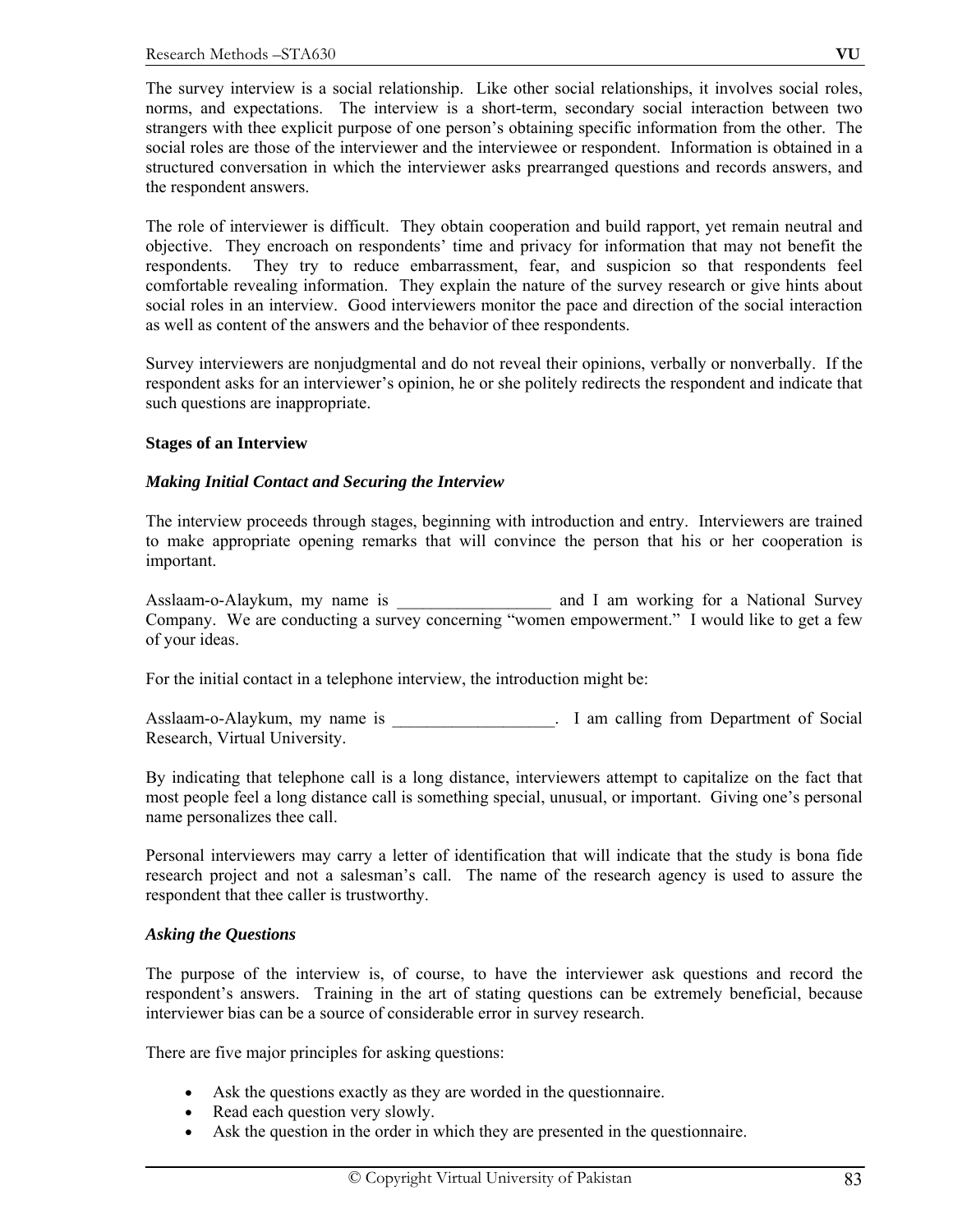Although interviewers are generally trained in these procedures, when working in thee field many interviewers do not follow them exactly. Do not take shortcuts when the task becomes monotonous. Interviewers may shorten questions or rephrase unconsciously when they rely on their memory of the question rather than reading the question as it is worded.

If the respondents do not understand a question, they will usually ask for some clarification. The recommended procedure is to repeat the question, or if the respondent does not understand a word, the interviewer should respond with "just whatever it means to you.

Often the respondents volunteer information relevant to a question that is supposed to be asked at a later point in the research. In this situation the response should be recorded under the question that deals specifically with that subject. Then rather than skip the question that was answered out of sequence, the interviewers should be trained to say something like "We have briefly discussed this, but let me ask you …." By asking every question, the interviewer can be sure that complete answers are recorded.

## *Probing*

Probing means the verbal prompts made by field worker when the respondent must be motivated to communicate his or her answer or to enlarge on, clarify or explain an answer. Probing may be needed for two types of situations. First, it is necessary when the respondent must be motivated to enlarge on, clarify, or explain his or her answer. The interviewer must encourage the respondent to clarify or expand on answers by providing a stimulus that will not suggest the interviewer's own ideas. The ability to probe with neutral stimuli is the mark of an experienced interviewer. Second, probing may be necessary in situations in which he respondent begins to ramble or lose track of the question. In such cases thee respondent must be led to focus on specific content of the interview and to avoid irrelevant and unnecessary information. Probing is also needed when the interviewer recognizes an irrelevant or inaccurate answer.

He interviewer has several possible probing tactics to choose from, depending on the situation:

- *Repetition of the question.* The respondent who remains completely silent may not have understood the question or may not have decided how to answer it. Mere repetition may encourage the respondent to answer in such cases. For example, if the question is "What is there that you do not like about your supervisor?" and the respondent does not answer, the interviewer may probe: "just to check, is there anything you do not like about your supervisor?"
- *An expectant pause*. If the interviewer believes the respondent has more to say, the "silent probe," accompanied by an expectant look may motivate the respondent to gather his/her thoughts and give a complete response.
- *Repetition of the respondent's reply.* As the interviewer records thee response, he or she may repeat thee respondent's reply verbatim. This may stimulate the respondent to expand on the answer.
- *Neutral questions or comments.* Asking neutral question may indicate the type of information that the interviewer is seeking. For example, if the interviewer believes that thee respondent's motives should be clarified, he or she might ask, "Why do you feel that way?" If the interviewer feels that there is a need to clarify a word or phrase, then he/she might ask, "What  $\frac{1}{2}$  do you mean by  $\frac{1}{2}$  ?"

## *Recording the Responses*

The rules for recording responses to closed ended questions vary with the specific question. The general rule, however, is to place a check in the box that correctly reflects the respondent's answer.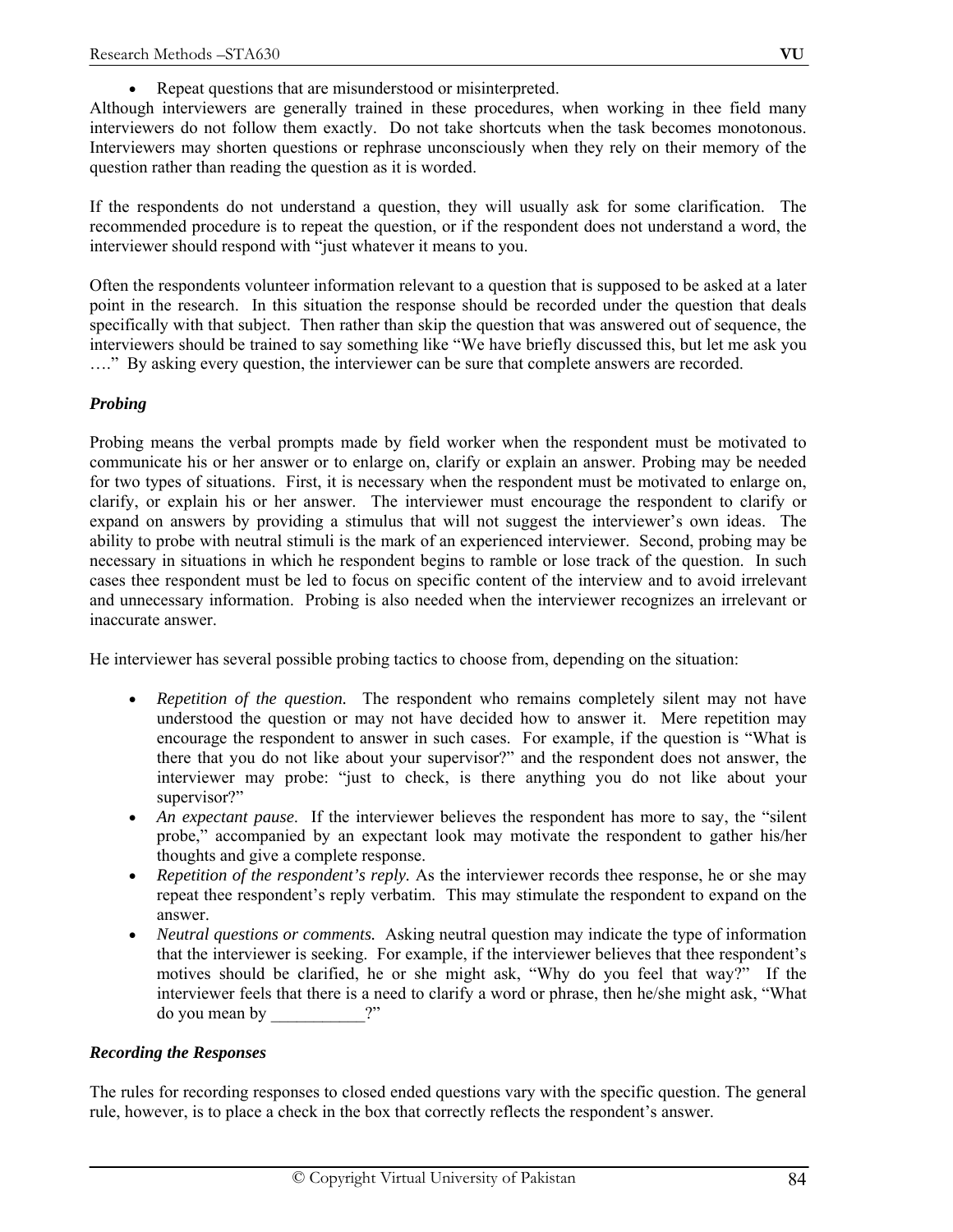The general instructions for recording answers to open-ended response questions is to record the answer verbatim, a task that is difficult for most people. Some of thee suggestions are:

- Record responses during the interview.
- Use the respondent's own words.
- Do not summarize or paraphrase thee respondent's answer.
- Include everything that pertains to the question objectives.
- Include all your probes.

#### *Terminating the Interview*

Fieldworkers should not close the interview before all the information has been secured. The interviewer whose departure is hasty will not be able to record those spontaneous comments respondents sometimes offer after all formal questions have been asked. Avoiding hasty departures is also a matter of courtesy.

Fieldworkers should also answer to the best of their ability any questions the respondent has concerning the nature and purpose of the study. Always leave by observing the local cultural customs. "Don't burn your bridges." Because thee fieldworker may be required to re-interview the respondent at some future time, he or she should leave thee respondent with positive feeling about having cooperated in a worthwhile undertaking. It is extremely important t thank the respondent for his or her cooperation.

The interviewer then goes to a quite and private place to edit the questionnaire and record other details such as the date, time, and place of interview; a thumbnail sketch of the respondent and interview situation, the respondent's attitude; and any unusual circumstances. The interviewer also records personal feelings and anything that was suspected.

#### **Principles of Interviewing**

#### **The Basics**

*Have integrity and be honest.* This is thee cornerstone of all professional inquiry, regardless of its purpose.

*Have patience and tact.* Interviewers ask for information from people they do not know. Thus all the rules of human relations that apply to inquiry situations – patience, tact, courtesy – apply "in spades" to interviewing.

*Have attention to accuracy and detail.* Among the greatest interviewing "sins" are inaccuracy and superficiality, for the professional analyst can misunderstand, and in turn mislead, a client. Do not record thee answer unless you fully understand it yourself. Probe for clarification and detailed full answers.

*Exhibit a real interest in the inquiry at hand, but keep your opinions to yourself.* Impartiality is imperative.

*Be a good listener.* Some interviewers talk too much, wasting time when respondents could be supplying more pertinent facts or opinions on the topic.

*Keep the inquiry and respondents' responses confidential.* Do not discuss the studies you are doing with relatives, friends, or associates. Never quote one respondent's opinion to another.

*Respect others' rights.* Survey research depends on the goodwill of others to provide information. There should be no coercion. Impress on prospective respondents that their cooperation is important and valuable.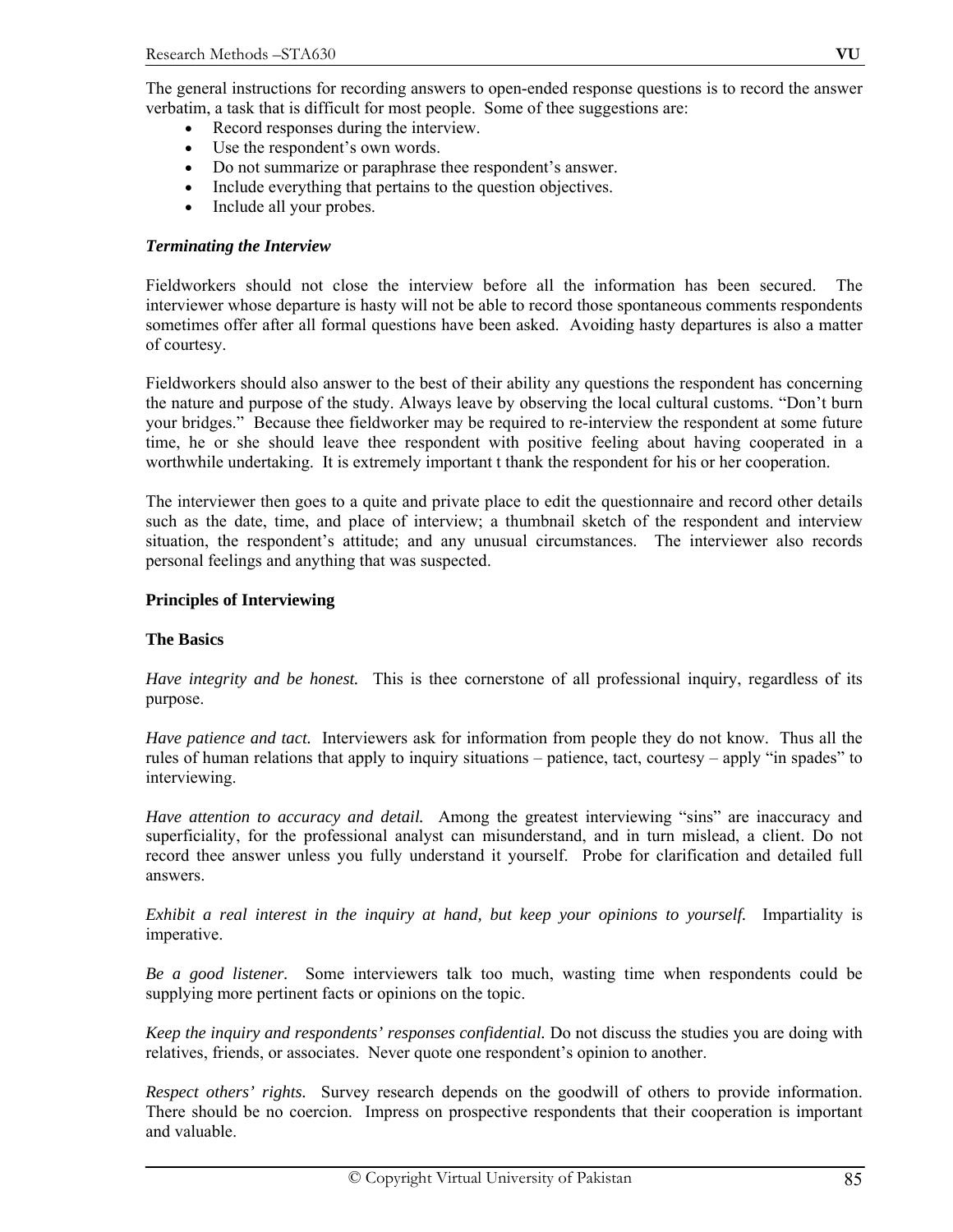#### **Interview Bias**

- Information obtained during interview should be as free as possible of bias.
- Bias could be introduced by the interviewer, interviewee, or the situation. Interviewer bias falls into six categories:

## *Interviewer Bias*

- **1.** Interviewer could bias the data if proper rapport is not established Errors by the respondent forgetting, embarrassment, misunderstanding, or lying because of the presence of others.
- **2.** Unintentional errors or interviewer sloppiness contacting the wrong person, misreading a question, omitting questions, reading questions in the wrong order, recording wrong answer, or misunderstanding the respondent.
- **3.** Intentional subversion by the interviewer purposeful alteration of answers, omission or rewording of questions, or choice of an alternative respondent.
- **4.** Influence due to the interviewer's expectations about a respondent's appearance, living situation, or other answers.
- **5.** Failure of an interviewer to probe or to probe properly.
- **6.** Influence on the answers due to the interviewer's appearance, tone, attitude, reactions to answers, or comments made outside of the interview schedule.

## *Interviewee Bias*

- Errors made by the respondent –
- **1.** Interviewees can bias the data when they do not come out with their true opinion but provide information that they think what the interviewer expects of them or would like to hear.
- **2.** They do not understand the question, they may feel difficult or hesitant to clarify.
- **3.** Some interviewees may be turned off because of the personal liking, or the dress of the interviewer, or the manner in which questions are put. So they may not provide truthful answers.
- **4.** Some may provide socially undesirable answers.

#### *Situational Bias*

- Situational biases in terms of:
- **1.** Non-participants Unwillingness or inability to participate. Bias the sample.
- **2.** Trust levels and rapport established by different interviewers. Elicit answers of different degrees of openness.
- **3.** The physical setting of the interview. Respondent may not feel comfortable to be interviewed at work.

## **Some Tips for Interviewing**

- Know the culture of the people in advance.
- Appearance wear acceptable dress.
- Pleasantness and flexibility.
- Carry the letter of authority.
- Establish credibility and rapport. Motivating individuals to respond.
- Familiarity with the questionnaire.
- Following the question wording/ question order
- Recording responses exactly.
- Probing for responses.
- Closing the interview. No false promises. Also don't burn your bridges.
- Edit the questionnaire in the first available opportunity.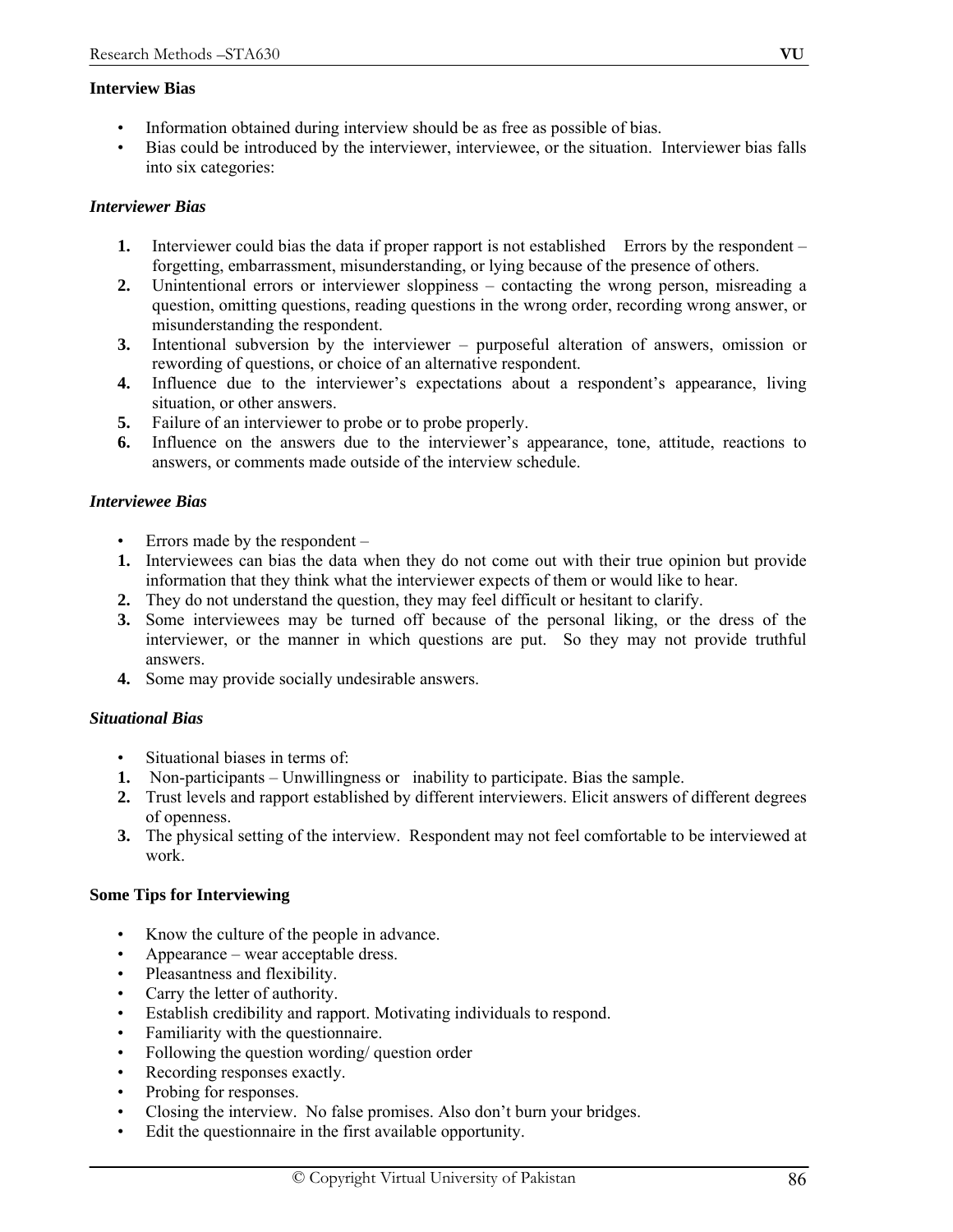**Lesson 26**

# **SAMPLE AND SAMPLING TERMINOLOGY**

A **sample** is a subset, or some part, of a larger whole. A larger whole could be anything out which sample is taken. That 'whole' could be a bucket of water, a bag of sugar, a group of organizations, a group of students, a group of customers, or a group mid-level managers in an organization. A complete group of entities sharing some common set of characteristics is population. In other words, the totality out of which sample is drawn is referred to as **population.** 

# **Why sample?**

# *1. Saves Cost, Labor, and Time*

Applied research projects usually have budget and time constraints. Since sample can save financial cost as well as time, therefore, to go for sample study is pragmatic.

Of course, a researcher investigating a population with an extremely small number of population elements may elect to conduct a study on the total population rather than a sample because cost, labor, and time constraints are relatively insignificant.

Although sample study cuts costs, reduces labor requirements, and gathers vital information quickly, yet there could be other reasons.

# *2. Quality Management/supervision*

Professional fieldworkers are a scarce commodity. In a large study rather than employing less qualified staff it may be advisable to do a sample study and employ highly qualified professional fieldworkers. It can certainly affect the quality of the study. At the same time it may be easier to manage a small group and produce quality information. Supervision, record keeping, training, and so forth would all be more difficult in a very large study.

# *3. Accurate and Reliable Results*

Another major reason for sampling is that samples, if properly selected, are sufficiently accurate in most of the cases. If the elements of a population are quite similar, only a small sample is necessary to accurately portray the characteristics of interest. Most of us have had blood samples taken from the finger, the arm, or another part of body. The assumption is that blood is sufficiently similar through out the body, the characteristics of the blood can be determined on the basis of sample.

When the elements of population are highly homogenous, samples are highly representative of the population. Under these circumstances almost any sample is as good as another.

Samples may be more accurate than census. In a census study of large population there is a greater likelihood of non-sampling errors. In a survey mistakes may occur that are unrelated to the selection of people in the study. For example, a response may be coded incorrectly, or the keyboard operator might make data entry error. Interviewer mistakes, tabulation errors, and other non-sampling errors may increase during census because of the increased volume of work. In sample increased accuracy is possible because the fieldwork and tabulation of the data can be closely supervised than would be possible in a census. In field survey, a small, well trained, closely supervised group may do a more careful and accurate job of collecting information than a large group of nonprofessional interviewers trying to contact everyone.

# *4. Sampling may be the Only Way*

Many research projects, especially those in quality control testing, require the destruction of the items being tested. If the manufacturer of firecrackers wished to find out whether each product met a specific production standard, there would be no product left after testing. Similarly, consider the case of electric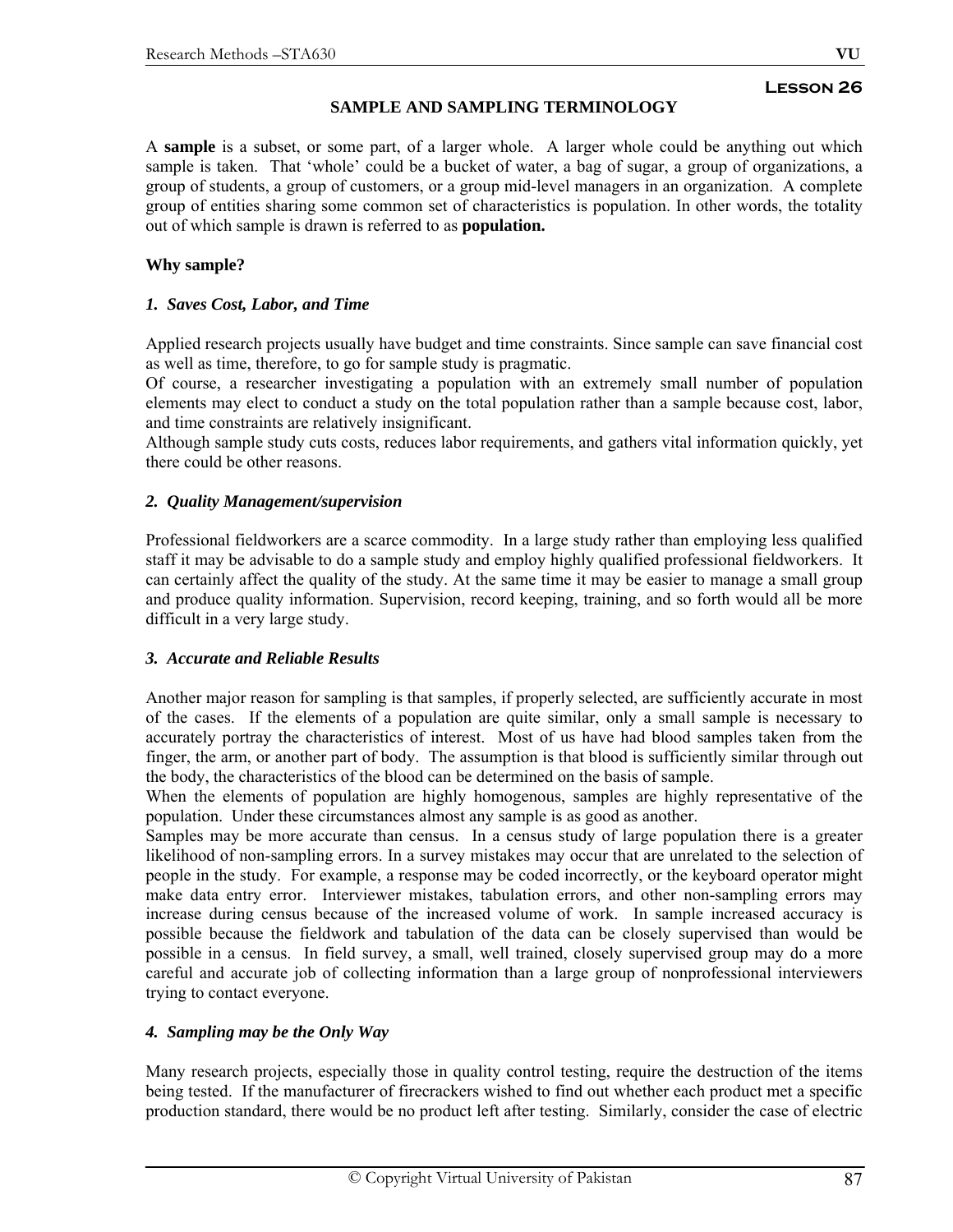bulbs. In testing the life of bulbs, if we were to burn every bulb produced, there would be none left to sell. This is destructive sampling.

# *5. Determine the Period of Study*

Interviewing every element of a large population without sampling requires lot of time, may be a year or more. In such a long period study, even the seasonal variation may influence the response pattern of the respondents. For example, if the study was aimed at measuring the level of unemployment in a given large city, the unemployment rate produced by the survey data would not refer to the city as of the beginning of interviewing or as of the end. Researcher may be forced to attribute the unemployment to some hypothetical date, representing to the midpoint of the study period. Hence it will be difficult to determine the exact timing to which the data of the study pertains.

# **Sampling Terminology**

There are a number of technical terms used in books on research and statistics which need explanation. Some of the important terms are:

# *Element*

An element is that unit about which information is collected and which provides the basis of analysis. Typically, in survey research, elements are people or certain types of people. It is that unit about which information is collected and that provides the basis of analysis. It can be a person, groups, families, organizations, corporations, communities, and so forth.

# *Population*

A population is the theoretically specified aggregation of study elements. It is translating the abstract concept into workable concept. For example, let us look at the study of "college students." Theoretically who are the college students? They might include students registered in government colleges and/or private colleges, students of intermediate classes and/or graduate classes, students of professional colleges and/or non-professional colleges, and many other variations. In this way the pool of all available elements is population.

# *Target Population*

Out of the conceptual variations what exactly the researcher wants to focus on. This may also be called a target population. Target population is the complete group of specific population elements relevant to the research project. Target population may also be called *survey population* i.e. that aggregation of elements from which the survey sample is actually selected.

At the outset of the sampling process, it is vitally important to carefully define the target population so the proper source from which the data are to collected can be identified. In our example of 'college students" finally we may decide to study the college students from government institutions located in Lahore, who are studying social sciences, who are aged 19 years of age, and hailing from rural areas.

## *Sampling*

The process of using a small number of items or parts of a larger population to make conclusions about the whole population. It enables the researchers to estimate unknown characteristics of the population.

## *Sampling Frame*

In actual practice the sample will be drawn from a list of population elements that is often different from the target population that has been defined. A sampling frame is the list of elements from which the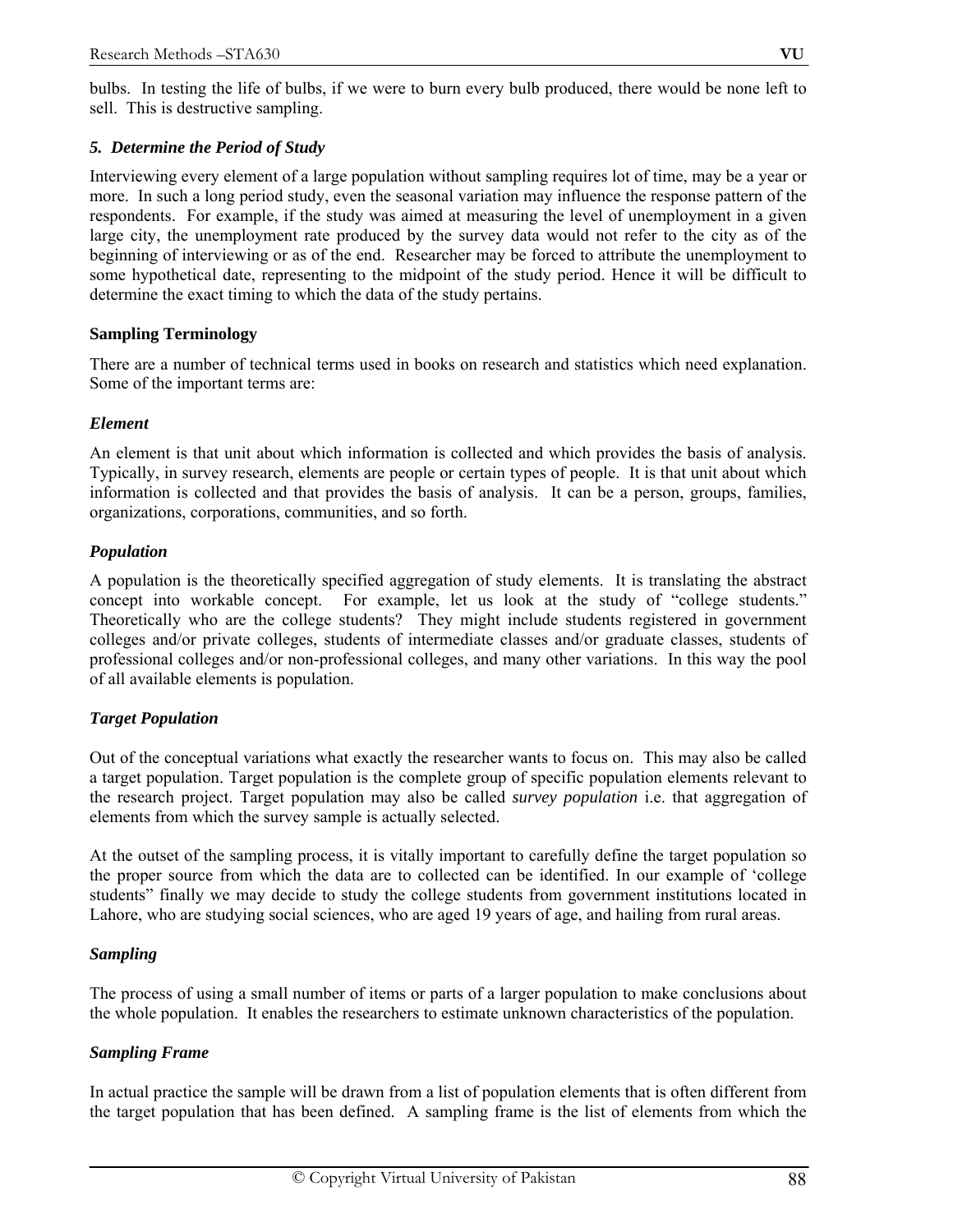sample may be drawn. A simple example could be listing of all college students meeting the criteria of target population and who are enrolled on the specified date.

A sampling frame is also called the *working population* because it provides the list that can be worked with operationally. In our example, such a list could be prepared with help of the staff of the selected colleges.

## *Sampling Frame Error*

A sampling frame error occurs when certain sample elements are excluded or when the entire population is not accurately represented in the sampling frame. The error that occurs when certain sample elements are not listed or available and are not represented in the sampling frame.

#### *Sampling Unit*

A sampling unit is that element or set of elements considered for selection in some stage of sampling. Sampling may be done in single stage or in multiple stages. In a simple, single-stage sample, the sampling units are the same as the elements. In more complex samples, however, different levels of sampling units may be employed. For example, a researcher may select a sample of *Mohallahs* in a city, and then select a sample of households from the selected *Mohallahs*, and finally may select a sample of adults from the selected households. The sampling units of these three stages of sampling are respectively *Mohallah*, households, and adults, of which thee last of these are the elements. More specifically, the terms "primary sampling units," "secondary sampling units," and "final sampling units" would be used to designate the successive stages.

## *Observation Unit*

An observation unit, or unit of data collection, is an element or aggregation of elements from which the information is collected. Often the unit of analysis and unit of observation are the same – the individual person – but this need not be the case. Thus the researcher may interview heads of household (the observation units) to collect information about every member of the household (the unit of analysis).

#### *Parameter*

A parameter is the summary description of a given variable in a population. The mean income of all families in a city and thee age distribution of the city's population are parameters. An important part portion of survey research involves the estimation of population parameters on the basis of sample observation.

#### *Statistic*

A statistic is the summary description of a given variable in a survey sample. Thus the mean income computed from the survey sample and the age distribution of that sample are statistics. Sample statistics are used to make estimates of the population parameters.

## *Sampling Error*

Probability sampling methods seldom, if ever, provide statistics exactly equal to the parameters that they are used to estimate. Probability theory, however, permits us to estimate the error to be expected for a given sample (more information to be sought from professional in Statistics).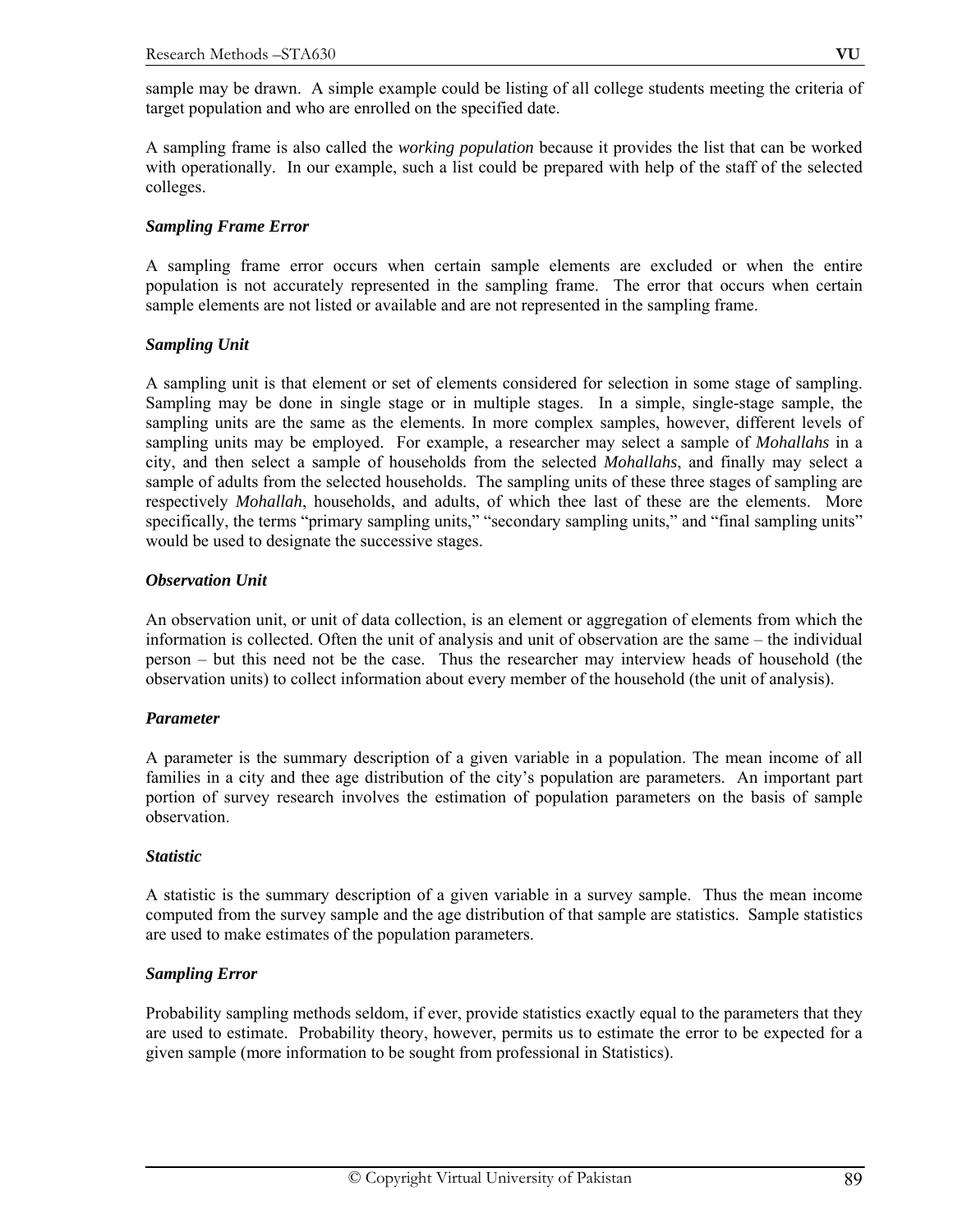#### **Lesson 27**

#### **PROBABILITY AND NON-PROBABILITY SAMPLING**

There are several alternative ways of taking a sample. The major alternative sampling plans may be grouped into probability techniques and non-probability techniques. In **probability sampling** every element in the population has a *known nonzero probability* of selection. The simple random is the best known probability sample, in which each member of the population has an equal probability of being selected. Probability sampling designs are used when the representativeness of the sample is of importance in the interest of wider generalisability. When time or other factors, rather than generalisability, become critical, non-probability sampling is generally used.

In non-probability sampling the probability of any particular element of the population being chosen is unknown. The selection of units in non-probability sampling is quite arbitrary, as researchers rely heavily on personal judgment. It should be noted that there are no appropriate statistical techniques for measuring random sampling error from a non-probability sample. Thus projecting the data beyond the sample is statistically inappropriate. Nevertheless, there are occasions when non-probability samples are best suited for the researcher's purpose.

#### **Types of non-probability sampling:**

In non-probability sampling designs, the elements in the population do not have any probabilities attached to their being chosen as sample subjects. This means that the findings from the study of the sample cannot be confidently generalized to the population. However the researchers may at times be less concerned about generalisability than obtaining some preliminary information in a quick and inexpensive way. Sometimes non-probability could be thee only way to collect the data.

#### **Convenience Sampling**

Convenience sampling (also called *haphazard or accidental sampling*) refers to sampling by obtaining units or people who are most conveniently available. For example, it may be convenient and economical to sample employees in companies in a nearby area, sample from a pool of friends and neighbors. The person-on-the street interview conducted by TV programs is another example. TV interviewers go on the street with camera and microphone to talk to few people who are convenient to interview. The people walking past a TV studio in thee middle of the day do not represent everyone (homemakers, people in the rural areas). Likewise, TV interviewers select people who look "normal" to them and avoid people who are unattractive, poor, very old, or inarticulate.

Another example of haphazard sample is that of a newspaper that asks the readers to clip a questionnaire from the paper and mail it in. Not everyone reads thee newspaper, has an interest in the topic, or will take the time to cut out the questionnaire, and mail it. Some will , and the number who do so may seem large, but the sample cannot be used to generalize accurately to the population.

Convenience samples are least reliable but normally the cheapest and easiest to conduct. Convenience sampling is most often used during the exploratory phase of a research project and is perhaps the best way of getting some basic information quickly and efficiently. Often such sample is taken to test ideas or even to gain ideas about a subject of interest.

#### **Purposive Sampling**

Depending upon the type of topic, the researcher lays down the criteria for the subjects to be included in the sample. Whoever meets that criteria could be selected in the sample. The researcher might select such cases or might provide the criteria to somebody else and leave it to his/her judgment for the actual selection of the subjects. That is why such a sample is also called as **judgmental or expert opinion sample.** For example a researcher is interested in studying students who are enrolled in a course on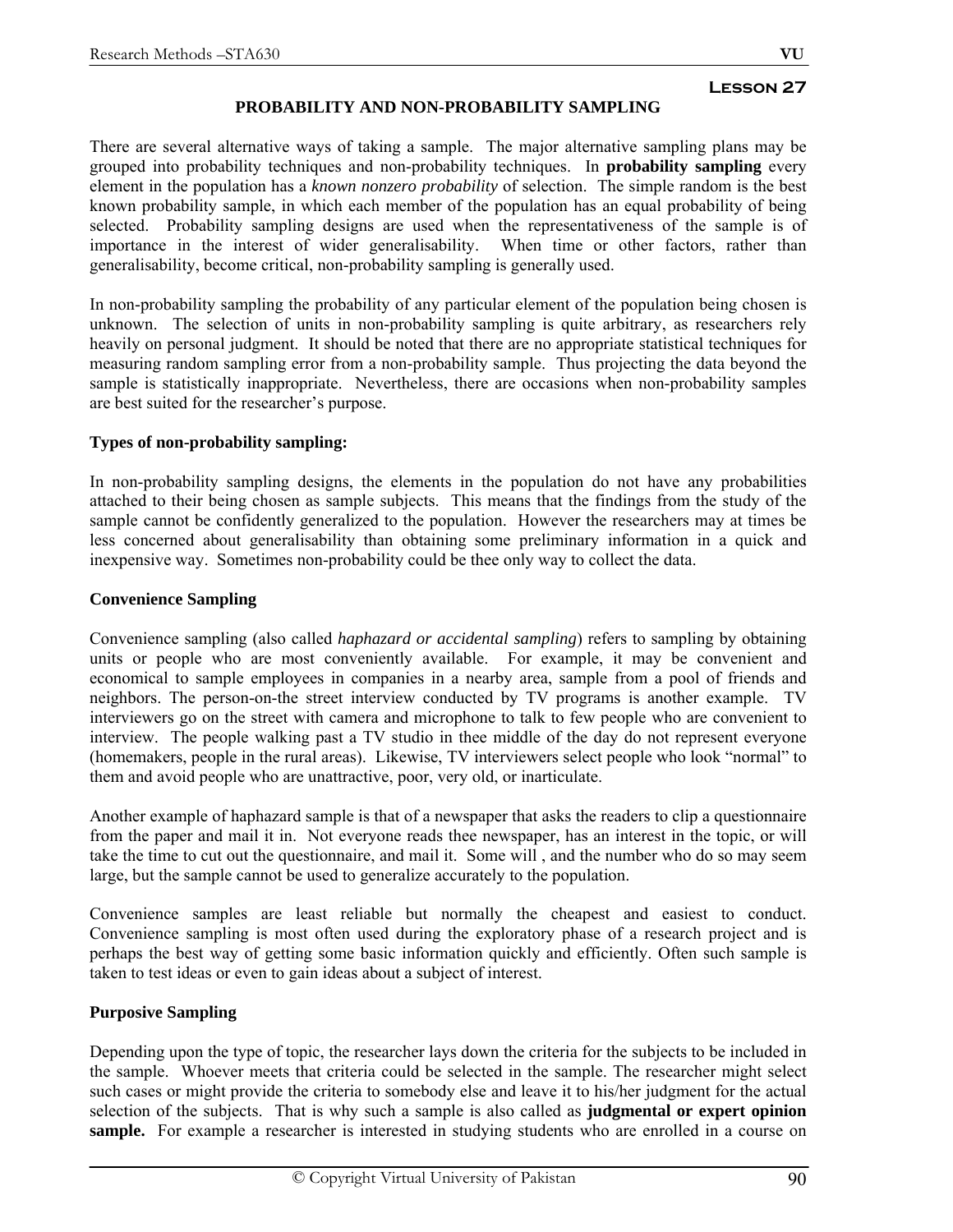research methods, are highly regular, are frequent participants in the class discussions, and often come with new ideas. The criteria has been laid down, the researcher may do this job himself/herself, or may ask the teacher of this class to select the students by using the said criteria. In the latter situation we are leaving it to the judgment of the teacher to select the subjects. Similarly we can give some criteria to the fieldworkers and leave it to their judgment to select the subjects accordingly. In a study of working women the researcher may lay down the criteria like: the lady is married, has two children, one of her child is school going age, and is living in nuclear family.

# **Quota Sampling**

A sampling procedure that ensures that certain characteristics of a population sample will be represented to the exact extent that the researcher desires. In this case the researcher first identifies relevant categories of people (e.g. male and female; or under age 30, ages 30 to 60, over 60, etc) then decides how many to get in each category. Thus the number of people in various categories of sample is fixed. For example the researcher decides to select 5 males and 5 females under age 30, 10 males and 10 females aged 30 to 60, and 5 males and 5 females over age 60 for a 40 person sample. This is quota sampling.

Once the quota has been fixed then the researcher may use convenience sampling. The convenience sampling may introduce **bias**. For example, the field worker might select the individual according to his/her liking, who can easily be contacted, willing to be interviewed, and belong to middle class. Quota sampling can be considered as a form of proportionate stratified sampling, in which a predetermined proportion of people are sampled from different groups, but on a convenience basis. Speed of data collection, lower costs, and convenience are the major advantages of quota sampling compared to probability sampling. Quota sampling becomes necessary when a subset of a population is underrepresented, and may not get any representation if equal opportunity is provided to each. Although there are many problems with quota sampling, careful supervision of the data collection may provide a representative sample of the various subgroups within the population.

## **Snowball Sampling**

Snowball sampling (also called *network, chain referral, or reputational sampling*) is a method for identifying and sampling (or selecting) cases in the network. It is based on an analogy to a snowball, which begins small but becomes larger as it is rolled on wet snow and picks up additional snow. It begins with one or a few people or cases and spreads out on the basis of links to thee initial cases.

This design has been found quite useful where respondents are difficult to identify and are best located through referral networks. In the initial stage of snowball sampling, individuals are discovered and may or may not be selected through probability methods. This group is then used to locate others who possess similar characteristics and who, in turn, identify others. The "snowball" gather subjects as it rolls along.

For example, a researcher examines friendship networks among teenagers in a community. He or she begins with three teenagers who do not know each other. Each teen names four close friends. The researcher then goes to the four friends and asks each to name four close friends, then goes to those four and does the same thing again, and so forth. Before long, a large number of people are involved. Each person in the sample is directly or indirectly tied to the original teenagers, and several people may have named the same person. The researcher eventually stops, either because no new names are given, indicating a closed network, or because the network is so large that it is at thee limit of what he or she can study.

## **Sequential Sampling**

Sequential sampling is similar to purposive sampling with one difference. In purposive sampling, the researcher tries to find as many relevant cases as possible, until time, financial resources, or his or her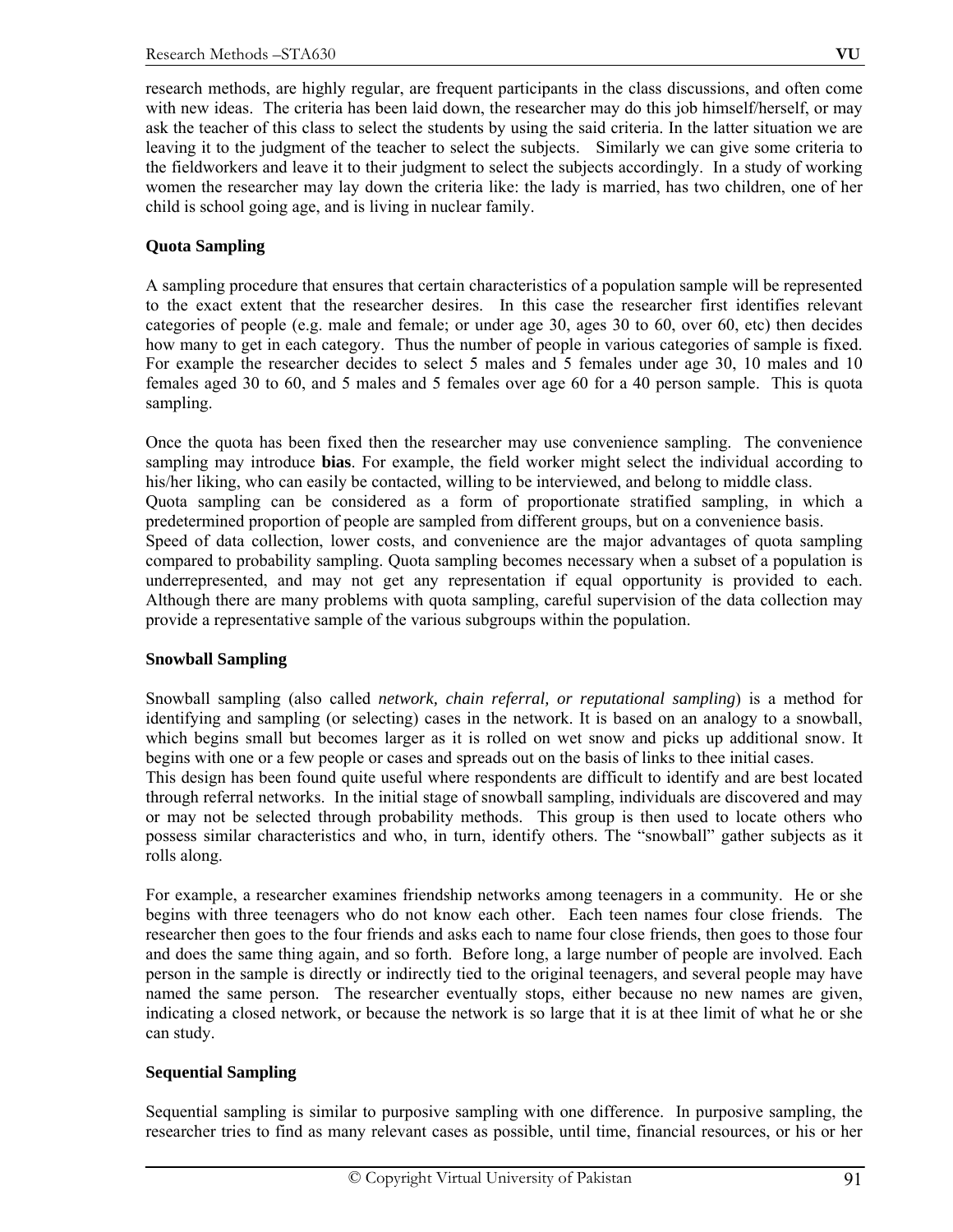energy is exhausted. The principle is to get every possible case. In sequential sampling, a researcher continues to gather cases until the amount of new information or diversity is filled. The principle is to gather cases until a saturation point is reached. In economic terms, information is gathered, or the incremental benefit for additional cases, levels off or drops significantly. It requires that the researcher continuously evaluates all the collected cases. For example, a researcher locates and plans in-depth interviews with 60 widows over 70 years old who have been living without a spouse for 10 or more years. Depending on the researcher's purposes, getting an additional 20 widows whose life experiences, social background, and worldview differ little from the first 60 may be unnecessary.

## **Theoretical Sampling**

In theoretical sampling, what the researcher is sampling (e.g. people, situation, events, time periods, etc.) is carefully selected, as the researcher develops grounded theory. A growing theoretical interest guides the selection of sample cases. The researcher selects cases based on new insights they may provide. For example, a field researcher may be observing a site and a group of people during week days. Theoretically, the researcher may question whether the people act the same at other times or when other aspects of site change. He or she could then sample other time periods (e.g. nights and weekends) to get more full picture and learn whether important conditions are the same.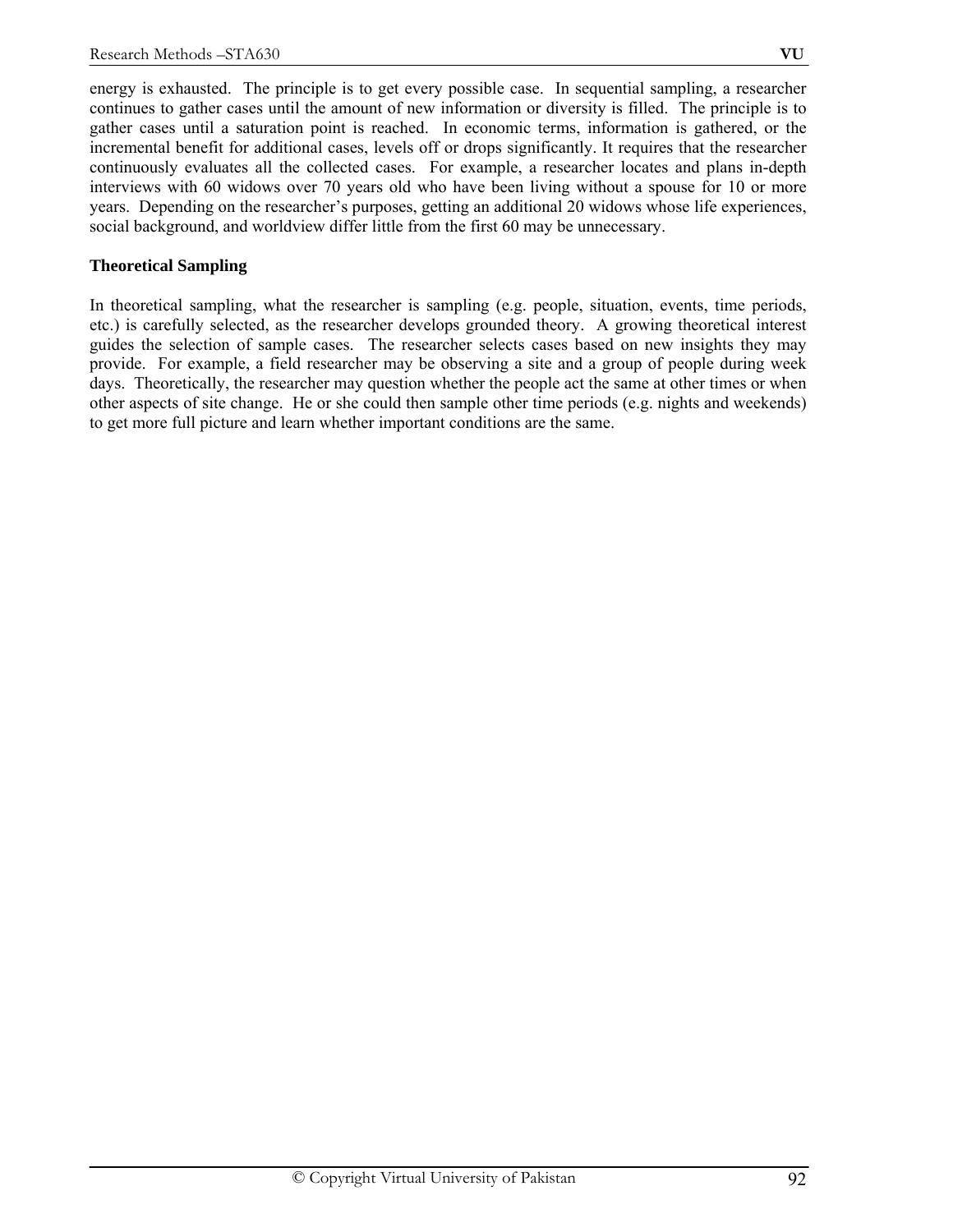# **TYPES OF PROBABILITY SAMPLING**

Probability samples that rely on random processes require more work than nonrandom ones. A researcher must identify specific sampling elements (e.g. persons) to include in the sample. For example, if conducting a telephone survey, the researcher needs to try to reach the specific sampled person, by calling back several times, to get an accurate sample.

Random samples are most likely to yield a sample that truly represents the population. In addition, random sampling lets a researcher statistically calculate the relationship between the sample and the population – that is the size of *sampling error.* A non-statistical definition of the sampling error is the deviation between sample result and a population parameter due to random process.

## **Simple Random Sample**

The simple random sample is both the easiest random sample to understand and the one on which other types are modeled. In simple random sampling, a research develops an accurate sampling frame, selects elements from sampling frame according to mathematically random procedure, then locates the exact element that was selected for inclusion in the sample.

After numbering all elements in a sampling frame, the researcher uses a list of random numbers to decide which elements to select. He or she needs as many random numbers as there are elements to be sampled: for example, for a sample of 100, 100 random numbers are needed. The researcher can get random numbers from a random number table, a table of numbers chosen in a mathematically random way. Random-number tables are available in most statistics and research methods books. The numbers are generated by a pure random process so that any number has an equal probability of appearing in any position. Computer programs can also produce lists of random number.

A random starting point should be selected at the outset.

Random sampling does not guarantee that every random sample perfectly represents the population. Instead, it means that most random samples will be close to the population most of the time, and that one can calculate the probability of a particular sample being inaccurate. A researcher estimates the chance that a particular sample is off or unrepresentative by using information from the sample to estimate the sampling distribution. The sampling distribution is the key idea that lets a researcher calculate sampling error and confidence interval.

# **Systematic Random Sample**

Systematic random sampling is simple random sampling with a short cut for random selection. Again, the first step is to number each element in the sampling frame. Instead of using a list of random numbers, researcher calculates a *sampling interval*, and the interval becomes his or her own quasi random selection method. The sampling interval (i.e. 1 in *K where K is some number)* tells the researcher how to select elements from a sampling frame by skipping elements in the frame before one for the sample.

Sampling intervals are easy to compute. We need the sample size and the population size. You can think of the sample interval as the inverse of the sampling ratio. The sampling ratio for 300 names out of 900 will be  $300/900 = 0.333 = 33.3$  percent. The sampling interval is  $900/300 = 3$ 

Begin with a random start. The easiest way to do this is to point blindly at a number from those from the beginning that are likely to be part of the sampling interval.

When the elements are organized in some kind of cycle or pattern, the systematic sampling will not give a representative sample.

**Lesson 28**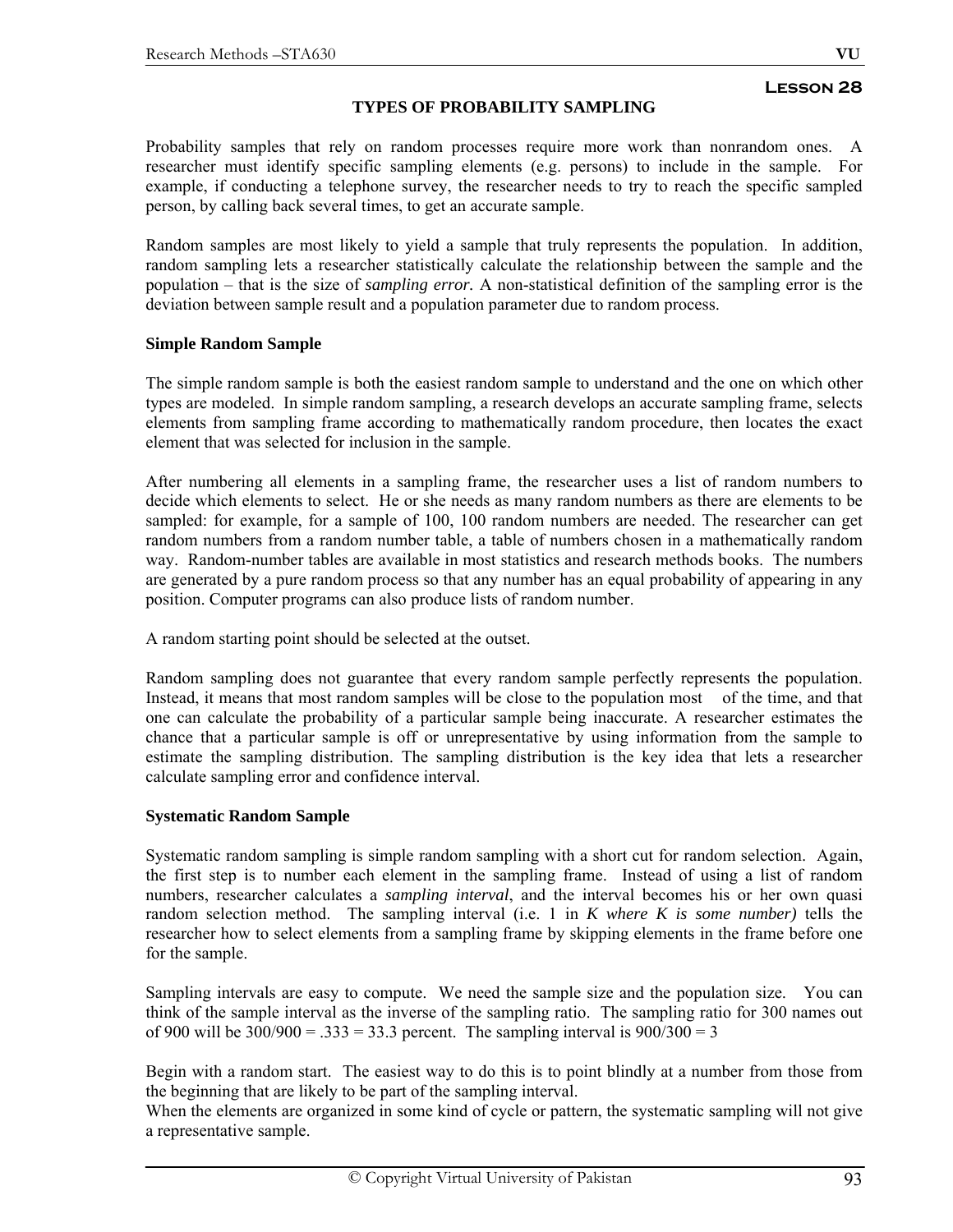#### **Stratified Random Sample**

When the population is heterogeneous, the use of simple random sample may not produce representative sample. Some of the bigger strata may get over representation while some of the small ones may entirely be eliminated. Look at the variables that are likely to affect the results, and stratify the population in such a way that each stratum becomes homogeneous group within itself. Then draw the required sample by using the table of random numbers. Hence in stratified random sampling a subsample is drawn utilizing simple random sampling within each stratum. (Randomization is not done for quota sampling).

There are three reasons why a researcher chooses a stratified random sample: (1) to increase a sample's statistical efficiency, (2) to provide adequate data for analyzing the various subpopulations, and (3) to enable different research methods and procedures to be used in different strata.

**1.** Stratification is usually more efficient statistically than simple random sampling and at worst it is equal to it. With the ideal stratification, each stratum is homogeneous internally and heterogeneous with other strata. This might occur in a sample that includes members of several distinct ethnic groups. In this instance, stratification makes a pronounced improvement in statistical efficiency.

Stratified random sampling provides the assurance that the sample will accurately reflect the population on the basis of criterion or criteria used for stratification. This is a concern because occasionally simple random sampling yields a disproportionate number of one group or another, and the sample ends up being less representative than it could be. Random sampling error will be reduced with the use of stratified random sampling Because each group is internally homogeneous but there are comparative differences Between groups. More technically, a smaller standard error may result from stratified Sampling because the groups are adequately represented when strata are combined.

- **2.** It is possible when the researcher wants to study the characteristics of a certain population subgroups. Thus if one wishes to draw some conclusions about activities in different classes of student body, stratified sampling would be used.
- **3.** Stratified sampling is also called for when different methods of data collection are applied in different parts of the population. This might occur when we survey company employees at the home office with one method but mist use a different approach with employees scattered over the country.

#### **Stratification Process**

The ideal stratification would be based on the primary variable (the dependent variable) under study. The criterion is identified as an efficient basis for stratification. The criterion for stratification is that it is a characteristic of the population elements known to be related to the dependent variable or other variables of interest. The variable chosen should increase homogeneity within each stratum and increase heterogeneity between strata.

Next, for each separate subgroup or stratum, a list of population elements must be obtained. Serially number the elements within each stratum. Using a table of random numbers or some other device, a separate simple random sample is taken within each stratum. Of course the researcher must determine how large a sample must be drawn from each stratum

#### **Proportionate versus Disproportionate**

If the number of sampling units drawn from each stratum is in proportion to the relative population size of the stratum, the sample is proportionate stratified sampling. Sometime, however, a disproportionate stratified sample will be selected to ensure an adequate number of sampling units in every stratum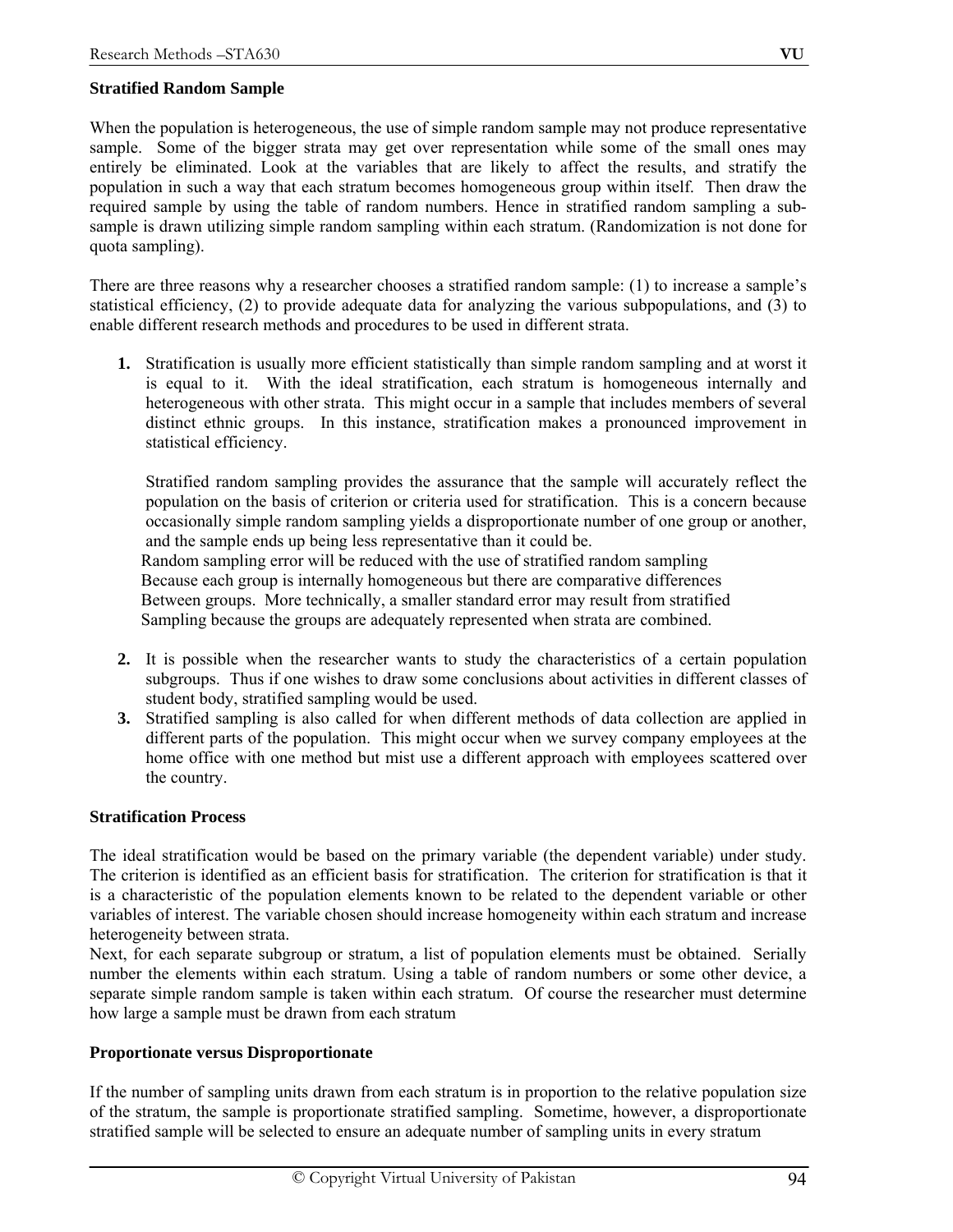## **Cluster Sampling**

The purpose of cluster sampling is to sample economically while retaining the characteristics of a probability sample. Groups or chunks of elements that, ideally, would have heterogeneity among the members within each group are chosen for study in cluster sampling. This is in contrast to choosing some elements from the population as in simple random sampling, or stratifying and then choosing members from the strata, or choosing every nth case in the population in systematic sampling. When several groups with intra-group heterogeneity and inter-group homogeneity are found, then a random sampling of the clusters or groups can ideally be done and information gathered from each of the members in the randomly chosen clusters.

Cluster samples offer more heterogeneity within groups and more homogeneity among and homogeneity within each group and heterogeneity across groups.

Cluster sampling addresses two problems: researchers lack a good sampling frame for a dispersed population and the cost to reach a sampled element is very high. A cluster is unit that contains final sampling elements but can be treated temporarily as a sampling element itself. Researcher first samples clusters, each of which contains elements, then draws a second a second sample from within the clusters selected in the first stage of sampling. In other words, the researcher randomly samples clusters, and then randomly samples elements from within the selected clusters. He or she can create a good sampling frame of clusters, even if it is impossible to create one for sampling elements. Once the researcher gets a sample of clusters, creating a sampling frame for elements within each cluster becomes more manageable. A second advantage for geographically dispersed populations is that elements within each cluster are physically closer to each other. This may produce a savings in locating or reaching each element.

A researcher draws several samples in stages in cluster sampling. In a three-stage sample, stage 1 is random sampling of big clusters; stage 2 is random sampling of small clusters within each selected big cluster; and the last stage is sampling of elements from within the sampled within the sampled small clusters. First, one randomly samples the city blocks, then households within blocks, then individuals within households. This can also be an example of **multistage area sampling.**

The unit costs of cluster sampling are much lower than those of other probability sampling designs. However, cluster sampling exposes itself to greater biases at each stage of sampling.

## **Double Sampling**

This plan is adopted when further information is needed from a subset of the group from which some information has already been collected for the same study. A sampling design where initially a sample is used in a study to collect some preliminary information of interest, and later a sub-sample of this primary sample is used to examine the matter in more detail, is called double sampling.

#### **What is the Appropriate Sample Design?**

A researcher who must make a decision concerning the most appropriate sample design for a specific project will identify a number of sampling criteria and evaluate the relative importance of each criterion before selecting a sample design. The most common criteria

## **Degree of Accuracy**

Selecting a representative sample is, of course, important to all researchers. However, the error may vary from project to project, especially when cost saving or another benefit may be a trade-off for reduction in accuracy.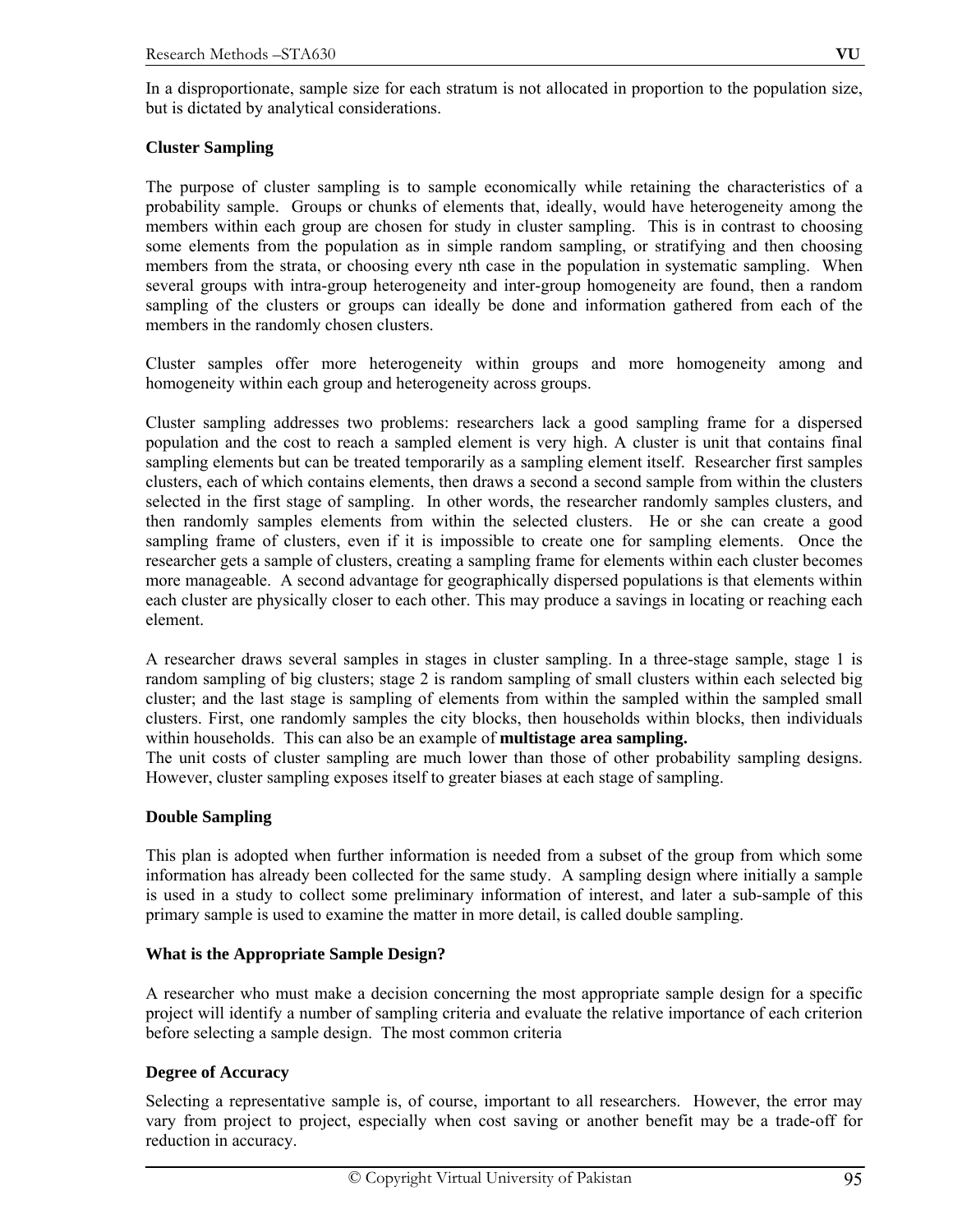#### **Resources**

The costs associated with the different sampling techniques vary tremendously. If the researcher's financial and human resources are restricted, this limitation of resources will eliminate certain methods. For a graduate student working on a master's thesis, conducting a national survey is almost always out of the question because of limited resources. Managers usually weigh the cost of research versus the value of information often will opt to save money by using non-probability sampling design rather than make the decision to conduct no research at all.

#### **Advance Knowledge of the Population**

Advance knowledge of population characteristics, such as the availability of lists of population members, is an important criterion. A lack of adequate list may automatically rule out any type of probability sampling..

## **National versus Local Project**

Geographic proximity of population elements will influence sample design. When population elements are unequally distributed geographically, a cluster sampling may become more attractive.

## **Need for Statistical Analysis**

The need for statistical projections based on the sample is often a criterion. Non-probability sampling techniques do not allow researcher to use statistical analysis to project the data beyond the sample.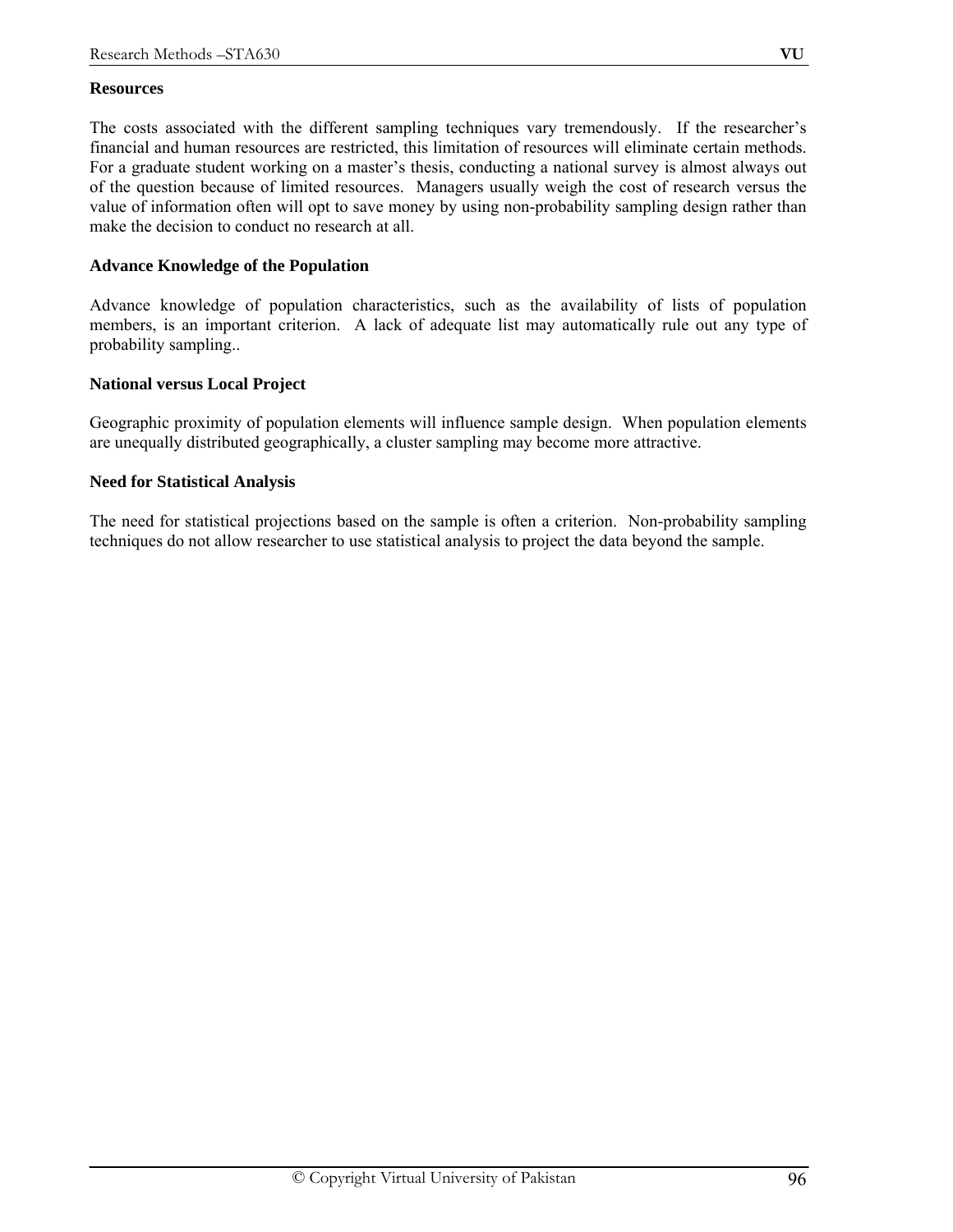## **DATA ANALYSIS**

Once the data begins to flow in, attention turns to data analysis. If the project has been done correctly, the analysis planning is already done. Back at the research design stage or at least by the completion of the proposal or the pilot test, decisions should have been made about how to analyze the data.

During the analysis stage several interrelated procedures are performed to summarize and rearrange the data. The goal of most research is to provide information. There is a difference between raw data and information.

**Information** refers to a body of facts that are in a format suitable for decision making, whereas **data** are simply recorded measures of certain phenomenon. The raw data collected in the field must be transformed into information that will answer the sponsor's (e.g. manager's) questions. The conversion of raw data into information requires that the data be edited and coded so that the data may be transferred to a computer or other data storage medium.

If the database is large, there are many advantages to utilizing a computer. Assuming a large database, entering the data into computer follows the coding procedure.

## **Editing**

Occasionally, a fieldworker makes a mistake and records an improbable answer (e.g., birth year: 1843) or interviews an ineligible respondent (e.g., someone too young to qualify). Seemingly contradictory answers, such as "no" to automobile ownership but "yes" to an expenditure on automobile insurance, may appear on a questionnaire. There are many problems like these that must be dealt with before the data can be coded. Editing procedures are conducted to make the data ready for coding and transfer to data storage.

**Editing** is the process of checking and adjusting the data for omissions, legibility, and consistency. Editing may be differentiated from coding, which is the assignment of numerical scales or classifying symbols to previously edited data.

The purpose of editing is to ensure the completeness, consistency, and readability of the data to be transferred to data storage. The editor's task is to check for errors and omissions on the questionnaires or other data collection forms.

The editor may have to reconstruct some data. For instance, a respondent may indicate weekly income rather than monthly income, as requested on the questionnaire. The editor must convert the information to monthly data without adding any extraneous information. The editor "should bring to light all hidden values and extract all possible information from a questionnaire, while adding nothing extraneous."

## *Field Editing*

In large projects, field supervisors are often responsible for conducting preliminary field edits. The purpose of field editing the same day as the interview is to catch technical omissions (such as a blank page), check legibility of the handwriting, and clarify responses that are logically or conceptually inconsistent. If a daily field editing is conducted, a supervisor who edits completed questionnaires will frequently be able to question the interviewers, who may be able to recall the interview well enough to correct any problems. The number of "no answers," or incomplete answers can be reduced with a rapid follow-up simulated by a field edit. The daily edit also allows fieldworkers to re-contact the respondent to fill in omissions before the situation has changed. The field edit may also indicate the need for further training of interviewers.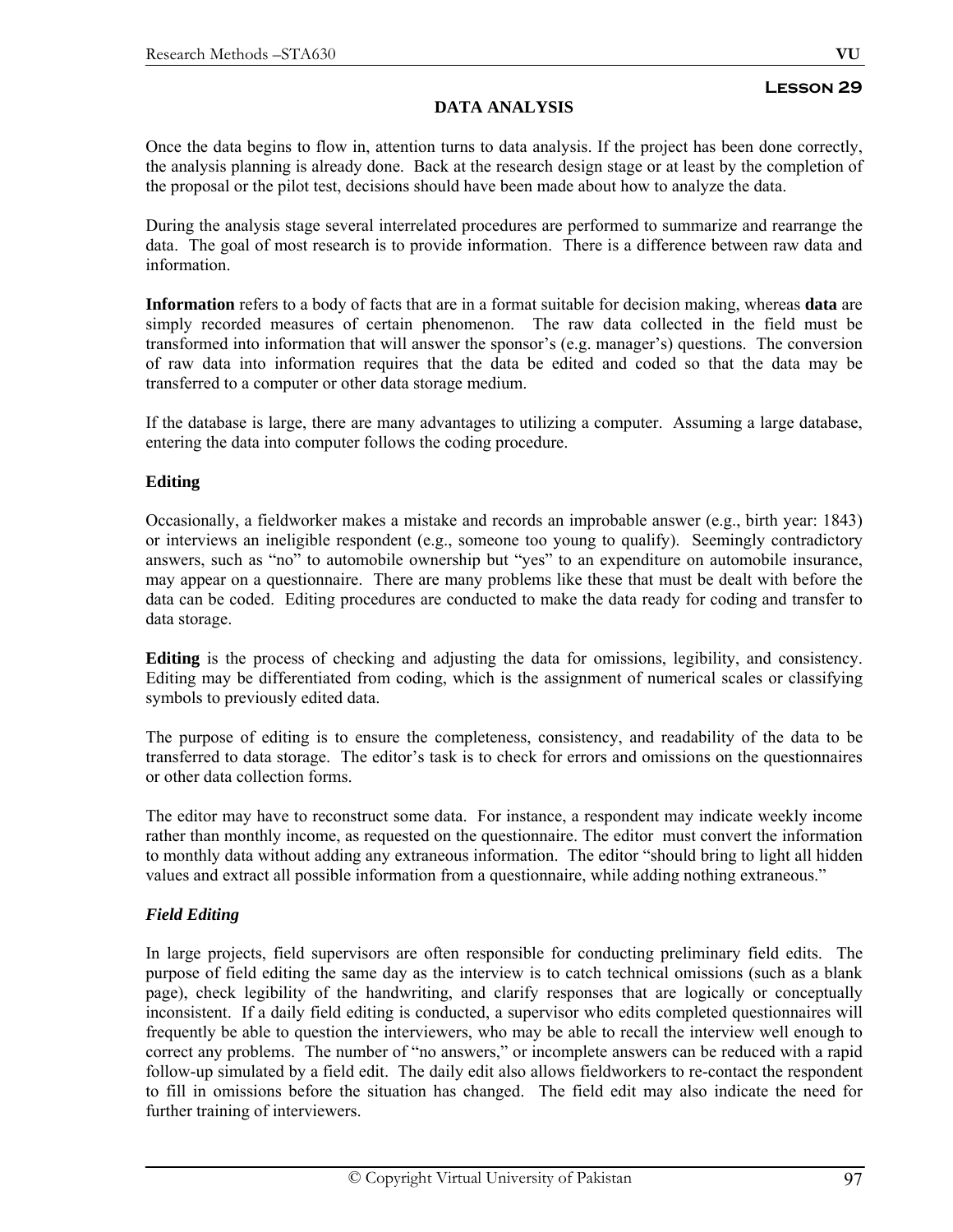## *In-House Editing*

Although almost simultaneous editing in the field is highly desirable, in many situations (particularly with mail questionnaires), early reviewing of the data is not possible. In-house editing rigorously investigates the results of data collection.

#### **Editing for Consistency:**

The in-house editor's task is to ensure that inconsistent or contradictory responses are adjusted and that answers will not be a problem for coders and keyboard punchers. Consider the situation in which a telephone interviewer has been instructed to interview only registered voters that requires voters to be 18 years old. If the editor's reviews of a questionnaire indicate that the respondent was only 17 years of age, the editor's task is to eliminate this obviously incorrect sampling unit. Thus, in this example, the editor's job is to make sure that thee sampling unit is consistent with thee objectives of the study.

Editing requires checking for logically consistent responses. The in-house editor must determine if the answers given by a respondent to one question are consistent with those given to other, related questions. Many surveys utilize filter questions or skip questions that direct the sequence of questions, depending upon respondent's answer. In some cases the respondent will have answered a sequence of questions that should not have been asked. The editor should adjust these answers, usually to "no answer' or "inapplicable," so that the responses will be consistent.

**Editing for Completeness:** In some cases the respondent may have answered only the second portion of a two-part question. An in-house editor may have to adjust the answers to the following question for completeness.

Does your organization have more than one Internet Web site? Yes No. If a respondent checked neither "yes" nor "No", but indicated three Internet Web sites, the editor may check the "yes" to ensure that this answer is not missing from the questionnaire.

**Item Non-response:** It is a technical term for an unanswered question on an otherwise complete questionnaire. Specific decision rules for handling this problem should be meticulously outlined in the editorial instructions. In many situations the decision rule will be to do nothing with the unanswered question: the editor merely indicates in item non response by writing a message instructing the coder to record a "missing value" or blank as the response. However, in case the response is necessary then the editor uses the **plug value.** The decision rule may to "plug in" an average or neutral value in each case of missing data. A blank response in an interval scale item with a mid point would be to assign the mid point in the scale as the response to that particular item. Another way is to assign to the item the mean value of the responses of all those who have responded to that particular item. Another choice is to give the item the mean of the responses of this particular respondent to all other questions measuring thee variables. Another decision rule may be to alternate the choice of the response categories used as plug values (e.g. "yes" the first time, "no" the second time, "yes" the third time, and so on).

The editor must also decide whether or not an entire questionnaire is "usable." When a questionnaire has too many (say 25%) answers missing, it may not be suitable for the planned data analysis. In such a situation the editor simply records thee fact that a particular incomplete questionnaire has been dropped from the sample.

**Editing Questions Answered out of Order:** Another situation an editor may face is thee need to rearrange the answers to an open-ended response to a question. For example, a respondent may have provided the answer to a subsequent question in his answer to an earlier open-ended response question. Because thee respondent had already clearly identified his answer, the interviewer may have avoided asking thee subsequent question. The interviewer may have wanted to avoid hearing "I have already answered that earlier" and to maintain rapport with the respondent and therefore skipped the question. To make the response appear in the same order as on other questionnaires, the editor may remove the out-of-order answer to the section related to the skipped question.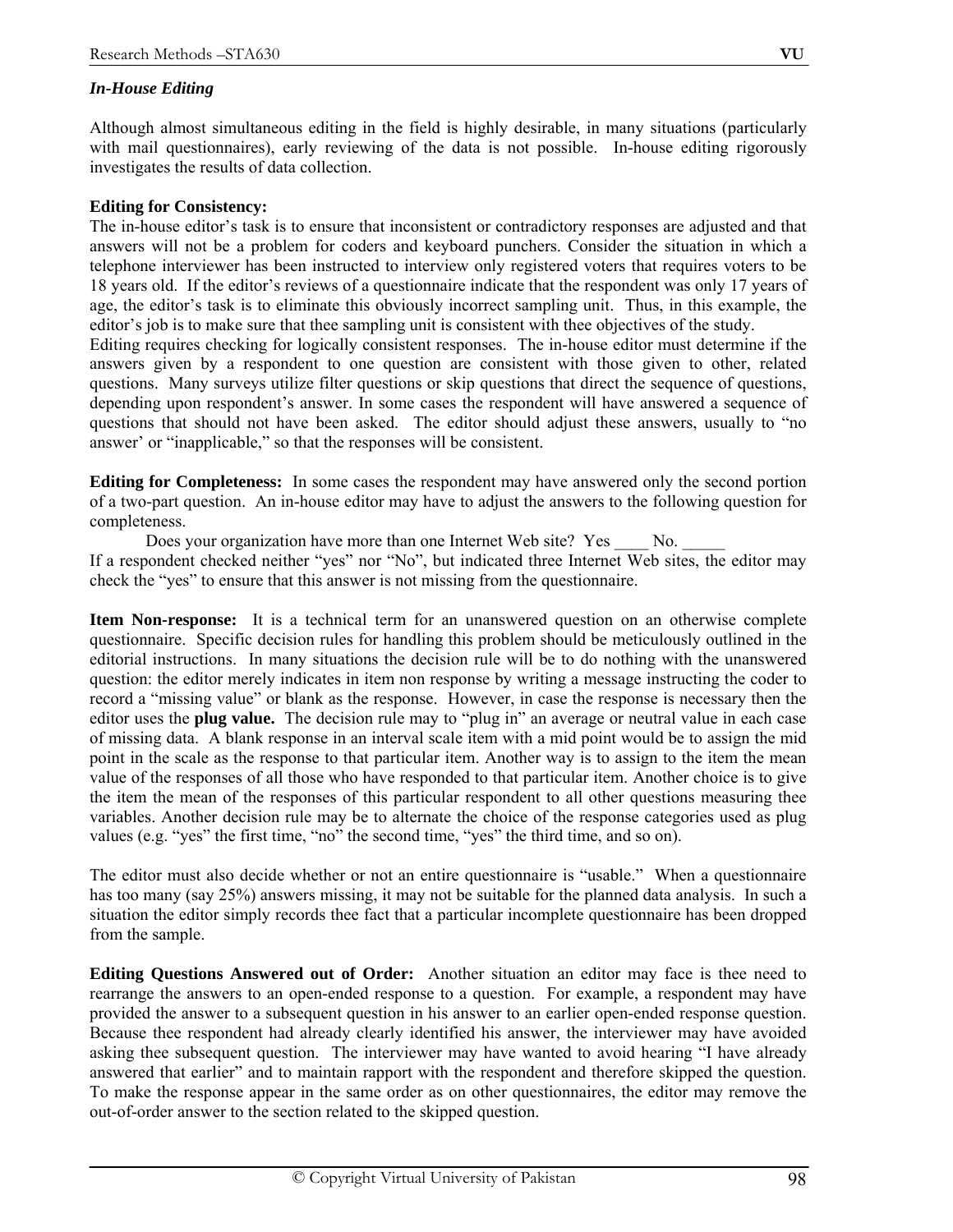## **Coding**

Coding involves assigning numbers or other symbols to answers so the responses can be grouped into limited number of classes or categories. The classifying of data into limited categories sacrifices some data detail but is necessary for efficient analysis. Nevertheless, it is recommended that try to keep the data in raw form so far it is possible. When the data have been entered into the computer you can always ask the computer to group and regroup the categories. In case the data have been entered in the compute in grouped form, it will not be possible to disaggregate it.

Although codes are generally considered to be numerical symbols, they are more broadly defined as the rules for interpreting, classifying, and recording data. Codes allow data to be processed in a computer. Researchers organize data into fields, records, and files. A **field** is a collection of characters (a character is a single number, letter of the alphabet, or special symbol such as the question mark) that represent a single type of data. A **record** is collection of related fields. A **file** is a collection of related records. File, records, and fields are stored on magnetic tapes, floppy disks, or hard drives.

Researchers use a coding procedure and codebook. A **coding procedure** is a set of rules stating that certain numbers are assigned to variable attributes. For example, a researchers codes males as 1 and females as 2. Each category of variable and missing information needs a code. A **codebook** is a document (i.e. one or more pages) describing the coding procedure and the location of data for variables in a format that computers can use.

When you code data, it is very important to create a well-organized, detailed codebook and make multiple copies of it. If you do not write down the details of the coding procedure, or if you misplace thee codebook, you have lost thee key to the data and may have to recode the data again.

Researchers begin thinking about a coding procedure and a codebook before they collect data. For example a survey researcher pre-codes a questionnaire before collecting thee data. Pre-coding means placing the code categories (e.g. 1 for male, 2 for female) on the questionnaire. Sometimes to reduce dependence on codebooks, researchers also place the location in the computer format on the questionnaire.

If the researcher does not pre-code, his or her first step after collecting and editing of data is to crate a codebook. He or she also gives each case an identification number to keep track of the cases. Next, the researcher transfers the information from each questionnaire into a format that computers can read.

## *Code Construction*

When the question has a fixed-alternative (closed ended) format, the number of categories requiring codes is determined during the questionnaire design stage. The codes 8 and 9 are conventionally given to "don't know" (DK) and "no answer" (NA) respectively. However, many computer program fields recognize a blank field or a certain character symbol, such as a period (.), as indicating a missing value (no answer).

There are two basic rules for code construction. First, the coding categories should be *exhaustive* – that is, coding categories should be provided for all subjects or objects or responses. With a categorical variable such as sex, making categories exhaustive is not a problem. However, when the response represents a small number of subjects or when the responses might be categorized in a class not typically found, there may be a problem.

Second, the coding categories should also be *mutually exclusive* and *independent*. This means that there should be no overlap between the categories, to ensure that a subject or response can be placed in only one category. This frequently requires that an "other" code category be included, so that the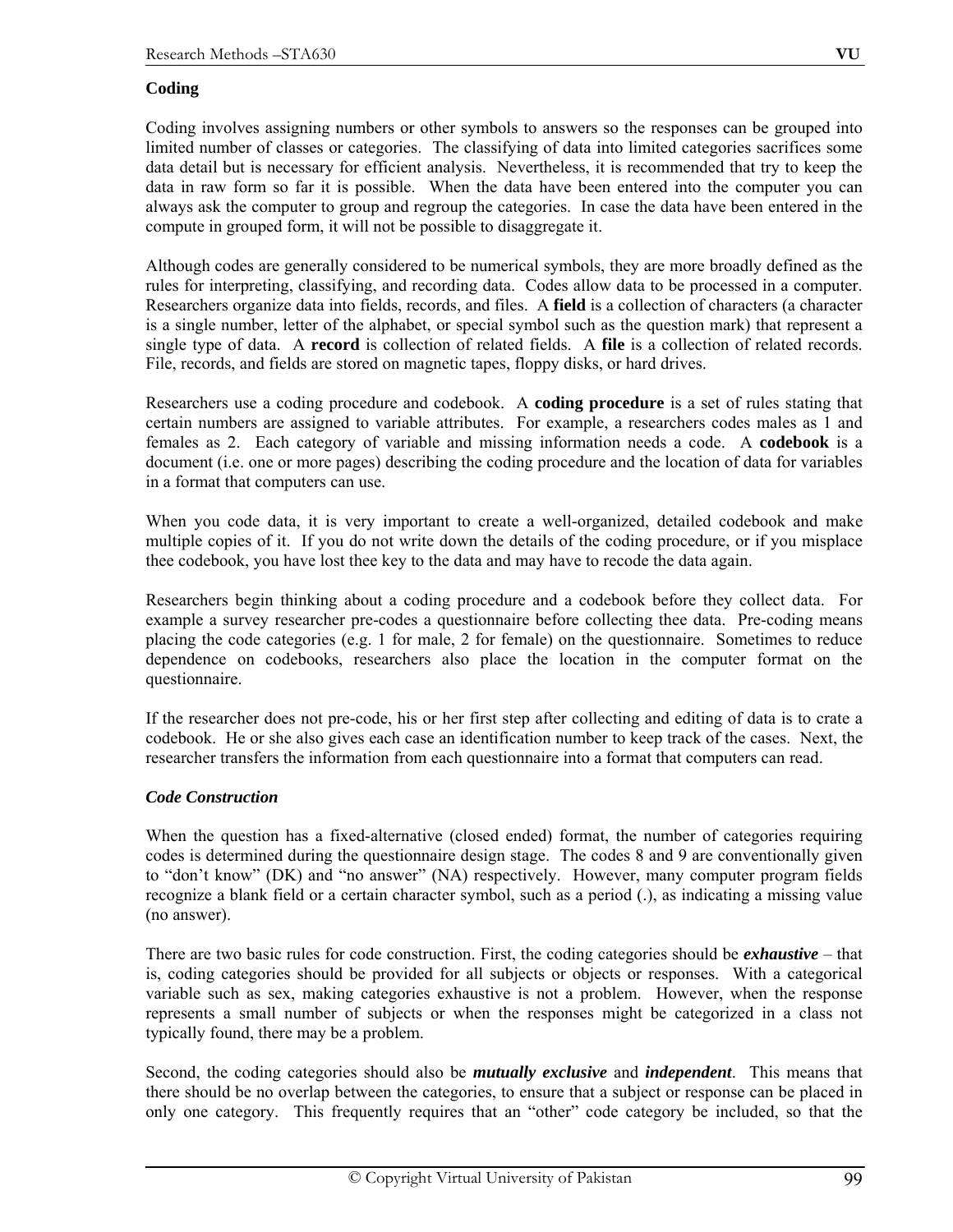When a questionnaire is highly structured, pre-coding of the categories typically occurs before the data are collected. In many cases, such as when researchers are using open-ended response questions, a framework for classifying responses to questions cannot be established before data collection. This situation requires some careful thought concerning the determination of categories after editing process has been completed. This is called post-coding or simply *coding.* The purpose of **coding open-ended response questions** is to reduce the large number of individual responses to a few general categories of answers that can be assigned numerical scores. Code construction in these situations necessarily must reflect the judgment of the researcher. A major objective in code-building process is to accurately transfer the meaning from written answers to numeric codes.

# **Code Book**

A book identifying each variable in a study and its position in thee data matrix. The book is used to identify a variable's description, code name, and field. Here is a sample:

| / No.<br>$\bullet$      | Field/col. No. | <b>Code values</b> |
|-------------------------|----------------|--------------------|
| $\bullet$               | $1-5$          | Study number       |
| $\bullet$               | 6              | City               |
|                         |                | $1 =$ Lahore       |
|                         |                | $2 =$ Rawalpindi   |
|                         |                | $3 =$ Karachi      |
| $\bullet$               | 7 - 9          | Interview No.      |
| <b>Sex</b><br>$\bullet$ | 10             | $1 = Male$         |
| $\bullet$               |                | $2$ = Female       |
| Age<br>$\bullet$        | $11 - 12$      | Actual             |
| Education<br>$\bullet$  | 13             | $1 =$ Non literate |
|                         |                | $2 =$ Literate     |

## **Production Coding**

Transferring the data from the questionnaire or data collection form after the data have been collected is called production coding. Depending upon the nature of the data collection form, codes may be written directly on the instrument or on a special coding sheet.

## **Data Entries**

Use of scanner sheets for data collection may facilitate the entry of the responses directly into the computer without manual keying in the data. In studies involving highly structured paper questionnaires, an **Optical scanning system** may be used to read material directly to the computer's memory into the computer's memory. Optical scanners process the marked-sensed questionnaires and store thee answers in a file.

## **Cleaning Data**

The final stage in the coding process is the error checking and verification, or **"data cleaning"** stage, which is a check to make sure that all codes are legitimate. Accuracy is extremely important when coding data. Errors made when coding or entering data into a computer threaten the validity of measures and cause misleading results. A researcher who has perfect sample, perfect measures, and no errors in gathering data, but who makes errors in the coding process or in entering data into a computer, can ruin a whole research project.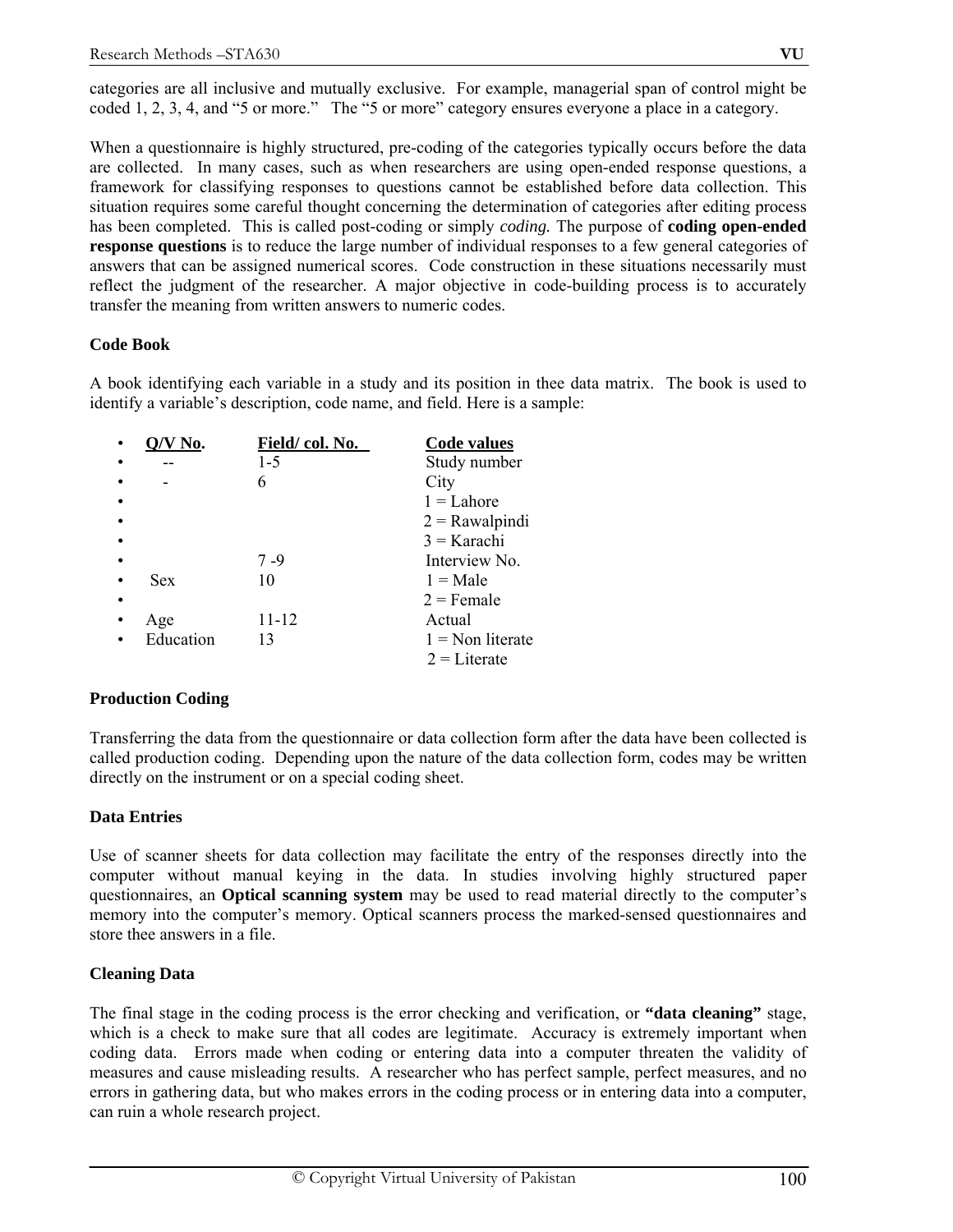# **DATA TRANSFROMATION**

Data transformation is the process of changing data from their original form to a format that is more suitable to perform a data analysis that will achieve the research objectives. Researchers often modify thee values of a scalar data or create new variables. For example many researchers believe that response bias will be less if interviewers ask consumers for their year of birth rather than their age, even though the objective of the data analysis is to investigate respondents' age in years. This does not present a problem for thee research analyst, because a simple data transformation is possible. The raw data coded at birth year can be easily transformed to age by subtracting the birth year from thee current year.

Collapsing or combining categories of a variable is a common data transformation that reduces the number of categories. For example five categories of Likert scale response categories to a question may be combined like: the "strongly agree" and the "agree" response categories are combined. The "strongly disagree" and the "disagree" response categories are combined into a single category. The result is the collapsing of the five-category scale down to three.

Creating new variables by re-specifying the data numeric or logical transformations is another important data transformation. For example, Likert summated scale reflect the combination of scores (raw data) from various attitudinal statements. The summative score for an attitude scale with three statements is calculated as follows:

 **Summative Score = Variable 1 + Variable 2 + Variable 3** 

This calculation can be accomplished by using simple arithmetic or by programming a computer with a data transformation equation that creates the new variable "summative score."

The researchers have created numerous different scales and indexes to measure social phenomenon. For example scales and indexes have been developed to measure the degree of formalization in bureaucratic organization, the prestige of occupations, the adjustment of people in marriage, the intensity of group interaction, thee level of social activity in a community, and thee level of socio-economic development of a nation.

Keep it in mind that every social phenomenon can be measured. Some constructs can be measured directly and produce precise numerical values (e.g. family income). Other constructs require the use of surrogates or proxies that indirectly measure a variable (e.g. job satisfaction). Second, a lot can be learned from measures used by other researchers. We are fortunate to have the work of thousands of researchers to draw on. It is not always necessary to start from a scratch. We can use a past scale or index, or we can modify it for our own purposes. The process of creating measures for a construct evolves over time. Measurement is an ongoing process with constant change; new concepts are developed, theoretical definitions are refined, and scales or indexes that measure old or new constructs are improved.

## **Indexes and Scales**

Scales and indexes are often used interchangeably. One researcher's scale is another's index. Both produce ordinal- or interval- level measures of variable. To add to thee confusion, scale and index techniques can be combined in one measure. Scales and indexes give a researcher more information about variables and make it possible to assess thee quality of measurement. Scales and indexes increase reliability and validity, and they aid in **data reduction;** that is condense and simplify the information that is collected.

A **scale** is a measure in which the researcher captures the intensity, direction, level, or potency of a variable construct. It arranges responses or observation on a continuum. A scale can use single indicator or multiple indicators. Most are at thee ordinal level of measurement.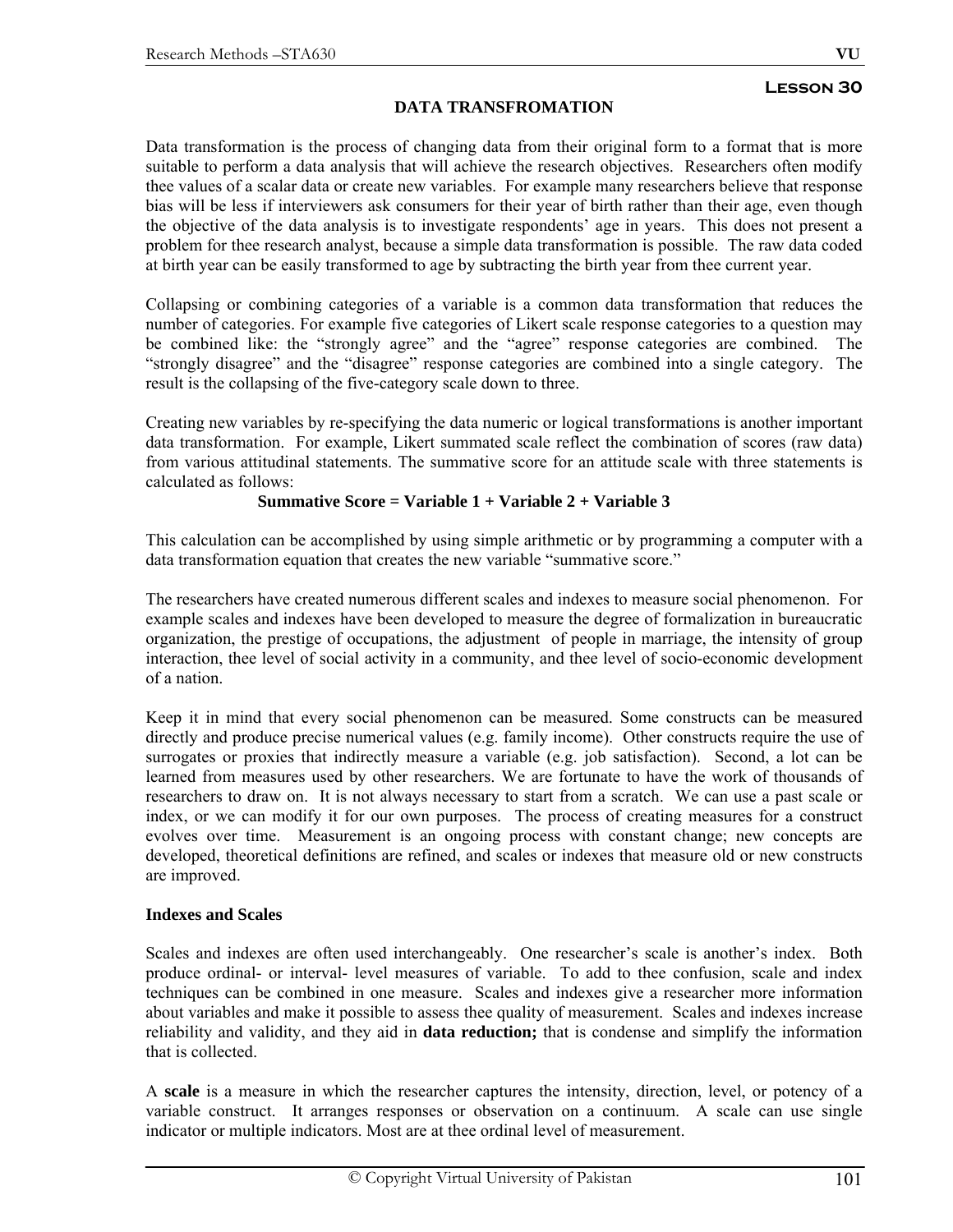Researchers sometimes combine the features of scales and indexes in a single measure. This is common when a researcher has several indicators that are scales. He or she then adds these indicators together to yield a single score, thereby an index.

**Unidimensionality:** It means that al the items in a scale or index fit together, or measure a single construct. Unidimensionality says: If you combine several specific pieces of information into a single score or measure, have all the pieces measure the same thing. (each sub dimension is part of the construct's overall content).

For example, we define the construct "feminist ideology" as a general ideology about gender. Feminist ideology is a highly abstract and general construct. It includes a specific beliefs and attitudes towards social, economic, political, family, sexual relations. The ideology's five belief areas parts of a single general construct. The parts are mutually reinforcing and together form a system of beliefs about dignity, strength, and power of women.

# **Index Construction**

You may have heard about a consumer price index (CPI). The CPI, which is a measure of inflation, is created by totaling the cost of buying a list of goods and services (e.g. food, rent, and utilities) and comparing the total to the cost of buying the same list in the previous year. An **index** is combination of items into a single numerical score. Various components or subgroups of a construct are each measured, and then combined into one measure.

There are many types of indexes. For example, if you take an exam with 25 questions, the total number of questions correct is a kind of index. It is a composite measure in which each question measures a small piece of knowledge, and all the questions scored correct or incorrect are totaled to produce a single measure.

One way to demonstrate that indexes are not a very complicated is to use one. Answer yes or no to the seven questions that follow on the characteristics of an occupation. Base your answers on your thoughts regarding the following four occupations: long-distance truck driver, medical doctor, accountant, telephone operator. Score each answer 1 for yes and 0 for no.

- **1.** Does it pay good salary?
- **2.** Is the job secure from layoffs or unemployment?
- **3.** Is the work interesting and challenging?
- **4.** Are its working conditions (e.g. hours, safety, time on the road) good?
- **5.** Are there opportunities for career advancement and promotion?
- **6.** Is it prestigious or looked up to by others?
- **7.** Does it permit self-direction and thee freedom to make decisions?

Total the seven answers for each of the four occupations. Which had the highest and which had the lowest score? The seven questions are our operational definition of the construct good occupation. Each question represents a subpart of our theoretical definition.

Creating indexes is so easy that it is important to be careful that every item in the index has face validity. Items without face validity should be excluded. Each part of the construct should be measured with at least one indicator. Of course, it is better to measure the parts of a construct with multiple indicators.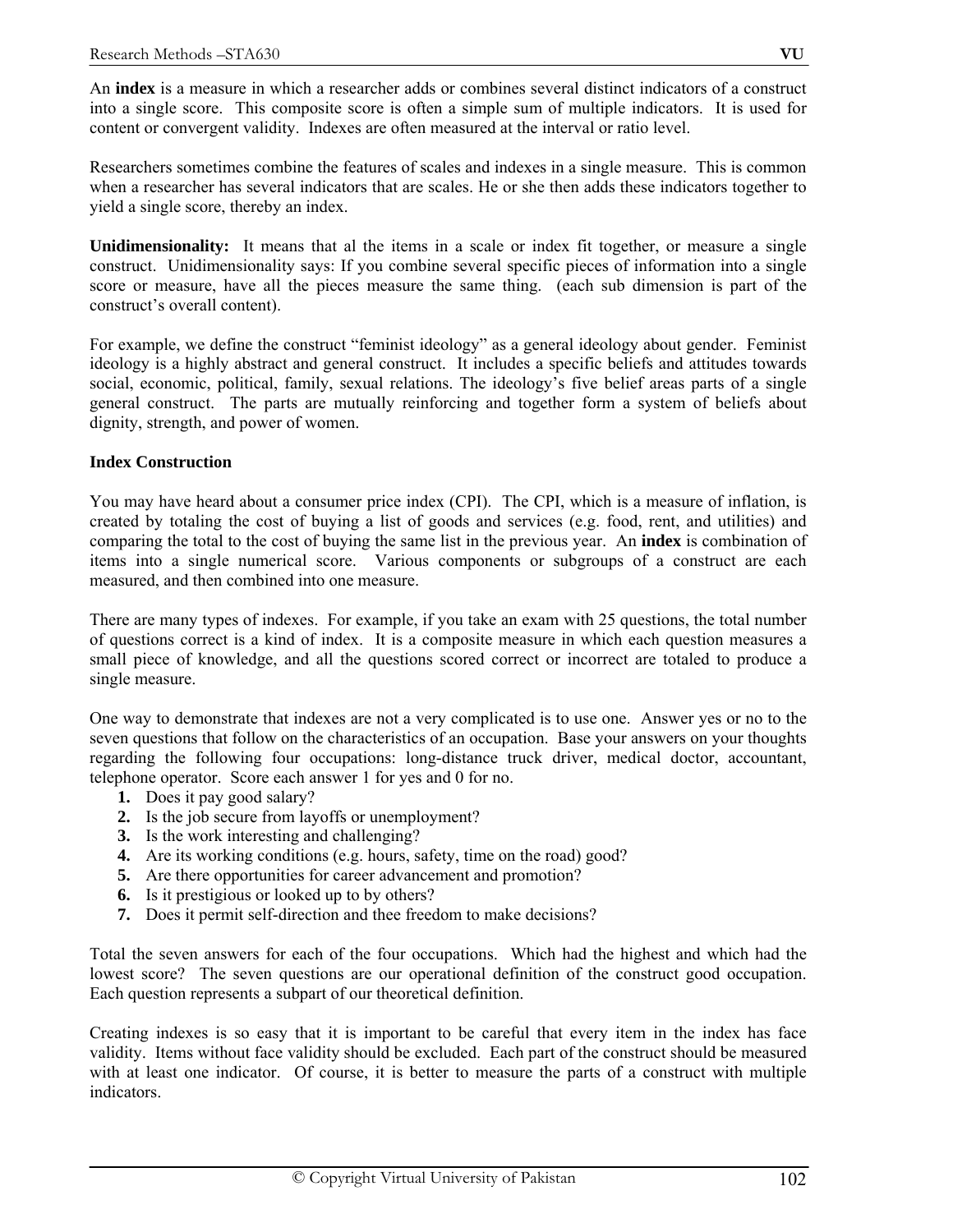Another example of an index is college quality index. Our theoretical definition says that a high quality college has six distinguished characteristics: (1) fewer students per faculty member, (2) a highly educated faculty, (3) more books in the library, (4) fewer students dropping out of college, (5) more students who go to advanced degrees, and (6) faculty members who publish books or scholarly articles. We score 100 colleges on each item, and then add the score for each to create an index score of college quality that can be used to compare colleges.

Indexes can be combined with one another. For example, in order to strengthen the college quality index. We add a sub-index on teaching quality. The index contain eight elements: (1) average size of classes, (2) percentage of class time devoted to discussion, (3) number of different classes each faculty member teaches, (4) availability of faculty to students outside thee classroom, (5) currency and amount of reading assigned, (6) degree to which assignments promote learning, (7) degree to which faculty get to know each student, and (8) student ratings of instruction. Similar sub-index measures can be created for other parts of the college quality index. They can be combined into a more global measure of college quality. This further elaborates the definition of a construct "quality of college."

# **Weighting**

An important issue in index construction is whether to weight items. Unless it is otherwise stated, assume that an index is un-weighted. Likewise, unless we have a good reason for assigning different weights, use equal weights. A weighted index gives each item equal weight. It involves adding up the items without modification, as if each were multiplied by  $1$  (or  $-1$  for negative items that are negative).

# **Scoring and Score Index**

In one our previous discussions we had tried to measure job satisfaction. It was operationalized with the help of dimensions and elements. We had constructed number of statements on each element with 5 response categories using Likert scale i.e. strongly agree, agree, undecided, disagree, and strongly disagree. We could score each of these items from 1 to 5 depending upon the degree of agreement with the statement. The statements have been both positive as well as negative. For positive statements we can score straight away from 5 to 1 i.e. strongly agree to strongly disagree. For the negative statements we have to reverse the score i.e. 1 for "strongly agree," 2 for "agree," 3 for "undecided" to 4 for "disagree," and 5 for "strongly disagree." Reason being that negative multiplied by a negative becomes positive i.e. a negative statement and a person strongly disagreeing with it implies that he or she has a positive responsive so we give a score of 5 in this example. In our example, let us say there were 23 statements measuring for different elements and dimensions measuring job satisfaction. When on each statement the respondent could get a minimum score of 1 and a maximum score of 5, on 23 statements a respondent could get a minimum score of  $(23 \text{ X } 1)$  and a maximum score of  $(23 \text{ X } 5)$  115. In this way the score index ranges from 23 to 115, the lower end of the score index showing minimum job satisfaction and upper end as the highest job satisfaction. In reality we may not find any on the extremes, rather the respondents could be spread along this continuum. We could use the raw scores of independent and dependent variable and apply appropriate statistics for testing the hypothesis. We could also divide the score index into different categories like high "job satisfaction" and "low satisfaction" for presentation in a table. We cross-classify job satisfaction with some other variable, apply appropriate statistics for testing the hypothesis.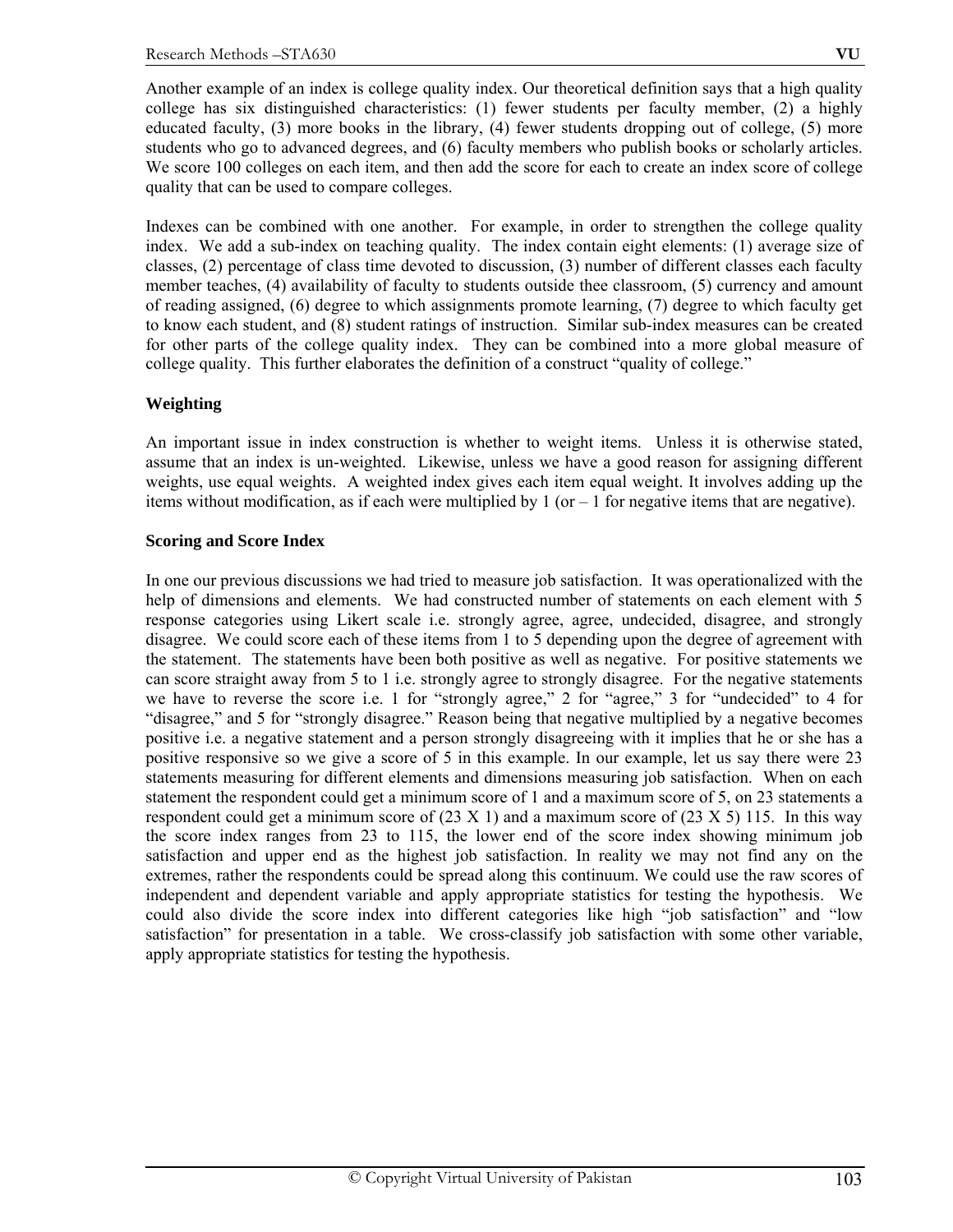## **Lesson 31**

# **DATA PRESENTATION**

Tables and graphs (pictorial presentation of data) may simplify and clarify the research data. Tabular and graphic representation of data may take a number of forms, ranging from computer printouts to elaborate pictographs. The purpose of each table or graph, however, is to facilitate the summarization and communication of the meaning of the data.

Although there are a number of standardized forms for presenting data in table or graphs, the creative researcher can increase the effectiveness of particular presentation. Bar charts, pie charts, curve diagrams, pictograms, and other graphic forms of presentation create a strong visual impression.

The proliferation of computer technology in business and universities has greatly facilitated tabulation and statistical analysis. Commercial packages eliminate the need to write a new program every time you want to tabulate and analyze data with a computer. SAS, Statistical Package for the Social Sciences (SPSS), SYSTAT, Epi. Info. And MINITAB is commonly used statistical packages. These user friendly packages emphasize statistical calculations and hypothesis testing for varied types of data. They also provide programs for entering and editing data. Most of these packages contain sizeable arrays of programs for descriptive analysis and univariate, bivariate, and multivariate statistical analysis.

## **Results with one variable**

## **Frequency Distribution**

Several useful techniques for displaying data are in use. The easiest way to describe the numerical data of one variable is with a frequency distribution. It can be used with nominal-, ordinal-, interval-, or ratio-level data and takes many forms. For example we have data of 400 students. We can summarize the data on the gender of the students at a glance with raw count or a *frequency distribution* 

| Gender       | <b>Frequency</b> | <b>Percent</b> |  |
|--------------|------------------|----------------|--|
| Male         | 300              | 75             |  |
| Female       | 100              | 25             |  |
| <b>Total</b> | 400              | 100            |  |

#### **Table 1: Frequency distribution of students**

We can present the same information in a graphic form. Some common types of graphic presentations are the *histograms, bar chart, and pie chart.* Bar charts or graphs are used for discrete variables. They can have vertical or horizontal orientation with small space between the bars. The terminology is not exact, but histograms are usually upright bar graphs for interval or ratio data.

Presentation of data in these forms lays emphasis on visual representation and graphical techniques over summary statistics. Summary statistics may obscure, conceal, or even misrepresent the underlying structure of the data. Therefore it is suggested that data analysis should begin with visual inspection.

The presented data has to be interpreted. The purpose of interpretation is to explain the meanings of the data so that we can make inferences and formulate conclusions. Therefore, **interpretation** refers to making inferences pertinent to the meaning and implications of the research investigation and drawing conclusions. In order for interpretation, the data have to be meaningfully analyzed. For purposes of analysis the researchers use statistics.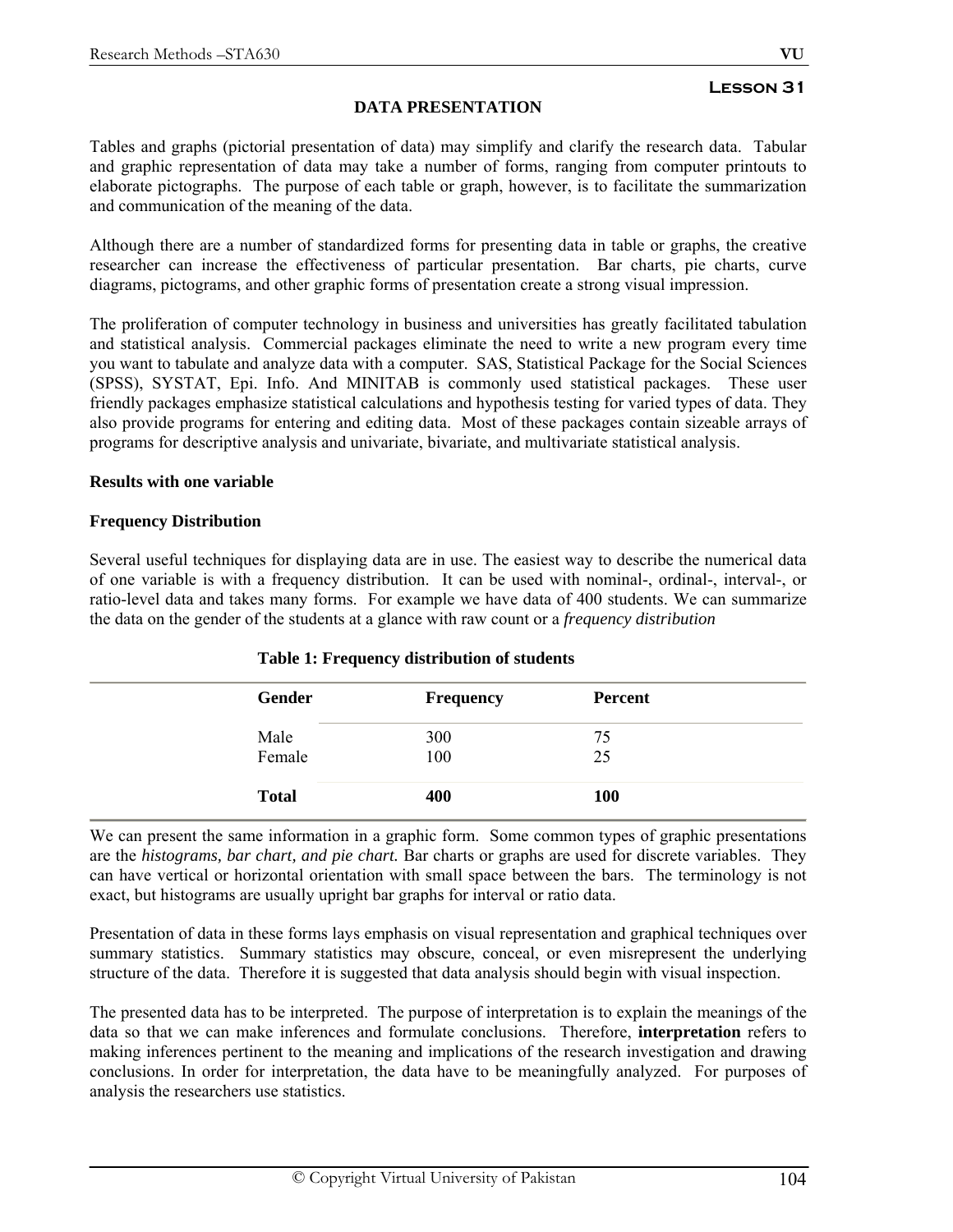The word *statistics* has several meanings. It can mean a set of collected numbers (e.g. numbers telling how many people living in a city) as well as a branch of applied mathematics used to manipulate and summarize the features of numbers. Social researchers use both types of statistics. Here, we focus on the second type – ways to manipulate and summarize numbers that represent data from research project.

*Descriptive statistics* describe numerical data. They can be categorized by the number of variables involved: univariate, bivariate, or multivariate (for one, two, and three or more variables). Univariate statistics describe one variable.

Researchers often want to summarize the information about one variable into a single number. They use three measures of central tendency, or measures of the center of the frequency distribution: mean, median and mode, which are often called averages (a less precise and less clear way to say the same thing). The *mode* is simply the most common or frequently occurring number. The *median* is the middle point. The *mean* also called the arithmetic average, is the most widely used measure of central tendency. A particular central tendency is used depending upon the nature of the data.

## **Bivariate Tables**

The bivariate contingency table is widely used. The table is based on cross-tabulation (crossclassification); that is the cases are organized in the table on the basis of two variables at the same time.

A contingency table is formed by cross-tabulating the two or more variables. It is contingent because the cases in each category of a variable get distributed into each category of a second variable. The table distributes cases into categories of multiple variables at the same time and shows how the cases, by the category of one variable, are "contingent upon" the categories of the other variables.

## *Constructing Percentage Tables*

It is to construct a percentage table, but there are ways to make it look professional. Let us take two variables like the age of the respondents and their attitude towards "women empowerment." Assuming that age affects the attitude towards women empowerment let us hypothesize: the lower the age, the higher the favorable attitude towards "women empowerment." The age range of the respondents is 25 to 70, and the attitude index has three categories of "highly favorable," "medium favorable," and "low favorable." The age variable has so many categories that making a table with that number becomes unwieldy and meaningless. Therefore, we regroup (recode) the age categories into three i.e. under 40 years,  $40 - 60$  years, and  $61 + \text{years}$ .

| Age (Yrs.)      | <b>Frequency</b> | <b>Percent</b> |
|-----------------|------------------|----------------|
| <b>Under 40</b> | 1000             | 33.3           |
| $-40 - 60$      | 1000             | 33.3           |
| $61 +$          | 1000             | 33.3           |
| <b>Total</b>    | 3000             | 100            |
|                 |                  |                |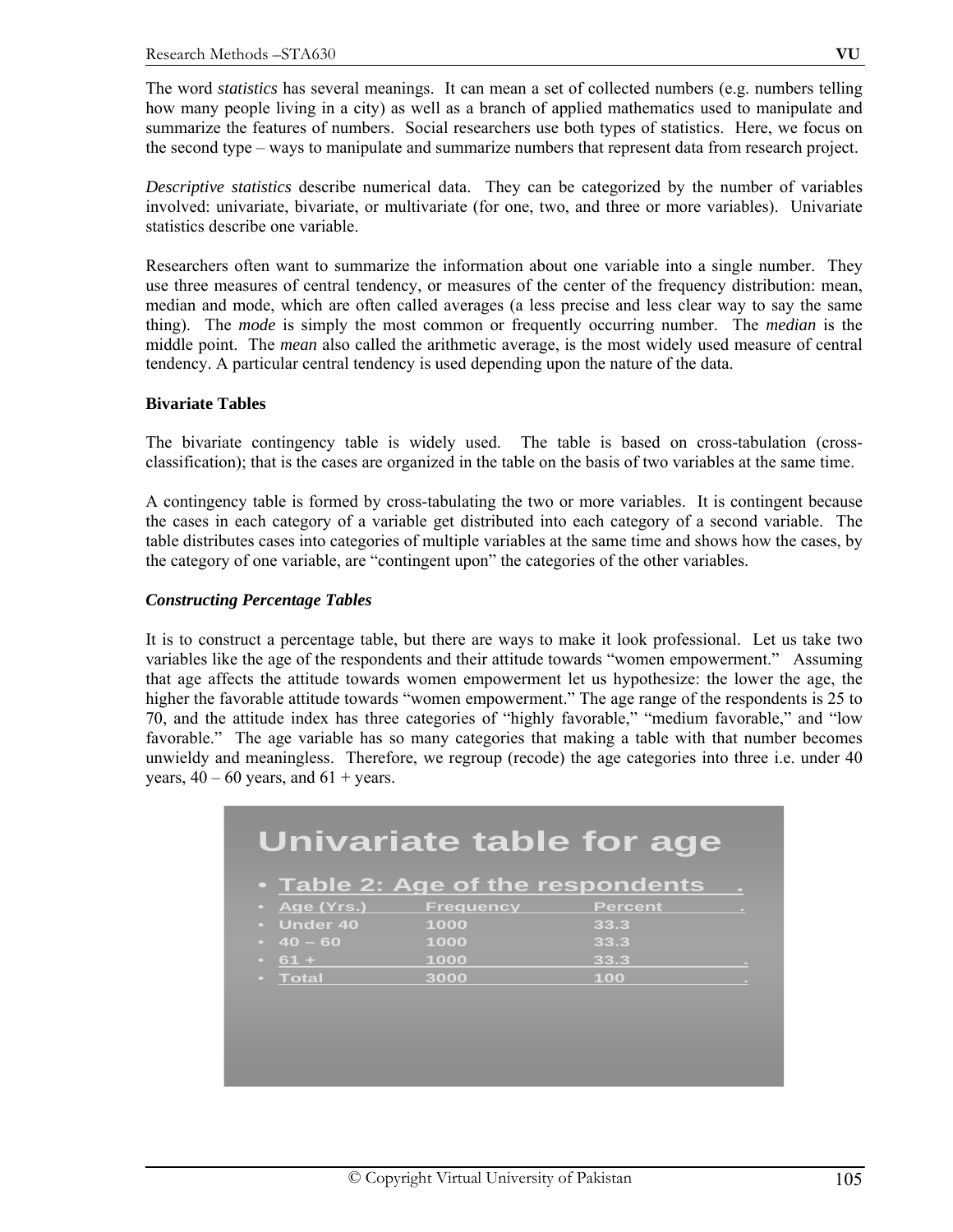# **Univariate table for attitude**

| • Table 3: Attitude towards women |  |
|-----------------------------------|--|
| empowerment                       |  |

| <b>Attitude</b>      | <b>Frequency</b> | Percent |
|----------------------|------------------|---------|
| Hi Favorable         | 1100             | 37      |
| <b>Med Favorable</b> | 1050             | 35      |
| Lo Favorable         | 850              | 28      |
| Total                | 3000             | 100     |

# **Bivariate table**

• Table 4: Age by attitude towards women . empowerment .

| Age (in years)<br>- 1 |      |          |      |           |      |        |       |  |
|-----------------------|------|----------|------|-----------|------|--------|-------|--|
|                       |      |          |      |           |      |        | Total |  |
| тa.                   | $\%$ | F.       | $\%$ |           | $\%$ | Π      | $\%$  |  |
| 600                   | 60   | 300      | 30   | 200       | 20   | 1100   | 37    |  |
| Med. Favorable 300    | 30   | 500      | 50   | 250       | 25   | 1050   | 35    |  |
| 100                   | 10   | 200      | 20   | 500       | 50   | 850    | 28    |  |
| 1000                  | 100  | 1000     | 100  | 1000      | 100  | 3000   | 100   |  |
|                       |      | under 40 |      | $40 - 60$ |      | $61 +$ |       |  |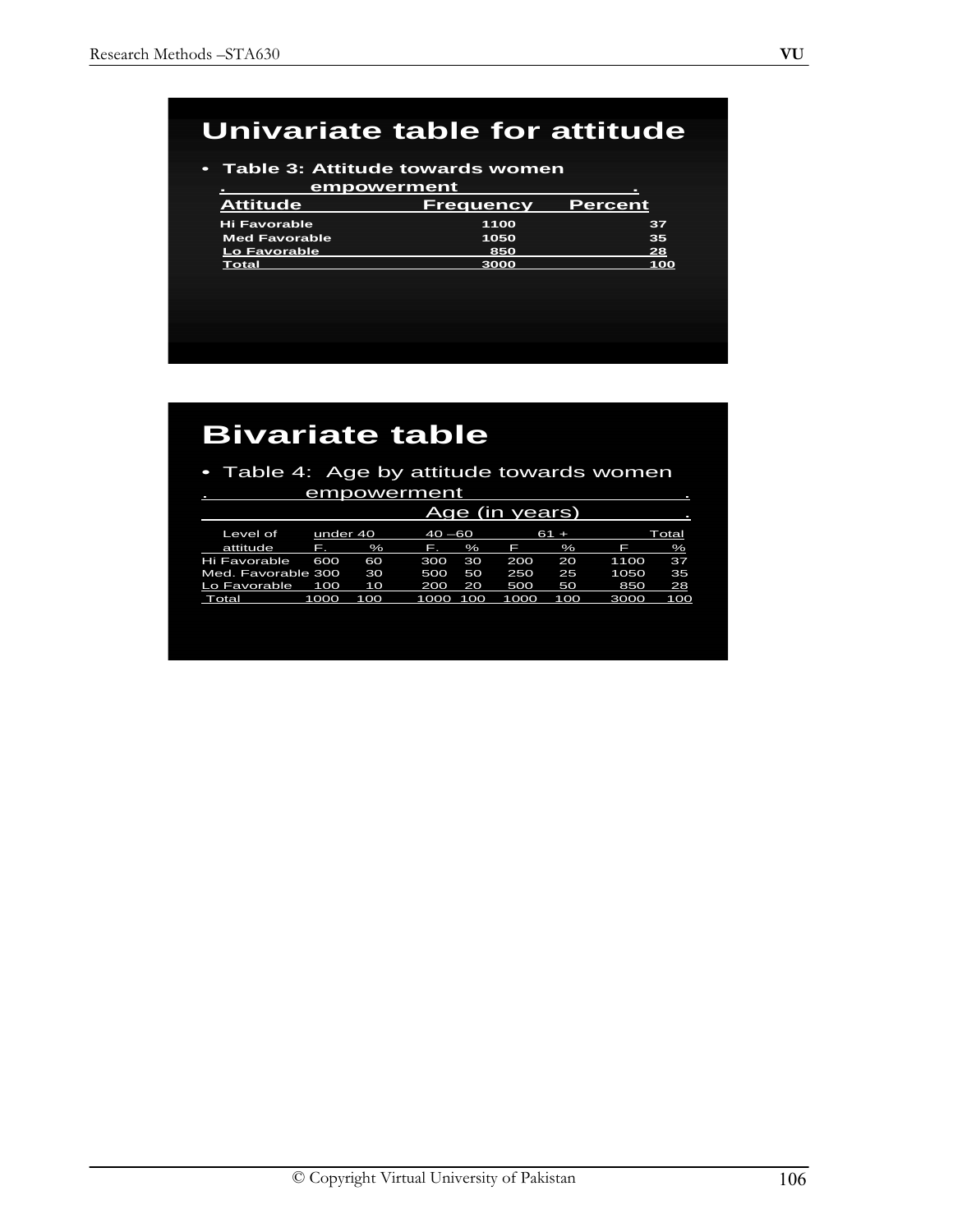## **THE PARTS OF THE TABLE**

- **1.** Give each table a number.
- **2.** Give each table a title, which names variables and provides background information
- **3.** Label the row and columns variables and give name to each of the variable categories.
- **4.** Include the totals of the columns and rows. These are called *marginals.*They equal the univariate frequency distribution for the variable.
- *5.* Each number or place that corresponds to the intersection of a category for each variable is a *cell of a table.*
- *6.* The numbers with the labeled variable categories and the totals are called the *body of the table.*
- *7.* If there is missing information, report the number of missing cases near the table to account for all original cases.

Researchers convert raw count tables into percentages to see bi-variate relationship. There are three ways to percentage a table: by row, by column, and for the total. The first two are often used and show relationship.

Is it best to percentage by row or column? Either could be appropriate. A researcher's hypothesis may imply looking at row percentages or the column percentages. Here, the hypothesis is that age affects attitude, so column percentages are most helpful. Whenever one factor in a cross-tabulation can be considered the cause of the other, percentage will be most illuminating if they are computed in the direction of the causal factor.

**Reading a percentage Table:** Once we understand how table is made, reading it and figuring out what it says are much easier. To read a table, first look at the title, the variable labels, and any background information. Next, look at the direction in which percentages have been computed – in rows or columns.

Researchers read percentaged tables to make comparisons. Comparisons are made in the opposite direction from that in which percentages are computed. A rule of thumb is to compare across rows if the table is percentaged down (i.e. by column) and to compare up and down in columns if the table is percentaged across (i.e. by row).

It takes practice to see a relationship in a perentaged table. If there is no relationship in a table, the cell percentages look approximately equal across rows or columns. A linear relationship looks like larger percentages in the diagonal cells. If there is curvilinear relationship, the largest percentages form a pattern across cells. For example, the largest cells might be the upper right, the bottom middle, and the upper left. It is easiest to see a relationship in a moderate-sized table (9 to 16 cells) where most cells have some cases (at least five cases are recommended) and the relationship is strong and precise.

| <b>Linear relationship</b>                            |          |      |             |      |                  |           |      |       |
|-------------------------------------------------------|----------|------|-------------|------|------------------|-----------|------|-------|
| • Table 4: Age by attitude towards women              |          |      |             |      |                  |           |      |       |
|                                                       |          |      | empowerment |      |                  |           |      |       |
|                                                       |          |      |             |      | Age (in years)   |           |      | п     |
| Level of                                              | under 40 |      | $40 - 60$   |      |                  | $61 +$    |      | Total |
| attitude                                              | F.       | $\%$ | F.          | $\%$ | F                | $\%$      | F    | $\%$  |
| Hi Favorable                                          | 600      | ాం   | 300         | 30   | 200 ·            | <b>20</b> | 1100 | 37    |
| Med. Favorable 300                                    |          | 30   | $500-$      | ډ⊶   | 250              | 25        | 1050 | 28    |
| Lo Favorable                                          | 100      | 10   | 200         | 20   | 500 <sup>-</sup> | -50       | 850  | 28    |
| Total                                                 | 1000     | 100  | 1000        | 100  | 1000             | 100       | 3000 | 100   |
| Larger percentages in the diagonal cells<br>$\bullet$ |          |      |             |      |                  |           |      |       |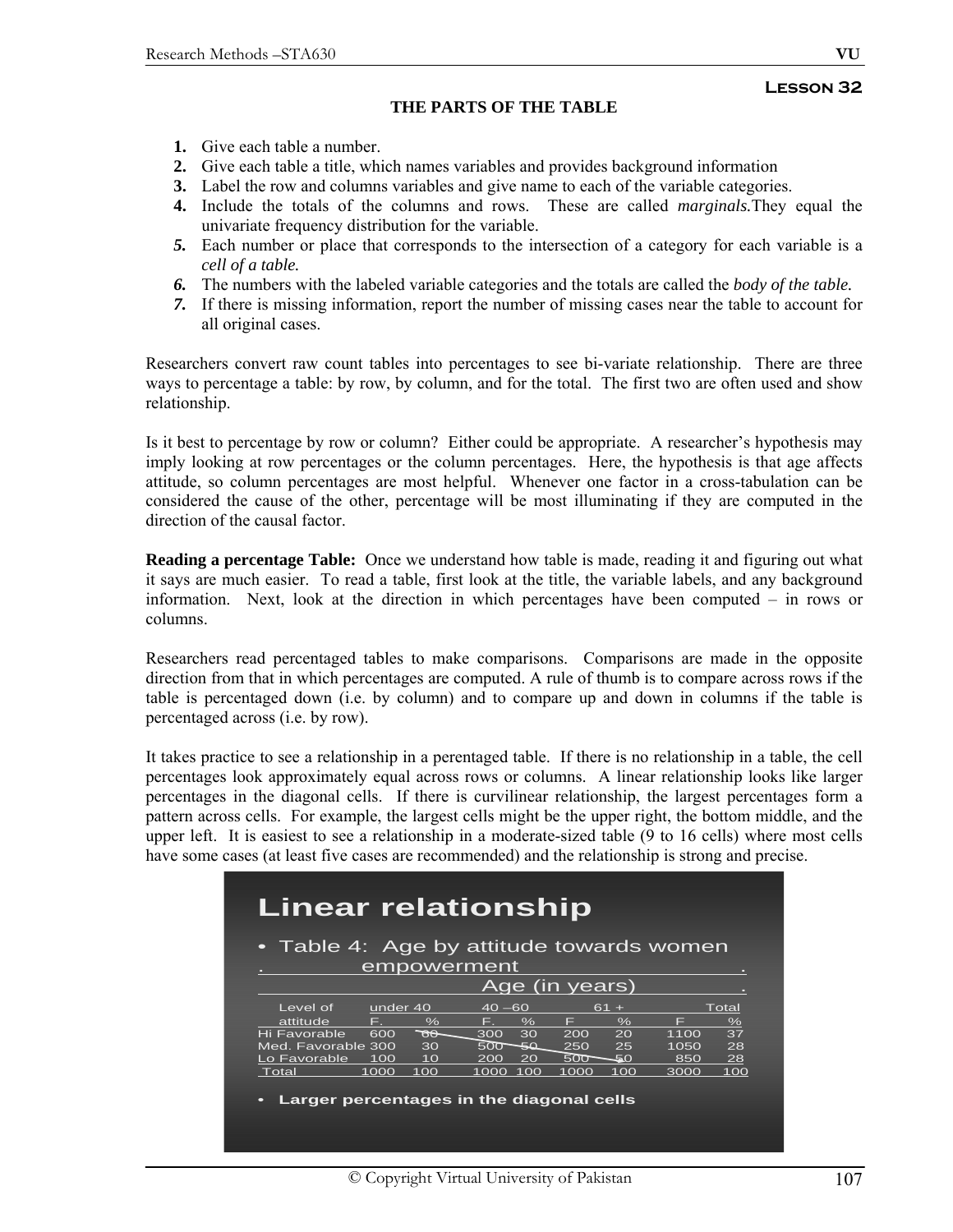



A simple way to see strong relationships is to circle the largest percentage in each row (in row percentaged tables) or columns (for column-percentaged tables) and see if a line appears.

| A simple way to see strong relationship is to<br>circle the largest percentage in applicable<br>row or column and see if a line appears |                     |                 |       |           |      |        |      |       |  |  |
|-----------------------------------------------------------------------------------------------------------------------------------------|---------------------|-----------------|-------|-----------|------|--------|------|-------|--|--|
| • Table 4: Age by attitude towards women                                                                                                |                     |                 |       |           |      |        |      |       |  |  |
|                                                                                                                                         | empowerment         |                 |       |           |      |        |      |       |  |  |
|                                                                                                                                         | Age (in years)<br>▫ |                 |       |           |      |        |      |       |  |  |
| Level of                                                                                                                                | under 40            |                 | $-60$ |           |      | $61 +$ |      | Total |  |  |
| attitude                                                                                                                                | F.                  | $\%$            | E.    | $\%$      | E    | $\%$   |      | $\%$  |  |  |
| Hi Favorable                                                                                                                            | 600                 | GO <sup>1</sup> | 300   | 30        | 200  | 20     | 1100 | 37    |  |  |
| Med. Favorable 300                                                                                                                      |                     | 30              | 500   | <b>60</b> | 250  | 25     | 1050 | 35    |  |  |
| Lo Favorable                                                                                                                            | 100                 | 10 <sup>1</sup> | 200   | 20        | 500  | 50)    | 850  | 28    |  |  |
| Total                                                                                                                                   | 1000                | 100             | 1000  | 100       | 1000 | 100    | 3000 | 100   |  |  |
|                                                                                                                                         |                     |                 |       |           |      |        |      |       |  |  |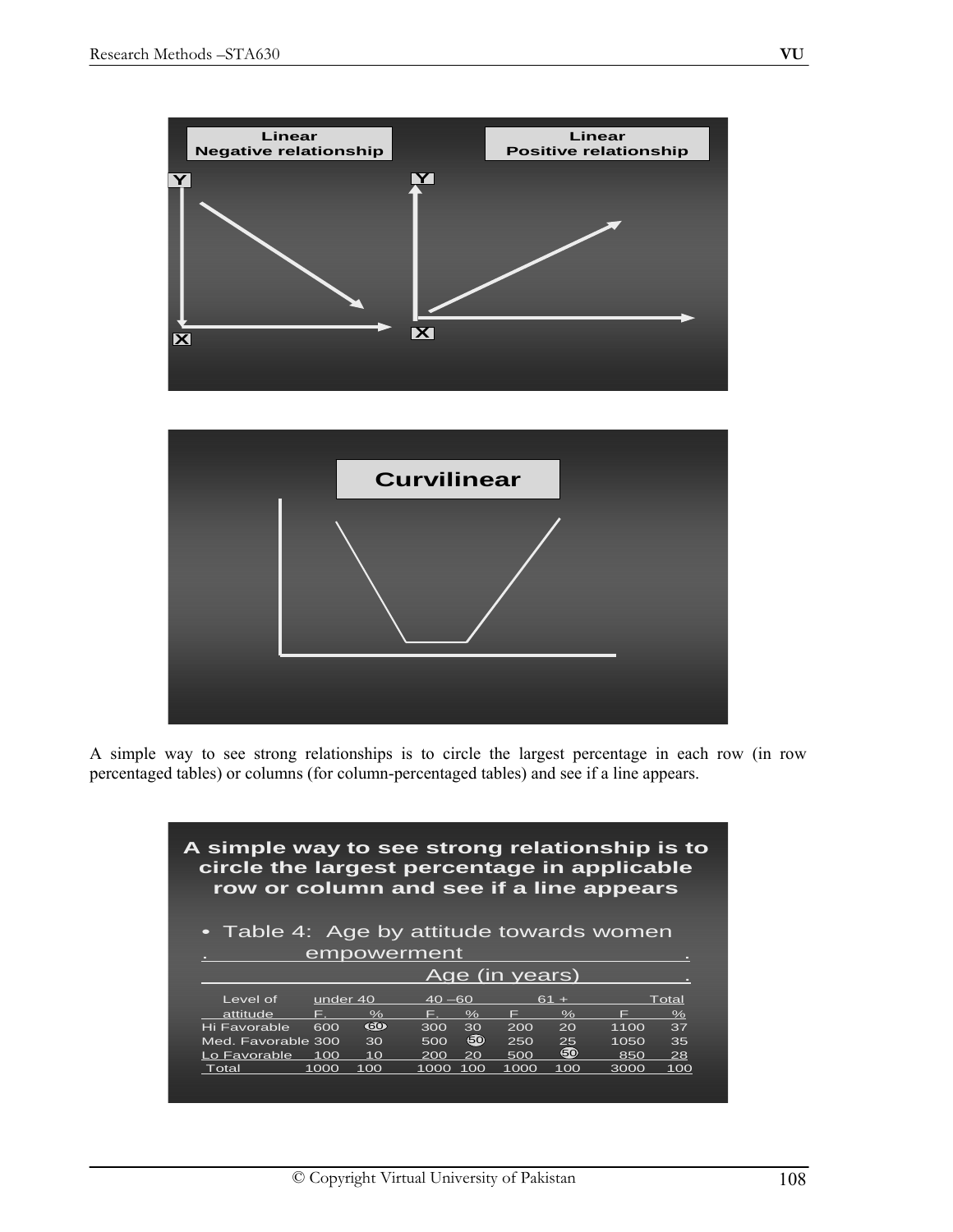The circle-the-largest-cell rule works – with one important caveat. The categories in the percentages table must be ordinal or interval. The lowest variable categories begin at the bottom left. If the categories in a table are not ordered the same way, the rule does not work.

## **Statistical Control**

Showing an association or relationship between two variables is not sufficient to say that an independent variable *causes* a dependent variable. In addition to temporal order and association, a researcher must eliminate alternative explanations – explanations that can make the hypothetical relationship spurious. Experimental researchers do this by choosing a research design that physically controls potential alternative explanations for results (i.e. that threaten internal validity).

In non-experimental research, a researcher controls for alternative explanations with statistics. He or she measures possible alternative explanations with *control variables*, and then examines the control variables with multivariate tables and statistics that help him or her to decide whether a bivariate relationship is spurious. They also show the relative size of the effect of multiple independent variables on dependent variable.

A researcher controls for alternative explanation in multivariate (more than two variables) analysis by introducing a third (sometimes fourth, or fifth) variable. For example, a bivariate table shows that young people show more favorable attitude towards women empowerment. But the relationship between age and attitude towards women empowerment may be spurious because men and women may have different attitudes. To test whether the relationship is actually due to gender, a researcher must control for gender; in other words, effects of gender are statistically removed. Once this is done, a researcher can see whether the bivariate relationship between age and attitude towards women empowerment remains.

A researcher controls for a third variable by seeing whether the bivariate relationship persists within categories of the control variable. For example controls for gender, and the relationship between age and attitude persists. This means that both male and females show negative association between age and attitude toward women empowerment. In other words, the control variable has no effect. When this is so, the bivariate relationship is not spurious.

If the bivariate relationship weakens or disappears after the control variable is considered, it means that the age is not real factor that makes the difference in attitude towards women empowerment, rather it is the gender of the respondents.

Statistical control is a key idea in advanced statistical techniques. A measure of association like the correlation co-efficient only suggests a relationship. Until a researcher considers control variables, the bivariate relationship could be spurious. Researchers are cautious in interpreting bivariate relationships until they have considered control variables.

After they introduce control variables, researchers talk about the *net effect* of an independent variable – the effect of independent variable "net of," or in spite of, the control variable. There are two ways to introduce control variables: trivariate percentaged tables and multiple regression analysis.

## **Constructing Trivariate Tables**

In order to meet all the conditions needed for causality, researchers want to "control for" or see whether an alternative explanation explains away a causal relationship. If an alternative explanation explains a relationship, then bivariate relationship is spurious. Alternative explanations are operationalize as a third variable, which are called *control variables* because they control for alternative explanation.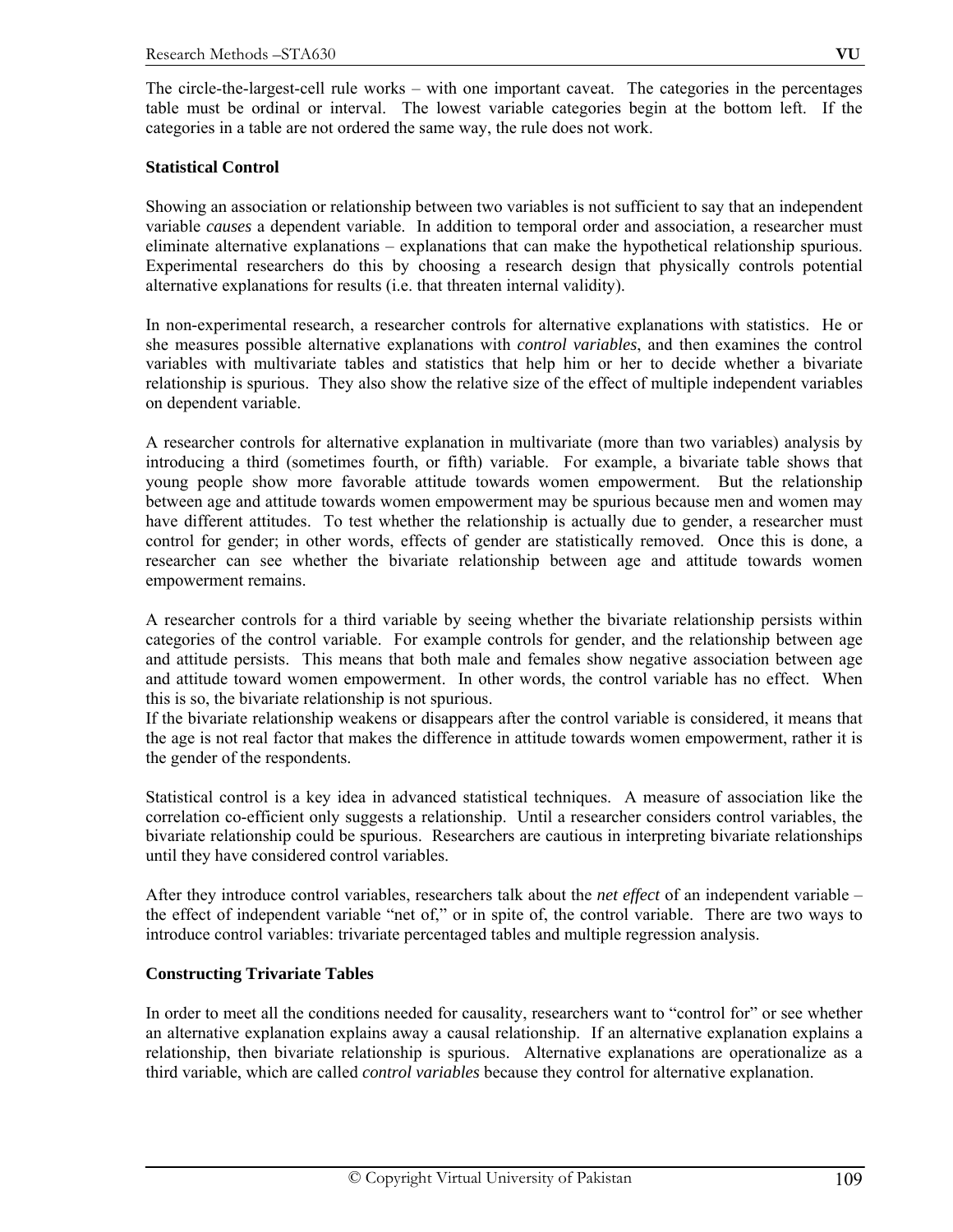One way to take such third variables into consideration and see whether they influence the bivariate relationship is to statistically introduce control variables using trivariate or three variable tables. Trivariate tables differ slightly from bivariate tables; they consist of multiple bivariate tables.

A trivariate table has a bivariate table of the independent and dependent variable for each category of the control variable. These new tables are called *partials.* The number of partials depends on the number of categories in control variable. Partial tables look like bivariate tables, but they use a subset of the cases. Only cases with a specific value on the control variable are in the partial. Thus it is possible to break apart a bivariate table to form partials, or combine the partials to restore the initial bivariate table.

Trivariate tables have three limitations. First, they are difficult to interpret if a control variable has more that four categories. Second, control variables can be at any level of measurement, but interval or ratio control variables must be grouped (i.e. converted to an ordinal level), and how cases are grouped can affect the interpretation of effects. Finally, the total number of cases is a limiting factor because the cases are divided among cells in partials. The number of cells in the partials equals the number of cells in the bivariate relationship multiplied by the number of categories in the control variables. For example if the control variable has three categories, and a bivariate table has 12 cells, the partials have  $3 \times 12 =$ 36 cells. An average of five cases per cell is recommended, so the researcher will need  $5 \times 36 = 180$ cases at minimum.

Like a bivariate table construction, a trivariate table begins with a compound frequency distribution (CFD), but it is a three-way instead of two-way CFD. An example of a trivariate table with "gender" as control variable for the bivariate table is shown here:

|   | <b>Partial table for males</b> |     |                 |                |               |       |               |       |        |
|---|--------------------------------|-----|-----------------|----------------|---------------|-------|---------------|-------|--------|
| ┍ |                                |     |                 | Age (in years) |               |       |               |       | п      |
|   | <b>Level of</b>                |     | <b>Under 40</b> |                | $40-$<br>-60  | $61+$ |               | Total |        |
|   | <b>Attitude</b>                | E   | $\frac{9}{6}$   | ь              | $\frac{6}{2}$ | F.    | $\frac{9}{6}$ | F.    | $\%$ . |
| o | High                           | 300 | 60              | 200            | 33            | 30    | 6             | 530   | 33     |
| o | Medium                         | 140 | 28              | 270            | 45            | 120   | 24            | 530   | 33     |
| o | <b>LOW</b>                     | 60  | 12              | 130            | 22            | 350   | 70            | 540   | 34     |
|   | Total                          | 500 | 100             | 600            | 100           | 500   | 100 1600      |       | 100    |
|   |                                |     |                 |                |               |       |               |       |        |

|           | <b>Partial table for females</b> |     |                     |     |               |     |                  |      |              |  |
|-----------|----------------------------------|-----|---------------------|-----|---------------|-----|------------------|------|--------------|--|
| o         |                                  |     | Age (in years)<br>п |     |               |     |                  |      |              |  |
|           | Level of                         |     | <b>.Under 40</b>    |     | 40<br>-60     |     | $61+$            |      | <b>Total</b> |  |
|           | <b>Attitude</b>                  | Е   | $\frac{9}{6}$       | E   | $\frac{9}{6}$ | F.  | $\frac{6}{2}$    | F.   | $%$ .        |  |
| $\bullet$ | <b>High</b>                      | 350 | 70                  | 200 | 50            | 20  | $\boldsymbol{4}$ | 570  | 41           |  |
| $\bullet$ | <b>Medium</b>                    | 150 | 30                  | 150 | 38            | 220 | 44               | 520  | 37           |  |
|           | Low                              | -   | -                   | 50  | $12$          | 260 | 52               | 310  | 22           |  |
|           | Total                            | 500 | 100                 | 400 | 100           | 500 | 100              | 1400 | 100          |  |
|           |                                  |     |                     |     |               |     |                  |      |              |  |

*The replication pattern* is the easiest to understand. It is when the partials replicate or reproduce the same relationship that existed in the bivariate table before considering the control variable. It means that the control variable has no effect.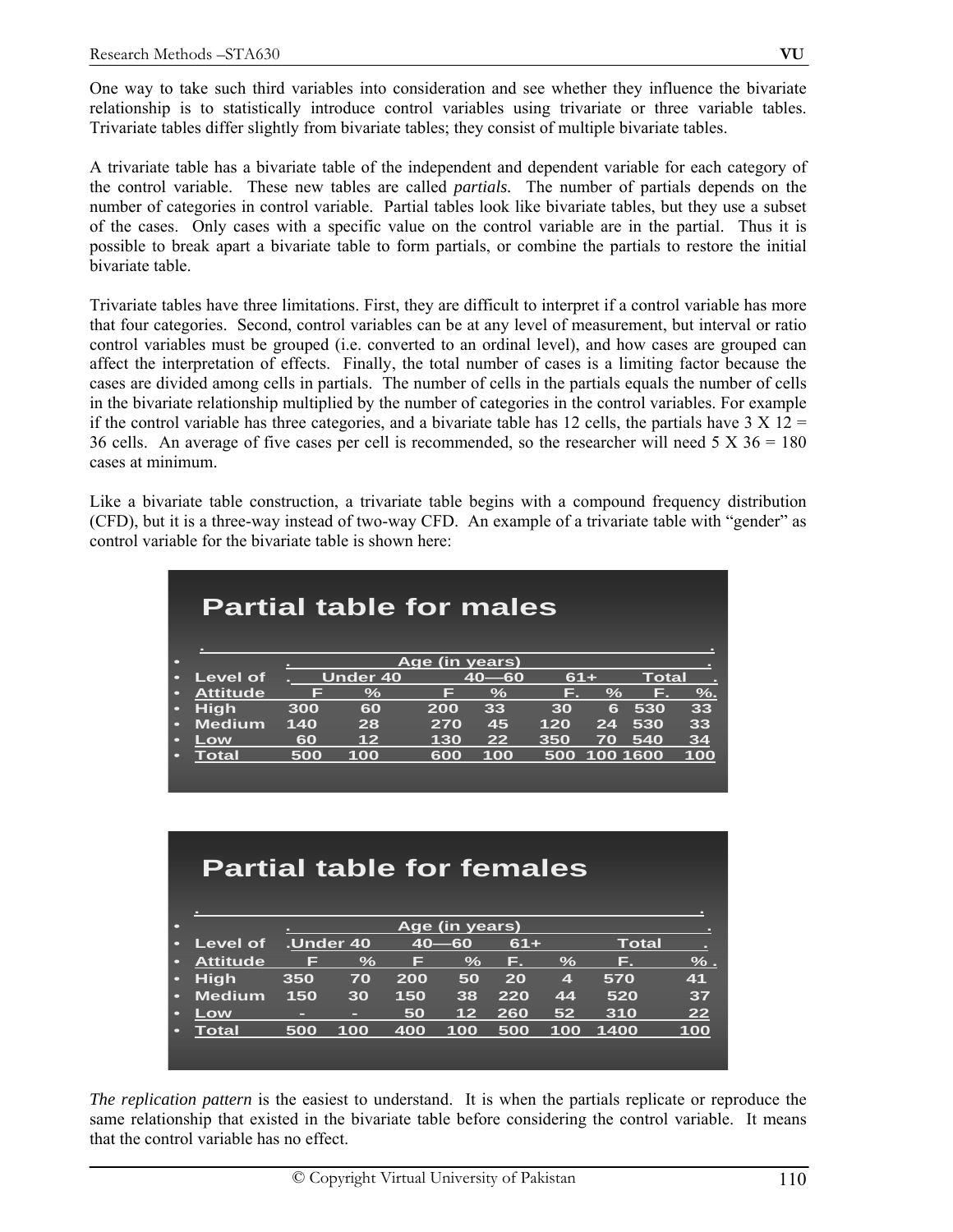*The specification pattern* is the next easiest pattern. It occurs when one partial replicate the initial bivariate relationship but other partials do not. For example, we find a strong (negative) bivariate relationship between age of the respondents and attitude towards women empowerment. We control for gender and discover the relationship holds only for males (i.e. the strong negative relationship was in the partial for males, but not for females). This is specification because a researcher can specify the category of the control variable in which the initial relationship persists.

The interpretation pattern describes the situation in which the control variable intervenes between the original independent variable and the dependent variables.

*The suppressor variable pattern* occurs when the bivariate tables suggest independence but relationship appears in one or both of the partials. For example, the age of the respondents and their attitudes towards women empowerment are independent in a bivariate table. Once the control variable "gender" is introduced, the relationship between the two variables appears in the partial tables. The control variable is suppressor variable because it suppressed the true relationship; the true relationship appears in partials.

#### **Multiple Regression Analysis**

Multiple regression controls for many alternative explanations of variables simultaneously (it is rarely possible to use more than one control variable using percentaged tables). Multiple regression is a technique whose calculation you may have learnt in the course on statistics.

#### **Note**

In the preceding discussion you have been exposed to the descriptive analysis of the data. Certainly there are statistical tests which can be applied to test the hypothesis, which you may have learnt in your course on statistics.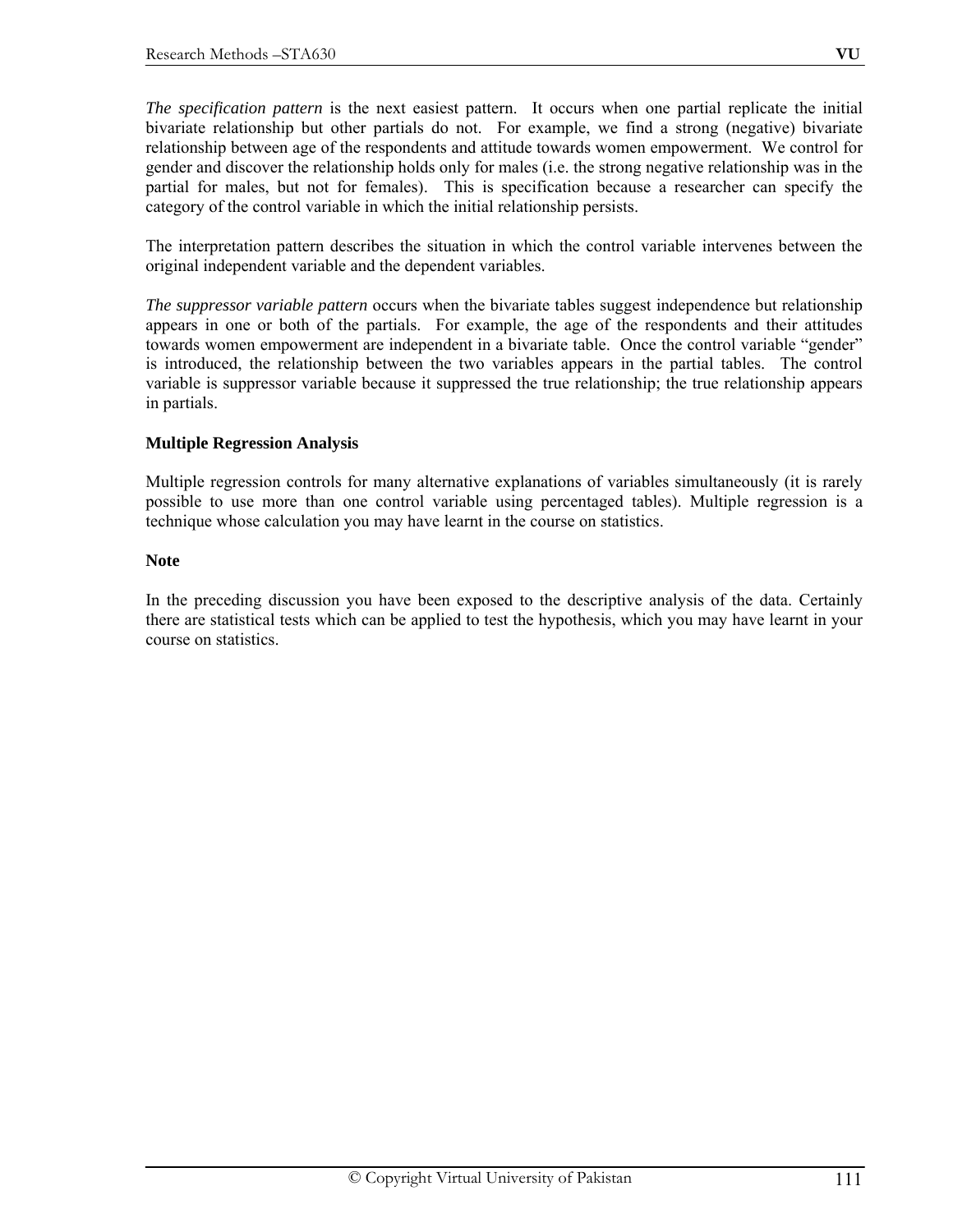### **Lesson 33**

## **EXPERIMENTAL RESEARCH**

Experimental research builds on the principles of positivist approach more directly than do the other research techniques. Researchers in the natural sciences (e.g. chemistry and physics), related applied fields (e.g. engineering, agriculture, and medicines) and the social sciences conduct experiments. The logic that guides an experiment on plant growth in biology or testing a metal in engineering is applied in experiments on human social behavior. Although it is most widely used in psychology, the experiment is found in education, criminal justice, journalism, marketing, nursing, political science, social work, and sociology.

The purpose of experimental research is to allow the researcher to *control* the research situation so that *causal* relationships among variables may be evaluated. The experimenter, therefore, manipulates a single variable in an investigation and holds constant all other, extraneous variables. (Events may be controlled in an experiment in a way that is not possible in a survey.) The goal of the experimental design is the confidence that it gives the researcher that his experimental treatment is the cause of the effect he measures.

Experiment is a research design in which conditions are controlled so that one or more variables can be manipulated in order to test a hypothesis. Experimentation is a research design that allows evaluation of causal relationship among variables.

Experiments differ from other research methods in terms of degree of control over the research situation. In a typical experiment one variable (the *independent variable*) is manipulated and its effect on another variable (the *dependent variable*) is measured, while all other variables that may confound such relationship are eliminated or controlled. The experimenter either creates an artificial situation or deliberately manipulates a situation.

Once the experimenter manipulates the independent variable, changes in the dependent variable are measured. The essence of a behavioral experiment is to do something to an individual and observe his or her reaction under conditions where this reaction can be measured against a known baseline.

To establish that variable X cause's variable Y, *all three* of the following conditions should be met:

- **1.** Both X and Y should co-vary (i.e. when one goes up, the other should also simultaneously go up (or go down).
- **2.** X (the presumed causal factor) should precede Y. In other words, there must be a time sequence in which the two occur.
- **3.** No other factor should possibly cause the change in the dependent variable Y.

 It may thus be seen that to establish causal relationships between two variables in an organizational setting, several variables that might co-vary with the dependent variable have to be controlled. This would then allow us to say that variable X and variable X alone causes the dependent variable Y. Useful as it is to know the cause-and-effect relationships, establishing them is not so easy, because several other variables that co-vary with the dependent variable have to be controlled. It is not always possible to control all the co-variates while manipulating the causal factor (the independent variable that is causing the dependent variable) in organizational settings, where events flow or occur naturally and normally. It is, however, possible to first isolate thee effects of a variable in a tightly controlled artificial setting (the lab setting), and after testing and establishing the cause-and-effect relationship under these tightly controlled conditions, see how generalizable such relationships are to the field setting.

## **The Language of Experiments**

Experimental research has its own language or set of terms and concepts. One important term frequently used is *subjects* or *test units*. In experimental research, the cases or people used in research projects and on whom variables are measured are called thee *subjects* or *test units*. In other words these are those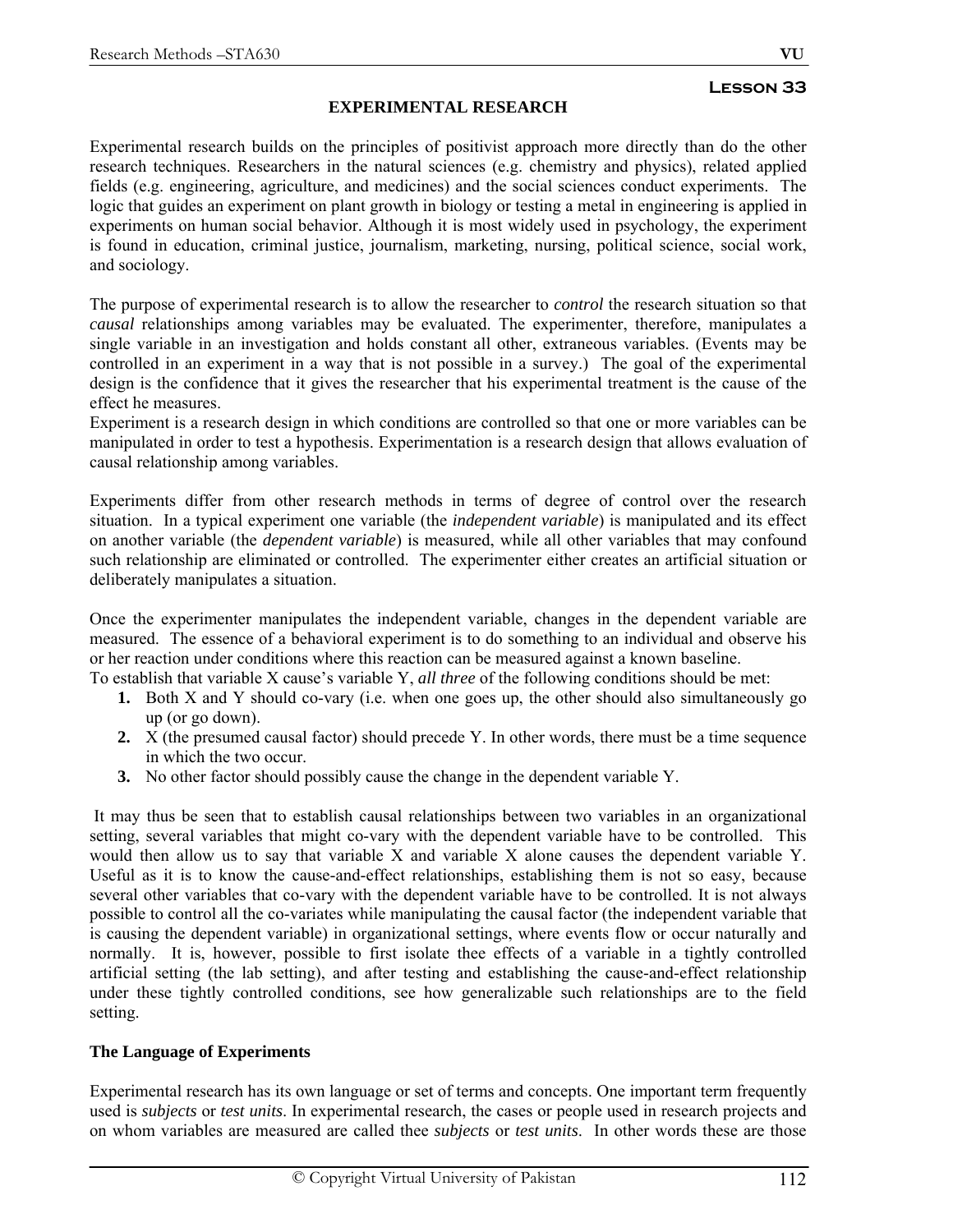entities whose responses to the experimental treatment are measured or observed. Individuals, organizational units, sales territories, or other entities may be the test units. Similar terminology is used on different component parts of the experiments.

**Parts of Experiments**: We can divide the experiments into seven parts and for each part there is a term. Not all experiments have all these parts, and some have all seven parts plus others. The following seven usually make up a true experiment.

- **1.** Treatment or independent variable.
- **2.** Dependent variable.
- **3.** Pretest.
- **4.** Posttest.
- **5.** Experimental group.
- **6.** Control group.
- **7.** Assignment of subjects.

*Treatment or independent variable*: The experimenter has some degree of control over thee independent variable. The variable is independent because its value can be manipulated by the experimenter to whatever he or she wishes it to be. In experimental design the variable that can be manipulated to be whatever the experiment wishes. Its value may be changed or altered independently of any other variable.

In most experiments, a researcher creates a situation or enters into an ongoing situation, then modifies it. The treatment (or the stimulus or manipulation) is what the researcher modifies. The term comes from medicine, in which a physician administers a treatment to patients; the physician intervenes in a physical or psychological condition to change it. It is the independent variable or the combination of independent variables.

In experiments, for example, the researcher creates a condition or situation. Look at "the degree of fear or anxiety"; the levels are high-fear or low-fear situation. Instead of asking the subjects, as we do in surveys, whether they are fearful, experimenter puts the subjects into either in a high-fear or low-fear situation. They measure the independent variable by manipulating conditions so that some subjects feel a lot of fear and others feel little.

Researchers go to great lengths to create treatments. They want the treatment to have an impact and produce specific reactions, feelings, or behaviors.

It also possible the researchers look at the alternative manipulations of the independent variable being investigated. In business research, the independent variable is often categorical or classificatory variable, representing some classifiable or qualitative aspects of management strategy. To determine the effects of training, for example, the experimental treatment that represents the independent variable is the training program itself.

*Dependent Variable*: The criterion or standard by which thee results are judged. It is assumed that the changes in the dependent variable are consequence of changes in the independent variable. For example, measures of turnover, absenteeism, or morale might be alternative choices for the dependent variable, depending on the purpose of the training.

The outcomes in the experimental research are the physical conditions, social behaviors, attitudes, feelings, or beliefs of subjects that change, in response to treatment. Dependent variables can be measured by paper-and-pencil indicators, observations, interviews, or physiological responses (e.g. heartbeat, or sweating palms).

Selection of dependent variable is crucial decision in the design of an experiment.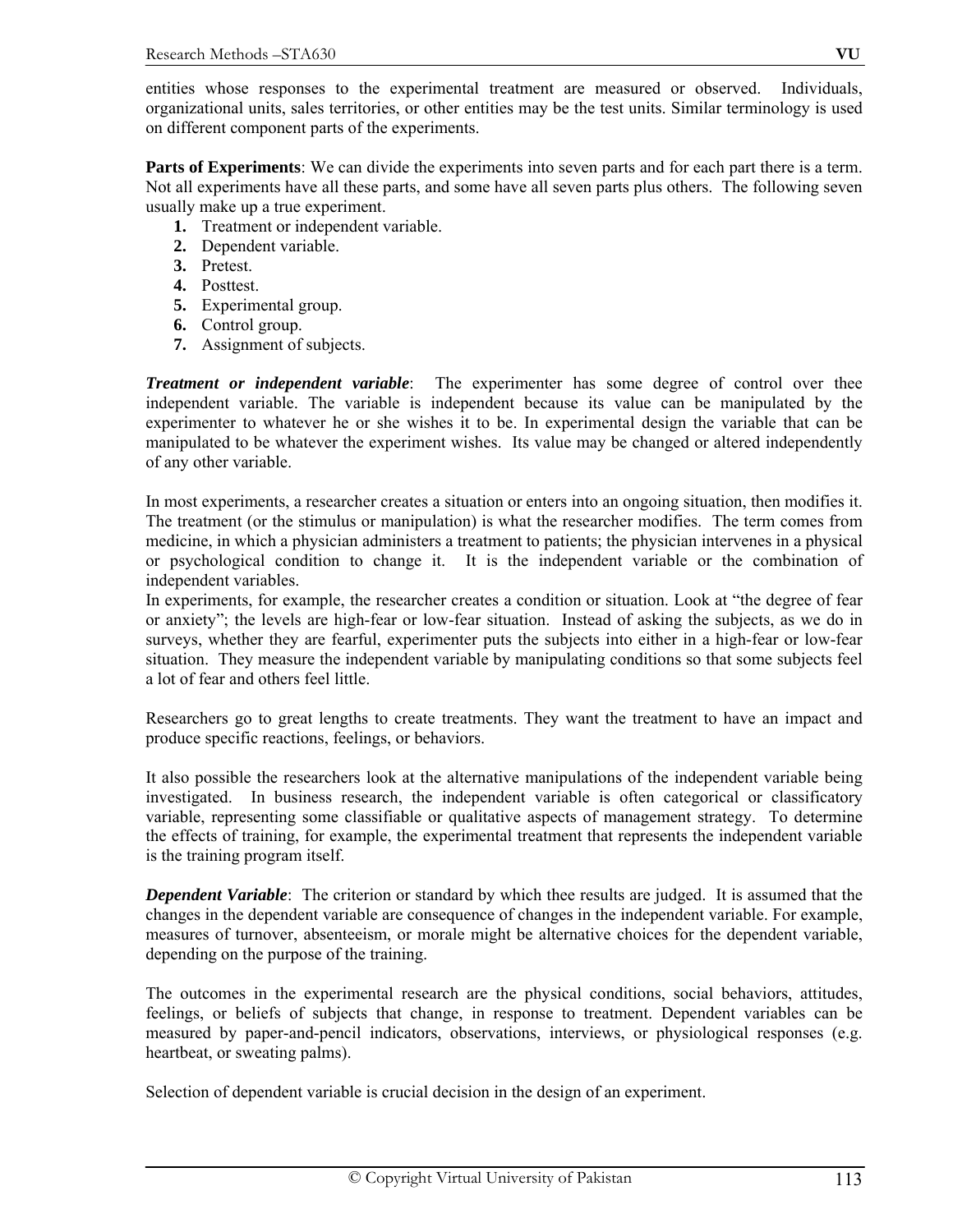*Pretests and Posttests*: Frequently a researcher measures thee dependent variable more than once during an experiment. The *pretest* is the measurement of the dependent variable prior to the introduction of the treatment. The posttest is the measurement of the dependent variable after thee treatment has been introduced into the experimental situation.

*Experimental and Control Groups*: Experimental researchers often divide subjects into two or more groups for purposes of compassion. A simple experiment has only two groups, only one of which receives the treatment. The experimental group is the group that receives the treatment or in which the treatment is present.

The group that does not receive the treatment is called the "control group." When the independent variable takes on many different values, more than one experimental group is used.

In the simplest type of experiment, only two values of the independent variable are manipulated. For example, consider measuring the influence of a change in work situation, such as playing music over an intercom during working hours, on employee productivity. In the experimental condition (the treatment administered to the **experimental group**), music is played during working hours. In the control condition (the treatment administered to the **control group**), the work situation remains the same, without change. By holding conditions constant in the control group, the researcher controls for potential sources of error in the experiment. Productivity, (the dependent variable) in the two groups is compared at the end of the experiment to determine whether playing the music (the independent variable) has any effect.

Several experimental treatment levels can also be used. The music/productivity experiment, with one experimental and one control group, may not tell the researcher everything he or she wishes to know about the music/productivity relationship. If the researcher wished to understand the functional nature of the relationship between music and productivity at several treatment levels, additional experimental groups with music played for only 2 hours, only for 4 hours, and only for 6 hours might be studied. This type of design would allow the experimenter to get a better idea about the impact of music on productivity.

*Assignment of Subjects/Test Units*: Social researchers frequently want to compare. When making comparisons, the researchers want to compare the cases that do not differ with regard to variables that offer alternative explanations. Therefore the groups should be similar in characteristics in such a way that the change in the dependent variable is presumably the outcome of the manipulation of the independent variable, having no alternative explanations.

*Random assignment* (Randomization) is a method for assigning the cases (e.g. individuals, organizations) to groups for the purpose of making comparisons. It is a way to divide or sort a collection of cases into two or more groups in order to increase one's confidence that the groups do not differ in a systematic way. It is a mechanical method; the assignment is automatic, and thee researcher cannot make assignments on thee basis of personal preference or the features of specific cases.

Random assignment is random in statistical/mathematical sense, not in everyday sense. In everyday speech, random means unplanned, haphazard, or accidental, but it has a special meaning in mathematics. In probability theory, random describes a process in which each case has a known chance of being selected. Random selection allows the researcher calculate the odds that a specific case will be sorted into one group or the other. A random process is the one in which all cases have an exactly equal chance of ending up in one or the other group.

Random assignment or randomization is unbiased because a researcher's desire to confirm a hypothesis or a research subject's personal interests does not enter into the selection process. It also assures the researcher that repetitions of an experiment – under the controlled conditions – will show true effects, if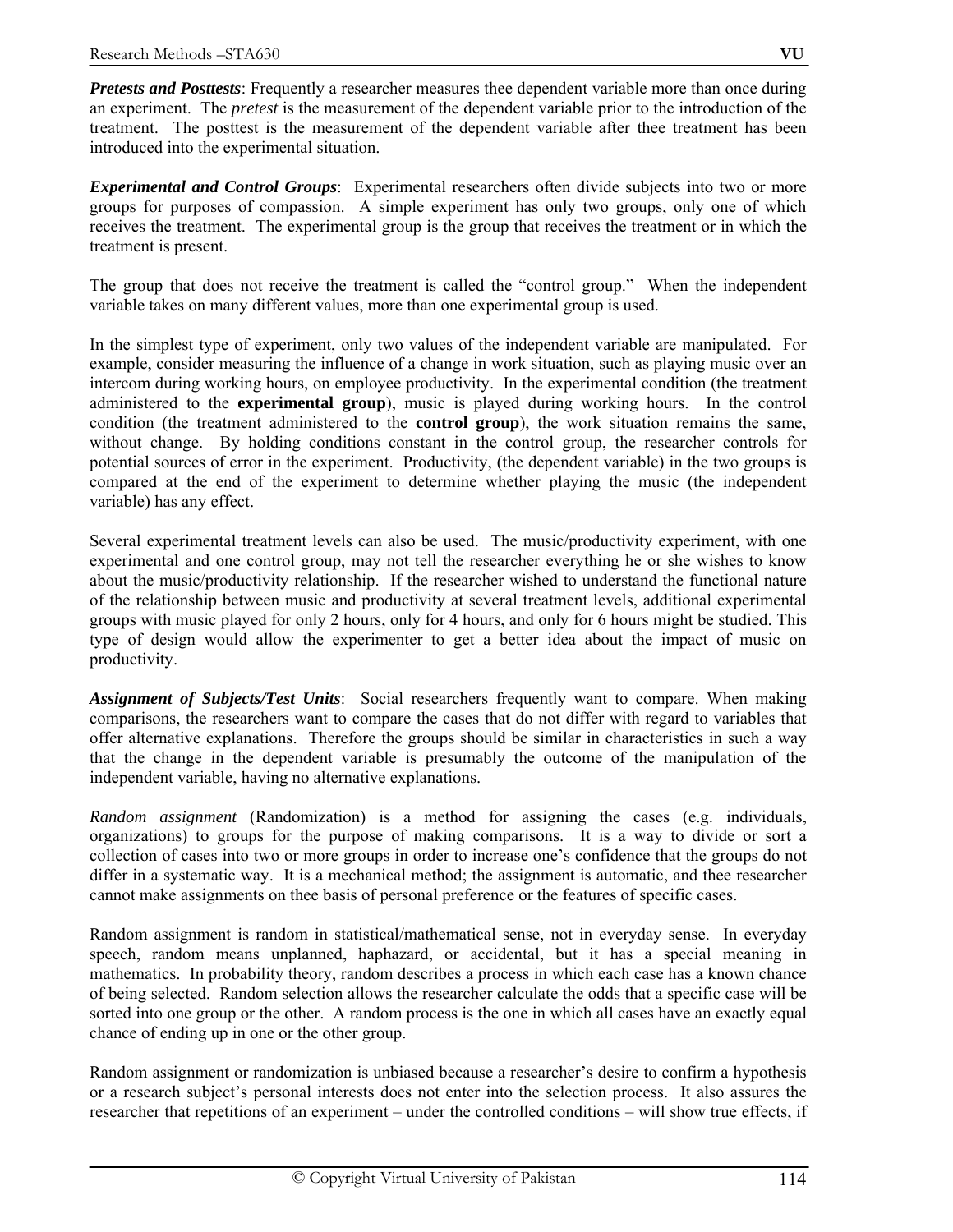they exist. Random assignment of subjects allows the researcher to assume that thee groups are identical with respect to all variables except for experimental treatment.

Random assignment of subjects to the various experimental groups is thee most common technique used to prevent test units from differing from each other on key variables; it assumes that all the characteristics of these subjects have been similarly randomized. If the experimenter believes that certain extraneous variable may affect the dependent variable, he or she may make sure that the subjects in each group are matched on these characteristics. **Matching** the subjects on the basis of pertinent background information is another technique for controlling assignment errors.

Matching presents a problem: What are the relevant characteristics to match on, and can one locate exact matches? Individual cases differ in thousands of ways, and the researcher cannot know which might be relevant.

#### **Three Types of Controls**

**1. Manipulation of the Independent Variable:** In order to examine the causal effects of an independent variable on a dependent variable, certain manipulations need to be tried. Manipulation simply means control over the stimulus that is we create different levels of the independent variable to assess the impact on the dependent variable. Let us say we want to test the effects of lighting on worker production levels among sewing machine operators. To establish cause and effect relationship, we must measure the production levels of all the operators over a 15 day period with the usual amount of light they work with – say 60 watt bulbs. We might then want to split the group of 60 operators into three groups of 20 members each, and while allowing the subgroup to continue to work under the same conditions as before (60-watt electric light bulbs). We might want to manipulate the intensity of the light for the other two subgroups, by making one group work with 75 watt and the other with 100 watt light bulbs. After the different groups have worked with these varying degrees of light exposure for15 days, each group's total production for these 15 days may be analyzed to see the difference between the pre-experimental and the post experimental productions among the groups is directly related to the intensity of the light to which they have been exposed. If our hypothesis that better lighting increases the production levels is correct, the subgroups that did not have any change in the lighting (control group), should have no increase in production and thee other two groups should show increases, with the one having the most light (100 watts) showing greater increases than those who had the 75 watt lighting.

In this case the independent variable, lighting, has been manipulated by exposing different groups to different degrees of changes in it. This manipulation of the independent variable is also known treatment, and the results of the treatment are called treatment effects.

- **2. Holding Conditions Constant:** When we postulate cause-and-effect relationships between two variables X and Y, it is possible that some other factor, say A, might also influence the dependent variable Y. In such a case, it will not be possible to determine the extent to which Y occurred only because of X, since we do not know how much of the total variation of was caused by the presence of the other factor A. If the true effect of thee X is to be assessed, then the effect of A has to be controlled. This is also called as controlling the effect of contaminating factors or confounding factors.
- **3. Control over the Composition of Groups:** If the experimental and control groups have such characteristics that could contaminate the results then the researcher may have to take note of such factors, if there are any. The group differences should not confound the effect of X variable that happens to be under study. The experimental and control groups need to be balanced. For this purpose the researcher may use **random selection** of the subjects and allocating to different groups. Finally the experimental and control groups should also be selected randomly. Another way to have identical groups is by following the procedure of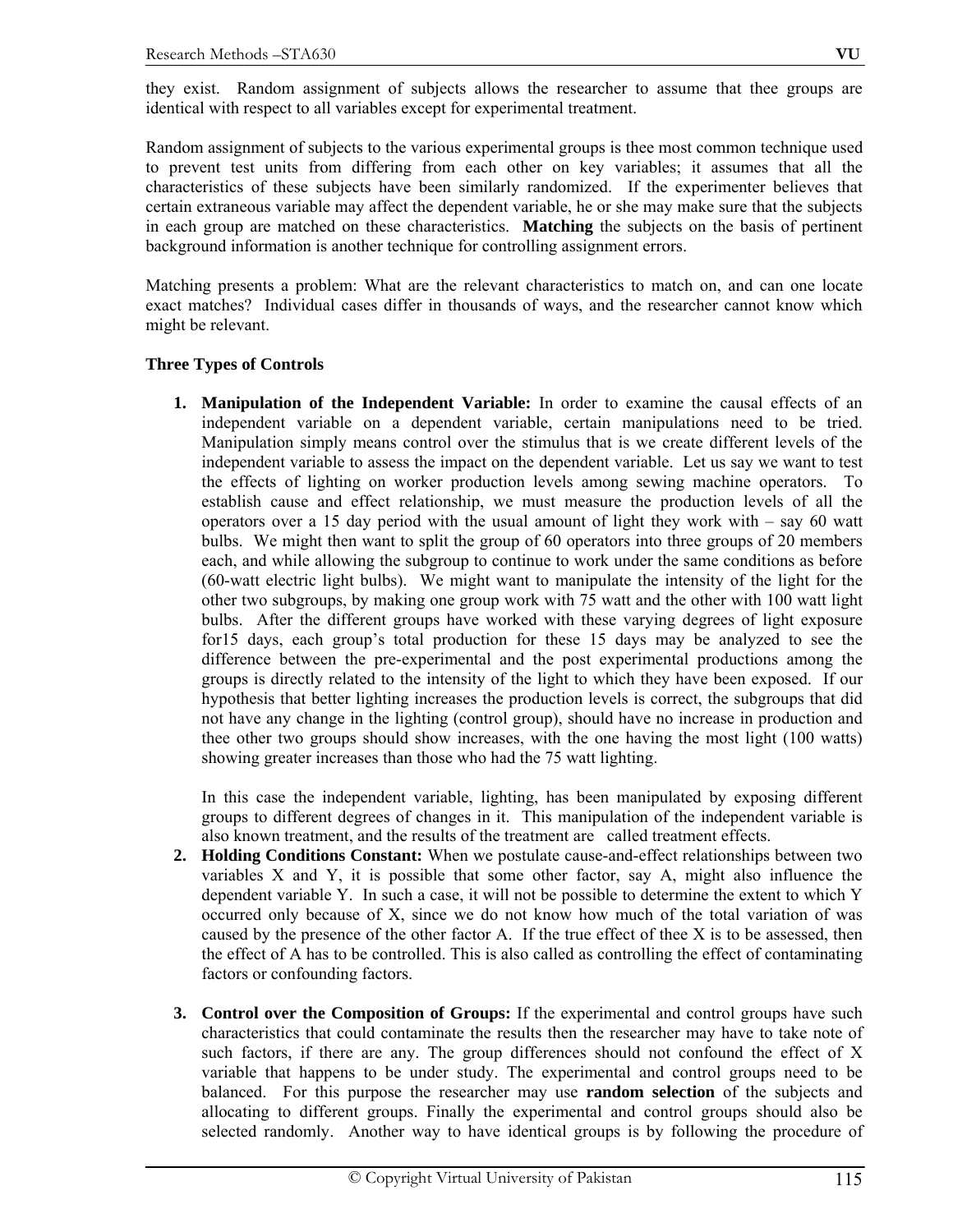**matching**. One could look at the possible characteristics of the subjects that could contaminate the effect of X variable, and try to distribute these evenly in all the groups. So pick up one subject and try to match it with another subject on the specified characteristics (age, gender, education, marital status) and put one subject in one group and the other in the other group. After the formation of groups, the researcher may randomly decide about experimental and control groups.

#### **Random Assignment**

Social researchers frequently want to compare. For example, a researcher has two groups of 15 students and wants to compare the groups on the basis of key differences between them (e.g. a course that one group completed). Or a researcher has five groups of customers and wants to compare the groups on the basis of one characteristic (e.g. geographic location). "Compare apples with apples, don't compare apples with oranges." It means that a valid comparison depends on comparing things that are fundamentally alike. Random assignment facilitates comparison in experiments by creating similar groups.

*Random assignment* is a method for assignment cases (e.g. individuals, organizations) to groups for the purpose of making comparisons. It is a way to divide or sort a collection of cases into two or more groups in order to increase one's confidence that the groups do not differ in a systematic way. It is mechanical method; the assignment is automatic, and the researcher cannot make assignments on the basis of personal preference or the features of specific cases.

Random assignment is random in a statistical or mathematical sense, not in an everyday sense. In everyday speech, random means unplanned, haphazard, or accidental, but it has a specialized meaning in mathematics. In probability theory, *random* describes a process in which each case has a known chance of being selected. Random assignment lets a researcher calculate the odds that a specific case will be sorted into one group over another.

Random assignment or randomization is unbiased because a researcher's desire to confirm a hypothesis or a research subject's personal interest does not enter into selection process.

#### **Matching**

It implies to match the characteristics (such as age, sex) of the cases in each group. Matching is an alternative to random assignment, but it is an infrequently used one.

Matching presents a problem: What are the relevant characteristics to match on, and can one locate exact matches. Individual cases differ in thousands of ways, and the researcher cannot know which might be relevant. Therefore, randomization is preferred over matching. It takes care of the contaminating factors.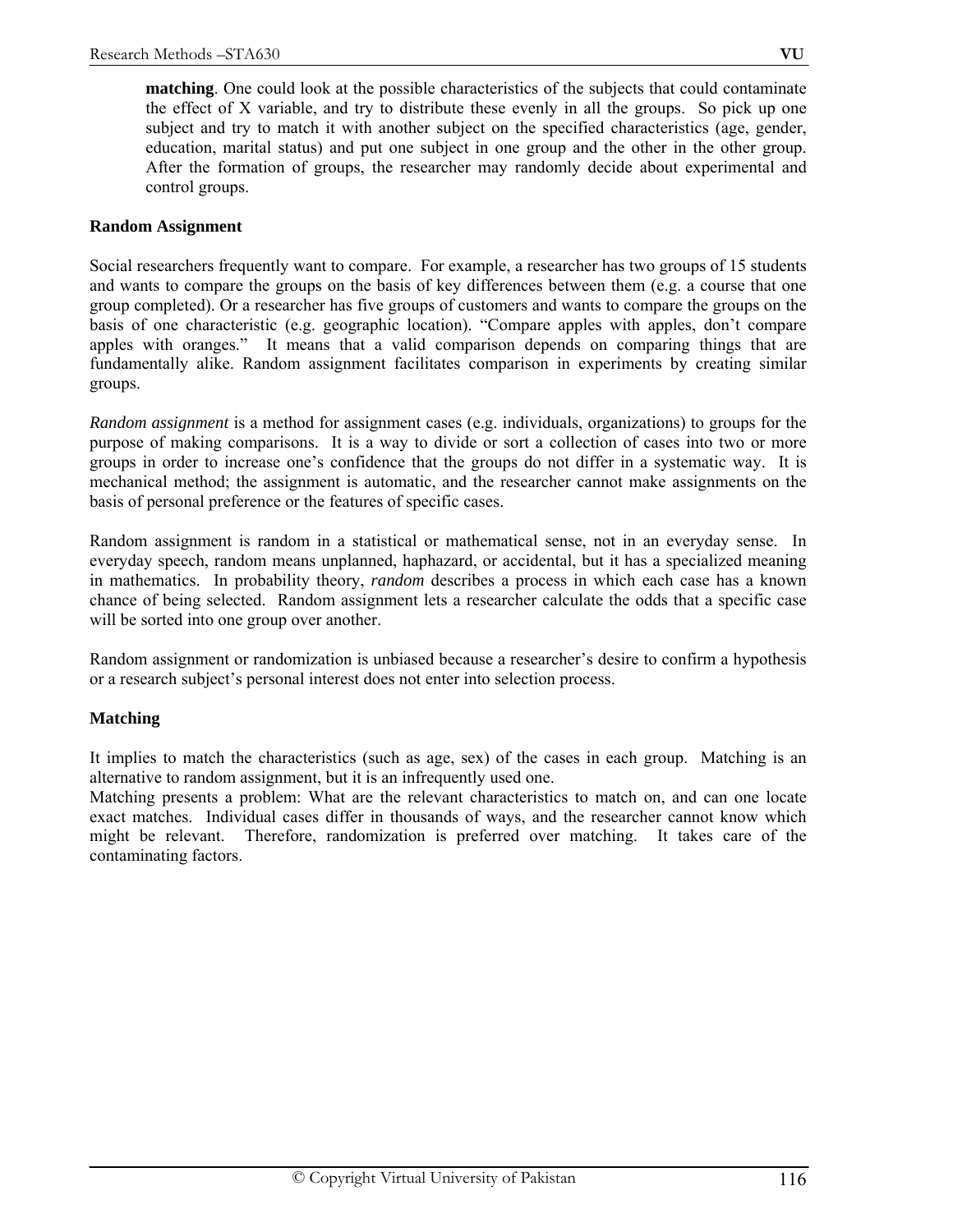## **EXPERIMENTAL RESEARCH (Cont.)**

#### **Steps in Conducting an Experiment**

Following the basic steps of the research process, experimenters decide on a topic, narrow it into a testable research problem or question, and then develop a hypothesis with variables. Once a researcher has the hypothesis, the steps of experimental research are clear. Broadly there are about 12 steps in conducting an experiment, which are as below:

- **1.** Begin with a straightforward hypothesis that is appropriate for experimental research.
- **2.** Decide on an experimental design that will test the hypothesis within practical limitations. The researcher decides the number of groups to use, how and when to create treatment conditions, the number of times to measure the dependent variable, and what the groups of subjects will experience from beginning till end.
- **3.** Decide how to introduce the treatment or create a situation that induces the independent variable.
- **4.** Develop a valid and reliable measure of the dependent variable.
- **5.** Set up an experimental setting and conduct a pilot test of the treatment and dependent variable measures.
- **6.** Locate appropriate subjects or cases.
- **7.** Randomly assign subjects to groups (if random assignment is used in the chosen research design) and give careful instructions.
- **8.** Gather data for the pretest measure of the dependent variable for all groups (if pretest is used in thee chosen design).
- **9.** Introduce the treatment to the experimental group only (or to the relevant groups if there are multiple experimental groups) and monitor all groups.
- **10.** Gather data for posttest measure of the dependent variable.
- **11.** Debrief the subjects by informing them of the true purpose and reasons for the experiment. Ask subjects what they thought was occurring. Debriefing is crucial when subjects have been deceived about some aspect of the treatment.
- **12.** Examine data collected and make comparisons between different groups. Where appropriate, use statistics and graphs to determine whether or not the hypothesis is supported.

# **Types of Designs**

Researchers combine parts of experiment (e.g. pretests, control groups, etc.) together into an experimental design. For example some designs lack pretests, some do not have control groups, and others have many experimental groups. Certain widely used standard designs have names.

*Classical Experimental Design*: All designs are variations of the classical experimental design, which has random assignment of subjects, a pretest and a posttest, an experimental group, and a control group.

# **Quasi-Experimental Designs:**

*One-shot Case Study Design:* Also called the one-group posttest-only design, the one-shot case study design has only one group, a treatment, and a posttest. Because it is only one group, there is no random assignment. For example, a researcher shows a group of students a horror film, then measures their attitude with a questionnaire. A weakness of this design is that it is difficult to say for sure that the treatment caused the dependent variable. If subjects were the same before and after the treatment, the researcher would not know it.

*One Group Pretest-posttest Design***:** This design has one group, a pretest, a treatment, and a posttest. It lacks a control group and random assignment. Continuing with the previous example, the researcher gives a group of students an attitude questionnaire to complete, shows a horror film, then has them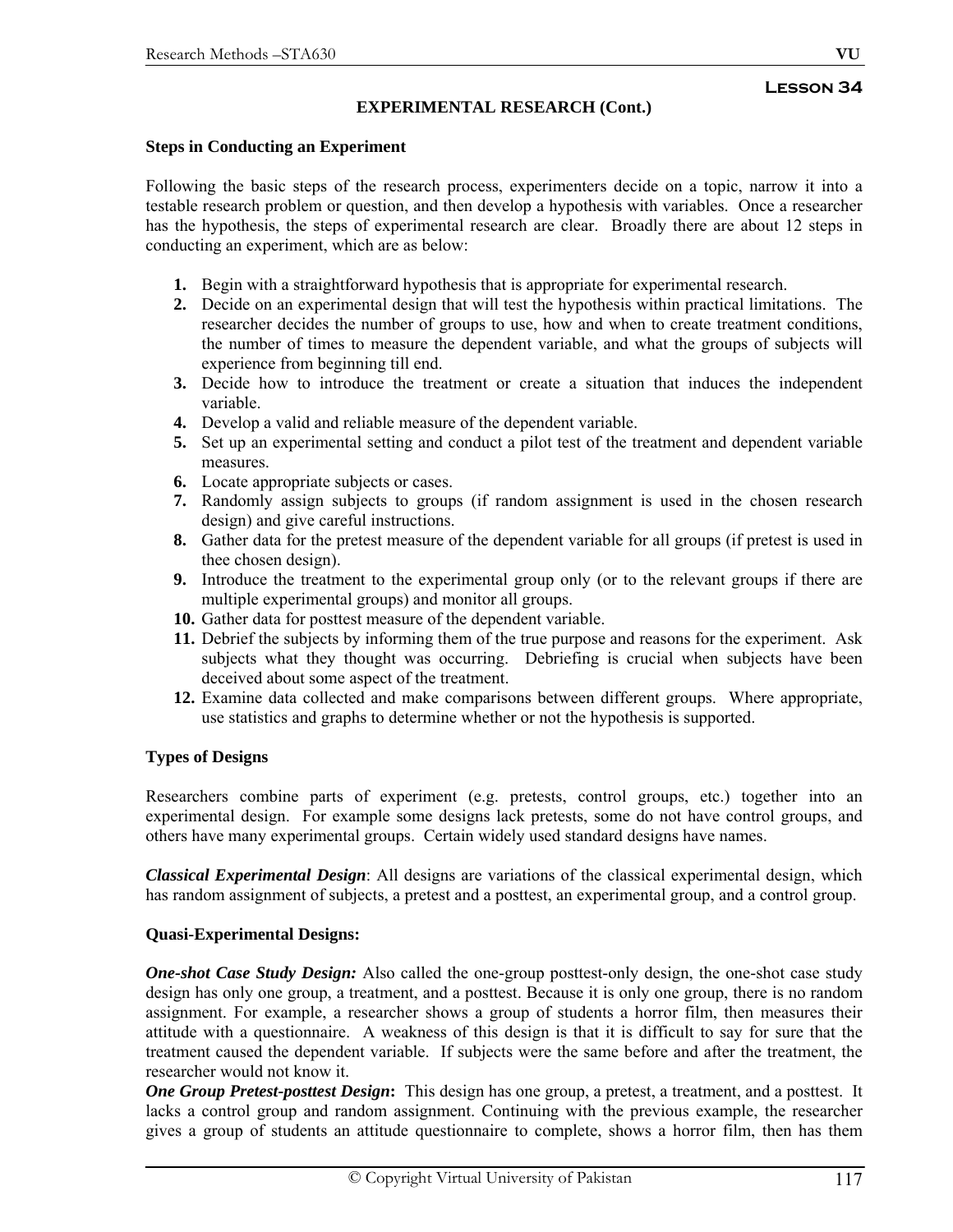complete the same questionnaire second time. This is an improvement over the one-shot case study because the researcher measures the dependent variable both before and after the treatment. But it lacks the control group for comparison. The researcher cannot know whether something other than the treatment occurred between the pretest and the posttest to cause the outcome.

*Two Groups Posttest-only Design:* It has two groups, a random assignment of subjects, a posttest, and a treatment. It has all parts of the classical design except a pretest. Continuing with our previous example, the researcher forms two groups through randomization process. He shows group a horror film to one group i.e. the experimental group. The other group is not shown any film. Both groups then complete the questionnaire. The random assignment reduces the chance that the groups differed before the treatment, but without a pretest, a researcher cannot be as certain that the groups began the same on the dependent variable.

#### **True Experimental Designs**

Experimental designs, which have at least two groups, a random assignment of subjects to experimental and control groups, only experimental group is exposed to treatment, both groups record information before and after the treatment, are known as ex-post facto experimental designs.

*Pretest and Posttest Experimental and Control Group Design:* Two groups, one control group and the other experimental group, are formed randomly. Both the groups are exposed to pretest and posttest. The experimental group is exposed to treatment while the control group is not. Measuring the difference between the differences in the post- and pretests of the two groups would give the net effects of the treatment.

| <b>Experimental Group: Pretest (O1)</b> |                          |               | Posttest $(02)$ |  |
|-----------------------------------------|--------------------------|---------------|-----------------|--|
| Control Group: Pretest (O3)             | $\overline{\phantom{0}}$ | Posttest (O4) |                 |  |

Randomization used for setting up the group.

 $[(02 - 01) - (04 - 03)]$  = Treatment effect (could be anywhere between 0 to -1 or +1).

*Solomon's Four Group Design:* To gain more confidence in internal validity in experimental designs, it is advisable to set up two experimental groups and two control groups. One experimental group and one control group can be given the both pretest and the posttest. The other two groups will be given only the posttest. Here the effects of treatment can be calculated in several different ways as shown in figure 1:

## **Figure 1: Solomon's four group design**

| Group           | <b>Pretest</b>           | <b>Treatment</b> | <b>Posttest</b> |  |
|-----------------|--------------------------|------------------|-----------------|--|
| 1. Experimental | O1                       | X                | O2              |  |
| 2. Control      | O <sub>3</sub>           |                  | <b>O4</b>       |  |
| 3. Experimental | $\overline{\phantom{0}}$ | X                | O <sub>5</sub>  |  |
| 4. Control      | ۰                        |                  | <b>O6</b>       |  |

 $(O4 - O3) = E$  $(O5 - O6) = E$  $(O5 - O3) = E$  $[(O2-O1)-(O4-O3)]$  = E  $E =$  Effect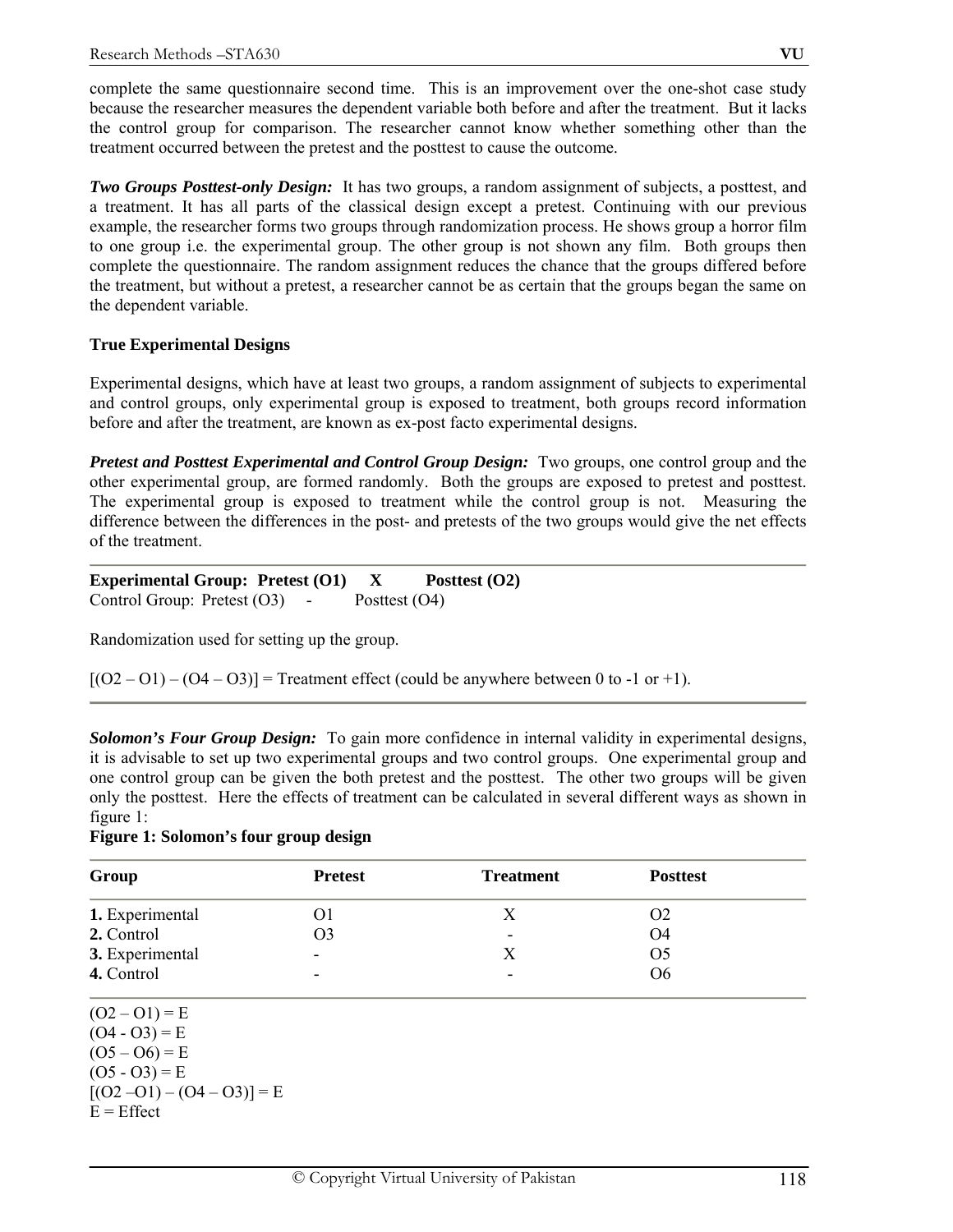#### If all Es are similar, the cause and effect relationship is highly valid. **Interaction Effect**

The effect of two variables together is likely to be greater than the individual effect of each put together. The idea of an interaction effect is familiar, especially in the area of medicine or illness. As an example, imagine that for a given population of 100 persons, all of the same age and sex, it was found that if all 100 smoked cigarettes the effect would be a lung cancer rate of 20 percent. Assume that for an identical group of 100 persons who did not smoke but lived in a smoggy environment, 10 percent would get lung cancer. Now consider a third identical group of 100 persons all of whom smoke and also live in a smoggy environment. The additive effect of both smoking and smog would be 20 percent plus 10 percent, or a total of 30 percent (30 people) having cancer. However, imagine that an actual medical survey of the population shows a cancer rate of 37 percent among persons experiencing both smoking and smog. This extra 7 percent can be computed residually as:

## **Interaction Effect = Total effect – (smoking effect + smog effect) = 37 percent**

- $= 37$  percent (20 percent + 10 percent)
- = 37 percent 30 percent
- $= 7$  percent

In experiments we have the pretests and posttests, in which case we use the same instrument for measuring the dependent variable, for example racial prejudice as an effect of a movie. In pretest is a questionnaire in which items forming the prejudice scale are dispersed at random among other items so that the subject does not know that his or her level of racial prejudice is being measured. Nevertheless, the measurement of this variable (prejudice) itself, by presenting questions about race relations may stimulate the subject's thinking and actually cause a change in his or her level of racial prejudice. Any pretest effect that occurs will be visible as part of extraneous change (change caused by the test stimulus) in the control group, as the pretest is also presented to the control group. Any change between the pretest and posttest for measuring the dependent variable in the control group may be attributed to the sensitization of the subjects with the instrument. In the experimental group of course a movie (an X variable) was shown due to which we expect a change in the racial prejudice of the subjects. But that is not all. The subjects in the experimental group were also exposed to the instrument for measuring the racial prejudice, hence they were also sensitized. Their posttest results include the combined effect of exposure to a movie and that of sensitization to the instrument. In other words the racial prejudice of the subjects in the experimental group exhibits the interaction effect of the treatment plus that of sensitization of the instrument.

In order to calculate the interaction effect in the experiment we shall have two experimental groups and one control group created by using the randomization process. It may look like this:

| Experimental group 1: Pretest $(01)$ |                | $\mathbf X$ | Posttest $(O2)$ |
|--------------------------------------|----------------|-------------|-----------------|
| Control group:                       | Pretest $(O3)$ | -           | Posttest $(O4)$ |

Why O4 be different from O3? The difference may be due to sensitization. So let us figure it out. Let us take another experimental group and we do not pretest i.e. no sensitization with the instrument.

#### **Experimental group 2: No pretest X Posttest (O5)**

Let us work out the results:

 $(O2 - O1) = D$  $(O4 - O3) = D/$  $(05 - 03) = D$ // (Since all groups are identical, so we can use the pretest of any of the Other two groups) Interaction effect =  $D - [D/H]$ . Substituting it with our example of lung cancer  $\rightarrow$  $37 - 10 + 20 = 37 - 30 = 7$ 

There are many other experimental designs like the randomized block design, Latin square design, natural group design, and factorial design.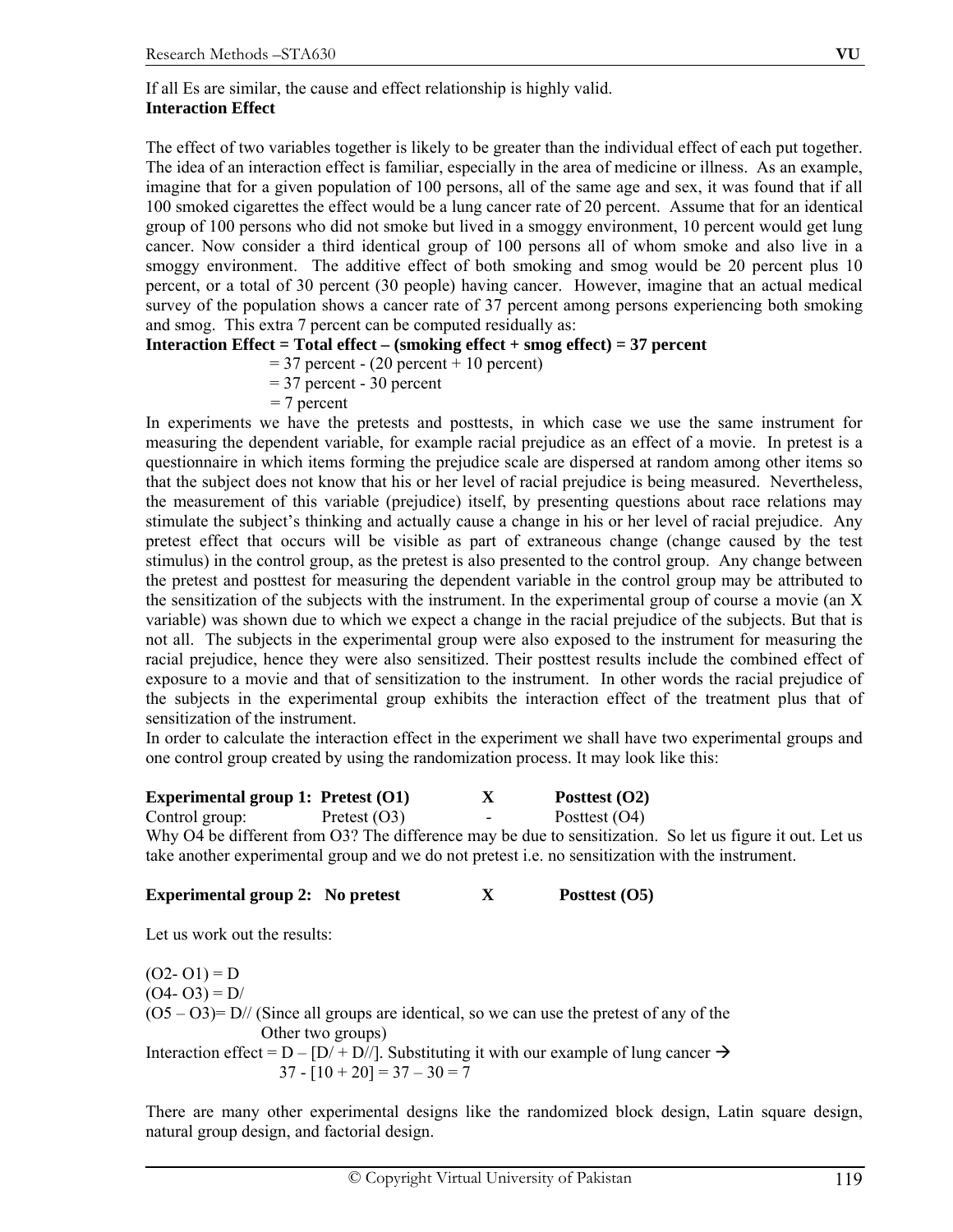## **EXPERIMENTAL RESEARCH (Cont.)**

#### **Validity in Experiments**

Experiments are judged by two measures. The first, internal validity indicates whether the independent variable was the sole cause of the change in the dependent variable. It implies the researcher's ability to eliminate alternative explanations of the dependent variable. Variables, other than the treatment, that affect the dependent variable are threats to internal validity. They threaten the researcher's ability to say that the treatment was the true causal factor producing change in the dependent variable. The second measure, external validity, indicates the extent to which the results of the experiment are applicable in the real world.

Internal validity is high in the laboratory experiment, reason being the control over all the confounding factors. External validity (generalisability) is not sure because of the effect of variety of factors. Field experiments have more external validity but less internal validity because it is closer to the real situations.

#### **Factors Affecting Internal Validity**

In choosing or evaluating experimental research design, researchers must determine whether they have internal and external validity. There are eight major types of extraneous variables that may jeopardize internal validity: History effect, maturation effect, testing effect, instrumentation effect, selection bias effect, selection bias effect, statistical regression, mortality, and mechanical loss.

**1. History Effect:** A specific event in the external environment occurring between the first and second measurement that is beyond the control of the experimenter and that affects the validity of an experiment. Advertisement of a particular product (mineral water) and its sale is affected by an event in the society (contamination of drinking water). The researcher does not have control on such happenings which have an impact on the X and Y relationship.

**2. Maturation Effect: C**ause and effect relationship can also be contaminated by the effects of the passage of time – another uncontrollable variable. Such contamination is called maturation effect. The maturation effects are a function of the processes – biological and psychological – operating within the subjects as a result of the passage of time. Examples of maturation processes could include *growing older, getting tired, feeling hungry, and getting bored*. In other words there could be maturation effect on the dependent variable purely because of the passage of time. For example, let us say that an R & D director intends that an increase in the efficiency of workers would result within three months' time if advanced technology is introduced in the work setting. If at the end of three months increased efficiency is indeed found, I will be difficult to claim that the advanced technology (and it alone) increased the efficiency of workers, because with the passage of time, employees would also gained experience, resulting in better performance and therefore improved efficiency. Thus, the internal validity also gets reduced owing to the effects of maturation in as much as it is difficult to pinpoint how much of the increase is attributable to the introduction of the enhanced technology alone.

**3. Testing Effects:** Frequently, to test the effects of treatment, subjects are given what is called a *pretest* (say, a short questionnaire eliciting their feelings and attitudes). That is, a measure of the dependent variable is taken (pretest), then the treatment given, and after that a second test, called *posttest*, administered. The difference between the posttest and the pretest scores is then attributed to the treatment. However, the very fact that the subjects were exposed to the pretest might influence their responses on the posttest, which will adversely impact on internal validity. It is also called sensitization through previous testing.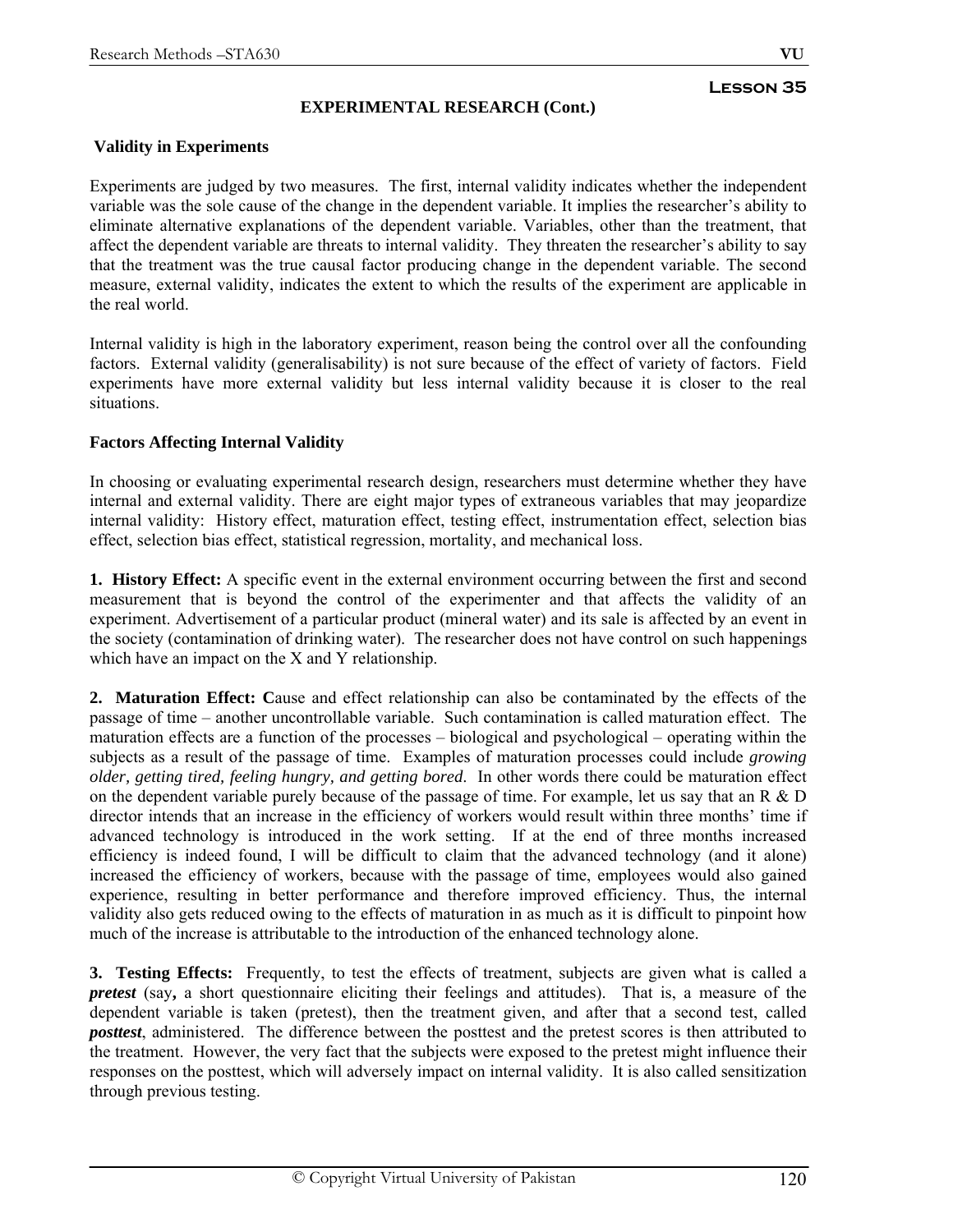validity. These might arise because of a change in the measuring instrument between pretest and posttest, and not because of the instrument's differential impact at the end. For example, in a weightloss experiment, the springs on the scale weaken during the experiment, giving lower readings in the posttest.

A change in the wording of questions (may be done to avoid testing effects), change in interviewers, or change in other procedures to measure the dependent variable can cause instrumentation effect. Performance of the subjects measured by the units of output in the pretest, but when measuring the out put in posttest the researcher measures it by "the number of units rejected, and the amount of resources expended to produce the units.

**5. Selection Bias Effect:** Selection bias is the threat that subjects will not form equivalent groups. It is a problem in design without random assignment, hence differential selection of the subjects for the comparison groups. It occurs when subjects in one experimental group have a characteristic that affects the dependent variable. For example, in an experiment on physical aggressiveness, the experimental group unintentionally contains subjects who are sportsmen, whereas the control group is made up of musicians, chess players, and painters.

**6. Statistical Regression:** Statistical regression is not easy to grasp intuitively. It is a problem of extreme values or a tendency for random error to move group results towards the average. If extremes are taken then they tend to regress toward the mean. Those who are on either end of the extreme would not truly reflect the cause and effect relationship.

One situation arises when subjects are unusual with regard to dependent variable. Because they begin as unusual or extreme, subjects are likely to respond further in the same direction. For example, a researcher wants to see whether violent films make people act violently. The researcher chooses a group of violent criminals from a high security prison, gives them a pretest, shows violent films, and then administers a posttest. To the researcher's surprise, the criminals are slightly less violent after the film, whereas a control group of non-prisoners who did see the film are slightly more violent than before. Because the violent criminals began at an extreme, it is unlikely that a treatment could make them more violent; by random chance alone, they appear less extreme when measured a second time.

If participants chosen for experimental group have extreme scores on the dependent variable to begin with then the laws of probability say that those with very low scores on a variable have a greater probability to improve and scoring closer to mean on the posttest after treatment. This phenomenon of low scorers tending to score closer to the mean is known as "regressing toward the mean."

Likewise, those with high scores have a greater tendency to regress toward the mean – will score lower on the posttest than on pretest. Thus the extremes will not "truly" reflect the causal relationship  $- a$ threat to internal validity.

**7. Mortality:** Mortality, or attrition, arises when some subjects do not continue throughout the experiment. Although the word mortality means death, it does not necessarily mean that subjects have died. If a subset of subjects leaves partway through an experiment, a researcher cannot whether the results would have been different had the subjects stayed. Even with departure of few subjects, the groups do not remain balanced.

Consider for example of a training experiment that investigates the effects of close supervision of salespersons (high pressure) versus low supervision (low supervision). The high pressure condition may misleadingly appear to be superior if those subjects who completed the experiment did very well. If, however, the high-pressure condition caused more subjects to drop-out than the other condition, this apparent superiority may be due to a self-selection bias (those who could not bear the pressure had left –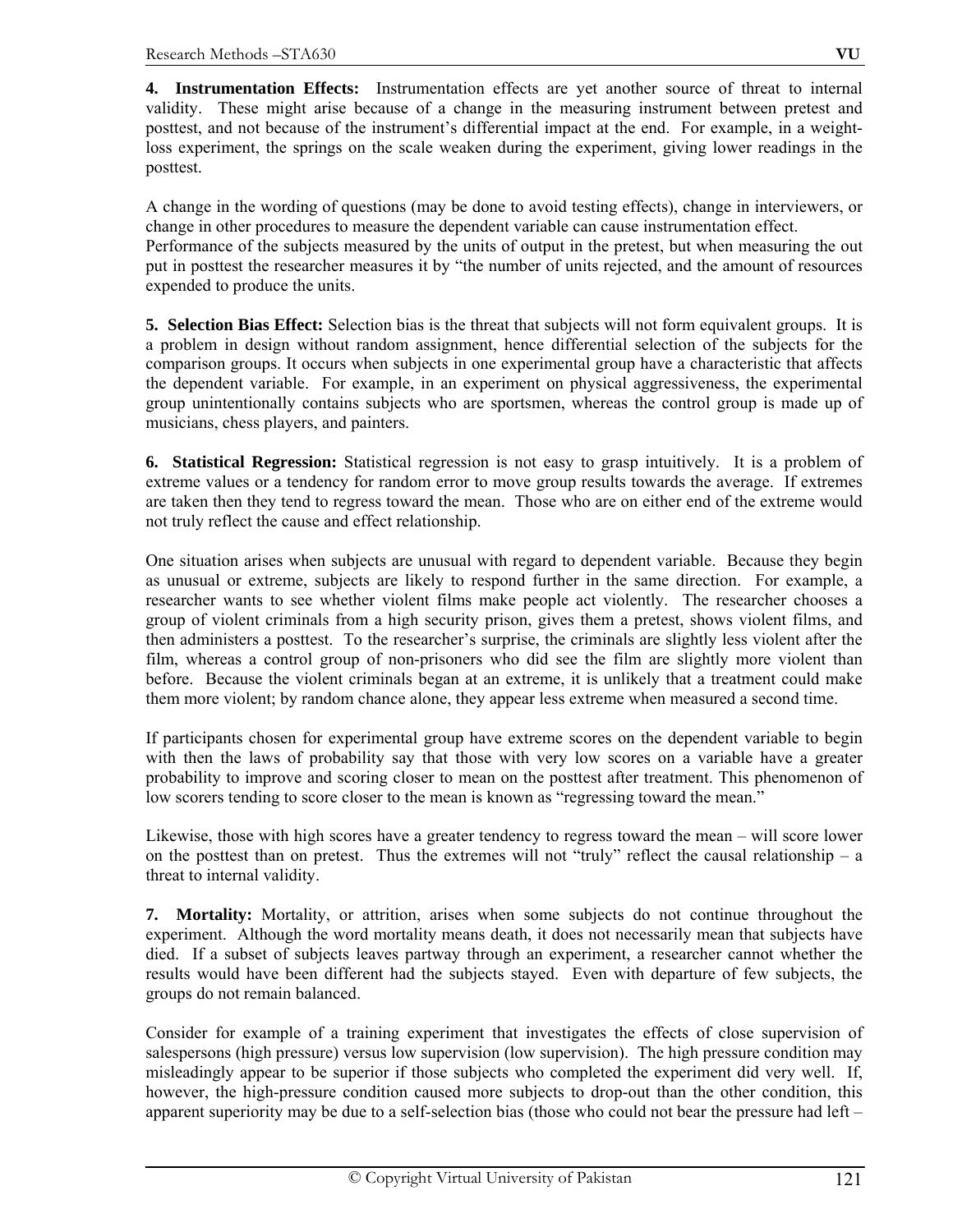**8. Mechanical Loss:** A problem may be experienced due to equipment failure. For example, in an experiment if the subjects are told that their behavior is being video taped, and during the experiment the video equipment failed to work for some subjects, then the validity of the results could become doubtful.

**9. Experimenter Expectancy:** In addition to the usually listed eight factors affecting the internal validity some times **experimenter expectancy** may threaten the causal logic of the relationship between the variables. A researcher may threaten internal validity, not purposefully unethical behavior but by indirectly communicating experimenter expectancy to the subjects. Researchers may highly committed to the hypothesis and indirectly communicate desired findings to subjects. For example, a researcher studying reactions towards disabled deeply believes that females are more sensitive toward the disabled than the males are. Through eye contact, tone of voice, pauses, and other nonverbal communication, the researcher unconsciously encourages female subjects to report positive feelings toward the disabled; the researcher's nonverbal behavior is the opposite for male subjects.

The *double-blind experiment* is designed to control experimenter expectancy. In it, people who have direct contact with subjects do not know the details of the hypothesis or the treatment. It is *double* blind because both the subjects and those in contact with them are blind to details of the experiment. For example a researcher wants to see if new drug is effective. Using capsules of three colors – green, yellow, and pink -- the researcher puts the new drug in the yellow capsule, puts an old drug in the pink one, and take the green capsule a *placebo* – a false treatment that appears to be real (e.g., a sugar capsule without any physical effects). Assistants who give the capsules and record the effects do not know which color contains the new drug. Only another person who does not deal with subjects directly knows which colored capsule contains the drug and examines the results.

# **External Validity**

Even if the researcher eliminates all concerns for internal validity, external validity remains a potential problem. External validity is the ability to generalize experimental findings to real life situations. Without external validity, the findings are of little use for both basic and applied research i.e. we shall not be able to develop any theories that could be applicable to similar other situations. **Reactivity: A Threat to External Validity** 

Subjects may react differently in an experiment than they would in real life; because they know they are in a study. *The Hawthorn Effect,* a specific kind of reactivity to the experimental situation is a good example in this respect. The experiment was conducted in the Hawthorn Electric Company where the performance of the participants was supposed to change due to the change in the environmental conditions i.e. improvement on the environmental conditions will have a positive effect on thee performance. The researchers modified many aspects of the working conditions and measured productivity. Productivity rose after each modification. Productivity rose even if there was no real modification but it was announced that there is a modification. The behavior change was simply a reaction to the announcement of modification and some other factors like the participants were being watched and had a feeling of being 'very important persons.'

Here the workers did not respond to treatment (modification of working conditions) but to the additional attention they received (being in the experiment ad being the focus of attention).

Demand characteristic (discussed earlier) is another type of reactivity. Here the participants change their behavior as a reaction to the demands of the experimenter who may have inadvertently told the subjects about the expected outcome of the treatment. They change their behavior as demanded by the experimenter.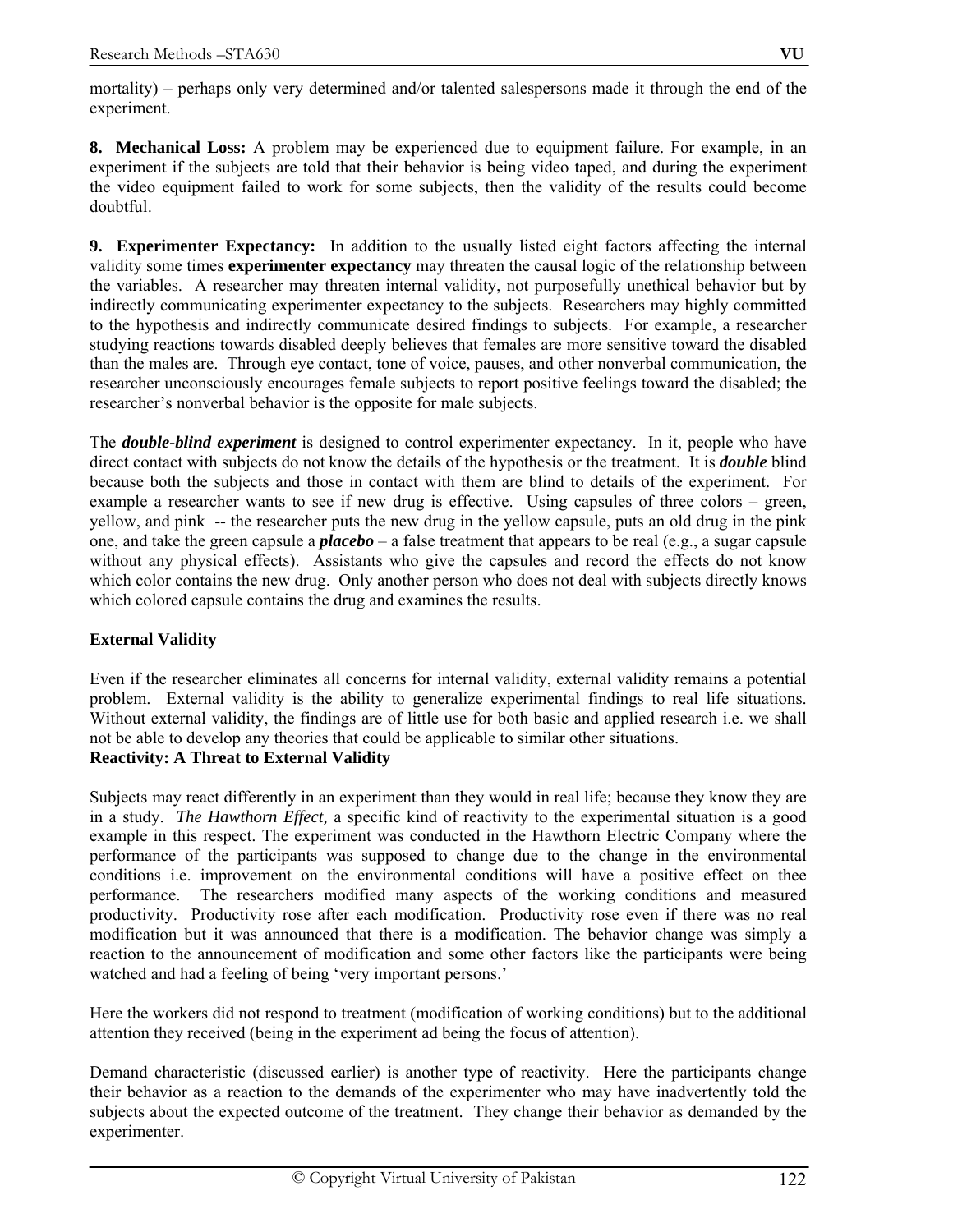#### **Ethical Issues in Lab Experiments**

We have already discussed the ethical issues in research. Just for the sake of emphasis, it may be appropriate to very briefly repeat some of those which are specifically relevant to experimental designs. The following actions may be unethical:

- Putting pressure on individuals to participate in experiments through coercion, or apply social pressure.
- Asking demeaning questions from the subjects that hurt their self respect or giving menial task to subjects that diminish their self respect.
- Deceiving subjects by deliberately misleading them as to the true purpose of research.
- Exposing participants to physical or mental stress.
- Not allowing subjects to withdraw from the experiment when they want to.
- Using research results to disadvantage the participants, or for purposes not to their liking.
- Not explaining the procedures to be followed in the experiment.
- Exposing subjects to hazardous and unsafe environments.
- Not debriefing the participants fully and accurately after the experiment is over.
- Not preserving the privacy and confidentiality of the information given by the participants.
- Withholding benefits from the control group.

#### **Human Subjects Committee**

In order to protect the rights of participating subjects the research institutions have usually set up Ethics Committees. Sometime project specific ethics committees are also formed. Such committees try to look after the rights of the subjects participating in the experiments, as well as in other research techniques.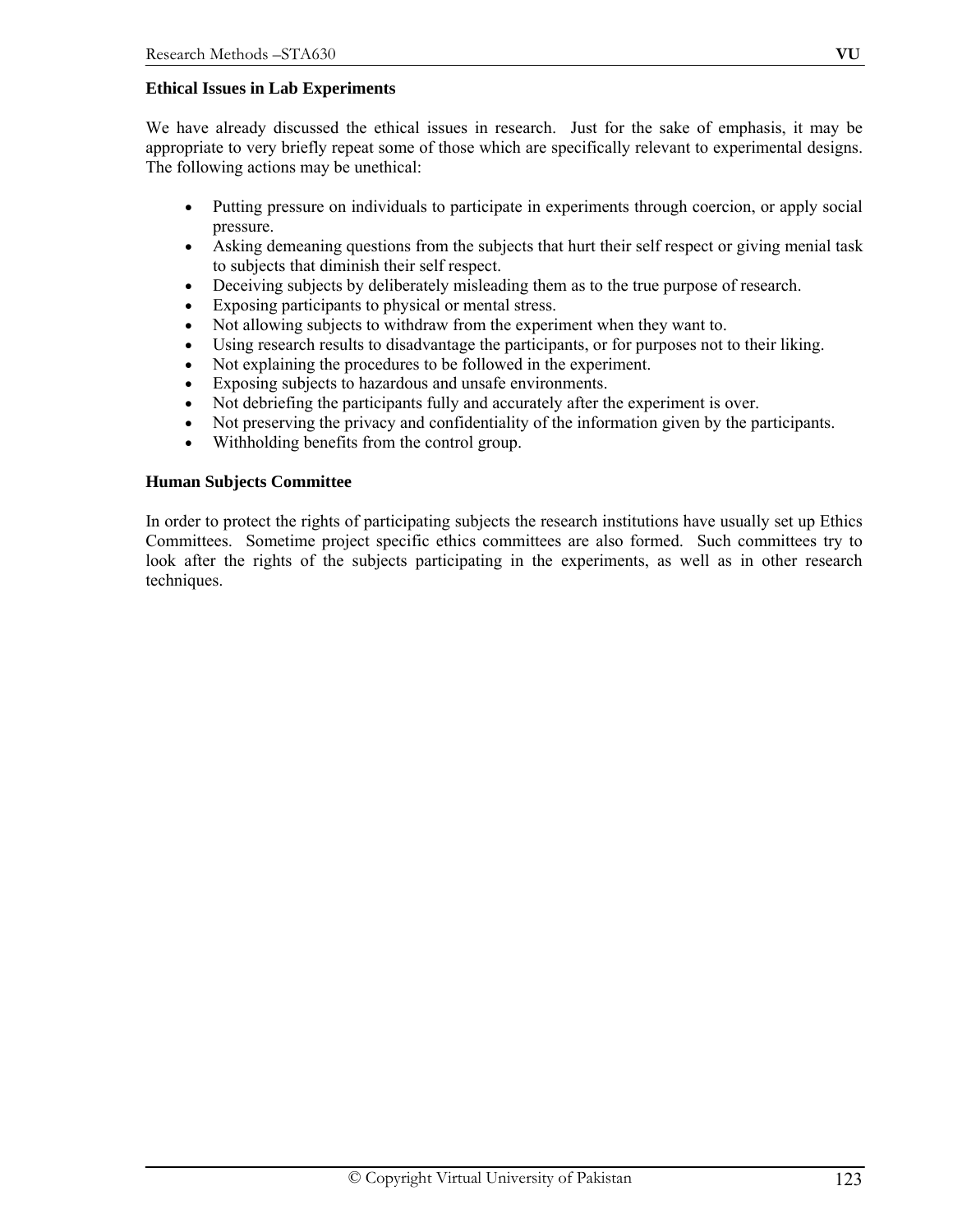# **NON-REACTIVE RESEARCH**

Experiments and surveys research are both *reactive*; that is, the people being studied are aware of the fact that they are being studied. In *non-reactive* research, those being studied are not aware that they are part of a research project. Such a research is largely based on positivistic principles but is also used by interpretive and critical researchers.

## **The Logic of Non-Reactive Research**

The critical thing about non-reactive or *unobtrusive measures* (i.e. the measures that are not obtrusive or intrusive) is that the people being studied are not aware of it but leave evidence of their social behavior or actions 'naturally." The researcher infers from the evidence to behavior or attitudes without disrupting those being studied. Unnoticed observation is also a type of non-reactive measure. For example, a researcher may be observing the behavior of drivers from a distance whether drivers stopped at red sign of the traffic lights. The observations can be made both at the day time and at night. It could also be noted whether the driver was a male or a female; whether the driver was also or with passengers; whether other traffic was present; and whether thee car came to a complete stop, a slow stop, or no stop.

## **Varieties of Non-Reactive Observations**

Non-reactive measures are varied, and researchers have been creative in inventing indirect ways to measures behaviors. Because the measures have little in common except being non-reactive, they are best learned through examples like:

## **Physical Traces:**

- *Erosion*: Wear and tear suggests a greater use. For example, a researcher examines children's toys at a children's play centre that were purchased at the same time. Worn out toys suggest greater interest of children in them.
- *Accretion:* Accumulation of physical evidence suggests behavior. A researcher examines the soft drink cans or bottles in the garbage collection. That might indicate the brands and types of soft drinks that are very popular.

## **Archives:**

- *Running Records:* Regularly produced public records may reveal lot of information. For example, a researcher may examine marriage records for brides' and grooms' recorded ages. The differences might indicate that males marrying younger females are greater than the other way around.
- *Other Records:* Irregular or private records can reveal a lot. For example, a researcher may look into the number of reams of paper purchased by a college principal's office for the last 10 years and compare it with students' enrollment.

## **Observations:**

- *External Appearance:* How people appear may indicate social factors. For example, a researcher watches students to see whether they are more likely to wear their college's colors and symbols after the college team won or lost.
- *Count Behaviors:* Counting how many people do something can be informative. For example a researcher may count the number of men and women who come to a full stop and those who come to a rolling stop at a traffic stop sign. This suggests gender difference in driving behavior.
- *Time Duration:* How long people take to do things may indicate their intention. For example a researcher may measure how long men and women pause in front of a particular painting. Time taken may indicate their interest in the painting.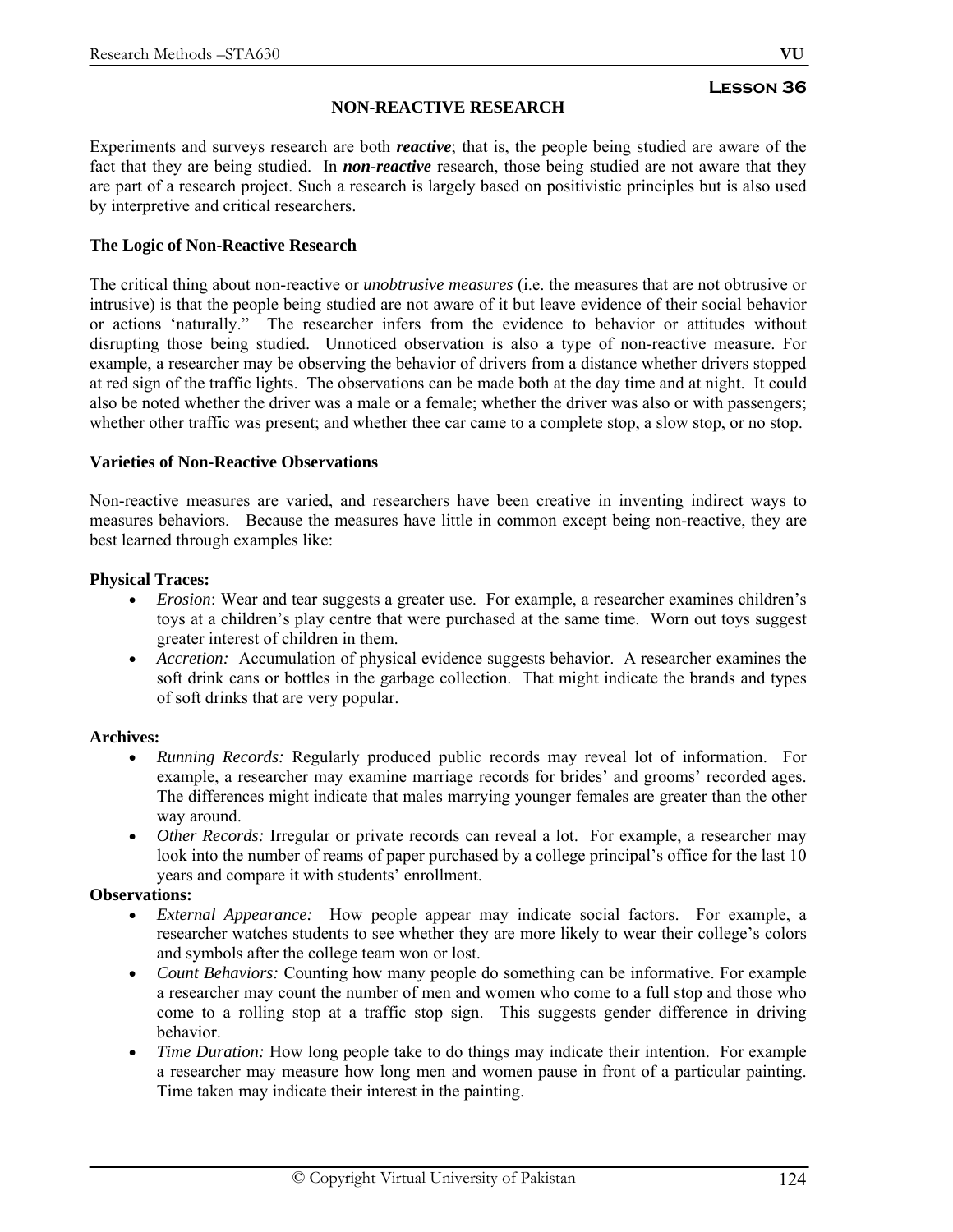#### **Recording and Documentation**

Creating non-reactive measures follows the logic of quantitative measurement, although qualitative researchers also use non-reactive observations. A researcher first conceptualizes a construct, and then links the construct to non-reactive empirical evidence, which is its measure. The operational definition of the variable includes how the researcher systematically notes and records observations.

#### **Content Analysis**

Content analysis is a technique for gathering and analyzing the content of a text. The *content* refers to words, meanings, pictures, symbols, ideas, themes, or any message that can be communicated. The *text* is anything written, visual, or spoken that serves as a medium of communication. *Possible artifacts for study* could be books, newspaper or magazine articles, advertisements, poems, letters, laws, constitutions, dramas, speeches, official documents, films or videotapes, musical lyrics, photographs, articles of clothing, or works of arts. All these works may be called as documents. The documents can be:

- Personal letters, diary, autobiography.
- Non-personal interoffice memos, official documents, proceedings of a meeting.
- Mass media newspapers, magazines, fiction, films, songs, poems, works of arts.

Content analysis goes back nearly a century and is used in many fields – literature, history, journalism, political science, education, psychology, sociology, and so on. It is also called a study of communication, which means who says what, to whom, why, how, and with what effect.

In content analysis, the researcher uses objective and systematic counting and recording procedures to produce a quantitative description of the symbolic content in a text. It may also be called **"textual coding."** There are qualitative versions of content analysis. The emphasis here is quantitative data about a text's content.

**Content Analysis is Non-Reactive:** It is non-reactive because the placing of words, messages, or symbols in a text to communicate to the reader or receiver occurs without influence from the researcher who analyzes its contents. There is no interaction between the researcher and the creator of the text under analysis.

Content analysis lets a researcher reveal the contents (i.e. messages, meanings, symbols, etc.) in a source of communication (i.e. a book, article, movie, etc.). It lets him/her probe into and discover content in a different way from ordinary way of reading a book or watching a television program.

With content analysis, a researcher can compare content across many texts and analyze it with quantitative techniques (table, charts). In addition, he or she can reveal aspects of the text's content that are difficult to see. For example, you might watch television commercials and feel that women are mostly portrayed working in the house, cooking food, using detergents, looking after children. Content analysis can document – in objective, quantitative terms – whether or not your vague feelings based on unsystematic observation are true. It yields repeatable, precise results about the text.

Content analysis involves random sampling, precise measurement, and operational definitions for abstract constructs. Coding turns aspects of content that represent variables into numbers. After a content analysis researcher gathers the data, he or she enters them into computers and analyzes them with statistics in the same way that an experiment or survey researcher would.

#### **Measurement and Coding**

Careful measurement is crucial in content analysis because a researcher takes different and murky symbolic communication and turns it into precise, objective, quantitative data. He or she carefully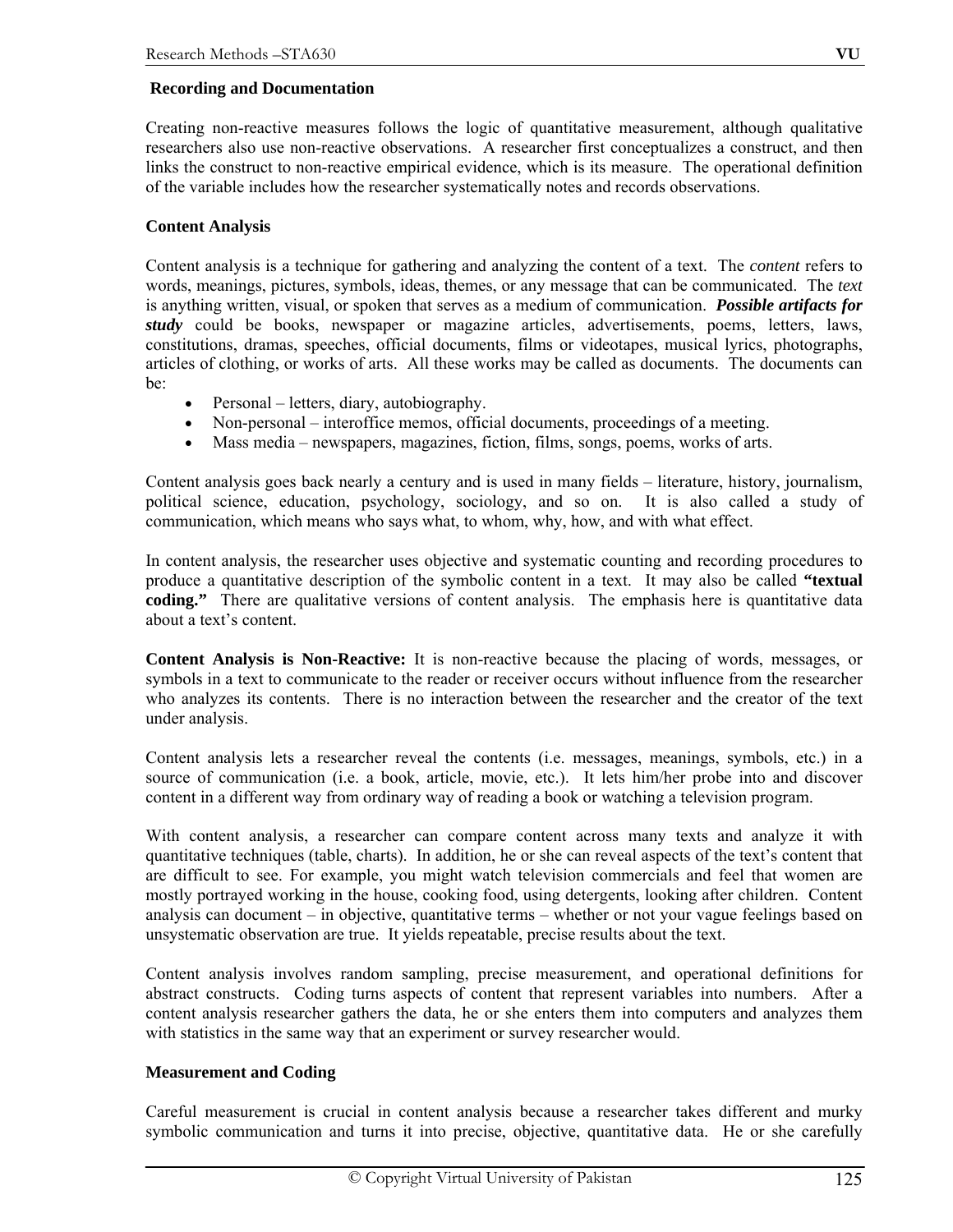designs and documents the procedures for coding to make replication possible. For example, a researcher wants to determine how frequently television dramas portray elderly characters in terms of negative stereotypes. He or she develops a measure of the construct "negatively stereotypes of the elderly." The conceptualization may result in a list of stereotypes or negative generalizations about older people (e.g., senile, forgetful, frail, hard of hearing, slow, ill, inactive, conservative, etc.) that do not accurately reflect the elderly. Another example could be negative stereotypes about women.

Constructs in content analysis are operationalizing with a *coding system,* a set of instructions or rules on how to systematically observe and record content from text. Look at the construct of "leadership role;" for measuring this construct written rules should be provided telling how to classify people. Same is about the concept of "social class." In case the researcher has three categories of upper, middle, and lower class then the researcher must tell what are the characteristics that are associated with upper class, middle class, and the lower class so that the coders could easily classify people in the three proposed categories.

**Observations can be structured:** Measurement in content analysis uses *structured observation* i.e. systematic, careful observation based on written rules. The rules explain how to categorize and classify observations in terms of:

- *Frequency*: Frequency simply means counting whether or not something occurs and how often (how many times). For example how many elderly people appear on a television program within a given week? What percentage of all characteristics are they, or in what percentage of programs do they appear.
- *Direction:* Direction is noting the direction of messages in thee content along some continuum (e.g., positive or negative, supporting or opposed). For example the researcher devises a list of ways an elderly television character can act. Some are positive (e.g., friendly, wise, considerate) and some are negative (e.g., nasty, dull, selfish).
- *Intensity:* Intensity is the strength or power of a message in a direction. For example, the characteristic of forgetfulness can be minor (e.g. not remembering to take the keys when leaving home, taking time to recall the name of someone whom you have not seen in years) or major (e.g., not remembering your name, not recognizing your children.
- *Space:* A researcher can record the size of the text message or the amount of space or volume allocated to it. Space in written text is measured by counting words, sentences, paragraphs, or space on a page (e.g. square inches) for video or audio text, space can be measured by the amount of time allocated. For example, a TV character may be present for a few seconds or continuously in every seen of a two hour program.

The unit analysis can vary a great deal in content analysis. It can be a word, a phrase, a theme, a plot,, a news paper article, a character, and so forth.

# **Coding**

 The process of identifying and classifying each item and giving labels to each category. Later on each category may be assigned a numerical value for its entry into the computer. In content analysis one can look at the manifest coding and latent coding.

**Manifest Coding:** Coding the visible, surface content in a text is called manifest coding. For example, a researcher counts the number of times a phrase or word (e.g. red) appears in the written text, or whether a specific action (e.g. shaking hands) appears in a photograph or video scene. The coding system lists terms or actions or characters that are then located in text. A researcher can use a computer program to search for words or phrases in the text and have a computer do the counting work.

Manifest coding is highly reliable because the phrase or the word either is or is not present. However, manifest coding does not take the connotation of word into account. The same word can take on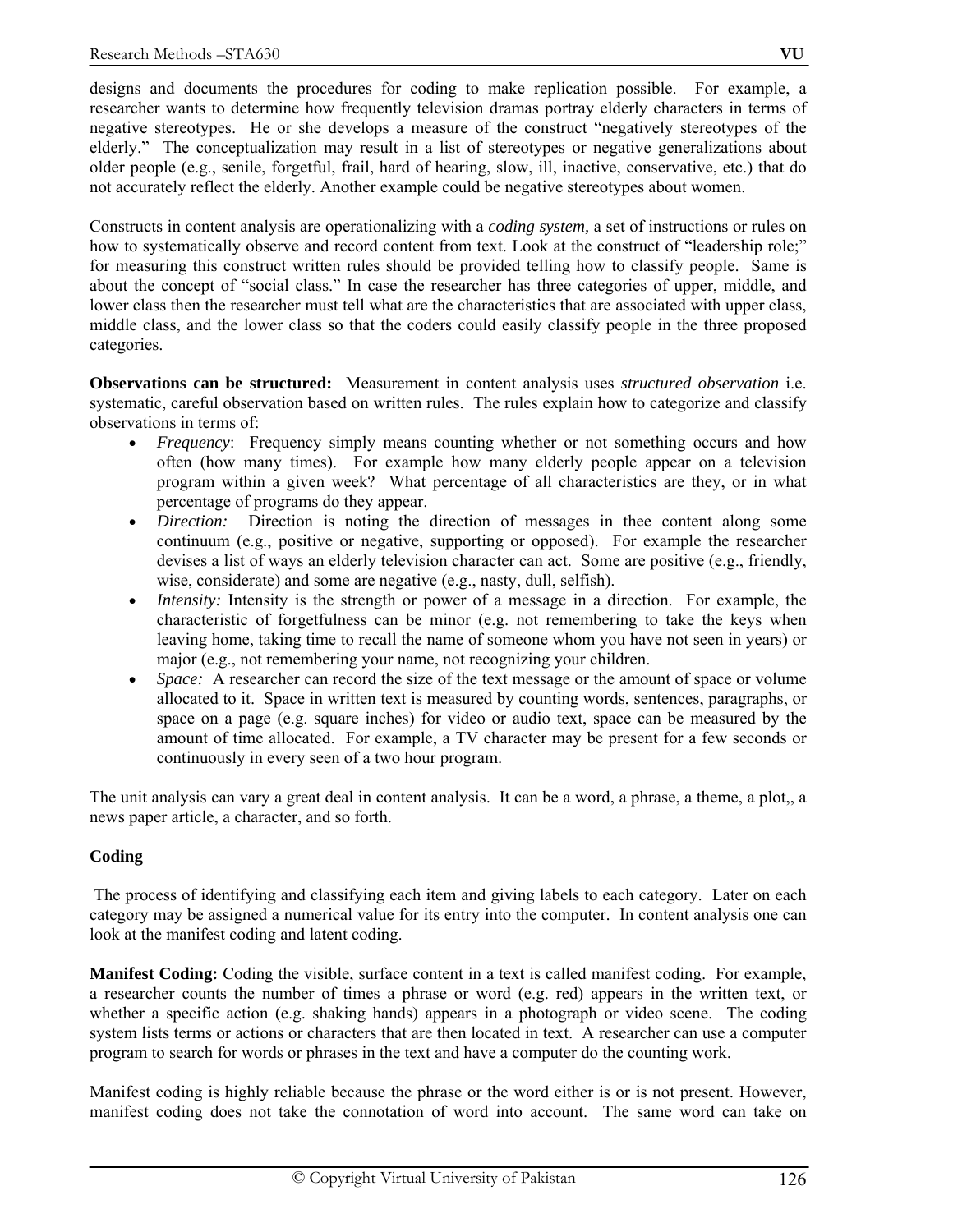different meanings depending on the context. The possibility that there are multiple meanings of a word limits the measurement validity of manifest coding.

**Latent Coding:** A researcher using *latent coding* (also called *semantic analysis*) looks for the underlying meaning in the content of a text. For example, the researcher reads the entire paragraph and decides whether it contains vulgar themes or a romantic mood. His or her coding system has general rules to guide his or her interpretation of the text and for determining whether particular themes or mood are present.

Latent coding tends to be less reliable than the manifest coding. It depends on a coder's knowledge of language and its social meaning. Training, practice, and written rules improve reliability, but still it is difficult to consistently identify themes, moods, and the like.

Keeping in view the amount of work, often a number of coders are hired. The researcher trains the coders in coding system. Coders should understand the variables, follow the coding system, and ask about ambiguities. A researcher who uses several coders must always check for consistency across coders. He or she does this by asking coders to code the same text independently and then checking for consistency across coders. The researcher measures inter-coder reliability, a type of equivalence reliability, with a statistical coefficient that tells the degree of consistency across among coders. The coefficient is always reported with the results of content analysis research.

#### **How to Conduct Content Analysis Research**

 **Question Formulation:** As in most research, content analysis researchers begin with a research question. When the question involves variables that are messages or symbols, content analysis may be appropriate.For example, how women are portrayed in advertisements? The construct here is the portrayal of women which may be measured by looking at the activities they are shown to be doing, the occupations in which they are employed, the way decision making is taking place, etc.

**Unit of Analysis:** A researcher decides on the unit of analysis (i.e. the amount of text that is assigned a code). In the previous example each advertisement may be a unit of analysis.

**Sampling:** Researchers often use random sampling in content analysis. First, they define the population and the sampling element. For example, the population might be all words, all sentences, all paragraphs, or all articles in certain type of documents over a period of specified period. Likewise, it could include each conversation, situation, scene, or episode of a certain type of television program over a specified time period. Let us consider that we want to know how women are portrayed in weekly news magazines. The unit of analysis is the article. The population includes all articles published in weekly news magazines during 2001 to 2007. Make a list of English magazines that were published during the said period. Define what is a news magazine? Define what is an article? Decide on the number of magazines. Decide on the sample size. Make a sampling frame. Here the sampling frame shall be all the articles published in the selected magazines during 2001 to 2007. Finally draw the random sample using table of random numbers.

**Variables and Constructing Coding Categories:** Say a researcher is interested in women's portrayal in significant leadership roles. Define "significant leadership role" in operational terms and put it as written rules for classifying people named in the articles. Say the researcher is further interested in positive leadership roles, so the measure will indicate whether the role was positive or negative. Researcher has to make a list of adjectives and phrases reflective of the leadership role being positive or negative. If someone in the article is referred to with one of the adjective, then the direction is decided. For example, the terms *brilliant* and *top performer* are positive, whereas *drug kingpin* and *uninspired* are negative. Researcher should give written rules to classify role of women as portrayed in the articles.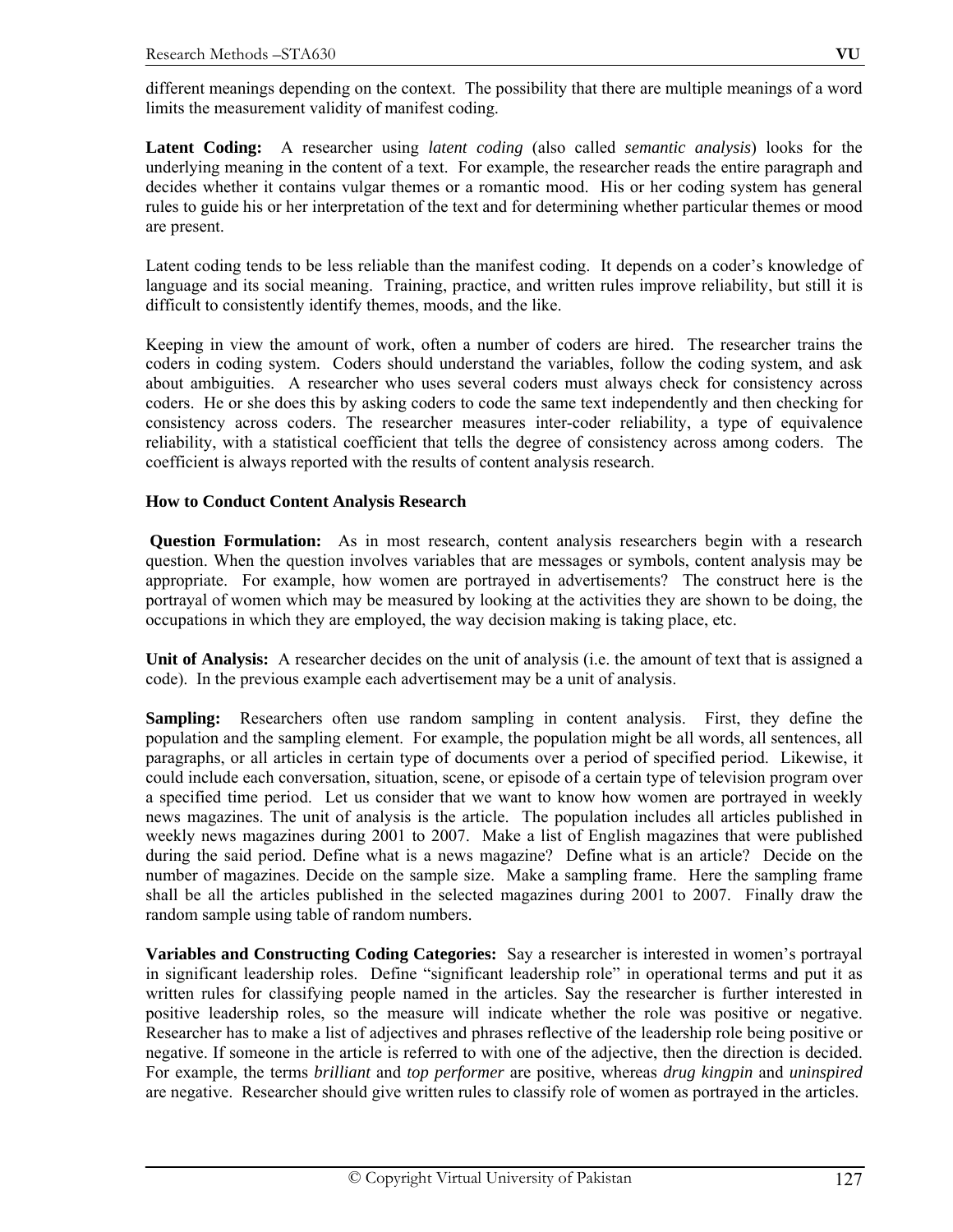In addition to written rules for coding decisions, a content analysis researcher creates a recording sheet (also called a *coding form* or *tally sheet*) on which to record the information. Each unit should have a separate recording sheet.

**Inferences:** The inference a researcher can or cannot make on the basis of results is critical in content analysis. Content analysis describes what is in the text. It cannot reveal the intentions of those who created the text or the effects that messages in the text have on those who receive them.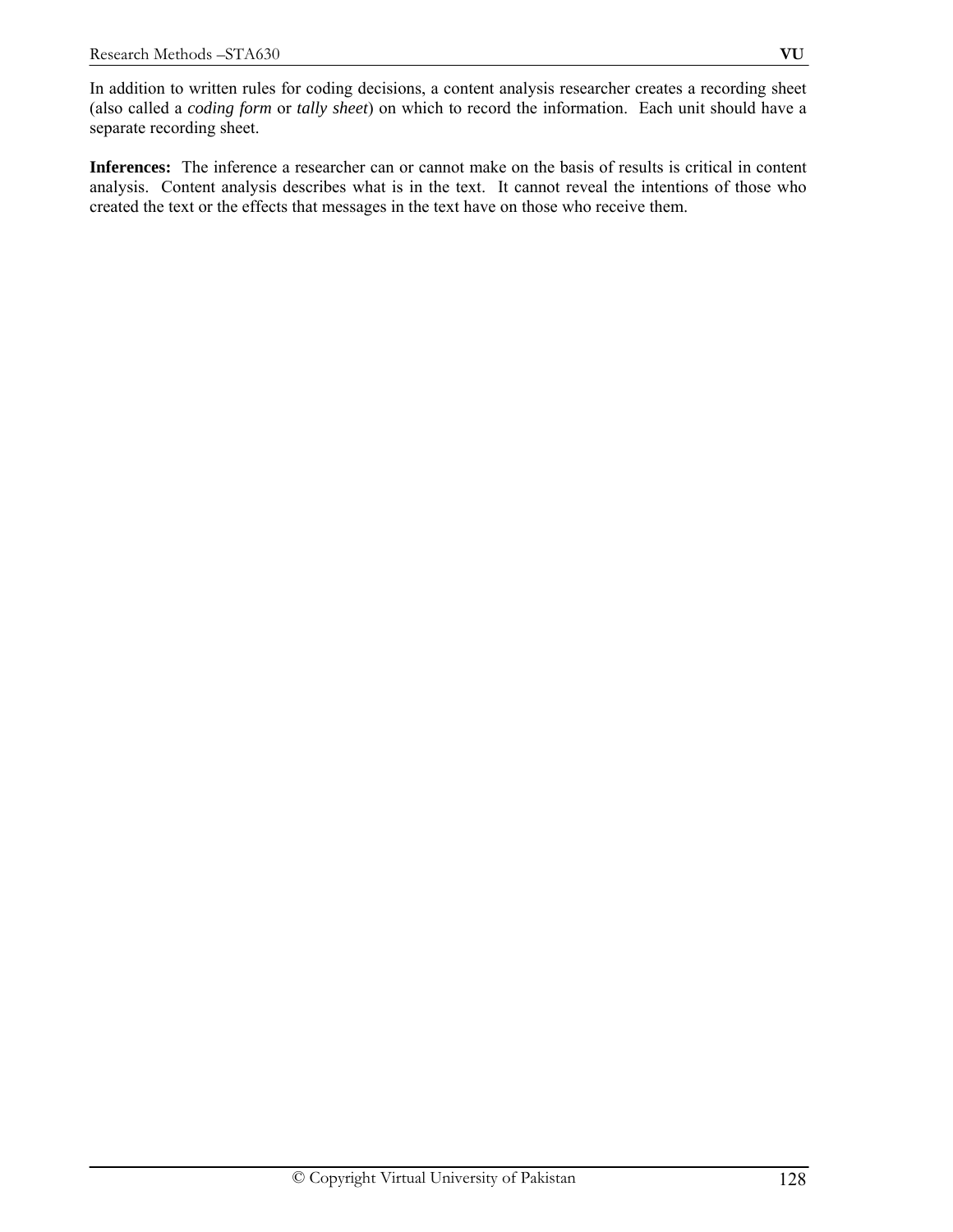# **Lesson 37**

## **USE OF SECONDARY DATA**

#### **Existing statistics/documents**

Prior to the discussion of secondary data, let us look at the advantages and disadvantages of the use of content analysis that was covered in the last lecture. In a way content analysis is also the study of documents through which the writers try to communicate, though some of the documents (like population census) may simply contain figures.

### **Advantages**

*1. Access to inaccessible subjects:* One of the basic advantages of content analysis is that it allows research on subjects to which the researcher does not have physical access. These could be people of old civilizations, say their marriage patterns. These could also be the documents form the archives, speeches of the past leaders (Quaid-e-Azam) who are not alive, the suicide notes, old films, dramas, poems, etc.

*2. Non-reactivity:* Document study shares with certain types of observations (e.g., indirect observation or non participant observation through one-way mirror) the advantage of little or no reactivity, particularly when the document was written for some other purpose. This is unobtrusive. Even the creator of that document, and for that matter the characters in the document, is not in contact with the researcher, who may not be alive.

*3. Can do longitudinal analysis:* Like observation and unlike experiments and survey, document study is especially well suited to study over a long period of time. Many times the objective of the research could be to determine a trend. One could pick up different periods in past and try to make comparisons and figure out the changes (in the status of women) that may have occurred over time. Take two martial periods in Pakistan, study the news papers and look at the reported crime in the press.

*4. Use Sampling:* The researcher can use random sampling. One could decide on the population, develop sampling frame and draw sample random sample by following the appropriate procedure. For example how women are portrayed in weekly English news magazines. One could pick up weekly English news magazines, make a listing of articles that have appeared in the magazines (sampling frame), and draw a simple random sample.

*5. Can use large sample size:* Larger the sample closer the results to the population. In experimentation as well as in survey research there could be limitations due to the availability of the subjects or of the resources but in document analysis the researcher could increase the sample and can have more confidence in generalization. Let us assume that a researcher is studying the matrimonial advertisements in the newspapers over a long period of time, there should be no problem in drawing a sample as large as several thousand or more.

*6. Spontaneity:* The spontaneous actions or feelings can be recorded when they occurred rather than at a time specified by the researcher. If the respondent was keeping a diary, he or she may have been recording spontaneous feelings about a subject whenever he or she was inspired to do so. The contents of such personal recording could be analyzed later on.

*7. Confessions:* A person may be more likely to confess in a document, particularly one to be read only after his or her death, than in an interview or mailed questionnaire study. Thus a study of documents such as diaries, posthumously published autobiographies, and suicide notes may be the only way to obtain such information.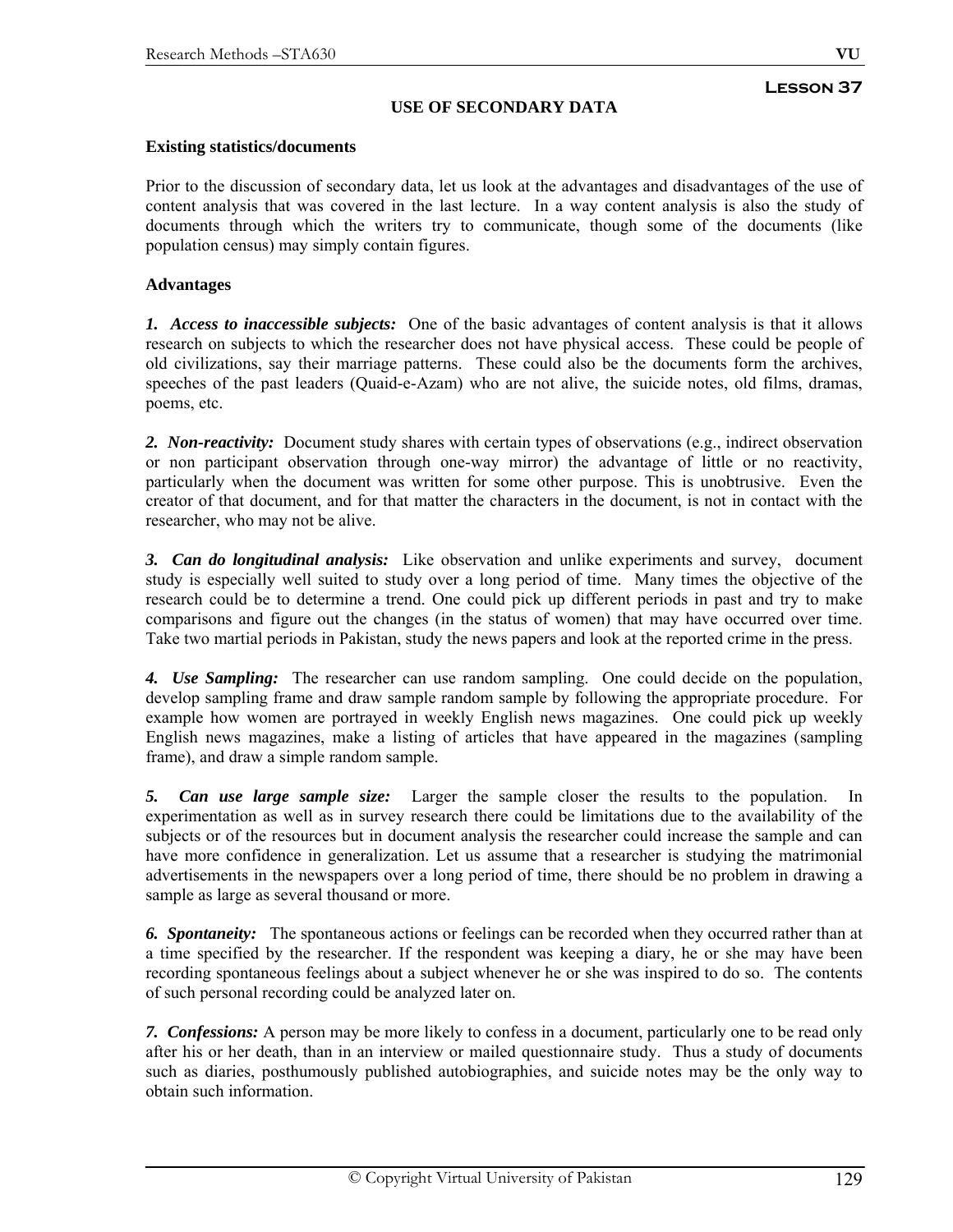*8. Relatively low cost:* Although the cost of documentary analysis can vary widely depending on the type of document analyzed, how widely documents are dispersed, and how far one must travel to gain access to them, documentary analysis can be inexpensive compared to large-scale surveys. Many a time's documents are gathered together in a centralized location such as library where the researcher can study them for only the cost of travel to the repository.

*9. High quality:* Although documents vary tremendously in quality, many documents, such as news paper columns, are written by skilled commentators and may be more valuable than, for example, poorly written responses to mailed questionnaires.

## **Disadvantages**

*1. Bias:* Many documents used in research were not originally intended for research purposes. The various goals and purposes for which documents are written can bias them in various ways. For example, personal documents such as confessional articles or autobiographies are often written by famous people or people who had some unusual experience such as having been a witness to a specific event. While often providing a unique and valuable research data, these documents usually are written for the purpose of making money. Thus they tend to exaggerate and even fabricate to make good story. They also tend to include those events that make the author look good and exclude those that cast him or her in a negative light.

*2. Selective survival:* Since documents are usually written on paper, they do not withstand the elements well unless care is taken to preserve them. Thus while documents written by famous people are likely to be preserved, day-to-day documents such as letters and diaries written by common people tend either to be destroyed or to be placed in storage and thus become inaccessible. It is relatively rare for common documents that are not about some events of immediate interest to the researcher (e.g., suicide) and not about famous occurrence or by some famous person to be gathered together in a public repository that is accessible to researchers.

*3. Incompleteness:* Many documents provide incomplete account to the researcher who has had no prior experience with or knowledge of the events or behavior discussed. A problem with many personal documents such as letters and diaries is that they were not written for research purposes but were designed to be private or even secret. Both these kinds of documents often assume specific knowledge that researcher unfamiliar with certain events will not possess. Diaries are probably the worst in this respect, since they are usually written to be read only by the author and can consist more of "soul searching" and confession than of description. Letters tend to be little more complete, since they are addressed to a second person. Since many letters assume a great amount of prior information on the part of the reader.

*4. Lack of availability of documents:* In addition to thee bias, incompleteness, and selective survival of documents, there are many areas of study for which no documents are available. In many cases information simply was never recorded. In other cases it was recorded, but the documents remain secret or classified, or have been destroyed.

*5. Sampling bias:* One of the problems of bias occurs because persons of lower educational or income levels are less likely to be represented in the sampling frames. The problem of sampling bias by educational level is more acute for document study than for survey research. It is a safe generalization that a poorly educated people are much less likely than well educated people to write documents.

*6. Limited to verbal behavior:* By definition, documents provide information only about respondent's verbal behavior, and provide no direct information on the respondent's nonverbal behavior, either that of the document's author or other characters in the document.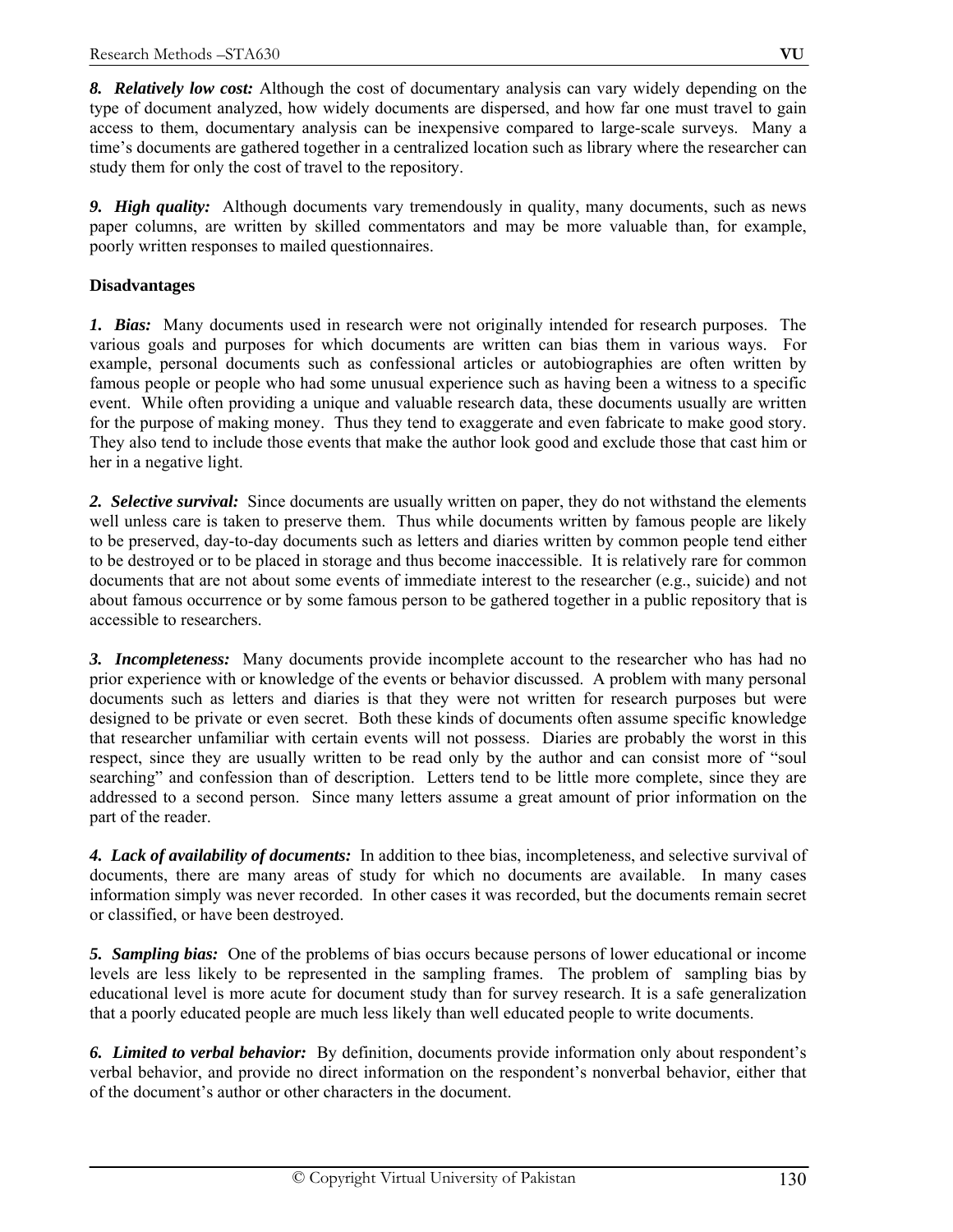*7. Lack of standardized format:* Documents differ quite widely in regard to their standardization of format. Some documents such as newspapers appear frequently in a standard format. Large dailies always contain such standard components as editorial page, business page, sports page, and weather report. Standardization facilitates comparison across time for the same newspapers and comparison across different newspapers at one point in time. However, many other documents, particularly personal documents have no standard format. Comparison is difficult or impossible, since valuable information contained in the document at one point in time may be entirely lacking in an earlier or later documents.

*8. Coding difficulties:* For a number of reasons, including differences in purpose for which the documents were written, differences in content or subject matter, lack of standardization, and differences in length and format, coding is one of the most difficult tasks facing the content analyst. Documents are generally written arrangements, rather than numbers are quite difficult to quantify. Thus analysis of documents is similar to analysis of open-ended survey questions.

*9. Data must be adjusted for comparability over time:* Although one of the advantages of document study is that comparisons may be made over a long period of time, since external events cause changes so drastic that even if a common unit of measure is used for the entire period, the value of this unit may have changed so much over time that comparisons are misleading unless corrections are made. Look at the change in measuring distance, temperature, currency, and even literacy in Pakistan.

## **Use of Secondary Data: Existing Statistics/Documents**

#### **Secondary Data**

Secondary data refer to information gathered by someone other than the researcher conducting the present study. Secondary data are usually historical, already assembled, and do not require access to respondents or subjects. Many types of information about the social and behavioral world have been collected and are available to the researcher. Some information is in the form of statistical documents (books, reports) that contain numerical information. Other information is in the form of published compilations available in a library or on computerized records. In either case the researcher can search through collections of information with a research question and variables in mind, and then reassemble the information in new ways to address the research question.

Secondary data may be collected by large bureaucratic organization like the Bureau of Statistics or other government or private agencies. These data may have been collected for policy decisions or as part of public service.

The data may be a time bound collection of information (population census) as well as spread over long periods of time (unemployment trends, crime rate). Secondary data are used for making comparisons over time in the country (population trends in the country) as well as across the countries (world population trends).

## **Selecting Topic for Secondary Analysis**

Search through the collections of information with research question and variables in mind, and then reassemble the information in new ways to address the research question.

It is difficult to specify topics that are appropriate for existing statistics research because they are so varied. Any topic on which information has been collected and is publicly available can be studied. In fact, existing statistics projects may not neatly fit into a deductive model of research design. Rather researchers creatively recognize the existing information into the variables for a research question after first finding what data are available.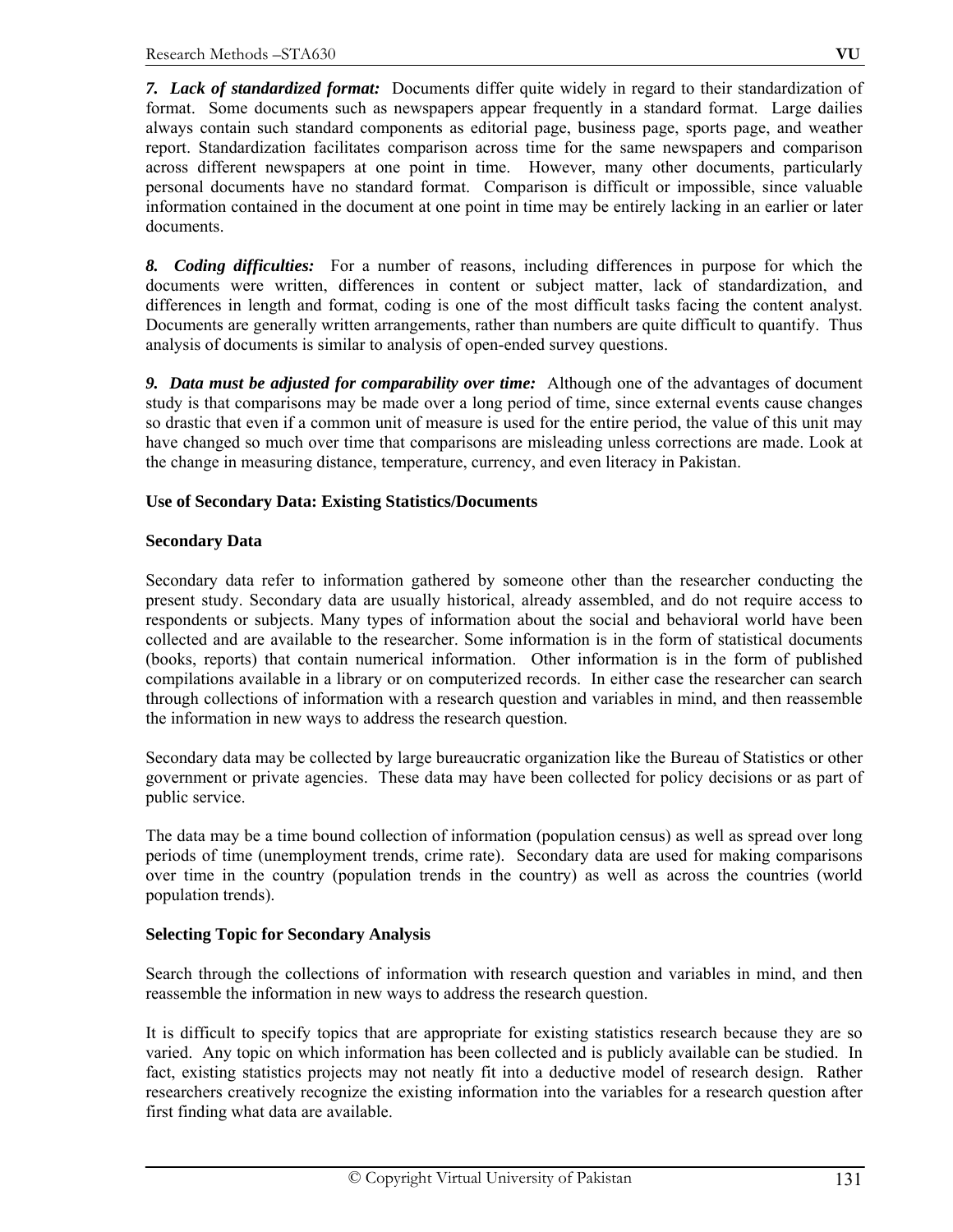Experiments are best for topics where the researcher controls a situation and manipulates an independent variable. Survey research is best for topics where the researcher asks questions and learns about reported attitudes and behavior. Content analysis is for topics that involve the content of messages in cultural communication.

Existing statistics research is best for topics that involve information collected by large bureaucratic organizations. Public or private organizations systematically gather many types of information. Such information is collected for policy decisions or as a public service. It is rarely collected for purposes directly related to a specific research question. Thus existing statistics research is appropriate when a researcher wants to test hypotheses involving variables that are also in official reports of social, economic and political conditions. These include descriptions of organizations or people in them. Often, such information is collected over long periods. For example, existing statistics can be used by researcher who wants to see whether unemployment and crime rates are associated in 100 cities across a 20 year period.

As part of the trends, say in development, researchers try to develop social indicators for measuring the well being of the people. A *social indicator* is any measure of wellbeing used in policy. There are many specific indicators that are operationalization of well-being. It is hoped that information about social well being could be combined with widely used indicators of economic performance (e.g., gross national product) to better inform government and other policy making officials.

The main sources of existing statistics are government or international agencies and private sources. An enormous volume and variety of information exists. If you plan to conduct existing statistics research, it is wise to discuss your interests with an information professional – in this case, a reference librarian, who can point you in the direction of possible sources.

Many existing documents are "free" – that is, publicly available at libraries – but the time and effort it takes to research for specific information can be substantial. Researchers who conduct existing statistics research spend many hours in libraries or on the internet.

There are so many sources of existing statistics like: UN publications, UNESCO Statistical Yearbook, UN Statistical Yearbook, Demographic Yearbook, Labor Force Survey of Pakistan, and Population Census Data.

#### **Secondary Survey Data**

Secondary analysis is a special case of existing statistics; it is reanalysis of previously collected survey or other data that was originally gathered by others. As opposed to primary research (e.g., experiments, surveys, and content analysis), the focus is on analyzing rather than collecting data.

Secondary analysis is increasingly used by researchers. It is relatively inexpensive; it permits comparisons across groups, nations, or time; it facilitates replication; and permits asking about issues not thought by the original researchers. There are several questions the researcher interested in secondary research should ask: Are the secondary data appropriate for the research question? What theory and hypothesis can a researcher use with the data? Is the researcher already familiar with the substantive area? Does the researcher understand how the data were originally gathered and coded? Large-scale data collection is expensive and difficult. The cost and time required for major national surveys that uses rigorous techniques are prohibitive for most researchers. Fortunately, the organization, preservation, and dissemination of major survey data sets have improved. Today, there are archives of past surveys open to researchers (e.g., data on Population Census of Pakistan, Demographic Survey of Pakistan).

## **Reliability and Validity**

Existing statistics and secondary data are not trouble free just because a government agency or other source gathered the original data. Researchers must be concerned with validity and reliability, as well as with some problems unique to this research technique.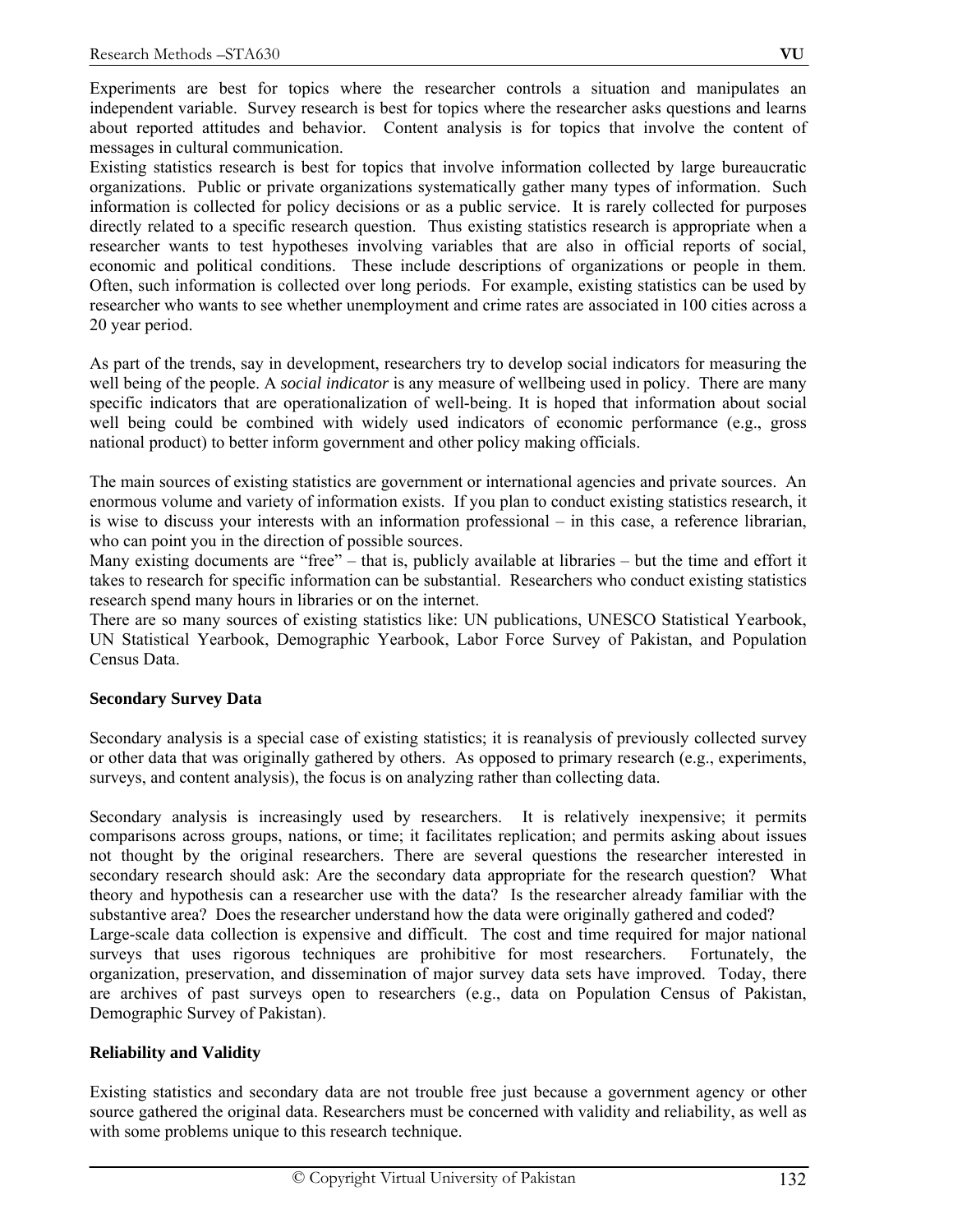A common error is the *fallacy of misplaced concreteness*. It occurs when someone gives a false impression of accuracy by quoting statistics in greater detail than warranted by how the statistics are collected and by overloading detail. For example, in order to impress an audience, a politician might say that every year 3010,534 persons, instead of saying 3 million persons, are annually being added to the population of Pakistan.

**Validity:** Validity problems occur when the researcher's theoretical definition does not match that of the government agency or organization that collected the information. Official policies and procedures specify definitions for official statistics. For example, a researcher defines a *work injury* as including minor cuts, bruises, and sprains that occur on the job, but the official definition in government reports only includes injuries that require a visit to a physician or hospital. Many work injuries as defined by thee researcher will not be in the official statistics. Another example occurs when a researcher defines people *unemployed* if they would work if a good job was available, if they have to work part-time when they want full-time work, and if they have given up looking for work. The official definition, however, includes only those who are now actively seeking work (full or part-time) as unemployed. The official statistics exclude those who stopped looking, who work part-time out of necessity, or who do not look because they believe no work is available. In both the cases the researcher's definition differs from that in official statistics.

Another validity problem arises when official statistics are a proxy for a construct in which the researcher is really interested. This is necessary because the researcher cannot collect original data. For example, the researcher wants to know how many people have been robbed, so he or she uses police statistics on robbery arrests as a proxy. But the measure is not entirely valid because many robberies are not reported to the police, and reported robberies do not always result in an arrest.

Another validity problem arises because the researcher lacks control over how information is collected. All information, even that in official government reports, is originally gathered by people in bureaucracies as part of their job. A researcher depends on them for collecting organizing, reporting, and publishing data accurately. Systematic errors in collecting the initial information (e.g., census people who avoid poor neighborhoods and make-up information, or people who put a false age on their ID card); errors in organizing and reporting information (e.g., police department that is sloppy about filing crime reports and loses some); errors in publishing information (e.g., a typographical error in a table) all reduce measurement validity.

**Reliability:** Stability reliability problems develop when official definition or the method of collecting information changes over time. Official definitions of work injury, disability, unemployment, literacy, poverty, and the like change periodically. Even if the researcher learns of such changes, consistent measurement over time is impossible.

Equivalence reliability can also be a problem. For example, studies of police department suggest that political pressures to increase arrests are closely related to the number of arrests. It could be seen when political pressures in one city may increase arrests (e.g., a crackdown on crime), whereas pressures in another city may decrease arrests (e.g., to show drop in crime shortly before an election in order to make officials look better).

Researchers often use official statistics for international comparisons but national governments collect data differently and the quality of data collection varies.

# **Inferences from Non-Reactive Data:**

A researcher's ability to infer causality or to test a theory on the basis of non-reactive data is limited. It is difficult to use unobtrusive measures to establish temporal order and eliminate alternative explanations. In content analysis, a researcher cannot generalize from the content to its effects on those who read the text, but can only use the correlation logic of survey research to show an association among variables. Unlike the case of survey research, a researcher does not ask respondents direct questions to measure variables, but relies on the information available in thee text.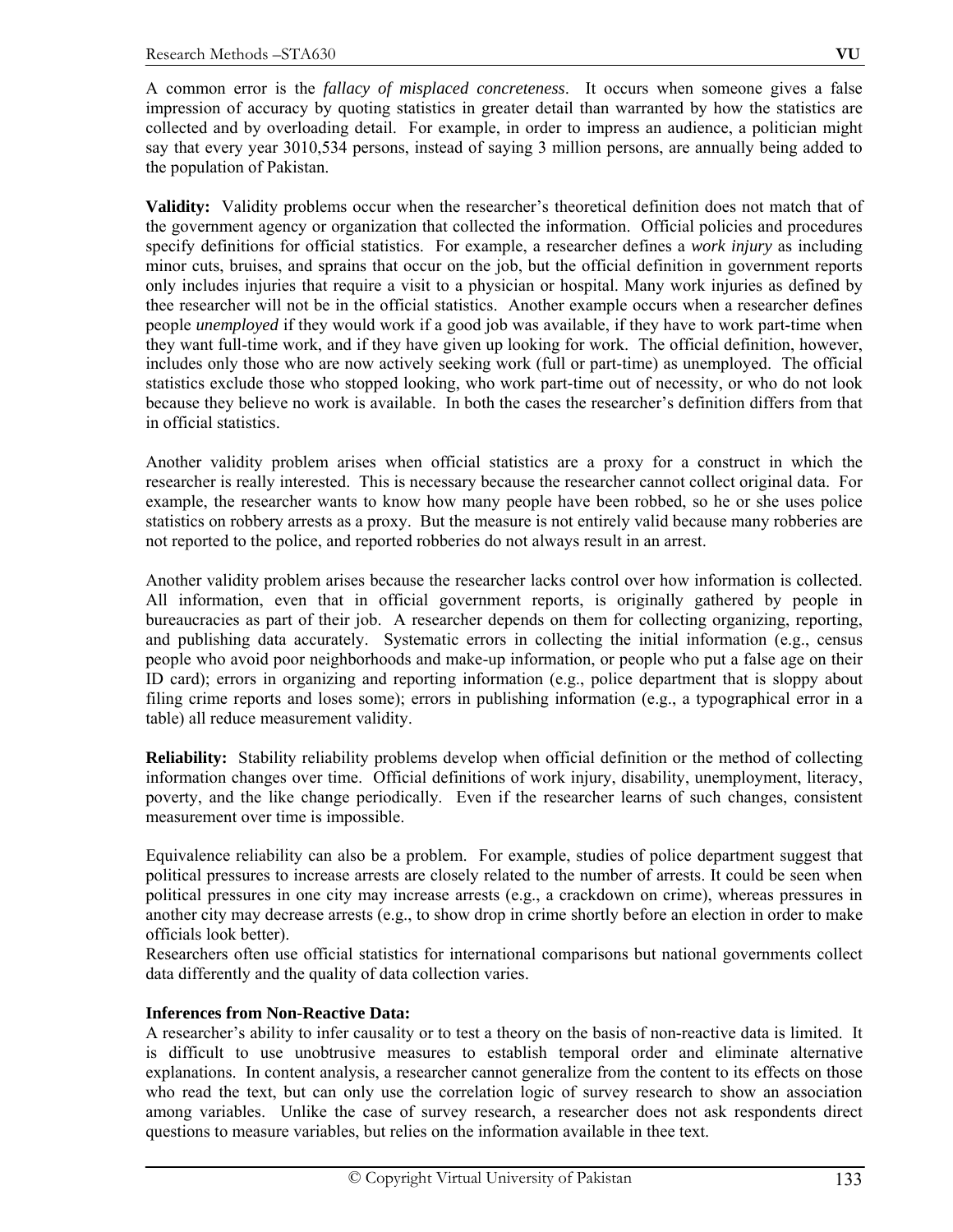Observation studies are primarily part of qualitative research. Though qualitative and quantitative researches differ yet they compliment each other. Qualitative research produces *soft data*: impressions, words, sentences, photos, symbols. Usually it follows an interpretive approach, the goal of which is to develop an understanding of social life and discover how people construct meanings in natural settings. The research process follows a non-linear approach (spiral).

Quantitative research produces *hard data*: numbers. It follows a positivist approach to research in which the researcher speaks the language of variables and hypotheses. There is a much emphasis on precise measurement of variables and the testing of hypotheses. The researcher tries to establish causality. In most of the case there is a linear approach i.e. it follows sequential steps in doing research.

#### **Participant/Non-Participant Observation**

Observation studies can be participant or non-participant. In participant observation the researcher directly observes and participates in small scale social settings in the present time. Such a study is also referred to as **field research**, ethnography, or anthropological study. Here the researchers:

- Study people in their natural settings, or in situ.
- Study people by directly interacting with them.
- Gain an understanding of the social world and make theoretical statements about members' perspective.

The people could be a group who interact with each other on regular basis in a field setting: a street corner, a tea shop, a club, a nomad group, a village, etc.

Non-participant studies are such where the research tries to observe the behavior of people without interacting with them. It could be observing the behavior of shoppers in a departmental store through a mirror or on a closed circuit TV. Some body might be counting the number of vehicles crossing a particular traffic light.

Field researchers study people in a location or setting. It has been used to study entire communities. Field research has a distinct set of methodologies. Field researchers directly observe and interact with community members in natural settings to get inside their perspectives. They embrace an activist or social constructionist perspective on social life. They do not see people as a neutral medium through which social forces operate, nor do they see social meanings as something "out there" to observe. Instead they believe that people create and define the social world through their interactions. Human experiences are filtered through a subjective sense of reality, which affects how people see and act on events. Thus they replace the positivist emphasis on "objective facts" with a focus on the everyday, face-to-face social processes of negotiation, discussion, and bargaining to construct social meaning.

#### **Ethnography and Ethno-methodology**

Two modern extensions of field research, ethnography and ethno-methodology, build on the social constructionist perspective.

*Ethnography* comes from cultural anthropology. *Ethno* means people or a folk distinct by their culture and graphy refers to describing something. Thus ethnography means describing a culture and understanding another way of life from the native point of view. It is just an understanding the culture of people from their own perspective.

*Ethno-methodology* implies how people create reality and how they interpret it. Ethno-methodologists examine ordinary social interaction in great detail to identify the rules for constructing social reality and

**Lesson 38**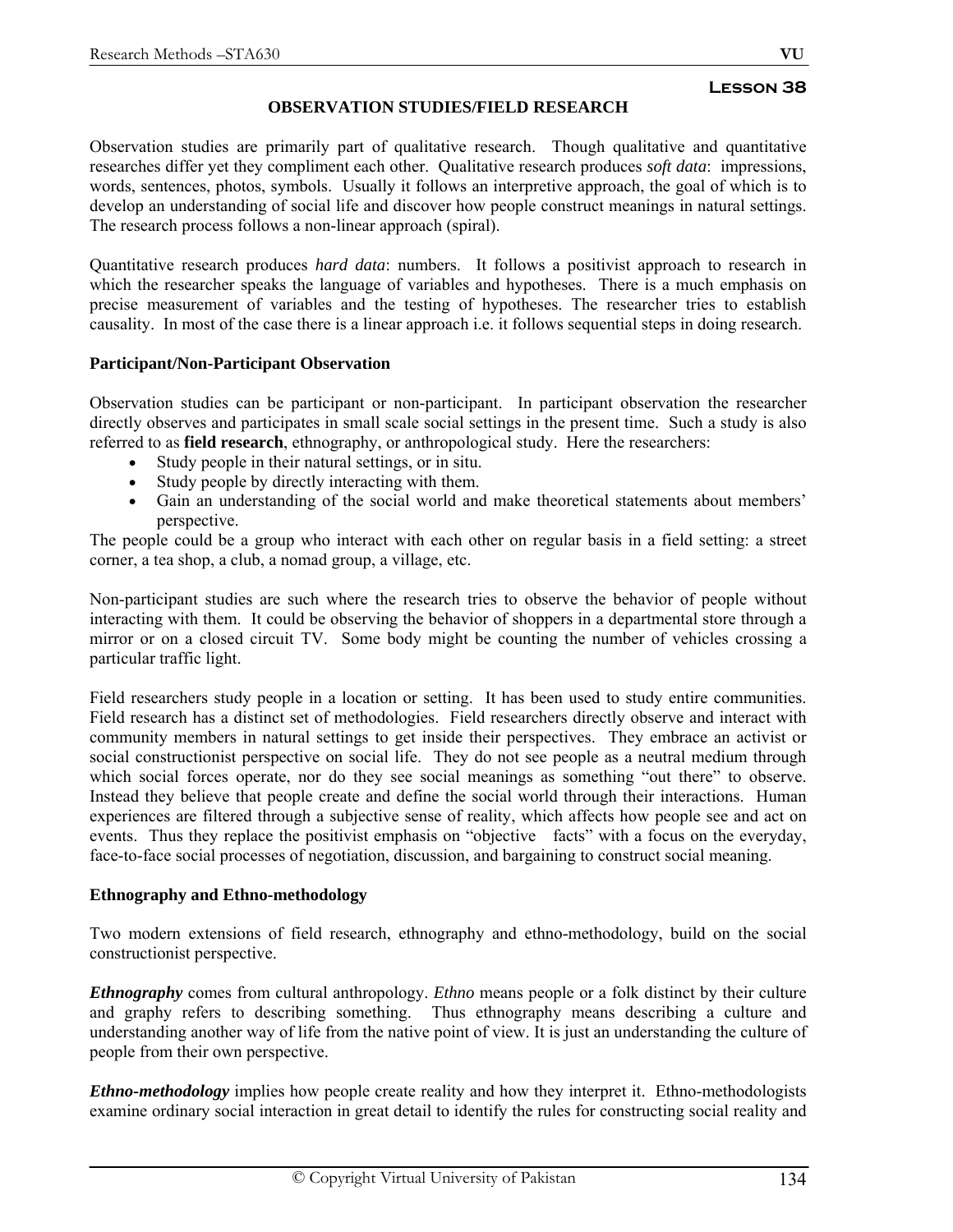## **Logic of Field Research**

It is difficult to pin down a specific definition of *field research* because it is more of an orientation toward research than a fixed set of techniques to apply. A field researcher uses various methods to obtain information. A field researcher is a 'methodological pragmatist,' a resourceful, talented individual who has ingenuity and an ability to think on his or feet while in the field.

Field research is based on naturalism, which involves observing ordinary events in natural settings, not in contrived, invented, or researcher created settings.

A field researcher examines social meanings and grasps multiple perspectives in natural setting. He or she gets inside the meanings system of members and goes back to an outside or research viewpoint. Fieldwork means involvement and detachment, loyalty and betrayal, both openness and secrecy, and most likely, love and hate. The researcher switches perspectives and sees the setting from multiple pints of view simultaneously. Researchers maintains membership in the culture in which they were reared (research culture) while establishing membership in the groups which they are studying.

The researcher's direct involvement in the field often has an emotional impact. Field research can be fun and exciting, but it can also disrupt one's personal life, physical security, or mental well being. More than other types of research, it reshapes friendship, family life, self identity, or personal values.

## **What Do the Field Researchers Do?**

A field researcher does the following:

- **1.** Observes ordinary events and everyday activities as they happen in natural settings, in addition to unusual occurrences.
- **2.** Becomes directly involved with people being studied and personally experiences the process of daily life in the field setting.
- **3.** Acquires an insider's point of view while maintaining the analytic perspective or distance of an outsider.
- **4.** Uses a variety of techniques and social skills in a flexible manner as the situation demands.
- **5.** Produces data in the form of extensive, written notes, as well as diagrams, maps, pictures to provide very detailed descriptions.
- **6.** Sees events holistically (as a whole, not in pieces) and individually in their social context.
- **7.** Understands and develops empathy for members in a field setting, and does not just record 'cold' objective facts.
- **8.** Notices both explicit (recognized, conscious, spoken) and tacit (less recognized, implicit, unspoken) aspects of culture.
- **9.** Observes ongoing social processes without upsetting, or imposing an outside point of view.
- **10.** Copes with high levels of personal stress, uncertainty, ethical dilemmas, and ambiguity.

## **Steps in Field Research**

Naturalism and direct involvement mean that field research is more flexible or less structured than quantitative research. This makes it essential for a researcher to be well organized and prepared for the field. It also means that the steps of project are not entirely predetermined but serve as an approximate guide or road map. Here is just the listing of these steps:

- **1.** Prepare yourself, read the literature and defocus.
- **2.** Select a site and gain access.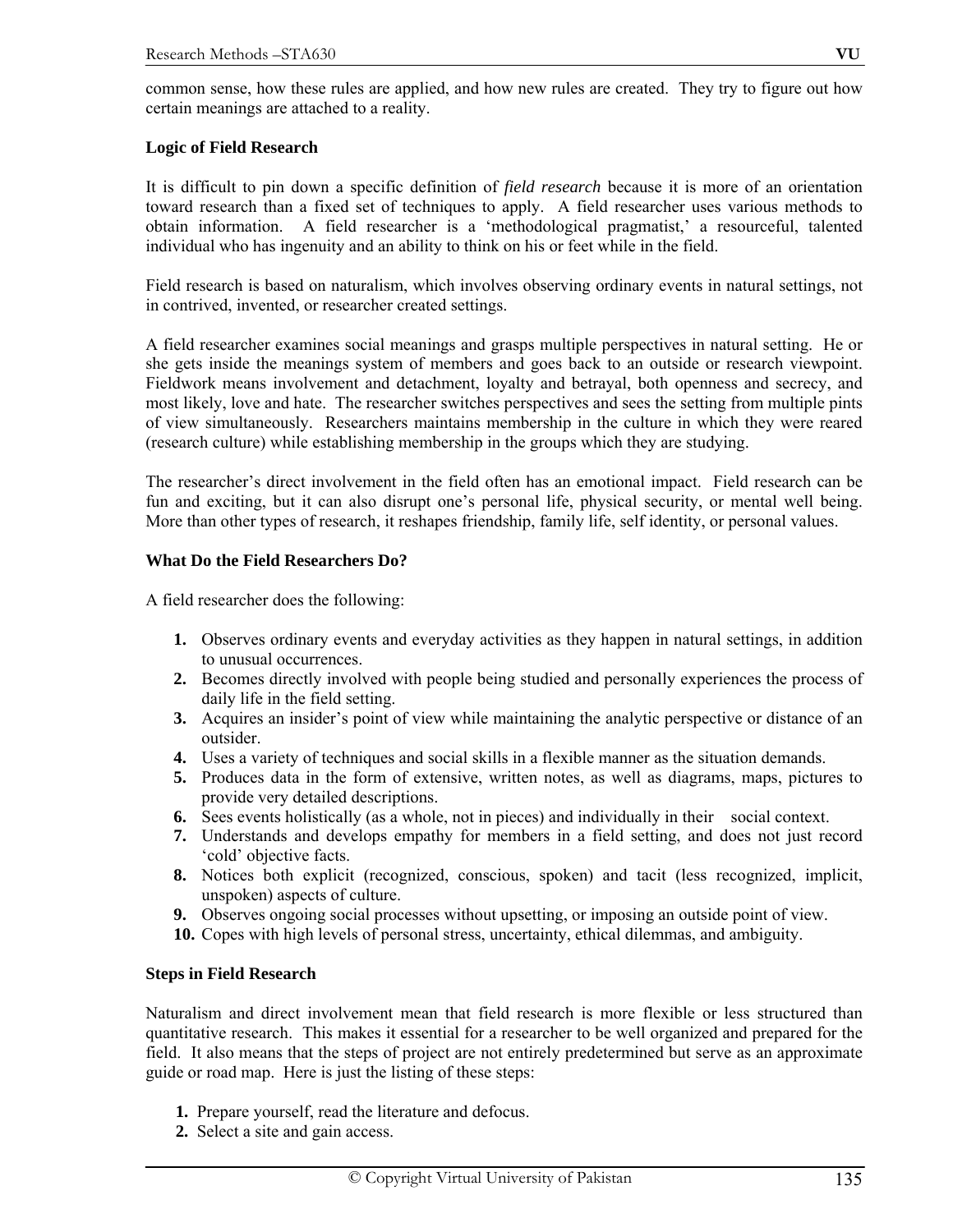- *3.* Enter the field and establish social relations with members.
- *4.* Adopt a social role, learn the ropes, and get along with members.
- *5.* Watch, listen, and collect quality data. .
- *6.* Begin to analyze data, generate and evaluate working hypothesis.
- *7.* Focus on specific aspects of the setting and use theoretical sampling.
- *8.* Conduct field interviews with member informants.
- *9.* Disengage and physically leave the setting.
- *10.* Complete the analysis and write the report.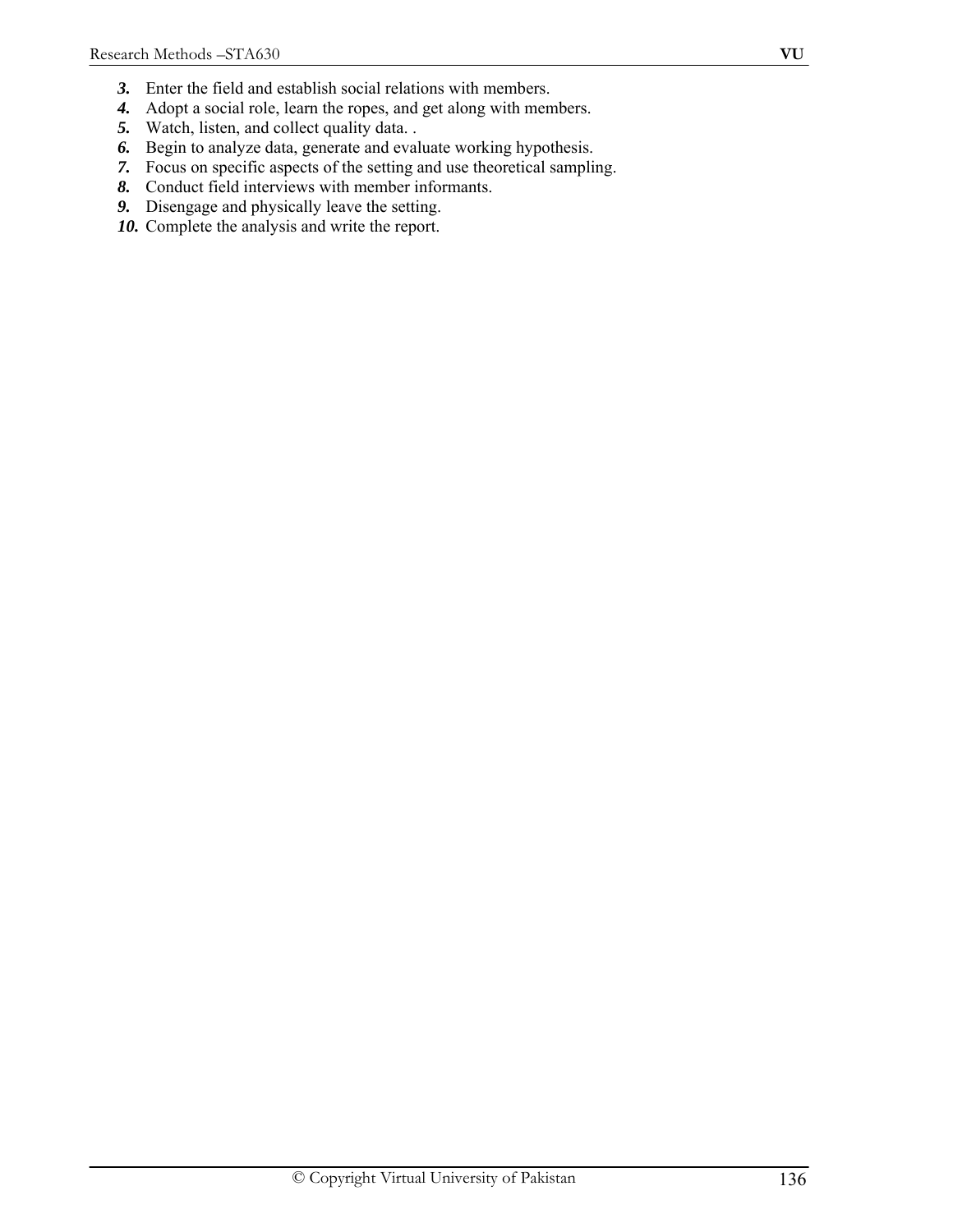**Lesson 39** 

## **OBSERVATION STUDIES (Contd.)**

#### **Steps in Field Research**

#### **Background**

Naturalism and direct involvement mean that field research is more flexible or less structured than quantitative research. This makes it essential for a researcher to be well organized and prepared for the field. It also means that the steps of project are not entirely predetermined but serve as an approximate guide or road map. These guideline steps are:

**1.** *Prepare yourself, read the literature and defocus.* As with all social and behavioral research, reading the scholarly literature helps the researcher learn concepts, potential pitfalls, data collection methods, and techniques for resolving conflicts. In addition field researcher finds diaries, novels, journalistic accounts, and autobiographies useful for gaining familiarity and preparing emotionally for the field. Field research begins with a general topic, not specific hypotheses. A researcher does not get locked into any initial misconceptions. He or she needs to be well informed but open to discovering new ideas.

A researcher first empties his or her mind of preconceptions and defocuses. There are two types of defocusing. The first is casting a wide net in order to witness a wide range of situations, people, and setting – getting a feel of the overall setting before deciding what to include or exclude. The second type of defocusing means not focusing exclusively on the role of researcher. It may be important to extend one's experience beyond a strictly professional role.

Another preparation for field research is self knowledge. A field researcher needs to know him or herself and reflect on personal experiences. He or she can expect anxiety, self doubt, frustration, and uncertainty in the field. Also all kinds of stereotypes about the community should be emptied.

**2.** *Select a site and gain access.* Although a field research project does not proceed by fixed steps, some common concerns arise in the early stages. These include selecting a site, gaining access to the site, entering the field, and developing rapport with members in the field.

Field site is the context in which events or activities occur, a socially defined territory with shifting boundaries. A social group may interact across several physical sites. For example, a college football team may interact on the playing field, in the dressing room, at a training camp or at the place where they are staying. The team's field site includes all four locations.

Physical access to a site can be an issue. Sites can be on a continuum, with open and public areas (e.g., public restaurants, airport waiting rooms) at one end and closed and private settings (e.g., private firms, clubs, activities in a person's home) at the other end. A researcher may find that he or she is not welcome or not allowed on the site, or there are legal and political barriers to access.

Look for the gate keepers for getting an entry. A gatekeeper is someone with the formal authority to control access to a site. It can be a thug at the corner, an administrator of a hospital, or the owner of a business. In formal public areas (e.g., sidewalks, public waiting rooms) rarely have gatekeepers; formal organizations have authorities from whom permission must be obtained. Field researchers expect to negotiate with gatekeepers and bargain for access. Entry and access can be visualized as an *access ladder*. A researcher begins at the bottom rung, where access is easy and where he or she is an outsider looking for public information. The next access rung requires increased access. Once close on-site observations begin, he or she becomes a passive observer, not questioning what members of community say. With time in the field, the researcher observes specific activities that are potentially sensitive or seeks clarification of what he or she sees or hears. Reaching this access rung is more difficult. Finally, the researcher may try to shape interaction so that it reveals specific information, or he or she may want to see highly sensitive material. This highest rung of access ladder is rarely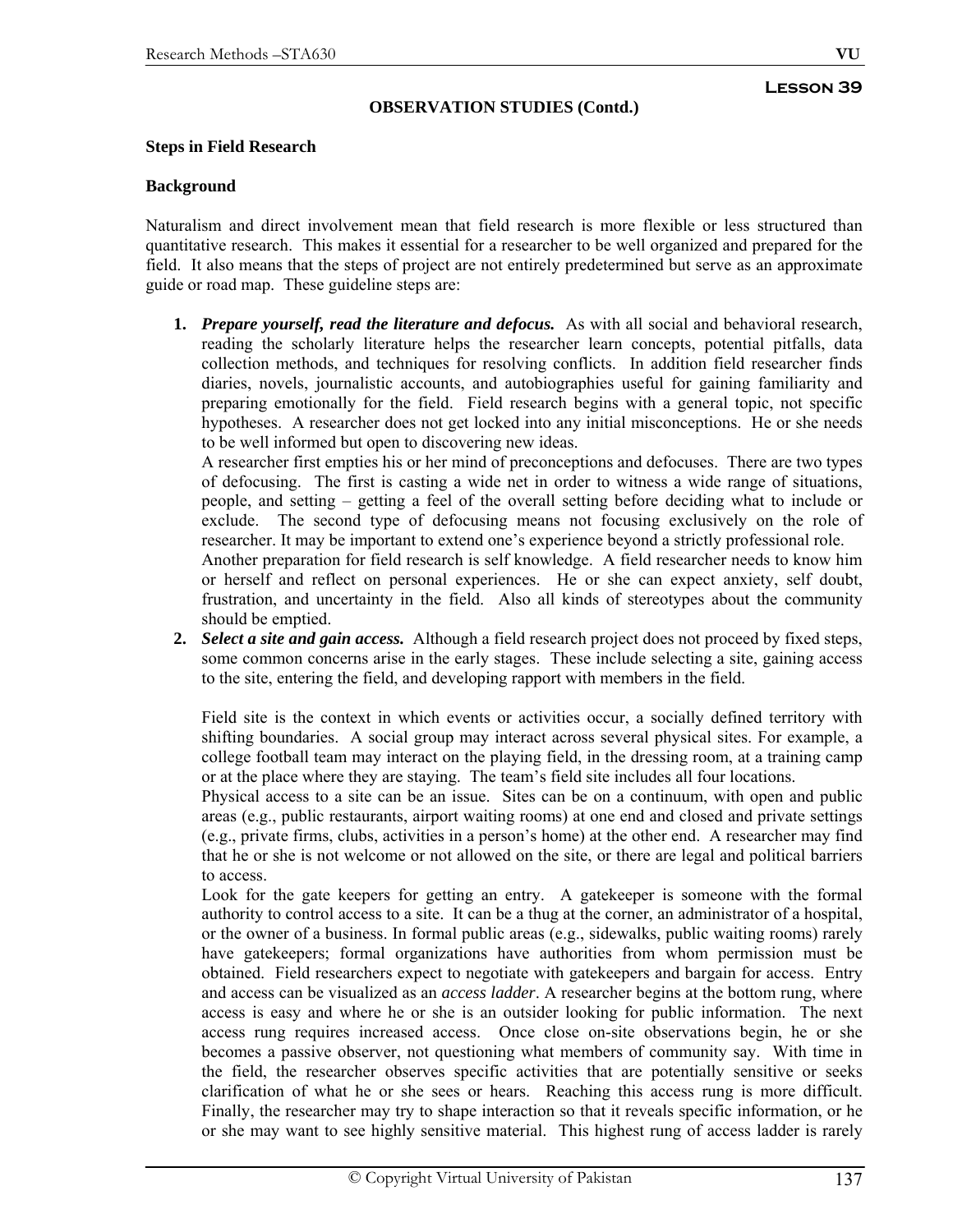attained and requires deep trust. Such a situation may be applicable to a site of a public or private organization. In other situations just like entering the village community, the researcher may have to use different kind of access ladder. He or she may have to use local influential and some other contact persons who could introduce the researcher to local leaders and help building the rapport.

- **3.** *Enter the field and establish social relations with members.* Present yourself in the field the way it is acceptable to the people to be studied. Develop relations and establish rapport with individual members. Here the researcher may have to learn the local language. A field researcher builds rapport by getting along with members in the field. He or she forges a friendly relationship, shares the same language, and laughs and cries with members. This is a step toward obtaining an understanding of members and moving beyond understanding to empathy – that is seeing and feeling events from another's perspective.
- **4.** *Enter the field: Adopt a social role, learn the ropes, and get along with members.* At times, a researcher adopts an existing role. Some existing roles provide access to all areas of the site, the ability to observe and interact with all members, the freedom to move around, and a way to balance the requirements of researcher and member. There could be some limitations for the adoption of specific roles. Such limitations may be because of researcher's age, race, gender, and attractiveness. At other times, a researcher creates new roles or modifies the existing one. The adoption of field role takes time, and a researcher may adopt several different field roles over time.

The role may also depend upon the level of involvement in the community's activities. The researcher may be a complete observer, observer as participant, participant as observer, and complete participant.

As a researcher learns the ropes on the field site, he or she learns how to cope with personal stress, how to normalize the social research, and how to act like an "acceptable incompetent." A researcher is in the field to learn, not to be an expert. Depending on the setting, he or she appears to be friendly but naïve outsider, an acceptable incompetent who is interested in learning about social life of the field. An acceptable incompetent is one who is partially competent (skilled or knowledgeable) in the setting but who s accepted as a non-threatening person

*5. Observing and collecting data: Watch, listen, and collect quality data.* A great deal of what field researchers do in the field is to pay attention, watch, and listen carefully. They use all the senses, noticing what is seen, heard, smelled, tasted, or touched. The researcher becomes an instrument that absorbs all sources of information.

Most field research data are in the form of field notes. Good notes are the brick and mortar of field research. Full field notes can contain maps, diagrams, photographs, interviews, tape recordings, videotapes, memos, objects from the field, notes jotted in the field, and detailed notes written away from the field. A field researcher expects to fill many notebooks, or the equivalent in computer memory. He or she may spend more time writing notes than being in the field.

Writing notes is often boring, tedious work that requires self discipline. The notes contain extensive descriptive detail drawn from memory. The researcher makes it a daily habit or compulsion to write notes immediately after leaving the field. The notes must be neat and organized because the researcher will return to them over and over again. Once written, the notes are private and valuable. A researcher treats them with care and protects confidentiality.

Field researcher is supposed to collect quality data. What does the term high-quality data mean in the field research, and what does a researcher do to get it? For a quantitative researcher, high quality data are reliable and valid; they give precise, consistent measures of the "objective" truth for all researchers. An interpretive approach suggests a different kind of data quality. Instead of assuming one single, objective truth, field researchers hold that members subjectively interpret experiences within social context. What a member takes to be true results from social interaction and interpretation. Thus high quality field data capture such processes and provide an understanding of the member's viewpoint.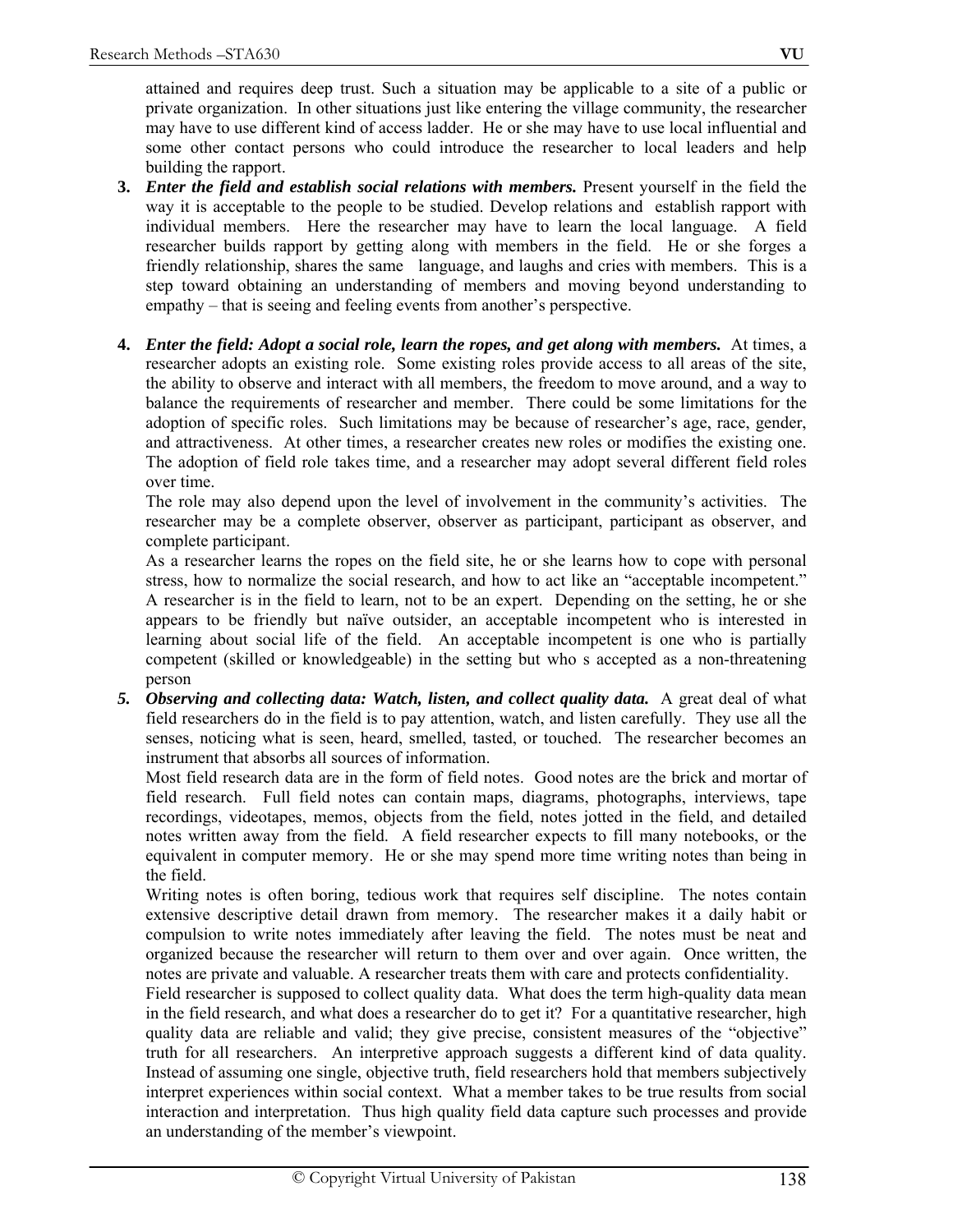A field researcher does not eliminate subjective views to get quality data: rather, quality data include his or her subjective responses and experiences. Quality field data are detailed descriptions from the researcher's immersion and authentic experiences in the social world of members.

- *6. Begin to analyze data generate and evaluate working hypothesis.* Right in the field try to look into the research questions and the kind of answers the researcher is getting. The analysis of the answers might help in the generation of hypotheses. Over time are such hypotheses being supported by further field research?
- *7. Focus on specific aspects of the setting and use theoretical sampling.* Field researcher first gets a general picture, and then focuses on a few specific problems or issues. A researcher decides on specific research questions and develops hypotheses only after being in the field and experiencing it first hand. At first, everything seems relevant; later, however, selective attention focuses on specific questions and themes.

Field research sampling differs from survey sampling, although sometime both use snowball sampling. A field researcher samples by taking a smaller, selective set of observations from all possible observations. It is called theoretical sampling because it is guided by the researcher's developing theory. Field researchers sample times, situations, types of events, locations, types of people, or context of interest.

For example field researcher samples time by observing a setting at different times. He or she observes at all time of the day, on every day of the week, and in all seasons to get a full sense of how the field site stays the same or changes. Another example, when the field researcher samples locations because one location may give depth, but narrow perspective. Sitting or standing in different locations helps the researcher to get a sense of the whole site. Similarly the field researchers sample people by focusing their attention or interaction on different kinds of people (young, adult, old).

*8. Conduct field interviews with member informants.* Field researchers use unstructured, non directive, in-depth interviews, which differs from formal survey research interviews in many ways. The field interview involves asking question, listening, expressing interest, and recording what was said.

Field interview is a joint production of a research and a member. Members are active participants whose insights, feelings, and cooperation are essential parts of a discussion process that reveals subjective meaning. The interviewer's presence and form of involvement – how he or she listens, attends, encourages, interrupts, disagrees, initiates topics, and terminates responses – is integral to the respondent's account.

Field research interviews go by many names: unstructured, depth, ethnographic, open ended, informal, and long. Generally, they involve one or more people being present, occur in the field, and are informal and nondirective.

| <b>Survey Interview</b>              | <b>Field Interview</b>                                                           |
|--------------------------------------|----------------------------------------------------------------------------------|
| 1. It has clear beginning and end.   | 1. The beginning and end are not clear. The interview<br>can be picked up later. |
| 2. The same standard questions are   | 2. The questions and the order in which                                          |
| asked of all respondents in the same | they are asked are tailored to specific people                                   |
| sequence.                            | and situations.                                                                  |
| 3. The interviewer appears neutral   | 3. The interviewer shows interest in                                             |
| at all times.                        | responses, encourages elaboration.                                               |
| 4. The interviewer asks questions,   | 4. It is like a friendly conversational ex-                                      |
| and the respondent answers.          | change but with more interviewer questions.                                      |

A comparison of the field research interview and a survey interview could be as below: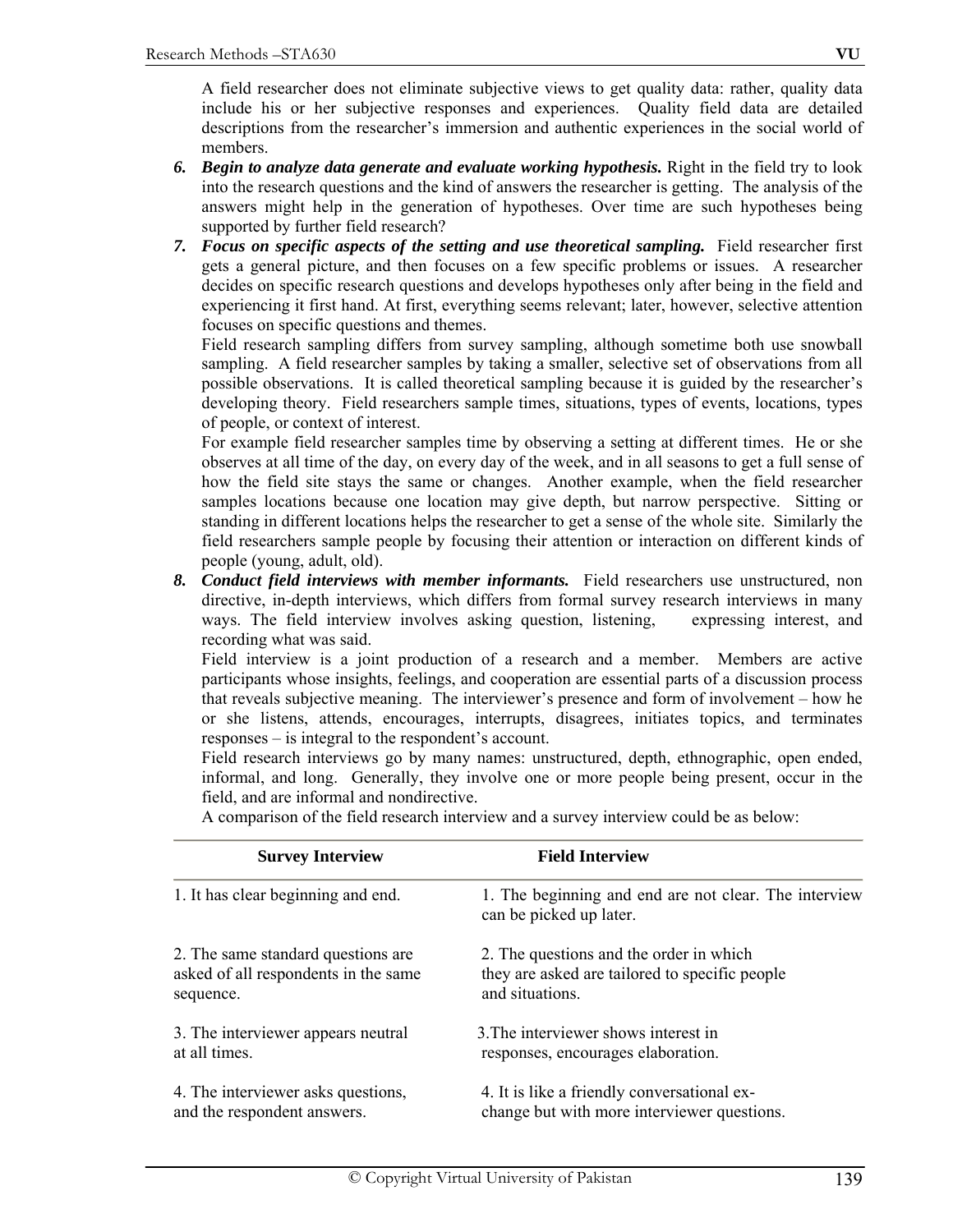| 5. It is almost always with one                                                                 | 5. It can occur in group setting or with                                  |
|-------------------------------------------------------------------------------------------------|---------------------------------------------------------------------------|
| respondent alone.                                                                               | others in area, but varies.                                               |
| 6. It has a professional tone and                                                               | 6. It is interspersed with jokes, aside,                                  |
| businesslike focus, diversions are                                                              | stories, diversions, and anecdotes, which                                 |
| ignored.                                                                                        | are recorded.                                                             |
| 7. Closed-ended questions are                                                                   | 7. Open-ended questions are common,                                       |
| common, with rare probes.                                                                       | and probes are frequent.                                                  |
| 8. The interviewer alone controls                                                               | 8. The interviewer and member jointly                                     |
| the pace and direction of interview.                                                            | control the pace and direction of the interview.                          |
| 9. The social context in which the                                                              | 9. The social context of the interview is                                 |
| interview occurs is ignored and                                                                 | noted and seen as important for interpreting                              |
| assumed to make little difference.                                                              | the meaning of responses.                                                 |
| 10. The interviewer attempts to mold<br>the communication pattern into a<br>standard framework. | 10. The interviewer adjusts to the member's<br>norms and language usages. |
|                                                                                                 |                                                                           |

- **9.** *Disengage and physically leave the setting.* Work in the field can last for a few weeks to a dozen years. In either case at some point of work in the field ends. Some researchers suggest that the end comes naturally when the theory building ceases or reaches a closure; others feel that fieldwork could go on without end and that a firm decision to cut off relations is needed. Experienced field researchers anticipate a process of disengaging and exiting the field. Depending on the intensity of involvement and the length o time in the field, the process can be disruptive or emotionally painful for both the researcher and the members. Once researcher decides to leave – because the project reaches a natural end and little new is being learned, or because external factors force it to end (e.g., end of job, gatekeepers order the researcher out) – he or she chooses a method of exiting. The researcher can leave by quick exit (simply not return one day) or slowly withdraw, reducing his or her involvement over weeks. He or she also needs to decide how to tell members and how much advance warning to give. The best way to exist is to follow the local norms and continuing with the friendly relations.
- *10. Complete the analysis and write the report.* After disengaging from the field setting the researcher writes the report. The researcher may share the written report with the members observed to verify the accuracy and get their approval of its portrayal in print. It may help in determining the validity of the findings. However, it may not be possible to share the findings with marginal groups like addicts, and some deviant groups.

## **Ethical Dilemmas of Field research**

The direct personal involvement of a field researcher in the social lives of other people raises many ethical dilemmas. The dilemmas arise when the researcher is alone in the field and has little time to make a moral decision. Although he or she may be aware of general ethical issues before entering the field, they arise unexpectedly in the course of observing and interacting in the field. Let us look at some of these dilemmas:

**Deception:** Deception arises in several ways in field research: The research may be covert; or may assume a false role, name, or identity; or may mislead members in some way. The most hotly debated of the ethical issues arising from deception is that of covert versus overt field research. Some support it and see it as necessary for entering into and aiming a full knowledge of many areas of social life. Others oppose it and argue that it undermines a trust between researchers and society. Although its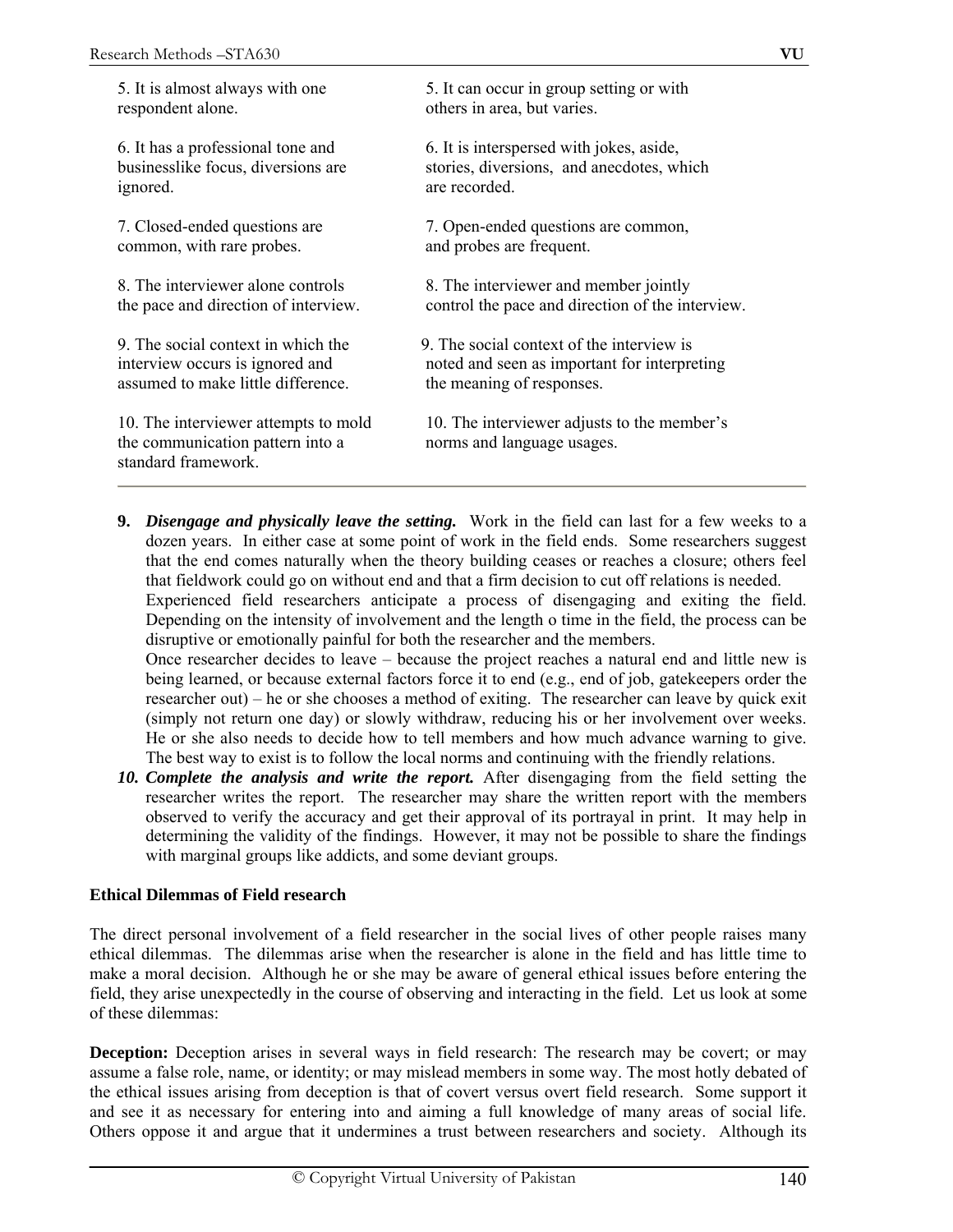Covert research is never preferable and never easier than overt research because of the difficulties of maintaining a front and the constant fear of getting caught.

**Confidentiality:** A researcher learns intimate knowledge that is given in confidence. He or she has a moral obligation to uphold the confidentiality of data. This includes keeping information confidential from others in the field and disguising members' names in field notes.

**Involvement with deviants:** Researchers who conduct research on deviants who engage in illegal behavior face additional dilemmas. They know of and are sometimes involved in illegal activity. They might be getting 'guilty knowledge.' Such knowledge is of interest not only to law enforcement officials but also to other deviants. The researcher faces a dilemma of building trust and rapport with the deviants, yet not becoming so involved as to violate his or her basic personal moral standards. Usually, the researcher makes an explicit arrangement with the deviant members.

**The powerful:** Field researchers tend to study those without power in society (e.g., street people, the poor, children, and lower level workers). Powerful elites can block access and have effective gatekeepers. Researchers are criticized for ignoring the powerful, and they are also criticized by the powerful for being biased toward the less powerful.

**Publishing field reports:** The intimate knowledge that a researcher obtains and reports creates a dilemma between the right of privacy and the right to know. A researcher does not publicize member secrets, violate privacy, or harm reputations. Yet if he or she cannot publish anything that might offend or harm someone, some of what the researcher learned will remain hidden, and it may be difficult for others to believe the report if critical details are omitted.

Some researchers suggest asking members of the group under study to look at a report to verify its accuracy and to approve of their portrayal in print. For marginal groups (addicts), this may not be possible, but the researchers must always respect member privacy. On the other hand, censorship or self-censorship can be a danger. A compromise position is that truthful but unflattering material may be published only if it is essential to the researchers' larger arguments.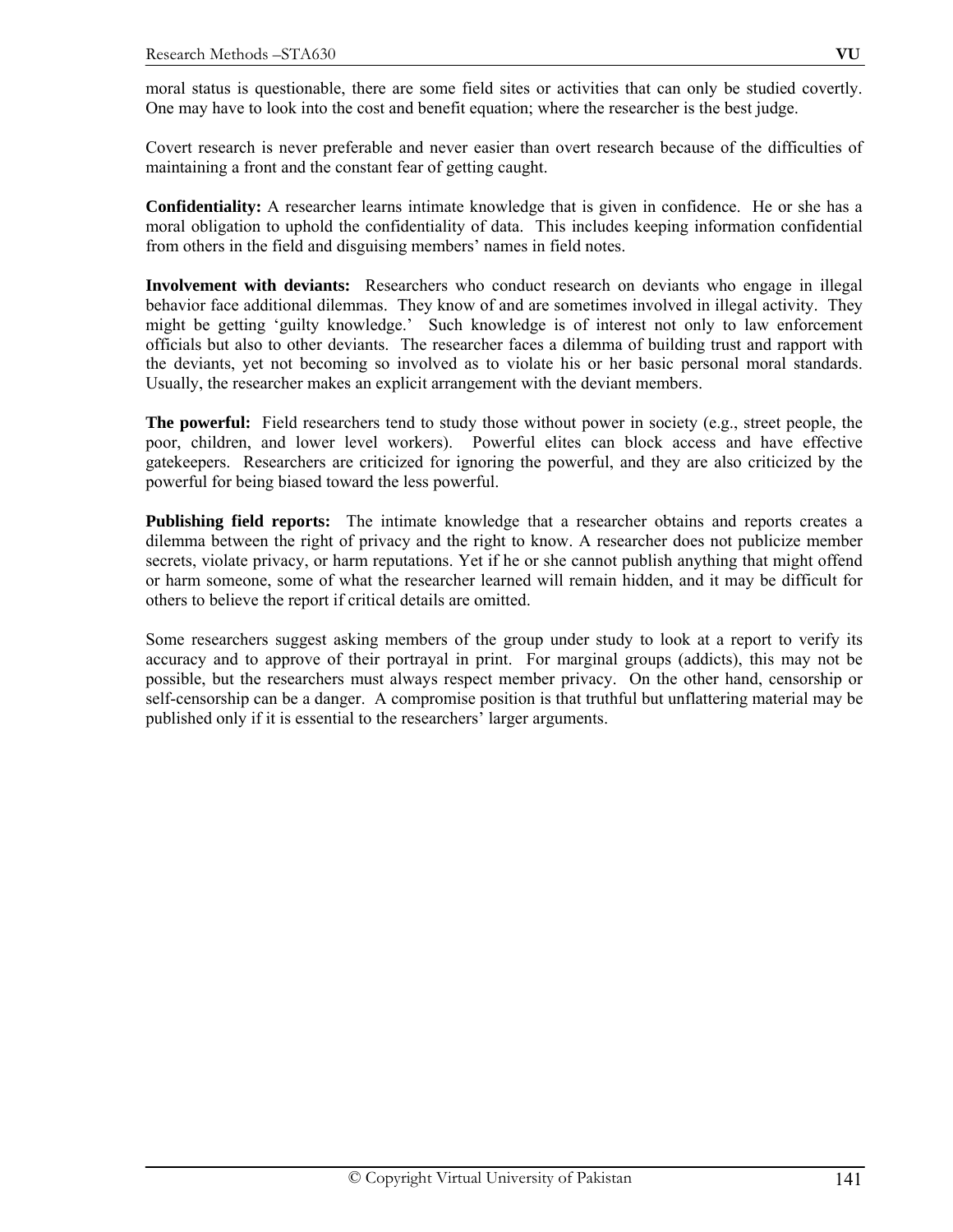#### **Lesson 40**

#### **HISTORICAL COMPARATIVE RESEARCH**

 History has several meanings; one of which could refer to 'the events of the past.' *Historiography* is the method of doing historical research or of gathering and analyzing historical evidence.

Historical-comparative research is a collection of techniques and approaches. It is a distinct type of research that puts historical time and /or cross-cultural variation at the center of research – that is, which treats what is studied as part of the flow of history and situated in cultural context.

#### **Major questions**

Historical comparative research is a powerful method for addressing big questions: How did major societal change take place? What fundamental features are common to most societies? Why did current social arrangements take a certain form in some societies but not in others? For example, historicalcomparative researchers have addressed the questions of what caused societal revolutions in china, France, and Russia; how major social institutions, medicine, have developed and changed over two centuries; how basic relationships, like feelings about the value of children, change; why public policy toward the treatment of elderly developed in one way instead of another way in an industrial country; why South Africa developed a system of greater racial separation as the United States moved toward a greater racial integration.

Historical-comparative research is suited for examining the combination of societal factors that produce a specific outcome (e.g., civil war). It is also appropriate for comparing entire social system to see what is common across societies and what is unique, and to study long term change. An H-C researcher may apply a theory to specific cases to illustrate its usefulness. And he or she compares the same social processes and concepts in different cultural or historical contexts.

Researchers also use H-C method to reinterpret data or challenge old explanations. By asking different questions, finding new evidence, or assembling evidence in a different way, the H\_C researcher raises questions about old explanations and finds support for new ones by interpreting the data in its culturalhistorical context.

Historical-comparative research can strengthen conceptualization and theory building. By looking at historical events or diverse cultural contexts, a researcher can generate new concepts and broaden is or her perspective. Concepts are less likely to be restricted to a single historical time or to a single culture; they can be grounded in the experiences of people living in a specific cultural and historical context.

#### **Historical-Comparative research focuses on:**

- Tracing the development of social forms (patterns) overtime as well as its broad its broad historical processes, and
- Comparing those forms and its developmental processes across cultures (countries/nations).

## **Historical-Comparative research follows scientific approach:**

• Can be a survey of events in history – could be through the study of documents. Organizations generally document themselves, so if one is studying the development of some organization he/she should examine its official documents: charters, policy statements, speeches by the leaders, and so on. Often, official government documents provide the data needed for analysis. To better appreciate the history of race relations in the United States on e could examine 200 years of laws and court cases involving race.

One could also do the communication analysis of different documents related to a particular issue (like the communication among the leaders of Pakistan movement through their letters,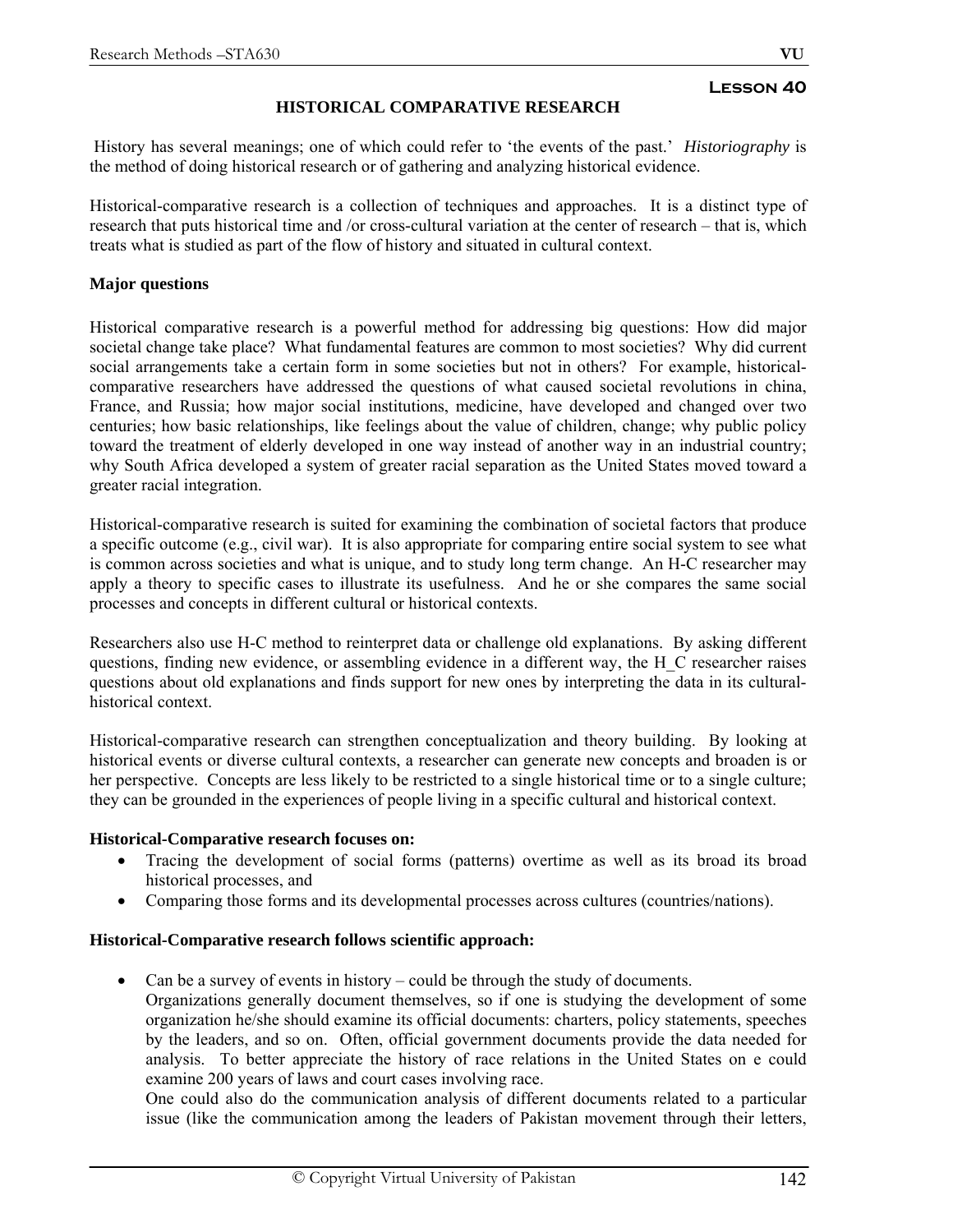communication between the migrants to a new country and their relatives back in their country of origin)

Researcher could also get lot of information by interviewing people who may recall historical events (like interviewing participants in the Pakistan movement).

- Historical-Comparative researchers mostly do a longitudinal analysis i.e. look into the developmental processes of the issues under reference.
- Historical –Comparative researchers make cross-cultural comparisons of the social forms or economic form as well as the developmental processes of those forms, aiming at making generalizations.

## **Examples:**

**Social forms:** Several researchers have examined the historical development of ideas about different forms of society. The have looked at the progression of social forms from simple to complex, from rural, from rural-agrarian to urban-industrial. The US anthropologist Lewis Morgan, for example, saw a progression from "savagery to "barbarism" to "civilization." Robert Redfield, another anthropologist, has more recently written of a shift from "folk society" to "urban society." Emile Durkheim saw social evolution largely as a process of ever-greater division of labor. Ibn-e-Khaldun looked at the cyclical process of change in the form of societies from nomadic (Al-badawi) to sedentary (Al-hadari). These researchers discuss the forces that produce changes as well as the characteristics of each form of society. The historical evidence collected by researchers from different sources about different societies supports the whole discussion.

**Forms of economic systems:** Karl Marx examined the forms of economic systems progressing historically from primitive to feudal to capitalistic. All history, he wrote in this context, was a history of class struggle – the "haves" struggling to maintain their advantages and the "have-nots" struggling for a better lot in life. Looking beyond capitalism, Marx saw the development of a 'classless" society. In his opinion the economic forces have determined the societal system.

Not all historical studies in the social sciences have had this evolutionary flavor. Some social scientific readings of the historical record, in fact point to grand cycles rather than to linear progression (Ibn-e-Khaldun, P. Sorokin).

**Economic forms and ideas:** In his analysis of economic history, Karl Marx put forward a view of economic determinism. That is, he felt that economic factors determined the nature of all other aspects of society. Without denying that economic factors could and did affect other aspects of society, Max Weber argued that economic determinism did not explain everything. Indeed, Weber said, economic forms could come from non-economic ideas. In his research in the sociology of religion, Weber examined the extent to which religious institutions were the source of social behavior rather than mere reflection of economic conditions. His most noted statement of this side of the issue is found in *The Protestant Ethic and the Spirit of Capitalism.* John Calvin, a French theologian, was an important figure in the *Protestant* reformation of Christianity. Calvin thought that God had already decided the ultimate salvation or damnation of every individual; this idea is called *predestination*. Calvin also suggested that God communicated his decisions to people by making them either successful or unsuccessful during their earthly existence.

God gave each person an earthly "calling" – an occupation or profession – and manifested his or her success or failure through that medium. Ironically, this point of view led Calvin's followers to seek proof of their coming salvation by working hard, saving for economic success.

 In Weber's analysis, Calvinism provided an important stimulus for the development of capitalism. Rather than "wasting" their money on worldly comforts, the Calvinists reinvested it in economic enterprises, thus providing the *capital* necessary for the development of capitalism. In arriving at this interpretation of the origin of capitalism, Weber researched the official doctrines of the early Protestant churches, studied the preaching of Calvin and other church leaders, and examined other historical documents.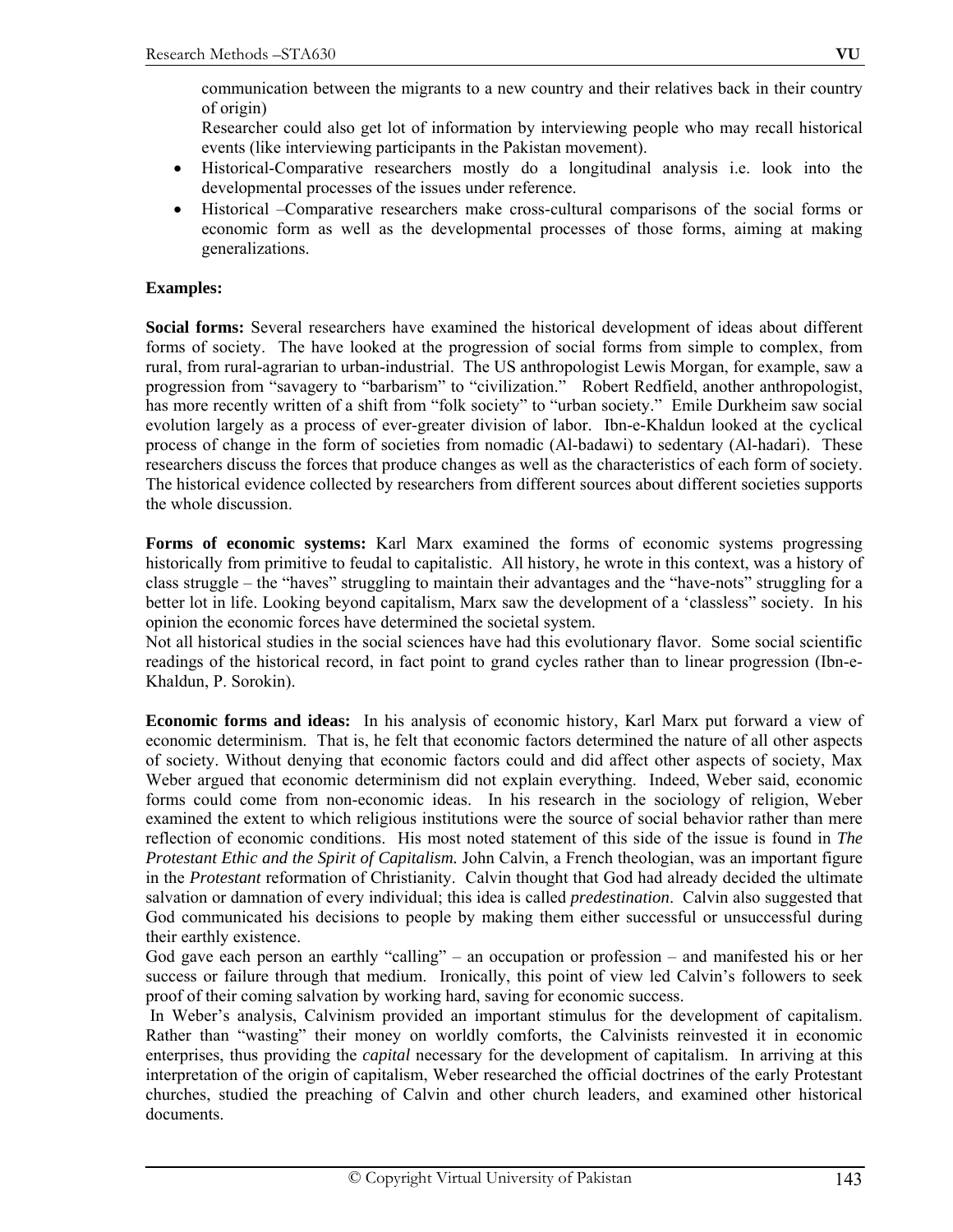In three other studies, Weber conducted detailed analyses of Judaism, and the religions of China and India. Among other things, Weber wanted to know why capitalism had not developed in the ancient societies of China, India, and Israel. In none of the three religions did he find any teaching that would have supported the accumulation and reinvestment of capital – strengthening his conclusion about the role of Protestantism in that regard.

# **Logic of Historical-Comparative Research**

Confusion over terms reigns H\_C research. Researchers call what they do historical, comparative or historical-comparative, but mean different things. The key question is: Is there a distinct historicalcomparative method and logic, or is there just social research that happens to examine social life in the past or in several societies? Some researchers use positivist, quantitative approach to study historical or comparative issues, while others rely on qualitative approach.

**Quantitative approach:** Positivist researchers reject the idea that there is a distinct H-C method. They measure variables, test hypotheses, analyze quantitative data, and replicate research to discover generalizable laws that hold across time and societies. They see no fundamental distinction between quantitative social research and historical-comparative research. They apply quantitative research techniques, with some minor adjustments, to study the past or other cultures.

- The researcher can focus on the issue in one society few societies or multiple societies.
- The researcher can focus on the issue in one time in the past or examine the issue across many years/periods in the past.
- The researcher can focus on the issue in the present or a recent past period.
- The researcher's analysis could be based primarily on quantitative data or qualitative data.
- Nevertheless, the debate continues.

H-C researchers sometimes use *time-series* data to monitor changing conditions over time, such as data on population, crime rates, unemployment, infant mortality rates, and so forth. The analysis of such data sometimes requires sophistication for purposes of comparability. In case the definitions of the concept vary, it becomes difficult to make comparisons. The definitions not only could vary across nations but also these could vary within the same country over time (In Pakistan the definition of literacy changed from what it was in first population census of 1951 and what we had later on).

# **Qualitative approach:**

There are no easily listed steps to follow in the analysis of historical data. Max Weber used the German term *verstehen* – "understanding" – in reference to an essential quality of research in behavioral sciences. He meant that the researcher must be able to take on, mentally, the circumstances, views, and feelings of those being studied to interpret their actions appropriately.

The historical-comparative researcher must find patterns among the voluminous details describing the subject matter of study. Often this takes the form of what Weber called ideal types: conceptual models composed of the essential characteristics of the phenomena. Thus, for example, Weber himself conducted lot of research on bureaucracy. Having observed numerous bureaucracies, Weber detailed those qualities essential to bureaucracies in general: jurisdictional areas, hierarchically structured authority, written files, and so on. Weber did not merely list those characteristics common to all bureaucracies he observed. Rather, he needed to understand fully the essentials of bureaucratic operation to create a theoretical model of the "perfect" (ideal type) bureaucracy.

A distinct, qualitative historical-comparative research differs from the positivist approach. Historicalcomparative researchers who use case studies and qualitative data may depart from positivist approach. Their research is an intensive investigation of a limited number of cases in which the social meaning and context are critical. Case studies even in one nation, can be very important. Without case studies, scholars "would continue to advance theoretical arguments that are inappropriate, outdated, or totally irrelevant for a specific region".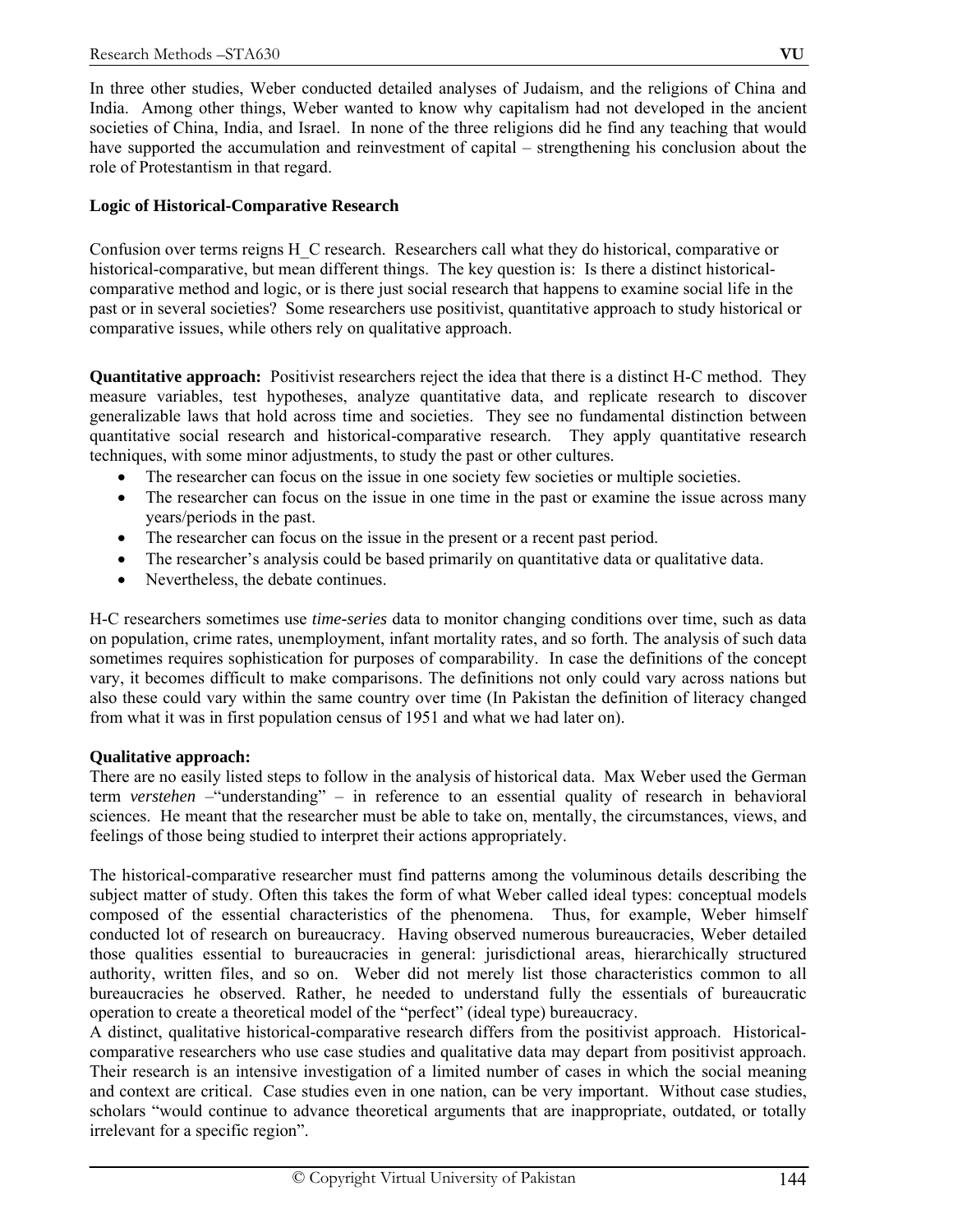Historical-comparative researcher focuses on culture (patterns of behavior), tries to see through the eyes of those being studied, reconstructs the lives of the people studied, and examines particular individuals or groups.

A distinct H-C approach borrows from ethnography and cultural anthropology, and some varieties of H-C are close to "thick description" in their attempt to recreate the reality of another time or place.

# **A Distinct Historical-Comparative Approach**

A distinct historical-comparative research method avoids the excesses of the positivist and interpretive approaches. It combines sensitivity to specific historical or cultural contexts with theoretical generalization. Historical-comparative researches may use quantitative data to supplement qualitative data and analysis. The logic and goals of H-C research are closer to those of field research than to those of traditional positivist approaches.

# **Similarities to Field Research:**

**First,** both H-C research and field research recognize that the researcher's point of view is an avoidable part of research. Both involve interpretation, which introduces the interpreter's location in time, place, and world-view. H-C research does not try to produce a single, unequivocal set of objective facts. Rather, it is a confrontation of old with new or different world-views. It recognizes that the researcher's reading of historical or comparative evidence is influenced by an awareness of the past and by living in the present. Our present day consciousness of history is fundamentally different from the manner in which the past appeared to any foregoing people.

**Second,** both field and H-C research examine a great diversity of data. In both, the researcher becomes immersed in data to gain an emphatic understanding of events and people. Both capture subjective feelings and note how everyday, ordinary activities signify important social meaning. The researcher inquires, selects, and focuses on specific aspects of social life from the vast array of events, actions, symbols, and words. An H-C researcher organizes data and focuses attention on the basis of evolving concepts. He or she examines rituals and symbols and dramatize culture and investigates the motives, reasons, and justifications for behaviors.

**Third,** both field and H-C researchers often use *grounded theory*. Theory usually emerges during the process of data collection. Both examine data without beginning with fixed hypotheses. Instead, they develop and modify concepts and theory through a dialogue with the data, then apply theory to reorganize evidence. [Historically grounded theory means that concepts emerge from the analytic problem of history: ordering the past into structures, conjectures and events. History and theory can thus be simultaneously constructed.]

**Fourthly,** both field and H-C research involve a type of translation. The researcher's meaning system usually differs from that of people he or she studies, but he or she tries to penetrate and understand their point of view. Once the life, language, an perspective of the people being studied have been mastered, the researcher "translates" it for others who read his or her report.

**Fifth,** both field and H-C researchers focus on action, process, and sequence and see time process as essential. Both say that people construct a sense of social reality through actions that occur over time. Both see social reality simultaneously as something created and changed by people and as imposing a restriction on human choice.

**Sixth,** generalizations and theory are limited in field and H-C research. Historical and cross-cultural knowledge is incomplete and provisional, based on selective facts and limited questions. Neither deduces propositions or tests hypotheses in order to uncover fixed laws. Likewise replication is unrealistic because each researcher has a unique perspective and assembles a unique body of evidence. Instead, researchers offer plausible accounts and limited generalizations.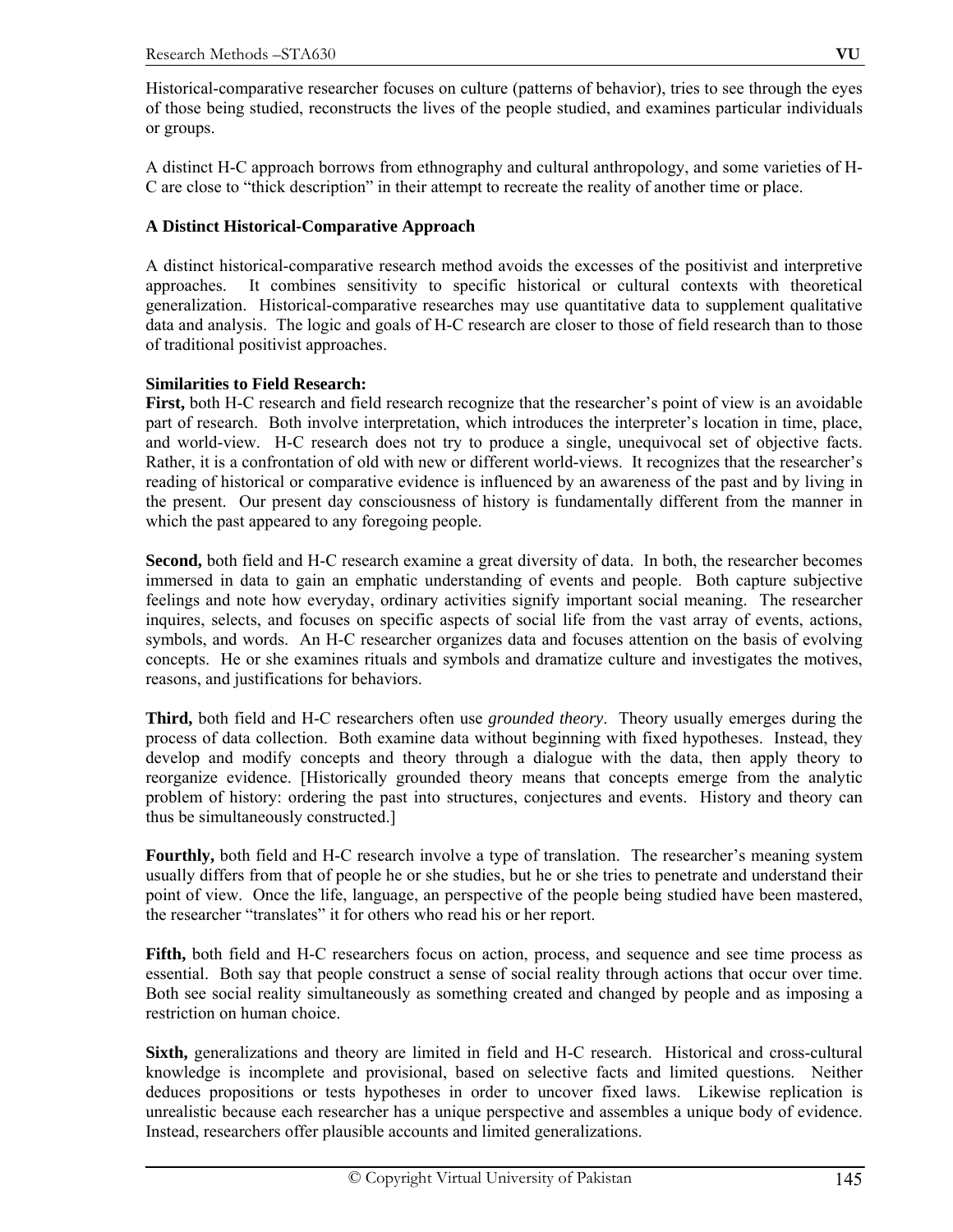**Unique Features of H-C Research:** Despite its many similarities to field research, some important differences distinguish H-C research. Research on past and on an alien culture share much in common with each other, and what they share distinguishes them from other approaches.

First, the evidence of H-C research is usually limited and indirect. Direct observation and involvement by a researcher is often impossible. A H-C researcher reconstructs what occurred from the evidence, but he or she cannot have absolute confidence in his reconstruction. Historical evidence in particular depends on the survival of data from the past, usually in the form of documents (e.g., letters and newspapers). The researcher is limited to what has not been destroyed and what leaves a trace, record, or other evidence behind.

Second, H-C researchers interpret the evidence. Different people looking at the same evidence often ascribe different meanings to it, so a researcher must reflect on evidence. An understanding of it based on a first glance is rarely possible. The researcher becomes immersed in and absorbs details about a context. For example, a researcher examining the family in the past or a distant country needs to be aware of the full context (e.g., the nature of work, forms of communication, transportation technology, etc.).

Another feature is that a researcher's reconstruction of the past or another culture is easily distorted. Compared to the people being studied, H-C researchers is usually more aware of events occurring prior to the time studied, events occurring in places other than the location studied, and events that occurred after the period studied. This awareness gives the researchers a greater sense of coherence than was experienced by those living in the past or in an isolated social setting. Historical explanation surpasses any understanding while events are still occurring. The past we reconstruct is more coherent than the past when it happened.

A researcher cannot see through the eyes of those being studied. Knowledge of the present and changes over time can distort how events, people, laws, or even physical objects are perceived. When the building was newly built (say in 1800) and standing among similar buildings, the people living at the time saw it differently than people do in the  $21<sup>st</sup>$  century.

H-C researcher does not use deterministic approach. H-C research takes an approach to causality that is more contingent than determinist. A H-C researcher often uses combinational explanations. They are analogous to a chemical reaction in which several ingredients (chemicals, oxygen) are added together under specified conditions (temperature, pressure) to produce an outcome (explosion). This differs from a linear causal explanation. H-C research focuses on whole cases and on comparisons of complex wholes versus separate variables across cases. The logic is more "A, B, and C appeared together in time and place, then D resulted" than "A caused B, and B caused C, and C caused D."

H-C researcher has the ability to shift between a specific context and a generalized context for purposes of comparison. A researcher examines several specific contexts, notes similarities and differences, then generalizes. He or she looks again at the specific context using the generalization. H-C researchers compare across cultural-geographic units. They develop trans-cultural concepts for purposes of comparative analysis. In comparative research, a researcher translates the specifics of a context into a common, theoretical language. In historical research theoretical concepts are applied across time.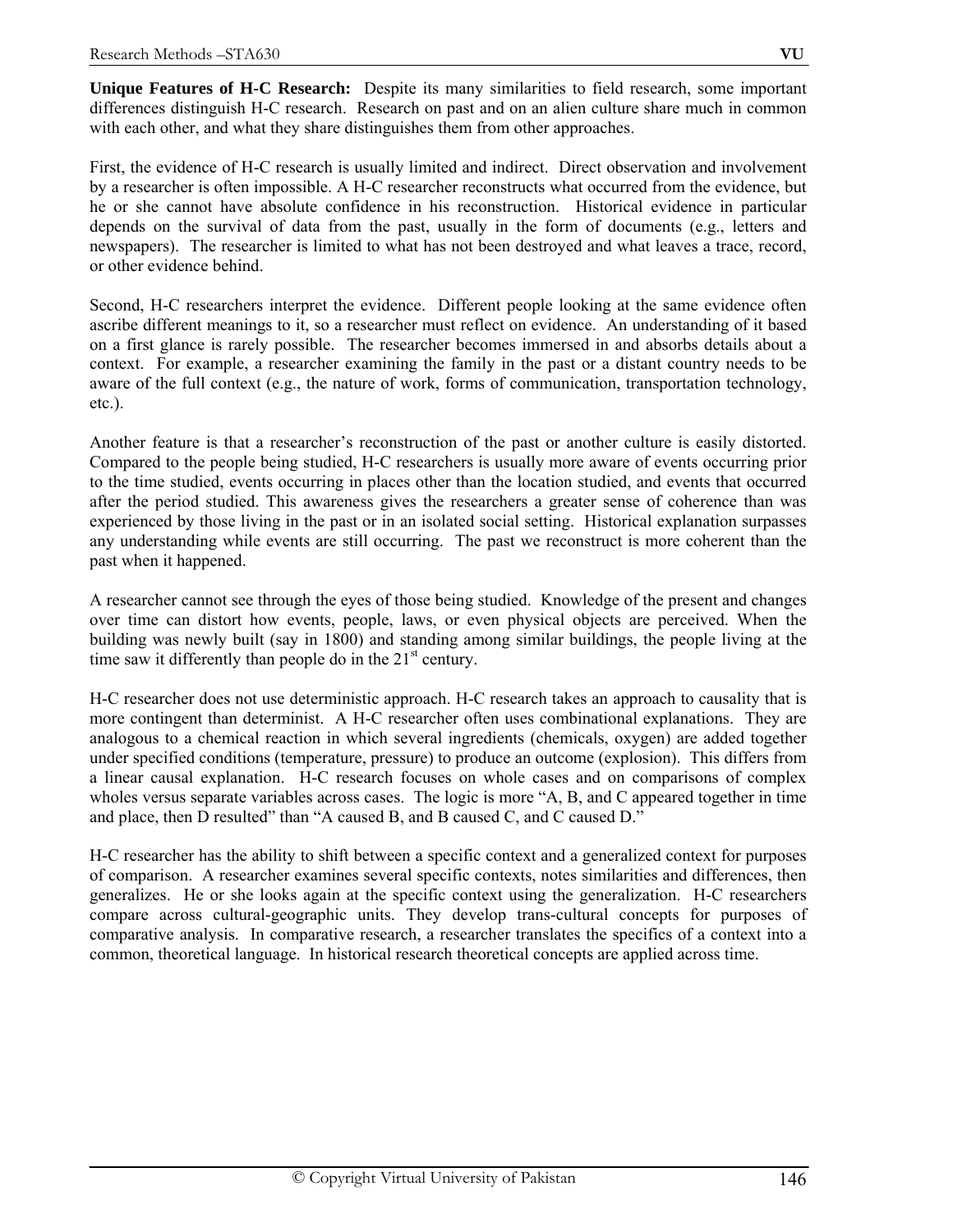# **Lesson 41**

### **HISTORICAL-COMPARATIVE RESEARCH (Contd.)**

Conducting historical-comparative research does not involve a rigid set of steps and, with only a few exceptions; it does not use complex or specialized techniques. Nevertheless, some guideline for doing historical-comparative research may be provided.

### **Conceptualizing the Object of Inquiry**

An H-C researcher begins by becoming familiar with the setting and conceptualizes what is being studied. He or she may start with a loose model or set of preliminary concepts and apply them to specific setting. The provisional concepts contain implicit assumptions or organizing categories that he or she uses to see the world, "package" observations, and search through evidence.

Decide on the historical era or comparative settings (nations or units). If the researcher is not already familiar with historical era or comparative settings, he or she conducts an orientation reading (reading several general works). This will help the researcher grasp the specific setting, assemble organizing concepts, subdivide the main issue, and develop lists of questions relating to specific issue.

### **Locating Evidence**

The researcher locates and gathers evidence through extensive bibliographic work. A researcher uses many indexes, catalogs, and reference works that list what libraries contain. For comparative research, this means focusing on specific nations or units and on particular kinds of evidence within each. The researcher frequently spends weeks searching for sources in libraries, travels to several different specialized research libraries, and reads dozens of books and articles. Comparative research often involves learning one or more foreign languages.

As the researcher masters the literature and takes numerous detailed notes, he or she completes many specific tasks: creating a bibliography list (on cards or on computer) with complete citations, taking notes that are neither too skimpy nor too extensive, leaving margins on note cards for adding themes later on, taking all note in the same format, and developing a file on themes or working hypothesis.

A researcher adjusts initial concepts, questions, or focus on the basis of what he or she discovers in the evidence. New issues and questions arise as he or she reads and considers a range of research reports at different levels of analysis (e.g., general context and detailed narratives on specific topic), and multiple studies on a topic, crossing topic boundaries.

### **Evaluating Quality of Evidence**

As the H-C researcher gathers evidence, he or she asks two questions: Hoe relevant is the evidence to emerging research questions and evolving concepts? How accurate and strong is the evidence? The question of relevance is difficult one. All documents may not be equally valuable in reconstructing the past. As the focus of research shifts, evidence that was not relevant can become relevant. Likewise, some evidence may stimulate new avenues of inquiry and search for additional confirming evidence.

Accuracy of evidence may be looked at for three things: the implicit conceptual framework, particular details that are required and empirical generalizations. H-C researcher evaluates alternative interpretations of evidence and looks for "silences," of cases where the evidence fails to address an event, topic, or issue.

Researchers try to avoid possible fallacies in the evidence. For example, a fallacy of pseudo proof is failure to place something into its full context. The evidence might state that that there was a 50 percent increase in income taxes, but it is not meaningful outside of a context. The researcher must ask: Did other taxes decline? Did income increase? Did the tax incase apply to all income? Was everyone affected equally?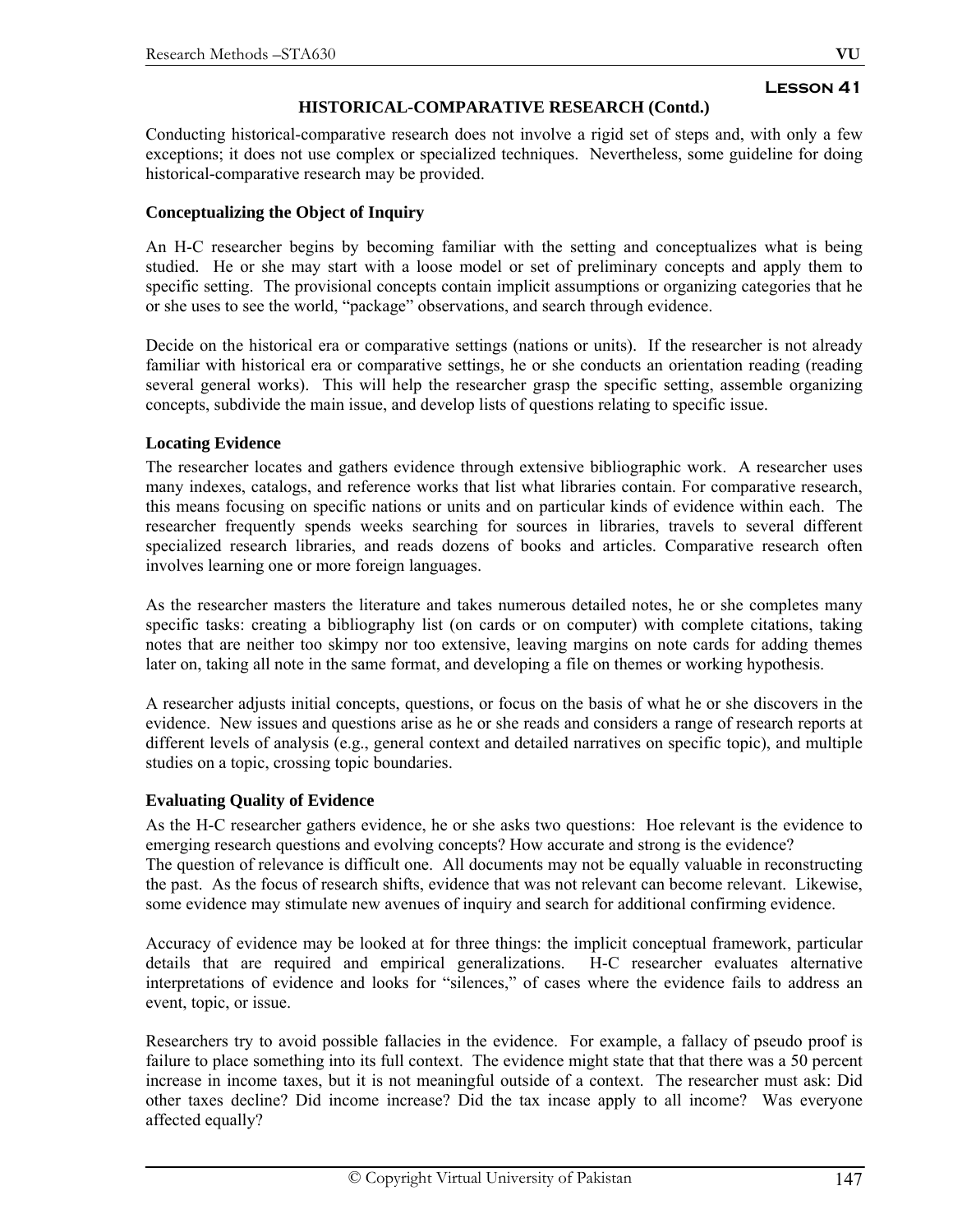#### **Organizing Evidence**

As a researcher gathers evidence and locates new sources, he or she begins to organize the data. Obviously, it is unwise to take notes madly and let them pile up haphazardly. A researcher usually begins a preliminary analysis by noting low-level generalizations or themes. For example, in a study of revolution, a researcher develops a theme: The rich peasants supported the old regime. He or she can record this theme in his or her notes and later assign to significance.

Researcher organizes evidence, using theoretical insights to stimulate new ways to organize data and for new questions to ask of evidence. The interaction of data and theory means that a researcher goes beyond a surface examination of the evidence based on theory. For example, a researcher reads a mass of evidence about a protest movement. The preliminary analysis organizes the evidence into a theme: People who are active in protest interact with each other and develop shared cultural meanings. He or she examines theories of culture and movements, then formulates new concept: "oppositional movement subculture." The researcher then uses this concept to re-examine the evidence.

#### **Synthesizing**

The researcher refines concepts and moves toward a general explanatory model after most of the evidence is in. Old themes or concepts are discussed or revised, and new ones are created. Concrete events are used to give meaning to concepts.

The researcher looks for patterns across time or units, and draws out similarities and differences with analogies. He or she organizes divergent events into sequences and groups them together to create a larger picture. Plausible explanations are then developed that subsume both concepts and evidence as he or she organizes the evidence into a coherent whole. The researcher then reads and rereads notes and sorts and resorts them into piles or files on the basis of organizing schemes. He or she looks for and writes down the links or connections he or she sees while looking at evidence in different ways.

Synthesis links specific evidence with an abstract model of underlying relations or causal mechanism. A researcher often looks for new evidence to verify specific links that appear only after an explanatory model is developed. He or she evaluates how well the model approximates the evidence and adjusts it accordingly.

Historical-comparative researchers also identify critical indicators and supporting evidence for themes or explanations. A *critical indicator* is unambiguous evidence, which is usually sufficient for inferring a specific theoretical relationship. Researchers seek these indicators for key parts of an explanatory model. Indicators critically confirm a theoretical inference and occur when many details suggest a clear interpretation.

### **Writing a Report**

Combine evidence, concepts, and synthesis into a research report. The way in which the report is written is key in H-C research. Assembling evidence, arguments, and conclusions into a report is always a crucial step; but more than in quantitative approaches, the careful crafting of evidence and explanation makes or breaks H-C research. A researcher distills mountains of evidence into exposition and prepares extensive footnotes. She or he weaves together evidence and arguments to communicate a coherent, convincing picture to readers.

#### **Data and Evidence in Historical context**

Historical-comparative researchers draw on four types historical evidence or data:

- **1.** Primary sources;
- **2.** Secondary sources;
- **3.** Running records; and
- **4.** Recollections.

Traditional historians rely heavily on primary sources. H-C researchers often use secondary sources or the different data types in combination.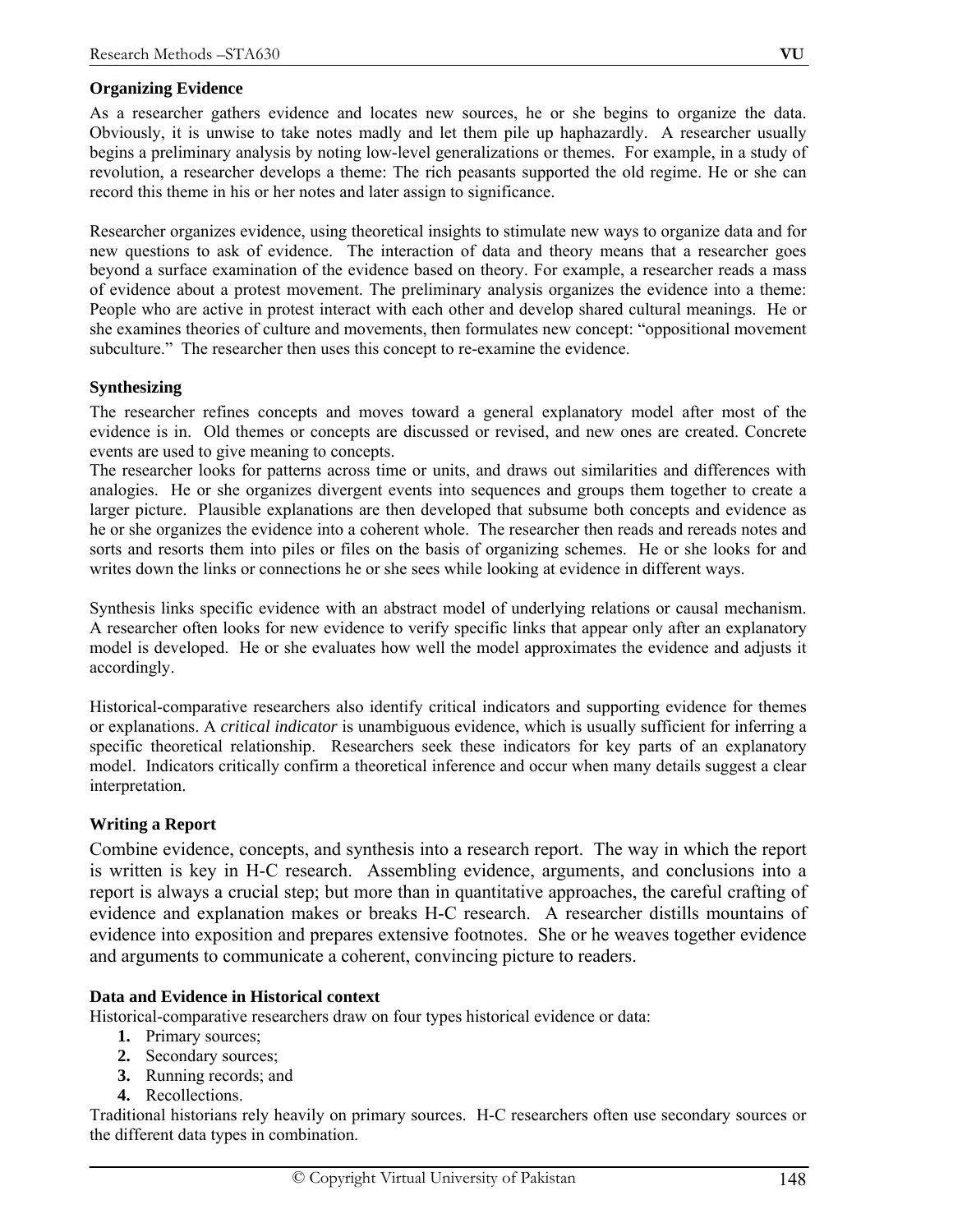**1. Primary Sources:** The letters, diaries, newspapers, movies, novels, articles of clothing, photographs, and so forth are those who lived in the past and have survived to the present are the primary sources. They are found in archives (a place where documents are stored), in private collections, in family closets, or in museums. Today's documents and objects (our letters, television programs, commercials, clothing, and automobiles) will be primary sources for future historians. An example of a classic primary source is a bundle of yellowed letters written by a husband away at war to his wife and found in a family closet by a researcher.

Published and unpublished written documents are the most important type of primary source. Researchers find them in their original form or preserved in microfilm or on film. They are often the only surviving record of the words, thoughts, and feelings of people in the past. Written documents are helpful for studying societies and historical periods with writing and literate people. A frequent criticism of written sources is that elites or those in official organizations largely wrote them; thus the views of the illiterate, the poor, or those outside official social institutions may be overlooked.

The written word on paper was the main medium of communication prior to the widespread use of telecommunications, computers, and video technology to record events and ideas. In fact, the spread of forms of communication that do not leave a permanent physical record (e.g., telephone conversation), and which have largely replaced letters, written ledgers, and newspapers, make the work of future historians difficult.

*Potential Problems with Primary Sources***:** The key issue is that only a fraction of everything written or used in the past has survived into present. Moreover, whatever is survived is nonrandom sample of what once existed.

H-C researchers attempt to read primary sources with the eyes and assumptions of a contemporary who lived in the past. This means "bracketing," or holding back knowledge of subsequent events and modern values. "If you do not read the primary sources with an open mind and an intention to get inside the minds of the writings and look at things the way *they* saw them, you are wasting time." For example, when reading a source produced by a slaveholder, moralizing against slavery or faulting the author for not seeing its evil is not worthwhile. The H-C researcher holds back moral judgments and becomes a moral relativist while reading primary sources. He or she must think and believe like subjects under study, discover how they performed in their own eyes.

Another problem is that locating primary documents is a time consuming task. A researcher must search through specialized indexes and travel to archives or specialized libraries. Primary sources are often located in dusty, out-of-the-way room full of stacked cardboard boxes containing masses of fading documents. These may be incomplete, unorganized, and various stages of decay. Once the documents or other primary sources are located, the researcher evaluates them subjecting them to external and internal criticism.

*External criticism* means evaluating the authenticity of a document itself to be certain that it is not a fake or a forgery. Criticism involves asking: Was the document created when it is claimed to have been, in the place where it was supposed to be, and by the person who claims to be its author? Why was the document produced to begin with, and how did it survive? Once the document passes as being authentic, a researcher uses *internal criticism*, an examination of the document's contents to establish credibility. A researcher evaluates whether what is recorded was based on what the author directly witnessed or is secondhand information.

 Many types of distortions can appear in primary documents. One is *bowdlerization* – a deliberate distortion designed to protect moral standards or furnish a particular image. For example, photograph is taken of the front of a building. Trash and empty bottles are scattered all around the building, and the paint is faded. The photograph, however, is taken of the one part of the building that has little trash and is framed so that the trash does not show; dark room techniques make the faded paint look new.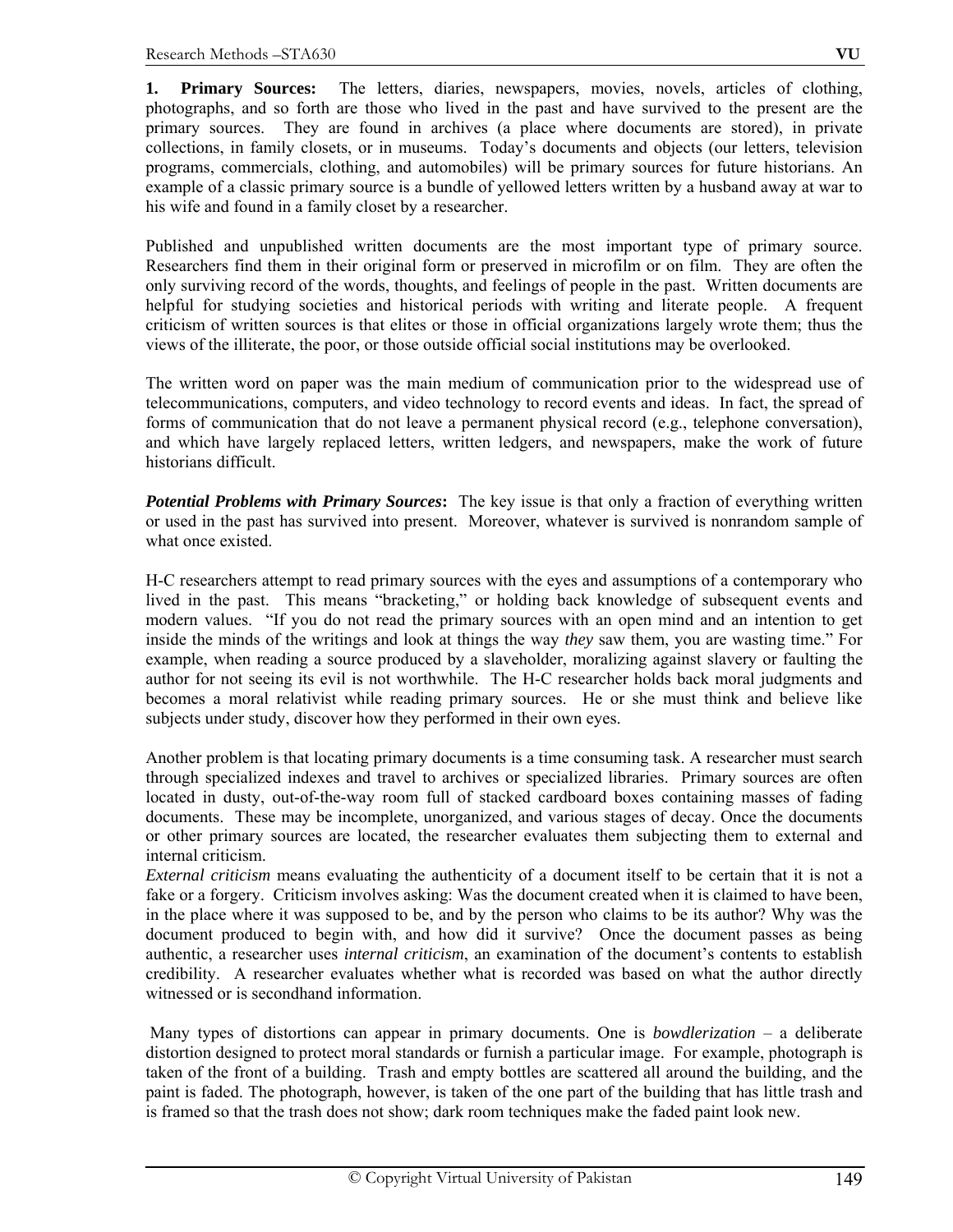**2. Secondary Sources:** Social researchers often use secondary sources, the books and articles written by specialist historians and other researchers, as an evidence of past conditions. It has its own limitations.

*Potential Problems with Secondary Sources:* The limitations of secondary historical evidence include problems of inaccurate historical accounts and lack of studies in areas of interest. Such sources cannot be used to test hypotheses. Post facto explanations cannot meet positivist criteria of falsifiability, because few statistical controls can be used and replication is not possible.

The many volumes of secondary sources present a maze of details and interpretations for an H-C researcher. He or she must transform the mass of specialized descriptive studies into an intelligible picture. This picture needs to be consistent with the reflective of the richness of the evidence. It also must bridge the many specific time periods and locals. The researcher faces potential problems with secondary sources.

One problem is reading the works of historians. Historians do not present theory-free, objective "facts." They implicitly frame raw data, categorize information, and shape evidence using concepts. The historian's concepts are a mixture drawn from journalism, language of historical actors, ideologies, Philosophy, everyday language in the present, and social science. Most lack a rigorous definition, are vague, are applied inconsistently, and are not mutually exclusive, nor exhaustive.

Second problem is that historian's selection procedure is not transparent. They select some information from all possible evidence. From the infinite oceans of facts historian selects those, which are significant for his purpose. Yet, the H-C researcher does not know how this was done. Without knowing the selection process, a historical-comparative researcher must rely on the historian's judgments, which can contain biases.

A third problem is in the organization of the evidence. Historians organize evidence as they write works of history. They often write *narrative history*. This compounds problems of undefined concepts and the selection of evidence. In the historical narrative, the writer organizes material chronologically around a single coherent "story." The logic is that of a sequence of unfolding action. Thus, each part of the story is connected to each other part by its place in the time order of events. Together all the parts form a unity or whole. Conjecture and contingency are the key elements of the narrative form. The contingency creates a logical interdependency between earlier and later elements.

With its temporal logic, the narrative organization differs from how the social researchers create explanations. It also differs from quantitative explanation in which the researcher identifies statistical patterns to infer causes. A major difficulty of the narrative is that the organizing tool – time order or position in a sequence of events – does not alone denote theoretical or historical causality. In other word, the narrative meets only one of the three criteria for establishing causality – that of temporal sequence.

Fourth and the last problem is that historiographic schools, personal beliefs, social theories influence a historian, as well as current events at the time research were conducted. Historians writing today examine primary material differently from how those writing in the 1920s did. In addition, there are various schools of historiography (diplomatic, Marxist) that have their own rules for seeking evidence and asking questions. It is also said history gets written by the people in power; it may include what the people in power want to be included.

**3. Running Records:** Running records consist of files or existing statistical documents maintained by organizations. An example of a running record is keeping of vital statistics by the government departments in Pakistan; vital statistics relating to births, marriage, divorce, death, and other statistics of vital events. We also have so many documents containing running records relating to demographic statistics, and economic statistics being maintained by different agencies of UNO.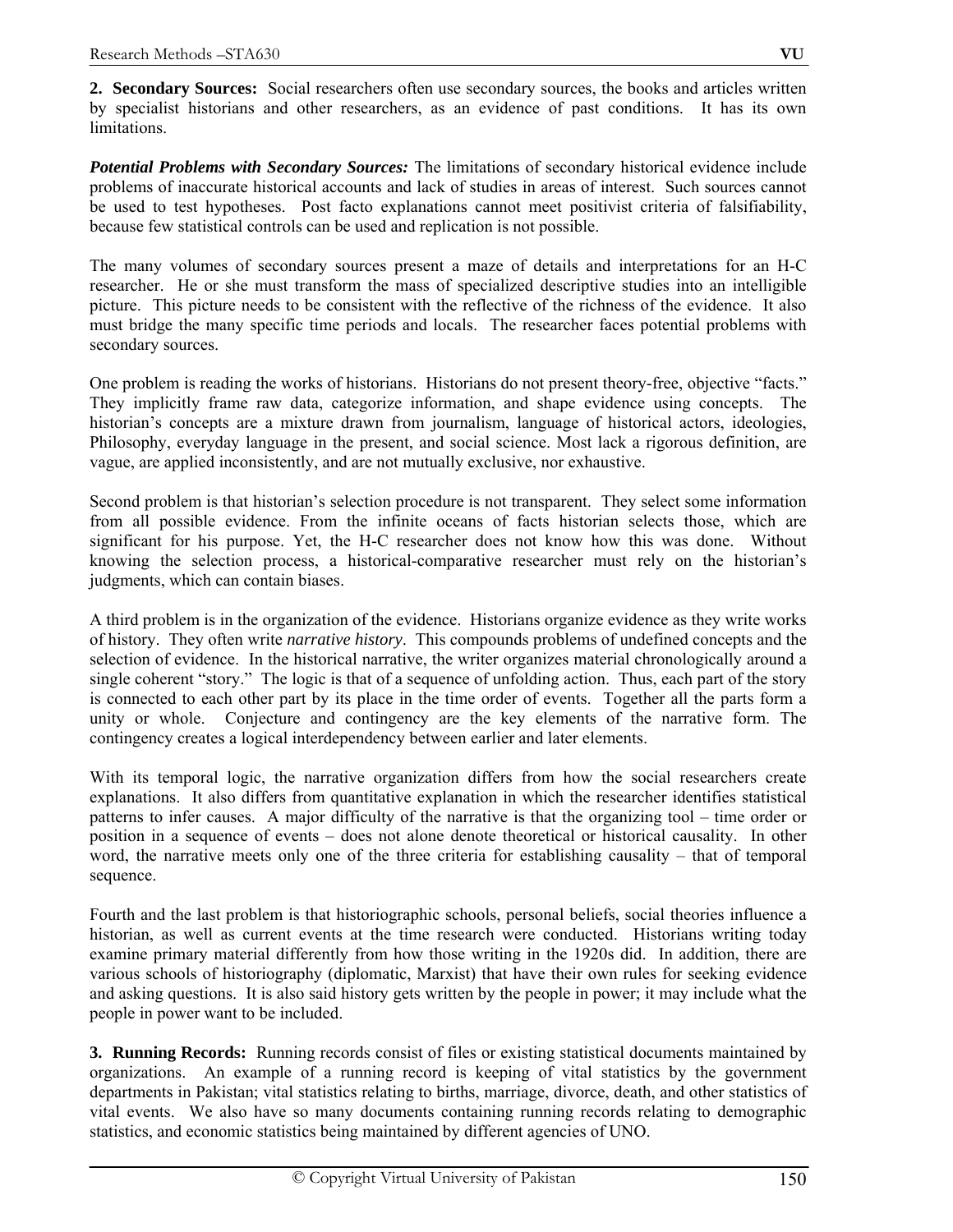**4. Recollections:** The words or writing of individuals about their past lives or experiences based on memory are recollections. These can be in the form of memoirs, autobiographies, or interviews. Because memory is imperfect, recollections are often distorted in ways that primary sources are not.

In gathering *oral history*, a type of recollection, a researcher conducts unstructured interviews with people about their lives or events in the past. This approach is especially valuable for non-elite groups or the illiterate.

#### **Evaluating the Documents**

Historical-comparative researchers often use secondary sources or different data types in combination. For secondary sources they often use existing documents as well as the data collected by other organizations for research purposes. While looking into the authenticity of these document researchers often want answers to the questions like: Who composed the documents? Why were these written? What methods were used to acquire the information? What are some of the biases in the documents? How representative was the sample? What are the key categories and concepts used? What sorts of theoretical issues and debates do these documents cast light on?

#### **Problems in Comparative Research**

Problems in other types of research are magnified in a comparative study. In principle, there is no difference between comparative cross-cultural research and research conducted in a single society. The differences lie, rather, in the magnitude of certain types of problems.

#### **The Units being compared:**

For convenience, comparative researchers often use nation-state as their unit of analysis. The nationstate is the major unit used in thinking about the divisions of people across globe today. The nation-state is a socially and politically defined unit. In it, one government has sovereignty over populated territory. The nation-state is not the only unit for comparative research, but also frequently used as a surrogate for culture, which more difficult to define as a concrete, observable unit. The boundaries of nation-state may not match those of a culture. In some situations a single culture is divided into several nations (Muslim culture); in other cases, a nation-state contains more than one culture (Canada). The nationstate is not always the best unit for comparative research. A researcher should ask: What is the relevant comparative unit for my research question – the nation, the culture, a small region, or a subculture?

**Problems of Equivalence:** Equivalence is a critical issue in all research. It is the issue of making comparisons across divergent contexts, or whether a researcher, living in a specific time period and culture, correctly reads, understands, or conceptualizes data about people from different historical era or culture. Without equivalence, a researcher cannot use the same concepts or measures in different cultures or historical periods, and this makes comparison difficult, if not impossible. It is similar to the problems of validity in quantitative research. Look at the concept of a *friend.* We ask some body how many friends do you have? People living in different countries may have different meanings attached to it. Even in Pakistan, we have variations in its meaning across the Provinces, and between rural and urban areas.

**Ethical problems** are less intense in H-C research than in other types of social research because a researcher is less likely to have direct contact with people being studied. Historical-comparative research shares the ethical concerns found in other non-reactive research techniques.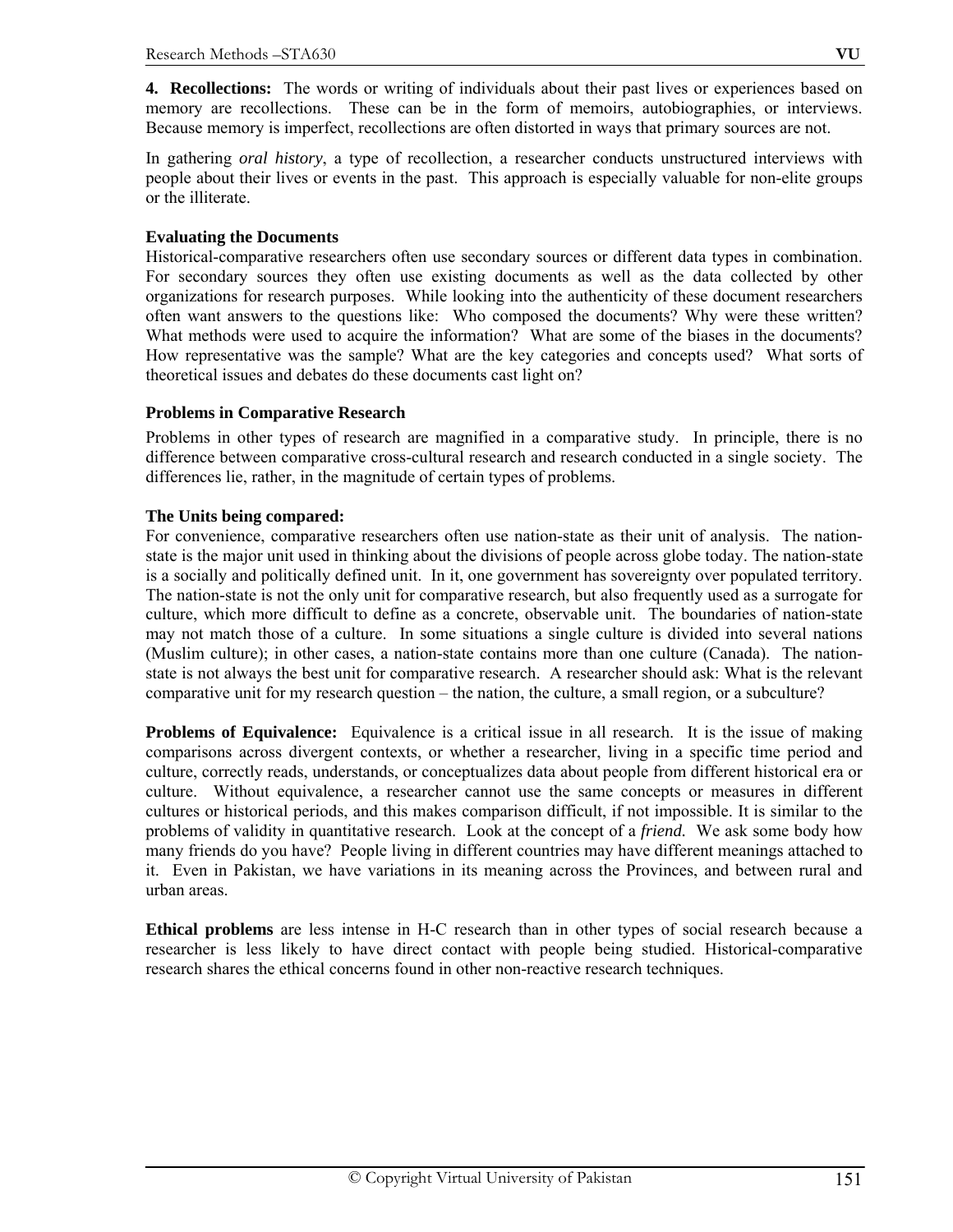### **FOCUS GROUP DISCUSSION**

A visitor to a locality stops by a house and inquires about the address of a resident he wants to see. May be he starts talking with a couple of persons asking for their help. In the meantime, some other passersby, or coming out of other houses join, showing their curiosity about the issue. They ask for some more information about the resident concerned, and then start discussing among them to come up with the exact identification of the resident. As an outcome of this discussion they would guide the visitor to reach the destination. This is quite a common feature in a folk society (village, neighborhood in a city) where we may start talking with a couple of persons and others come and join the conversation. This is an example of *informal* focus group discussion, which is built upon the social networks that operate in a natural setting. These social networks include both kinsfolk and other neighbors. In some cases the participants may be the local decision makers.

In research, focus group discussions (FGD) are a more formal way of getting groups of people to discuss selected issues. A focus group discussion is a group discussion of 6-12 persons guided by a facilitator, during which group members talk freely and spontaneously about a certain topic. There may be some disagreement about the exact number of participants in the discussion, as one comes across variations in numbers (6 to 10, 6 to 12, 6 to15, 8to 10, 5 to 7) in different books on research methods. The trend has been toward smaller groups due to some problems with the larger groups, which like:

- In a bigger group each participant's speaking time is substantially restricted. Dominant/submissive relationships are almost inevitable.
- Frustration or dissatisfaction among group members is likely to result because of some members' inability to get a turn to speak. This produces lower quality and quantity of data.
- Participants are often forced into long speeches, often containing irrelevant information, when they get to speak only infrequently.
- The tendency for side conversations between participants increases.

In contrast, smaller group sessions are felt to provide greater depth response for each participant. The group is often more cohesive and interactive, particularly when participants are professionals, such as physicians or pharmacists.

The key factor concerning group size is generally the of group purpose. If the purpose of the group is to generate as many ideas as possible, a larger group may be most useful. If the purpose of the group is to maximize the depth of expression from each participant, a smaller group works better.

# **The Purpose of FGD**

The purpose of an FGD is to obtain in-depth information on concepts, perceptions, and ideas of the group. An FGD aims to be more than a question-answer interaction (Focus group interview is different). Here the idea is that group members discuss the topic among themselves.

### **Formal Focus Groups**

Formal groups are formally constituted, that is these are organized in advance by inviting the selected individuals to participate in the discussion on a specific issue. They are structured groups brought together in which the participants are expected to have similar background, age, sex, education, religion, or similar experiences. Similarity in background is likely to make them comfortable where they could express their viewpoint frankly and freely. If the big boss and his junior officer working in an organization together participate in an FGD, the junior officer may not be able to express his or her opinion freely in the presence of his/her boss. Similarly, in some situations the children may experience some inhibitions in expressing their views on a sensitive issue in the presence of their parents. A lot depends on the kind of issue that is to be discussed.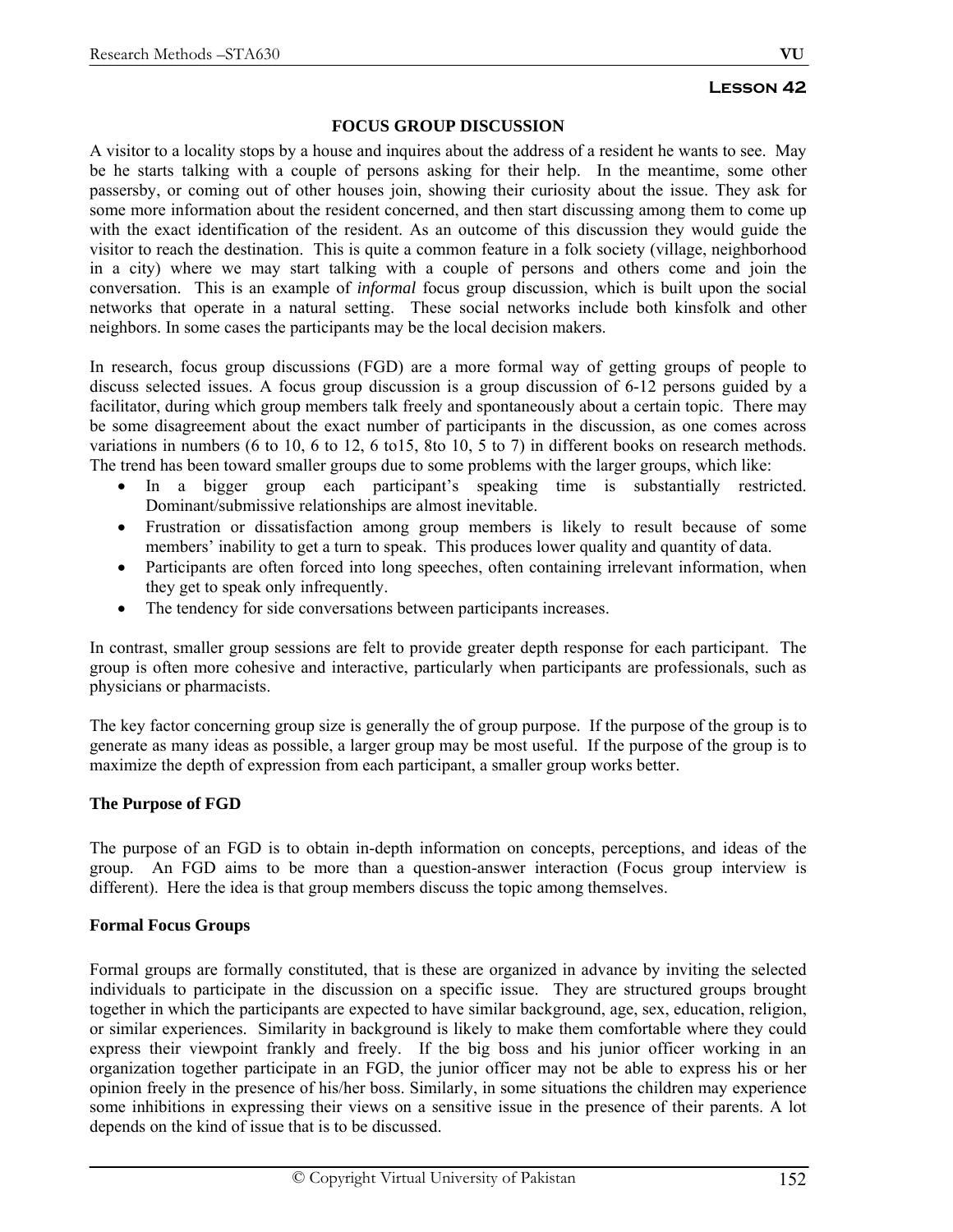The group is guided by a moderator/facilitator. The participants address a specific issue (talk freely, agree or disagree among them) within a specified time in accordance with clearly spelled out rules of procedure.

### **Designing a Focus group Study**

As with other approaches to studying social phenomena, designing a focus group study requires careful thought and reflection. Given that focus groups can be used for a variety of purposes within social research, the design of focus group study will depend on its purpose. At one extreme, FGD is used at the exploratory stage of the study (FGD may help in the identification of variables, formulation of questions and response categories) and at the other extreme, when qualitative information is needed on issues about which the researchers have substantial background knowledge and a reasonable grasp of the issues. Here we are focusing on the latter type of design.

### **How to conduct FGD?**

The following guideline may be provided for conducting FGD.

### **1. Preparation:**

- Selection of topic, questions to be discussed. It is appropriate to define and clarify the concepts to be discussed. The basic idea is to lay out a set of issues for the group to discuss. It is important to bear in mind that the moderator will mostly be improvising comments and questions within the framework set by the guidelines. By keeping the questions open-ended, the moderator ca stimulates useful trains of thought in the participants that were not anticipated.
- Selecting the study participants: Given a clear idea of the issues to be discussed, the next critical step in designing a focus group study is to decide on the characteristics of the individuals who are to be targeted for sessions. It is often important to ensure that the groups all share some common characteristics in relation to the issue under investigation. If you need to obtain information on a topic from several different categories of informants who are likely to discuss the issue from different perspectives, you should organize a focus group for each major category. For example a group for men and a group for women, or a group for older women and group for younger women. The selection of the participants can be on the basis of purposive or convenience sampling. The participants should receive the invitations at least one or two days before the exercise. The invitations should explain the general purpose of the FGD.
- Physical arrangements: Communication and interaction during the FGD should be encouraged in every way possible. Arrange the chairs in a circle. Make sure the area will be quite, adequately lighted, etc., and that there will be no disturbances. Try to hold the FGD in a neutral setting that encourages participants to freely express their views. A health center, for example, is not a good place to discuss traditional medical beliefs or preferences for other types of treatment. Neutral setting could also be from the perspective of a place where the participants feel comfortable to come over and above their party factions.

### **Conducting the session:**

- One of the members of the research team should act as a "facilitator" or "moderator" for the focus group. One should serve as "recorder."
- *Functions of the Facilitator:* The facilitator should not act as an expert on the topic. His or her role is to stimulate and support discussion. He should perform the following functions:
- o **Introduce the session**: He or she should introduce himself/herself as facilitator and intro duce the recorder. Introduce the participants by name or ask them to introduce themselves (or develop some new interesting way of introduction). Put the participants at ease and explain the purpose of the FGD, the kind of information needed, and how the information will be used (e.g., for planning of a health program, an education program, et.).
- o **Encourage discussion:** The facilitator should be enthusiastic, lively, and humorous and show his/her interest in the group's ideas. Formulate questions and encourage as many participants as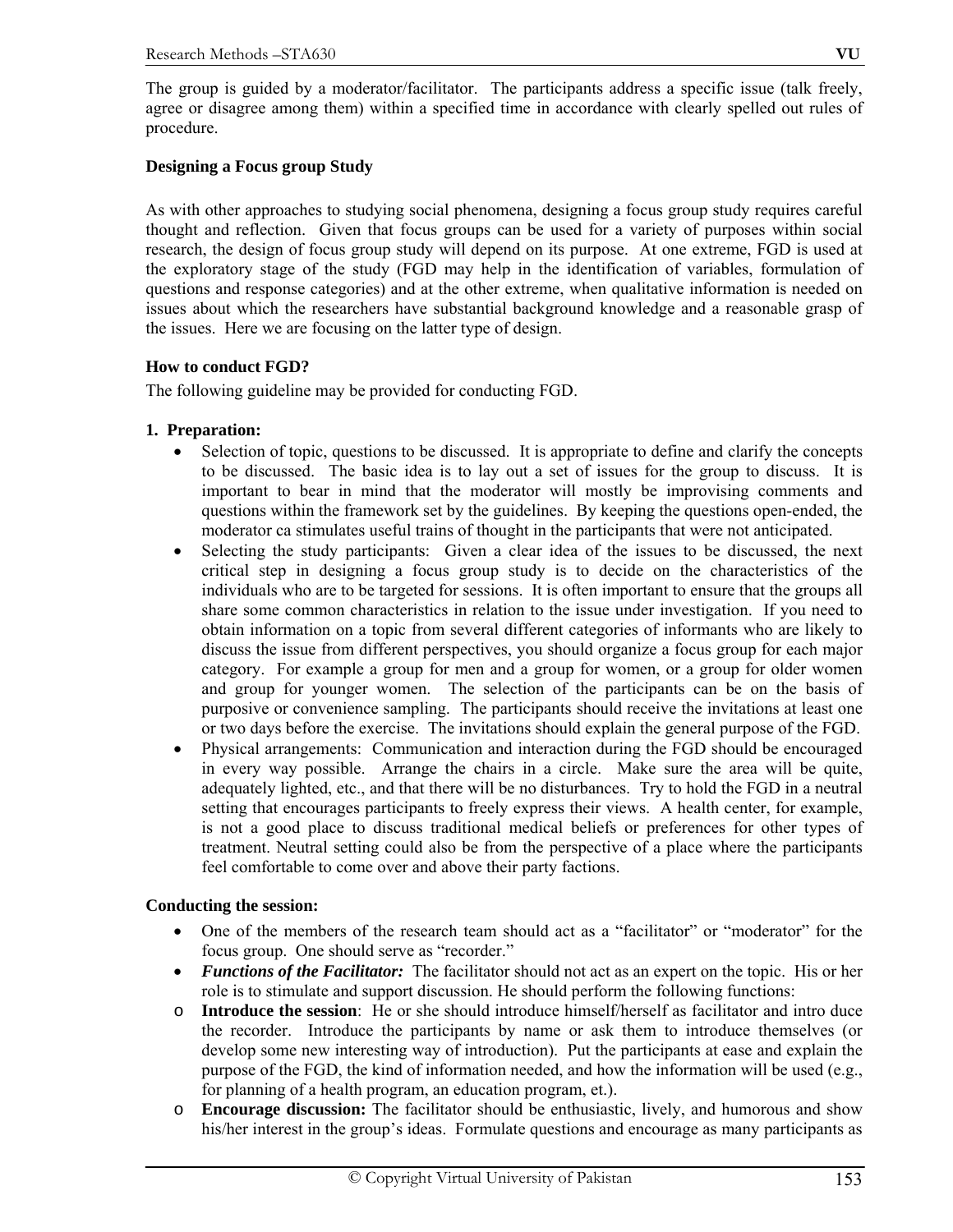- o **Encourage involvement:**Avoid a question and answer session. Some useful techniques include: asking for clarification (can you tell me more?); reorienting the discussion when it goes off the track (saying: wait, how does this relate to the issue? Using one participant's remarks to direct a question to another); bringing in reluctant participants (Using person's name, requesting his/her opinion, making more frequent eye contact to encourage his participation); dealing with dominant participants (avoiding eye contact or turning slightly away to discourage the person from speaking, or thanking the person and changing the subject).
- o **Avoid being placed in the role of expert:** When the facilitator is asked for his/her opinion by a respondent, remember that he or she is not there to educate of inform. Direct the question back to the group by saying: "What do you think?" "What would you do?" Set aside time, if necessary, after the session to give participants the information they have asked. Do not try to give comments on everything that is being said. Do not feel you have to say

Something during every pause in the discussion. Wait a little and see what happens.

- o **Control the timing of the meeting but unobtrusively:** Listen carefully and move the discussion from topic to topic. Subtly control the time allocated to various topics so as to maintain interest. If the participants spontaneously jump from one topic to the other, let the discussion continue for a while because useful additional information may surface and then summarize the points brought up and reorient the discussion.
- o **Take time at the end of the meeting to summarize, check for agreement and thank the participants:**Summarize the main issues brought up, check whether all agree and ask for additional comments. Thank the participants and let them know that their ideas had been valuable contribution and will be used for planning the proposed research/intervention/or what ever the purpose of FGD was.

Listen to the additional comments made after the meeting. Sometime some valuable information surfaces, which otherwise may remain hidden.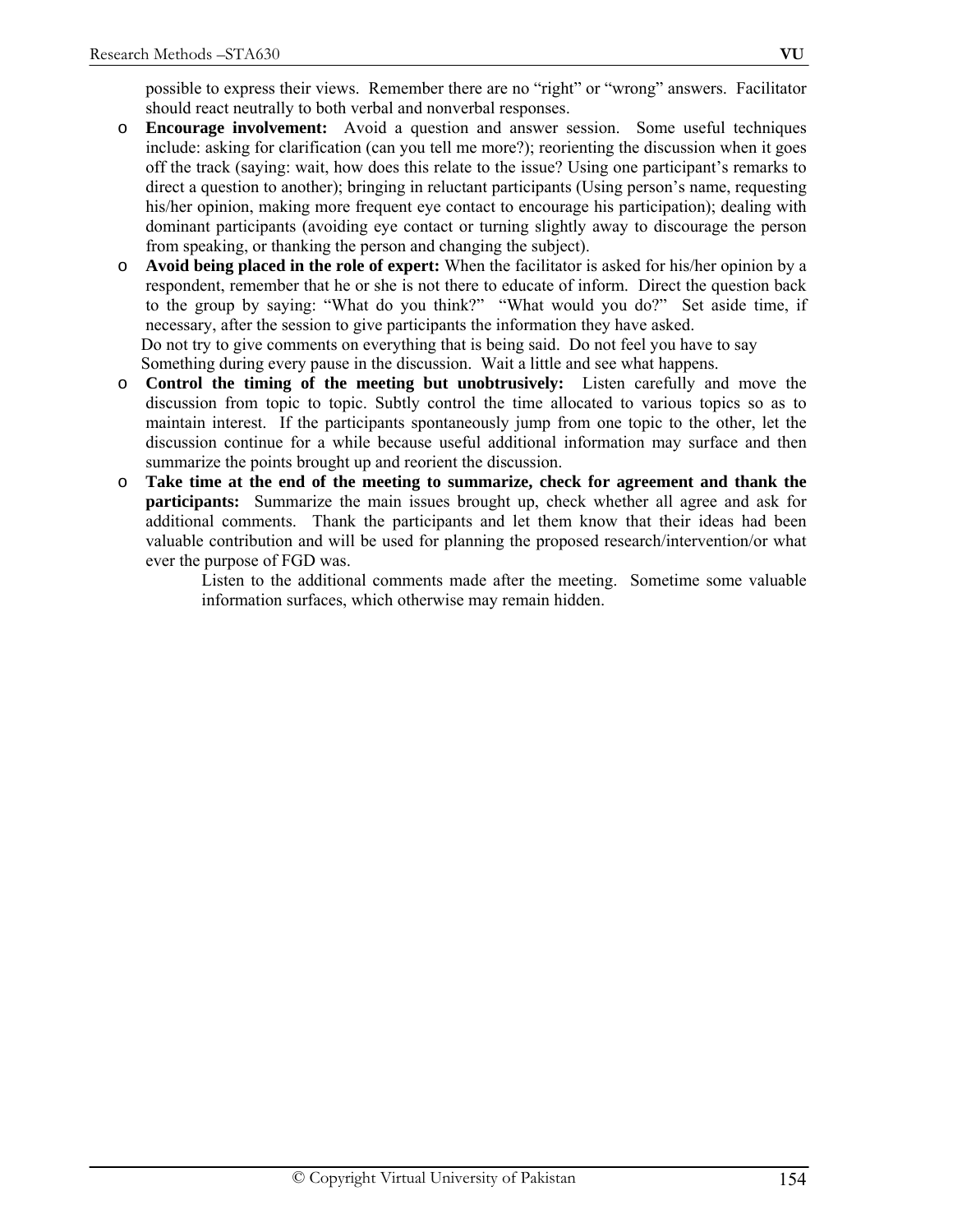# **FOCUS GROUP DISCUSSION (Contd.)**

### **Functions of the Recorder**

The recorder should keep a record of the content of the discussion as well as emotional reactions and important aspects of group interaction. Assessment of the emotional tone of the meeting and the group process will enable the researcher to judge the validity of the information collected during the FGD. Record the following:

- Date, time, and place:
- Names and characteristics of participants:
- General description of the group dynamics (level of participation, presence of a dominant participant, level of interest):
- Opinions of participants, recorded as much as possible in their own words, especially for key statements: and
- Vocabulary used, particularly in focus group discussions that are intended to assist in developing questionnaire or other material as stipulated under the topic.

It is highly recommended that a tape/video recorder (with permission) be used to assist capturing information. Even if a tape/video recorder is used, notes should be taken as well, incase the machine malfunctions and so that information will be available immediately after the session.

A supplementary role for the recorder could be to assist the facilitator (if necessary) by drawing his/her attention to:

- Missed comments from participants, and
- Missed topics (the recorder should have a copy of the discussion guide, key probe questions during the FGD).

If necessary, the recorder could also help resolve conflict situations that facilitator may have difficulty handling.

**Number and duration of sessions:** The number of **focus group sessions** to be conducted depends upon project needs, resources, and whether new information is still coming from the sessions (that is, whether contrasting views from various groups in the community are still emerging).

One should plan to conduct at least two different focus group discussions for each subgroup (for example two for males and two for females).

For **duration**, a focus group session typically lasts up to an hour and a half. Generally the first session with a particular type of group is longer than the following ones because all of the information is new. Thereafter, if it becomes clear that all the groups have the same opinion on particular topics, the facilitator may be able to move the discussion along more quickly to other topics that still elicit new points of view.

# **3. Analysis of Results**

- After each focus group session, the facilitator and the recorder should meet to review and complete the notes taken during the meeting. This is also the right moment to evaluate how the focus group went and what changes might be made when facilitating future groups.
- A full report of the discussion should be prepared that reflects the discussion as completely as possible using the participants' own words. List the key statements, ideas, and attitudes expressed for each topic of discussion.
- After the transcript of the discussion is prepared, code the statements right away, using the left margin? Write comments in the right margin. Formulate additional questions if certain issues are still unclear or controversial and include them in the next FGD.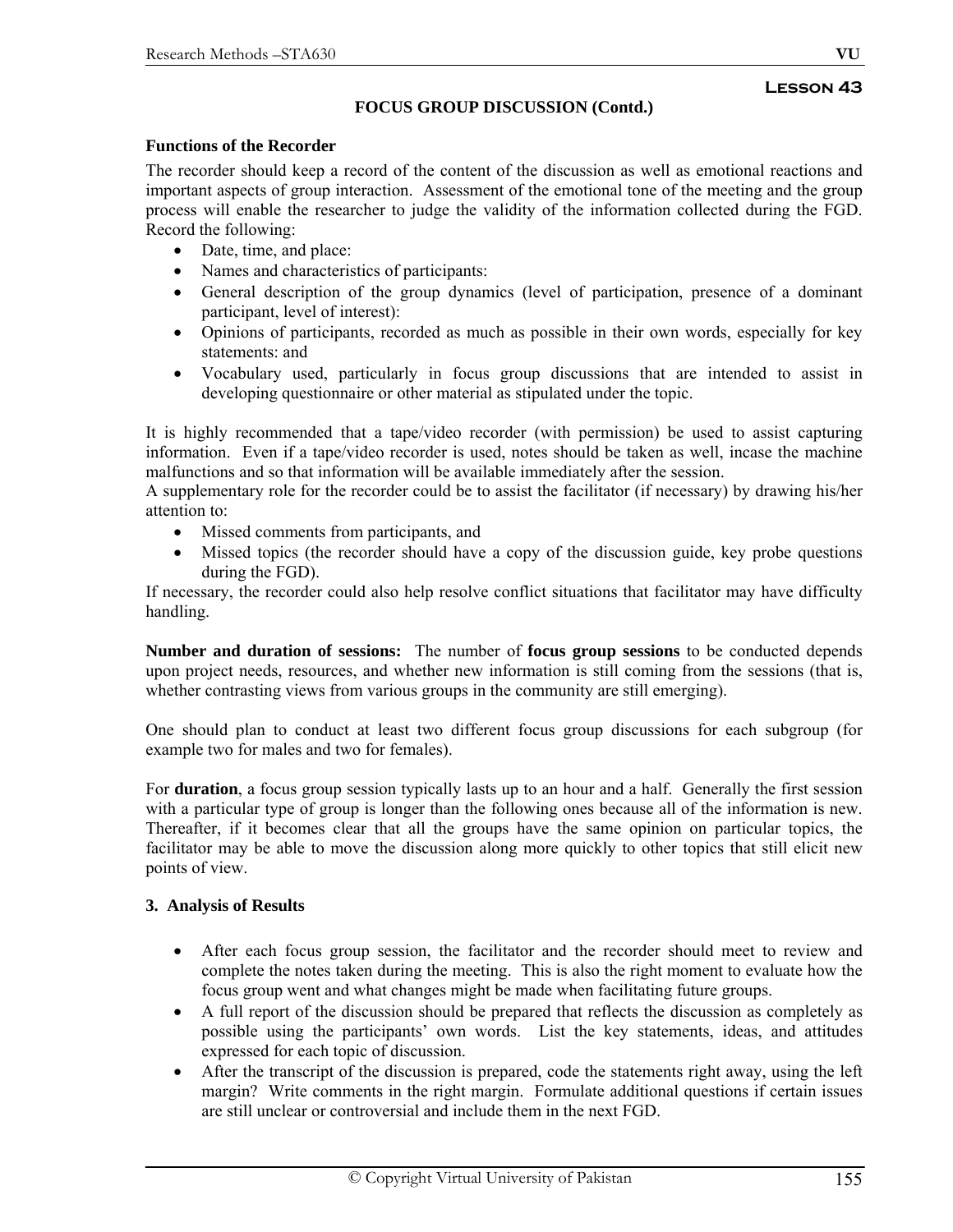• Further categorize the statements for each topic, if required. Compare answers of different subgroups (e.g., answers of young mothers and answers of mothers of above childbearing age in the FGD on changes in weaning practices).

The findings must be recorded in coherent manner. For example, if young women in all focus group discussions state that they start weaning some 3-6 months earlier than their mothers did and the women above childbearing age confirm this statement, one is likely to have a solid finding. If findings contradict each other, one may need to conduct some more focus group discussions or bring together representatives from two different subgroups to discuss and clarify the differences.

- Summarize the data in a matrix, diagram, flowchart, or narrative, if appropriate, and interpret the findings.
- Select the most useful quotations that emerged from the discussions to illustrate the main ideas.

# **4. Report Writing**

- Start with a description of the selection and composition of the groups of participants and a commentary on the group process, so the reader can assess the validity of the reported findings.
- Present the findings, following a list of topics and guided by the objective(s) of the FGD. Include quotations whenever possible, particularly for key statements.

# **Uses of Focus Group Discussions**

- The primary advantage of focus groups is its ability to quickly and inexpensively grasp the core issues of the topic. One might see focus group discussions as *synergistic* i.e. the combined effort of the group will produce a wider range of information, insights, and ideas than will the accumulation of separately secured responses of a number of individuals. Even in nonexploratory research, focus group discussions produce a lot more information far more quickly, and at less cost than individual interviews.
- As part of exploratory research, focus group discussions help the researcher to focus on the issue and develop relevant research hypotheses. In the discussions the relevant variables are identified, and relationships are postulated. Once the variables are identified, the same focus group discussions help in the formulation

of questions, along with the response categories, for the measurement of variables.

- Focus group discussion is an excellent design to get information form non-literates.
- Focus groups discussions are a good means to discover attitudes and opinions that might not be revealed through surveys. This is particularly useful when the researcher is looking at the controversial issue, and the individual might be able to give his opinion as such but not discuss the issue in the light of other viewpoints. In focus group discussions there is usually a *snowballing* effect. A comment by one often triggers a chain of views from other participants.
- Focus group discussions are well accepted in the folk communities, as this form of communication already exists whereby the local communities try to sort out controversial issues.
- Focus group discussions generate new ideas, questions about the issues under consideration. It may be called *serendipity (*surprise ideas). It is more often the case in a group than in an individual interview that some idea will drop out of the blue. The group also affords the opportunity to develop the idea to its full significance.
- Focus group discussions can supplement the quantitative information on community knowledge, attitude, and practice (KAP), which may have already been collected through survey research.
- Focus group discussions are highly flexible with respect to topic, number of participants, time schedule, location, and logistics of discussion.
- Focus group discussions provide a direct link between the researcher and the population under study. In fact most of the focus group discussions are held close to peoples places of living and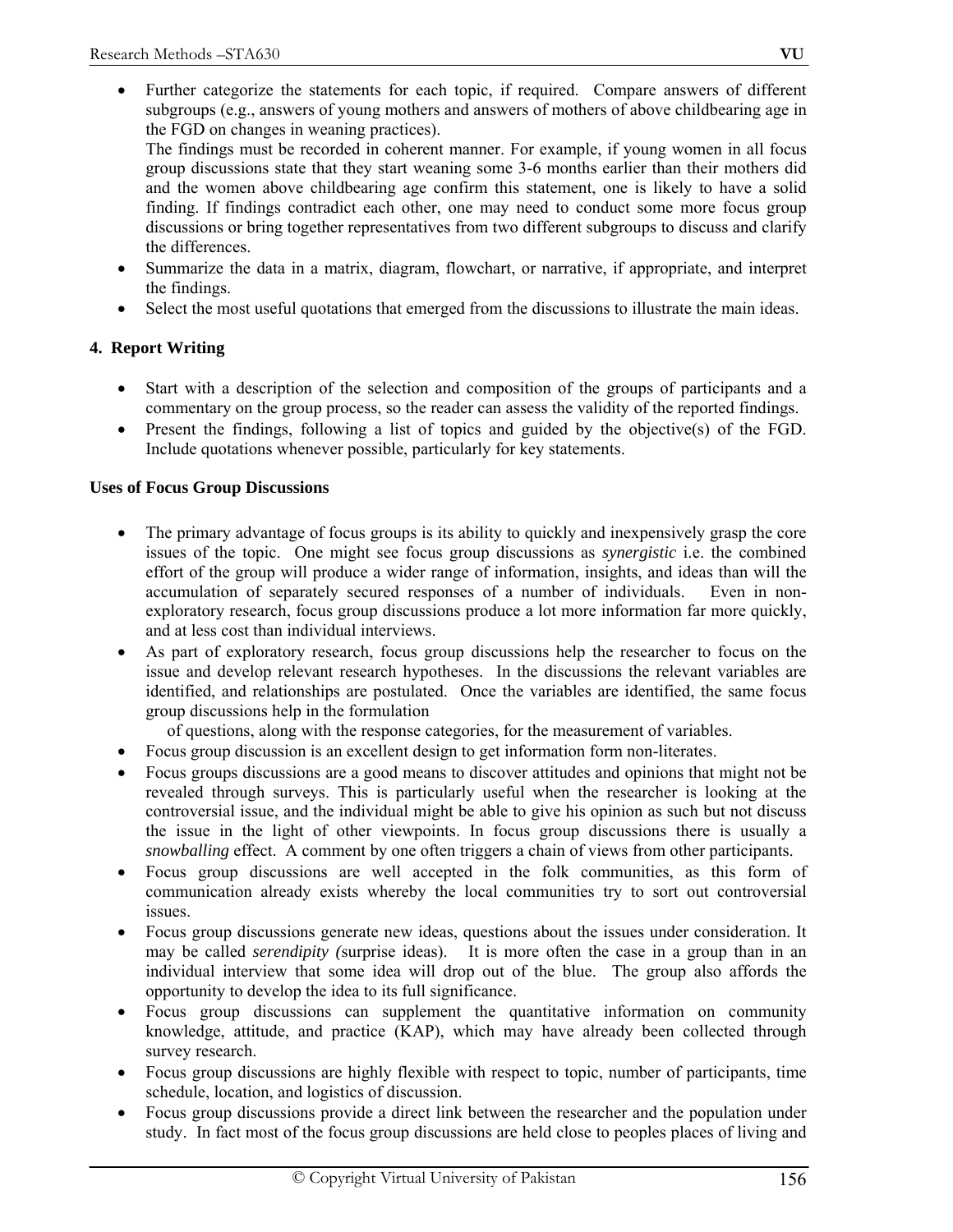work. It helps in getting the realistic picture of the issue directly from the people who are part of it.

• For some researchers, focus group discussions may be a fun. They enjoy discussing the issues directly with the relevant population.

# **Limitations**

- Results of the focus group discussions cannot usually be used for generalization beyond the population from where the participants in FGD came. One important reason being the lack of their representative-ness about other populations.
- It is often seen that participants usually agree with the responses from fellow members (for different reasons). Without a sensitive and effective facilitator, a single, self-appointed participant may dominate the session. Researchers have to be cautious when interpreting the results.
- The moderator may influence focus group discussion and may bias the information.
- Focus group discussions may have limited value in exploring complex beliefs of individuals, which they may not share in open discussion.
- It is possible that focus group discussions may paint a picture of what is socially acceptable in the community rather than what is actually occurring or is believed. The picture may be given of what is ideally desirable and not what is really in practice. Participants may like to project a good image of their community to strangers; hence the information may be highly contaminated.

# **CASE STUDY**

Case study is a comprehensive description and analysis of a single situation or a number of specific situations i.e. cases. It is an intensive description and analysis of a case. Researchers often use qualitative approach to explore the case in as rich a detail as possible. The examples could be a case study of a highly successful organization, a project (Orangi Pilot Project, Karachi), a group, a couple, a teacher, and a patient. In a way it is more like a clinical approach to study the case in detail.

If the researcher is looking at highly successful organization then he may have to look into all the factors that may have contributed to its success. The factors may relate to the availability of the financial resources, the management, the work environment, work force, the political atmosphere, and many more. All these factors may be considered as different dimensions for studying the organization. Similarly, one may do the case study of a happily married couple.

# **Data Sources**

Usually the following sources are suggested:

- Naturalistic observations (ethnographic studies)
- Interviews
- Life histories
- Tests (Psychological, clinical)

In most of the cases the data sources may depend upon the nature of the case under investigation. If we are trying to do the case study of a community, then one shall be looking for naturalistic observations (ethnographic information), in-depth interviews with individuals, life histories of the people, and any thing, which may have previously been written about the community.

**Preserve the unitary character of the object under study:** The researcher tries to study the case as a whole by collecting the breadth of data about the totality of the unit. For the collection of such data a multidisciplinary approach may be used, which could help looking at the case from different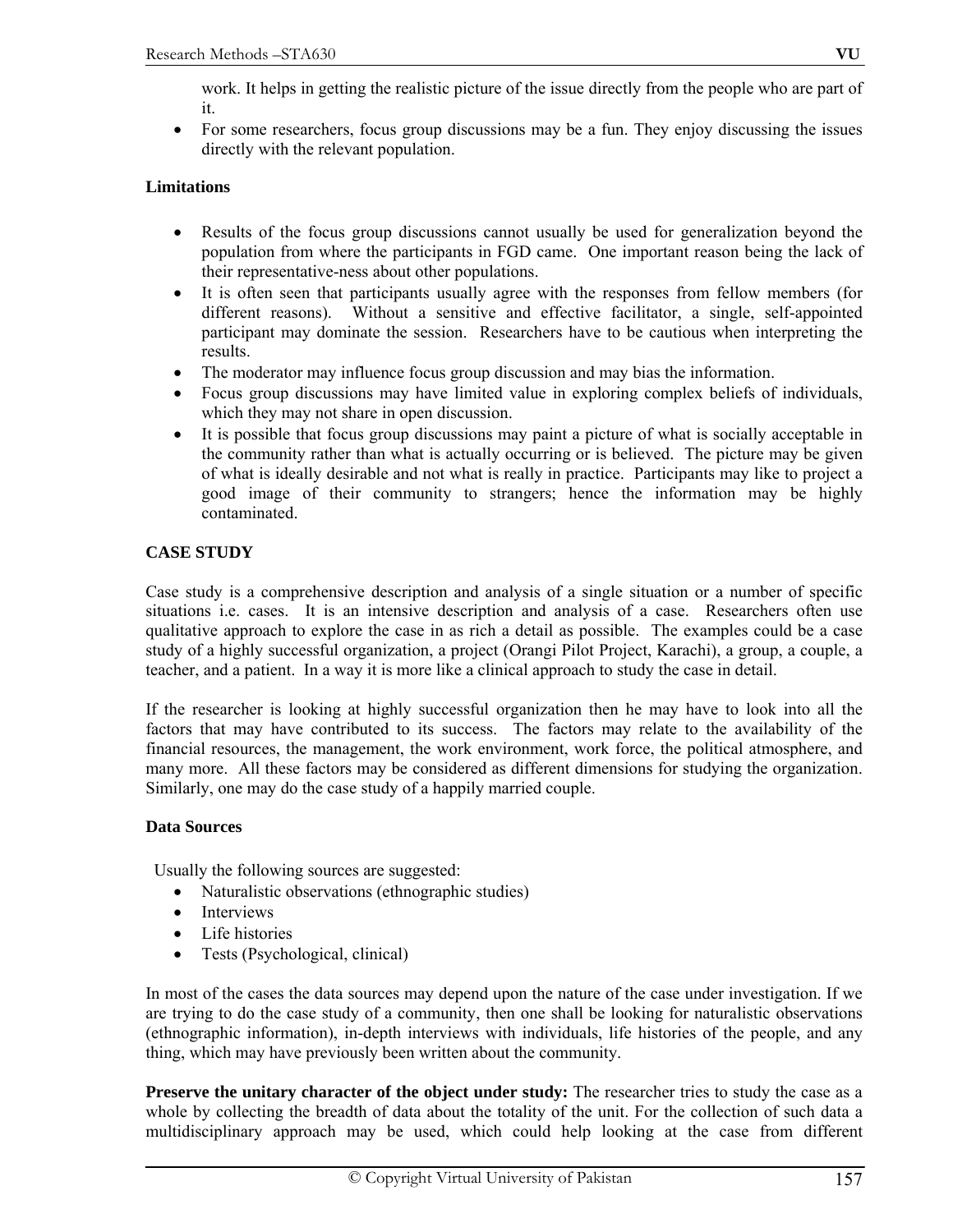perspectives prior to coming to some conclusions. Hence it is not a segmental study; therefore effort is made to study it as a whole and while making the analysis try to present it as a unit.

#### **Case Control studies**

It is also possible to select two groups (taking them as cases), one with an effect (study group) and the other without effect (control group). Both the cases are similar except for the effect. One could look at the case of Manga Mandi village, where, a few years back, deformities in the bones of children were observed in one part of the village. Here one could explore the totality of the background of affected and unaffected parts of the locality, each being treated as a unit. One could develop hypothesis by having an in-depth analysis of the affected and unaffected parts.

#### **Case study is empirical**

#### **Case study is empirical because:**

- It investigates a contemporary phenomenon within its real life context. It is retrospective study in which the researcher follows the research process from effect to its cause. It is a study back in time. Just like a medical practitioner who is treating his patient as a case, tries to diagnose his/her ailment by taking the case history, doing the physical examination, and if necessary, doing some laboratory tests. On the basis of the triangulation of all this information the medical doctor traces the cause of patient's present ailment. The information is empirical.
- When the boundaries between the phenomenon and context are not clearly evident, the researcher tries to use multiple sources of evidence. One could say that the researcher is trying to look at the case by using multiple dimensions, and trying to come up with a finding that is empirical.

#### **Limitations**

Despite the fact that the case study may be considered empirical yet it lack rigor in its approach. Therefore it has limitations with respect to the reliability of the findings. Also one could question whether the case is representative of some population.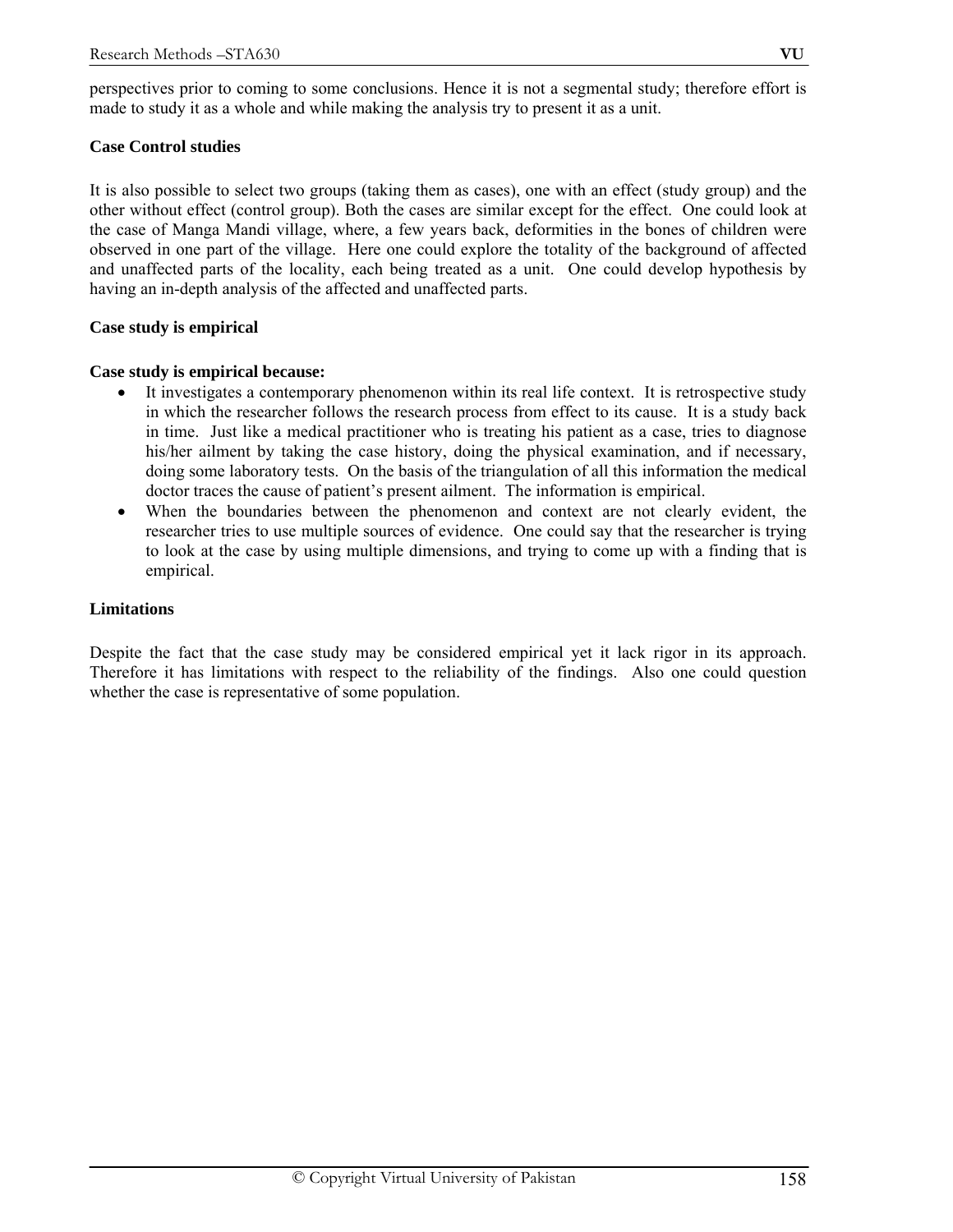### **REPORT WRITING**

Although every report is custom-made for the project it represents, some conventions of report format are universal. These conventions have developed over a long period of time, and they represent a consensus about what parts are necessary to a good research report and how they should be ordered. The consensus is not an inviolable law, though. Each report writing book suggests its own unique format and every report writer has to pick and choose the parts and the order that work best for the project at hand. Many companies and universities also have an in-house, suggested report formats or writing guides that researchers should be aware of.

**Report format: T**he general plan of organization for the parts of a written or oral research report. The researchers tailor the format to the project. The format of a research report may need adjustment for two reasons: (1) to obtain the proper level of formality and (2) to decrease the complexity of the report. We shall look at the most formal type i.e. a report for a large project done within an organization or one done by a research agency for a client company. This sort of report is usually bound with a permanent cover and may be hundreds of pages long.

Students who are writing a thesis shall have to follow the format requirements of the university where they shall be submitting it. Thesis format is little different, and it shall be explained as we proceed.

#### **The Makeup of the Report – the Report Parts**

#### • **Prefatory parts**

- **1.** Title fly page
- **2.** Title page
- **3.** Letter of transmittal
- **4.** Letter of authorization
- **5.** Table of contents
- **6.** Executive summary

#### • **Main body**

- **1.** Introduction
- **2.** Methodology
- **3.** Results
- **4.** Conclusions and recommendations
- **5.** References

### • **Appended parts**

- **1.** Data collection forms (questionnaires, checklist, interview guide, other forms)
- **2.** Detailed calculations
- **3.** General tables
- **4.** Other support material
- **5.** Bibliography, if needed

Let us now look at each one of the parts of the report.

#### **Prefatory Parts**

**Title Fly Page:** Only the title appears on this page. For the most formal reports, a title fly page precedes the title page. Most of the reports don't have it. May be it is more like the dustcover of some books.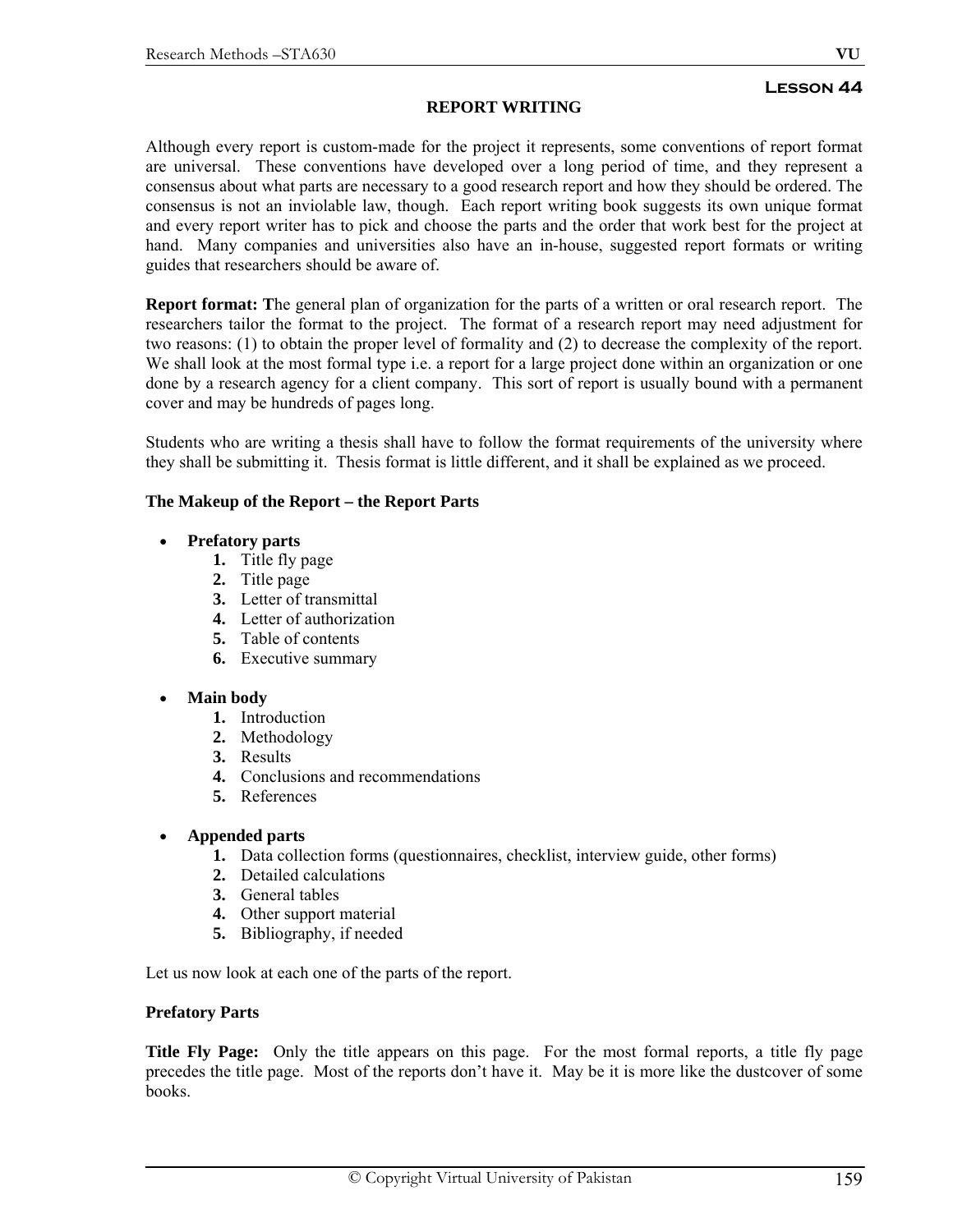**Title Page:** The title page should include four items: the title of the report, the name(s) of the person(s) for whom the report was prepared, the name(s) of person(s) who prepared it, and the date of release or presentation.

The title should be brief but include three elements: (1) the variables included in the study, (2) the type of relationship among the variables, and (3) the population to which the results may be applied. Redundancies such as "A report of," "A discussion of," and "A study of" add length to title but little else. Single-word titles are also of little value.

Addresses and titles of recipients and writers may also be included.

(For thesis follow the format as prescribed by the relevant university)

Letter of Transmittal: This element is included in relatively formal and very formal reports. Its purpose is to release or deliver the report to the recipient. It also serves to establish some rapport between the reader and the writer. This is one part of the formal report where a personal, or even a slightly informal, tone should be used. The transmittal letter should not dive into report findings except in the broadest terms. This letter may be like:

### **Virtual University Lahore**

December 15, 2006

Mr. K. M. Khalil Vice President for Marketing …………………………. ………………………….

Subject: Report on Employee Satisfaction and Organizational Commitment

Dear Mr. Khalil,

Here is a report on Employee Satisfaction and Organizational Commitment. The report was prepared according to your authorization letter of April 15, 2006.

…………………………………………………………………………………………………………… …………………………………………………………………………………………………………… …………………………………………………………………………………………………………… …………………………………………………………………

We are grateful to you for your cooperation in this important study.

Sincerely,

…………….. ……………..

Letter of Authorization: This is a letter to the researcher approving the project, detailing who has responsibility for the project and indicating what resources are available to support it. The letter not only shows who sponsored the research but also delineates the original request.

Researcher would not write this letter. In many situations, referring to the letter of authorization in the letter of transmittal is sufficient. If so, the letter of authorization need not be included in the report. In case the letter has to be included, exact copy of the original may be reproduced.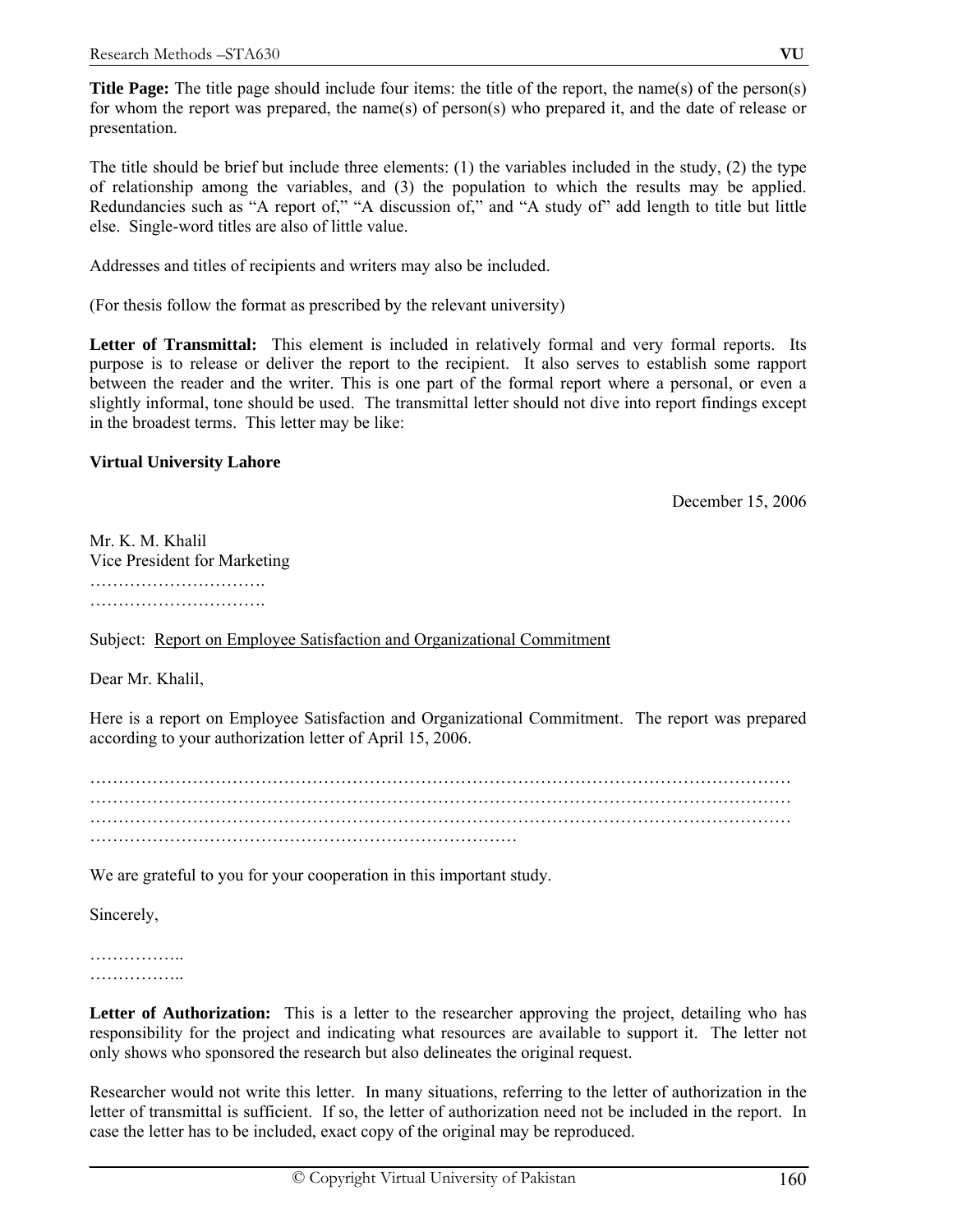**Table of Contents:** A table of contents is essential to any report. It should list the divisions and subdivisions of the report with page references. The table of contents is based on the final outline of the report, but it should include first-level subdivisions. For short reports it is sufficient to include only the main divisions. If the report includes many figures and tables, lists of these should immediately follow the table of contents. If lots of abbreviations have been used in the report, give a list of abbreviations, alphabetically arranged, after the list of figures/tables.

**Executive Summary:** It is vital part of the report. Studies have indicated that most managers always read a report's summary, whereas only a minority read the rest of the report. Thus the only chance a writer may have to make an impact be in summary.

An executive summary can serve two purposes. It may be a report in miniature – covering all the aspects in the body of the report, but in abbreviated form. Or it may be a concise summary of the major findings and conclusions, including recommendations. On the whole the summary briefly tells why the research project was conducted, what aspects of the problem were considered, what the outcome was, and what should be done.

The summary should be written only after the rest of the report is completed. It represents the essence of the report. Two to three pages are generally sufficient for a properly condensed summary. (For very big reports which run into number of volumes, like the one finds in the feasibility reports of big projects, the summary may be very big.) The summary should be written to be self-sufficient. In fact, it is not uncommon for a summary to be detached from the report and circulated by itself.

The summary contains four elements:

- **1.** The objectives of the report are stated, including the most important background and specific purposes of the project.
- **2.** The major results are presented. The key results regarding each purpose should be included.
- **3.** The conclusions that are based on the results. There should be logical interpretation of the results which could lead to the stated conclusions.
- **4.** The recommendations or suggestions for action, which are based on the conclusions. The recommendations must logically emerge from the results.

In many cases managers prefer not to have recommendations included in the report or summary. The consultant may have to go by the demand of the client.

**Note:** In many reports you may see that the executive summary comes first which is followed by the table of contents.

For students writing their thesis, in place of executive summary, they write an abstract of their thesis. This abstract is usually of one or two paragraphs. Abstract has information on the topic, the research problem, the basic findings, and any 'unusual' research design or data collection features.

### **Main Body**

The main body constitutes the bulk of the report. It includes: Introduction, Methodology, Results, Conclusions, and Recommendations of the study.

**Introduction:** The introduction prepares the reader for the report by describing the parts of the project: background material, the problem statement, and research objectives of the study. In most projects, introduction can be taken from the research proposal submitted earlier by the consultant. The proposal itself was based on the terms of reference (TOR) supplied by the client.

Background could help in looking at the magnitude of the problem. It may include the results of exploration from an experience survey, focus group discussion, and secondary data from literature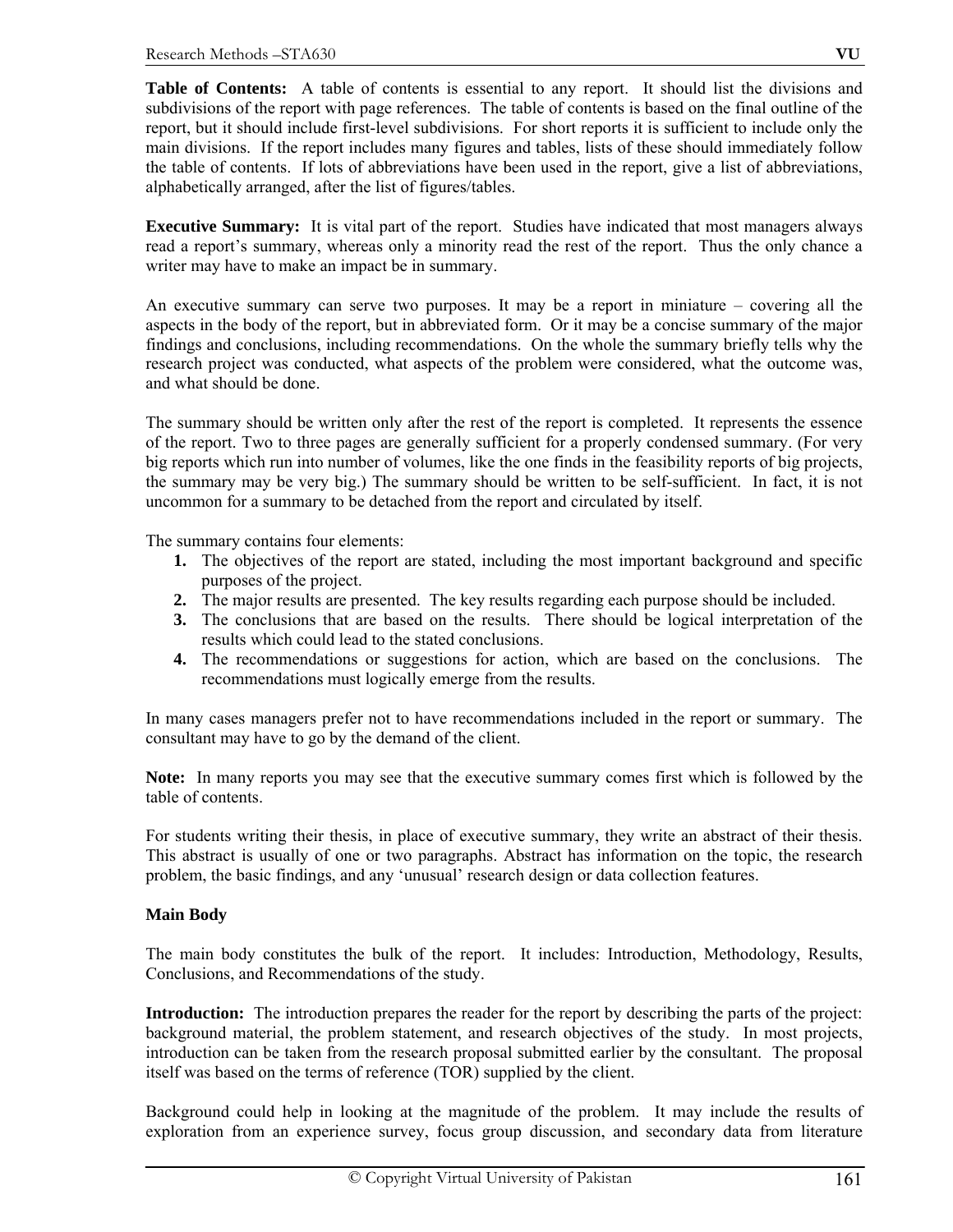review. The background includes definitions, qualifications and assumptions. It gives the reader the information needed to understand the remainder of research report.

Problem statement contains the need for the research project. The problem is usually represented by the research question raised by the client. It explains why the project was worth doing.

Research objectives address the purpose of the project. These objectives may be research questions and associated investigative questions. In correlational or causal studies, the hypothesis statement may be included. At the end of the study the researcher may see the extent to which these objectives have been addressed.

**For Thesis:** After introduction, for **s**tudents writing their thesis, it is recommended that they should have three separate chapters on review of literature, theoretical framework, and hypothesis or research question along with the operationalization of variables. These chapters may be in line with the steps in research that we discussed as part of the research process.

**Methodology:** Technical procedures for carrying out the study must be explained in a manner appropriate for the reader. It may be useful to supplement the material in this section with more detailed explanation in the appendix. This part of the report should address seven topics:

- **1.** *Research design:* Was the study exploratory, descriptive, or causal? A specific strategy was used to conduct this study. Why was this particular design suited to the study?
- **2.** *Data collection methods:* Did the data come from primary sources or secondary sources? How the primary data were collected – survey, experiment, observation? It is possible that multiple techniques may have been used – all these have to be explained.
- **3.** *Sample design:* What was the target population? What sampling frame was used? What type of sampling was used? What was the selection procedure used?
- **4.** *Instrument(s) of data collection:* What instrument(s) of data collection was (were) used? Why a particular instrument was selected? Include a copy of each instrument in the appendix.
- **5.** *Fieldwork/data collection:* How many and what type of fieldworkers were used? What training and supervision did they receive? How was the quality control assured?
- **6.** *Analysis:*How was the analysis carried out? How was the data reduction handled? Tell about the scoring scheme used. Outline the statistical methods applied for the analysis of the data.
- **7.** *Limitations:* No report is perfect, so it is important to indicate the report's limitations. If there were problems with non-response error or sampling procedures, they should be discussed. The discussion of limitations should avoid overemphasizing the weaknesses. Its aim should be to provide a realistic basis for assessing the results.

**Results:** The presentation of results will occupy the bulk of the report. This section presents in some logical order those findings of the project that bear on the objectives. The results should be organized as a continuous narrative, designed to be convincing but not oversell the project. Summary tables and charts should be used to aid the discussion. Tables and charts may serve as points of reference to the data being discussed and free the prose from an excess of facts and figures. Comprehensive or detailed charts should be reserved for the appendix.

**Conclusions and recommendations:** The last part of the body of the report presents the conclusions and recommendations based on results. Findings state facts; conclusions represent inferences drawn from findings. A writer is sometimes reluctant to make conclusions and leaves the task to the reader. Avoid this temptation when possible. As the researcher, you are the one best informed on the factors that critically influence the findings and conclusions.

Recommendations emerge out of conclusions. These are actually suggestions for action in an applied research. The researcher may present several alternatives with justification. In academic research, the recommendations are often further study suggestions that broaden or test understanding of the subject area.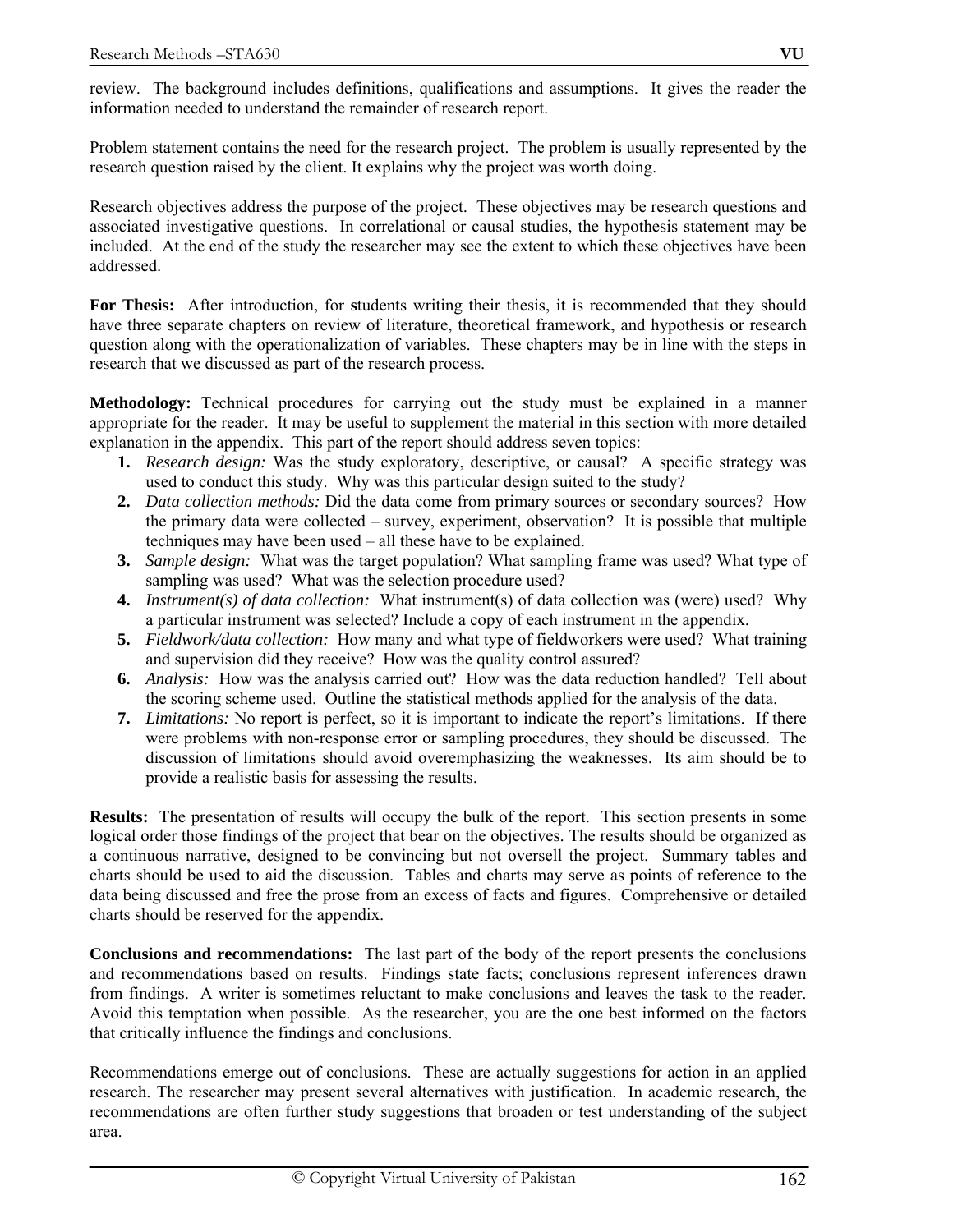The conclusions and recommendations are presented here in more detail than in the executive summary, with whatever justification is needed.

**References:** All citations used in the study must be given by arranging them alphabetically by the last name of the author.

### **For your thesis**

For your thesis the following outline of chapters is suggested:

- Introduction
- Review of Literature
- Theoretical Framework
- Hypothesis and Operationalization of Concepts
- Research Design
- Analysis of Data
- Summary, Conclusions, and Recommendations
- References
- Appendixes

### **Appended Parts**

**Appendix:** The appendix presents the "too …" material. Any material that is too technical or too detailed to go to the body should appear in appendix. This includes materials of interest only to some readers, or subsidiary materials not directly related to the objectives. Some examples of appendix material are data collection forms (instruments), detailed calculations, discussions of highly technical questions, detailed or comprehensive tables of results, and a bibliography (if appropriate).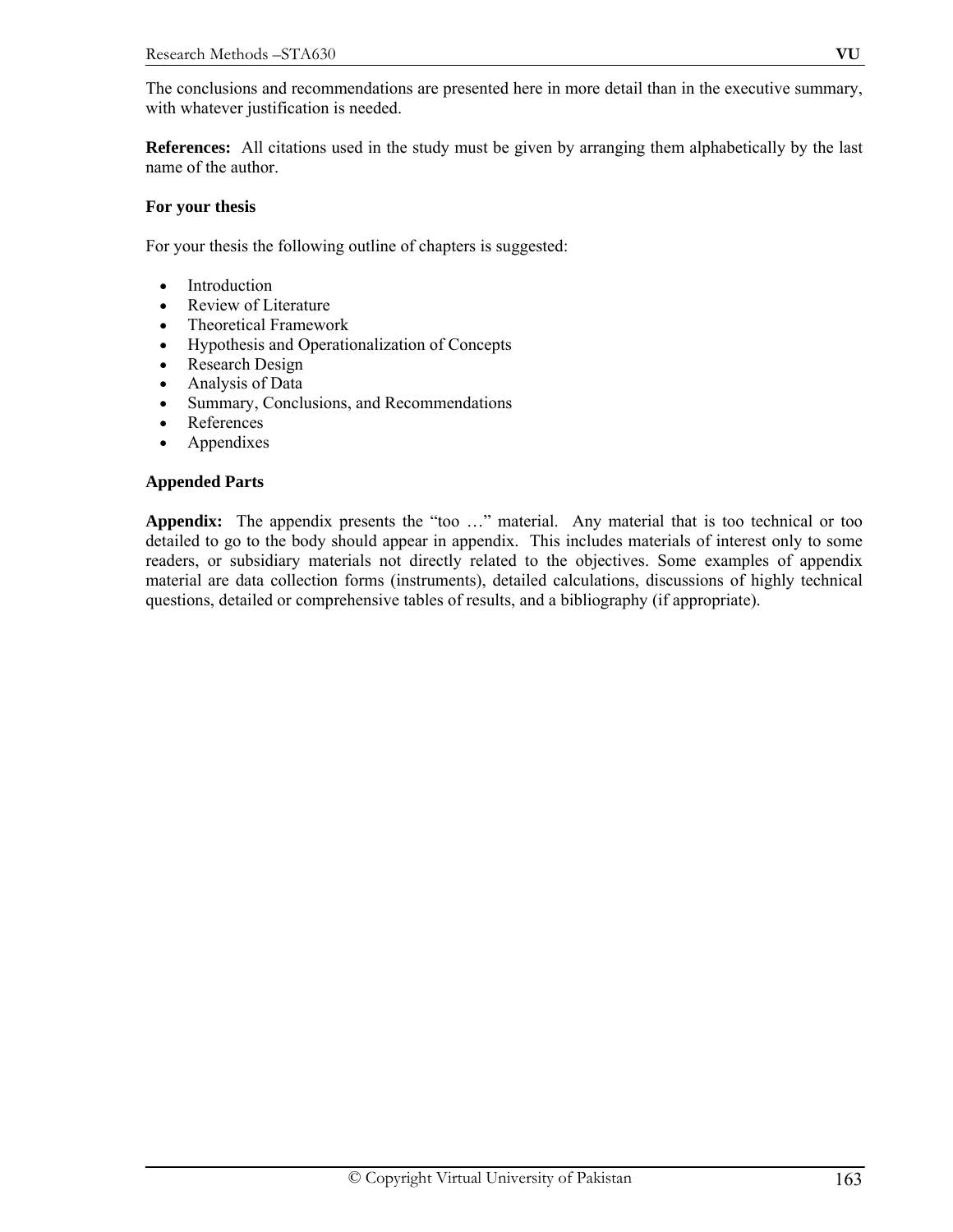# **Lesson 45**

### **REFERENCING**

There is a general mix up or referencing with bibliography; though the purposes are different. A **bibliography** is the listing of the works that are relevant to the topic of research interest arranged in alphabetical order of the last names of authors. A **reference** list is a subset of the bibliography, which includes details of all the citations used in literature survey and elsewhere in the report, arranged again, in the alphabetical order of the last names of authors. These citations have the goals of crediting the author and enabling the reader to find the works cited.

Giving references in the report or thesis is a must, whereas the bibliography is additional information and is certainly optional. There should be no mixing up of the meanings.

There are different modes of referencing being followed by different disciplines. Find out what mode is followed in your discipline. For example, psychologists follow the publication manual of American Psychological Association (APA), and sociologists follow guidelines given in the manual of American Sociological Association. Similarly other subjects follow their professional associations. Each of these manuals specifies, with examples, how books, journals, newspapers, dissertations, and other materials are to be referenced in manuscripts. Whichever the style you pick up, follow it consistently. Since APA format is followed for referencing in many journals in management area, we shall present that here as a specimen. All the citations mentioned in the research report should find a place in the References section at the end f the report.

### **Specimen Format for citing different Types of References**

#### **Book by a single author**

Leshin, C. B. (1997). *Management on the World Wide Web.* Englewood Cliffs, NJ: Prentice-Hall.

Start with the last name, put a comma and then initials with full stop. It is followed by the year of publication in parentheses with a full stop. Then we have the title of the publication; all in small words (unless there is some name which has to be with capital letter as it is in this title) and in italics. Give full stop at the end. It is followed by place of publication with a colon at the end. After the colon give the name of the publisher. Second line of the reference should be indented by giving five spaces.

Give two spaces for separating the references.

### **Book by more than one author**

Cornett, M., Wiley, B. J., & Sankar, S. (1998). *The pleasures of nurturing.* London:

McMunster Publishing.

It is the same as the previous one except there is the use  $\&$  separating the last author from its preceding one. See it is not written 'and' but being used as symbol '&.'

### **Edited book**

It is a book of readings or called Reader, which contains sections/articles written by a number of authors. These articles may have been published earlier in different journals/books or these may have been specially written for this book. Such a book has an editor or editors who collected these articles, edited them and published.

Pennathur, A., Leong, F. T., & Schuster, K. (Eds.) (1998). *Style and substance of thinking*. New York: Wilson Press.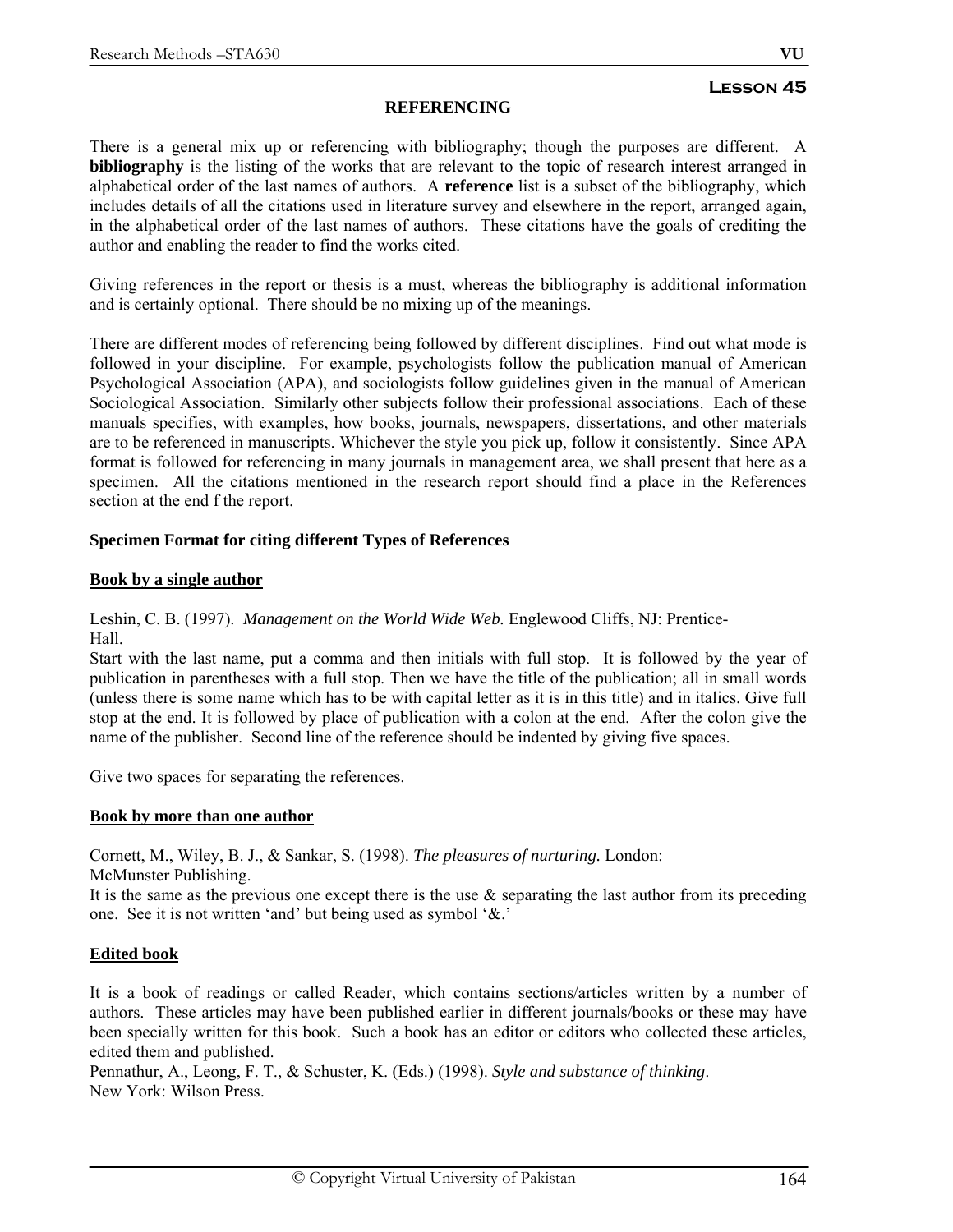### **Chapter in an edited book**

This is an article written by single or multiple authors and is printed in the edited book.

Riley, T., & Brecht, M. L. (1998). The success in mentoring process. In R. Williams (Ed.) *Mentoring and career success.* pp. 129-150. New York: Wilson Press.

We start with the name(s) of the author(s); same instructions. Then the title of the article published in this edited book. The title is in small letters except the letter of the first word. It is not to be put in italics or in bold. Give full stop at the end of the title. Then we tell about the book and its editor in which it was published. Here the editor's name does not start with the last name, but is kept straight as initials and then the last name. It is followed by the title of the book which is in italics. After the title we specify the pages of the book on which this article appeared. Rest is the same i.e. place of publication and the publisher.

### **Journal Article**

Jean quart, S., & Peluchette, J. (1997). Diversity in the workforce and management models. *Journal of Social Work Studies*, 43 (3), 72-85.

The title of the article is in small letters. The name of the journal is in italics. Such professional journals are well known in the academic community, therefore, the place of publication and the publisher is not given. Instead, it volume and number in the volume is given. All the issues published in one year are one volume. There could be number of issues in a volume. Both the volumes and issues are numbered. In this example 43 is the volume and 3 given in the parentheses is the number in this volume. It is followed by the pages on which this article was published.

# **Conference Proceedings publications**

Gardezi, H. N. (2005). Population policy of Pakistan. In Z. Sathar (Ed.), *Proceedings of the Third Conference on Research and Population,* (pp. 100-107). Islamabad: Population Council.

### **Doctoral Dissertation**

Chaudhary, M.A. (2004). *Medical advances and quality of life.* Unpublished doctoral Dissertation, Virtual University

### **Paper presented at conference**

Qureshi, Q. A. (2005, May 16). *Practical tips for efficient management*. Paper presented at The annual meeting Entrepreneurs, Lahore.

It is possible that the proceeding of a conference have not been published. The researcher got hold of paper that was presented at the conference and wanted to do it citation. Here along with the year of the conference, the date is also given. Title of the paper is in italics. Then give some information about owners of the conference, followed by place where the conference was held.

### **Unpublished Manuscript**

Kashoor, M. A. (2005). *Training and development in the '90s.* Unpublished manuscript, Virtual University.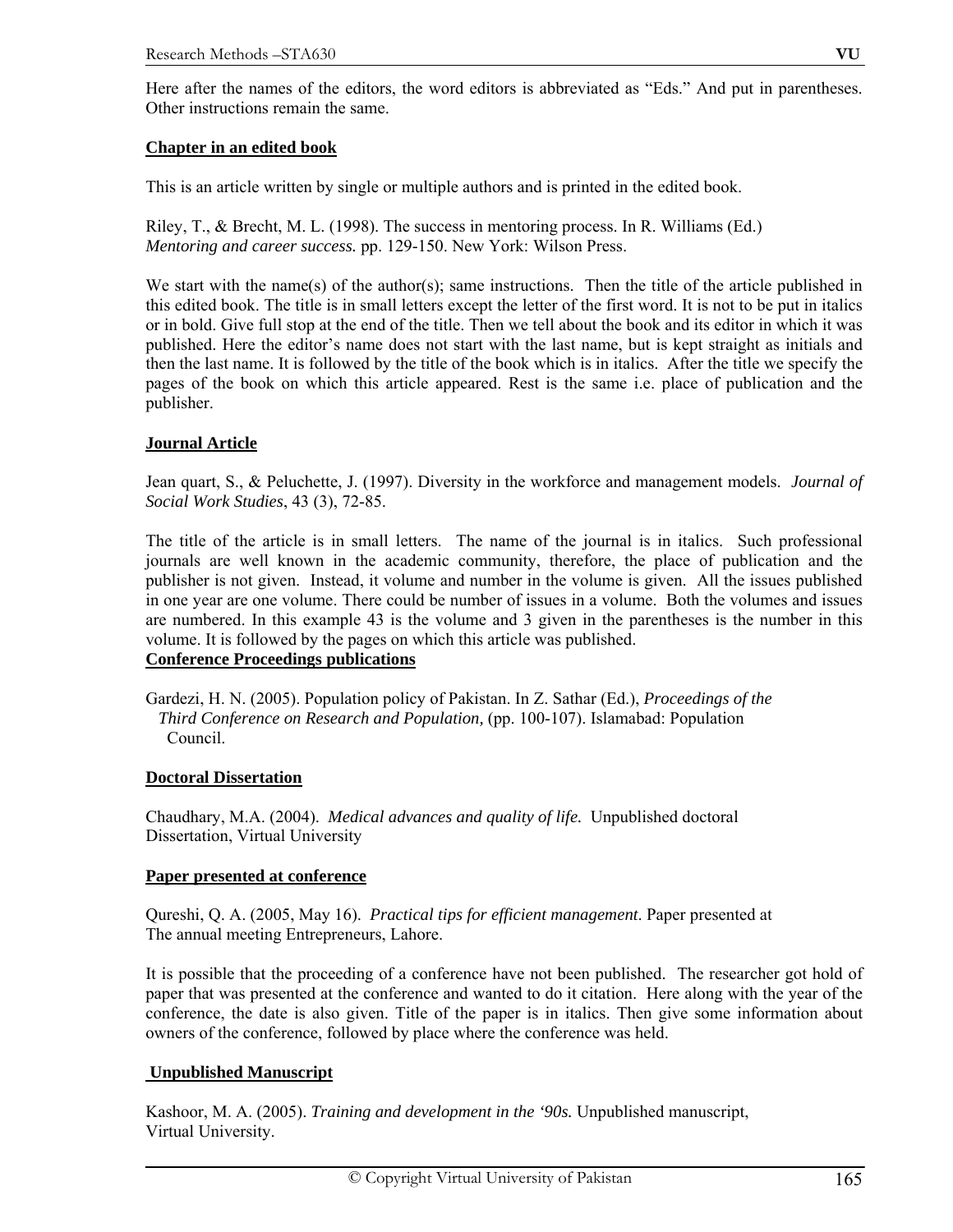#### **Newspaper Article**

The GM Pact. (2005, May 16). *The Dawn,* p. 4.

#### **Referencing Electronic Sources**

Ahmad, B. (2005). Technology and immediacy of information. [On line] Available http://www.bnet.act.com

Just giving the site on the internet is not sufficient. It is necessary that the name of the author and title of the writing should be given. Internet site is actually in place of the publisher and the place of publication.

#### **Referencing and quotation in Literature review**

Cite all references in the body of the report using the author-year method of citation; that is, the last name of the author(s) and the year of publication are given at the appropriate places. Examples of this are as follows:

**a.** Rashid (2005) has shown …

**b.** In recent studies of dual earner families (Khalid, 2004; Hameed, 2005) it has been ...

**c.** In 2004, Maryam compared dual earner and dual career families and found that ….

As can be seen from the above, if the name of the author appears as part of the narrative as in the case of (a), the year of publication alone has to be cited in parentheses. Note that in case (b), both the author and the year are cited in parentheses, separated by comma. If the year and the author are part of the textual discussion as in (c) above, the use of parentheses is not warranted.

#### **Note also the following:**

- **1.** Within the same paragraph, you need not include the year after the first citation so long as the study cannot be confused with other studies cited in the article. An example of this is: Gutek (1985) published her findings in the book titled *Sex and the Workplace*. Gutek indicated …
- **2.** When the work is authored by two individuals, always cite both names every time the reference occurs in the text.
- **3.** When a work has more than two authors but fewer than six authors, cite all authors the first time the reference occurs, and subsequently include only the last name of the first author followed by "et al." as per example below: Sekaran, U., Martin, T., Trafton, N., and Osborn R. N. (1980) found … (first citation)

Sekaran et al. (1980) found … (subsequent citations)

**4.** When a work is authored by six or more individuals cite only the last name of the first author followed by 'et al.' and the year for the first and subsequent citations. Join the names in a multiple-author citation in running text by the word "and." In parenthetical material, in tables, and in reference list, join the names by an ampersand  $(\&)$ . Examples are given below: a. As tucker and Snell (1989) pointed out …

b. As has been pointed out (Tucker  $&$  Snell, 1989) ...

- **5.** When a work has no author, cite in the text the first two or three words of the article title. Use double quotation marks around the title of the article. For example, while referring to the newspaper article, the text might be read as: While examining unions ("with GM pact," 1990).
- **6.** When a work's author is designated as "Anonymous," cite in the text, the word *Anonymous* followed by a comma and the date: (Anonymous, 1979). In the reference list, an anonymous work is alphabetized by the word *Anonymous.*